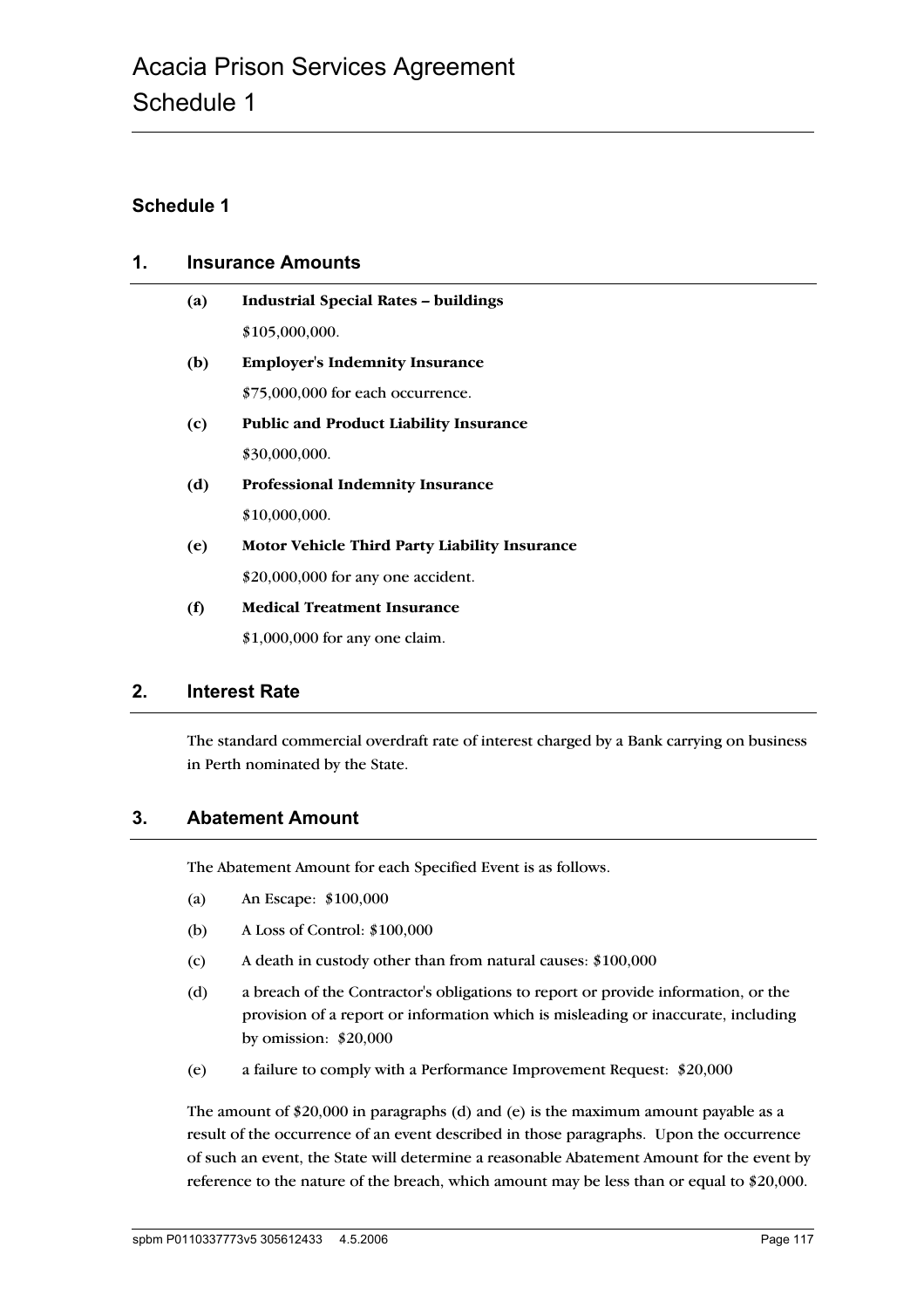# Acacia Prison Services Agreement Schedule 1

On each Review Date the Abatement Amount will be adjusted according to the following formula:

 $AAN = AAP \times CPI$  Adjustment

Where:

*AAN* means the Abatement Amount to apply from and after the Review Date.

*AAP* means the Abatement Amount set out above.

#### **4. Review Date**

In the case of the Operation Payment and all other reviews, the Review Date is 30 June 2006 and each subsequent anniversary of that date.

#### **5. Guarantee Amount**

\$3,500,000

#### **6. Address for Service of Notices**

As set out below or to any other address or authorised representative specified by any party to the sender by notice

#### **(a) State**

Level 16, Westralia Square 141 St George's Terrace PERTH WA 6000 Facsimile: (08) 9264 1121

Attention: Manager, Acacia Prison Contract

(b) **Contractor**

Level 10 90 Arthur Street NORTH SYDNEY NSW 2060 Facsimile: (02) 9964 9924 Attention: Company Secretary

#### **7. Anticipated Commencement Date**

16 May 2006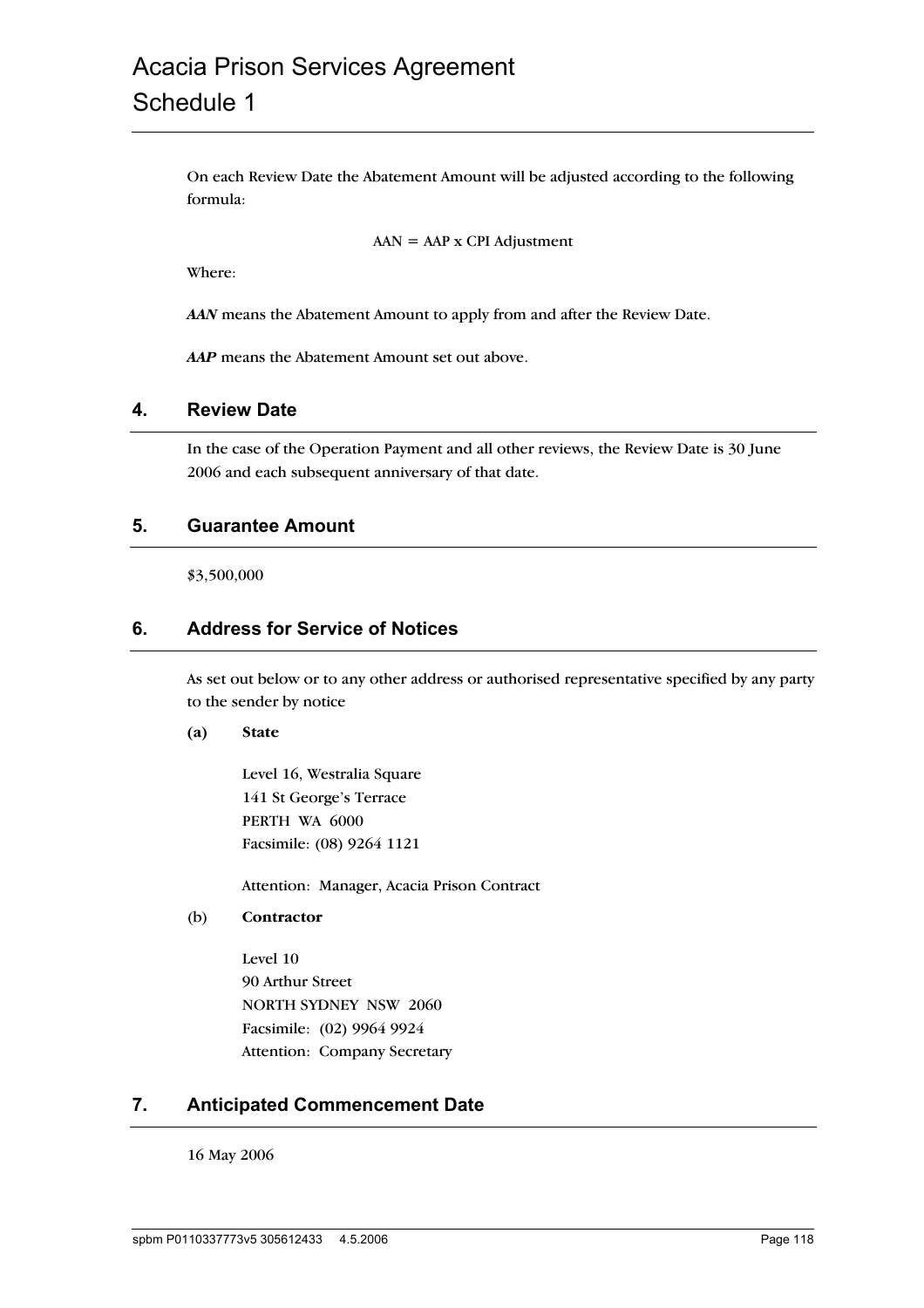## **8. Guarantor**

#### **Serco Group plc**

Serco House 16 Bartley Way Bartley Wood Business Park Hook Hampshire United Kingdom RG27 9UY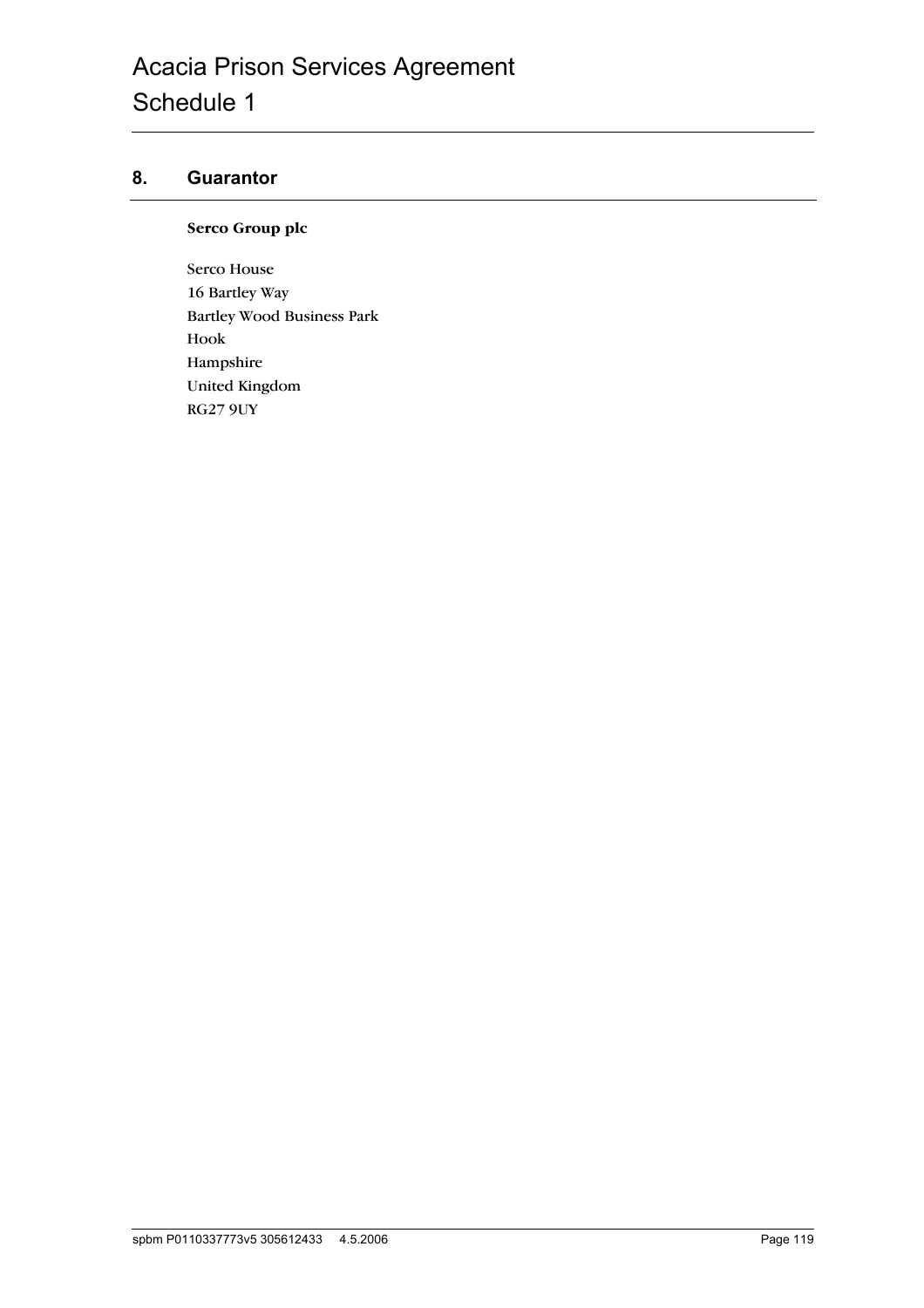### **Schedule 2**

#### **Payments Schedule**

#### **1. Operations Payment**

The Operation Payment payable in respect of each Operation Month will be calculated according to the following formula:

> OMD  $OP = (BOS - PIA + WA + IA) x$ CMD

Where:

**OP** is the Operation Payment for the Operation Month;

*BOS* is the Base Operating Sum for the Operation Month calculated in accordance with section 2;

*PIA* is the Performance and Innovation Adjustment calculated in accordance with section 3.

*WA* is any Wages Adjustment for the Operation Month calculated in accordance with section 3.

*IA* is any Insurance Adjustment for the Operation Month calculated in accordance with section  $4$ ;

**OMD** is the number of days in the Operation Month; and

*CMD* is the number of days in the calendar month in which the Operation Month falls.

The first Operation Month (ending 31 May 2006) and the second Operation Month (ending 30 June 2006) will be calculated and paid together as a single payment, payable after the end of the second Operation Month.

# **2. Base Operating Sum**

The Base Operating Sum for an Operation Month will be calculated as follows:

$$
BOS = OOS \times CPI
$$

Where:

*BOS* is the Base Operating Sum for the Operation Month;

*OOS* is the Original Operating Sum which corresponds to the DAP for that Operation Month as set out in Column B of the Table A, B or C (as applicable) of section 6; and

*CPI* is the CPI Adjustment applicable to the most recent Review Date prior to the commencement of the Operation Month.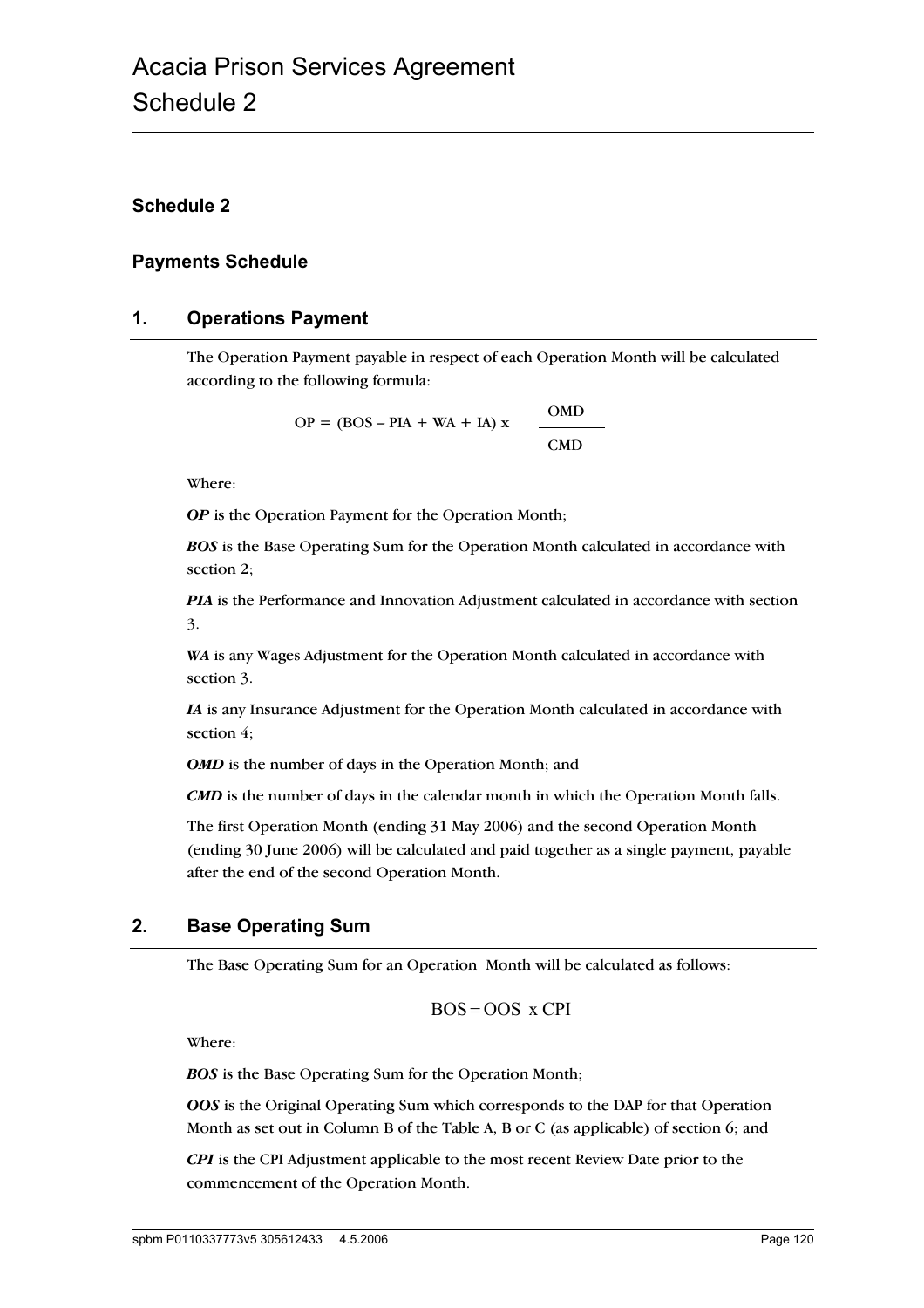### **3. Performance and Innovation Adjustment**

The Performance and Innovation Adjustment for each Operation Month will be calculated as follows:

$$
PIA = OPLF \times CPI
$$

Where:

*PIA* is the Performance and Innovation Adjustment for the Operation Month:

**OPLF** is the Original Performance and Innovation Adjustment which corresponds to the DAP for the Operation Month as set out in Column D of Table A, B or C (as applicable) of section 6.

**CPI** is the CPI Adjustment applicable to the most recent Review Date prior to the commencement of the Operation Month.

## **4. Wages Adjustment**

 $(a)$  If:

- (i) any Prison Workers (*Relevant Prison Workers*) are granted an increase in wages after the Commencement Date or after the date of any previous adjustment under this section, which increase exceeds the increase in CPI over that period; and
- (ii) within 6 months after that wage increase, the Contractor grants a wage increase (the *Relevant Wage Increase*) to Contract Workers holding equivalent positions to the Relevant Prison Workers (*Relevant Contract Workers*) which increase exceeds the increase in CPI over that period (the *Relevant Period*),

the Contractor may apply to the State for a wages adjustment.

- (b) In this section 4 Prison Workers means any employees employed by the State in a State operated prison and engaged in any of the following services or duties:
	- (i) Catering;
	- (ii) Facilities Management;
	- (iii) Residential;
	- (iv) Security and Operations;
	- (v) Health Care;
	- (vi) Sentence Management;
	- (vii) Offending Behaviour Units;
	- (viii) Education and Vocational Training;
	- (ix) Prison Industries; or
	- (x) Nightshift.
- (c) The Contractor's application must: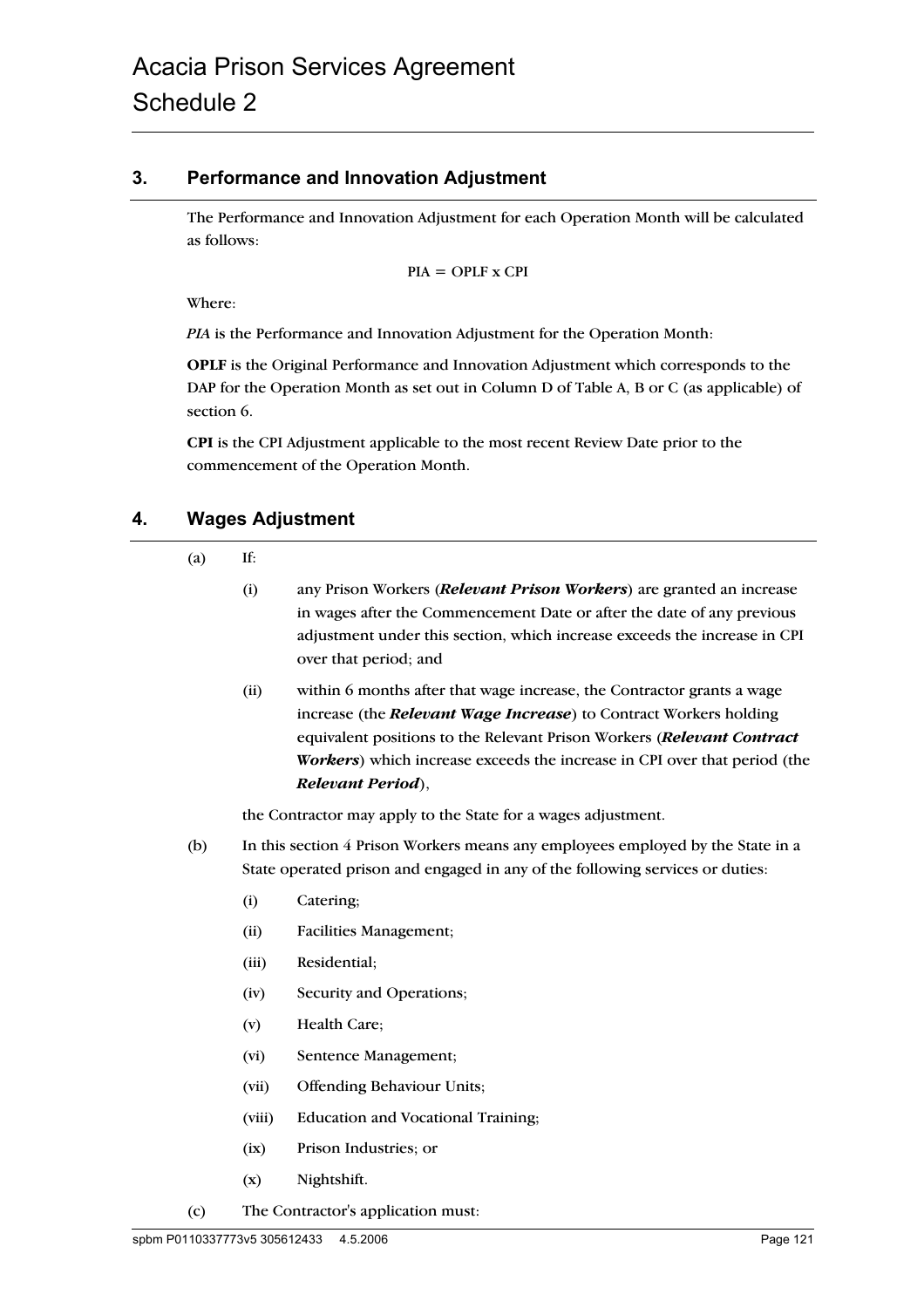- (i) demonstrate that this section 4 applies;
- (ii) specify the percentage wage increase granted to Relevant Prison Workers (*Prison Workers Percentage Increase*);
- (iii) specify the percentage wage increase granted to Relevant Contract Workers (*Contract Worker Percentage Increase*);
- (iv) specify the increase in CPI over the Relevant Period as a percentage (*CPI Percentage Increase*);
- (v) calculate a wages adjustment equal to that part of the increase in the Contractor's monthly wages costs which is attributable to the difference between:
	- (A) the CPI Percentage Increase; and
	- (B) the lower of the Prison Worker Percentage Increase and the Contract Worker Percentage Increase;
- (vi) identify the date from which the Relevant Wages Increase took effect (the *Wages Adjustment Date*),

and provide a sufficient level of detail and supporting evidence to enable the State to verify the Contractor's application and calculations.

(d) If the State is satisfied, acting reasonably, that this section applies and that the wages adjustment set out in the Contractor's application is correctly calculated, the State must notify the Contractor that it accepts the Contractor's application. If the State accepts the Contractor's application, all Operation Payments from the Wages Adjustment Date must include the wages adjustment as set out in the Contractor's application. The first Operation Payment after the State's notification of acceptance must include the aggregate of all wages adjustments for all Operation Months after the Wages Adjustment Date.

#### **5. Insurance Adjustment**

| (a) | If: |
|-----|-----|
|-----|-----|

- (i) there is an increase in insurance premium costs for insurances required to be taken out under this Agreement after the Commencement Date or after the date of any previous adjustment under this section, which exceeds the increase in CPI over that period; and
- (ii) the increase is due to reasons outside the Contractor's control and is not attributable to any act or omission of the Contractor, any Contract Worker or any Subcontractor,

the Contractor may apply to the State for an insurance adjustment.

- (b) The Contractor's application must:
	- (i) demonstrate that this section applies;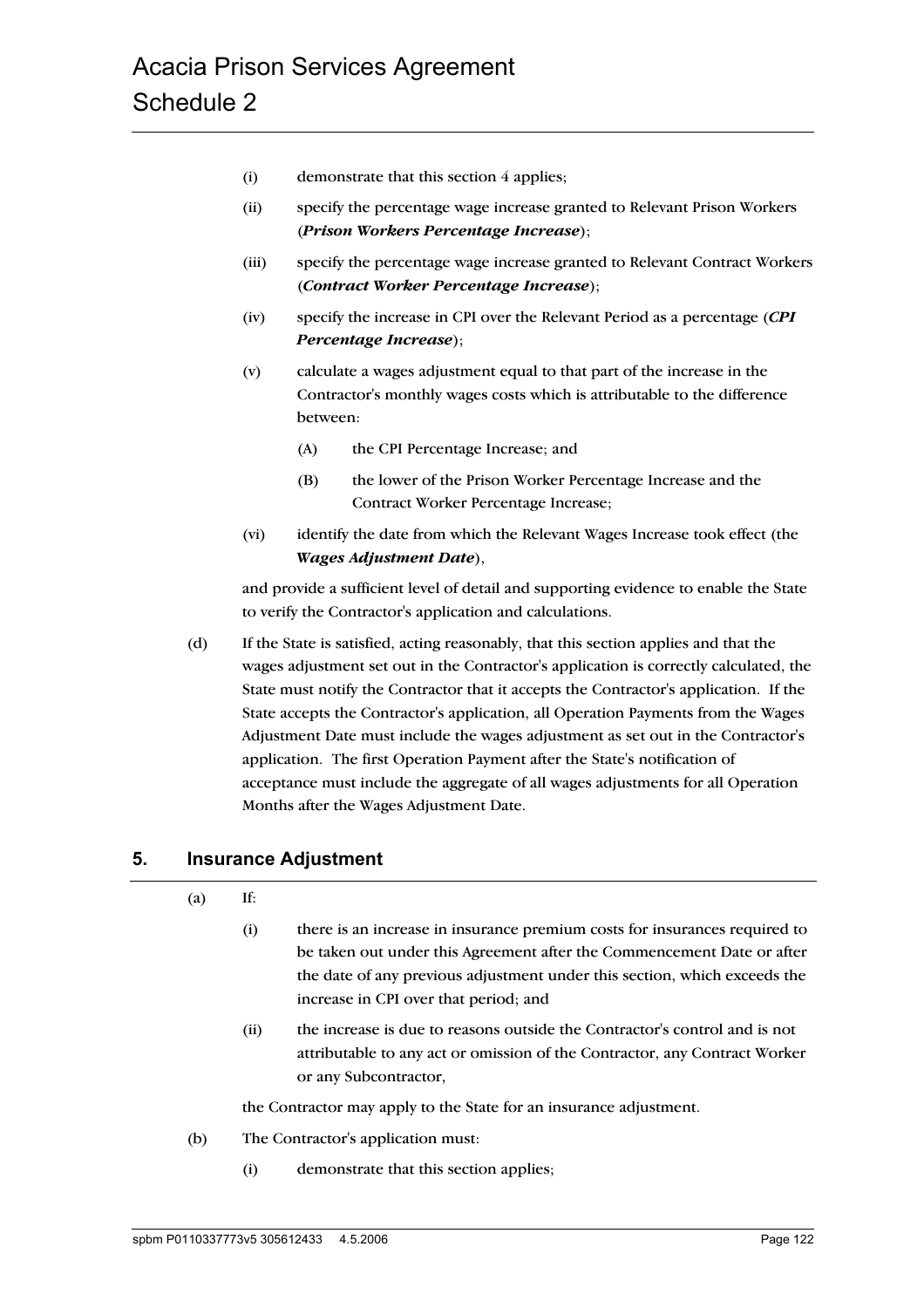- (ii) calculate an insurance adjustment equal to that part of the increase in the Contractor's monthly insurance premium costs which is in excess of the CPI increase;
- (iii) identify the date from which the insurance premium cost increases apply (the *Insurance Adjustment Date*),

and provide a sufficient level of detail and supporting evidence to enable the State to verify the Contractor's application and calculations.

(c) If the State is satisfied, acting reasonably, that this section applies and that the insurance adjustment set out in the Contractor's application is correctly calculated, the State must notify the Contractor that it accepts the Contractor's application. If the State accepts the Contractor's application, all Operation Payments after the Insurance Adjustment Date must include the insurance adjustment set out in the Contractor's application. The first Operation Payment after the State's notification of acceptance must include the aggregate of all insurance adjustments for all Operation Months after the Insurance Adjustment Date.

#### **6. Payment Tables**

#### **6.1 Table A**

Table A applies to a scenario in which all Prisoners are to be accommodated in the Prison Building as it exists as at the Commencement Date, with double bunking of Prisoners when numbers exceed 800.

| Column A                                    | Column B                                                              | Column <sub>C</sub>                       | Column <sub>D</sub>                                            | Column <sub>E</sub>                            | Column <sub>F</sub>     |
|---------------------------------------------|-----------------------------------------------------------------------|-------------------------------------------|----------------------------------------------------------------|------------------------------------------------|-------------------------|
| DAP for<br><b>Operation</b><br><b>Month</b> | <b>Original Operating</b><br><b>Sum for Operation</b><br><b>Month</b> | Annualised<br><b>Operation</b><br>Payment | Performance<br><b>Linked Fee for</b><br><b>Operation Month</b> | Annualised<br>Performance<br><b>Linked Fee</b> | <b>Band Entry Costs</b> |
| $0 - 600$                                   | \$2,280,346                                                           | \$27,364,154                              | \$114,017                                                      | \$1,368,208                                    |                         |
| $601 - 625$                                 | \$2,298,425                                                           | \$27,581,100                              | \$114,921                                                      | \$1,379,055                                    | $\theta$                |
| $626 - 650$                                 | \$2,390,448                                                           | \$28,685,371                              | \$119,522                                                      | \$1,434,269                                    | $\bf{0}$                |
| 651 - 675                                   | \$2,426,563                                                           | \$29,118,755                              | \$121,328                                                      | \$1,455,938                                    | $\theta$                |
| 676 - 700                                   | \$2,472,142                                                           | \$29,665,707                              | \$123,607                                                      | \$1,483,285                                    | $\bf{0}$                |
| 701 - 725                                   | \$2,514,950                                                           | \$30,179,400                              | \$125,748                                                      | \$1,508,970                                    | $\theta$                |
| 726 - 750                                   | \$2,544,685                                                           | \$30,536,217                              | \$127,234                                                      | \$1,526,811                                    | $\bf{0}$                |
| 751 - 775                                   | \$2,583,920                                                           | \$31,007,040                              | \$129,196                                                      | \$1,550,352                                    | $\theta$                |
| 776 - 800                                   | \$2,596,880                                                           | \$31,162,564                              | \$129,844                                                      | \$1,558,128                                    | $\theta$                |
| 801 - 825                                   | \$2,655,873                                                           | \$31,870,478                              | \$132,794                                                      | \$1,593,524                                    | \$38,905                |
| $826 - 850$                                 | \$2,720,883                                                           | \$32,650,597                              | \$136,044                                                      | \$1,632,530                                    | \$36,093                |
| 851 - 875                                   | \$2,787,731                                                           | \$33,452,776                              | \$139,387                                                      | \$1,672,639                                    | \$40,311                |
| 876 - 900                                   | \$2,859,131                                                           | \$34,309,577                              | \$142,957                                                      | \$1,715,479                                    | \$42,654                |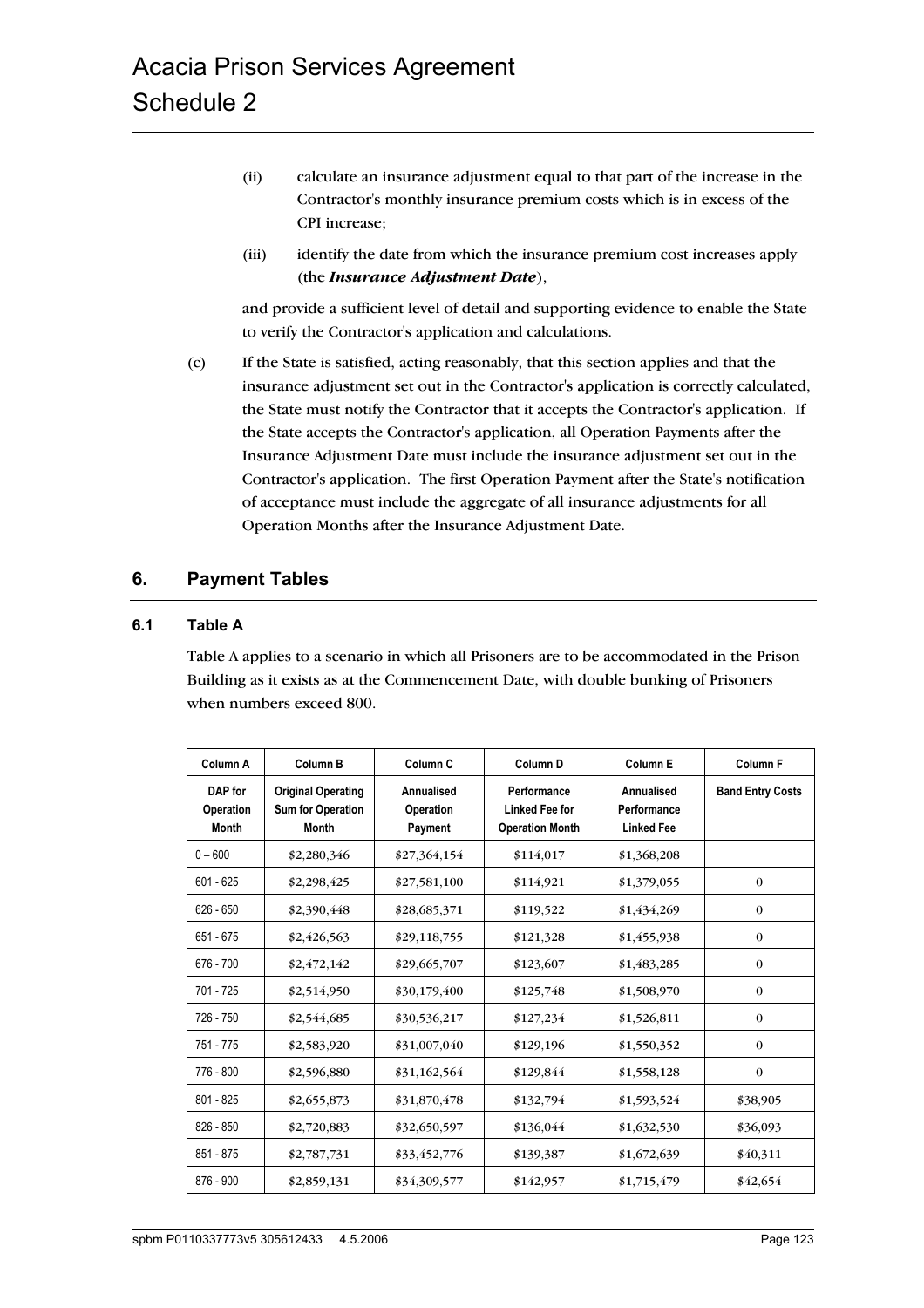| Column A                                    | Column B                                                              | Column <sub>C</sub>                       | Column <sub>D</sub>                                            | Column E                                       | <b>Column F</b>         |
|---------------------------------------------|-----------------------------------------------------------------------|-------------------------------------------|----------------------------------------------------------------|------------------------------------------------|-------------------------|
| DAP for<br><b>Operation</b><br><b>Month</b> | <b>Original Operating</b><br><b>Sum for Operation</b><br><b>Month</b> | Annualised<br><b>Operation</b><br>Payment | Performance<br><b>Linked Fee for</b><br><b>Operation Month</b> | Annualised<br>Performance<br><b>Linked Fee</b> | <b>Band Entry Costs</b> |
| $901 - 925$                                 | \$2,981,528                                                           | \$35,778,335                              | \$149,076                                                      | \$1,788,917                                    | \$82,966                |
| $926 - 950$                                 | \$3,052,838                                                           | \$36,634,055                              | \$152,642                                                      | \$1,831,703                                    | \$47,811                |
| 951 - 975                                   | \$3,102,763                                                           | \$37,233,158                              | \$155,138                                                      | \$1,861,658                                    | \$22,499                |
| $976 - 1000$                                | \$3,172,064                                                           | \$38,064,773                              | \$158,603                                                      | \$1,903,239                                    | \$17,812                |

Note: DAP in excess of 1000 is to be treated as a State initiated variation in accordance with clause 16.

#### **6.2 Table B**

Table B applies to the scenario where any Prisoners in excess of 800 are to be accommodated in additional single bunk accommodation (168 self care; 124 level 2 beds, and 102 level 1 beds).

| Column A                      | <b>Column B</b>                                                       | Column C                           | Column D                                                       | <b>Column E</b>                                | <b>Column F</b>         |
|-------------------------------|-----------------------------------------------------------------------|------------------------------------|----------------------------------------------------------------|------------------------------------------------|-------------------------|
| DAP for<br>Operation<br>Month | <b>Original Operating</b><br><b>Sum for Operation</b><br><b>Month</b> | Annualised<br>Operation<br>Payment | Performance<br><b>Linked Fee for</b><br><b>Operation Month</b> | Annualised<br>Performance<br><b>Linked Fee</b> | <b>Band Entry Costs</b> |
| $0 - 600$                     | \$2,280,346                                                           | \$27,364,154                       | \$114,017                                                      | \$1,368,208                                    |                         |
| $601 - 625$                   | \$2,298,425                                                           | \$27,581,100                       | \$114,921                                                      | \$1,379,055                                    | $\bf{0}$                |
| $626 - 650$                   | \$2,390,448                                                           | \$28,685,371                       | \$119,522                                                      | \$1,434,269                                    | $\boldsymbol{0}$        |
| $651 - 675$                   | \$2,426,563                                                           | \$29,118,755                       | \$121,328                                                      | \$1,455,938                                    | $\boldsymbol{0}$        |
| 676 - 700                     | \$2,472,142                                                           | \$29,665,707                       | \$123,607                                                      | \$1,483,285                                    | $\boldsymbol{0}$        |
| 701 - 725                     | \$2,514,950                                                           | \$30,179,400                       | \$125,748                                                      | \$1,508,970                                    | $\mathbf{0}$            |
| 726 - 750                     | \$2,544,685                                                           | \$30,536,217                       | \$127,234                                                      | \$1,526,811                                    | $\mathbf{0}$            |
| 751 - 775                     | \$2,583,920                                                           | \$31,007,040                       | \$129,196                                                      | \$1,550,352                                    | $\mathbf{0}$            |
| 776 - 800                     | \$2,596,880                                                           | \$31,162,564                       | \$129,844                                                      | \$1,558,128                                    | $\mathbf{0}$            |
| 801 - 825                     | \$2,649,840                                                           | \$31,798,082                       | \$132,492                                                      | \$1,589,904                                    | \$33,749                |
| 826 - 850                     | \$2,716,553                                                           | \$32,598,630                       | \$135,828                                                      | \$1,629,932                                    | \$40,311                |
| 851 - 875                     | \$2,770,912                                                           | \$33,250,944                       | \$138,546                                                      | \$1,662,547                                    | \$32,343                |
| 876 - 900                     | \$2,840,061                                                           | \$34,080,735                       | \$142,003                                                      | \$1,704,037                                    | \$41,248                |
| $901 - 925$                   | \$2,950,766                                                           | \$35,409,196                       | \$147,538                                                      | \$1,770,460                                    | \$68,435                |
| $926 - 950$                   | \$3,038,094                                                           | \$36,457,122                       | \$151,905                                                      | \$1,822,856                                    | \$60,467                |
| 951 - 975                     | \$3,099,337                                                           | \$37,192,046                       | \$154,967                                                      | \$1,859,602                                    | \$33,749                |
| $976 - 1000$                  | \$3,155,339                                                           | \$37,864,064                       | \$157,767                                                      | \$1,893,203                                    | \$35,155                |
| 1001 - 1025                   | \$3,253,756                                                           | \$39,045,071                       | \$162,688                                                      | \$1,952,254                                    | \$65,153                |
| 1026 - 1050                   | \$3,302,036                                                           | \$39,624,432                       | \$165,102                                                      | \$1,981,222                                    | \$26,718                |
| 1051 - 1075                   | \$3,368,233                                                           | \$40,418,798                       | \$168,412                                                      | \$2,020,940                                    | \$39,843                |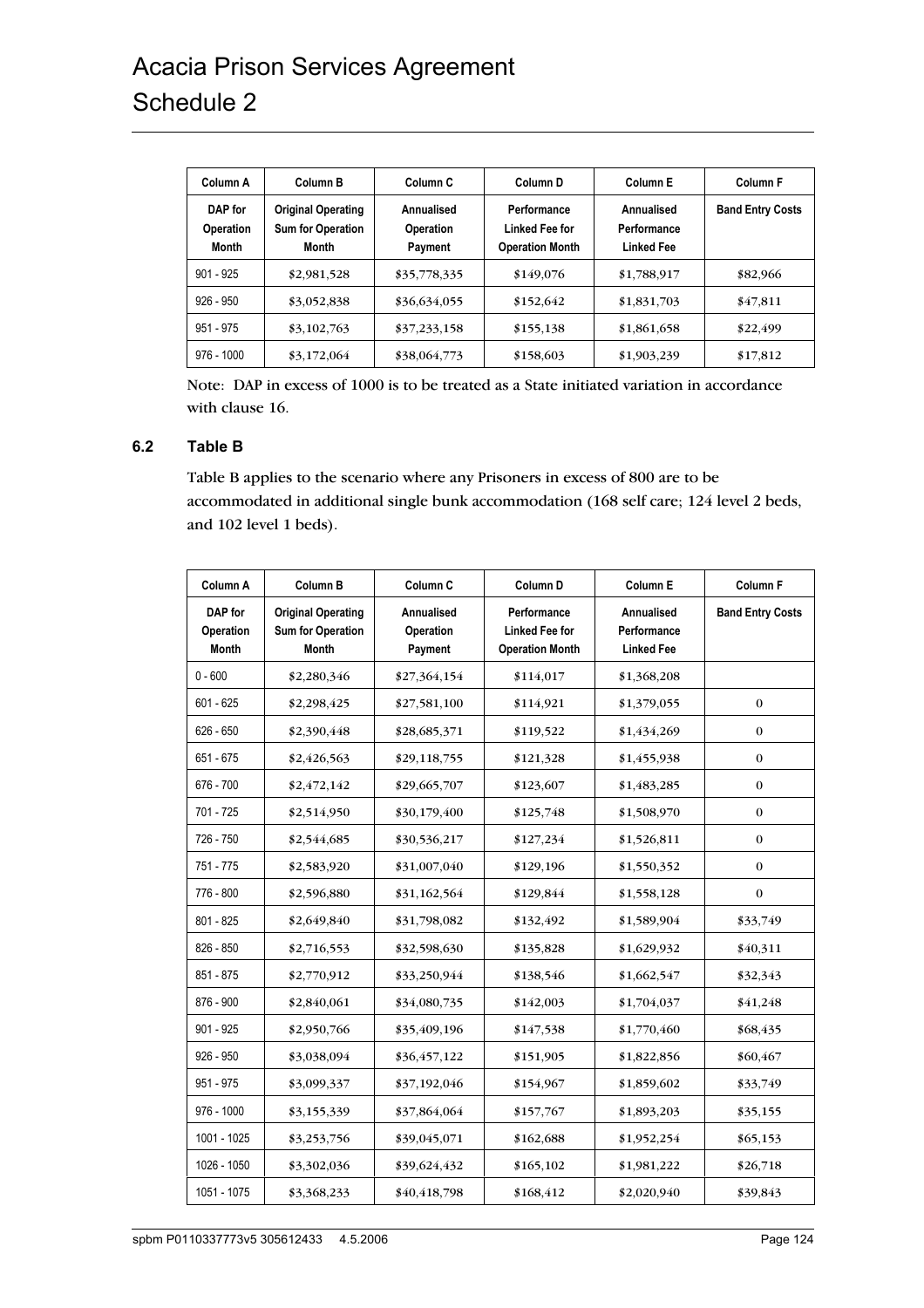# Acacia Prison Services Agreement Schedule 2

| Column A                             | Column B                                                              | Column <sub>C</sub>                       | Column <sub>D</sub>                                     | Column E                                       | Column <sub>F</sub>     |
|--------------------------------------|-----------------------------------------------------------------------|-------------------------------------------|---------------------------------------------------------|------------------------------------------------|-------------------------|
| DAP for<br>Operation<br><b>Month</b> | <b>Original Operating</b><br><b>Sum for Operation</b><br><b>Month</b> | Annualised<br><b>Operation</b><br>Payment | Performance<br>Linked Fee for<br><b>Operation Month</b> | Annualised<br>Performance<br><b>Linked Fee</b> | <b>Band Entry Costs</b> |
| 1076 - 1100                          | \$3,436,331                                                           | \$41,235,966                              | \$171,817                                               | \$2,061,798                                    | \$43,592                |
| 1101 - 1125                          | \$3,499,773                                                           | \$41,997,271                              | \$174,989                                               | \$2,099,864                                    | \$36,092                |
| 1126 - 1150                          | \$3,581,550                                                           | \$42,978,596                              | \$179,077                                               | \$2,148,930                                    | \$48,280                |
| 1151 - 1175                          | \$3,638,560                                                           | \$43,662,724                              | \$181,928                                               | \$2,183,136                                    | \$27,655                |
| 1176 - 1194                          | \$3,680,749                                                           | \$44,168,988                              | \$184,037                                               | \$2,208,449                                    | \$22,030                |

#### **6.3 Table C**

Table C applies to the scenario where any Prisoners in excess of 800 are to be accommodated in additional single bunk accommodation (292 self-care and 102 level 1 beds).

| Column A                      | Column B                                                              | Column C                                  | Column D                                                       | Column E                                       | Column F                |
|-------------------------------|-----------------------------------------------------------------------|-------------------------------------------|----------------------------------------------------------------|------------------------------------------------|-------------------------|
| DAP for<br>Operation<br>Month | <b>Original Operating</b><br><b>Sum for Operation</b><br><b>Month</b> | Annualised<br><b>Operation</b><br>Payment | Performance<br><b>Linked Fee for</b><br><b>Operation Month</b> | Annualised<br>Performance<br><b>Linked Fee</b> | <b>Band Entry Costs</b> |
| $0 - 600$                     | \$2,280,346                                                           | \$27,364,154                              | \$114,017                                                      | \$1,368,208                                    |                         |
| $601 - 625$                   | \$2,298,425                                                           | \$27,581,100                              | \$114,921                                                      | \$1,379,055                                    | $\bf{0}$                |
| $626 - 650$                   | \$2,390,448                                                           | \$28,685,371                              | \$119,522                                                      | \$1,434,269                                    | $\boldsymbol{0}$        |
| $651 - 675$                   | \$2,426,563                                                           | \$29,118,755                              | \$121,328                                                      | \$1,455,938                                    | $\boldsymbol{0}$        |
| 676 - 700                     | \$2,472,142                                                           | \$29,665,707                              | \$123,607                                                      | \$1,483,285                                    | $\bf{0}$                |
| 701 - 725                     | \$2,514,950                                                           | \$30,179,400                              | \$125,748                                                      | \$1,508,970                                    | $\bf{0}$                |
| 726 - 750                     | \$2,544,685                                                           | \$30,536,217                              | \$127,234                                                      | \$1,526,811                                    | $\bf{0}$                |
| 751 - 775                     | \$2,583,920                                                           | \$31,007,040                              | \$129,196                                                      | \$1,550,352                                    | $\bf{0}$                |
| 776 - 800                     | \$2,596,880                                                           | \$31,162,564                              | \$129,844                                                      | \$1,558,128                                    | $\mathbf{0}$            |
| 801 - 825                     | \$2,649,840                                                           | \$31,798,082                              | \$132,492                                                      | \$1,589,904                                    | \$33,749                |
| 826 - 850                     | \$2,716,553                                                           | \$32,598,630                              | \$135,828                                                      | \$1,629,932                                    | \$40,311                |
| 851 - 875                     | \$2,770,912                                                           | \$33,250,944                              | \$138,546                                                      | \$1,662,547                                    | \$32,343                |
| 876 - 900                     | \$2,840,061                                                           | \$34,080,735                              | \$142,003                                                      | \$1,704,037                                    | \$41,248                |
| 901 - 925                     | \$2,950,766                                                           | \$35,409,196                              | \$147,538                                                      | \$1,770,460                                    | \$68,435                |
| 926 - 950                     | \$3,038,094                                                           | \$36,457,122                              | \$151,905                                                      | \$1,822,856                                    | \$60,467                |
| $951 - 975$                   | \$3,099,337                                                           | \$37,192,046                              | \$154,967                                                      | \$1,859,602                                    | \$33,749                |
| 976 - 1000                    | \$3,155,339                                                           | \$37,864,064                              | \$157,767                                                      | \$1,893,203                                    | \$35,155                |
| 1001 - 1025                   | \$3,253,756                                                           | \$39,045,071                              | \$162,688                                                      | \$1,952,254                                    | \$65,153                |
| 1026 - 1050                   | \$3,302,036                                                           | \$39,624,432                              | \$165,102                                                      | \$1,981,222                                    | \$26,718                |
| 1051 - 1075                   | \$3,368,233                                                           | \$40,418,798                              | \$168,412                                                      | \$2,020,940                                    | \$39,843                |
| 1076 - 1100                   | \$3,436,331                                                           | \$41,235,966                              | \$171,817                                                      | \$2,061,798                                    | \$43,592                |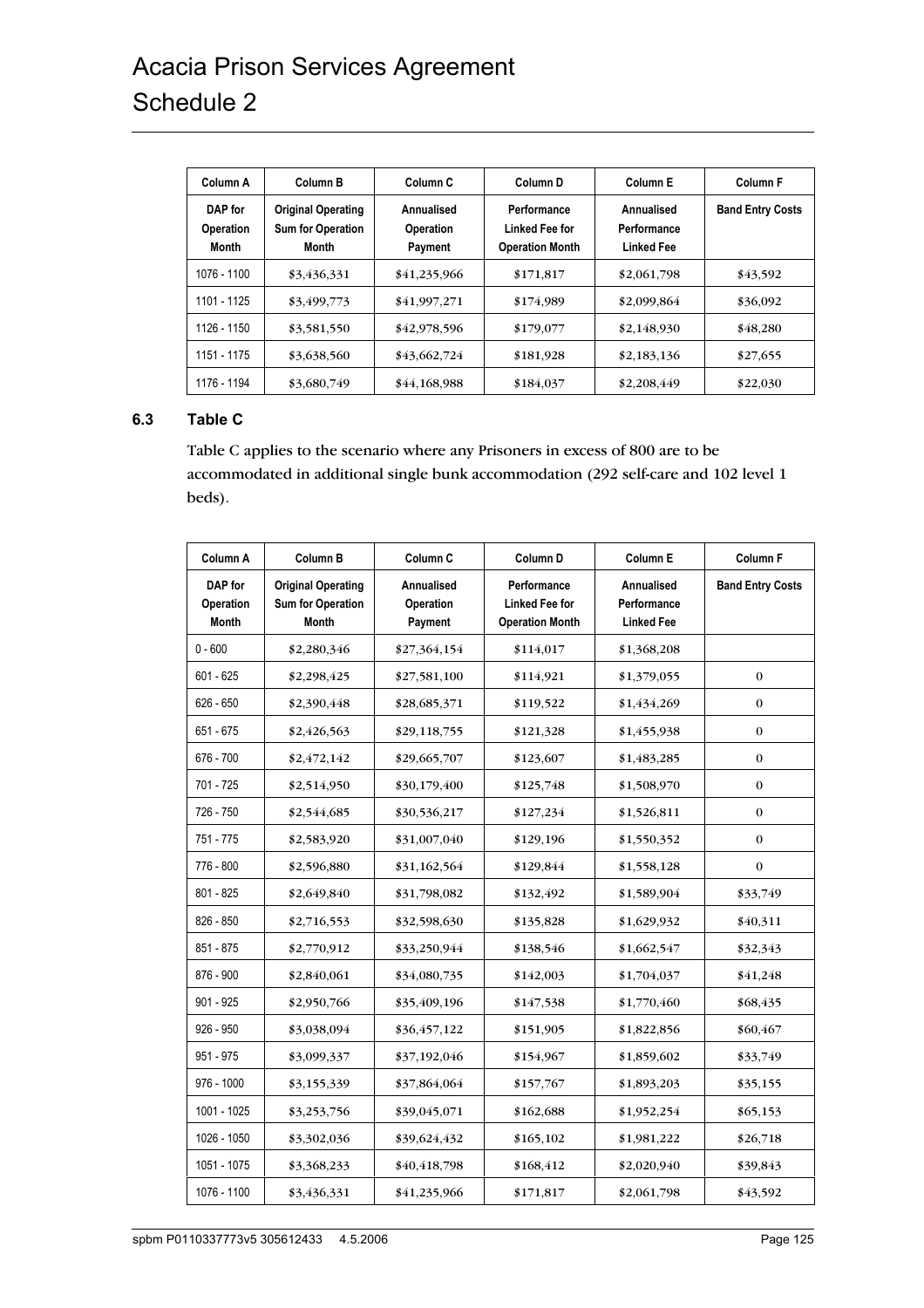# Acacia Prison Services Agreement Schedule 2

| Column A                                    | Column B                                                       | Column <sub>C</sub>                       | Column <sub>D</sub>                                     | Column E                                       | Column <sub>F</sub>     |
|---------------------------------------------|----------------------------------------------------------------|-------------------------------------------|---------------------------------------------------------|------------------------------------------------|-------------------------|
| DAP for<br><b>Operation</b><br><b>Month</b> | <b>Original Operating</b><br><b>Sum for Operation</b><br>Month | Annualised<br><b>Operation</b><br>Payment | Performance<br>Linked Fee for<br><b>Operation Month</b> | Annualised<br>Performance<br><b>Linked Fee</b> | <b>Band Entry Costs</b> |
| 1101 - 1125                                 | \$3,499,773                                                    | \$41,997,271                              | \$174,989                                               | \$2,099,864                                    | \$36,092                |
| 1126 - 1150                                 | \$3,581,550                                                    | \$42,978,596                              | \$179,077                                               | \$2,148,930                                    | \$48,280                |
| 1151 - 1175                                 | \$3,638,560                                                    | \$43,662,724                              | \$181,928                                               | \$2,183,136                                    | \$27,655                |
| 1176 - 1194                                 | \$3,680,749                                                    | \$44,168,988                              | \$184,037                                               | \$2,208,449                                    | \$22,030                |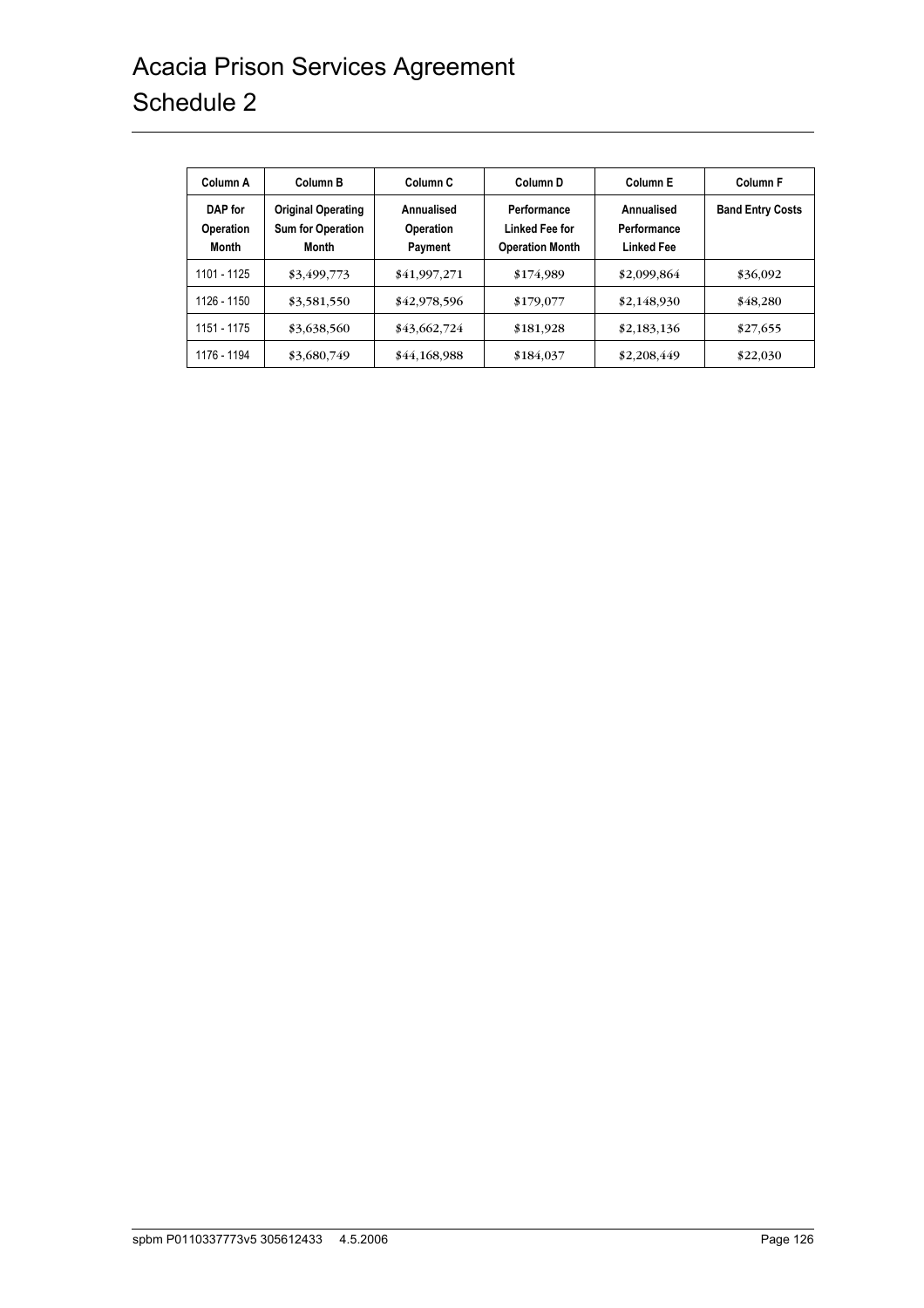**Schedule 3**

**Operational Philosophy and Regime**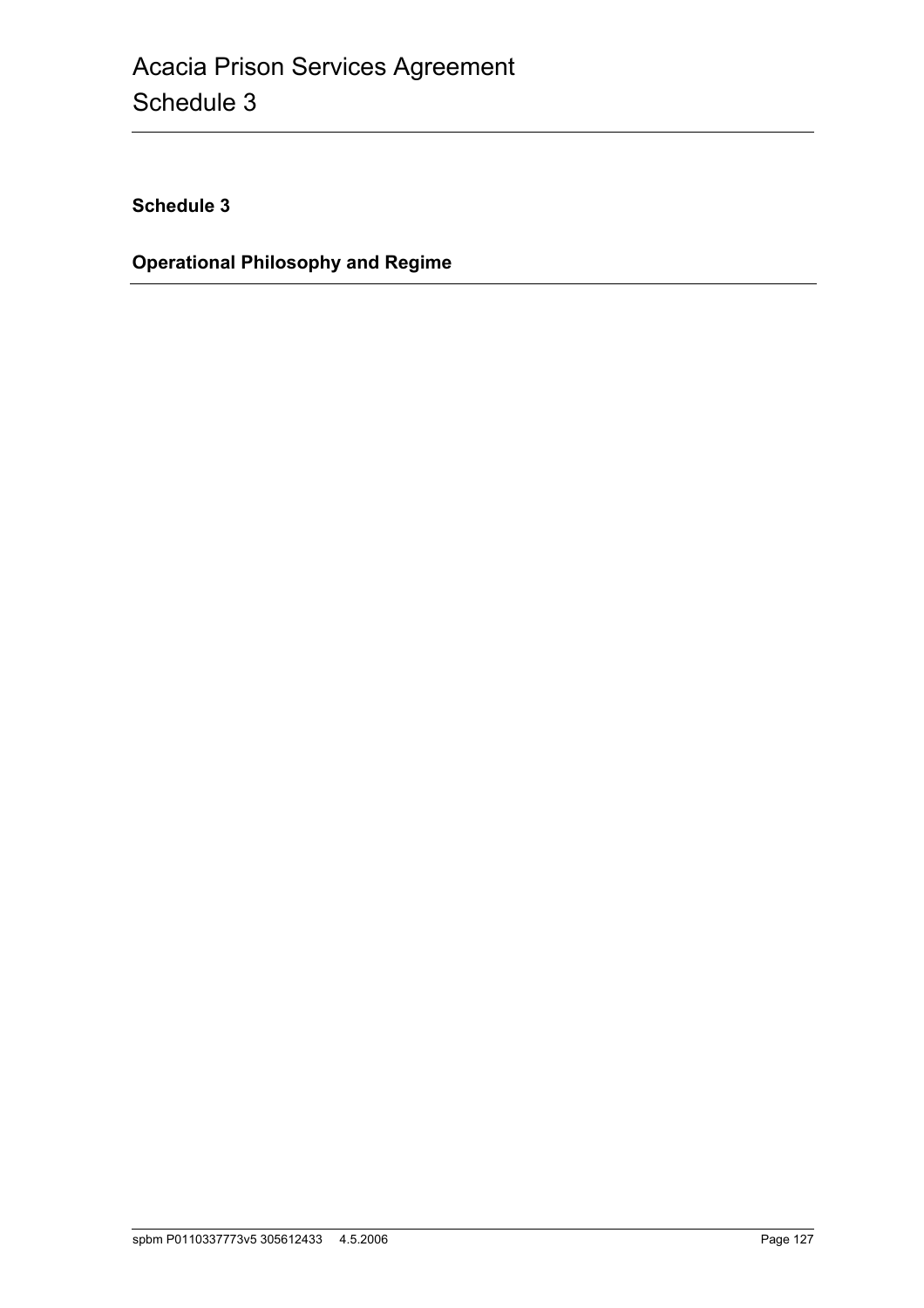

# **Contents**

| 2.  |                                                                                                                                                                                                                                      |    |
|-----|--------------------------------------------------------------------------------------------------------------------------------------------------------------------------------------------------------------------------------------|----|
|     |                                                                                                                                                                                                                                      |    |
|     |                                                                                                                                                                                                                                      |    |
|     | Our Vision for Acacia Prison 2011 Vision for Acacia Prison 2011                                                                                                                                                                      |    |
|     | The Building Blocks of the Operational Philosophy and Regime - the Four Cornerstones, the                                                                                                                                            |    |
|     | The Operational Philosophy and Regime <b>contained a manufacture of the Contract of the Contract of the Contract of the Contract of the Contract of the Contract of the Contract of the Contract of the Contract of the Contract</b> |    |
|     |                                                                                                                                                                                                                                      |    |
|     |                                                                                                                                                                                                                                      |    |
|     |                                                                                                                                                                                                                                      |    |
|     |                                                                                                                                                                                                                                      |    |
|     |                                                                                                                                                                                                                                      |    |
|     | Assigning Prisoners to Accommodation and Moving Between Accommodation ____________________15                                                                                                                                         |    |
|     | The Daily Regime and Use of the Prison <b>contained a manufacture of the Use of the Prison</b> 17                                                                                                                                    |    |
|     |                                                                                                                                                                                                                                      |    |
|     |                                                                                                                                                                                                                                      |    |
|     | Validating the Operational Philosophy and Regime and Best Practice Sharing_______________________19                                                                                                                                  |    |
| 2.1 |                                                                                                                                                                                                                                      | 21 |
|     |                                                                                                                                                                                                                                      |    |
|     |                                                                                                                                                                                                                                      | 22 |
|     |                                                                                                                                                                                                                                      |    |
|     |                                                                                                                                                                                                                                      | 24 |
|     | Indigenous Prisoners/Offender                                                                                                                                                                                                        | 24 |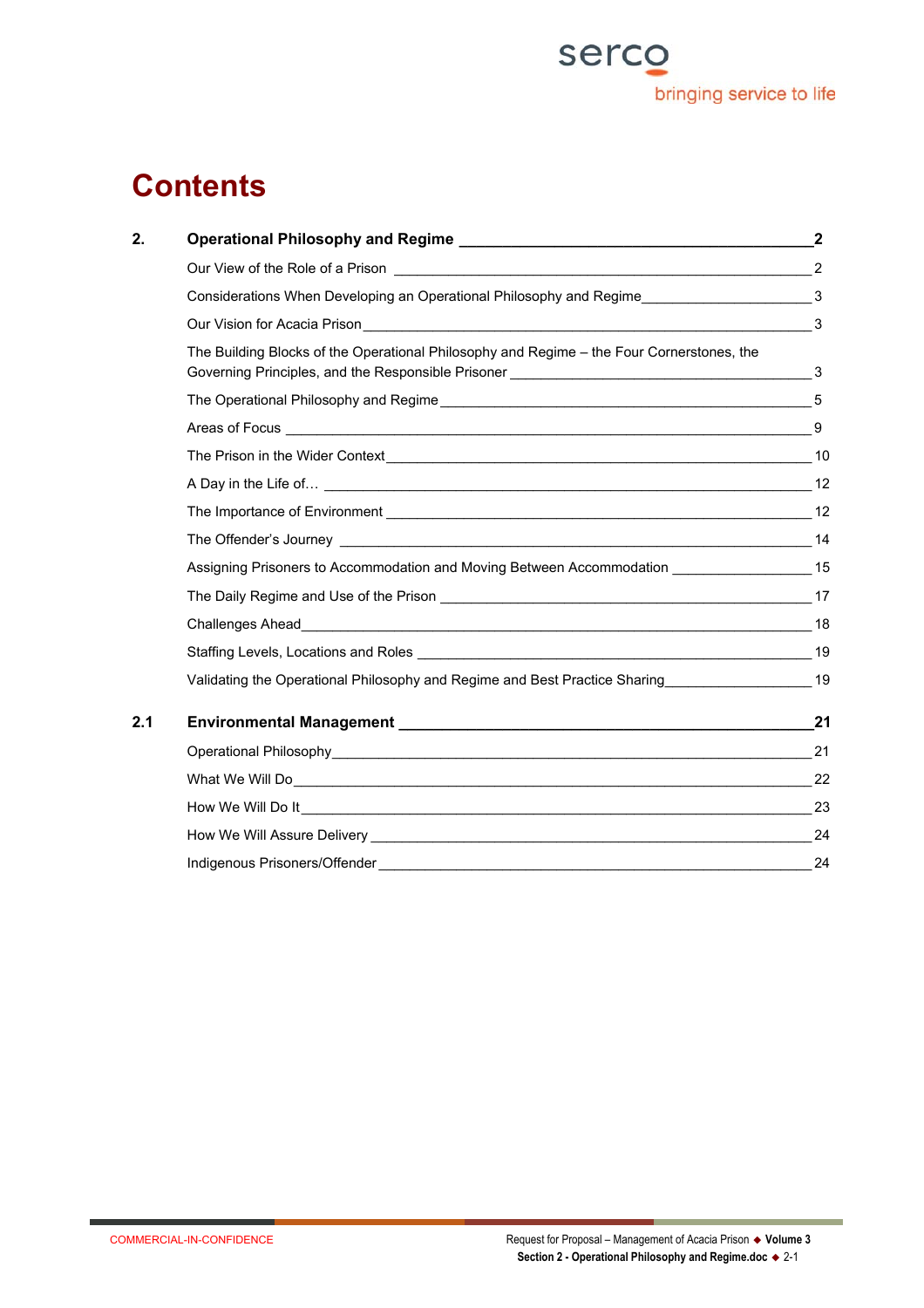

# **2. Operational Philosophy and Regime**

*Due to the overarching nature of any operational philosophy, Serco has not structured its response to this requirement in the same manner as hereafter used throughout Volume 3. Serco confirms however that all requirements noted in the Request for Proposal have been addressed.*

In developing our operational philosophy and regime, Serco has taken full account of the Standard Guidelines for Corrections in Australia 2004, the Prisons Act 1981, the Prisons Regulations 1982, Department of Justice's Policies, Rules and Operational Instructions, the Acacia Prison Services Agreement Annual Reports up to and including 2004/5, various thematic reviews of the prison, and Office of the Inspector of Custodial Services Inspection Reports of 2003 and 2005.

# **Our View of the Role of a Prison**

Serco has operated very successfully a wide variety of secure facilities for a number of years. In this time we have learned what works and what does not, what approaches are effective and the pitfalls to be avoided. Some lessons have been hard, but we have responded to these and learned from them.

Our facilities have reached a high level of security, safety and effectiveness, and we have achieved this by recognising and adhering to a number of fundamental considerations regarding the role of any prison. We believe:

- **The prison should be operated as a fully integrated element of a wider justice** system
- The prison should remain in a constant state of development as the demands on it change over time
- **The prison should discharge its core responsibility of being safe and secure,** allowing work to help the rehabilitation and reintegration of prisoners to be undertaken without distraction
- **The prison should deliver services of demonstrable benefit to the prisoner; for** without this there would be no real prisoner engagement or commitment
- $\blacksquare$  The prison should be focussed on measurable outcomes
- The prison should be optimistic, forward and outward looking
- **The prison should operate in a prisoner-centred manner recognising each one as** a unique individual
- The prison should identify needs and deliver services to meet those needs
- $\blacksquare$  The prison should be a meritocracy
- The prison should minimise the negative effects of imprisonment
- The term of imprisonment is a significant life period, being one of great opportunity and value, where opportunities must be seized
- The prison should be operated by a staff group who are knowledgeable and clear about its role, their function in delivering it, and which exploits to the full their energies, abilities and aspirations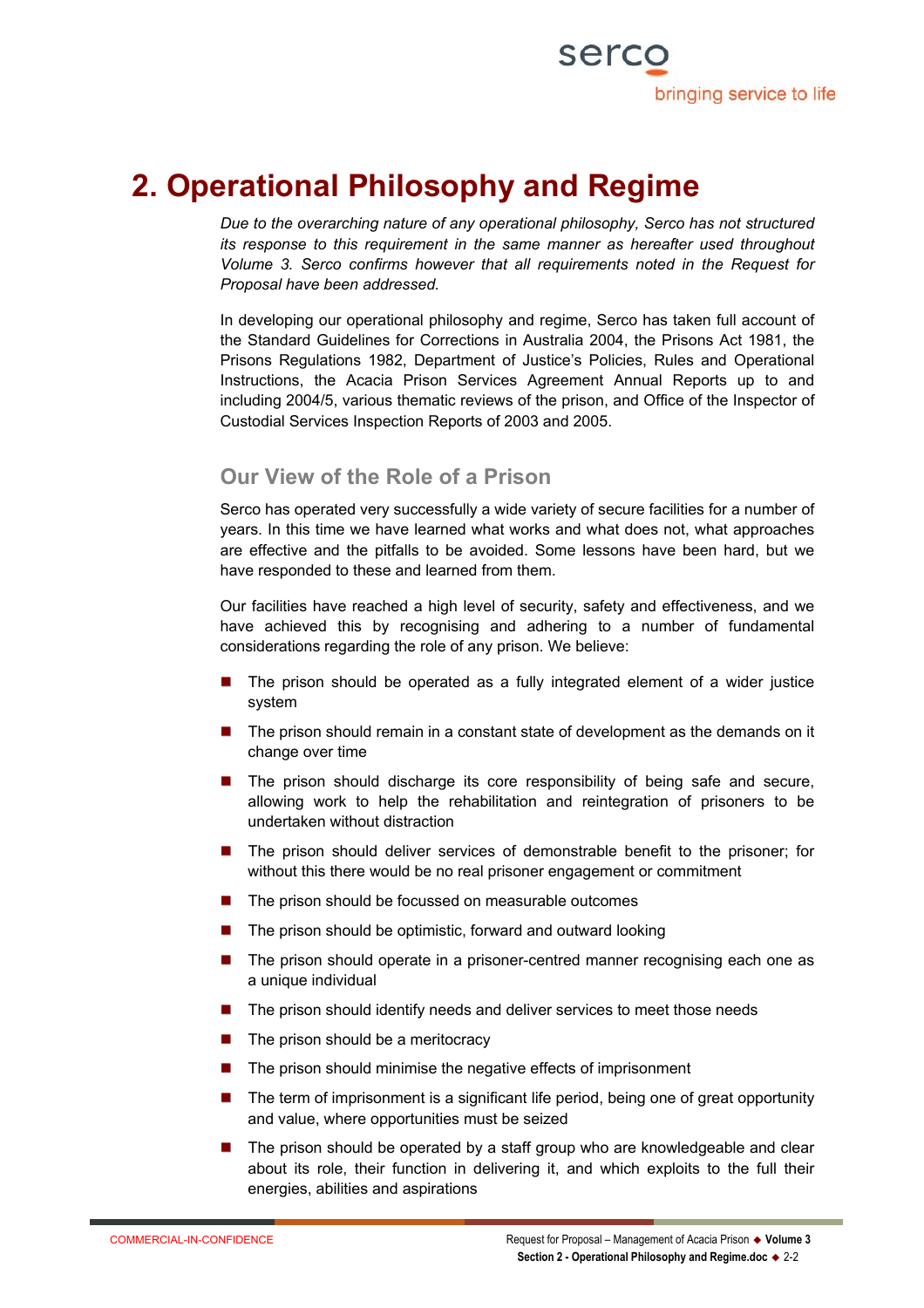

# **Considerations When Developing an Operational Philosophy and Regime**

Serco considers that any enterprise should have an underpinning rationale that communicates the essence of what it is about. Without it, the enterprise is likely to lose focus, be unable to measure its effectiveness, and unable to develop in a coherent way.

Serco's core approach is enshrined in the single comment 'bringing service to life'. The reality of this deceptively simple concept means that, as a service provider, we recognise that success ultimately depends on what happens at the sharp end of the service, in daily interactions with those receiving the service, be they users or those that commission us to deliver them.

As such, the operational philosophy and regime of Acacia Prison must fulfil some basic tenets. They must be deliverable, enduring, shared, understandable, deliver wins for all parties, translatable into actions, and provide a benchmark through which to measure delivery

# **Our Vision for Acacia Prison**

We provided a vision statement in our response to the Expression of Interest that encapsulated our operational philosophy and regime. We have reviewed carefully this statement in the light of the Request for Proposal, additional information received, and our visits to Acacia Prison and concluded that it still fulfils our beliefs, ethos and the tenets listed above. We therefore intend to maintain the vision:

*'Our vision for every prisoner at Acacia Prison is that he will work actively with the help of the prison to address his offending, develop his abilities, and rejoin his community as a full and law-abiding citizen'*

It is our impact on the behaviours of our prisoners by which our success or failure will ultimately be judged. Serco is committed to working with the Department to identify appropriate metrics to measure this.

The vision translates into service through a prison where the offender/individual is the catalyst and driver for change, the prison is there to support but not supplant, where needs are identified and met, and where the endgame is a successful return to the community.

# **The Building Blocks of the Operational Philosophy and Regime – the Four Cornerstones, the Governing Principles, and the Responsible Prisoner**

As noted in our response to the Expression of Interest, Serco proposes to base its operational philosophy and regime on the Department's four cornerstones of custody and containment, care and well being, rehabilitation and reintegration, and reparation; these being operationalised through Serco's governing principles of fostering an entrepreneurial culture, enabling our people to excel, delivering our promises, and building trust and respect.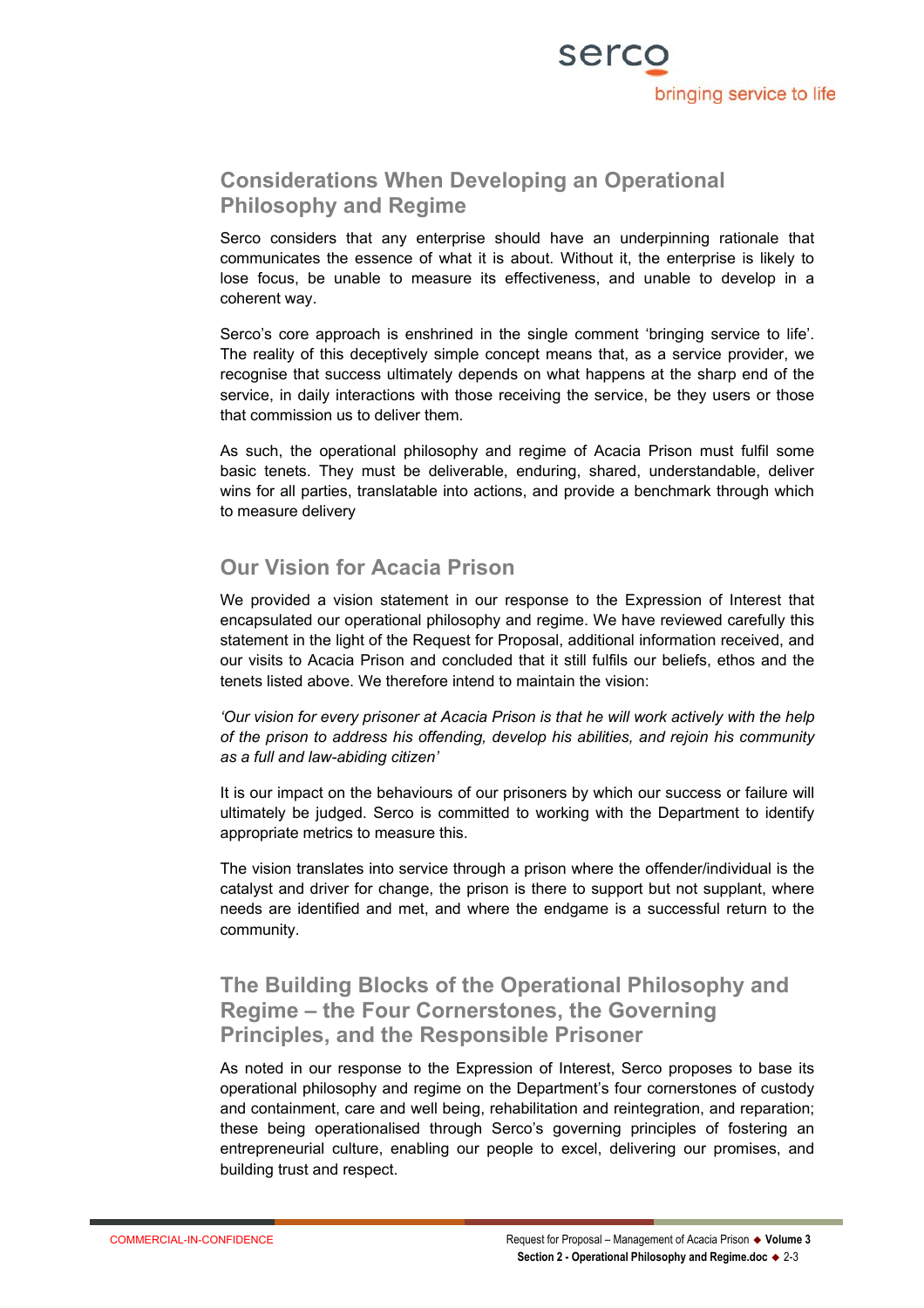

Serco believes that there is a close cultural fit between the four cornerstones and the four governing principles, the former providing the outcomes for Acacia Prison, the latter providing the philosophy and ethos of the approaches by which they are to be achieved.

For example, the cornerstone of reparation (where the offender provides redress to the community against which he has offended), is put into operation through the governing principles of building trust and respect (with the offender rebuilding the broken links of trust with the community, demonstrating renewed respect for his fellow citizens and through his efforts being correspondingly respected), delivering our promises (whereby the offender delivers on his commitments), and fostering an entrepreneurial culture (in which we encourage the offender to set himself a personal reparation target to achieve reflecting where he has most to offer).

At the centre of the interplay between the cornerstones and the governing principles is the prisoner. When Serco reviewed the Department's objectives for Acacia Prison and the prison design, it became clear that the prison's unique and innovative design offered the opportunity to encourage and support the prisoner to take control of as much of his daily life whilst at the prison as is possible and prudent.

Serco believes that our concept of the 'Responsible Prisoner' is one of great value and entirely in keeping with the vision for Acacia Prison.

The Responsible Prisoner is one who actively participates in their schedule during their imprisonment in the widest sense. From playing a full part in the identification of his needs, and the services to be accessed in response, through managing his daily routines and progress to achieve targets, to preparing for his release.

The corollary of this is that the prison acts as a facilitator to develop responsibility, providing the resources, structures and networks necessary for individual responsibility to be exercised. The level of responsibility to be exercised by each prisoner is dependent on both their ability and attitude, with the prison acting as a safety-net for those incapable or unwilling to do so.

The experience of imprisonment can all too easily lead to the disenfranchising of prisoners who become the passive recipients of services based on the needs of the prison and without due regard for the individual, with a focus on process rather than outcomes. We reject this warehousing approach for one which recognises rights and responsibilities.

The Responsible Prisoner approach is entirely supported by the cornerstones and the governing principles:

- Custody and Containment implicit in this are graduated levels of restriction and the prisoner, demonstrating his responsibility, is encouraged and supported to progress through them
- $\blacksquare$  Care and Well Being implicit in this is the decent treatment of all within the prison and the prisoner, demonstrating his responsibility, becomes an advocate for himself as well as a responsible and tolerant member of a wider community in a supportive community
- Rehabilitation and Reintegration implicit in this is the need to address offending behaviour and to return successfully to the community and the prisoner, demonstrating his responsibility, plays a full and active part in identifying,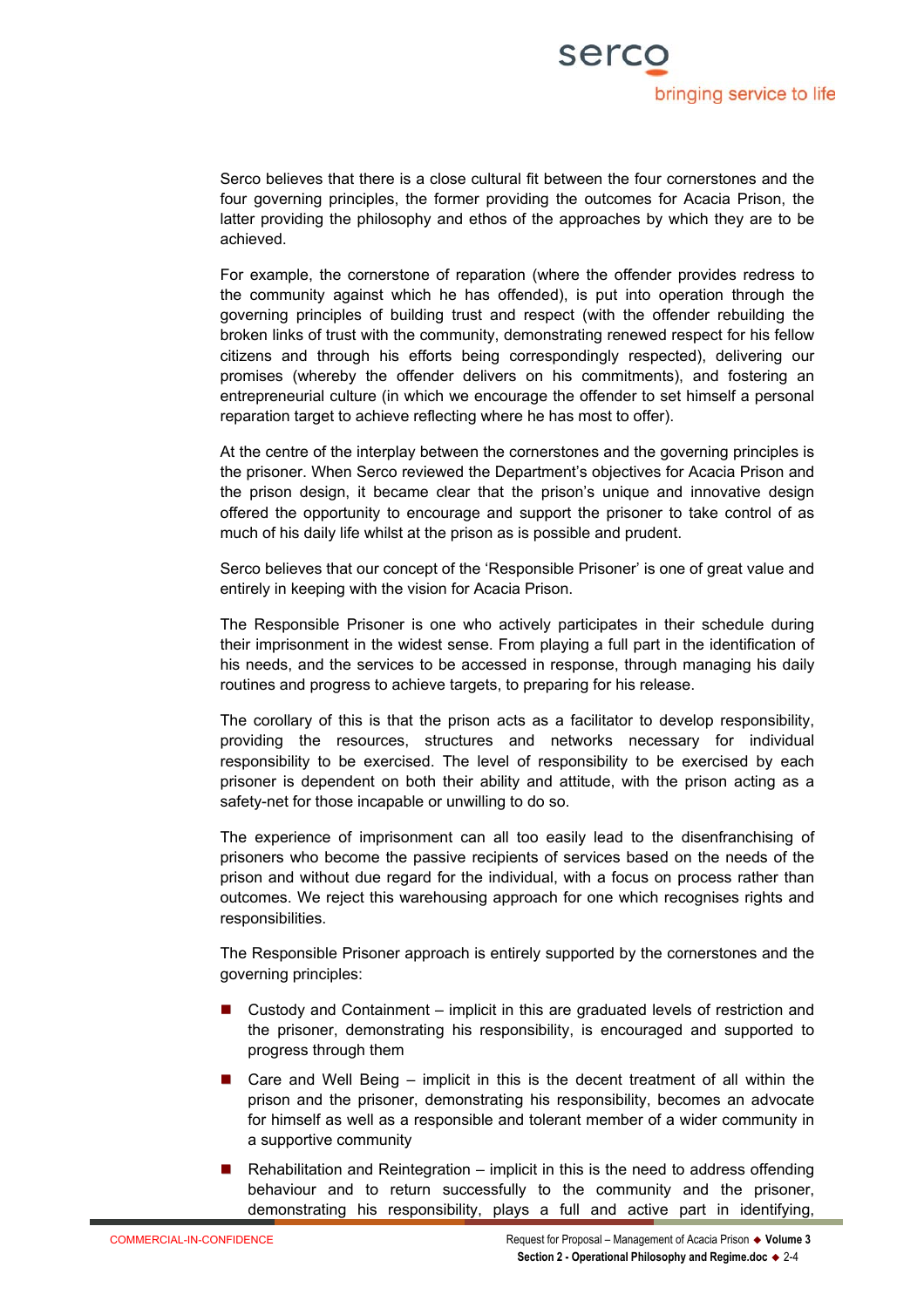

agreeing, accepting and actively participating in the suite of interventions he will access, and prepares himself for release

- Reparation implicit in this is an expectation that the prisoner will provide redress to the community and demonstrate his responsibility by understanding the existence of this debt and that it is individually owed
- Fostering an Entrepreneurial Culture the Responsible Prisoner is encouraged to seek the solutions to his needs
- Enabling Our People to Excel the Responsible Prisoner has the hurdle set to an individual level which is high enough to demand challenge and change
- Delivering Our Promises the Responsible Prisoner is required to make individual commitments, and then make good on them
- Building Trust and Respect the Responsible Prisoner demonstrates that he is capable of earning and receiving trust and respect and plays a positive role in the prison

In summary therefore, the Responsible Prisoner, the Vision, the four Governing Principles and the four Cornerstones combine to provide the framework for our solution:



# **The Operational Philosophy and Regime**

#### **Delivering Custody and Containment through Fostering an Entrepreneurial Culture**

Serco will provide a comprehensive security strategy utilising dynamic, procedural and physical elements. All members of staff, irrespective of their role, will have security awareness training, and systems will be maintained through which they can feed intelligence into a central system for analysis and action. We will encourage staff to suggest ideas that will enhance security and ensure that responsibility for security is not vested in a single staff group.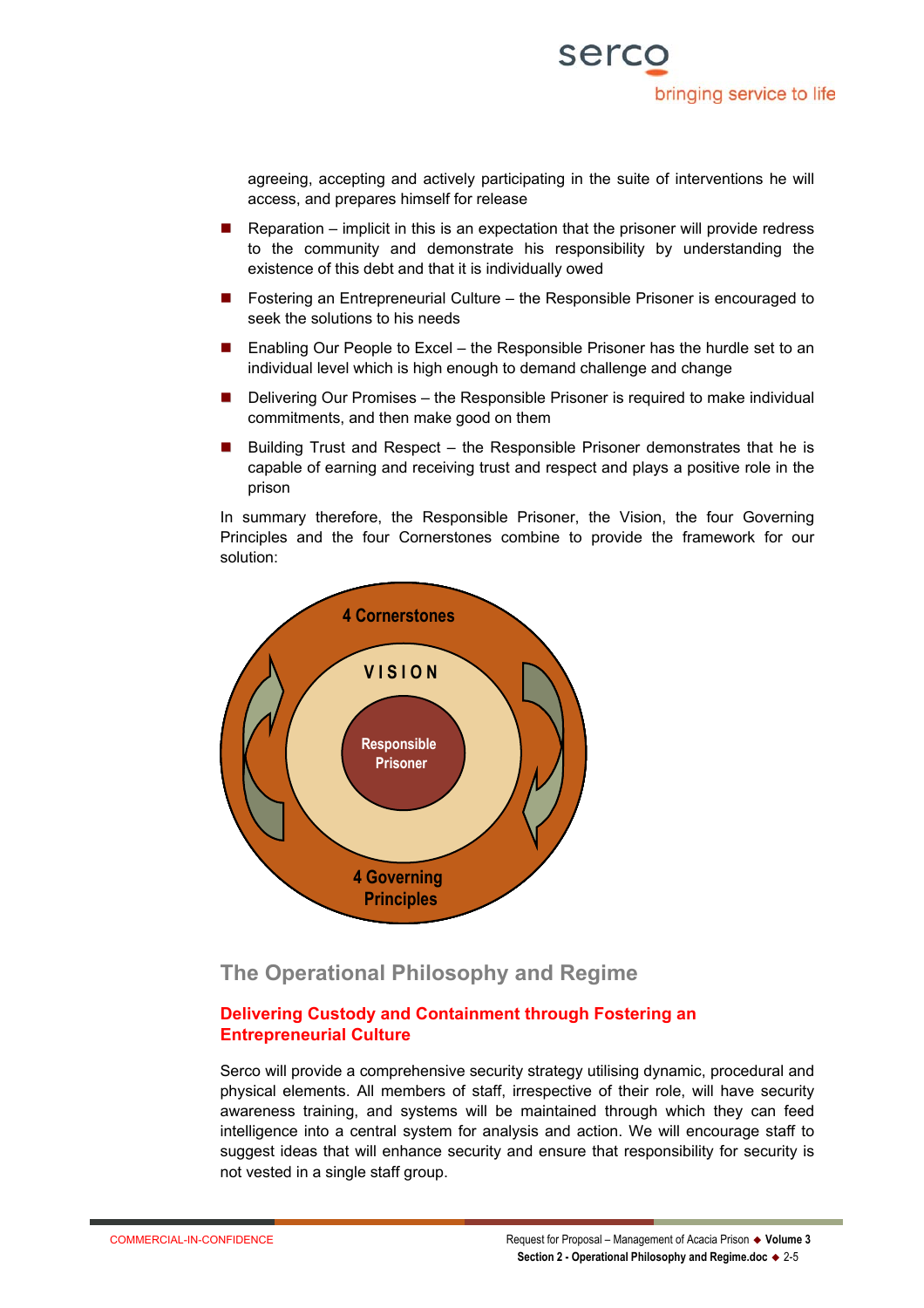#### **Delivering Custody and Containment through Enabling Our People to Excel**

Serco will deliver a security response based on comprehensive risk assessment and an earned incentives and privileges scheme that reflects an on-going assessment of the risk posed by each prisoner. The focus on fostering demonstrated responsibility enables a graduated level of restriction in which the prisoner who excels is rewarded. Prisoners working collaboratively with staff in teams to achieve common aims contributes to dynamic security.

#### **Delivering Custody and Containment through Delivering Our Promises**

Serco will keep its promises to Western Australia by maintaining security and safety through an interlocking suite of strategies including security, searching, self-harm and suicide, violence reduction (including an Anti-Bullying Policy), and drugs. In our dealing with prisoners we will avoid frustration and disillusionment by keeping our promises to them; when we say something will be arranged, our staff are making an obligation to the prisoner, one to be met.

#### **Delivering Custody and Containment through Building Trust and Respect**

Serco will create an environment which recognises and celebrates diversity. The specialist needs of indigenous prisoners will be met through differentiated services throughout the totality of our solution, led by a senior manager with specific responsibility in this area. The building of trust and respect will be aided through education assistance to those prisoners with poor written and spoken English skills, since effective communication is a pre-requisite in building relationships. The Responsible Prisoner at the heart of our vision reflects our desire to use dynamic security to its fullest, where mutual trust and respect between staff and prisoners minimises the potential for conflict. Serco will demonstrate its understanding of the difficulties faced by families living in areas remote from the prison by developing the concept of a free 'travel lodge' room for overnight stays, a potential development in Phase 4 of our Transition Plan.

#### **Delivering Care and Well Being through Fostering an Entrepreneurial Culture**

Serco will encourage the prisoner to be fully engaged in his Individual Management Plan (IMP) and through comprehensive assessment, be intimately involved in setting the agenda for change. As this process requires challenge and change from the prisoner, he will be mentored through the process by a group of staff that together make up his Personal Advisor team. Personal Advisors will work with the prisoner as he progresses through his IMP targets, and be drawn from across the whole of the operational staff group, including security, residential, and activities staff. The prisoner and his Personal Advisor team will work closely to generate ideas to meet the needs of the prisoner, enabling him to develop sustainable independence and advocacy skills.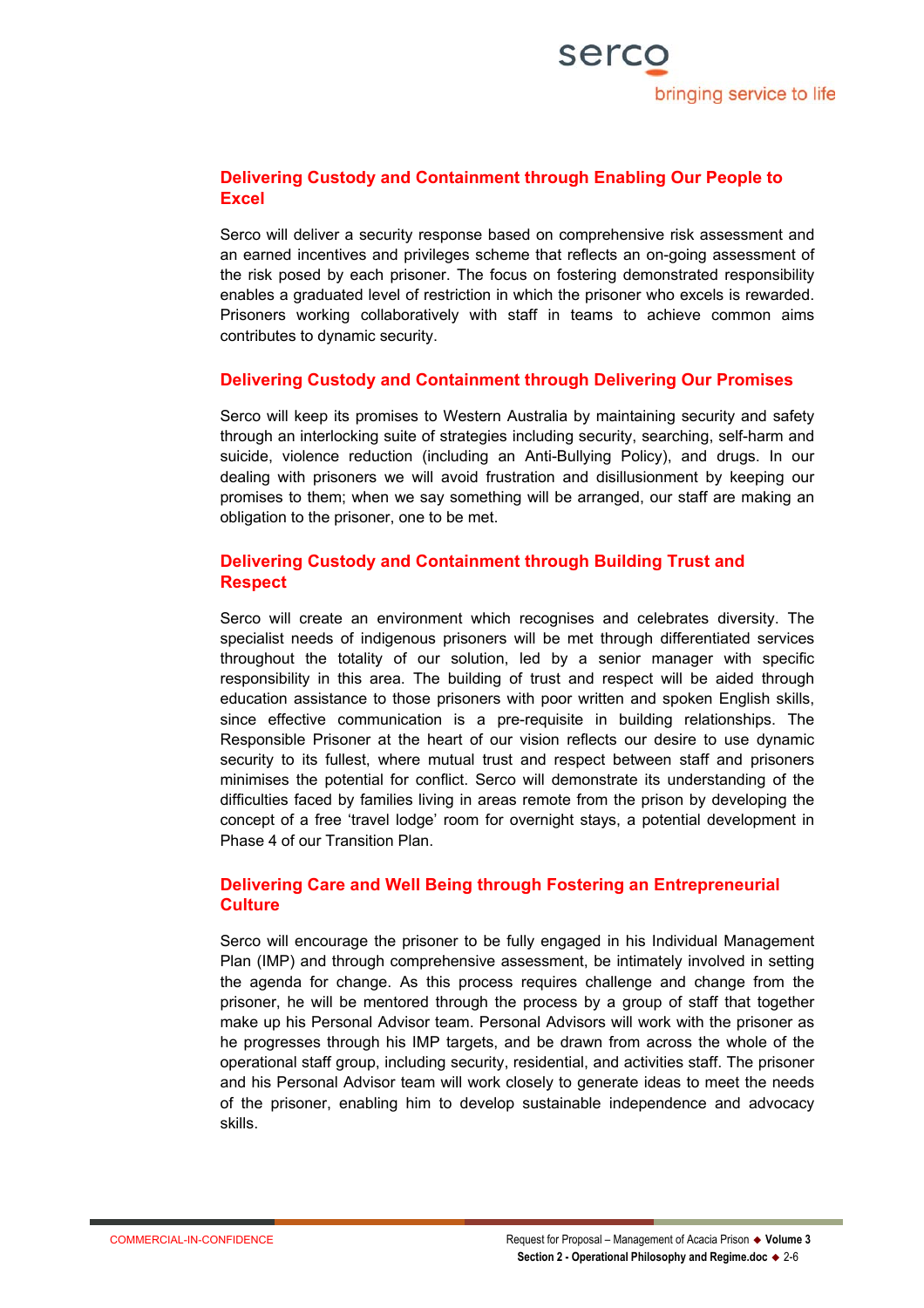#### **Delivering Care and Well Being through Enabling Our People to Excel**

Serco will work with prisoners to set individual targets that challenge and stretch. The prisoner will be assisted in developing his independent living skills and life skills through educational and vocational training programmes easily transferable into marketable employment competencies. Level 3, which we term Enhanced, carries with it the expectation of a high degree of autonomy in matters of organising domestic routines. Enhanced will be open to lesser able prisoners through additional staff support and prisoner buddies as part of a wider prisoner volunteering scheme.

#### **Delivering Care and Well Being through Delivering Our Promises**

Prisoners will enter into a Compact with the prison setting out the rights and responsibilities of both parties, what the prisoner can expect from the prison, and what the prison can expect from the prisoner. In providing care and well being, and managing a diverse population with individual and often multiple communal needs, our multi-skilled and flexible staff will operate in a variety of functions, contributing to consistency of approach. Security staff will be trained to a comprehensive level allowing them to discharge their duties effectively. In addition, Serco will identify a number of other operational competence areas, such as education, sports, offending behaviour programmes, vocational training and resettlement. Staff with accredited prior learning and experience, or those undertaking in-service training, will be authorised to operate in supporting roles in these areas. Our goal will be to develop staff members who can contribute to the case management of the prisoners to whom they are a Personal Advisor across a range of interventions. Serco has also proposed an extended 'Productive Day' and a 'Productive Prison' with a substantial range of opportunities that reflect our desire for decency and to provide a landscape for activities that allows care and well being to be developed.

#### **Delivering Care and Well Being through Building Trust and Respect**

Serco will demonstrate through differentiated services that we have fully considered minority groups' uniqueness and acted upon our findings. We are confident that all groups will appreciate our efforts and our continuing commitment to learn and adapt. Through transparency and consistency of approach, our staff will act in the prisoner's best interests and effectively discharge our duty of care.

#### **Delivering Reparation through Fostering an Entrepreneurial Culture**

Serco will not impose reparation in a blanket manner, but work with prisoners through their IMP targets to agree and deliver a personal reparation target. For restoration to be truly valid, we believe that the prisoner should be as much as possible the originator and driver of these efforts.

#### **Delivering Reparation through Enabling Our People to Excel**

Serco will facilitate the restorative ambitions of prisoners and investigate and support innovative ways of repaying some of the debt they owe to the community. We believe that reparation should not be measured only in dollars, but also in commitment and effort, and prisoners will have the opportunity to volunteer in a structured and recognised manner.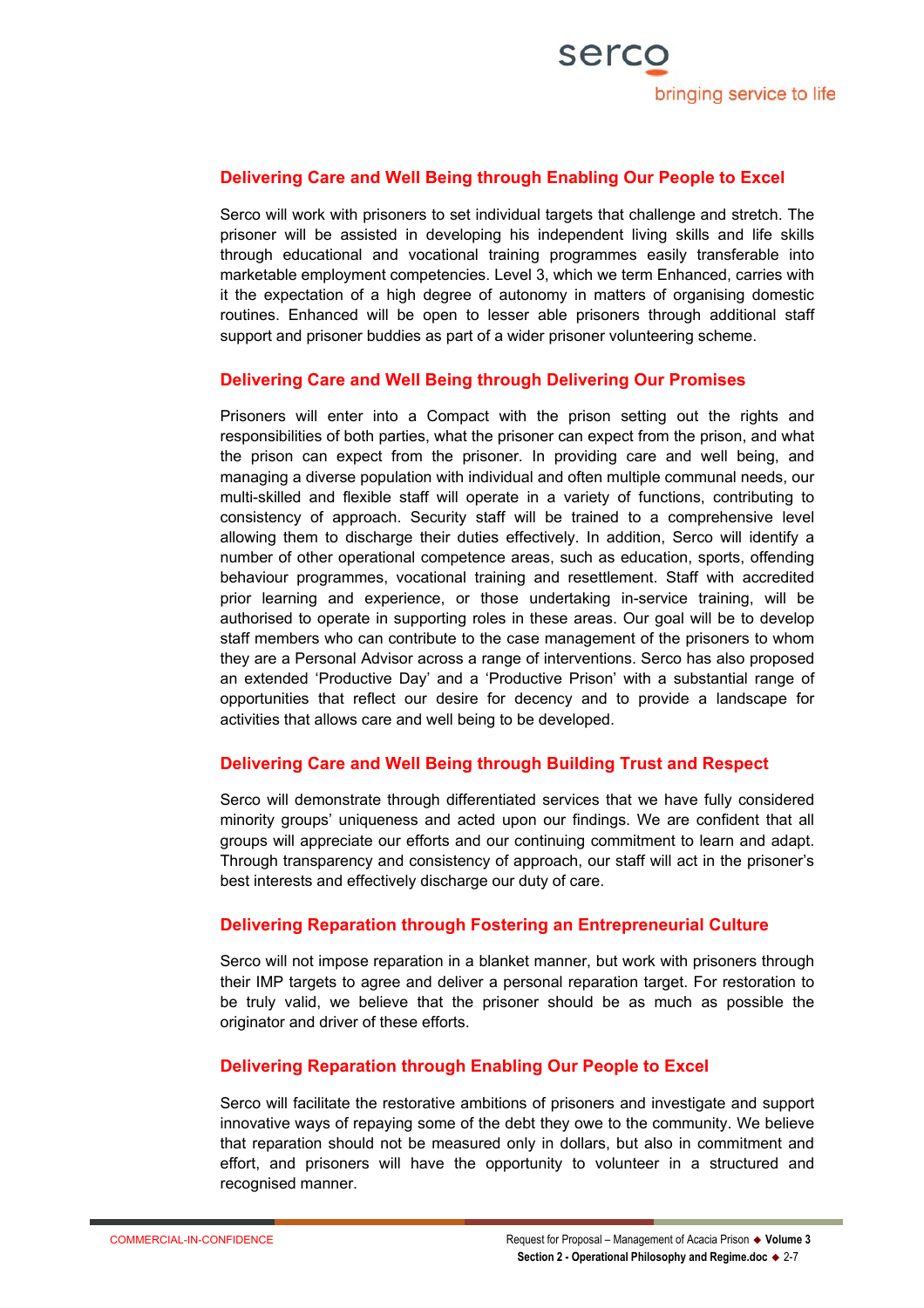#### **Delivering Reparation through Delivering Our Promises**

Serco will, through personal reparation targets in the prisoner's IMP, work to embed the prisoner into those areas of the community from which he may previously have been excluded. Tied closely to rehabilitative and reintegration activities we believe that the Responsible Prisoner should work to develop full 'membership' of the community, doing such normal things as applying for a driving licence. In this way he moves into mainstream culture. Through becoming a 'net contributor' to the community he delivers on his promise to repay the debt.

#### **Delivering Reparation through Building Trust and Respect**

Serco will ensure that reparation efforts do not take place in isolation from the community. To make certain that the prisoner recognises a clear link between his commitment and the community, and does not see his efforts as being for the prison, but for the community he owes, we will work closely with external charities and agencies whose representatives will be encouraged to visit the prisoners. By seeing that his 'contract' is with the community directly, and the prison acting in a facilitating role, the prisoner is able to rebuild trust and respect with those to whom the debt is owed. This direct involvement allows real and meaningful personal reparation targets to be set, and the prisoner to see the impact of his efforts.

#### **Delivering Rehabilitation and Reintegration through Fostering an Entrepreneurial Culture**

Serco will provide a suite of activity interventions that are designed to meet identified needs. The Responsible Prisoner will be encouraged and supported to lead on the development of his IMP, and the actions flowing from it. Serco believes that the prisoner should work to increase his 'social capital' and achieve successful reintegration through innovative and personalised targets and goals that equip him for release. Recognising that the Responsible Prisoner should also be the driver for post release planning, we will equip and operate a Links Suite in which the prisoner himself can, in a supported and supervised way, organise and administer his post-release plan.

#### **Delivering Rehabilitation and Reintegration through Enabling Our People to Excel**

Serco will provide an environment in which it is clear to the prisoner that his actions within the prison, working to his IMP, are a matter for personal pride, be they developing skills, working to avoid re-offending, or in demonstrating reparation. Being of demonstrable benefit to the prisoner, targets will be personally challenging. Frequent review of progress will allow refinement of targets. Prisoners may also demonstrate particular aptitudes in areas previously unidentified or underdeveloped. Personal Advisors, communicating with all areas of the prison, will be quick to identify these and develop ways of building upon them allowing the prisoner to work through the skills levels from novice to expert. Our flexibility of response will allow new activities to be provided quickly. We do not believe that the prisoner population operates wholly at a lower level, and that experts do exist, or are capable of being developed. These high fliers will be supported.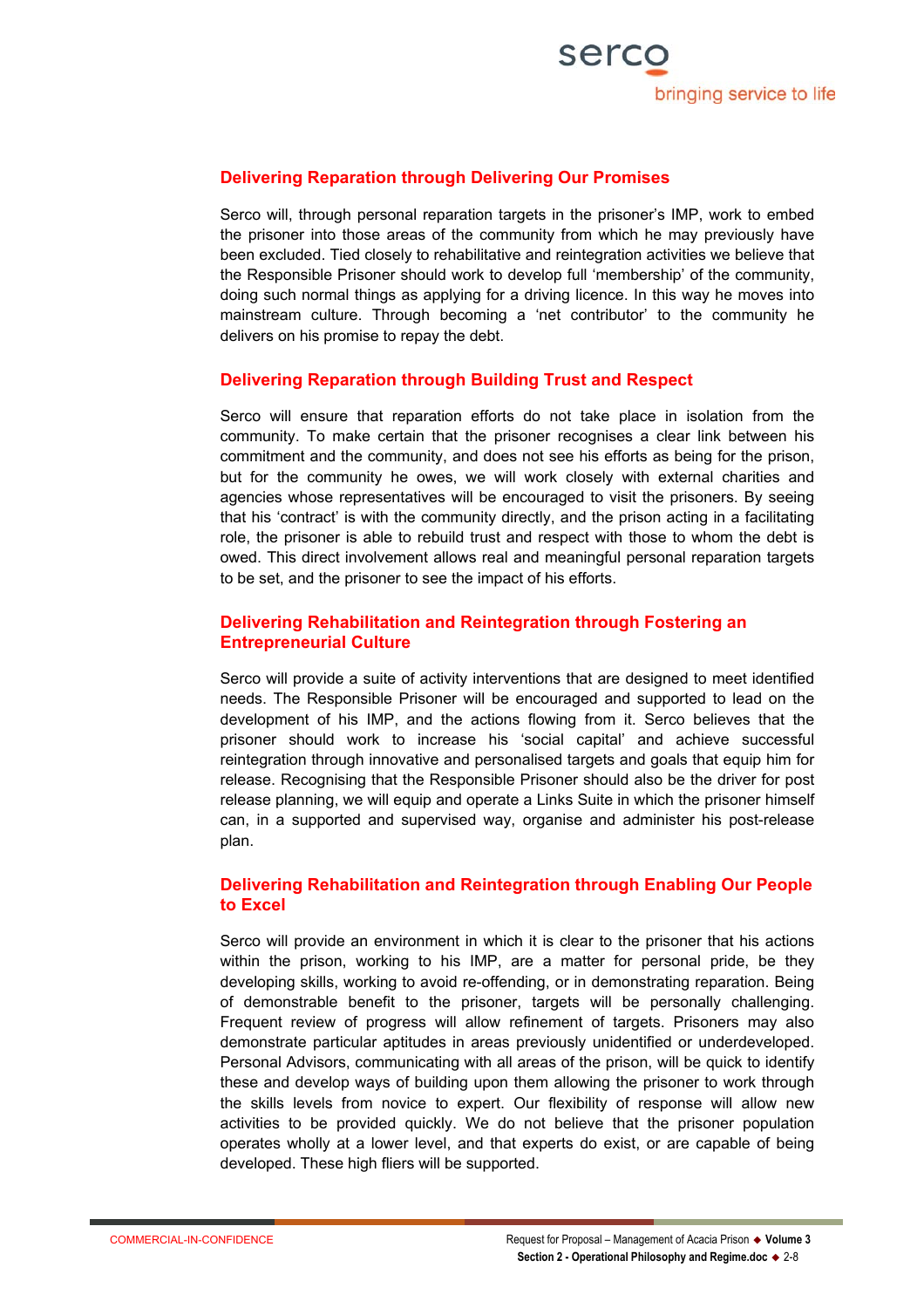#### **Delivering Rehabilitation and Reintegration through Delivering Our Promises**

Serco will provide the accommodation, activities, services, resources, and environment in which the prisoner can undertake his personal journey to successful resettlement. In asking the prisoner to commit to change, we will fulfil our side of the bargain by providing the means by which he can do so. Serco is committed to contributing to a safer Western Australia, and we will make certain that Acacia Prison is operated in a manner that reflects this.

#### **Delivering Rehabilitation and Reintegration through Building Trust and Respect**

Serco recognises that prisoners face considerable challenges in the immediate and medium terms post release. We believe that these critical periods are ones in which many ex-prisoners fail as services and support do not always link effectively. Our solution provides these links, and allow the ex-prisoner to return into the community in a phased manner with much support immediately upon release, falling away as he achieves successful reintegration. As there are justifiable reluctances on the part of the community to reintegrate offenders immediately, we will provide initial support through linking with agencies that specialise in the challenges faced by ex-prisoners and are willing to give the individual the opportunity. In this way the prisoner is less likely to encounter frequent knock-backs in this period, become disillusioned, and return to re-offending. The prisoner's work, through his personal reparation target and the close involvement of external employers aids this process, and the Resettlement Team will be experts in the challenges and needs of the post release period.

# **Areas of Focus**

Whilst Serco has detailed its service provision in Volume 3, some highlights that illustrate our operational philosophy and regime are:

- A comprehensive and pro-active healthcare service (recognising that prisoners often exhibit poor self-care), with specialised indigenous prisoner services, active and working in partnership with catering, sports and education departments.
- A dedicated resettlement team working to bridge the 'gate-gap' that frustrates and undoes much of the good work carried out in custody. Dealing with the whole spectrum of post release issues; employment, health, housing, education, relationships, drugs and avoiding offence triggers, the team will work intimately with the prisoner, his family/support network and community agencies.
- A work strategy based on a tripartite approach of education, vocational training and work to equip the prisoner with marketable and transferable skills (with the supporting competencies to exploit them), real links to employers and onward training and increased involvement of local employers in industrial workshops as partners-sponsors in our work.
- A vibrant and pro-active education provision present in all areas of the prison, providing basic and key skills support, accreditation at all levels, and a full and marketable curriculum including significant ICT resources, literacy, art, life-skills, numeracy, independent living skills, small business development, expressive arts, music, team-working, leadership, and transferable 'world skills'. The provision will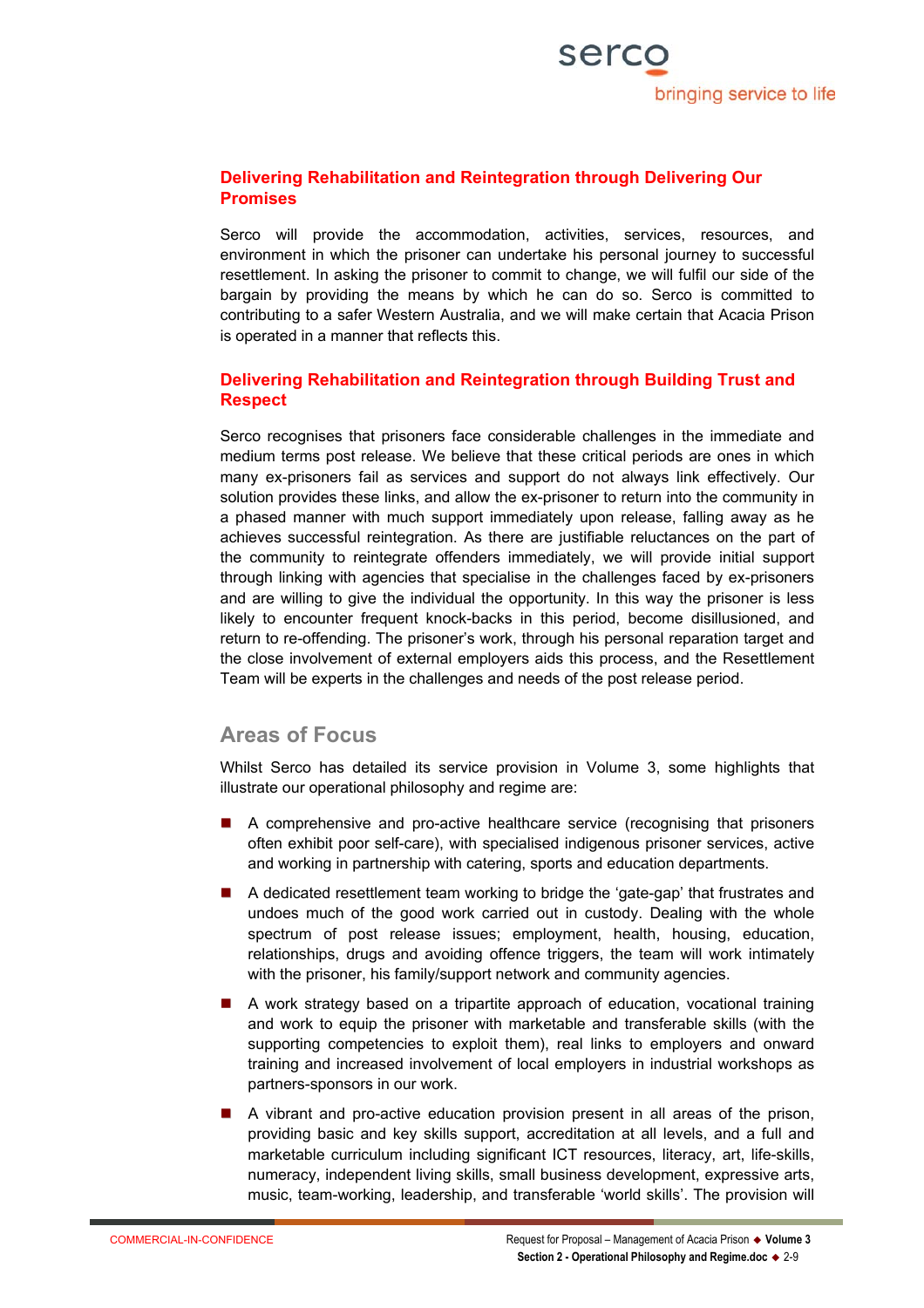dovetail with community providers and provision in other prisons, and involve peer support.

- A range of vocational training opportunities supporting independent living skills development and the potential for self-employment, mapped against demand sectors of the Western Australia economy and labour market.
- A pre-release programme working in liaison with the resettlement team to prepare, equip, and closely plan the prisoner's transition into the community.
- An integrated drug strategy including security, residential, education, treatment and health elements with community agency partnerships
- A self-harm and suicide strategy with a multi-disciplinary team including residential, and healthcare representatives to individually case manage those at risk. The prison will aim to manage at-risk prisoners within the normal regime of the prison, engaging with them and keeping them fully involved, with Crisis Care as a fall back.
- A comprehensive Indigenous prisoner strategy that balances the need to include this group in our wider operational philosophy and regime with differentiated services that serve to provide community cohesion, cultural awareness, and equality and appropriateness of opportunity.
- A full use of a substantial visits provision in recognition of its key role in resettlement, with assistance to remote families, and the ability to take meals in visits as an important normalised and pro-social activity.
- A catering service including a varied and nutritious menu, meal choice, indigenous foodstuffs, and the ability for Indigenous prisoners to prepare their own meals by traditional methods.
- A volunteer service linked to community agencies allowing prisoners to contribute in very clear ways to the communities against which they have offended.
- A Links Suite which is a fully equipped office with phone, fax, internet and e-mail. Prisons can sometimes take charge of arrangements for the prisoner's release in such a way as to sideline the prisoner. Our Responsible Prisoner will be expected to arrange elements of his post-release, suitably supported and guided by staff. The Links Suite will be booked out by the prisoner, with a supporting staff member in attendance, and it is the prisoner who will liaise directly with education providers, housing providers, support agencies and the like. Not only does this reflect our Responsible Prisoner ethos, but is a powerful tool in improving selfconfidence, self-advocacy, and independent living skills. Whilst in the Links Suite, the prisoner will be able, and encouraged, to access on-line (under strict staff supervision) and paper forms to apply for those entitlements a citizen would normally hold, but which he may have been culturally or socially excluded, such as a driving licence. Of course, all opportunities to develop basic and key educational skills will be exploited.

# **The Prison in the Wider Context**

Whilst the operational philosophy and regime is focussed on the operations within the prison, Serco recognises that Acacia Prison has duties and obligations in a wider context. The effectiveness of the internal operations must flow through to these stakeholders, meeting their expectations.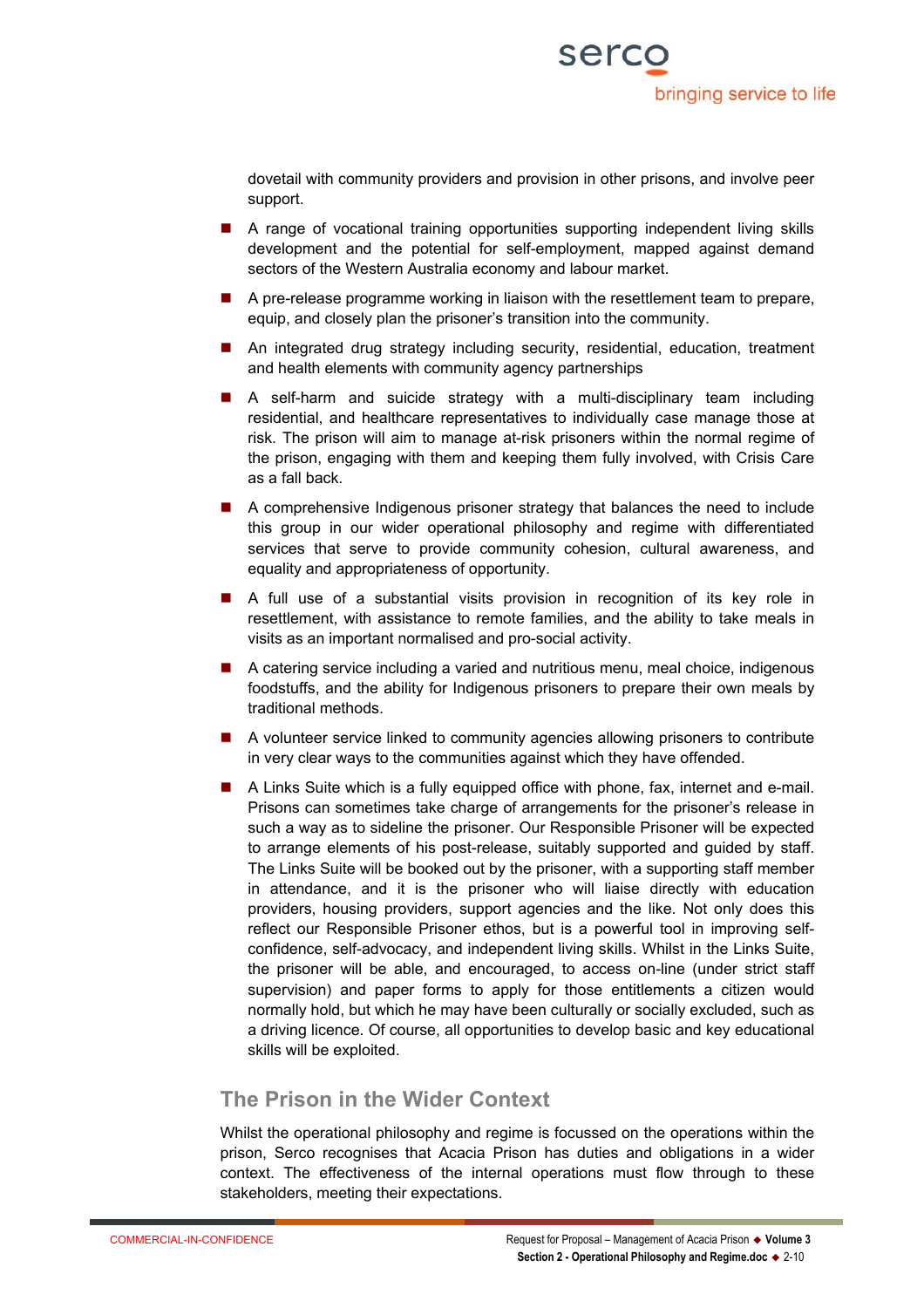The key stakeholders Acacia Prison serves are we believe:

- The Department of Justice
- The Western Australia taxpayer
- The victims of crime
- The Western Australia community

Duties and obligations to the Department of Justice – Acacia Prison is perhaps the highest profile facility in the estate, and one where justifiable public interest is greatest. The operational philosophy and regime will deliver first and foremost a secure and safe prison, where dynamic, procedural and physical security elements provide a complete security approach. The high level of staff-prisoner engagement will deliver good intelligence which, properly managed, will underpin our security posture. The pro-social basis of a clear, transparent and defendable operational philosophy and regime will aid the Department in demonstrating its management of Acacia Prison is robust and founded on outcomes that match its own cornerstones. Serco notes the initial goal for Acacia Prison to acquire excellence and innovation leading to improved standards. Once the operational philosophy and regime have been proved, we will assist the Department in the sharing of best practice across the wider estate. Serco also recognises that without regular refresh, any operational philosophy and regime will be degraded over time as the landscape in which it operates changes. Through a Contract Management (Development) Plan, Serco will ensure on-going applicability and effectiveness in conjunction with the Department.

Duties and obligations to the Western Australia taxpayer – Acacia Prison represents a substantial and on-going investment by the citizens of Western Australia. Our operational philosophy and regime ensures that the activities of the prison are closely focussed on meeting the needs of offenders, and thus a reduction in re-offending and subsequent costs to the tax payer will ensue. All interventions will be regularly tested for effectiveness and impact ensuring that those not proving themselves are replaced, and that resources are well spent. As will be demonstrated, our operational philosophy and regime will result in both the development of skills as well as pro-social attitudes, and the combination of these equips the ex-prisoner to operate successfully in the community, reducing dependency on state benefits. As noted above, staff working at Acacia Prison will have their potential used to its fullest. We have found that this delivers a far more coherent service, but also that multi-skilled staff working confidently across a range of disciplines offers staffing efficiencies and the best use of resources. As a result, staff members find their roles more fulfilling than when working in silos where their contribution is less easy to demonstrate, and there is a corresponding increase in retention and a decrease in expensive and avoidable recruitment activities.

Duties and obligations to the victims of crime – Acacia Prison will serve the victims of crime by ensuring sentences are carried out through the provision of a secure facility. The operational philosophy and regime encourages prisoners to operate responsibly and a key element of this is recognition of the impact of their offending on their victims and the wider community. As part of the strategy of individual and willing redress, restorative justice activities will provide reparation to charities and victim support groups. Ultimately, the reduction in re-offending will produce fewer victims in the future.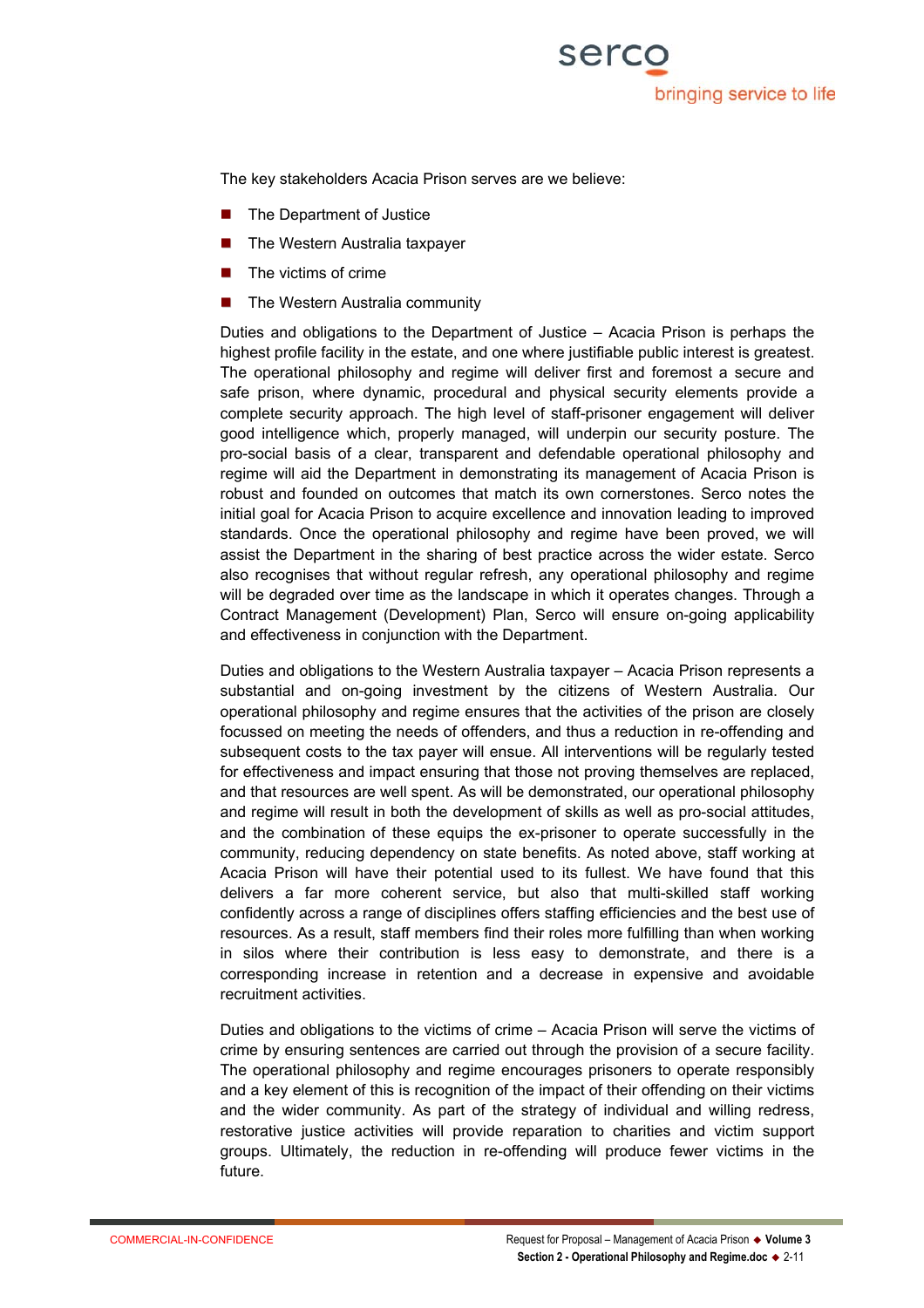

Duties and obligations to the Western Australia community – Acacia Prison will protect and serve the community by holding those assigned to custody by the Courts securely. This is a core competency of any prison. Beyond this fundamental, the operational philosophy and regime will in the longer term protect the community by reducing crime through reducing the propensity of the prisoners to offend. Core strategies will be skills development, attitude development and the recognition of responsibilities. The community protection afforded by the physical perimeter will be extended through the prison gate to one where the services offered by community partners take over. The operational philosophy and regime will not shirk from communicating the opprobrium of the community through programmes that challenge and confront the prisoner, whilst offering a solution to the problems they bring into focus.



In summary therefore, our duties and responsibilities are:

# **A Day in the Life of…**

Our description of the operational philosophy and regime herein is by necessity technical. For an illustration of how it will impact on its core constituent, the prisoner, we direct the Department to our 'A Day in the Life of…' document that describes the experiences of a typical prisoner on a typical day at Acacia Prison and indicates the operational philosophy and regime in action at the operational level.

# **The Importance of Environment**

If we are to develop the Responsible Prisoner and operationalise the four cornerstones through our governing principles, Serco believes that the environment of Acacia Prison must communicate these aims in an holistic and enduring way. The culture at Acacia Prison, the daily experience, the feel of the prison must reflect our aspirations and our vision.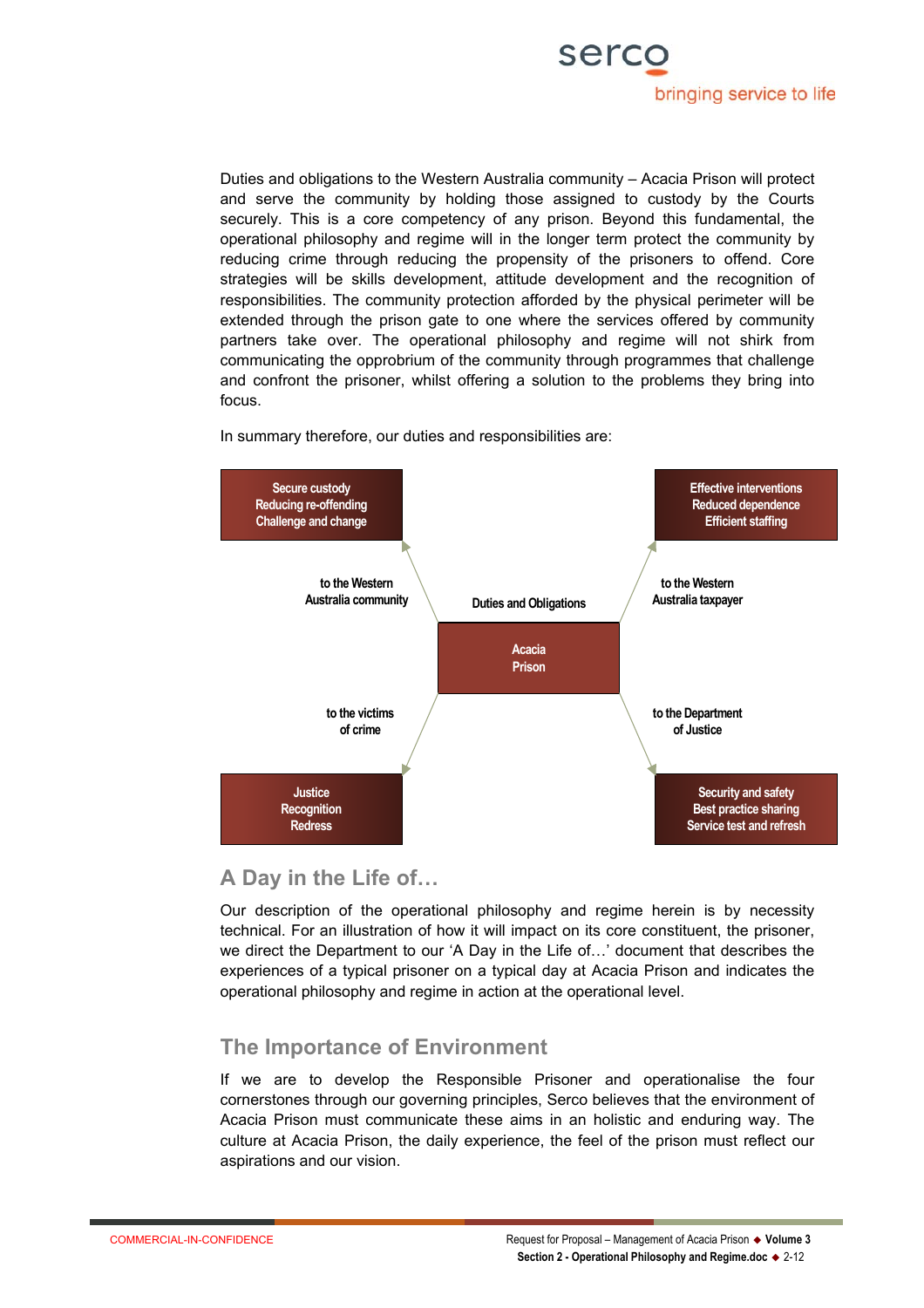

Serco views these matters through a 'whole environment' approach. All aspects of the operation must contribute to the greater whole. Even in areas which exist to manage those who are refusing to engage appropriately, such as in detention, there will not be any divergence from our shared ethos.

Acacia Prison will act as a supportive responsible community in which all the social norms are practised. It will be a meritocracy where the environment is fair and equitable, and all members are equally valued. It will be a listening prison, encouraging full and proper engagement of the prisoners, and it will communicate clearly to all. It will be a healthy prison in all regards.

We will maintain at all times active pro-social modelling through our actions and attitudes. Pro-social behaviours will be recognised and rewarded, whilst anti-social behaviours will be challenged and rejected. Our environment will therefore be value based rather than welfare based.

The visible manifestation of this environment will include:

- A culture of involvement we believe that good things happen when you make them happen and bad things happen when you let them happen. Our environment will not default to inactivity as the time and opportunity is simply too valuable to waste. We will ensure a full, varied and active day with ample opportunity for personal development for all prisoners. Those attempting to opt-out and turn away from the challenges and opportunities will themselves be challenged. Offenders working hard to improve their life chances should not see others not rising to the challenge being tacitly accepted.
- Leadership we believe that at the hub of pro-social environments must be leaders who support and drive those that follow by the most powerful lesson of all, their own conduct. Our staff must and will demonstrate desired and valued social skills such as equity, tolerance, consideration, consistency, trust and respect. Staff will themselves be led and supported through supervisory, managerial and senior managerial grades and we expect all operational staff of all grades, unless their role is purely administrative, to spend part of every day with the prisoners. We believe that there are few more powerful messages to a prison population than daily interaction with the Director and their senior team, whose approach and values are the same as front-line staff. We also believe prisoners should also be developed as leaders, be that through captaincy of the cricket team, industrial work party charge-hand, senior chef, or classroom assistant. We expect such interactions as catering staff sitting down with their prisoner workers to discuss next the month's menus, or a classroom assistants meeting with the teachers to discuss strategies for marketing a new course.
- The self-contained town we believe that the prison operates in essence like a small town, and contains all the functions a small town needs. The environment provides opportunities for prisoners to assist in the operation of this town and through their involvement gain marketable and transferable skills and qualifications to assist potential avenues of employment upon release. We expect to see prisoners working in catering, maintenance, sports leadership, education and training, industrial work, library and cleaning, each leading to recognised qualification
- **Meritocracy** as noted, those who are seen to achieve at the prison, and gain the rewards from it must do so purely on merit, and against consistent hurdles that are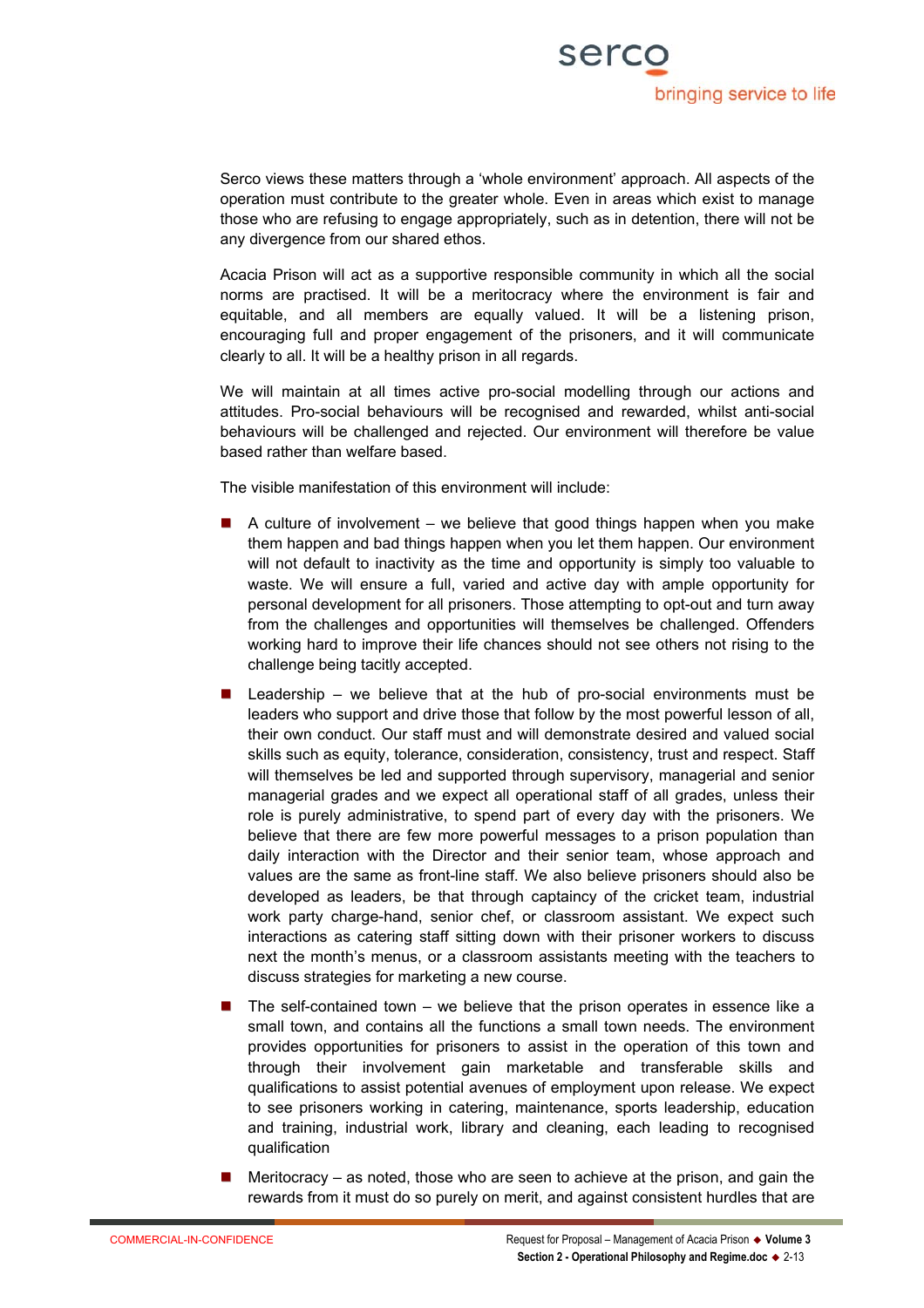accessible to all, ensuring equality of opportunity. The height of the hurdles depends on the aptitudes of the individual prisoner, and it is the IMP that will be the governing document.

- Differentiated services the environment of a prison does not in our view lend itself to a one-size-fits-all approach, and the blanket imposition of interventions. Such an approach is likely to be ineffective, inefficient and indeed for some offenders, counter-productive. In terms of offence, ethnicity and demographics, services and approaches will be modified in such a way as to ensure applicability to all. Differentiation will be achieved through modifying either content, or approach, or both.
- **Felt fair the meritocracy of the prison allows the concept of 'felt fair' to be** achieved where prisoners can clearly see that their treatment is just and equitable, and founded on a shared underpinning philosophy. The demands of becoming a Responsible Prisoner are considerable, and the prison has a duty to ensure that in all its dealings with prisoners, that fairness and equity are maintained.
- Barriers to progress and stressors the environment will recognise that, although needs will be identified, prisoners will experience stress that may impact on their behaviour and performance. Staff will remain sensitive to any behavioural changes and attempt to determine the cause and offer support. Within the prison, the environment will ensure that bullies are identified, isolated and challenged and victims supported. Many prisoners will encounter barriers to progress, usually in terms of education, and many of these barriers will have been enduring. The prison will be underpinned by education in recognition that, no matter how skilled an individual may become, he will not fulfil his potential if he is unable to operate at a functional level of literacy and numeracy. Education outreach will support offenders working in programmes, industrial workshops, vocational training and in domestic duties, using these environments as vehicles for delivery. Through a beneficial experience of education, the prisoner is far more likely to engage in lifelong learning.
- Normalised the prison environment is by definition abnormal. However, our environment will aim to minimise this by a daily regime that as closely as possible reflects life in the community, with periods of work, rest, recreation, domestic routines, and meal times. Normalised interactions between prisoners and staff will be central to pro-social modelling with staff on occasion having 'working lunches' with prisoners to discuss progress, playing sports, and in the many and various work parties, working together to get the job done. We do not subscribe to overt displays of authority by staff under any but the most extreme circumstances, instead requiring our staff to use their developed inter-personal skills and verbal interactions to be the first line in ensuring security and safety.

# **The Offender's Journey**

Serco recognises that each offender is an individual with highly individualised needs. Two offenders of similar ages, ethnicity, and offence history may exhibit radically different drivers to their offending. The management of, for example, two violent offenders may require for one the addressing of his alcohol abuse (the violence being a symptom of this), whilst the other offended through his involvement in gangs (his violence resulting from peer pressures). Whilst an understanding of the impact of their actions on the community is necessary, each offender will benefit from different interventions as the trigger for their offending is confronted.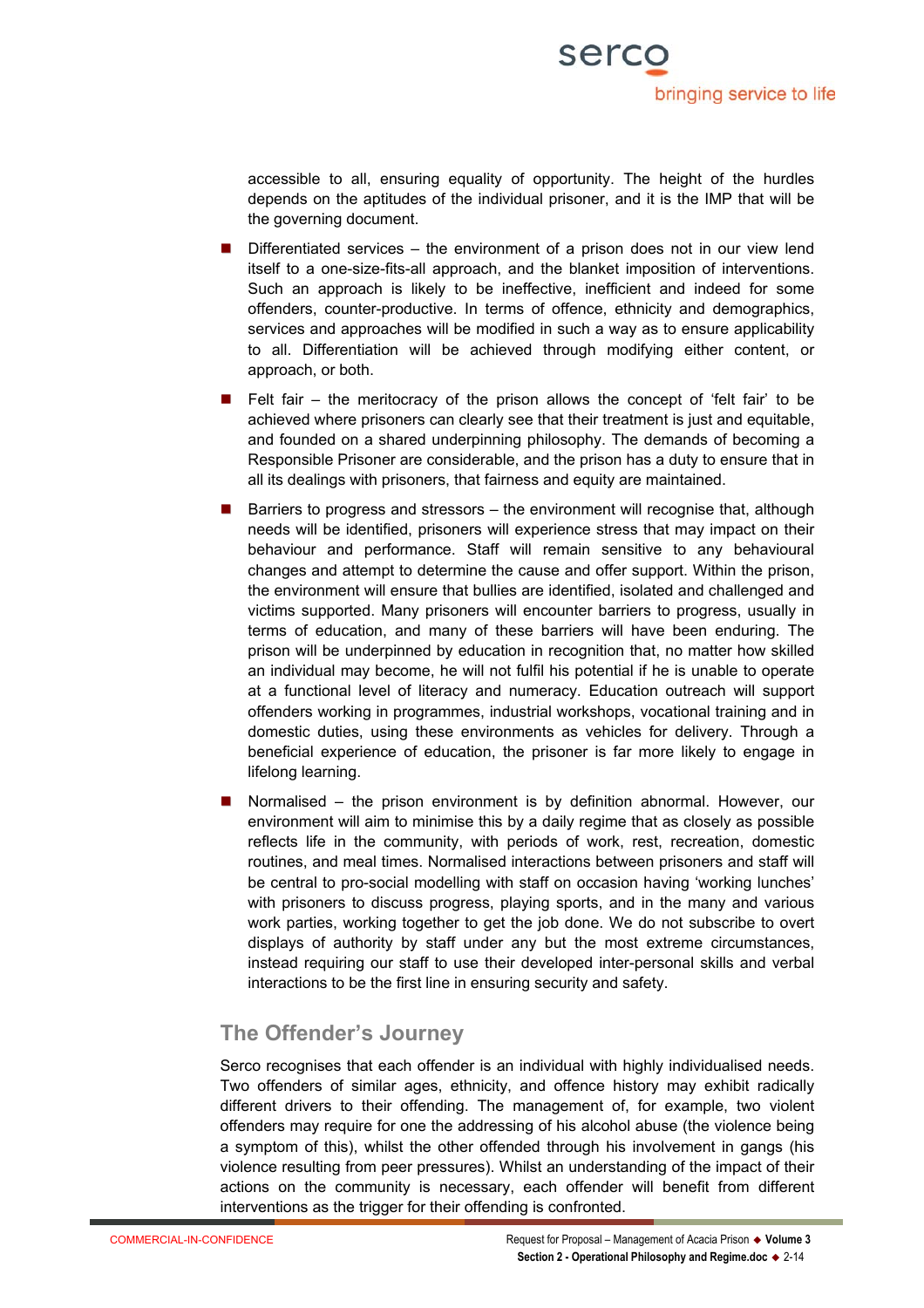

It is Serco's view that the offender's period in prison is one of great opportunity, too valuable to waste on inactivity or poorly thought out activities.

We view each offender arriving at Acacia Prison as needing to make a journey to a point where he is able to function in an independent, confident and law-abiding manner. But to make the journey we and the offender must know three fundamentals; where he starts, the route for the journey and its destination. The start point is identification and acceptance of his offence drivers and needs, the route is the interventions to be employed and the way-marks used to gauge progress, and the destination is the targets to be achieved and the skills and attitudes the prisoner must be in possession of upon release.

Serco will therefore expend considerable energies in the initial period of offender assessment to correctly identify needs and avoid subsequent nugatory work. A twoweek Induction and Assessment on a dedicated unit will involve liaison with other prisons, external agencies, and a series of assessments. Fully described in Volume 3, these will include educational, health, offence, employment, housing and support network assessments and have as their goal the development of a comprehensive picture of the offender's needs at that point in time. These actions will form the basis of the offender's IMP.

We appreciate that it is most unlikely that we will be able to identify all needs at this point as the offender may not be a full and active participant, and hidden or subtle needs may emerge over time. This is why the IMP will be revisited during imprisonment to ensure its continuing currency.

The IMP will inform the suite of activities the offender will undertake. The first act of the Responsible Prisoner will be to agree the IMP and his Compact, and the fact that it is primarily he, with his support team from the prison, who is to remain attentive of the details of his IMP and his progress within it.

Once embarked on the journey, regular reviews of progress (and indeed if the route is the most desirable one) will take place. Serco recognises that completion of the journey will most likely take place in the community post-release and therefore the details will be passed seamlessly to our partner community agencies to continue the route.

The importance of the correct identification and assessment of need cannot be underemphasised and may be summarised thus:

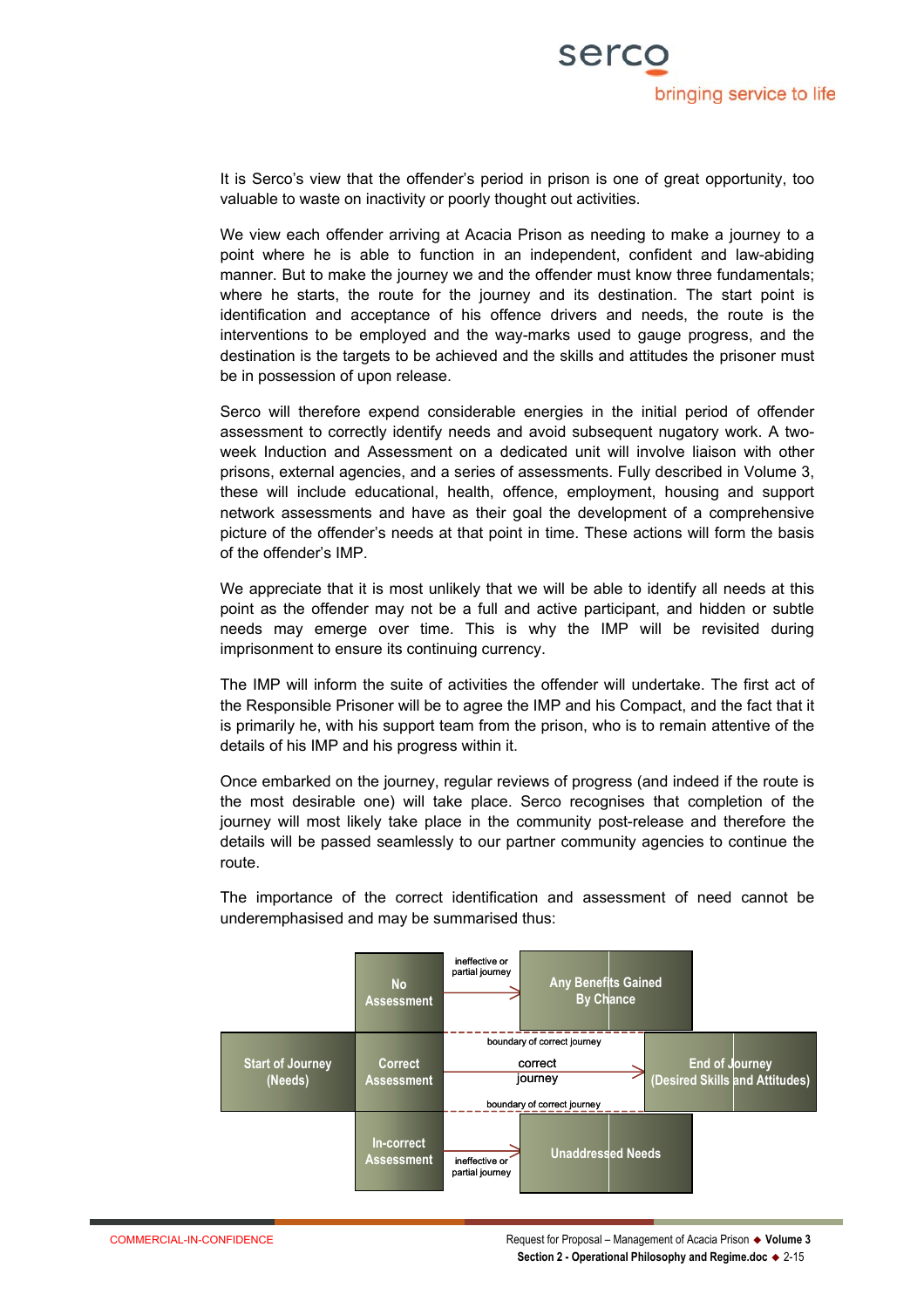

# **Assigning Prisoners to Accommodation and Moving Between Accommodation**

All prisoners entering Acacia will be housed initially for their induction on the dedicated Induction and Assessment Unit which will be located on one spur of J unit. The Induction and Assessment Unit will carry out the initial assessment and planning process and provide opportunities for prisoners to experience a series of tastersessions in activity areas.

Prisoners will enter the regime at Level 2 (Standard). Serco intends to maintain the current arrangements of having accommodation units tied to regime levels. However, we believe many aspects of the prison use the term 'level', including pay, so propose to replace Levels 1, 2 and 3 with 'Basic', 'Standard', and 'Enhanced'.

Prisoners will move to other accommodation units representing Basic, Standard or Enhanced status purely on the basis of their progress in meeting the challenges in their IMP. Serco will ensure that progress will be regularly reviewed, with the prisoner being fully aware of progress to date and the next steps to be taken.

Progress within the IMP will inform and mirror the Earned Incentives and Privileges (EIP) scheme as Serco believes that compliance with prison rules is an expectation rather than a justification for reward.

In keeping with our absolute focus on the four cornerstones, we propose that progress within the IMP and hence the EIP is based on the Responsible Prisoner meeting a range of targets, and demonstrating a range of behaviours linked to the cornerstones.

The EIP will have very clearly defined benchmarks to which the Responsible Prisoner can apply himself, and just as importantly, guide him in focussing on deficiencies when he does not progress. The hurdles set will be personally achievable, so that a capable prisoner will have to demonstrate the same incremental improvements as a less able or disadvantaged prisoner:



This approach ensures that the Responsible Prisoner is fully aware of the four cornerstones, and how the expectations implicit in them impact on the demands made of him. It also reinforces the efforts and actions of staff to work to the cornerstones (through the governing principles), with a direct and obvious link back to the vision.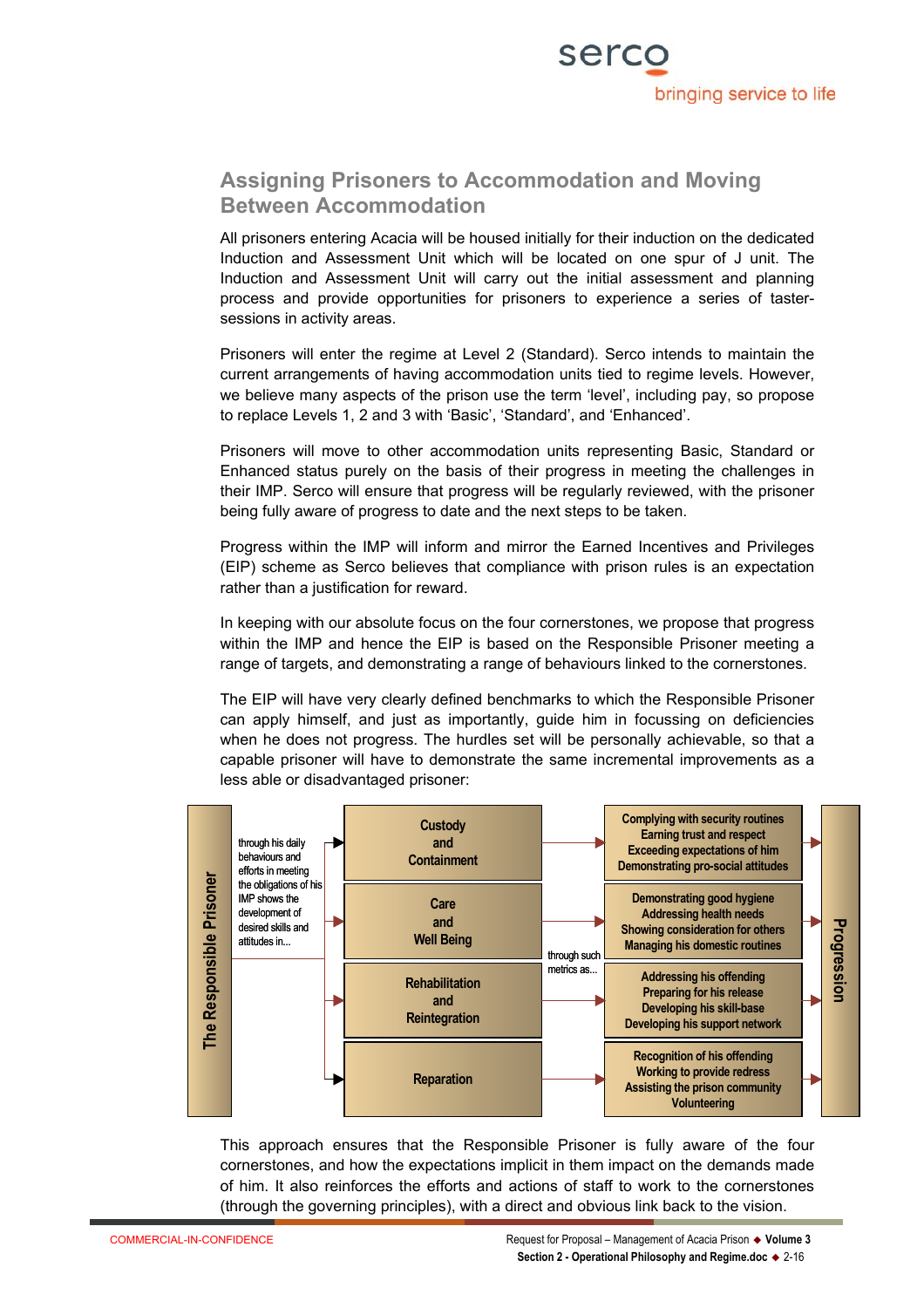

The Responsible Prisoner therefore is recognised and rewarded on the basis of his efforts across the entirety of his prison behaviour. All boxes must be ticked before upward progression is made. This removes the potential for compliant but uncommitted offenders or for prisoners whose behaviour and attitudes do not extend to all areas to achieve high status. All areas of operations, including activities and residential, have equal weight and demand equal application from the prisoner. Progression is totally in the hands of the prisoner, ensuring equality of opportunity in a supportive and true meritocracy.

# **The Daily Regime and Use of the Prison**

The daily operation of the prison is detailed in Care and Well Being Section 3.3 (Hours Out of Cell) where we provide a graphical representation of both the core 'Productive Day' that will govern the prison, and the 'Productive Prison' which details how and where the activity elements of the prison will be delivered, and we direct the Department to that most critical of sections.

In addition, we have provided below an illustration of the residential changes we propose to make to configure Acacia Prison to our operational philosophy and regime:



Serco intends to increase the proportion of Standard prisoners, restricting Enhanced to those exhibiting a high degree of commitment, responsibility and application, and Basic to those failing to comply with the new realities of their situation. For the few prisoners unable to maintain even Basic, a Prisoner Development Unit will engage them in an intensive and challenging programme, including team-working and 'quickwin' educational modules in an effort to return them to Basic as soon as possible.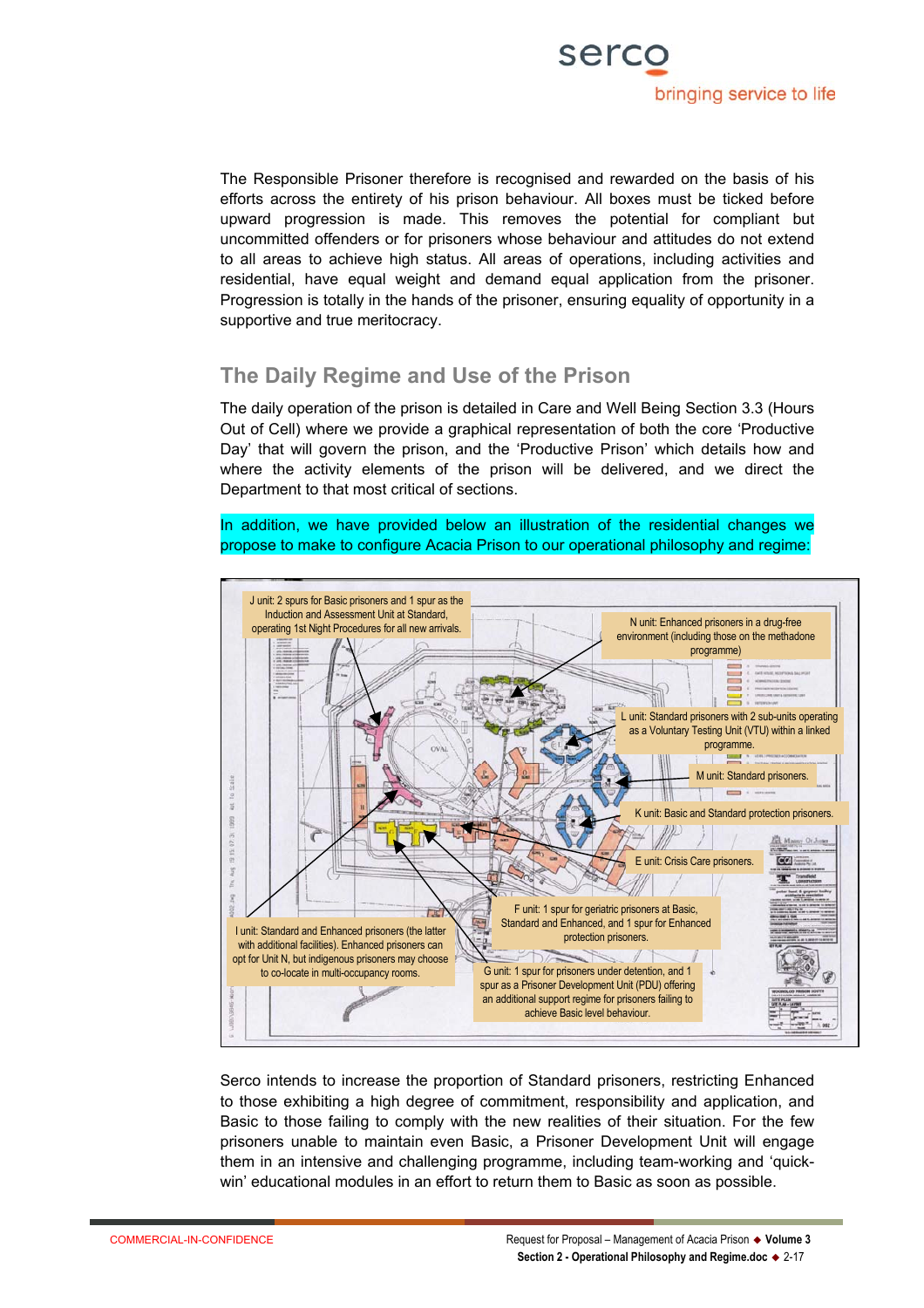

The Induction and Assessment Unit will deliver some modules in-house, and have a dedicated staff team to manage delivery. The bulk of activity however will take place across the prison in interview, assessment, planning and taster sessions. In recognition of the vulnerability to self-harm and suicide of prisoners in the first 24 hours of arrival, 1st Night procedures will be in operation, with a high degree of observation and support.

Indigenous prisoner reaching Enhanced can opt for N unit, or stay in Enhanced groups utilising multi-occupancy cells.

For prisoners on Standard with a history of problematic drug use, a Voluntary Testing Unit will be operated, allowing those making the extremely significant and challenging move into drug-free status to be suitably monitored, supported, and of course recognised. A linked programme will support this group. Enhanced prisoners will of course be expected to be drug-free.

Serco's medium term strategy will be to move towards the management of protection prisoners in 'normal' residential settings. This will involve the use of 'I' unit for an entirely protection population (marking a reduction of some 20%) and the housing of Enhanced protection prisoners in 'N' unit. Once achieved 'F' unit would be allocated to an induction group. This development path will of course require additional facilities in appropriate areas.

# **Challenges Ahead**

By setting this operational philosophy and regime, Serco by definition believes that it is achievable. However, we do not underestimate the scope and scale of the effort needed to achieve it. Much good work has already been done at Acacia Prison, particularly in the thought behind the design, the excellent staff-prisoner relationships at an operational level, and the frequently noted aspirations and abilities of the staff. Our solution builds upon this foundation, giving it direction, leadership, and support.

We identify however two key challenges. Recognising that the change management of the process will be well managed, well resourced, robustly supported, and pursued with vigour, the two areas where additional care must be taken are in the arenas of acceptance and timing.

Our operational philosophy and regime will require a step-change in the operation of Acacia Prison, demanding far more of prisoners and staff, but to the greater benefit of all. Serco believes however that, as change is frequently of concern to any party, key challenges may emerge requiring us to address possible reluctance and resistance to the change.

It is to be expected that an offender being expected to confront his offending and participate in a full and active day may initially be resistant, especially where he is required to operate outside his comfort zone. Although the activities will be of demonstrable benefit to the offender, clear and insistent but measured communication of the new realities is required. Serco will ensure that, through communication to the prison population, and also on an individual basis through the induction and assessment period, prisoners are informed of our and their responsibilities, and the personal advantages they bring. This process will take time to feed through, and we certainly do not propose a 'big-bang' approach. Our Transition Plan makes clear that a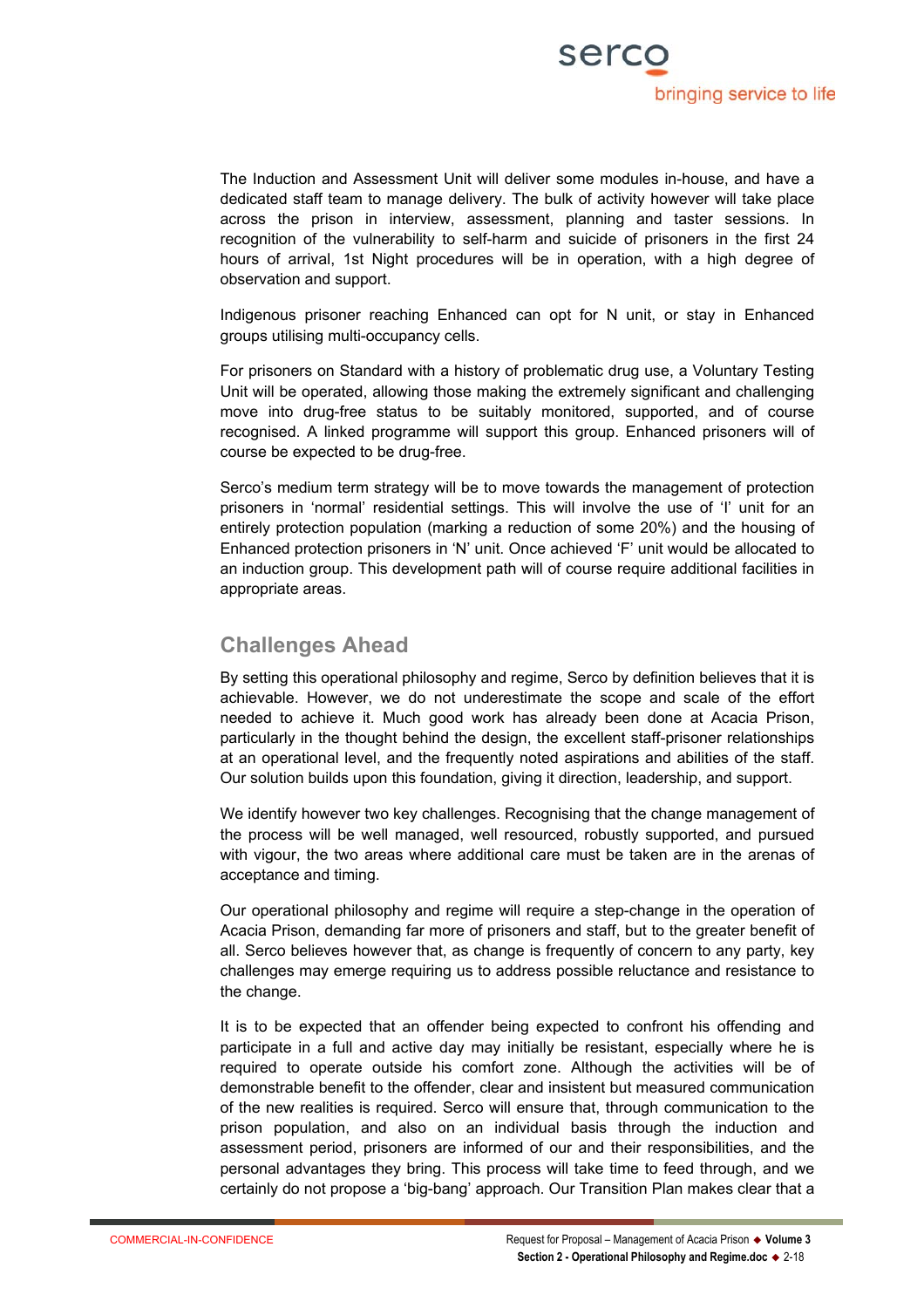phased and prudent process will occur, with Serco continually gauging progress and any threats to it.

The second challenge is timing as alluded to above. Our Transition Plan provides for four phases, the full operational solution being achieved by the first anniversary of service commencement. Serco believes that, as the changes described involve the core operational philosophy of Acacia Prison, such a period is needed to introduce, implement, bed-in, monitor, and prove the changes operationally.

# **Staffing Levels, Locations and Roles**

Serco recognises that an appropriate complement of suitably competent staff present at required times is an absolute pre-requisite if our operational philosophy and regime is to be put into practice successfully.

In order to avoid repetition, Serco directs the Department to the following sections which detail the roles, locations and numbers of staff we have proposed:

- Human Resources Section 1.4 (Management Systems and Practices) for a definition of non-managerial roles
- Human Resources 1.5 (Organisation Structure) for a definition of managerial roles
- Human Resources 2.3 (Deployment) for staffing numbers and locations.

# **Validating the Operational Philosophy and Regime and Best Practice Sharing**

The operational philosophy and regime will, as noted above, be phased in over an extended period of time.

Validation of the operational philosophy and regime will be through a schedule of waymarks during Phase 4 of the Transition Plan. Each way-mark will have a set of clearly defined objectives through which compliance will be measured.

The Director will, as each way-mark approaches, convene the senior management team to assess progress and rectify any deficiencies, delays, or indeed modify the detail of the operational philosophy and regime if the group deem that it is unachievable, or carries risks not previously identified.

Once the way-mark is reached, the Director, in consultation with the Department, will report to the Department and the Acacia Prison Services Contract Board on progress and any modifications in terms of timetable and/or content. The meeting will validate the report and make such recommendations and requirements as it feels fit.

Serco notes that an initial primary goal of the Department was to stimulate innovation to the benefit of the wider Western Australia correctional estate. Serco proposes that Acacia Prison forges ever closer links with the Department and its sister establishments.

To this end, we propose that members of the senior management team undertake a series of reciprocal secondments over time to other Western Australia establishments, to facilitate the interchange of operational learning and proven effective practice.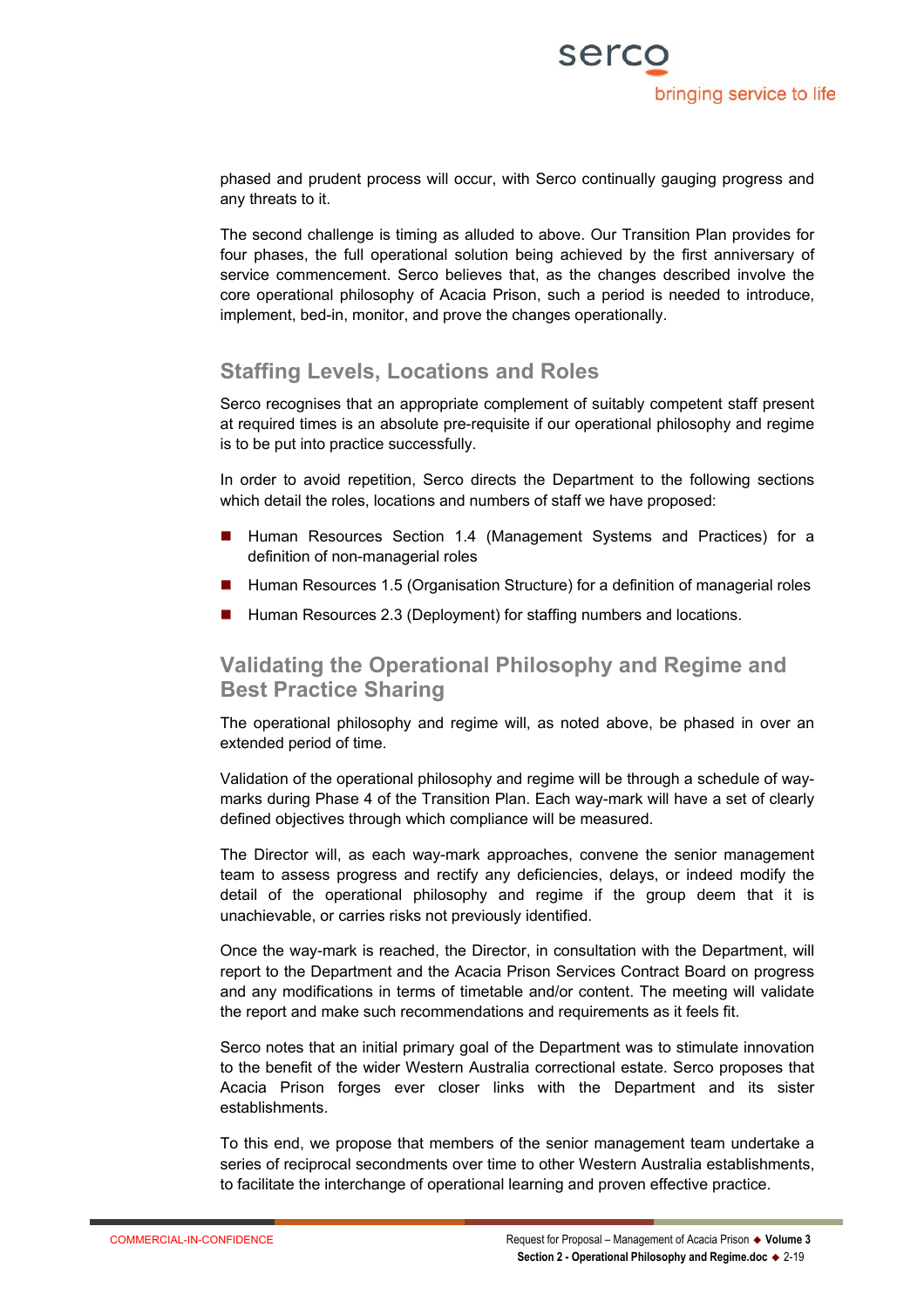

Additionally, we suggest that a schedule of thematic regime reviews be undertaken by the Department during Phase 4 of the Transition Plan to assess the impact of our operational philosophy and regime. If the Department then wished to roll-out the practice to other establishments, Serco would assist by holding seminars, briefings and training sessions for senior Department staff, and of course demonstrating service delivery on the ground.

Serco is fully committed to Acacia Prison playing a full and leading role in the Western Australia correctional estate, and look forward to collaborating with our colleagues in establishments throughout the State.

In summary, our operational philosophy and regime delivers an operating prison that meets the aspirations of the Department through application of our principles, with outcomes of demonstrable benefit to all stakeholders, and we commend it to the Department.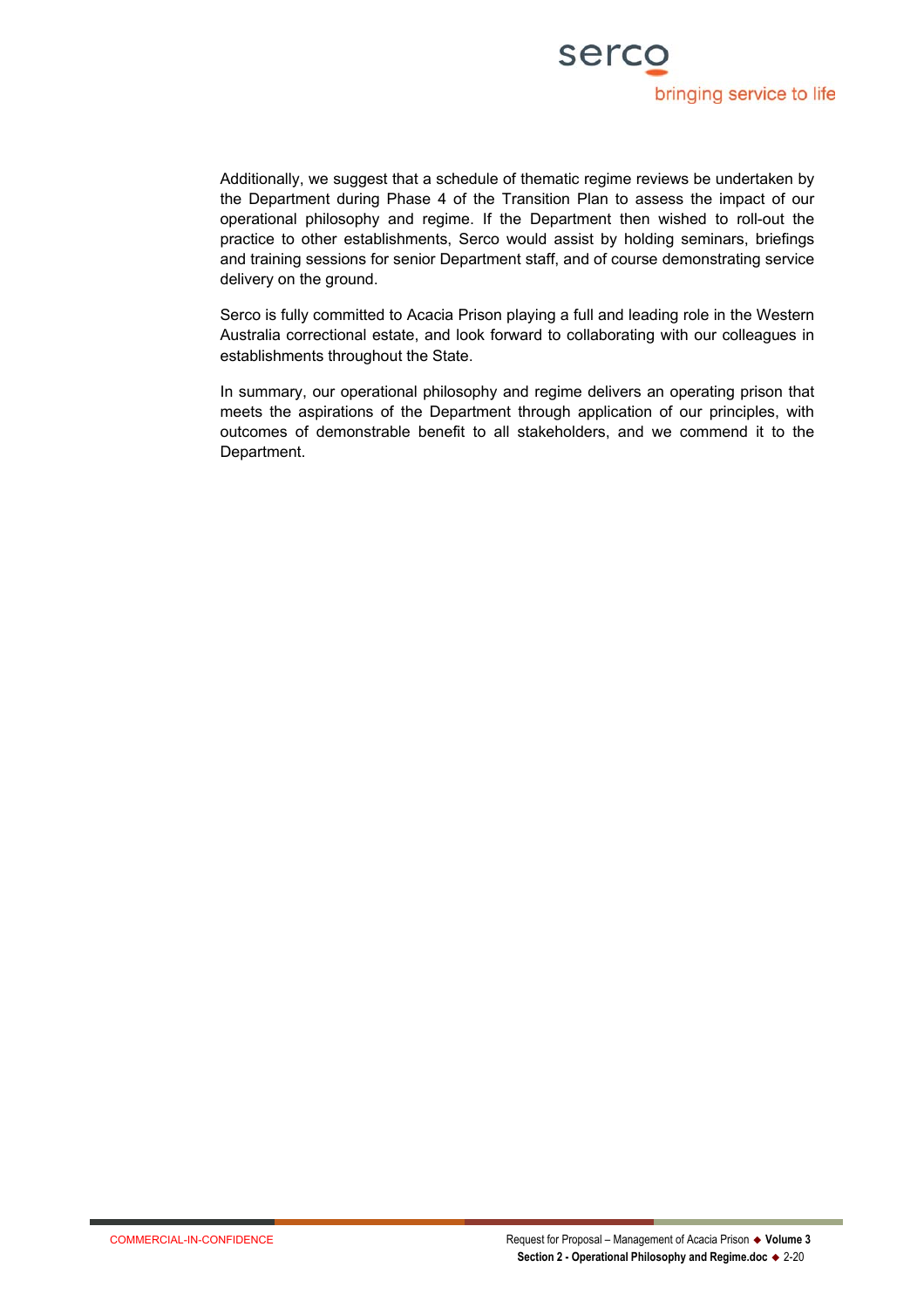

# **2.1 Environmental Management**

Although not specifically called for in the Acacia Prison RfP, Serco has a very strong commitment to responsible environmental management and has taken the opportunity to provide our approach to this very important aspect of business for Acacia Prison.

# **Operational Philosophy**

We believe that our environmentally responsible program for Acacia Prison is consistent with our proposal. At a corporate level Serco is committed to delivering the lightest footprint of its operations on the environment as is commercially possible. We think global and act local.

In terms of our corporate approach we direct the Department to:

- Serco's Environmental Policy Statement athttp://www.serco.com/Images/A1-5-3a%20environmental%20policy\_tcm3-1300.pdf
- Serco's Environmental Management Policy Standard athttp://www.serco.com/Images/Environment\_policy\_standard\_tcm3-8303.pdf

We see our approach to environmental management as being entirely consistent with our vision for the prison and the Department's requirement for quality accreditation using ISO 9002. The benchmark for environmental management is ISO 14001 which has commonalities with ISO 9002 allowing cross-accreditation and the placement of an environmental element in the design and delivery of sustainable operations.

We intend to start early on the path to full implementation of an Environmental Management Strategy (EMS) and will seek accreditation of our efforts by an independent third party.

Our environmental policy statement is:

*'We will manage our activities, services and estate in an environmentally responsible manner, minimising our impact on the environment, and contributing to a better environment through education, awareness and practice'.*

The prison has a significant impact on the wider environment as a large consumer of materials, energy, water and producer of waste.

We are committed to a reduction in environmental impact through pollution prevention, waste minimisation and energy and resource efficiency.

We will meet all relevant environmental legislative requirements. We will meet the environmental aspirations and requests of the Department.

It will be the Director and Senior Management Team's duty to ensure that staff members are informed of, and receive adequate training to enable them to understand and appreciate their environmental responsibilities as part of local action towards global thinking. Our prison operations will be delivered in an environmentally responsible manner.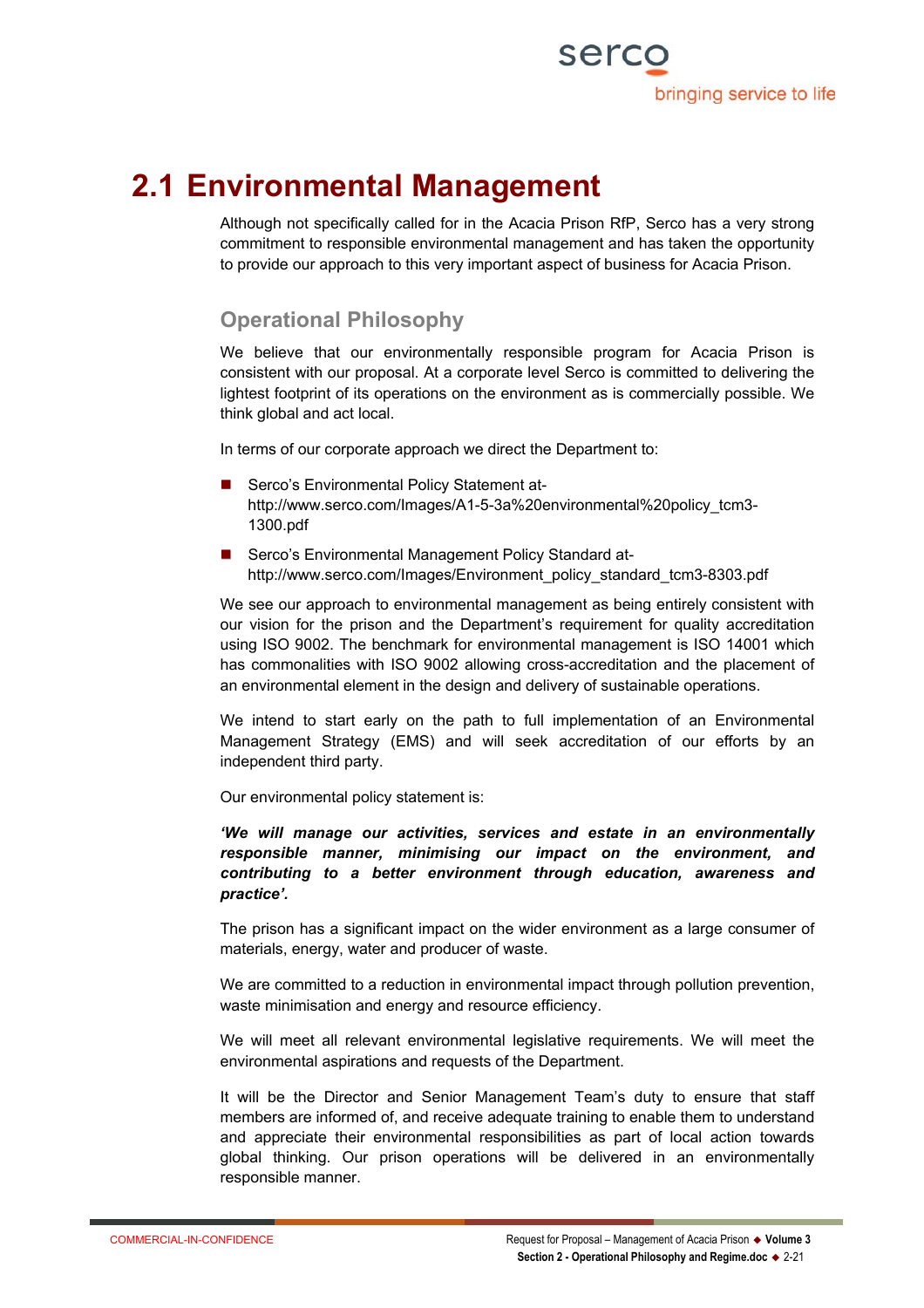

We are duty bound to act in an environmentally responsible manner, and no staff member or sub-contractor shall knowingly commit any act that contravenes legislative requirements.

We intend to demonstrate our commitment in the field of environmental management by achieving and maintaining a certified ISO 14001 system.

#### **What We Will Do**

To the greatest extent practicable and prudent we will make use of the inherent relationships between ISO 9001 and ISO 14001.

We will use the fact that both approaches are systems based and that the basic elements of each system comprise:

- **Policy**
- $\blacksquare$  identify legislative requirements for relevant activities
- objectives, targets and plans to meet them
- defined organisational responsibilities
- defined and documented standard practices
- control of critical operations
- **document control (ensuring up-to-date documents are available where needed)**
- $\blacksquare$  training
- $\blacksquare$  records system
- **n** communications
- internal and external impacts on policy, objectives, targets and plans
- **P** preparation for emergencies scenario planning
- **n** internal audits
- corrective action system

We will evaluate and review the system to ensure it is continuously current, effective, suitable, and adequate for the prison.

We accept the specific requirements of ISO 14001. In particular:

- an environmental system will include methods of evaluating environmental impacts and systems for responding to emergencies
- $\blacksquare$  there are many stakeholders to be considered

Both our quality and environmental management systems will be integrated. Our approach will be to develop and maintain a comprehensive business management system, which addresses quality and environmental requirements (as well as others). This single integrated management system will be based firmly on the needs and values of the prison. Each new requirement that emerges can then be carefully considered and integrated into the existing systems framework.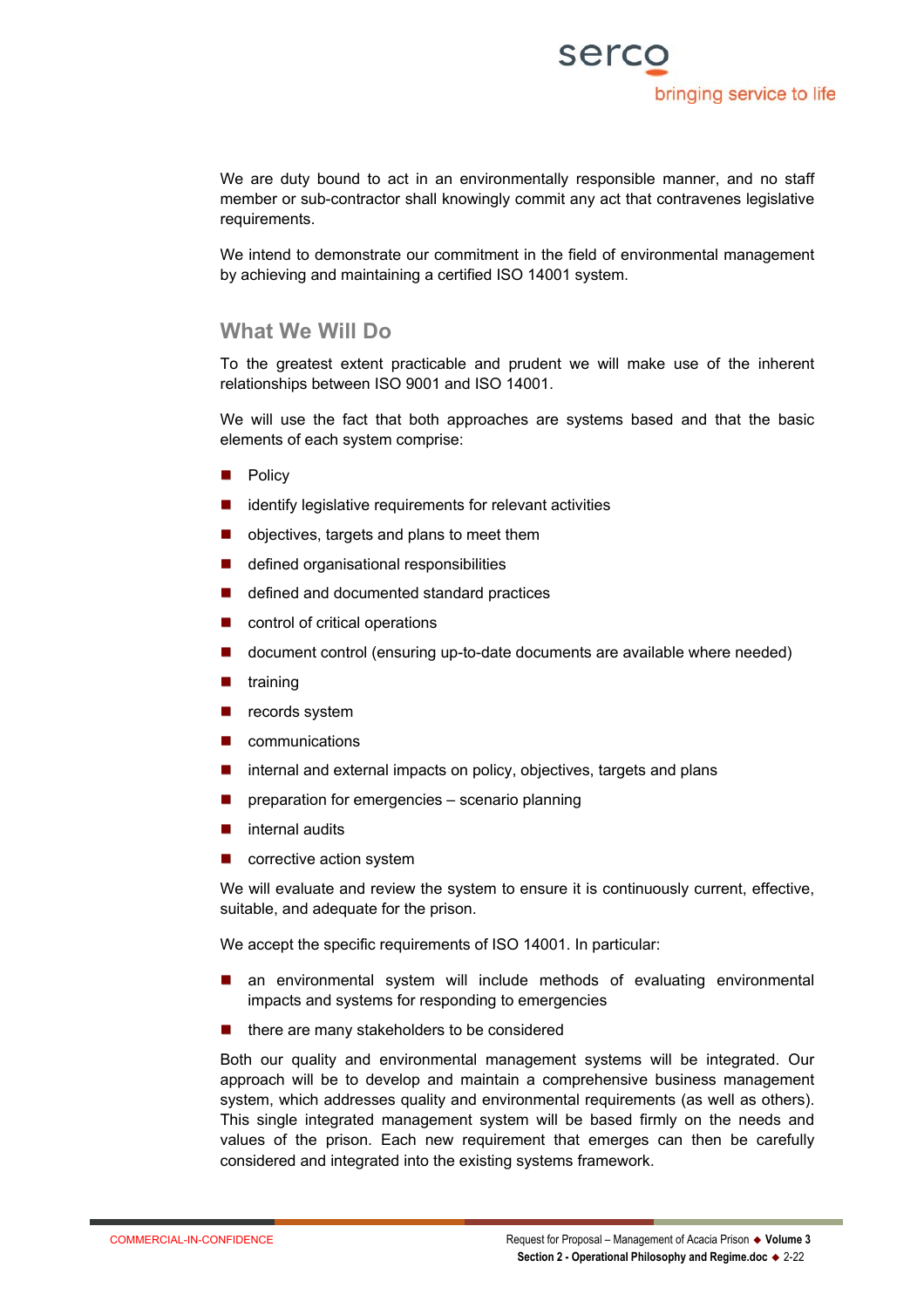The degree of integration of the component systems will be specific to the prison, and the need for a safe, secure infrastructure and a sustainable enterprise.

On the basis of our experience in these matters, we believe critical EMS elements will include:

- the planning section of ISO 14001: environmental aspects, legal and other requirements, objectives and targets, and environmental management program
- the identification of those elements of our prison activities, products, or services that interact with the environment and on which we have a degree of control or influence
- $\blacksquare$  the identification of what activities are environmentally significant
- a comprehensive identification of the legislative and other requirements such as industry-specific programs or codes of practice, international agreements, and voluntary programs
- $\blacksquare$  the setting of specific environmental objectives and targets that are consistent with business, financial, and operational policies
- the development and implementation of a plan to help meet each stated objective and target, including defined responsibilities and timings

The exact format of the component systems is not critical; rather the key is to build a robust business system for sustained successful commercial operations.

#### We will focus on:

- reducing our carbon footprint by identifying all emissions sources and introducing strategies as part of the EMS to reduce the footprint. We will consider energy saving devices/strategies, including the use of **sustainable energy sources, energy saving devices, local procurement** to reduce emissions and support the local economy, and travel plans, including **mass transport and car sharing schemes**.
- **using recycling and the waste hierarchy to minimise resource use, using as many environmentally neutral products** as possible (to reduce the need for personal protective items such as gloves, aprons overalls etc.) and waste management strategies such as careful procurement, stock control, the use of **bulk buying** and local decanting, and the **re-use of waste products** (notably paper and water) for additional uses
- **n** protecting and supporting biodiversity through engaging with environmental groups to assess the site in its environmental context, actions to **minimise the impact of the prison on habitats**, and **selective habitat encouragement** using the prison infrastructure and activities where appropriate

In regards to the specific issue of vermin control, we will prioritise the use of nonpoisonous killers to protect wild carrion feeders.

## **How We Will Do It**

We will build on existing systems, evolving as we transition to full management of the prison using processes, strategies and behaviours that lead to ISO 9001 accreditation.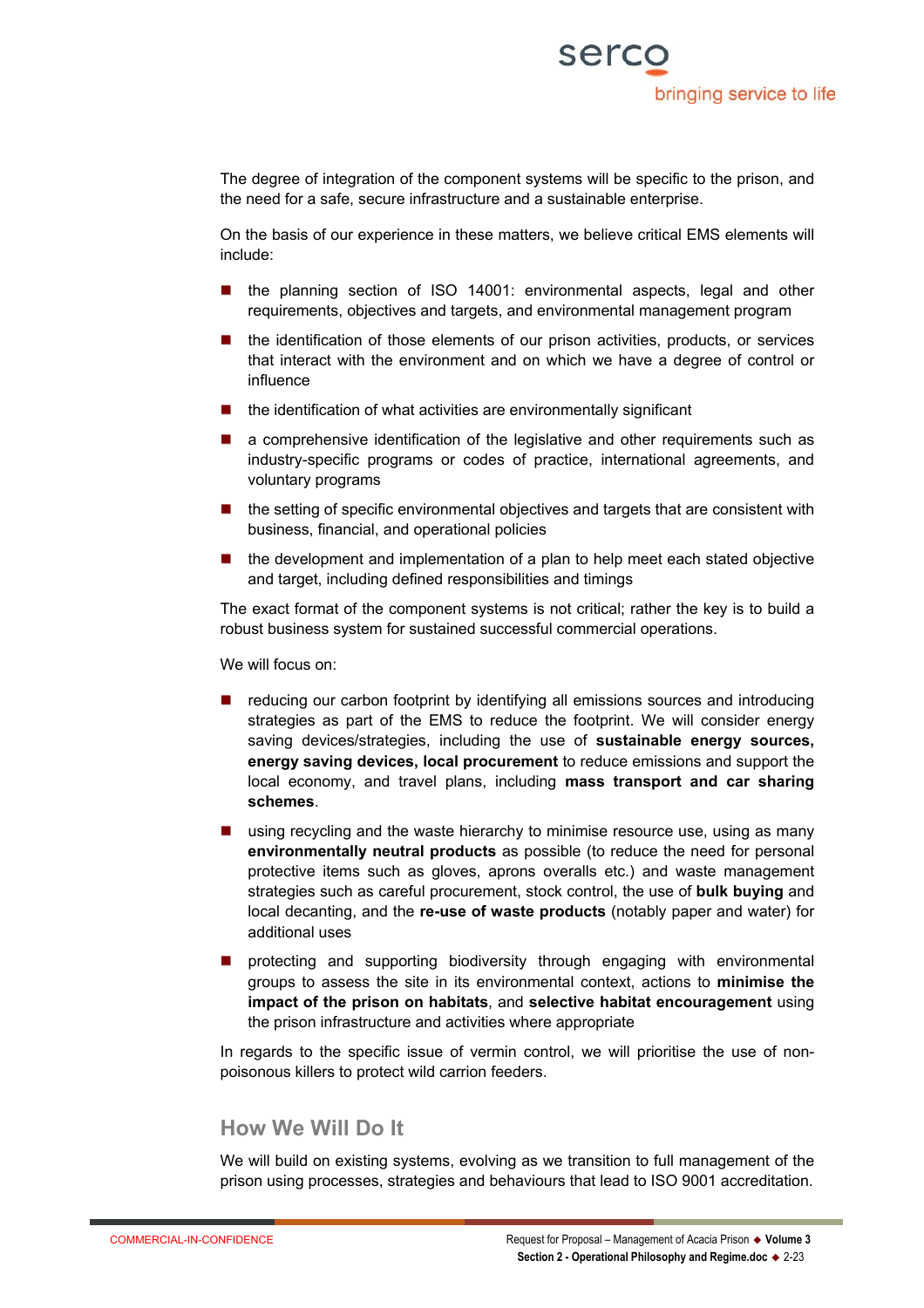

We will do what is right in managing Acacia Prison in tactical and strategic senses. We will make appropriate use of the inherent flexibility of ISO 14001 to develop practical. replicable and attractive component systems.

We will focus on effective systems, not on registration per se. Registration is confirmation from credible colleagues that we did the right thing in the right way.

We will keep the component systems simple to help our operational and administrative people reach good decisions quickly, consistently, and as easily as possible.

We will develop a plan and timetable for specific objectives, covering both achievement of our aspirations, new initiatives, and periodic maintenance of the existing systems and plan.

We will **build staff and prisoner support through training, education and habit building so that environmental awareness and responsible personal actions occur within the prison and without**, including energy efficiency and waste management activities. We will use the same broad based approach to building support from all those who we interact with, including Government agencies and community representatives. We wish the influence of Acacia Prison's approach to EMS, through leading by example, to become pervasive.

In working with Government agencies at Federal and State level we will identify opportunities for mutual support. Opportunities to **share resources**, knowledge, and processes will be exploited on both sides. This will include looking at how Acacia Prison interfaces with other prisons and investigating potential environmental improvements through sharing resource and refining the way systems operate.

There will be **recycling points** throughout the prison, and our vocational training proposals include activities that deliver **essential skills such as domestic machine renovation and repair**, increasing the life-cycle of these common products.

### **How We Will Assure Delivery**

In due course we will seek accreditation of our EMS, based on ISO 14001, by an independent third party and thus gain explicit peer recognition and registration.

We will develop and use activity indicators and performance indicators related to the implementation and currency of the EMS plan.

We direct the Department to the following web-link which is indicative of our approachhttp://www.hmpdoncaster.com/environment/overview.htm

### **Indigenous Prisoners/Offender**

Our approach to EMS is entirely consistent with the fundamental Indigenous value of respect towards the land.

We would intend that the **participation and evolutionary development of the EMS will involve Indigenous prisoners**, and gain corresponding from their unique knowledge and culture in the process.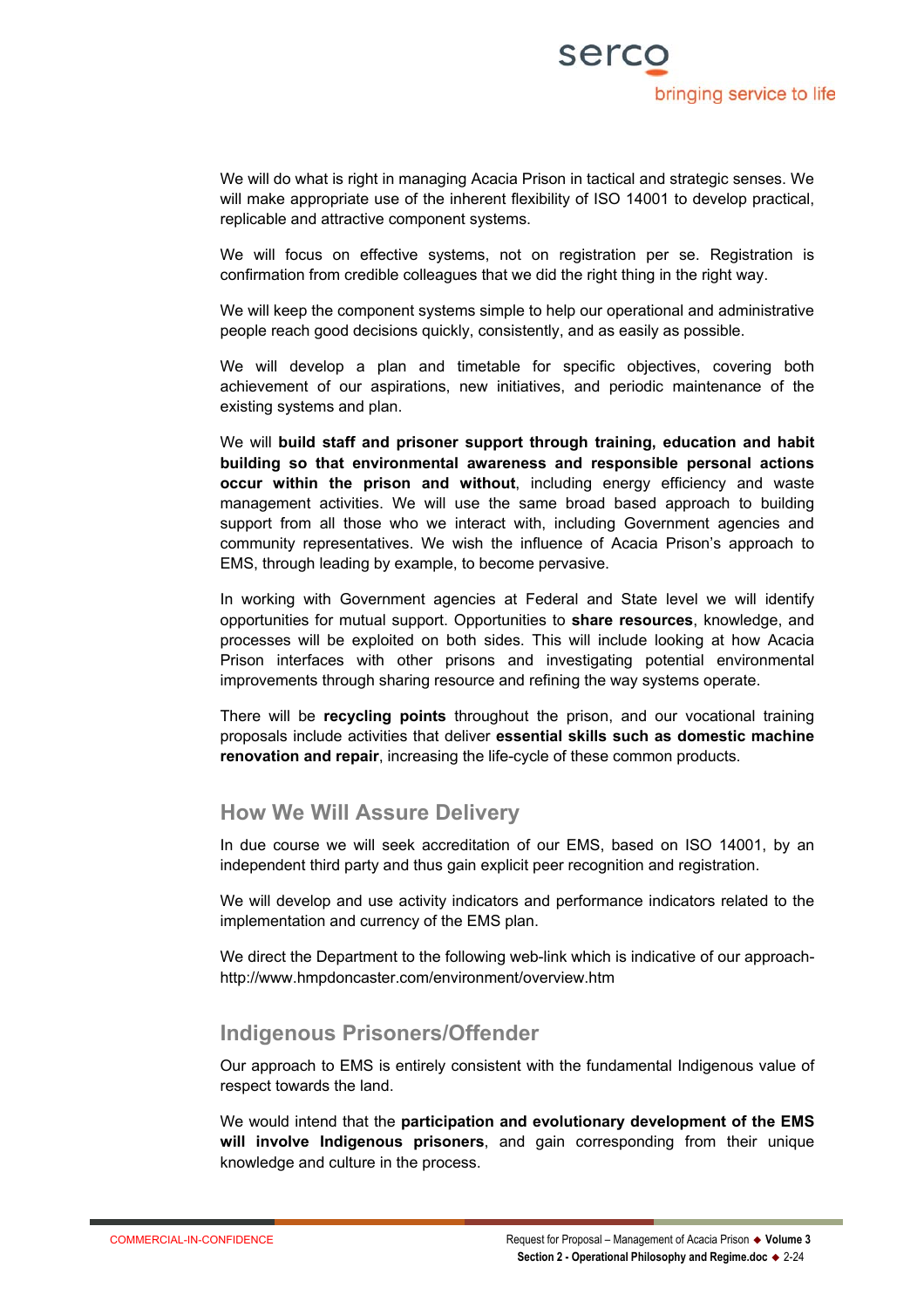**Schedule 4**

**Operation Service Requirements**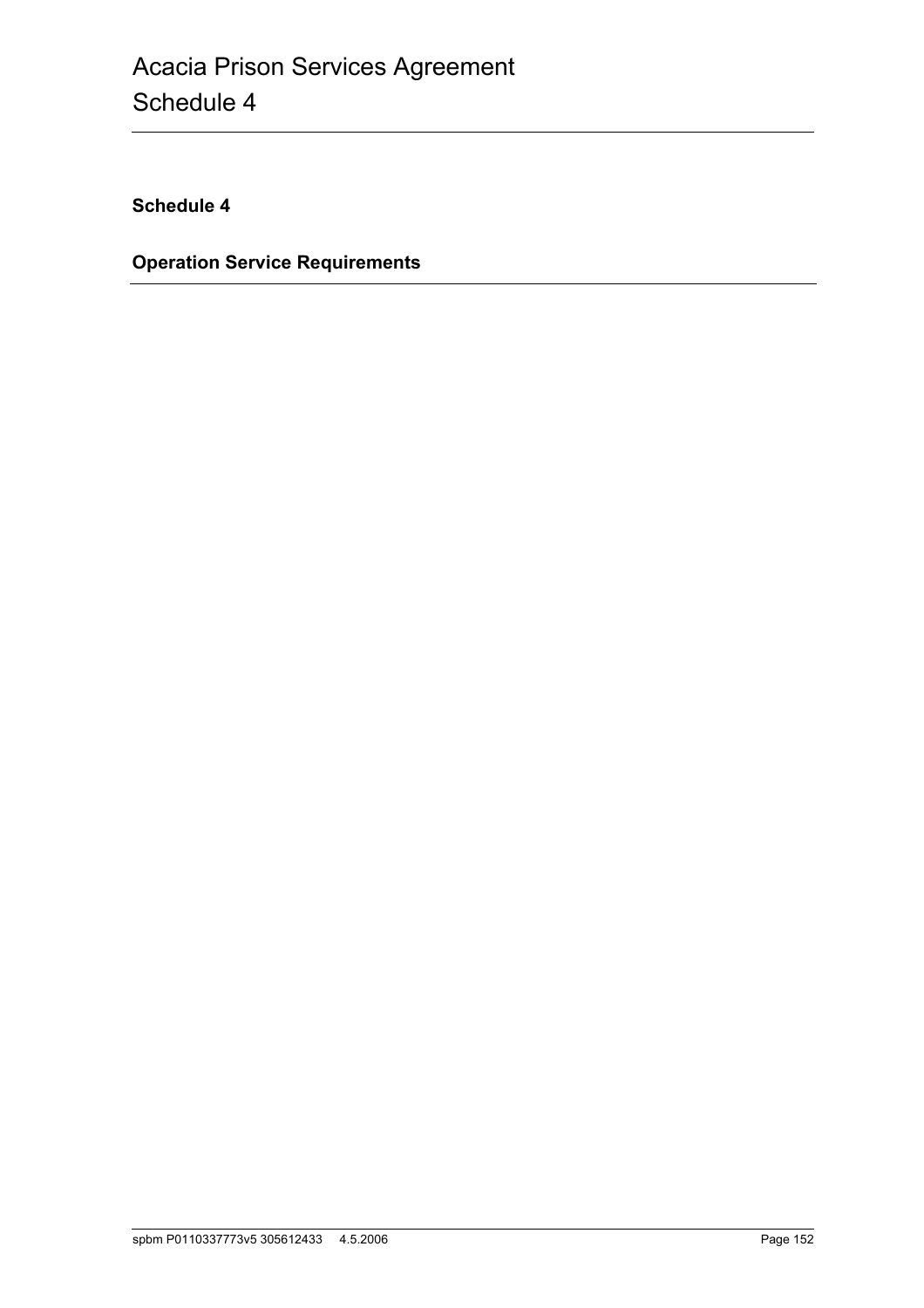# **Table of Contents**

| 1. |                                   | <b>Custody and Containment</b>                                                                                                                                 | 156 |  |  |
|----|-----------------------------------|----------------------------------------------------------------------------------------------------------------------------------------------------------------|-----|--|--|
|    | 1.1                               | Contingency Planning and Emergency Procedures - Emergency Response<br>Capability                                                                               | 156 |  |  |
|    | 1.2                               | Security - Key Control                                                                                                                                         | 159 |  |  |
|    | 1.3                               | Security - Prevention of Escapes                                                                                                                               | 159 |  |  |
|    | 1.4                               | Security - Prison Intelligence                                                                                                                                 | 161 |  |  |
|    | 1.5                               | Security - Searching                                                                                                                                           | 162 |  |  |
|    | 1.6                               | Security - Tool Control and Management                                                                                                                         | 164 |  |  |
|    | 1.7                               | Management of Prisoners - Accounting for Prisoners                                                                                                             | 165 |  |  |
|    | 1.8                               | Management of Prisoners - Escorting Prisoners Outside the Prison                                                                                               | 165 |  |  |
|    | 1.9                               | Management of Prisoners - Earned Privileges and Incentives                                                                                                     | 166 |  |  |
|    | 1.10                              | Management of Prisoners - Management of Death in Custody                                                                                                       | 167 |  |  |
|    | 1.11                              | Management of Prisoners - Prisoner Discipline                                                                                                                  | 168 |  |  |
|    | 1.12                              | Management of Prisoners - Use of Force - Instruments of Restraint and<br>Weapons                                                                               | 171 |  |  |
| 2. | 172<br><b>Care and Well-Being</b> |                                                                                                                                                                |     |  |  |
|    | 2.1                               | Prison Administration - Access to the Prison and Prisoners by Authorised Visitors<br>and Persons with Legislative Authority to Access the Prison and Prisoners | 172 |  |  |
|    | 2.2                               | Prison Administration - Accommodation - multiple bed cells (Buddy cells, 2 out<br>cells and 4 out cells)                                                       | 173 |  |  |
|    | 2.3                               | Prison Administration - Authorised Absences from Prison                                                                                                        | 175 |  |  |
|    | 2.4                               | Prisoner Services - Bedding                                                                                                                                    | 175 |  |  |
|    | 2.5                               | Prisoner Services - Communication by Mail, Telephone and Other Acceptable<br>Means                                                                             | 176 |  |  |
|    | 2.6                               | <b>Prisoner Services - Visits and Visitor Access</b>                                                                                                           | 178 |  |  |
|    | 2.7                               | Prisoner Services - Visitor Centre and Children's Crèche                                                                                                       | 180 |  |  |
|    | 2.8                               | Prisoner Services - Clothing                                                                                                                                   | 181 |  |  |
|    | 2.9                               | <b>Prisoner Services - Food Services</b>                                                                                                                       | 182 |  |  |
|    | 2.10                              | <b>Prisoner Services - Health Services</b>                                                                                                                     | 184 |  |  |
|    | 2.11                              | Prisoner Services - Hygiene                                                                                                                                    | 188 |  |  |
|    | 2.12                              | Prisoner Services - Prisoner Property                                                                                                                          | 189 |  |  |
|    | 2.13                              | <b>Prisoner Services - Recreation</b>                                                                                                                          | 191 |  |  |
|    | 2.14                              | Prisoner Management - Bullying and Intimidation                                                                                                                | 193 |  |  |
|    | 2.15                              | Prisoner Management - Cell Alarms                                                                                                                              | 194 |  |  |
|    | 2.16                              | Prisoner Management - Hours out of Cell                                                                                                                        | 194 |  |  |
|    | 2.17                              | Prisoner Management - Indigenous Prisoner Strategy                                                                                                             | 195 |  |  |
|    | 2.18                              | Prisoner Management - Reception of Prisoners                                                                                                                   | 198 |  |  |
|    | 2.19                              | Prisoner Management - Induction                                                                                                                                | 200 |  |  |
|    | 2.20                              | Prisoner Management - Management of Illicit Substances                                                                                                         | 202 |  |  |
|    | 2.21                              | Prisoner Management - Assessment and Management of Prisoners Identified as<br>"at risk"                                                                        | 203 |  |  |
|    | 2.22                              | Prisoner Management - Management of Prisoners Requiring Protection (from other<br>Prisoners)                                                                   | 206 |  |  |
|    | 2.23                              | Prisoner Management – Management of Prisoners Posing a Threat to other<br>Persons                                                                              | 208 |  |  |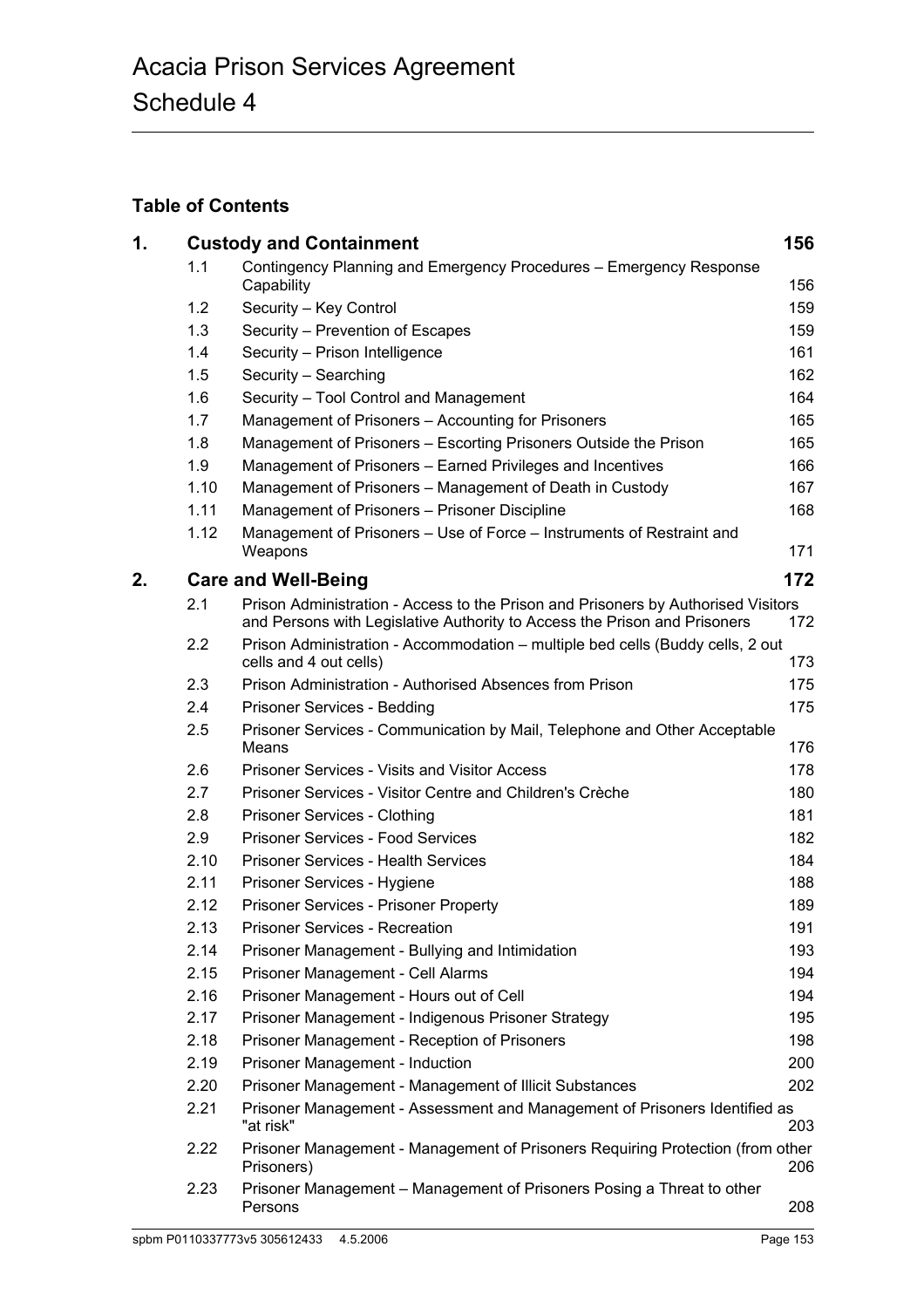# Acacia Prison Services Agreement Schedule 4

|    | 2.24                                           | Prisoner Management - Management of Special Needs Prisoners                                                | 208 |  |  |
|----|------------------------------------------------|------------------------------------------------------------------------------------------------------------|-----|--|--|
|    | 2.25                                           | Prisoner Management - Peer Support Strategy                                                                | 210 |  |  |
|    | 2.26                                           | Prisoner Management - Prisoner Businesses                                                                  | 211 |  |  |
|    | 2.27                                           | Prisoner Management - Prisoner Grievances - Complaint Procedures and Prisoner<br><b>Dispute Resolution</b> | 212 |  |  |
|    | 2.28                                           | Prisoner Management - Privileges for Prisoners                                                             | 213 |  |  |
|    | 2.29                                           | Prisoner Management - Pro-Social Environment                                                               | 215 |  |  |
|    | 2.30                                           | Prisoner Management - Psychological Services                                                               | 217 |  |  |
|    | 2.31                                           | Prisoner Management - Release of Prisoners                                                                 | 218 |  |  |
|    | 2.32                                           | Prisoner Management - Remand Prisoners                                                                     | 219 |  |  |
|    | 2.33                                           | Prisoner Management - Separate Confinement                                                                 | 221 |  |  |
|    | 2.34                                           | Prisoner Management - Throughcare                                                                          | 222 |  |  |
|    | 2.35                                           | Prisoner Management - Voluntary Starvation (Hunger Strike)                                                 | 223 |  |  |
| 3. | 223<br><b>Rehabilitation and Reintegration</b> |                                                                                                            |     |  |  |
|    | 3.1                                            | Sentence and Case Management - Addressing Offending Behaviour Through Case<br>Management                   | 223 |  |  |
|    | 3.2                                            | Sentence and Case Management - Administration of Sentence Management<br>Plans                              | 224 |  |  |
|    | 3.3                                            | Prisoner Programs - Education and Vocational Training                                                      | 228 |  |  |
|    | 3.4                                            | Prisoner Programs - Pharmacotherapy                                                                        | 232 |  |  |
|    | 3.5                                            | Prisoner Programs - Psychological Interventions                                                            | 232 |  |  |
|    | 3.6                                            | Prisoner Programs - Re-entry                                                                               | 238 |  |  |
|    | 3.7                                            | Prisoner Matters - Interpreter Services                                                                    | 240 |  |  |
|    | 3.8                                            | Prisoner Matters - Library Services                                                                        | 241 |  |  |
|    | 3.9                                            | Prisoner Matters - Meeting Prisoners' Religious or Spiritual Needs                                         | 242 |  |  |
| 4. | 244<br><b>Reparation</b>                       |                                                                                                            |     |  |  |
|    | 4.1                                            | <b>Prison Industries</b>                                                                                   | 244 |  |  |
|    | 4.2                                            | Reparation to the Community - Goods and Services                                                           | 245 |  |  |
| 5. | 246<br><b>Business Systems</b>                 |                                                                                                            |     |  |  |
|    | 5.1                                            | Information Management - Access to and Management of Electronic                                            |     |  |  |
|    |                                                | Information                                                                                                | 246 |  |  |
|    | 5.2                                            | Information Management - Data Quality                                                                      | 248 |  |  |
|    | 5.3                                            | Information Management - Security and Privacy                                                              | 248 |  |  |
|    | 5.4                                            | Information Management - Incident Reporting                                                                | 249 |  |  |
|    | 5.5                                            | Information Management - Records Management                                                                | 250 |  |  |
|    | 5.6                                            | Information Management - Prisoner Information                                                              | 252 |  |  |
|    | 5.7                                            | Operational Matters - Hazardous Materials Management                                                       | 252 |  |  |
|    | 5.8                                            | Operational Matters - Official Correspondence                                                              | 253 |  |  |
|    | 5.9                                            | Operational Matters - Western Australia Police                                                             | 253 |  |  |
|    | 5.10                                           | <b>Operational Matters - Prison Operating Manuals</b>                                                      | 254 |  |  |
|    | 5.11                                           | Operational Matters - Prison as Part of the Community                                                      | 254 |  |  |
|    | 5.12                                           | <b>Operational Matters - Prisoner Computers</b>                                                            | 255 |  |  |
|    | 5.13                                           | Operational Matters - Prisoner Personal Funds, Gratuities and Purchases                                    | 256 |  |  |
|    | 5.14                                           | Operational Matters - Contractors Performance Management Systems                                           | 259 |  |  |
|    | 5.15                                           | <b>Operational Matters - Risk Management</b>                                                               | 259 |  |  |
|    | 5.16                                           | General - Maintaining Effective Relationships With The Department                                          | 260 |  |  |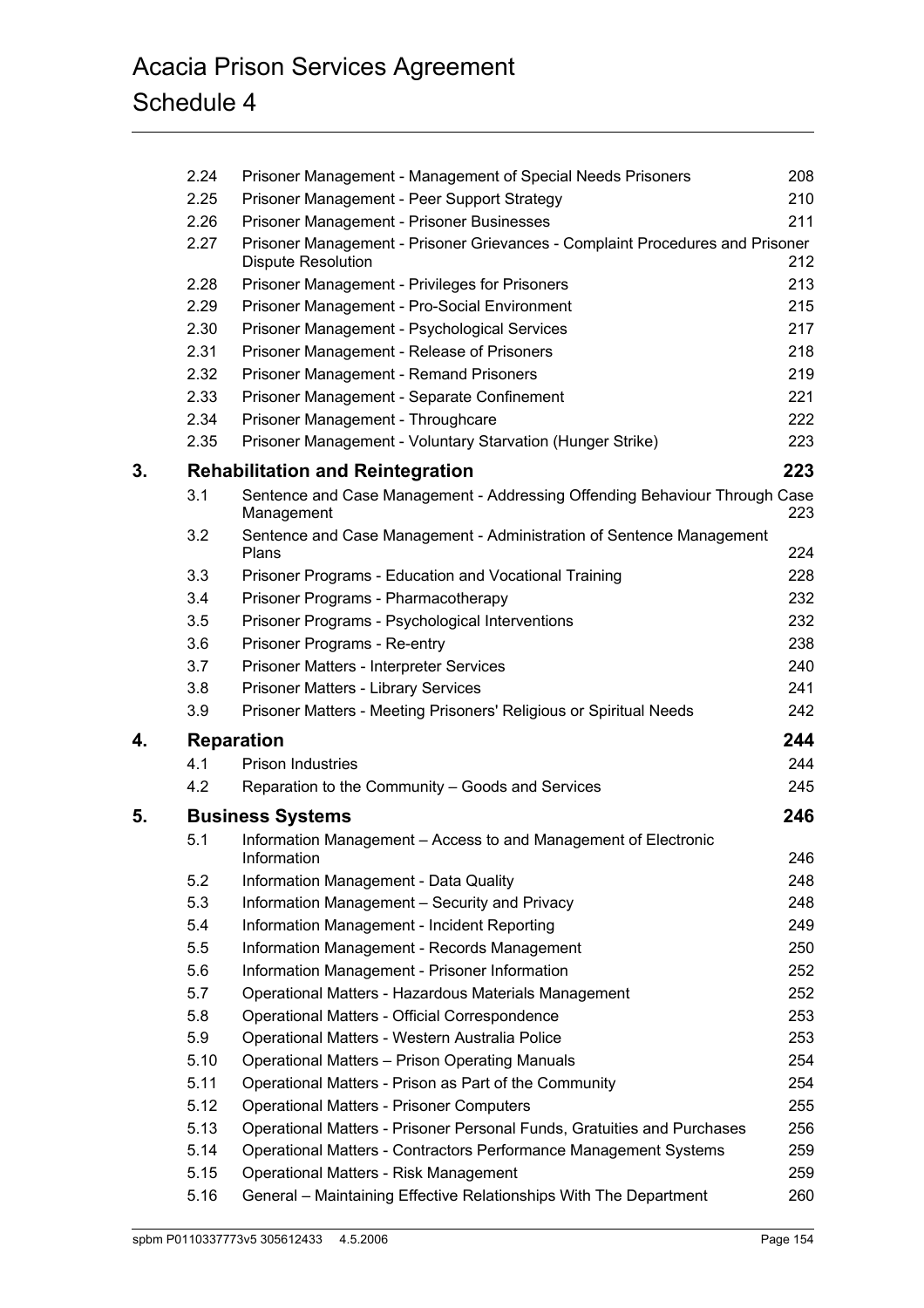|    | 5.17 | General – Resources                                          | 260 |
|----|------|--------------------------------------------------------------|-----|
|    | 5.18 | General – Subcontractors                                     | 260 |
|    | 5.19 | General - Video Conferencing                                 | 261 |
| 6. |      | Human Resources and Occupational Health and Safety           | 261 |
|    | 6.1  | Processes - Human Resources Systems                          | 261 |
|    | 6.2  | Processes - Facilities and Services for External Contractors | 262 |
|    | 6.3  | Processes - Local Industrial Relations                       | 262 |
|    | 6.4  | Processes - Management Systems and Practices                 | 263 |
|    | 6.5  | Processes - Organisation Structure                           | 263 |
|    | 6.6  | Personnel - Recruitment                                      | 264 |
|    | 6.7  | Personnel - Induction and Orientation                        | 265 |
|    | 6.8  | Personnel - Deployment                                       | 265 |
|    | 6.9  | Personnel - Training and Development                         | 266 |
|    | 6.10 | Personnel - Staff Performance Management Systems             | 267 |
|    | 6.11 | Personnel – interface with State                             | 270 |
|    |      |                                                              |     |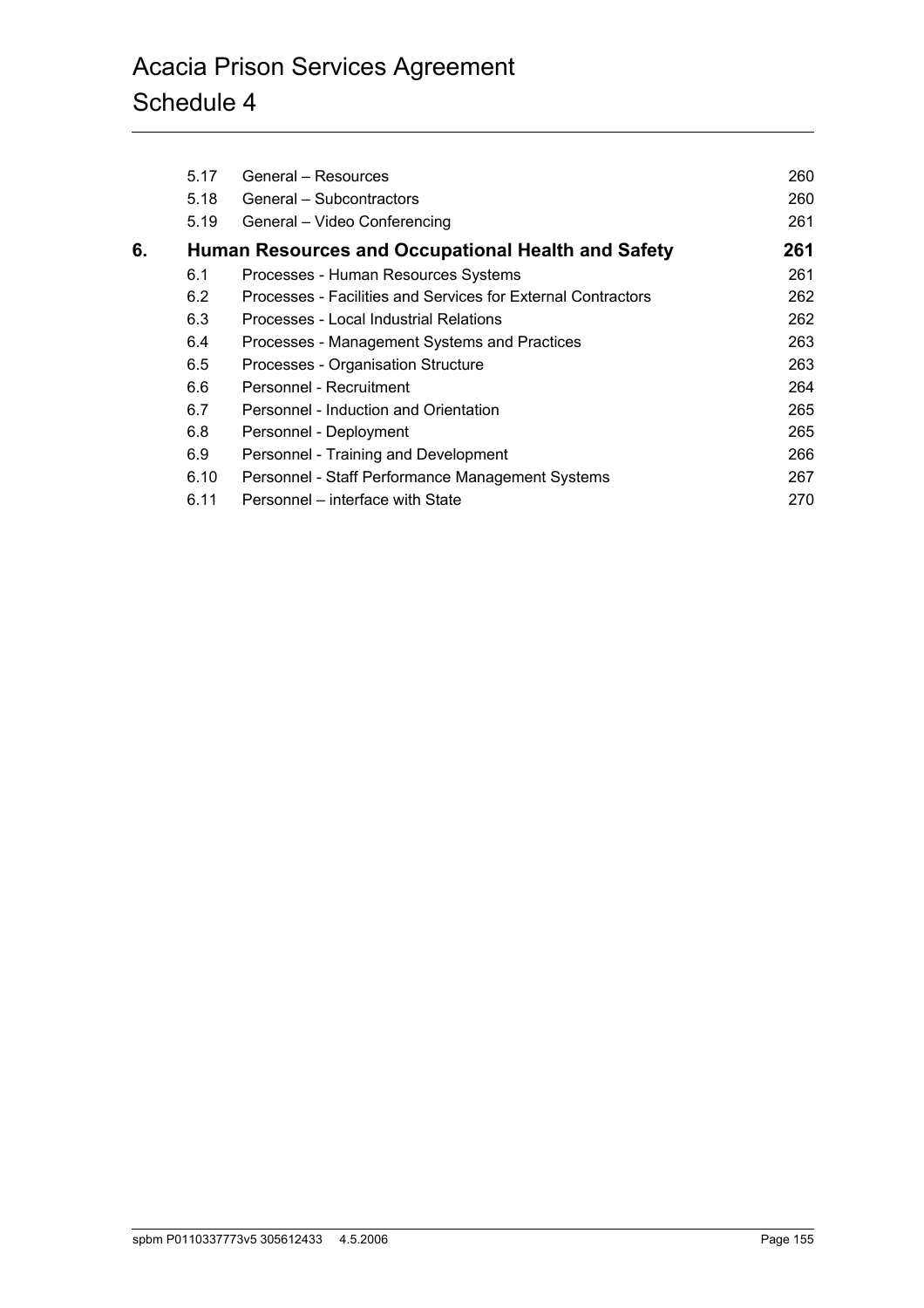# **1. Custody and Containment**

# **1.1 Contingency Planning and Emergency Procedures – Emergency Response Capability**

- (a) The Contractor must respond to disasters and emergencies at the Prison quickly and effectively and in accordance with the Contingency Plans developed under this section 1.1.
- (b) The Contractor must develop a counter disaster plan and a contingency emergency plan (*Contingency Plans*), at a standard agreed to by the relevant authorities including the Fire and Emergency Services Authority of Western Australia (*FESA*) and the Western Australia Police and must provide a copy of each plan to the State.
- (c) The Contingency Plans must cover Emergencies and the incidents described in paragraph (o) (*Emergencies and Incidents*).
- (d) The Contingency Plans are required to ensure that, in the event of an Emergency or Incident at the Prison:
	- (i) control of the Prison, and of Prisoners at the Prison, is maintained or quickly recovered without threat to the community;
	- (ii) counter disaster measures are quickly and effectively undertaken; and
	- (iii) routine operations at the Prison are restored as quickly as possible.
- (e) The Contingency Plans must:
	- (i) set out clear levels of responsibilities and accountability, and specify the action to be taken, in the event of an Emergency or Incident at the Prison;
	- (ii) be available to the Contract Workers who require them to manage the Emergency or Incident;
	- (iii) be subject to robust and regular testing;
	- (iv) be updated or amended in the light of experience; and
	- (v) comply with the contingency planning model used by the relevant authorities.
- (f) In developing the Contingency Plans, the Contractor must:
	- (i) liaise with Wooroloo Prison Farm Management and the Department's Special Services Branch and audit its plans and documentation to ensure compliance and full integration with the Department's incident control system;
	- (ii) meet with the relevant authorities; and
	- (iii) use its reasonable endeavours to set up a new schedule of Memoranda of Understanding between the Prison, the Western Australia Police, FESA and other authorities.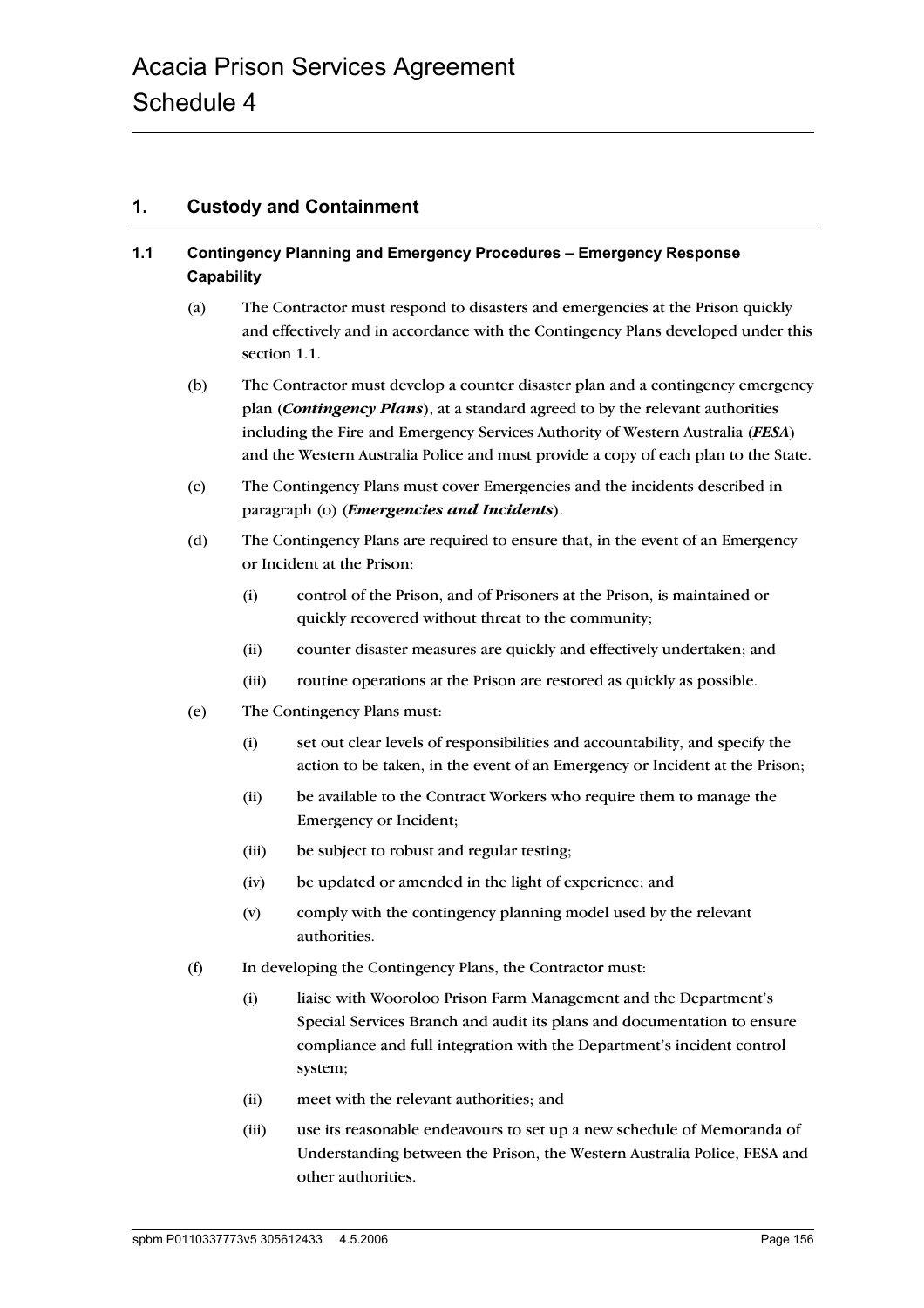- (g) The Contractor must ensure that the Contingency Plans form a suite of linked documents of the same format and that they are held in a secure location at the Prison. The Contractor must test the Contingency Plans on simulated and desktop exercises against a testing schedule and must review, revise and re-issue the Contingency Plans as part of the testing process (and in response to hot and cold de-briefs following incidents in which the Contingency Plans were activated).
- (h) Each Contingency Plan must have a summary 'grab-sheet' for Contract Workers to use in responding to an Emergency or Incident. Each 'grab-sheet' must contain key actions, checks and contacts.
- (i) Where an incident may involve the activation of a combination of Contingency Plans, such as a fire which requires a full evacuation of the Prison, the correlation between these must be made clear in the detail of each Contingency Plan.
- (j) Sufficient trained and equipped Contract Workers must be available to respond promptly to Emergencies and Incidents that escalate to a level that jeopardises the safety of the community, Visitors and Contract Workers or the good order and security of the Prison. The Contractor undertakes to train sufficient numbers of Contract Workers in specialist areas, such as the use of Short Duration Breathing Apparatus, to ensure it has an effective on-site response capability able to independently manage any Emergency or Incident at the Prison:
	- (i) without the need for external aid where the Emergency or Incident is resolved within 24 hours after it commenced; and
	- (ii) without the need for external aid except in the most extreme circumstances where the Emergency or Incident is resolved more than 24 hours after it commenced.

The Contractor must seek this training from the Department's Emergency Support Group.

- (k) In the event of an Emergency or Incident the Contingency Plans must provide for additional Contract Workers to be available to enable the quick activation of an emergency response team. Where necessary, the Contractor must operate a 'callin' system to support Contract Workers already in the Prison to deal with and resolve Emergencies and Incidents without the need for external aid except as described in paragraph (j).
- (l) All Contract Workers must be trained and resourced to respond to serious incidents within the Prison. The Contractor must ensure that Contract Workers are identified for First Response Duties when they come on shift. If an incident occurs during the time they are on duty, the Master Control must pass a standard message over the radio net and the designated Contract Workers will respond.
- (m) The Contractor must develop and implement procedures to ensure that Emergencies and Incidents involving the Prison or Prisoners are isolated, contained and managed to minimise risk to the community, to prevent death or serious injury to any person (including Contract Workers, Prisoners and Visitors) and to protect property.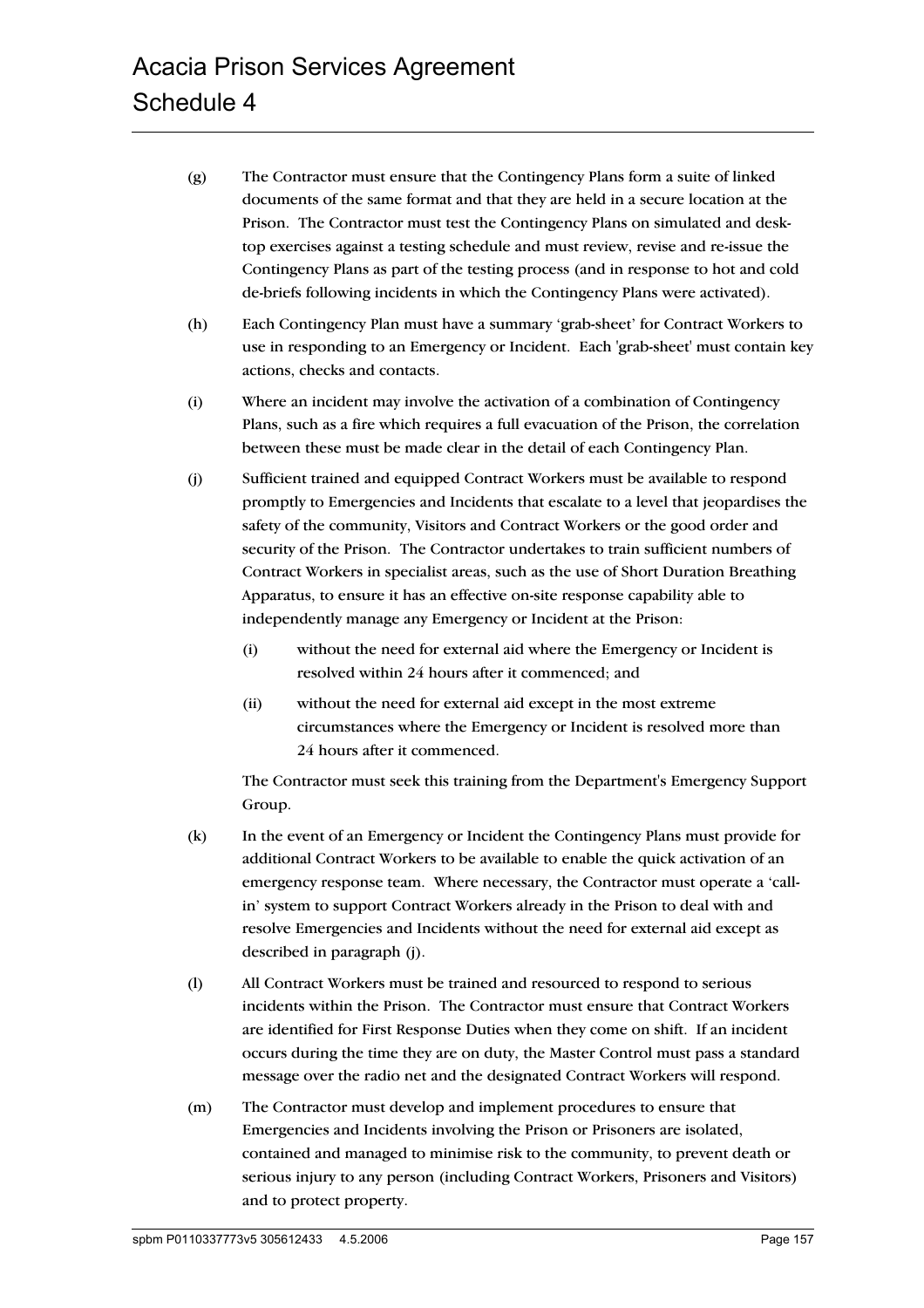- (n) The Contractor must develop and implement an appropriate evacuation plan, consisting of staged evacuation plans of both internal and external natures, as part of the emergency planning for the Prison.
- (o) Response teams must be in place to respond to Emergencies and incidents including:
	- (i) bomb threats;
	- (ii) fire (including fire requiring a Short Duration Breathing Apparatus response);
	- (iii) emergencies of nature floods, earthquakes, etc.;
	- (iv) riots and loss of control;
	- (v) evacuations;
	- (vi) Escapes;
	- (vii) food borne illnesses or infectious diseases that may be passed on to Prisoners, Contract Workers and other persons at the Prison;
	- (viii) loss of power or water supplies;
	- (ix) loss of catering facility;
	- (x) hostage situations;
	- (xi) key/lock compromise; and
	- (xii) loss of tools.
- (p) In keeping with the first principle of incident management, secure containment must be a primary focus of the Contractor's strategy. To ensure that the Contractor can achieve this, it must, as soon as practicable after the Commencement Date, review the locking schedule within the Prison to verify that the Prison can be effectively zoned in the event of an incident. If the Contractor considers that enhancements are necessary to provide a more secure line, for instance in the unlikely event of a moving hostage scenario, the Contractor must liaise with the State and propose changes for the State's consideration and approval.
- (q) The Contractor must ensure that Contingency Plans act as an aide memoir to the Contractor's Incident Commander and detail the process for requesting assistance from the Department's Emergency Support Group where necessary.
- (r) The Contractor must ensure that Contract Workers, government departments, FESA and other relevant authorities, services, organisations and persons required to retain copies of the Contingency Plans are familiar with the elements of the Contingency Plans which are relevant to them and the required outcomes of the Contingency Plans.
- (s) The Contractor must ensure that all holders of Contingency Plans are aware of the sensitivity of the Contingency Plans and that the Contingency Plans should be secured (but available) when not in use.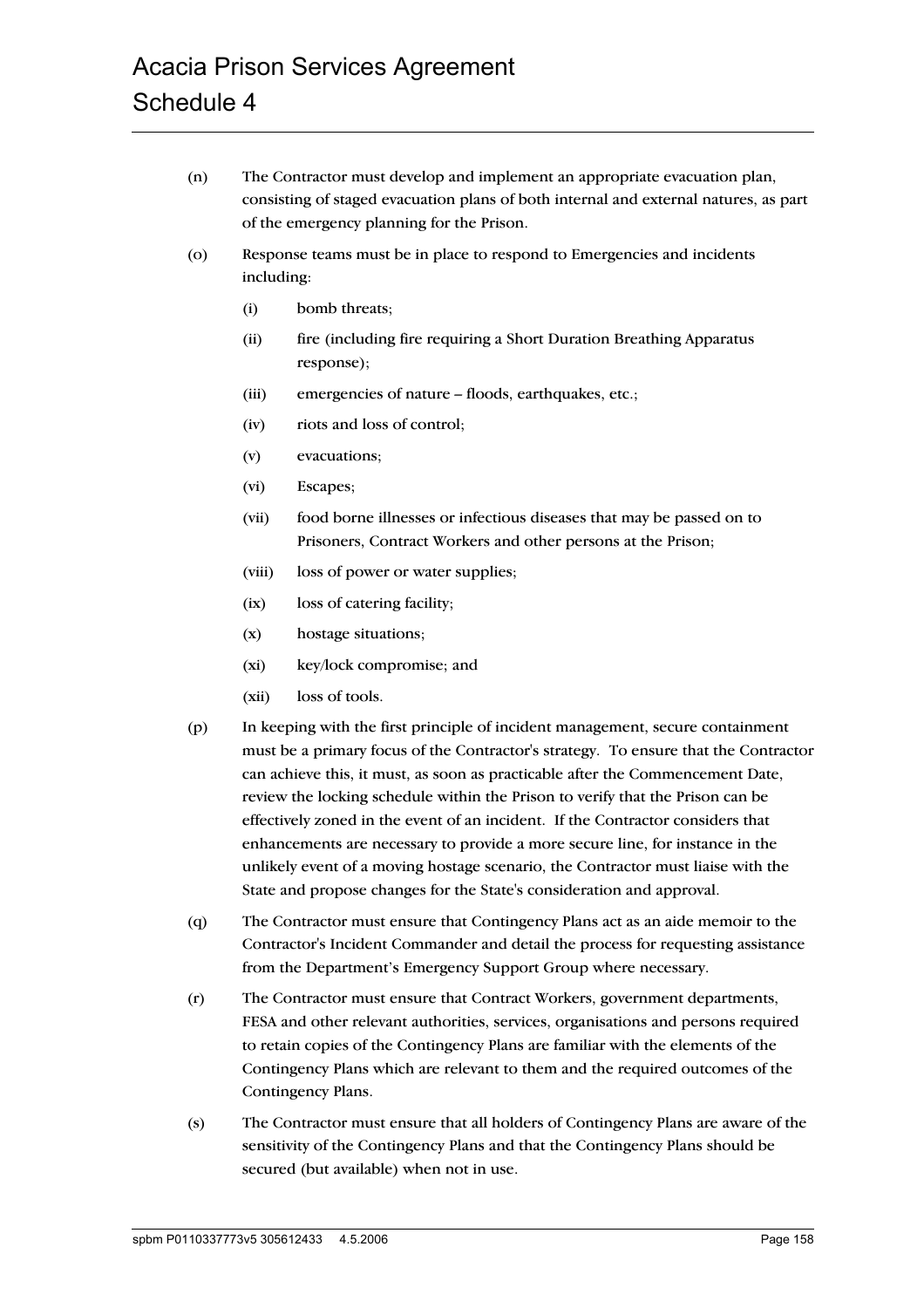- (t) The Contractor must comply with Policy Directive 27 (Procedures Following an Escape), Policy Directive 33 (Major Prison Disturbance), Operational Instruction 9 (Emergency Management (Counter Disaster Contingency Planning), and all other Legislative Requirements applicable to the development and performance of emergency procedures in respect of the Prison.
- (u) The Contractor must ensure that its emergency response capability is integrated with that of Wooroloo Prison management and the Department's incident control system.

## **1.2 Security – Key Control**

- (a) The Contractor must maintain, at all times:
	- (i) all keys and locks at the Prison in good working order;
	- (ii) any electronic locking device at the Prison in good working order; and
	- (iii) a register of lock and key combinations at the Prison.
- (b) The Contractor must control the availability, storage, issue, use and retrieval of keys, security access cards, codes and locking devices and maintain secure records of key and lock relationships.
- (c) In order to comply with its obligations under paragraph (b), the Contractor must develop and implement systems to ensure all keys, security access cards and other locking devices for the Prison are kept secure, controlled, monitored and accounted for at all times.
- (d) The Contractor must comply with all applicable Legislative Requirements regarding the maintenance and use of keys, locks, security access cards and other locking devices at the Prison.
- (e) If any key, security access card or other locking device for the Prison is lost, damaged or destroyed or requires replacement or reprogramming, the Contractor must immediately notify the State and indemnify the State for any Loss incurred by the State as a result of that loss, damage, destruction, replacement or reprogramming where such loss relates to the Prison and its property.

#### **1.3 Security – Prevention of Escapes**

- (a) The Contractor acknowledges that as a provider of Prison services to the State its primary responsibility is to ensure the protection of the community through the elimination of the risk of Escapes. The Contractor acknowledges that there can be no compromise on security. While the Contractor is committed to providing Prisoners at the Prison with an innovative and progressive regime, the Contractor acknowledges that this must be done without reducing the surety that robust security procedures confer.
- (b) The Contractor must establish, manage and monitor a fully integrated security system (consisting of rules, policies, procedures and Contract Worker training, as well as electronic early detection and physical barriers) which ensures the 24-hour security of the Prison and prevents Escapes from the Prison.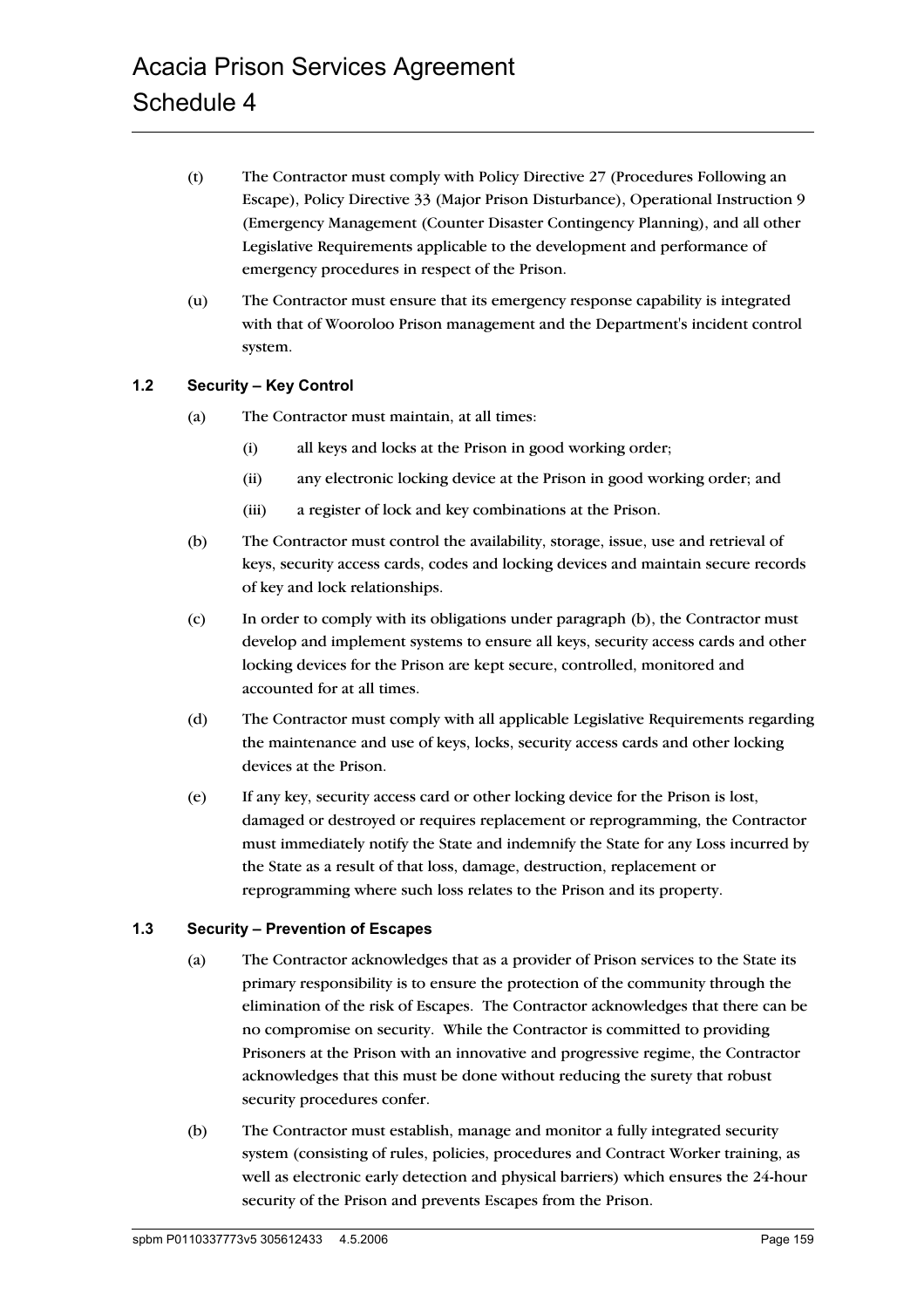- (c) The rules, policies, and procedures referred to in paragraph (b) must be incorporated in the Prison Operating Manual dealing with security and address the following:
	- (i) accounting for the whereabouts of each Prisoner and reporting the total number of Prisoners at the Prison to the State at prescribed intervals via TOMS;
	- (ii) perimeter and Prison gate security measures, through operation and control of access points to the Prison, including procedures and conditions of entry to the Prison and a system of identification of persons entering the Prison;
	- (iii) security systems and procedures to deter, prevent and detect Escapes;
	- (iv) movement control of Prisoners and groups of Prisoners at the Prison;
	- (v) mechanisms for separation of Prisoner groups and activities;
	- (vi) searches of Prisoners and other persons in accordance with section 1.5;
	- (vii) effective and speedy responses from Contract Workers to intercept Prisoners attempting an Escape;
	- (viii) procedures for the immediate notification of the Western Australia Police in the event of an Escape;
	- (ix) procedures for the notification to the State in accordance with clause 13.1 of an Escape or other Notifiable Incident; and
	- (x) the system for the recording and encrypted reporting of any intelligence information on matters which could compromise the good order and control of the Prison and the Western Australia prison system as a whole or constitute a threat to the safety of the community.
- (d) As soon as practicable after the Commencement Date, the Contractor must carry out a detailed review of the security system at the Prison and submit to the State recommendations for the development and implementation of improvements to the security system. As part of this process the Contractor must evaluate the benefits new technologies may bring and provide a costed proposal to the State where the Contractor considers these are desirable and/or necessary**.**
- (e) The rules, policies, procedures and Contract Worker training comprising the security system must underscore the primacy of preventing Escapes.
- (f) The Contractor must prevent Escapes through:
	- (i) the use of intelligence and record keeping;
	- (ii) the monitoring of Prisoners who may plan an Escape or who have previously Escaped; and
	- (iii) the conduct of security checks of the physical aspects of the Prison and assessment of the integrity of bars, locks, perimeter warning systems and alarm systems.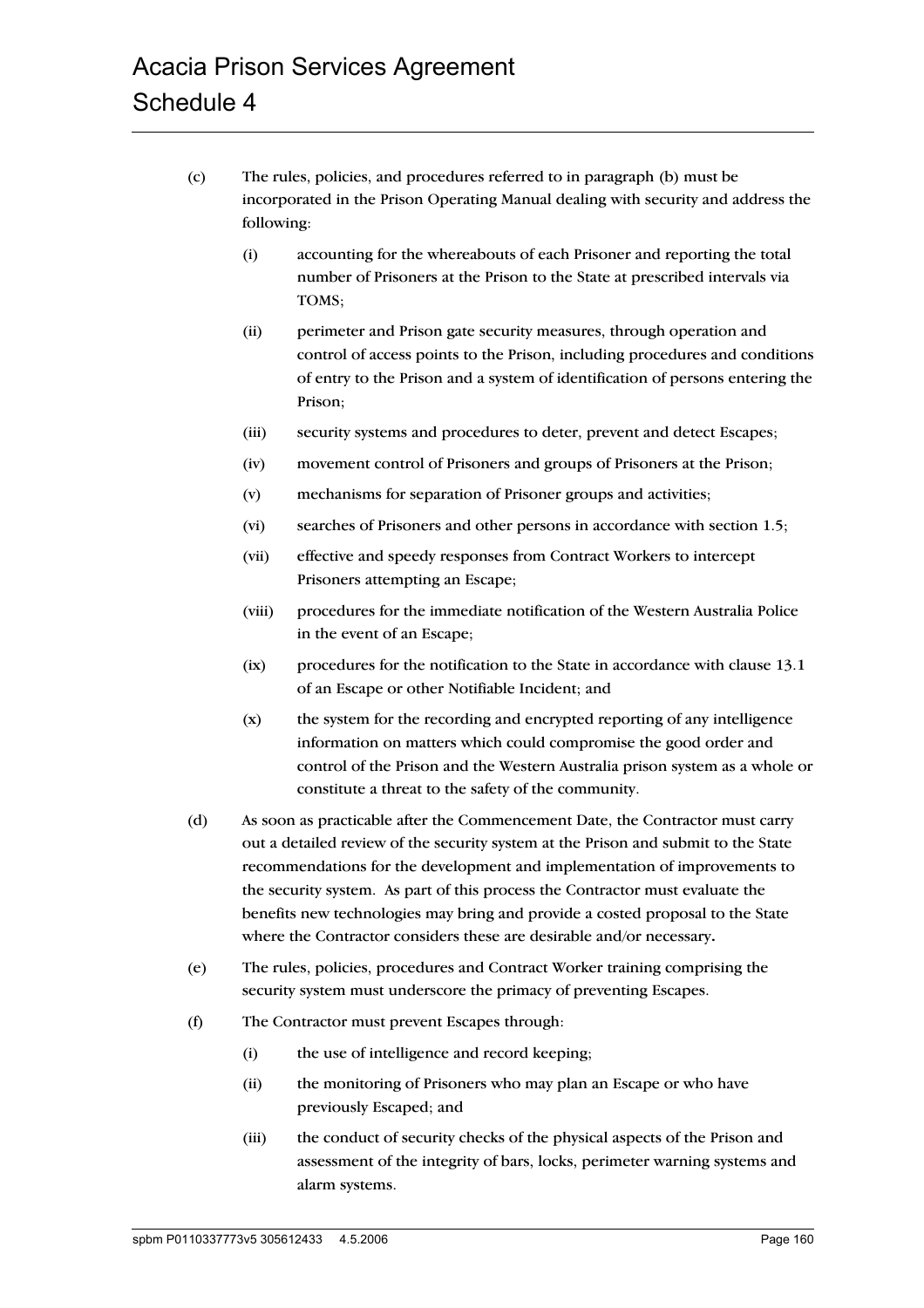- (g) The Contractor must ensure that each Contract Worker is trained to understand and perform his or her duties in accordance with the rules, policies and procedures relating to security contained in the Prison Operating Manuals.
- (h) The Contractor must include in the security system a security intelligence function which will act as a coordination hub and analysis service for all security related matters to maximise intelligence-led prevention of Escapes.
- (i) The Contractor's management and operation of the security system at the Prison must place particular emphasis on the identification and monitoring of high-risk Prisoners who indicate a propensity to attempt Escapes or whose Escape would pose a serious threat to the community.
- (j) The Contractor must work openly and collaboratively with relevant authorities, including Western Australia Police and the Department's intelligence section and ensure that they are involved appropriately in the management and operation of the security system at the Prison.
- (k) The Contractor must comply with Operational Instruction 3 (Security and Control), Operational Instruction 17 (Searches of Department of Justice Personnel and Service Providers), Operational Instruction 18 (Searches of People Other Than Those Covered in Operational Instruction 17, Seeking to Enter a Prison), Policy Directive 26 (Searches), Policy Directive 27 (Procedures following an Escape), Policy Directive 28 (Prisoner Escorts), Policy Directive 41 (Reporting of Incidents & Other Matters), the Prisons Act, the Prisons Regulations and all other Legislative Requirements applicable to the prevention of Escapes.

## **1.4 Security – Prison Intelligence**

- (a) The Contractor must develop and implement an intelligence system as part of the security framework for the Prison to gather, record, process and disseminate intelligence and information on matters that may compromise the safety and good order of the Prison and/or the West Australian prison system.
- (b) The Contractor must ensure that:
	- (i) the intelligence system is linked to the Department's intelligence section and provides for liaison with the Western Australia Police; and
	- (ii) all intelligence and information on matters that may compromise the safety and good order of the Prison, the West Australian prison system or the wider community is recorded and reported to the State in a manner and format that is consistent and compatible with the Department's intelligence network and procedural requirements as notified to the Contractor from time to time.
- (c) In order to comply with its obligations under paragraph (b), the Contractor must liaise with the Department's intelligence section to ensure the Contractor employs systems which offer an effective link to the intelligence section. In keeping with this commitment the Contractor must, at the Department's discretion, update data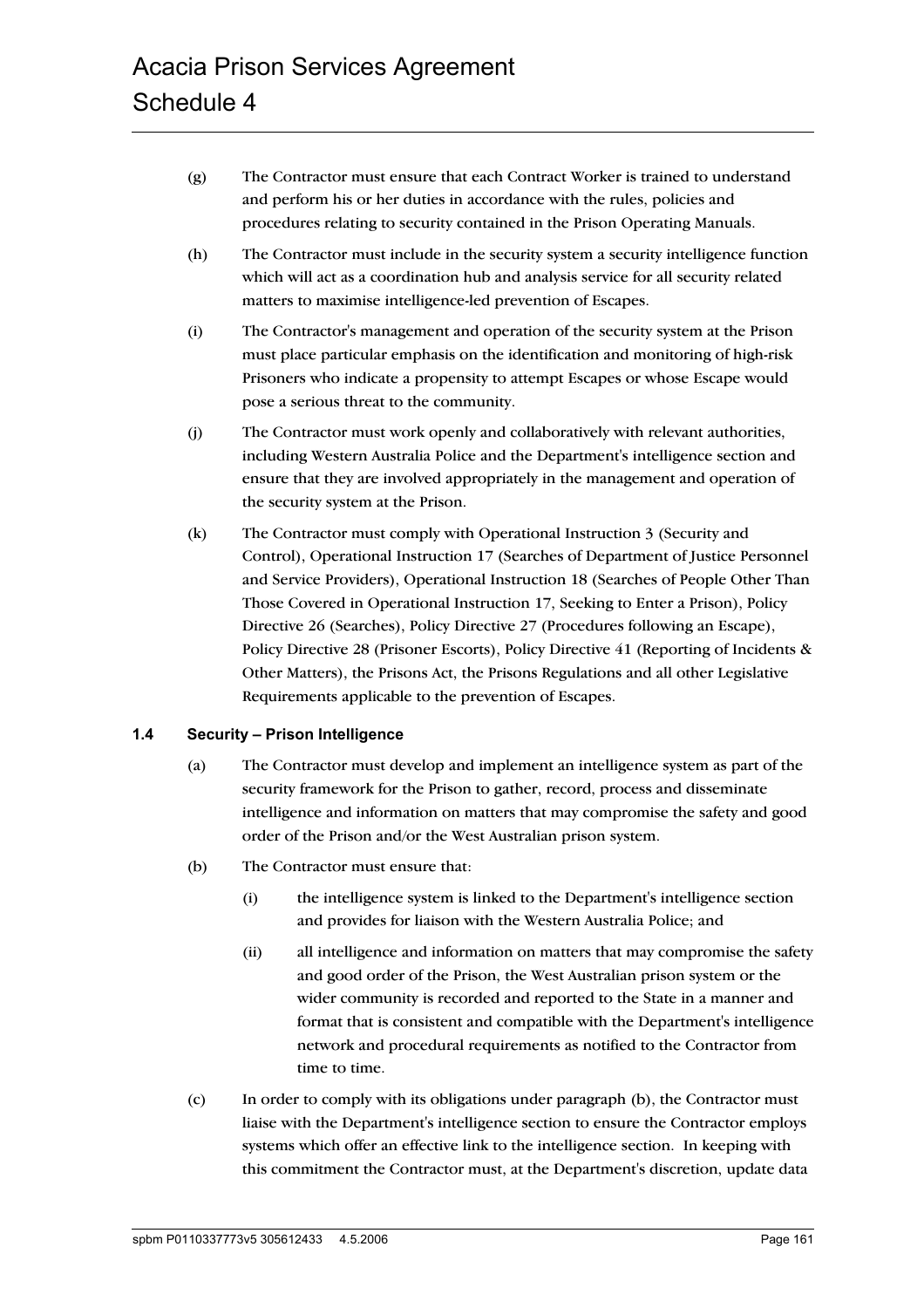to the Department's intelligence section daily or as frequently as the Department may determine necessary.

- (d) The Contractor must ensure that the operation of the intelligence system is overseen by the Contractor's Intelligence Unit which will form part of an integrated security department and, as such, will be under the management control of the Contractor's Security Manager.
- (e) The Contractor must ensure that all information gathered is treated as confidential and that all information of relevance is communicated to the State.
- (f) The Contractor's intelligence system must provide a tool for the collection and collation of data, but just as importantly, the analysis of the data so that appropriate conclusions are drawn and any risk of compromising the safety and good order of the Prison, the West Australian prison system and the whole community is either avoided or mitigated.
- (g) The Contractor must comply with Policy Directive 35 (Custodial Business Processes (TOMS)) and all other applicable Legislative Requirements regarding the development and operation of the Prison intelligence system.

## **1.5 Security – Searching**

- (a) The Contractor must establish comprehensive, robust, professional and effective systems and procedures to detect and confiscate articles that may pose a threat to the security of the Prison and the safety of persons at the Prison, or that may be used in an Escape, and document those systems and procedures in the Prison Operating Manuals.
- (b) The Contractor acknowledges that a safe and secure environment is achieved through an effective system of searching the Prison and all Prisoners, Contract Workers and Visitors (other than staff of the Office of The Inspector of Custodial Services who may not be searched) and their property.
- (c) The Contractor must conduct extensive searching of cells at the Prison, the Prison grounds and other areas of the Prison and of Prisoners, Contract Workers and Visitors and their property in accordance with applicable Legislative Requirements.
- (d) (i) Searching methods utilised by the Contractor must include, as a minimum:
	- (A) strip searching;
	- (B) rub down or pat down searching;
	- (C) electronic searching;
	- (D) x-ray examination of property; and
	- (E) Prison dogs.
	- (ii) Officers of the Western Australia Police must carry out all strip searches of Contract Workers.
- (e) The Contractor must ensure that Contract Workers involved in searching are provided with the appropriate equipment and training to ensure that correct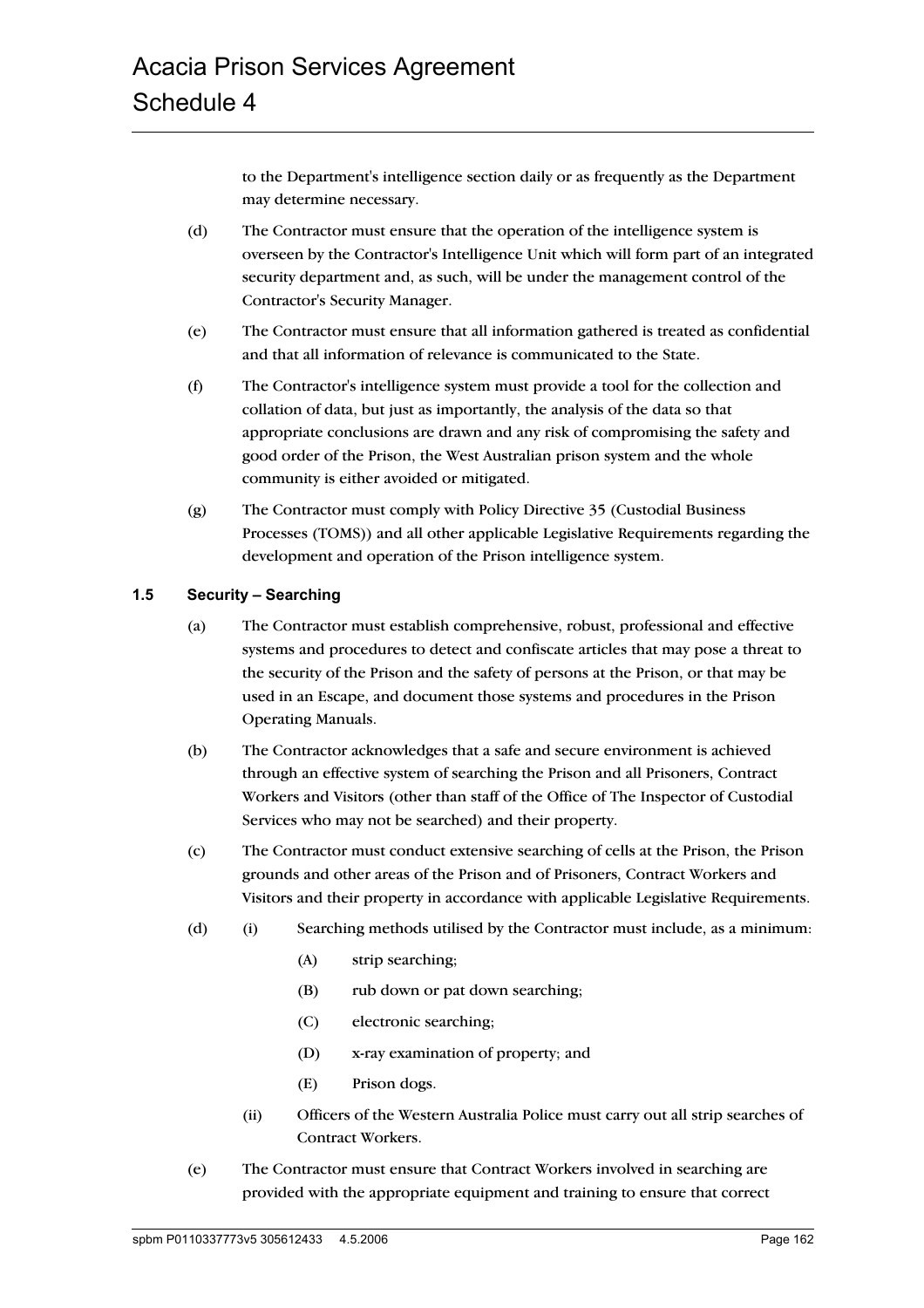searching techniques are employed and items found are recorded, stored and transferred in such a manner as to ensure continuity of evidence.

- (f) The Contractor acknowledges that searching is a stressful and invasive procedure for Prisoners and must ensure that any Prisoner who is searched is fully informed of the search before it is performed and of the reasons for the search. The Contractor must work with the Prisoner to complete the search with minimum impact on him.
- (g) The Contractor must display at the Prison gate sections of the Prisons Act and the Prisons Regulations relevant to the conduct of searches and a copy of any delegation made in respect of the Prison under section 51 of the Prisons Act. As a delegation under section 51 is the statutory instrument which gives a Contract Worker the authority to search a Prisoner, the Contractor must retain copies of any such delegation at the Prison gate and make the copies available to anyone on request.
- (h) At all times the Contractor's primary aim must be to prevent the entry into the Prison of items considered to be of potential or actual threat including:
	- (i) any article that could be used to aid an Escape;
	- (ii) drugs of any form;
	- (iii) hoarded medication;
	- (iv) petrol;
	- (v) solvent based glues;
	- (vi) alcohol brewed;
	- (vii) alcohol in pens or other items;
	- (viii) syringes;
	- (ix) smoking implements;
	- (x) weapons;
	- (xi) computer hardware and software that has not been approved;
	- (xii) personal property that has not been approved; and
	- (xiii) telephones or other communication devices.
- (i) The systems and procedures established by the Contractor must be designed to reduce the risk of:
	- (i) possession of any unauthorized article;
	- (ii) harm to the public, Prisoners or Contract Workers;
	- (iii) damage to property; and
	- (iv) Escape or assisting an Escape.
- (j) The Contractor must ensure that searching is only carried out by Contract Workers who have received training in searching techniques and protocols and that no Prisoner is stripped or searched in the sight of another Prisoner or in the sight of a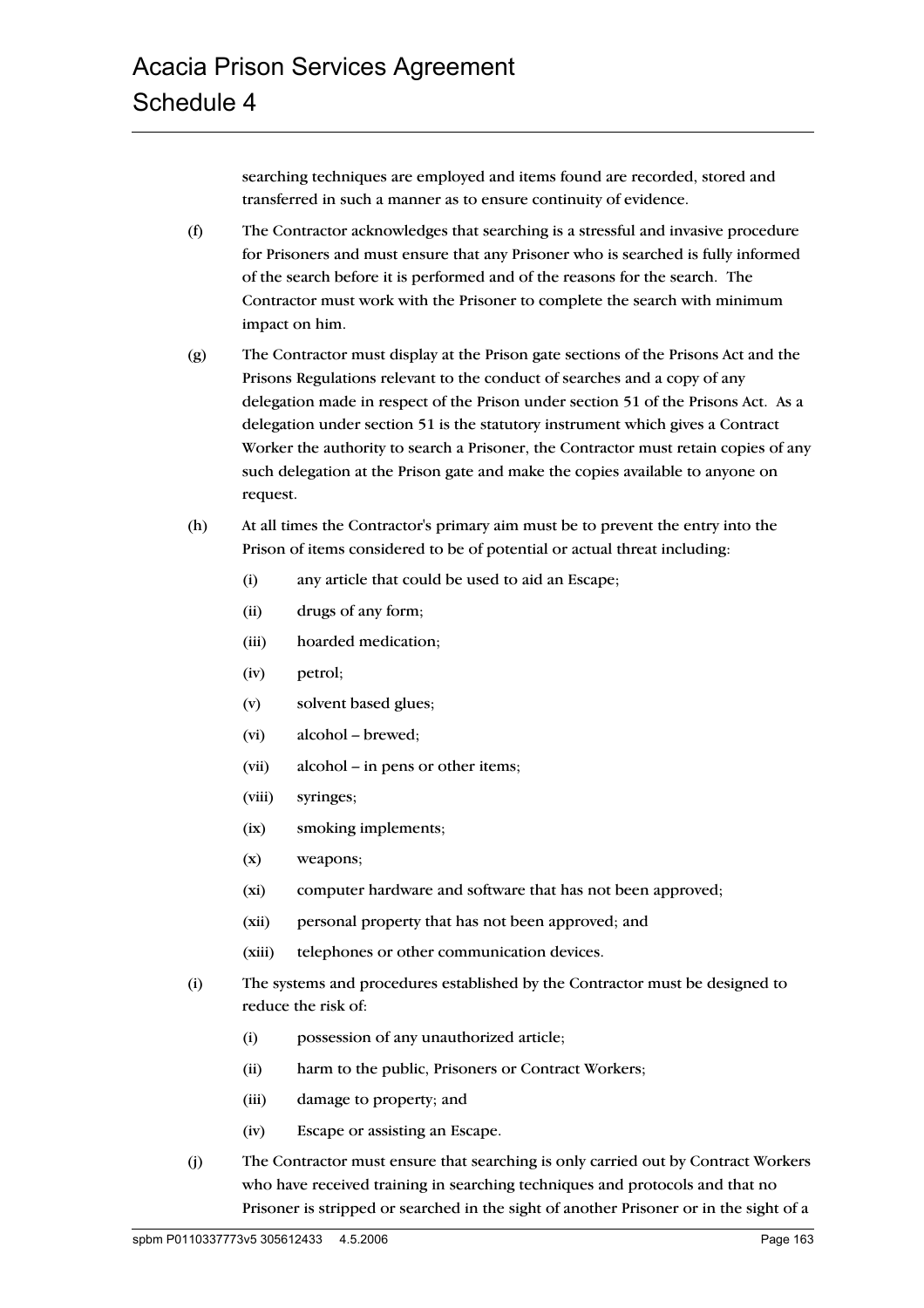Contract Worker or other person not of the same sex as the Prisoner. The Contractor must ensure that all Prisoners are searched on reception at the Prison and subsequently as the State or Contractor may require.

- (k) At a minimum the Contractor must search each area of the Prison as follows:
	- (i) Cell Fabric Check cells will be subject to a cell security check at least weekly.
	- (ii) Full Cell Search 15% of cells will be searched weekly in accordance with the approved search matrix. This search must include a strip search of the Prisoner occupying each cell nominated for searching together with a full search of the cell using a hand held metal detector, firstly on the Prisoner and then to check items which might be used to conceal a metal object, such as training shoes. Where the Contract Workers conducting the search have any doubt regarding an item they must remove the item and have it x-rayed.
	- (iii) Search of Common Areas although these areas are under the overall direction and control of a nominated Contract Worker they must be subject to a searching programme as directed by the Contractor's Security Manager involving each common area being searched at least once every three months.
- (l) As soon as reasonably practicable after the Commencement Date, the Contractor must examine the search matrix and Prison Operating Manuals on searching in place immediately before the Commencement Date to consider whether modifications would be beneficial. The Contractor must submit any proposed modifications to the State for its comment and approval prior to implementation.
- (m) The Contractor must record the conduct of searches on TOMS and ensure that, prior to carrying out searches, Contract Workers have received, as part of their searching training, guidance on occupational health and safety issues, particularly the threat posed by sharps and Prisoners concealing weapons.
- (n) The Contractor must comply with Operational Instruction 3 (Security and Control), Operational Instruction 17 (Searches of Department of Justice Personnel and Service Providers), Operational Instruction 18 (Searches of People Other Than Those Covered in Operational Instruction 17, Seeking to Enter a Prison), Policy Directive 26 (Searches), the Prisons Act and all other Legislative Requirements applicable to searching.

#### **1.6 Security – Tool Control and Management**

- (a) The Contractor must ensure that the issue and retrieval of tools are recorded in a register.
- (b) As soon as reasonably practicable after the Commencement Date, the Contractor must examine Prison Operating Manuals relating to tool control to consider whether modifications would be beneficial. The Contractor must submit any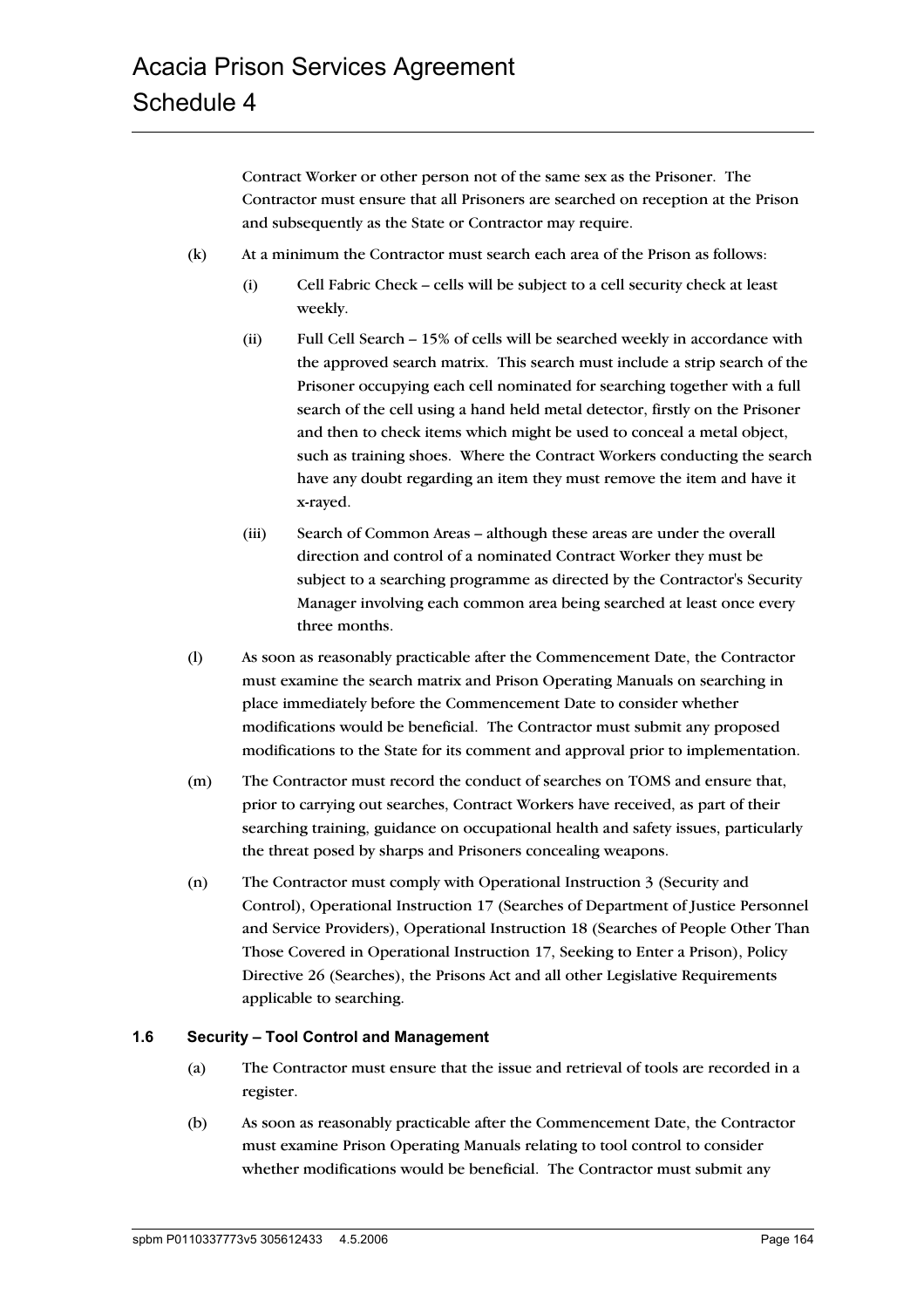proposed modifications to the State for its comment and approval prior to implementation.

#### **1.7 Management of Prisoners – Accounting for Prisoners**

- (a) The Contractor must develop systems at the Prison which complement the security system developed pursuant to section 1.3 to ensure that for formal counts, at approved times each day, all Prisoners at the Prison are identified and accounted for by sighting the Prisoner and ensuring that he is alive and well, identifying him and recording his location at each approved time during the day before the count is called correct.
- (b) The Contractor must ensure that systems are in place to control and record the movement of Prisoners in order to ensure the accurate location of all Prisoners.
- (c) The system must enable the Contractor to rapidly gain confirmation of the continued presence of all the Prisoners within the secure perimeter of the Prison and, subsequently, the location of each Prisoner and to effectively control the movement of Prisoners within the secure perimeter of the Prison. These goals must be achieved without undue restrictions on the regime of the Prison.
- (d) The Contractor must include rules, policies and procedures associated with accounting for Prisoners in the Prison Operating Manuals relating to security.
- (e) These rules, policies and procedures must involve visual confirmation of each and every Prisoner's presence at determinate times throughout every 24 hours. These security milestones must be augmented by real-time running checks between these periods. The roll-check milestones must be Prison-wide, the intervening checks area-specific and 100% Prisoner presence must be achieved by collation of all areas and correlation with the universal tally.
- (f) The Contractor must comply with any reporting requirements that the State may set from time to time and, as a minimum, must comply with the provision of data to the Department's Prisoner count recording system as used on TOMS.
- (g) The Contractor must comply with Operational Instruction 13 (Security and Control), Policy Directive 27 (Procedures following an Escape), the Prisons Act, the Prisons Regulations and all other Legislative Requirements applicable to the control and recording of Prisoner movement around the Prison.

#### **1.8 Management of Prisoners – Escorting Prisoners Outside the Prison**

- (a) The Contractor acknowledges that it may be required to escort Prisoners to external sites. This includes:
	- (i) the escort of Prisoners during emergencies in accordance with the Contractor's evacuation plan developed pursuant to section 1.1; and
	- (ii) the escort of any Prisoner to an external site until relieved.
- (b) The Contractor must ensure that transfers of Prisoners from the custody of the Contractor to a third party are effected in a secure, safe, efficient and consistent manner.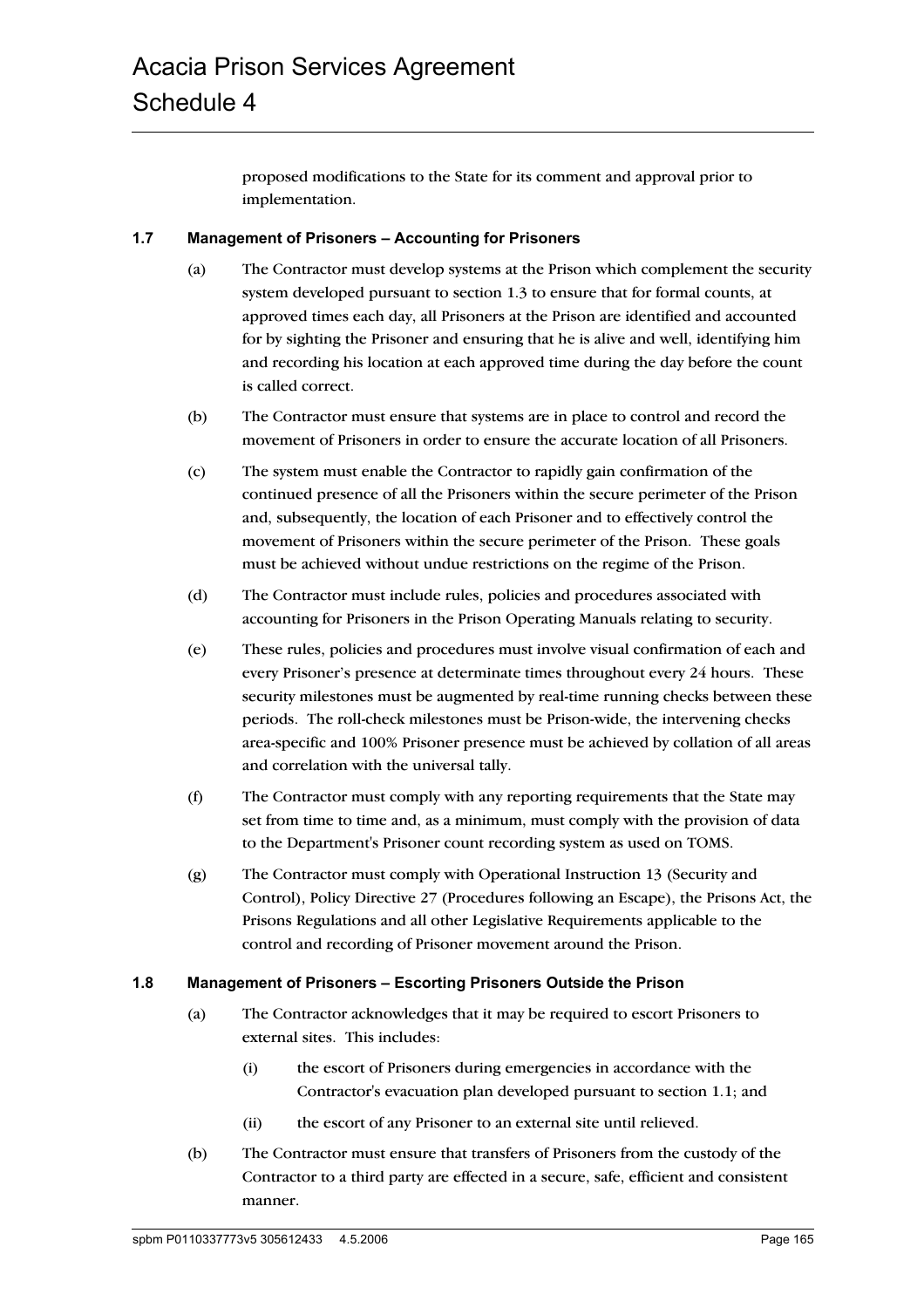- (c) The Contractor must provide effective training to Contract Workers to enable them to perform Prisoner escort duties external to the Prison in emergency situations securely and safely.
- (d) In addition to the core skills necessary to be a Contract Worker performing Custodial Functions, the Contractor's managers and officers must be trained in operational security risk assessment which is of critical importance in performing Prisoner escort duties.
- (e) The Contractor must implement procedures which ensure that the risk of a Prisoner escaping while being escorted by the Contractor outside the Prison is minimised.
- (f) The Contractor must ensure that Contract Workers maintain high standards of appearance and conduct themselves professionally when escorting Prisoners outside the Prison and they are aware that they have an ambassadorial role to perform for the Contractor and the State when outside the Prison.
- (g) The Contractor must comply with Policy Directive 28 (Prisoner Escorts), Policy Directive 44 (Escorting of Pregnant Prisoners), Policy Directive 50 (High Security Escort Procedures) and all other Legislative Requirements applicable to the escort of Prisoners outside the Prison.

#### **1.9 Management of Prisoners – Earned Privileges and Incentives**

- (a) The Contractor must ensure that Prisoners at the Prison are managed fairly and equitably using a hierarchical management system, comprising levels of supervision specified in applicable Legislative Requirements, that empowers Prisoners to perform to a level that is rewarded with additional privileges.
- (b) The Contractor must:
	- (i) detail what privileges are associated with each level of the hierarchical management system;
	- (ii) detail how Prisoners progress and regress through the levels;
	- (iii) detail how many Prisoners can be accommodated at each level;
	- (iv) detail the compliance of the process with all applicable Legislative Requirements; and
	- (v) provide an auditable process for progression and regression through each level.
- (c) The Contractor acknowledges that, upon his arrival at the Prison, a Prisoner is presupposed to be of an acceptable level of behaviour and will enter at the median level of the hierarchal management system. Remand Prisoners have certain rights under applicable Legislative Requirements.
- (d) The Contractor may continue the link between an increased earned privileges and incentives scheme (*EPI Scheme*) level and a decreased level of supervision but: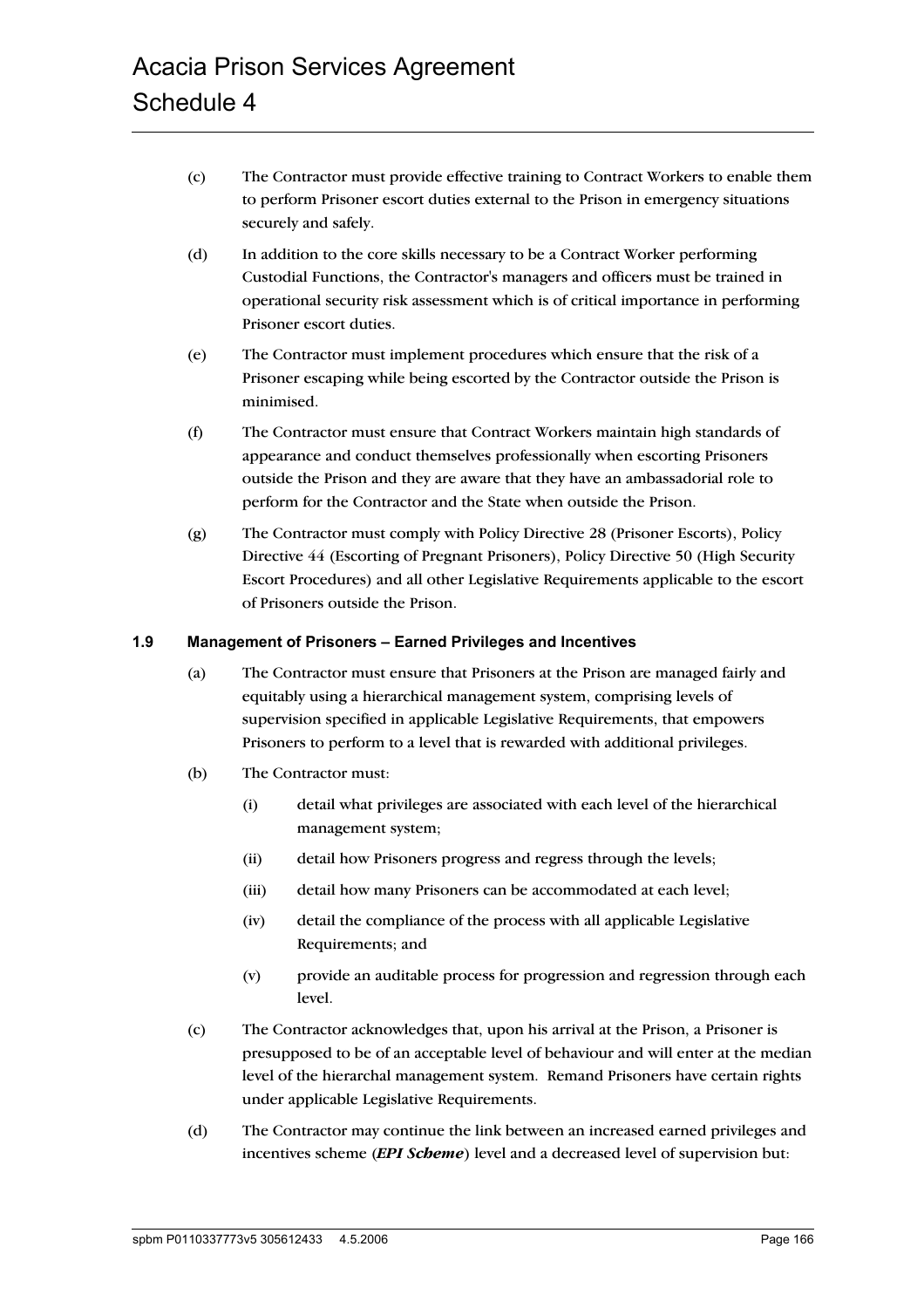- (i) must be alert to Prisoners attempting to gain a lower level of supervision as a key motivation rather than as a consequence of progression in behaviour; and
- (ii) must ensure that Prisoners who have poor basic skills, self-advocacy or independent (self-care) living skills are not exempt from progression and are supported by Contract Workers and consideration be given to those Prisoners being placed in locations where other high-achieving Prisoners can offer peer support to ensure that these deficiencies do not reduce their access to progression through the EPI Scheme.
- (e) The Contractor must document the EPI Scheme in the Prison Operating Manuals.
- (f) The Contractor must operate three levels of the EPI Scheme, being Basic, Standard, and Enhanced, and must ensure that:
	- (i) the appeals process is simple and accessible and a response is delivered to each complainant speedily and with reasons;
	- (ii) accommodation is linked to the EPI Scheme levels and systems are functioning which enable a reduction of the percentage of Basic level Prisoners at the Prison and an increase in the number of Standard level Prisoners from the ratios provided to the Contractor during the Request for Proposal stage; and
	- (iii) all substantive changes to a Prisoner's routine and disciplinary issues are recorded on the Departmental System.
- (g) The Contractor must comply with Policy Directive 3 (Hierarchy of Management (Privilege) Regimes and Close Supervision), Operational Instruction 1 (Hierarchical Management of Prisoners), Director General's Rule 3 (Privileges) and all other Legislative Requirements applicable to the EPI Scheme.

#### **1.10 Management of Prisoners – Management of Death in Custody**

- (a) The Contractor must ensure that systems, procedures and practices are in place to ensure the safety of Prisoners in its care and that Contract Workers work tirelessly towards preventing Prisoner deaths. Should a Prisoner death occur, the Contractor must comply with the processes which the Department has implemented to deal with such an eventuality.
- (b) In the event of a Prisoner death, the Contractor must carry out a full investigation. This investigation will focus on the application of the Contractor's processes and procedures and the actions of Contract Workers. The investigation must be conducted thoroughly but with due emphasis on reaching a timely conclusion. On completion the Contractor must provide a copy of the report of the investigation to the Contract Manager.
- (c) The Contractor's internal investigation described in paragraph (c) is a separate and additional process from the requirement for an independent and timely audit of all matters surrounding a Prisoner death conducted by a person appointed by the Department.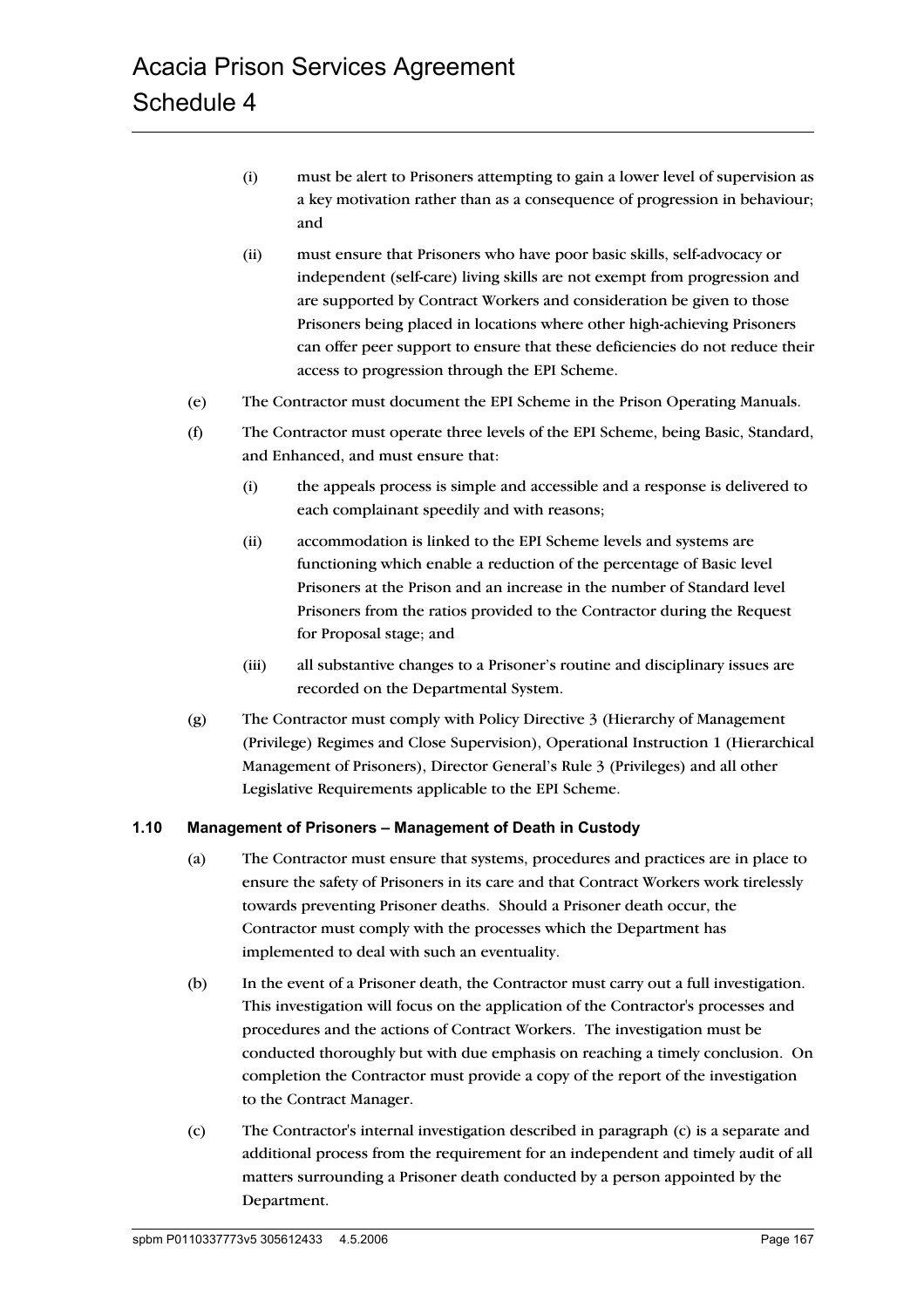- (d) The Contractor must ensure that Contract Workers dealing with a Prisoner death are de-briefed and offered any necessary support by the Contractor and are referred to a post trauma management provider.
- (e) In the event of a Prisoner death, the Contractor must ensure that all legal, religious, cultural and spiritual requirements of the Prisoner are met and that appropriate support and assistance is offered to the deceased's family and other Prisoners.
- (f) The Contractor must comply with Policy Directive 30 and all other applicable Legislative Requirements in relation to all Prisoner deaths.

#### **1.11 Management of Prisoners – Prisoner Discipline**

- (a) The Contractor must ensure equity and discipline amongst, and the security of, the Prisoners at the Prison in accordance with applicable Legislative Requirements.
- (b) The Contractor must ensure that it implements an equitable regime at the Prison in which all Prisoners are safe from intimidation from other Prisoners and in which disciplinary procedures are firm but fair.
- (c) The Contractor must develop and implement systems which:
	- (i) ensure that, where Prisoners at the Prison break rules, transparent processes are in place regarding the imposition and management of sanctions such as losses of privileges and, on occasion, escalation to formal charging of Prisoners in accordance with the Prisons Act;
	- (ii) encourage Contract Workers to exercise discretion in the imposition and management of sanctions but are intolerant of informal punishment; and
	- (iii) ensure that Prisoner disciplinary procedures are carried out in a timely and consistent manner, in accordance with applicable Legislative Requirements and the Department's policies and procedures as notified to the Contractor from time to time.
- (d) The Contractor must:
	- (i) implement a graduated formal disciplinary process at the Prison in accordance with applicable Legislative Requirements;
	- (ii) communicate and explain the disciplinary process to Prisoners at the Prison during their induction and when charged;
	- (iii) inform Prisoners at the Prison of the procedures for making complaints about disciplinary action to the Ombudsman;
	- (iv) ensure all disciplinary matters are reported on TOMS and dealt with as soon as possible after each incident;
	- (v) ensure that any charge for a prison offence, as defined in the Prisons Act, is laid in accordance with section 71 of the Prisons Act by Contract Workers who have the necessary authorisation; and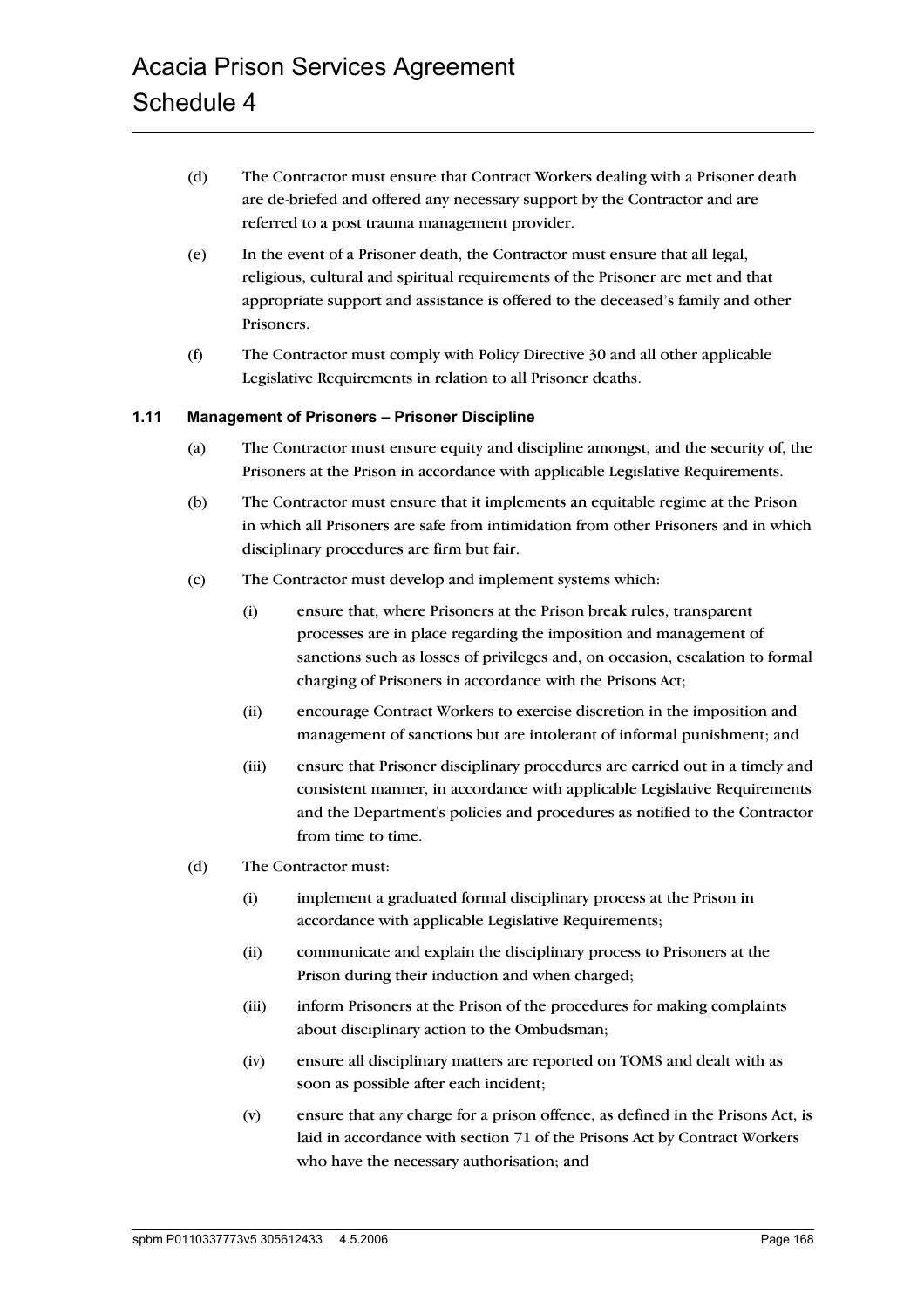- (vi) implement sanctions or penalties imposed in accordance with Part VII of the Prisons Act for any prison offence committed by a Prisoner at the Prison.
- (e) In addition to the requirements in section 2.33, the Contractor must ensure that separate confinement in a disciplinary management cell or confinement in the Prisoner's sleeping quarters is:
	- (i) only imposed on a Prisoner at the Prison as a result of the imposition of penalties in accordance with Part VII of the Prisons Act;
	- (ii) managed under the least restrictive conditions consistent with the reasons for the placement; and
	- (iii) structured to provide a minimum of 1 hour's exercise out of cell per day.
- (f) Contract Workers who manage Prisoners undergoing separate confinement must be appropriately trained.
- (g) The Contractor must liaise with other prisons to facilitate the management of transfers to and from the Prison.
- (h) The Contractor must use its reasonable endeavours to create an environment within the Prison in which achievement is encouraged, supported and recognised, and poor behaviour discouraged, challenged and stopped.
- (i) The Contractor must develop a positive and interactive community environment within the Prison, which is underpinned by a transparent EPI Scheme. The Contractor must operate a differentiated regime which recognises each Prisoner's efforts to meet the challenges contained in his IMP and provide a regime which engages each Prisoner on a number of levels to reduce the need to resort to formal disciplinary procedures.
- (j) The systems implemented by the Contractor pursuant to this section 1.11 must comprise a number of separate but important elements of what will effectively be a holistic approach to maintaining Prisoner discipline, with the elements working in a synergistic way, where the whole is greater than the sum of the parts. The elements which comprise the systems must include:
	- (i) a properly differentiated EPI Scheme as described in section 1.9 which recognises each Prisoner's response and contribution to the community model within the Prison and to addressing the issues identified in his IMP. The Contractor will offer each Prisoner the opportunity to gain more privileges linked to a regime level in recognition of his positive contribution in accordance with applicable Legislative Requirements and must ensure that the formal disciplinary procedure is used as a measure of last resort;
	- (ii) the creation of the Prisoners Information and Activities Committee (*PIAC*) which provides a forum for Prisoner representatives to bring issues to the attention of the Contractor's management team, while acting as a reliable conduit for the dissemination of information. This forum will effectively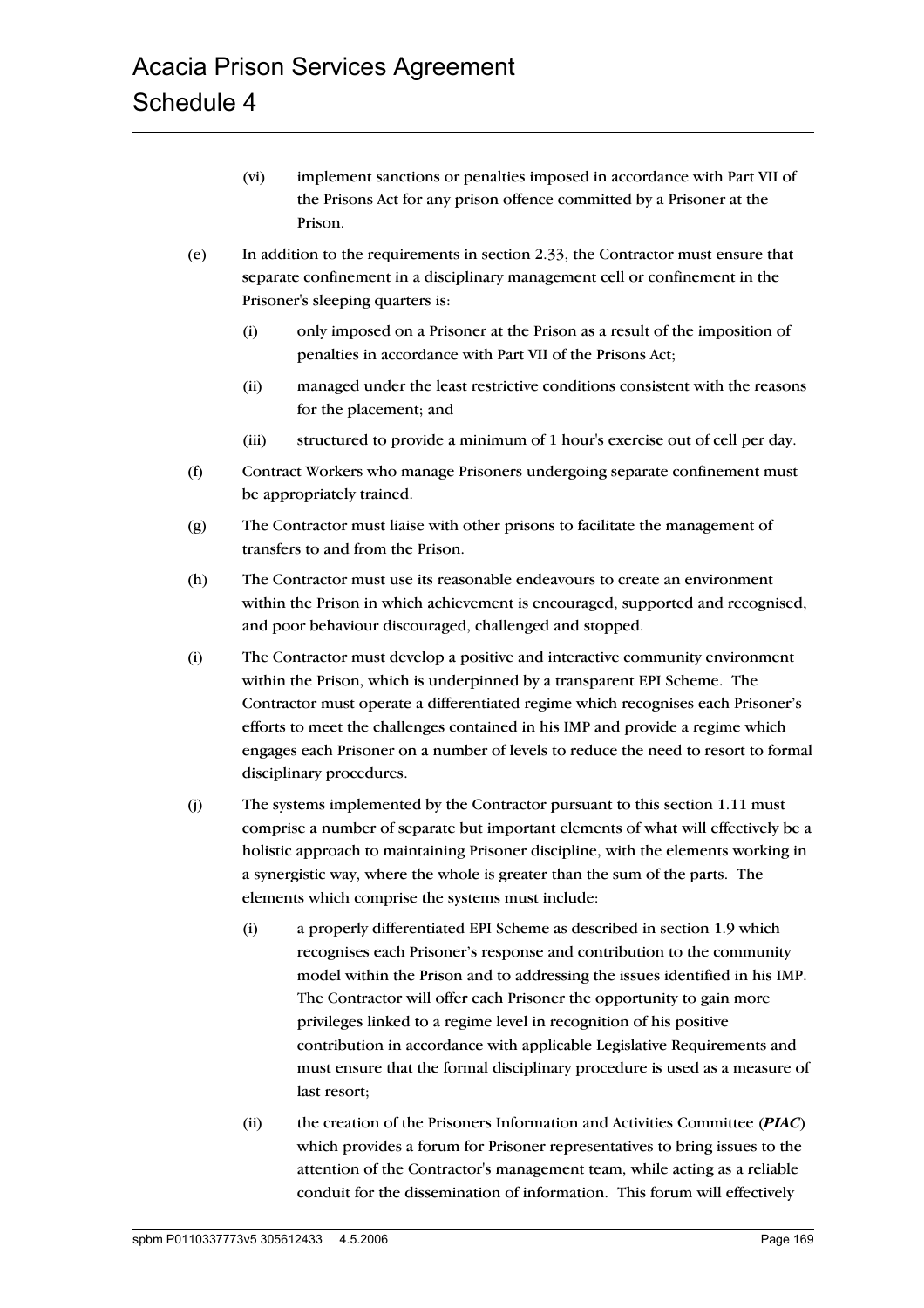enfranchise the Prisoners and give them a voice, while providing the Contractor's management team with a weekly audit check on the mood of the Prisoner population and an insight into what are the 'current issues';

- (iii) providing comprehensive healthcare services, including mental health support. This area is often a flash-point within a custodial environment, but when the delivery of service is effective and seamless it becomes a support to the pro-social environment sought to be created;
- (iv) managing anti-social behaviour by applying proven anti-bullying strategies. This protects the victim and challenges the perpetrator, allowing the Contractor to deal with this type of behaviour at the earliest opportunity and in a coordinated way by linking in to the EPI Scheme rather than through retrospective use of the disciplinary system;
- (v) a zero tolerance approach to illicit drug use and all associated behaviours. Drugs and drug-use are a pernicious influence in the Prison.
- (k) The Contractor must provide a full "out of cell" activities programme, which engages each Prisoner and encourages his interaction with Contract Workers. This must be a central element of the Contractor's approach and a pre-requisite if the Responsible Prisoner is to demonstrate his responsibility. The programme must be sufficiently diverse to enable each Prisoner to be engaged and stimulated and to offer support to assist him to address his offending behaviour and to prepare for a return to the community as a law abiding member of society.
- (l) The Contractor must implement a regime of Prisoner discipline in accordance with the belief that if the Prisoners are held in a stimulating interactive community they are unlikely to be inclined to inappropriate activities and corresponding disciplinary procedures. Similarly, if the Prisoners are treated with respect and decency in an environment where strong relationships are cultivated between Contract Workers and Prisoners, confrontation is far less likely to occur and, when it does, it is more able to be resolved. Where problems do occur the Contractor must deal with them in an openly transparent way with the intention of achieving positive outcomes from potentially negative situations.
- (m) The Contractor acknowledges that there are two levels of sanction which may be used to manage prison offences. The first involves the removal of a privilege from a Prisoner through the EPI Scheme, while the second involves the charging of a Prisoner in accordance with the Prisons Act and any subsequent management action which may ensue.
- (n) If a Prisoner commits a serious offence at the Prison, which is not covered by the Prisons Act (for example, sexual assault, conspiracy to pervert the course of justice, or the supply of drugs in trafficable amounts) the Contractor must comply with the requirement to notify the Western Australia Police to enable them to investigate the matter.
- (o) The Contractor acknowledges that the adjudication of disciplinary offences is performed in accordance with Part 7 of the Prisons Act and, while the Contractor is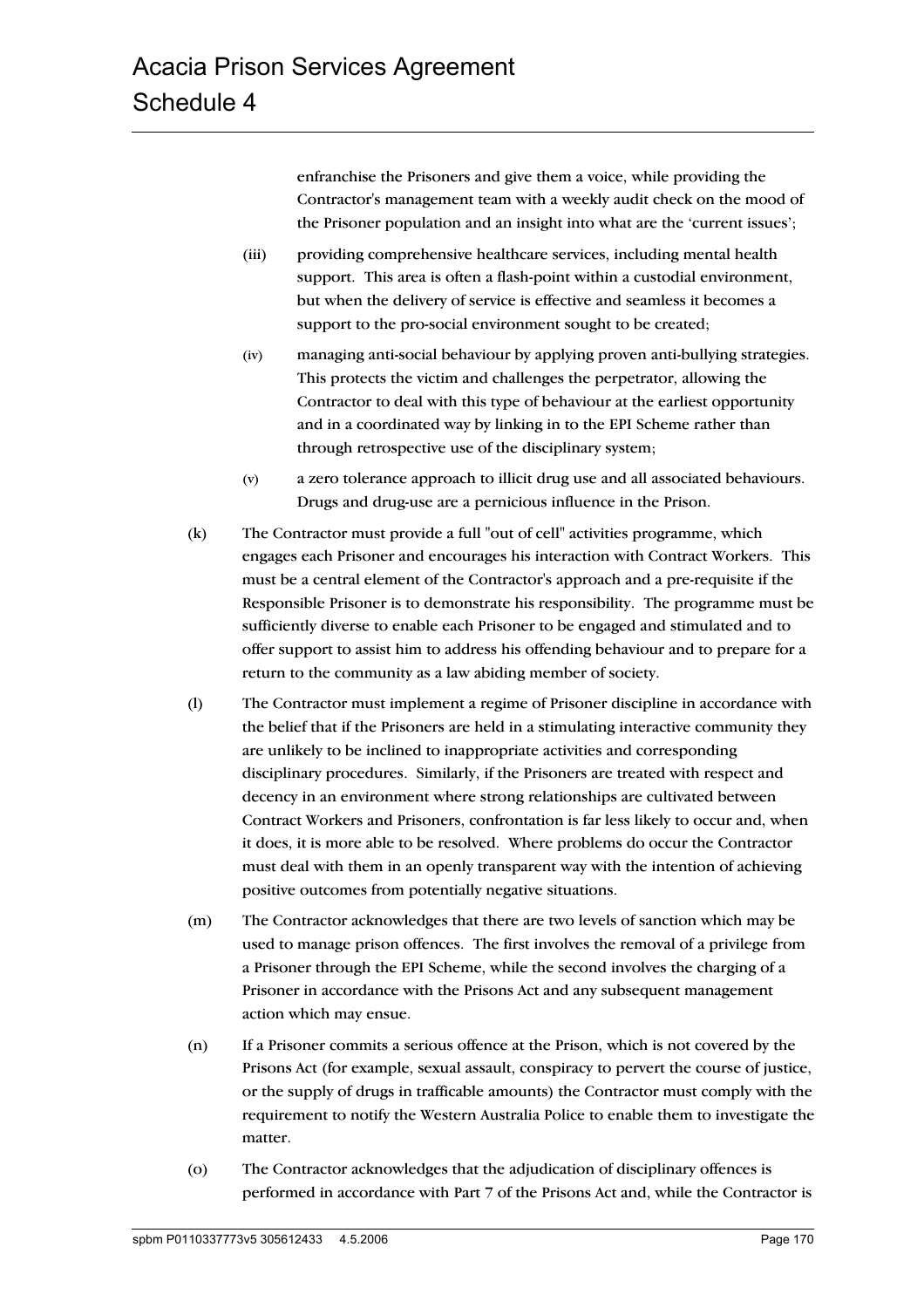not authorised to perform that adjudication, it must implement sanctions and penalties decided by that adjudication.

- (p) To ensure that the requirements regarding Prisoner discipline in this section 1.11 are satisfied, the Contractor must ensure that Contract Workers managing Prisoners who are separated from the main Prisoner population are appropriately trained. Such Contract Workers must receive, in addition to the training given to Contract Workers performing Custodial Functions, training in:
	- (i) de-escalation techniques;
	- (ii) 'counter control' and 'conditioning' techniques;
	- (iii) group-work and counselling skills;
	- (iv) documentation and reporting requirements of the adjudication process including maintenance of TOMS;
	- (v) the officer's role as the prosecutor in the adjudication process; and
	- (vi) the cognitive approach to problem solving.
- (q) The Contractor acknowledges that, separate from the formal disciplinary process but nevertheless still important to the good order of the Prison is the need to occasionally remove a Prisoner from a situation or to split up a group of Prisoners. Therefore, the Contractor must develop an effective liaison network with other West Australian prisons to facilitate the management of transfers to and from the Prison.
- (r) The Contractor must comply with Operational Instruction 1 (Hierarchal Prisoner Management Procedures), Operational Instruction 12 (Management of Prisoners' Money), Policy Directive 1 (Section 43 Placement), Policy Directive 3 (Hierarchy of Management (Privilege) Regimes and Close Supervision), Director General's Rule 1 (Management of Prisoners in Confinement), Director General's Rule 3 (Privileges), the Prisons Act, the Prisons Regulations and all other Legislative Requirements applicable to the management of Prisoner discipline.

## **1.12 Management of Prisoners – Use of Force – Instruments of Restraint and Weapons**

- (a) The Contractor must ensure that force and instruments of restraint are used only in accordance with clause 9.7.
- (b) Subject to obtaining the prior approval of the State, the Contractor may use a system of Control and Restraint (*C&R*) techniques for the management of violent or refractory Prisoners, where all other methods have been tried and have failed. The Contractor must ensure that violent and refractory Prisoners are managed in a professional manner and C&R techniques are used only in accordance with clause 9.7. The Contractor must provide training to Contract Workers to enable them to realise that, by using the correct techniques in a controlled manner when dealing with dangerous situations, they will reflect credit on themselves, the State and the Contractor. The Contractor must ensure that the C&R techniques are used with skill, professionalism and care for the Prisoner in order to ensure that, when the dust has settled after an incident, the Prisoner and the Contract Workers who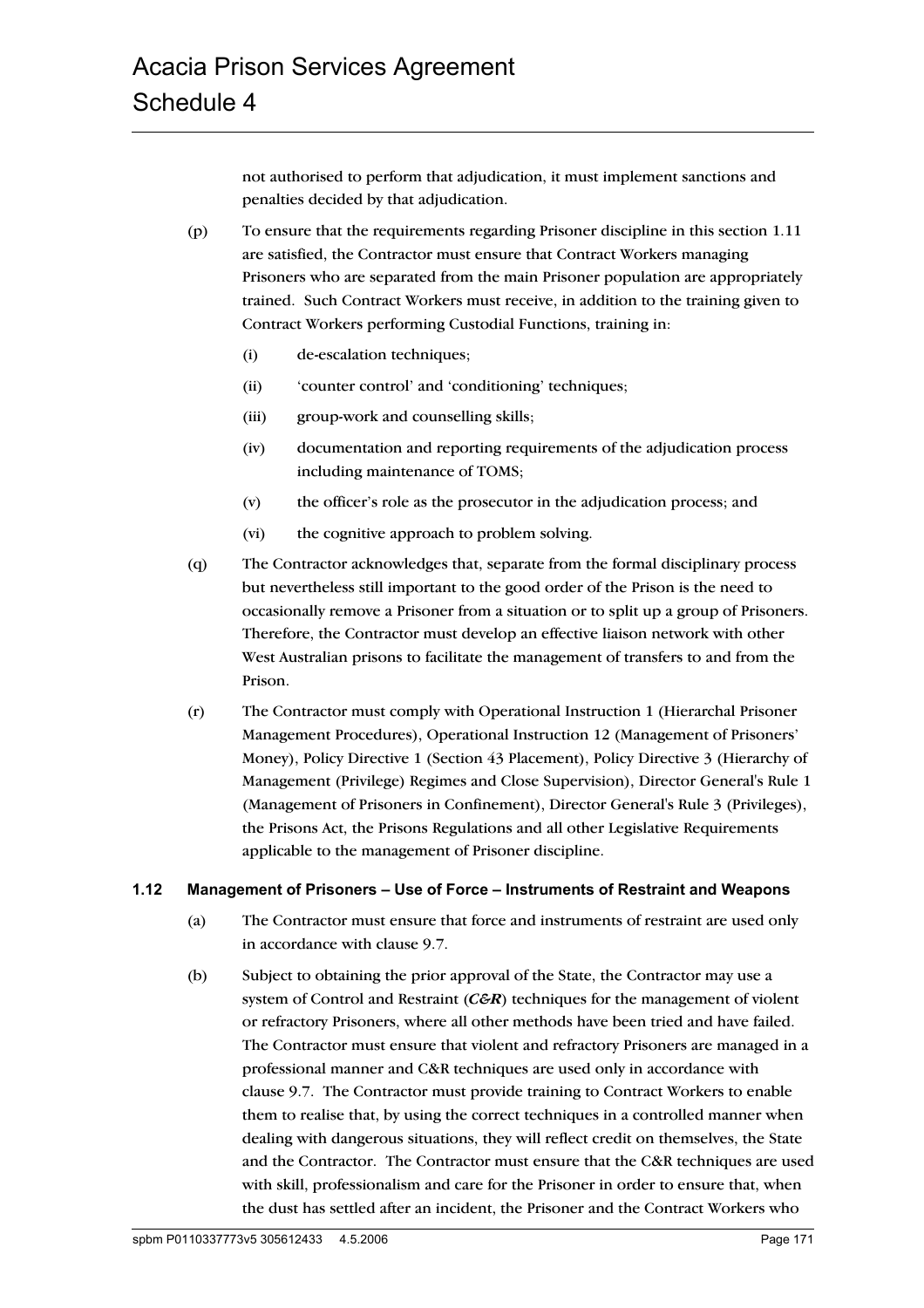restrained him are able to return to previous cordial relations without lingering animosity as to the incident.

- (c) The Contractor's procedures and training for the use of force by Contract Workers must comply with the requirements in clause 9.7 and ensure that each Contract Worker who may have to restrain a Prisoner in the course of his or her duty understands and complies with these requirements. The training provided to Contract Workers regarding the use of force must cover the circumstances in which force and instruments of restraint may be used, the process by which all other options must be exhausted first, the approved technique and equipment, the associated obligations of care, reporting requirements and related actions.
- (d) Where force is used, the officer must report the fact through authorised channels to the Contractor's Director or Duty Director and provision will be made by the Head of Operations (or equivalent) to provide the Prisoner with a medical examination.
- (e) The Contractor must ensure that, using evidence from live incidents and hot-debriefs, Contract Workers involved in incidents continually correlate their decisions to use force against mandated standards. The Contractor must ensure that the reporting of any incident of the use of force is subject to review and, as part of the reporting process, all Contract Workers involved analyse and validate their decision to intervene through the application of force.
- (f) The Contractor must comply with Operational Instruction 3 (Security and Control), Operational Instruction 17 (Searches of Department of Justice Personnel and Service Providers), Operational Instruction 18 (Searches of People Other Than Those Covered in Operational Instruction 17), the Prisons Act and all other Legislative Requirements applicable to the use of force.

# **2. Care and Well-being**

# **2.1 Prison Administration - Access to the Prison and Prisoners by Authorised Visitors and Persons with Legislative Authority to Access the Prison and Prisoners**

- (a) The Contractor must ensure that:
	- (i) representatives of external agencies specified in applicable Legislative Requirements or by the State are able to visit the Prison and the Prisoners and Contract Workers;
	- (ii) a suitable area is available for such representatives to interview Prisoners and Contract Workers;
	- (iii) independent prison visitors, as defined in the Prisons Act, are given unfettered access to the Prison, Prisoners and Contract Workers and they, and their property, are not searched; and
	- (iv) the Contractor de-briefs independent Prison visitors at the completion of their inspection and responds to, and undertakes action planning to address, any issues raised subject to the agreement of the State.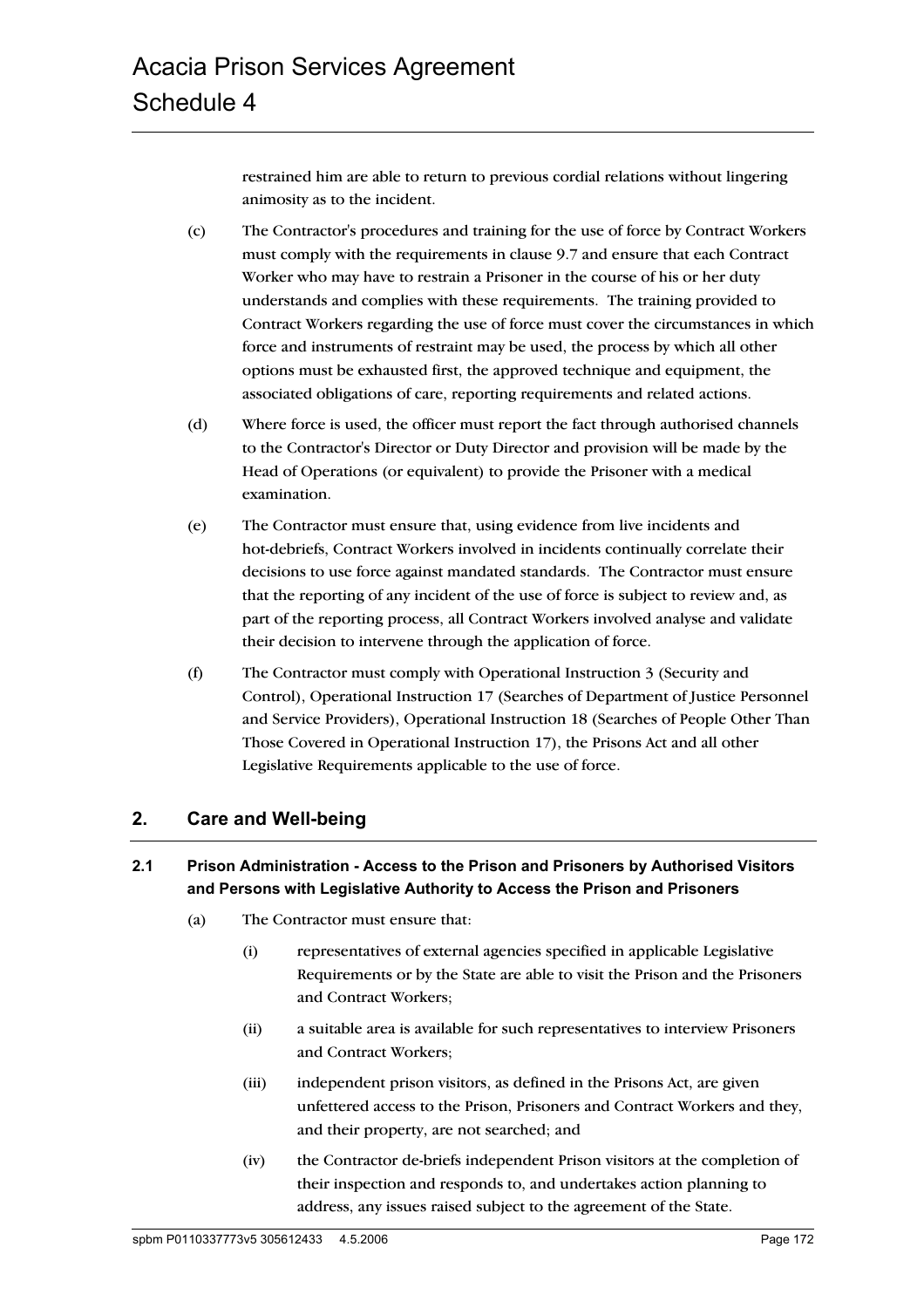- (b) If the Contractor does not grant access to the Prison, a Prisoner or Contract Worker to a representative of an external agency for security reasons, then the Contractor must document the circumstances in which access was refused and report them to the external agency and the Department.
- (c) The Contractor must use systems to identify and record on TOMS details of each person entering and subsequently leaving the Prison including the reason for the person's visit to the Prison.
- (d) The Contractor must provide basic security induction training to all persons who visit the Prison who will not be escorted in accordance with this section 2.1.
- (e) The Contractor must ensure that, subject to paragraph (a)(iii), independent prison visitors are subject to all necessary security checks and their personal safety is addressed through training, equipment and Contract Workers monitoring them (though in no way compromising their freedom of access or requirements for confidentiality). The Contractor must ensure that other representatives of the Office of Inspector of Custodial Services have unfettered access to the Prison and the Prisoners and they, and their property, are not searched.
- (f) The Contractor must comply with Policy Directive 39 (Independent Prison Visitors - Protocols), Policy Directive 43 (Inspector of Custodial Service), Operational Instruction 18 (Searches of People, Other than Those Covered in Operational Instruction 17, Seeking to Enter a Prison), the Prisons Act, the Prisons Regulations and all other Legislative Requirements applicable to visits to the Prison by external agencies.

# **2.2 Prison Administration - Accommodation – multiple bed cells (Buddy cells, 2 out cells and 4 out cells)**

- (a) The Contractor must ensure that:
	- (i) Prisoners are only accommodated in shared accommodation if they are personally and culturally compatible;
	- (ii) any Prisoner placed to provide peer support:
		- (A) has received the training and is supported in the manner described in section 2.25; and
		- (B) has been advised as to the level of crisis faced by the other Prisoner, and has given his informed consent, prior to being placed to provide such support;
	- (iii) it does not accommodate Prisoners in a "double bunked" cell at the Prison unless the Prisoners have agreed to reside "2 out" or the State has authorised the accommodation of the Prisoners in such a manner; and
	- (iv) cells at the Prison that accommodate 4 Prisoners are used to accommodate Prisoners who indicate a preference to remain in supportive groups.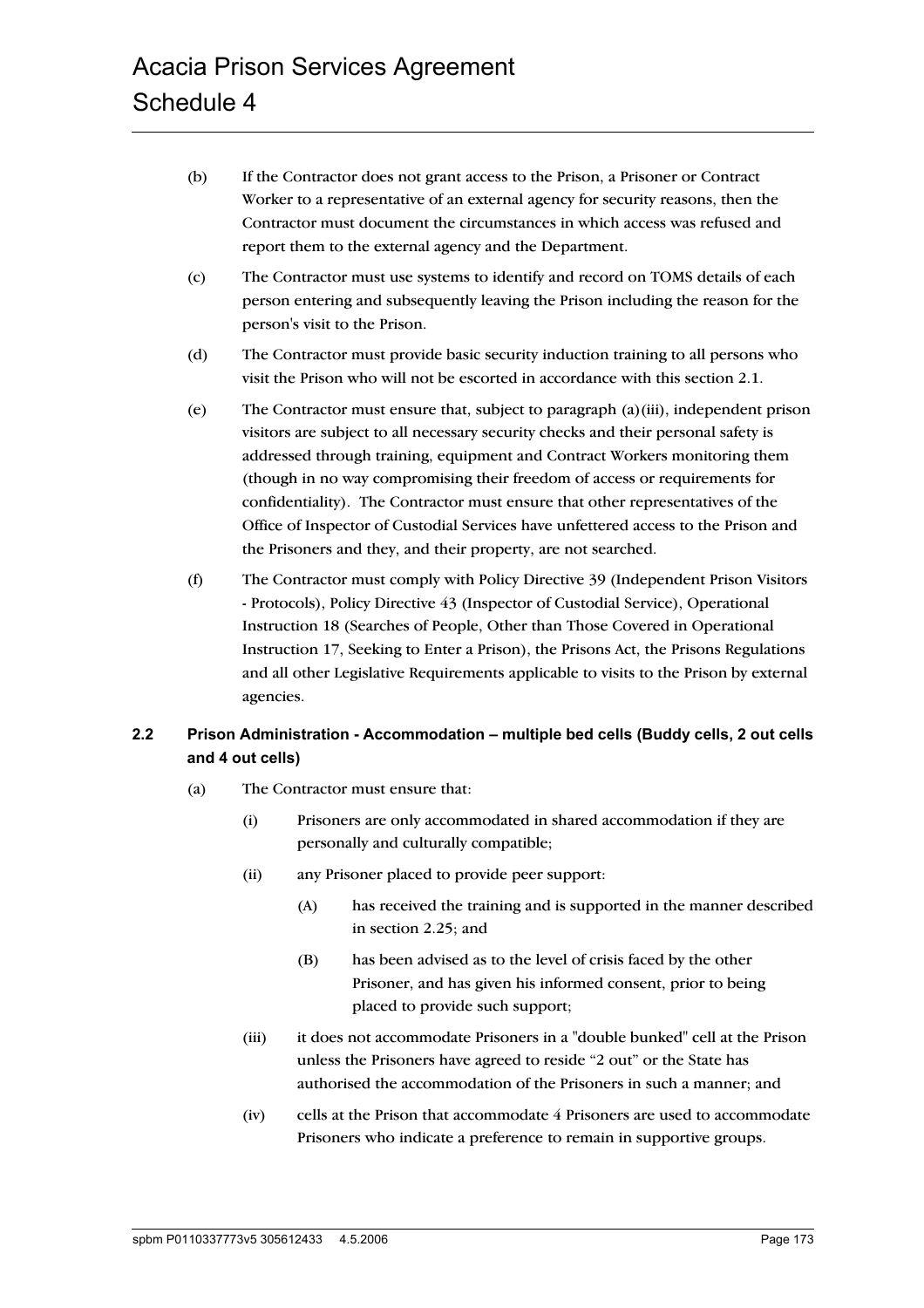- (b) The Contractor must, subject to paragraph (f) below, use reasonable endeavours to use the accommodation at the Prison (multi-occupancy cell use indicated) as follows:
	- (i) two wings of Standard level Prisoners and one wing of Enhanced level Prisoners allowing indigenous Prisoners to progress through the EPI Scheme whilst remaining in 4-person cells;
	- (ii) two wings of Basic level Prisoners and one wing for the induction and assessment unit, with first night procedures utilising multi-occupancy cells where appropriate;
	- (iii) a Standard level Prisoners unit, half of which will be a Voluntary Testing Unit linked to an appropriate programme with, for example, Prisoner mentors utilising multi-occupancy cells;
	- (iv) a Standard level Prisoners unit with multi-occupancy cells for use by, for example, Buddies (as that term is defined in section 2.25) co-located with Prisoners for mutual support;
	- (v) a Standard level and Basic level protection Prisoners unit with multi-occupancy cells for use by, for example, Buddies co-located with Prisoners for mutual support;
	- (vi) an Enhanced level Prisoners unit;
	- (vii) an assisted care and Enhanced level protection Prisoners unit;
	- (viii) a crisis care unit; and
	- (ix) a Disciplinary Management and Prisoner Development Unit.
- (c) In addition to the location and activity specific uses described in paragraph (e), the Contractor must make all multi-occupancy cells available for use for:
	- (i) peer support (Prisoner elects to share);
	- (ii) cultural groupings (in particular Aboriginal Prisoners of the same kinship group); and
	- (iii) crisis support (Buddies).
- (d) The Contractor must use all reasonable endeavours to reintegrate Prisoners into 'normal' locations where possible.
- (e) The Contractor must build strong and productive links with prisons that feed the Prison, particularly in terms of Prisoner intelligence to enable the collection and use of all information relevant to allocating Prisoners to shared accommodation.
- (f) The Contractor must continually review the manner in which it manages the accommodation units to ensure that the designated uses fit the, possibly changing, Prisoner population and the requirements of the wider justice system.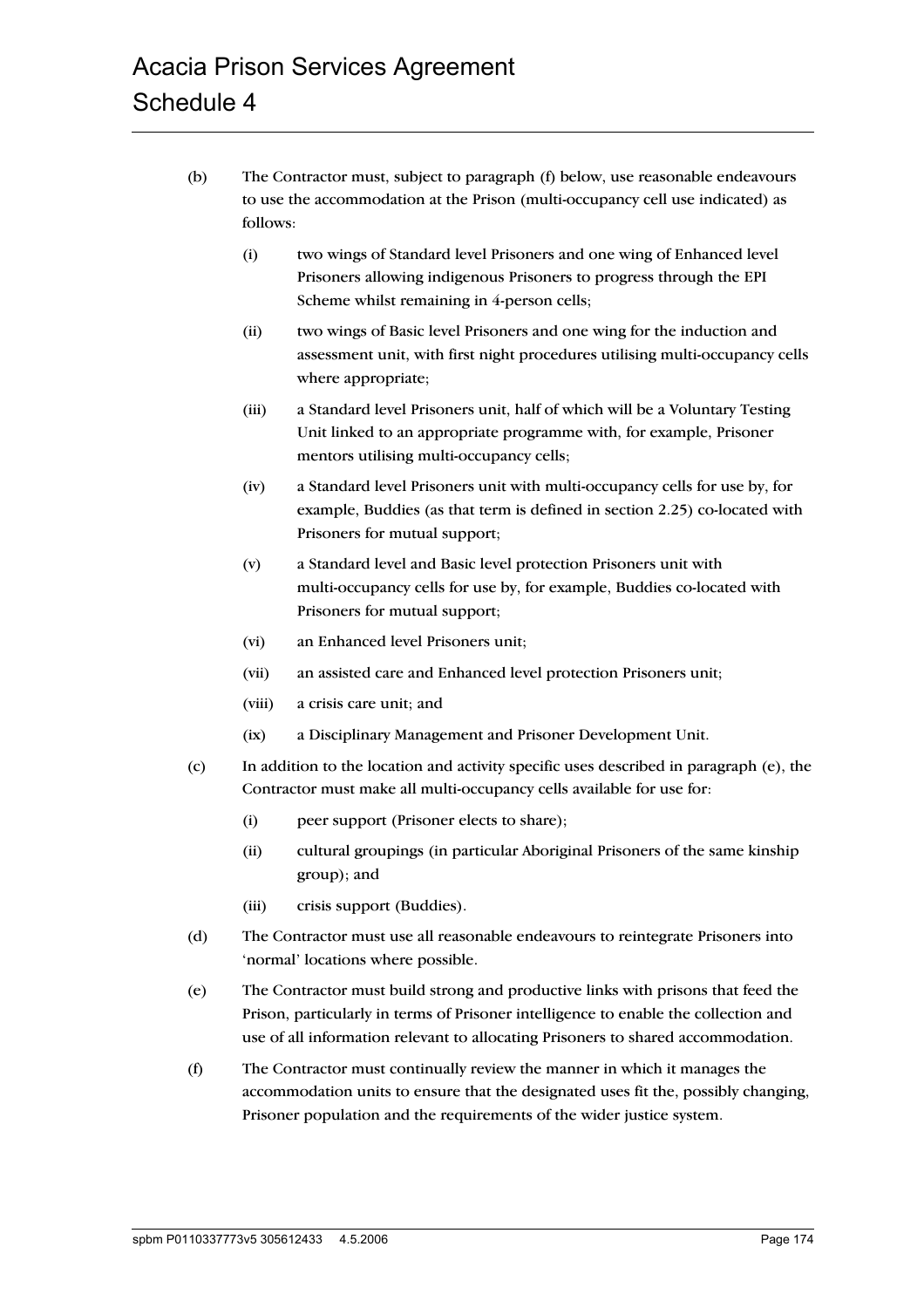#### **2.3 Prison Administration - Authorised Absences from Prison**

- (a) The Contractor must ensure that:
	- (i) Prisoners are aware of the ability to obtain a grant of permit in prescribed circumstances;
	- (ii) Prisoners at the Prison with a need are offered the capacity to apply for a grant of permit;
	- (iii) processes are in place to ensure the efficient handling of any application for a grant of permit and to avoid unnecessary delays;
	- (iv) any such application for a grant of permit is dealt with in accordance with section 83 of the Prisons Act and is completed accurately and dealt with as expeditiously as possible;
	- (v) indigenous agencies are used as a reference when determining the validity of any indigenous Prisoner's application for a grant of permit and the relative priority of competing applications;
	- (vi) Prisoners may be removed from the Prison in accordance with the Prisons Act; and
	- (vii) authorised absences from the Prison are managed in accordance with sections 28 and 83 to 94 of the Prisons Act.
- (b) The Contractor must ensure that personally and culturally sensitive arrangements are put in place for Prisoners unable to receive a grant of permit, so that their social, emotional and cultural requirements are able to be fulfilled. This may include memorial services, group prayers and spiritual or cultural ceremonies.
- (c) The Contractor must complete a full risk assessment in relation to all applications for a grant of permit, including any particular recommendations for the particular escort required for the Prisoner. The Contractor acknowledges that authorised absences inevitably require the balancing of custody and containment with care and well being, and that it must always err on the side of caution in recognition of the primacy of the former.
- (d) The Contractor must comply with Policy Directive 9 (Permit for Absence), the Prisons Act and all other Legislative Requirements applicable to the authorised absence of a Prisoner from the Prison.

#### **2.4 Prisoner Services - Bedding**

- (a) The Contractor must provide every Prisoner at the Prison with his own bed and must ensure that the bed is equipped with:
	- (i) a flame retardant mattress or mattress with a flame retardant cover;
	- (ii) two sheets per bed;
	- (iii) a pillow and pillow case; and
	- (iv) a doona.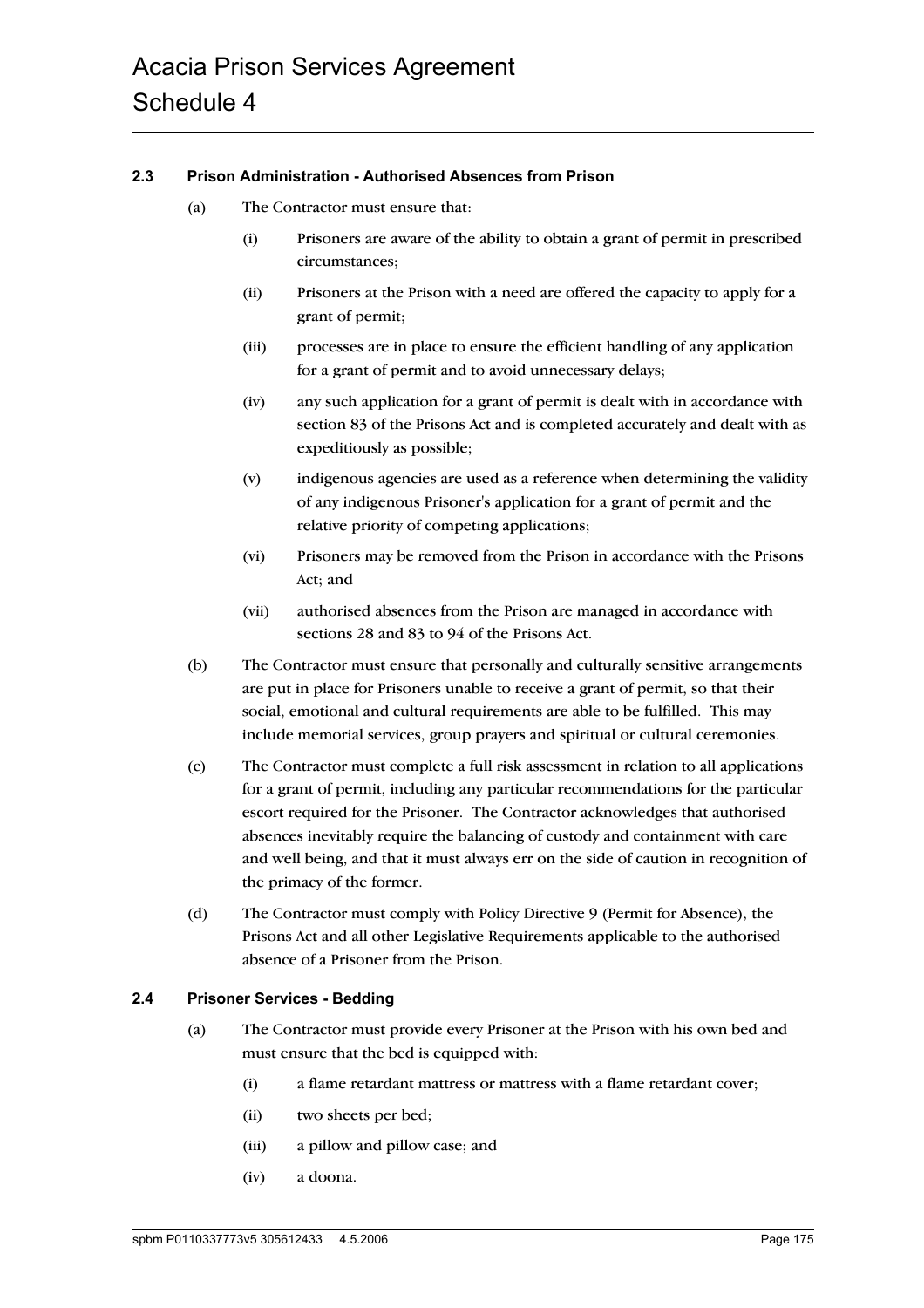- (b) The Contractor must ensure that additional blankets are made available, at the request of Prisoners, to cater for seasonal requirements.
- (c) The Contractor must provide every Prisoner at the Prison with a separate bed and sufficient bedding. This bedding, including mattress, should be clean when issued, kept in good order, and changed often enough to ensure its cleanliness.
- (d) The State acknowledges that the Contractor has assumed that, as at the Commencement Date, all existing mattresses at the Prison are of an approved flame retardant type, and that there is sufficient existing stock of these and the other items described in paragraph (a) to meet immediate demand. Should this assumption be incorrect, the Contractor may approach the Department for the additional initial costs incurred to take the bedding inventory to its full requirement.
- (e) The Contractor must ensure that each Prisoner's sheets and pillow case are laundered weekly or more often if they are heavily soiled. Each Prisoner's doona and blankets must be cleaned every three months or more often if they are heavily soiled. The Contractor must inspect and clean all mattresses every six months or more often if they are heavily soiled.
- (f) The Contractor must inspect all bedding items when they are cleaned or laundered and replace any items that are worn or unable to be returned to an acceptable state.
- (g) The Contractor must ensure that, where a Prisoner occupies a cell for the first time, be that on reception, or through changing location, the cell is equipped with clean bedding items.
- (h) The Contractor must comply with Policy Directive 19 (Prisoner Hygiene Personal, Clothing and Bedding), Standard Guidelines for Corrections in Australia 2004 (Care and Well Being – Section 2.10) and all other applicable Legislative Requirements regarding the provision of bedding to Prisoners.

#### **2.5 Prisoner Services - Communication by Mail, Telephone and Other Acceptable Means**

- (a) The Contractor must ensure that Prisoners at the Prison are able to communicate with friends and relatives by approved means and that the following are available for use by Prisoners:
	- (i) telephone;
	- (ii) mail; and
	- (iii) other approved means.
- (b) The Contractor must fulfil this commitment, not from a perspective of meeting minimum requirements, but from one of active support as a key strategy to enhancing Prisoner well being and paving the way for a successful return to the Prisoner's community.
- (c) In particular the Contractor must ensure that Prisoners from remote areas, who do not have the benefit of ease of Social Visits, receive enhanced opportunities for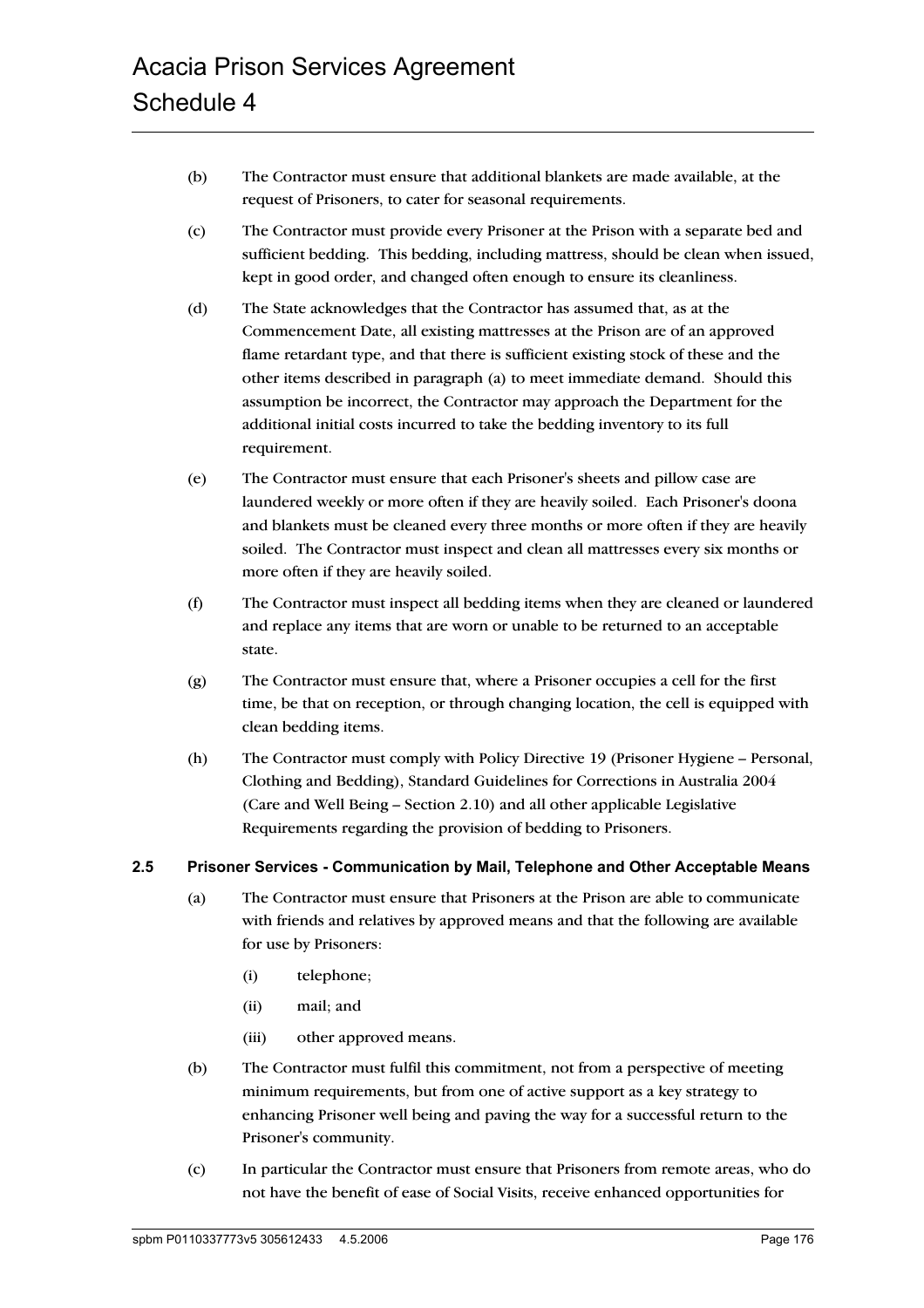contact through other means such as telephone, mail and video link-up. A priority development for the Contractor, in consultation with indigenous Prisoners, advisors and communities, must be to develop means to increase contact between indigenous Prisoners and their families.

- (d) The Contractor must advise Prisoners of their mail and telephone entitlements and must maintain records of all Prisoner mail on TOMS.
- (e) The Contractor must provide to each Prisoner:
	- (i) a reasonable amount of mail, in accordance with applicable Legislative Requirements, sent free of charge;
	- (ii) confidential (unmonitored and unrecorded) telephone calls for the purpose of contacting independent statutory government agencies;
	- (iii) confidential (unmonitored and unrecorded) telephone calls to the Prisoner's registered legal practitioner (on matters related to the Prisoner's current sentence or outstanding charges); and
	- (iv) a reasonable amount of writing material, supplied free of charge.
- (f) The Contractor must ensure that each Prisoner has reasonable access to a telephone in accordance with applicable Legislative Requirements and use reasonable endeavours to determine that the recipient is willing to receive the communication.
- (g) The Contractor must provide a reasonable amount of free telephone calls in accordance with applicable Legislative Requirements to Prisoners from remote areas and who, by virtue of their imprisonment, have become socially isolated from their family and community. This may be expected to apply mainly to Aboriginal Prisoners and is at the discretion of the Superintendent.
- (h) The Contractor must ensure that communications from and to the community are screened in accordance with applicable Legislative Requirements to ensure the safety of the community.
- (i) The Contractor must pay particular attention to communications to and from Prisoners who are the subject of restraining orders.
- (j) The Contractor must use reasonable endeavours to ensure that communications by Prisoners are not in breach of any law.
- (k) In addition, the Contractor needs to be aware of the following and to comply with applicable Legislative Requirements regarding the opening of letters and the sending of certain mail.
	- (i) Contract Workers are not to open letters that Prisoners send to, or receive from:
		- (A) the Minister;
		- (B) the CEO;
		- (C) the Ombudsman;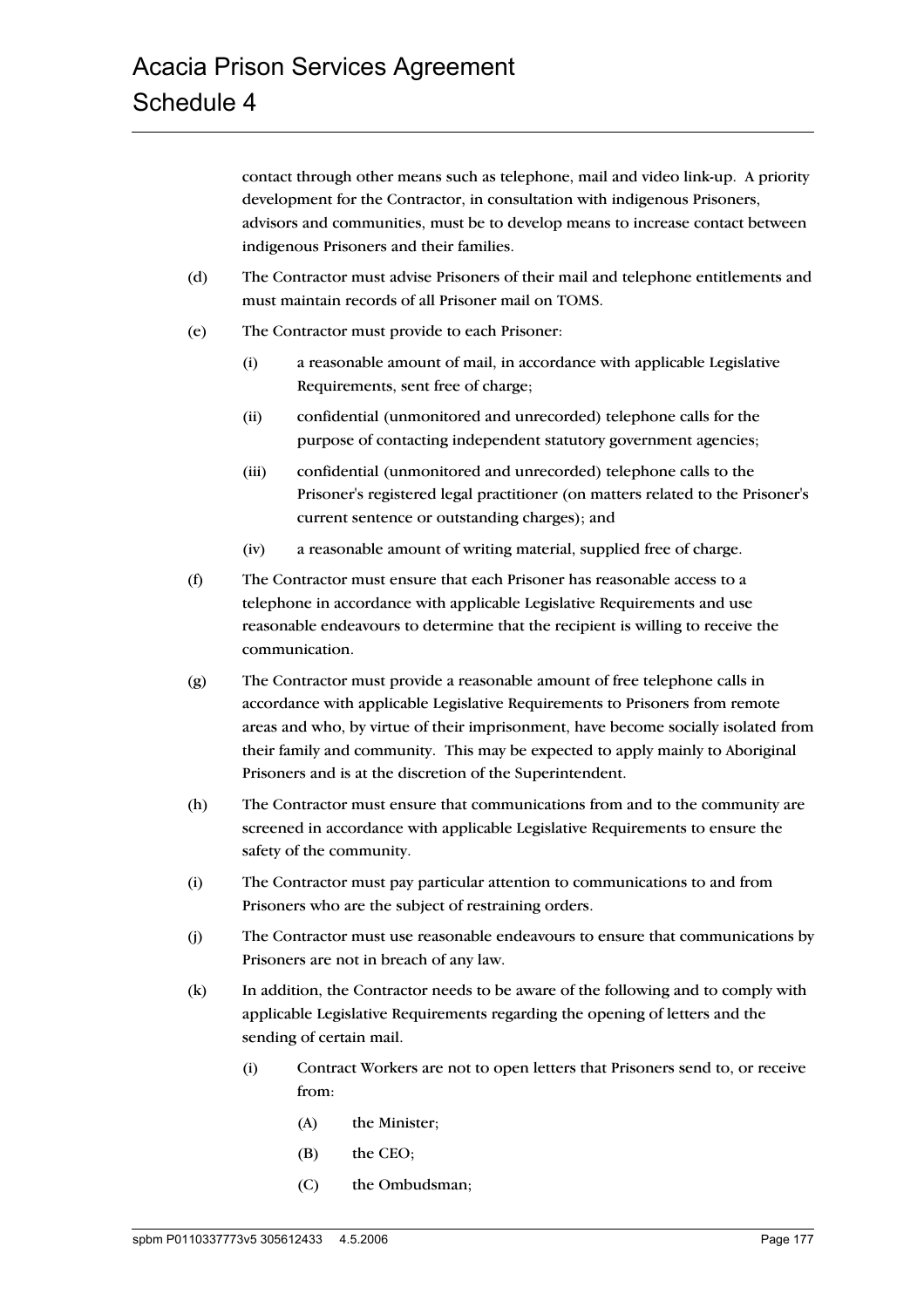- (D) the Commonwealth Ombudsman;
- (E) the Human Rights & Equal Opportunity Commission (Federal);
- (F) the Equal Opportunities Commission (State);
- (G) the Commonwealth Attorney General (in the case of a Prisoner charged or convicted of federal offences);
- (H) the (Western Australian) Corruption and Crime Commission;
- (I) the Director, Office of Health Review;
- (J) the Office of the Inspector of Custodial Services; or
- (K) the Public Interest Disclosures Officer-Department of Justice.
- (ii) It is prohibited to send some mail that contravenes Australia Post Mail Regulations or section 417.12 of the *Criminal Code Act 1995* or mail that:
	- (A) may jeopardise the good order or security of the Prison;
	- (B) contains a threat to a person or property;
	- (C) constitutes or is expressed in code;
	- (D) contains any photographs that have not been approved by the Superintendent;
	- (E) is addressed to a protected person, in violation of the terms of a current restraining order; and
	- (F) is addressed to a third party and intended to result in contact with a protected person.
- (iii) It is an offence under Commonwealth law to use a postal service in a way that would be regarded by a reasonable person as "menacing, harassing or offensive".
- (l) The Contractor must provide Prisoners with monitored access to telephones and a monitored mail system.
- (m) The Contractor may allow Prisoners to communicate, in specific circumstances, by managed video conferencing.
- (n) The Contractor must comply with Policy Directive 36 (Communication Mail and Telephones), the Prisons Act and all other Legislative Requirements applicable to Prisoner communications.

#### **2.6 Prisoner Services - Visits and Visitor Access**

- (a) The Contractor must:
	- (i) ensure that visits are made available for Prisoners at the Prison as scheduled;
	- (ii) ensure that a bus service is provided for Visitors from Midland Railway Station to the Prison to coincide with visits times;
	- (iii) ensure that Prisoner visits are closely managed;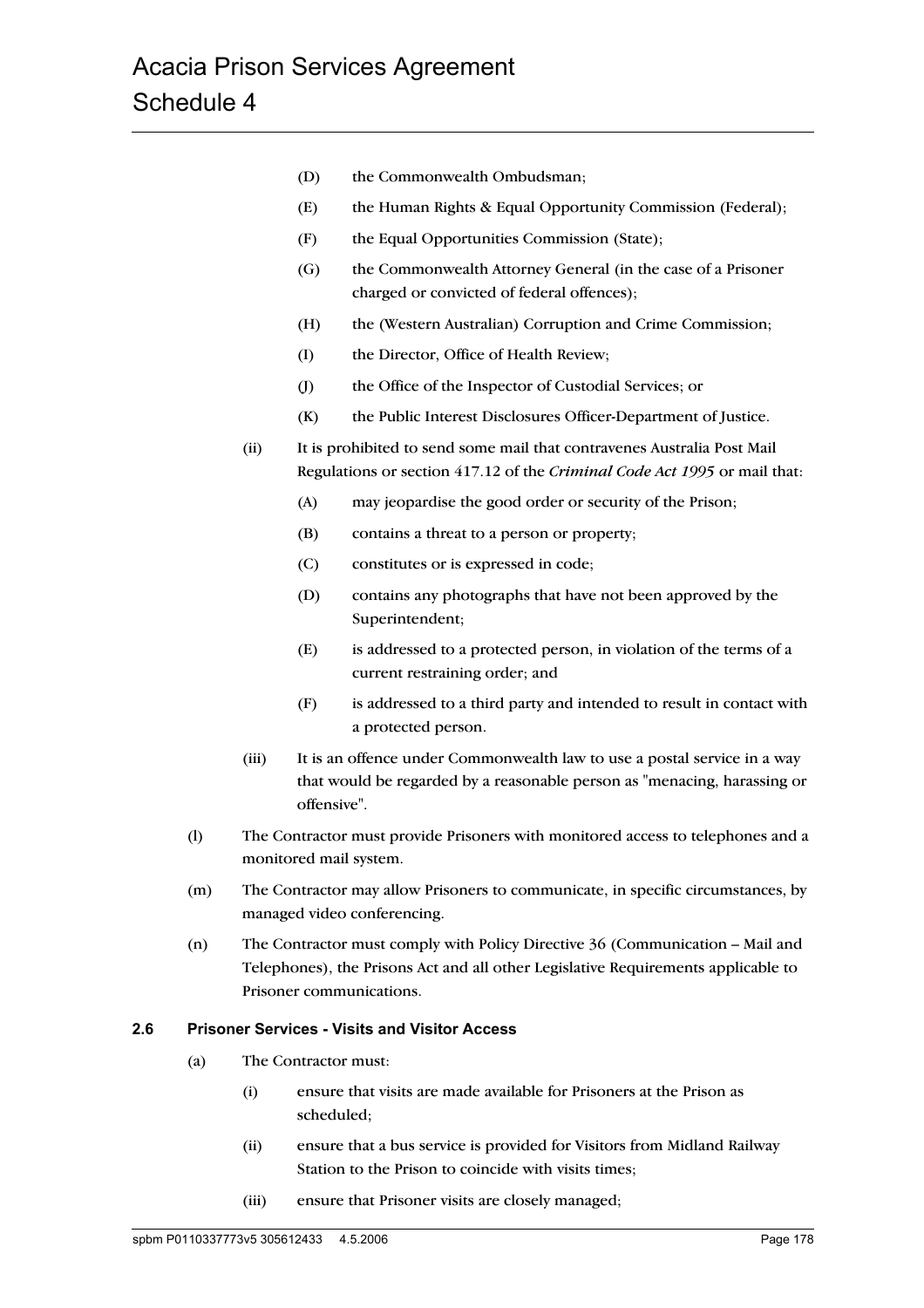- (iv) put in place deterrents to prevent trafficking of contraband;
- (v) ensure that Contract Workers are aware of their responsibilities in interacting with Visitors;
- (vi) record all visits bookings and associated data on TOMS;
- (vii) forward any intelligence gathered to the Department in a timely manner;
- (viii) implement strategies to facilitate remand Prisoners' visits;
- (ix) implement strategies to facilitate special visits and longer visits for Visitors from remote areas; and
- (x) ensure that Prisoners at the Prison are not denied access to, or visits with, their children, unless such access or visits compromise the best interests or safety of the child or children.
- (b) Visits must take the form and frequency of:
	- (i) one contact visit per week of at least 60 minutes duration for those Prisoners eligible for contact visits;
	- (ii) one non-contact visit per week of at least 60 minutes duration for those Prisoners eligible for non-contact visits.
- (c) The Contractor must ensure that visits are augmented by non-contact links such as those described in sections 2.5 and 5.19.
- (d) The Contractor must provide social and official visiting facilities for Prisoners that are safe, secure and accessible.
- (e) The Contractor must, as a minimum, maintain the three-day visiting system in place immediately before the Commencement Date. The Contractor may, in exceptional circumstances, arrange visits outside the three-day visiting system on a flexible basis.
- (f) The Contractor must ensure that visits are made available to each Prisoner for a legitimate reason and, in particular, to enable the Prisoner to maintain and develop ties with the Prisoner's external personal support network, to access community agencies that can assist him meet legal obligations and reduce his isolation.
- (g) The Contractor acknowledges that, as the IMP is the governing document for a Prisoner at the Prison, the Responsible Prisoner who is applying himself to the job in hand will be more likely to need greater visiting entitlements (as he will be in greater contact with the outside world as he prepares for release). As the IMP is directly related to the EPI Scheme the Contractor considers it appropriate that visiting entitlements are varied with EPI Scheme levels and are also part of variable privileges above a decent and guaranteed minimum.
- (h) The Contractor must ensure that the contact and non-contact visits facilities are fitfor-purpose and are a communicated statement of intent for the Prison. The visiting facilities must be clean, quiet and ordered and staffed by sensitive and professional Contract Workers.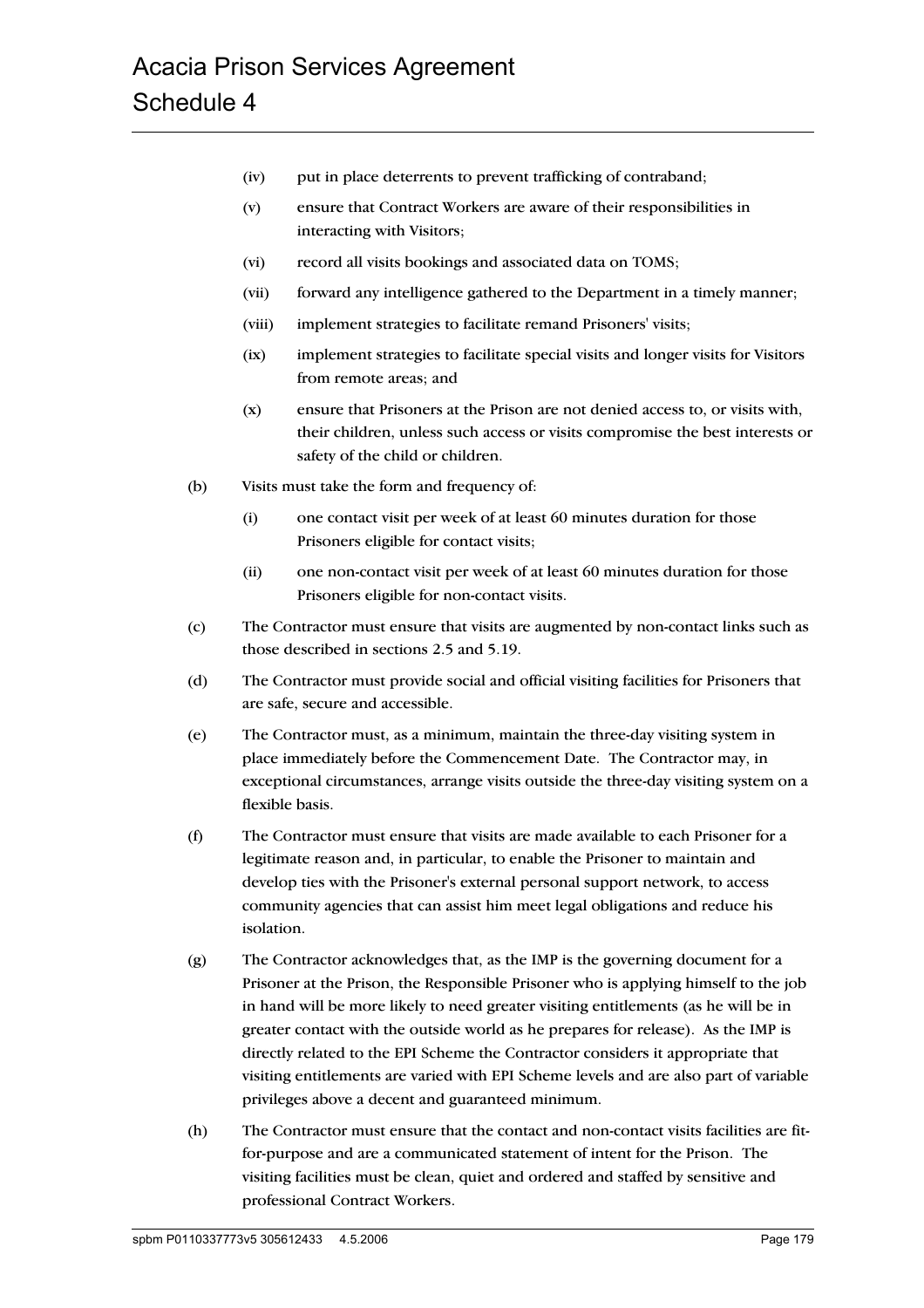- (i) The Contractor must ensure that the necessary security routines in respect of visits are comprehensive, but managed quickly and with tact, and that the supervision of visits is comprehensive but not oppressive. The Contractor's security responses must be intelligence-led and deliver maximum impact for minimum disruption.
- (j) The Contractor must use its reasonable endeavours to introduce normality into the visiting system and mitigate the stereo-typical picture that Prison visits may have. In order to achieve this, the Contractor must provide each Prisoner with a uniform that includes a shirt and trousers allowing the Prisoner to present himself well, allow the ability of Enhanced level Prisoners to attend events like 'dad's days' where the Prisoners may spend time with their children whilst mothers relax and take coffee. The Contractor may also use visits as a venue for award events and the like, with Prisoners receiving certificates of achievement with their families watching.
- (k) The Contractor must ensure that visits are scheduled carefully and efficiently so as to maximise the use of visiting periods and avoid either party being kept waiting unduly. Within the limitations of a Prisoner's EPI Scheme level and other operational considerations, the Contractor may allow visits to extend beyond their planned duration.
- (l) The Contractor must adopt a flexible approach to visiting days and visiting structures, in particular, to enable Visitors who have travelled long distances to have longer and more frequent visits with Prisoners.
- (m) The Contractor must maintain the visiting arrangements in place immediately before the Commencement Date while it develops full detailed operational procedures regarding Prisoner visits.
- (n) The Contractor must implement a multi-level approach of close direct and CCTV observation by Contract Workers, dedicated seats for Prisoners, Prisoners in uniforms and/or wearing bibs, photographic ID of Visitors, and biometrics to enable the identification of Visitors and their separation from Prisoners at the end of the visit.
- (o) The Contractor must assist fully in the mixed gender inter-Prison visits system operating within Western Australia.
- (p) The Contractor must comply with Director General's Rule 7 (Communication Visits), Policy Directive 55 (Visitor Bans), the Prisons Act, the Prisons Regulations and all other Legislative Requirements applicable to Visitor access to Prisoners.

#### **2.7 Prisoner Services - Visitor Centre and Children's Crèche**

- (a) The Contractor must maintain a Visitors Centre outside the perimeter of the Prison to:
	- (i) provide a safe and secure family support centre to assist Prisoners to receive Visitors;
	- (ii) provide child care services (crèche facility for child minding during visits) to assist Prisoners to receive Visitors;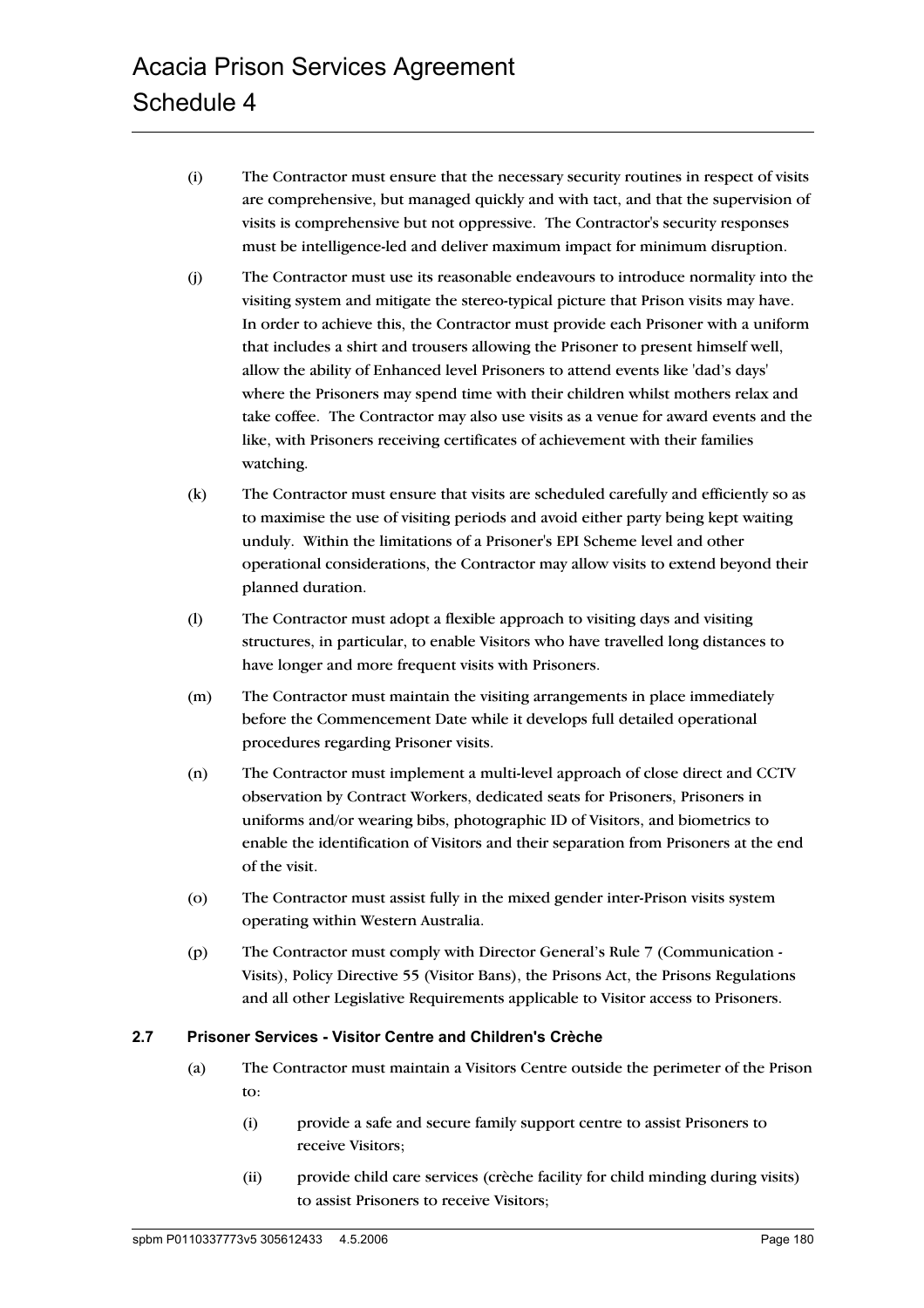- (iii) provide short-term support to the families, friends and relatives of Prisoners and assist them to access other welfare services; and
- (iv) contribute to a reduction in management problems in the Prison.
- (b) The Contractor must provide a children's crèche at the Visitors Centre, staffed by qualified child-care workers during the visits period for use by Visitors who are families and friends of Prisoners (*Social Visitors*), and develop the existing Visitors Centre into a family support centre that can offer advice and publications to Social Visitors on a range of family issues.
- (c) In evaluating any proposal regarding the provision of a Travel Lodge offering free accommodation to Visitors travelling from remote locations, the Contractor must consider related services which may be provided. These may include allowing Social Visitors to talk to key Contract Workers involved with their imprisoned family member and offering linked outreach to the Prisoner's family to develop continuation of positive behaviours and motivations in the family setting, and for the family to access advice.
- (d) In addition to the information described in paragraph (b), the family support centre must provide comprehensive information on all aspects of the Prison.
- (e) The family support centre must contain:
	- (i) generic information including visiting times, property arrangements, Prison vision, security arrangements, local accommodation and travel arrangements and cash arrangements; and
	- (ii) family specific information including drugs, pre- and post-release programmes, housing options, effective parenting, education services, health services and counselling.
- (f) The family support centre must enable the location and dissemination of information, linking those in need with appropriate services.
- (g) The Contractor must publicise the family support centre and the children's crèche and make these services available to families visiting Prisoners.
- (h) The Contractor must comply with the Prisons Act, the Prisons Regulations and all other Legislative Requirements applicable to the maintenance and operation of the Visitors' Centre and children's crèche.

#### **2.8 Prisoner Services - Clothing**

- (a) The Contractor must:
	- (i) provide each Prisoner at the Prison with sufficient, good quality, clean Prison clothing;
	- (ii) ensure that each Prisoner has the opportunity to maintain such clothing in a clean condition and in a state of good repair;
	- (iii) ensure that each Prisoner's personal clothing is removed from the Prisoner's possession, laundered if it has been worn by the Prisoner or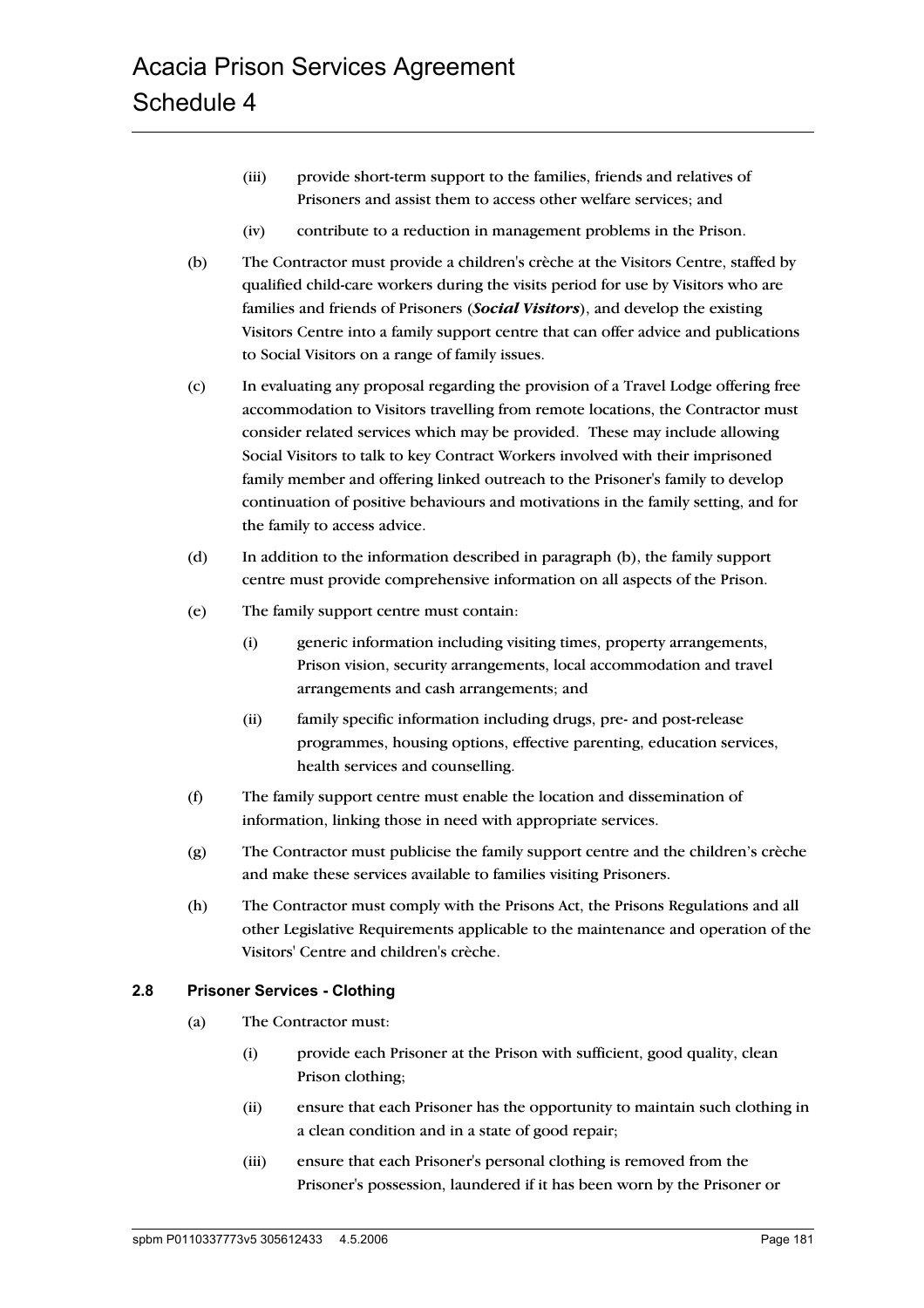soiled and securely stored until his release or transfer in a manner such that no harm comes to it; and

- (iv) ensure that any clothing from another prison in the possession of a Prisoner must be laundered and returned to that other prison.
- (b) If a Prisoner arrives with excessive amounts of clothing, the Contractor must arrange for the agreed excess (in negotiation with the Prisoner) to be picked up by his family or friends at their next visit or, if this is impracticable, put into deep store.
- (c) The Prison property arrangements must ensure security and recording of items to allow the Prisoner and his personal clothing to be reunited upon his release.
- (d) As part of arrangements for release, the Contractor must, at the Prisoner's request, launder the Prisoner's stored clothing.
- (e) The Contractor must issue clothing that is fit-for-purpose and reflects both the predictable local climactic condition and the range of activities the Prisoner may engage in.
- (f) The Contractor must issue Prison clothing that is appropriate and not degrading or humiliating.
- (g) Whilst Prison issue clothing must be used inside the Prison, the Contractor considers that its use outside the Prison is inappropriate. The Contractor must allow Prisoners attending court to wear their own clothing and those awarded a grant of permit likewise to wear their own clothing. If the Prisoner does not have a stock of functional personal clothing in good repair for these activities and for his eventual release, the Contractor must issue the Prisoner with a basic stock to meet his immediate needs.
- (h) To facilitate a shared culture and vision, Prison clothing issue must be standardised and not support differentiation within the Prison in any way.
- (i) Upon arrival, all Prisoners must be notified of the Contractor's clothing policy.
- (j) The Contractor must comply with Policy Directive 19 (Prisoner Hygiene, Personal, Clothing and Bedding), Policy Directive 42 (Prisoner Property), the Prisons Regulations and other Legislative Requirements applicable to Prisoners' clothing.

## **2.9 Prisoner Services - Food Services**

- (a) The Contractor must:
	- (i) provide at least three meals daily at times consistent with normal practice in the community (breakfast, lunch and dinner) that assists in the daily running of the other aspects of Prison life to all Prisoners at the Prison;
	- (ii) ensure that the meals are well-presented, appetising and nutritionally adequate by quality assessment in accordance with the National Health and Medical Research Council regulations and dietary guidelines;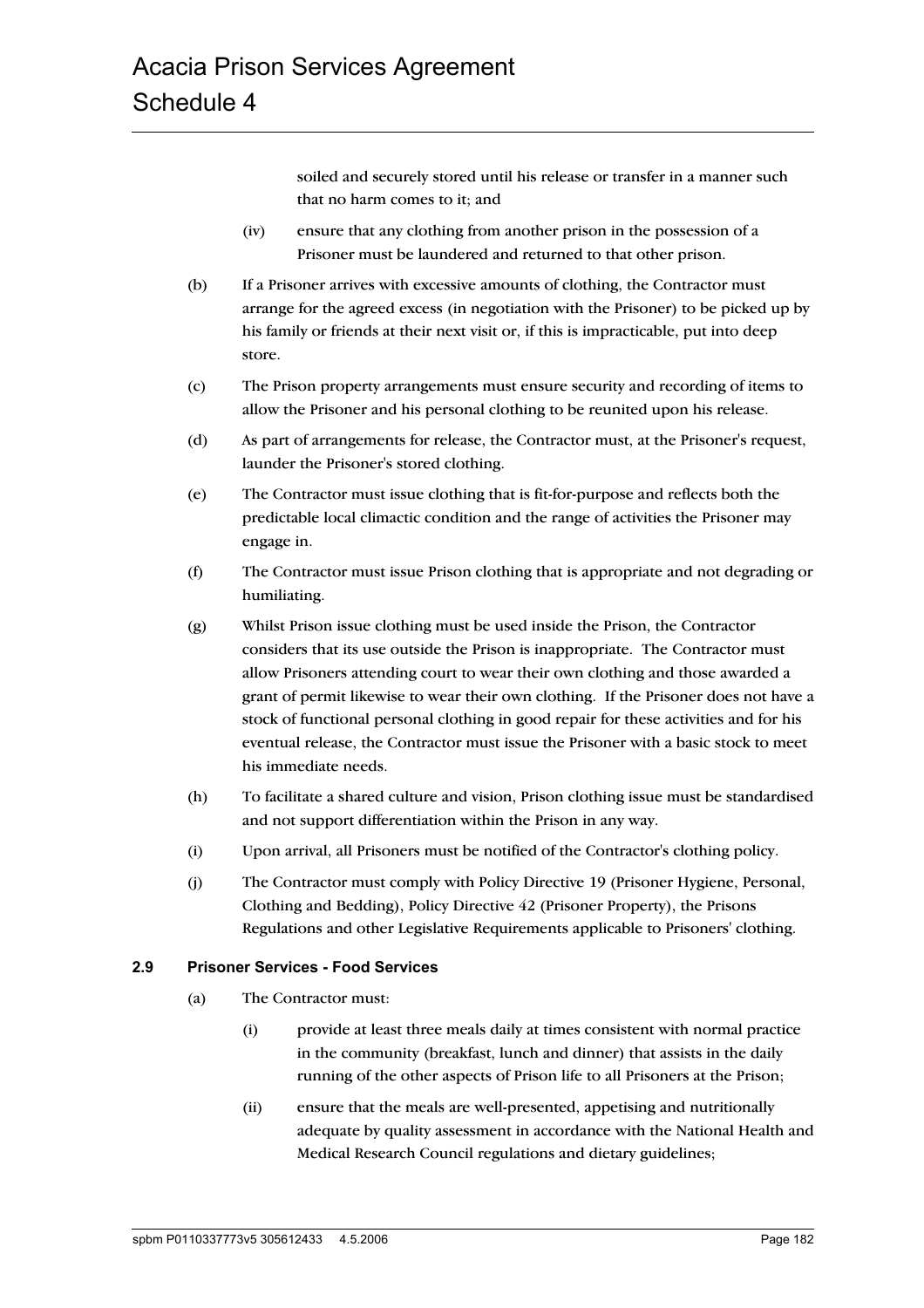- (iii) ensure that the meals are presented at the correct temperature, make up an interesting and varied diet, take into account the seasonal availability of fresh produce and are quality assured; and
- (iv) ensure that the hygiene of the food preparation area is maintained, and that food is procured, stored, prepared and distributed in a hygienic manner in accordance with all applicable Legislative Requirements.
- (b) The Contractor must minimise the potential that Prisoner dissatisfaction over food has for generating disorder and ensure that:
	- (i) food is not used as a disciplinary measure, and is culturally appropriate;
	- (ii) at least one meal per fortnight contains grilled red meat and one other meal per fortnight contains roasted meats;
	- (iii) specially prepared meals and diets are made available to Prisoners where required for reasons of ceremony and celebration, health/medical advice, religious practices, cultural and tribal practices and established food preferences (such as vegetarianism);
	- (iv) potable water is made available to every Prisoner when needed; and
	- (v) ample portions of good quality food are provided.
- (c) The Contractor must ensure that the diverse population at the Prison enjoys culturally, ethnically and religiously appropriate foods. In particular, indigenous Prisoners must be able to access an additional range of appropriately sourced items.
- (d) The Contractor must employ the services of a nutritionist to inform its delivery of food services.
- (e) The Contractor must ensure that the menu style for the Prisoners and content is as follows:
	- (i) Breakfast will be in continental style, cereals with milk, toast with an assortment of jams, tea and coffee.
	- (ii) Lunch will be 'brown bag' consisting of a range of sandwiches or salads with fruit and drinks.
	- (iii) Dinner will be the main meal of the day, with 3 courses of which 2 will usually be hot. There will be at least 3 choices of meal for dinner. Some choices may meet special dietary needs but will be available to all Prisoners, unless items are prohibited due to medical reasons.
- (f) All Prisoners must be offered the same menus and choices at meal times.
- (g) Prisoners in self-care accommodation must be offered a range of menus from which to select the required ingredients.
- (h) The Contractor must ensure that all menu items are reviewed and tested for compliance, prior to their introduction and that each week there are:
	- (i) a maximum of eight red meat meals;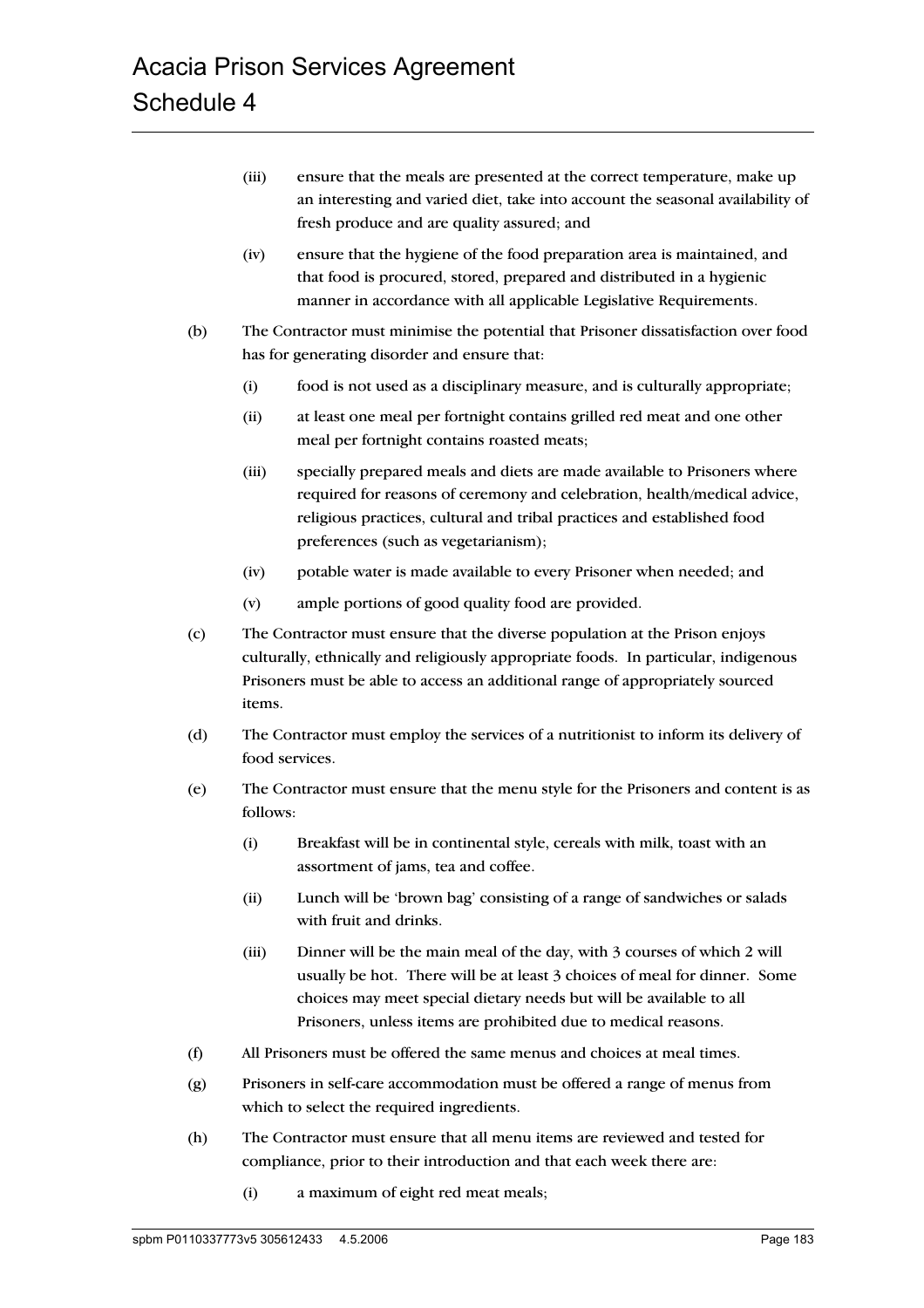- (ii) two fish meals;
- (iii) one poultry meal;
- (iv) only one fried meal;
- (v) only one pastry meal;
- (vi) fresh fruit available daily;
- (vii) a minimum of three desserts per week; and
- (viii) seasonal, fresh vegetables.
- (i) The Contractor must comply with Policy Directive 15 (Dietary and Nutritional Requirements) and other Legislative Requirements applicable to Prisoners' food services.

#### **2.10 Prisoner Services - Health Services**

#### **(a) Service Requirements**

- (i) The Contractor must provide a health care service to Prisoners at the Prison that:
	- (A) is commensurate to that in the community;
	- (B) integrates with community health services and the values of the Department's Health Services Directorate;
	- (C) caters for the needs of a culturally and ethnically diverse group of people, in particular Aboriginal Prisoners including through the employment of a full time Aboriginal health worker;
	- (D) will, upon admission to the Prison, provide a review of Prisoners for changes in physical and mental state, by a Nurse Practitioner;
	- (E) caters for a minimum of 750 Prisoners and for primary and secondary health care;
	- (F) includes a medical interpreter service for Culturally And Linguistically Diverse (*CALD*) Prisoners;
	- (G) delivers illness prevention and health promotion educational programs to Prisoners in accordance with the requirements of the Department;
	- (H) is able to be accredited by and comply with the standards of the Royal Australian College of General Practitioners, which standard must be achieved within 12 months after the Commencement Date;
	- (I) is staffed by sufficient Contract Workers exercising Custodial Functions to ensure the security of Prisoners and the safety of Contract Workers and administered by appropriately qualified Contract Workers; and
	- (J) complies with applicable Legislative Requirements.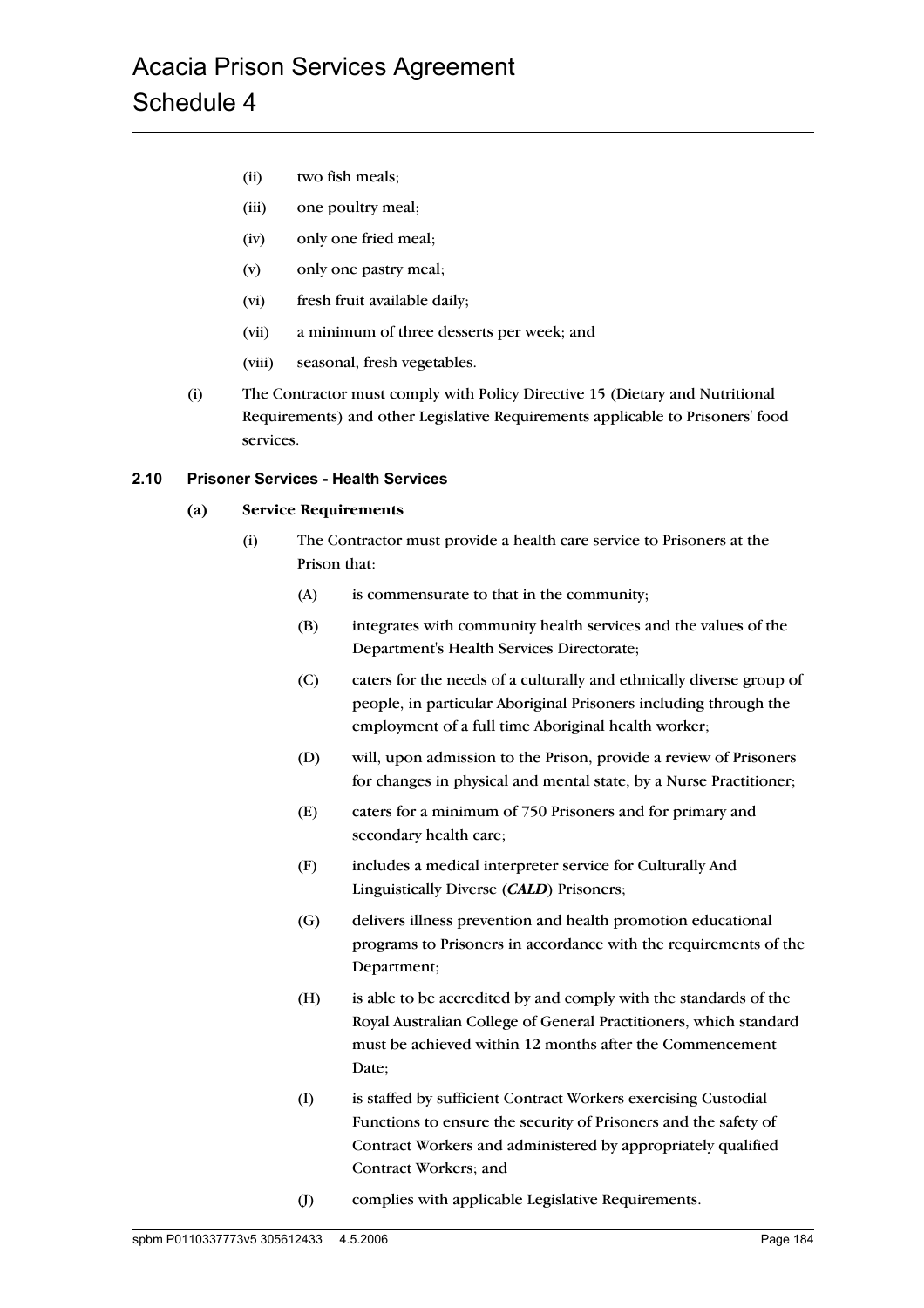- (ii) The Contractor must create a holistic approach to health which allows the vision of the Responsible Prisoner to flourish whilst maintaining the integrity of the Contractor's governing principles and the Department's four cornerstones of imprisonment. Wherever possible, the Contractor must integrate health services into the wider work of the Prison so that Prisoners are not disadvantaged by their health needs and interruptions to daily life created by these needs are kept to an absolute minimum.
- (iii) Where health issues threaten to impact on a Prisoner's ability to carry out particular tasks, the Contractor must ensure adequate assessment of risk to the Prisoner and others with whom the Prisoner works or interacts in order to account for a Prisoner's health needs whilst allowing him to continue with normal daily routines.
- (iv) Where a particular illness, condition or physical injury prevents a Prisoner from engaging in his normal routines the Contractor must, using its network of advisors, provide alternatives for the Prisoner which allow him to remain active and in some circumstances assist in his return to good health.
- (v) The Contractor must provide a range of policies and procedural protocols in accordance with the Department's requirements which cover all aspects of the Contractor's health service delivery and act as process rules and guidance for Contract Workers.
- (vi) The Contractor must ensure adequate on call arrangements from specialist service providers and that these arrangements deliver services within specified time limits conducive with appropriate treatment. The Contractor's arrangements must include the development of protocols with local hospitals and service providers which can act as a secondary contingency in the event of unforeseen circumstance. Adequate on call arrangements for escort staff must be in place at times when regimes are restricted.
- (vii) The Contractor must comply with Policy Directive 8 (Prisoners With a Terminal Illness), Policy Directive 11 (Prisoners Placed in Observation and Medical Observation Cells), Policy Directive 12 (Men's and Women's Preventative Health Programmes), Policy Directive 13 (Medical Confidentiality and the Release of Information), and Policy Directive 14 (Informed Consent to Medical Treatment) and all other Legislative Requirements applicable to the provision of health services to Prisoners.

#### **(b) Primary Health Care: Assessment and Prevention**

The Contractor must make arrangements for a health-care provider (approved by the Department) to provide on-site primary health care services and programs to Prisoners at the Prison. Such services must ensure that:

(i) within 2 hours of admission to the Prison, each Prisoner's complete medical assessment records are considered and a health review conducted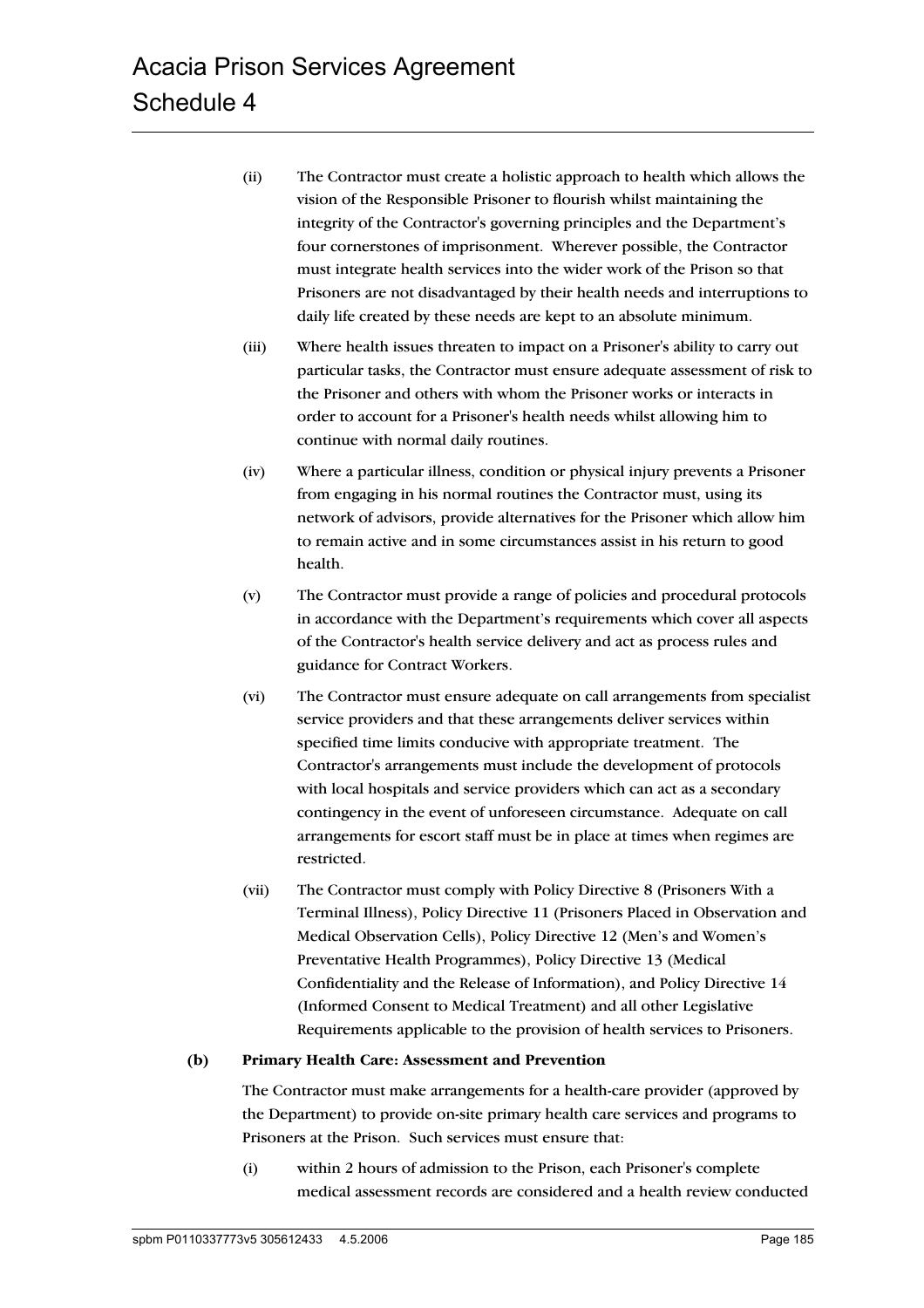by a Nurse Practitioner or medical practitioner to identify changes in physical and mental state (including voluntary testing for HIV, Hepatitis B, and C and other diseases notified by the State, if not already performed during the previous 28 days);

- (ii) within 72 hours of admission all Prisoners receive an orientation program on Prison health service policies, including medication prescribing processes;
- (iii) within 1 month of admission, all Prisoners receive a minimum of 2 hours formal health education regarding blood borne communicable disease and risks from IV drug use, unsafe sex, smoking, alcohol and diet. (Refresher programs are also to be arranged on an annual basis);
- (iv) infectious or potentially infectious Prisoners are managed, counselled, referred and tested as required;
- (v) infection is controlled through regular programs of education of Contract Workers and Prisoners in infection control and appropriate disposal of infectious waste products;
- (vi) hygiene of Prisoners and cleanliness of the Prison is consistent with community standards; and
- (vii) all Prisoners with a sentence exceeding 12 months receive a comprehensive medical assessment annually.

#### **(c) Primary Health Care: Prisoners at Risk**

The Contractor's health-care arrangements must ensure that:

- (i) Prisoners who are acutely at risk to themselves through self harm or suicide are identified, receive assessment by a qualified primary healthcare professional within 2 hours of identification and receive immediate treatment and management, including referral for ongoing treatment services to prevent any misadventure or deaths from unnatural causes while at the Prison;
- (ii) suitably equipped crisis care facilities are provided and that, where appropriate, "acutely at risk" Prisoners are transferred (with the approval of the State);
- (iii) Prisoners with psychiatric disabilities are identified and receive appropriate clinical treatment and management, including referral for ongoing treatment services and/or assessment for admission to a secure hospital.

#### **(d) Primary Health Care: Emergency Health Response**

The Contractor must provide in-prison primary health care programs at the Prison to ensure:

(i) attendance to all Prisoners requiring an emergency health response by a qualified primary healthcare professional within 10 minutes of the Contractor first becoming aware of the need for the response, by a Medical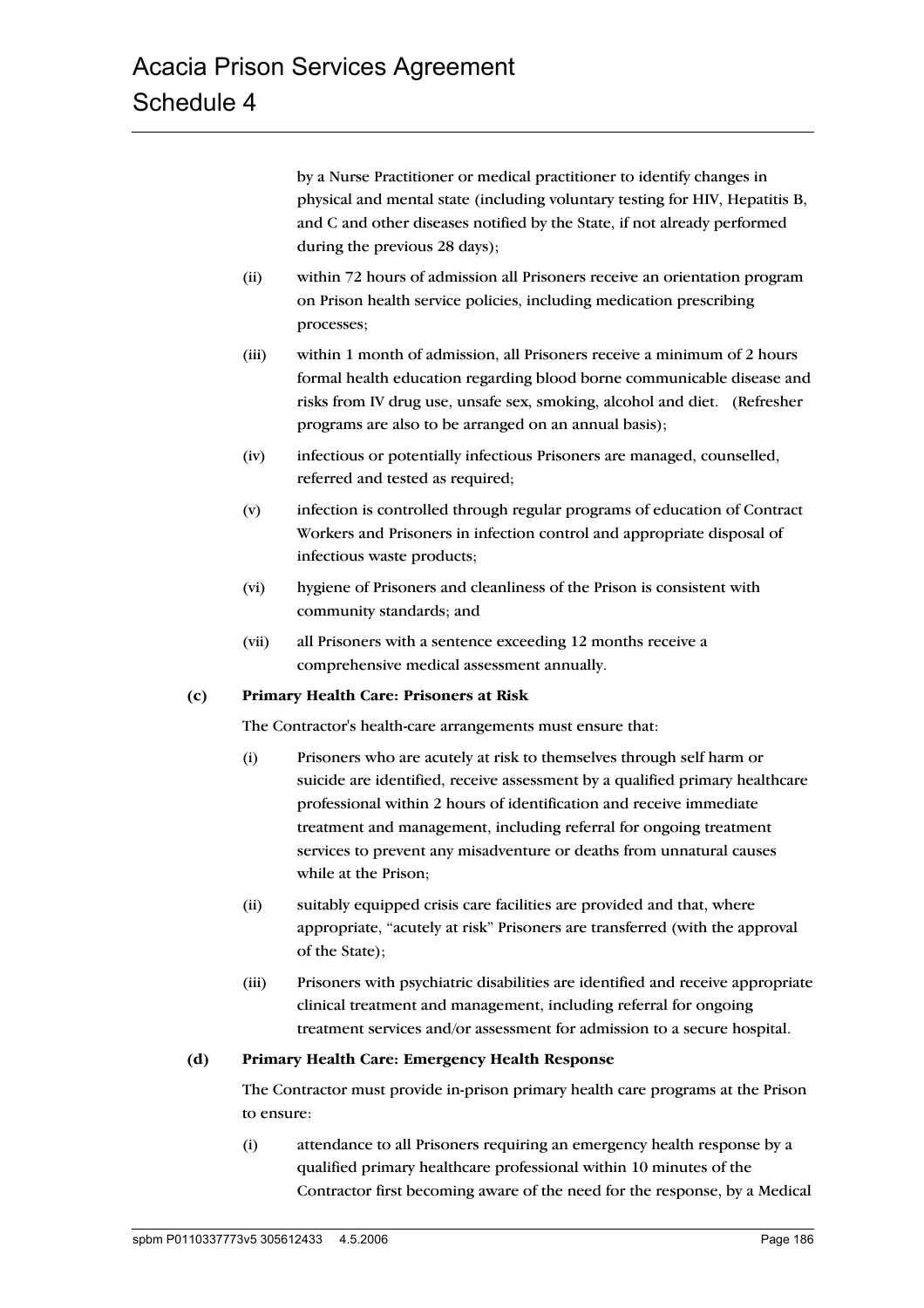Practitioner where required within 2 hours of the Contractor first becoming aware of the need for the response and timely transfer to the nearest hospital emergency department where appropriate;

- (ii) the necessary escort and security of Prisoners in emergencies if required (note that the Contractor must resource emergency escorts); and
- (iii) the maintenance and currency of CPR certificates for all healthcare workers at the Prison and Contract Workers exercising Custodial Functions.

#### **(e) Primary Health Care**

The Contractor must provide:

- (i) an appropriately equipped health centre, generally in accordance with a Level 2 Accident and Emergency Department (as per the Western Australian Health Department's Health Facility Design Guidelines) incorporating assessment and treatment, consultation and necessary clinical support facilities adequate to meet the needs of all Prisoners at the Prison;
- (ii) sick bay facilities to allow 24 hour medical observation and/or recovery after discharge from hospital;
- (iii) access to appropriately trained Aboriginal health workers and medical services;
- (iv) specific health services for geriatric Prisoners;
- (v) access to optometry, physiotherapy and dental treatment for Prisoners identified as eligible under applicable Legislative Requirements;
- (vi) required medical supplies and prescribed medication to Prisoners; and
- (vii) administration of medication, which is conducted in accordance with prescription and managed in a responsible, legal and professional manner (in accordance with applicable Legislative Requirements).

#### **(f) Secondary and Tertiary Health Care:**

The Contractor must:

- (i) facilitate access by Prisoners at the Prison to secondary and tertiary health care facilities and services at a standard generally available to the community and, where clinically appropriate, provide the necessary escort and security of Prisoners if required in an emergency;
- (ii) ensure that Prisoners requiring inpatient care will, upon agreement with the facility concerned, be transferred to a hospital (general or psychiatric) or to specialised health care facilities at another facility;
- (iii) ensure that Prisoners are able to receive treatment from private health care specialist personnel if there are reasonable grounds and provided they can meet the cost of such treatment; and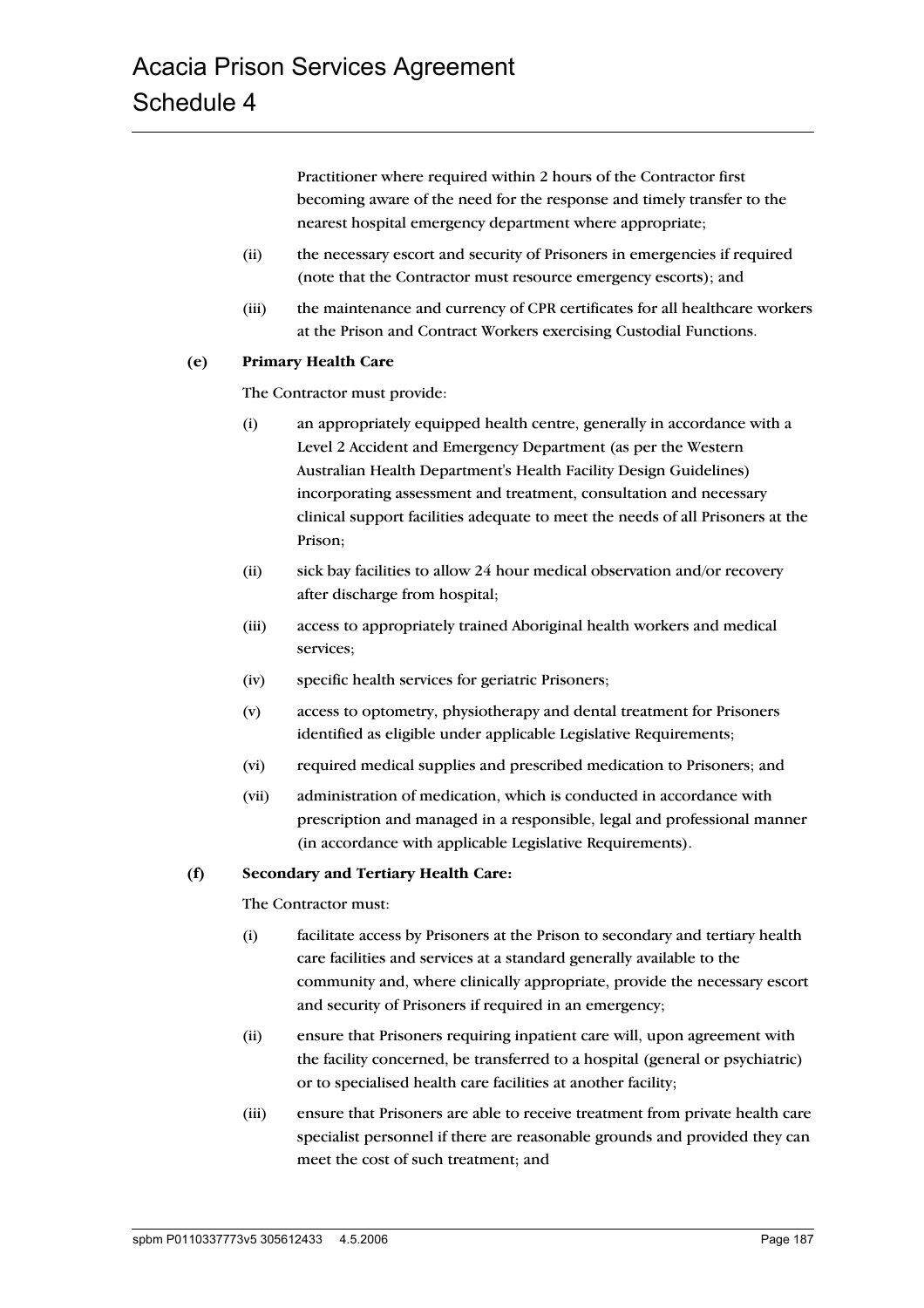(iv) bear the cost incurred in arranging transportation of a Prisoner to a public hospital.

## **(g) Records**

- (i) Comprehensive patient medical records must be kept by the Contractor in respect of each Prisoner and will remain the property of the Department at all times.
- (ii) The Contractor must keep the patient medical records in such a way as to ensure:
	- (A) conformity with the Department's standardised medical record and with medical records policies and procedures including in an electronic format;
	- (B) they are available for audit inspection;
	- (C) access by the Department at all times and the ability to produce specific reports when requested by the Department;
	- (D) the maintenance of an up-to-date medical status system and patient data base;
	- (E) the timely and accurate provision of discharge information in an electronic format;
	- (F) the maintenance of an up-to-date record of each Prisoner's health with comprehensive medical assessments annually of each Prisoner on sentences exceeding twelve (12) months; and
	- (G) the transfer of the Prisoner's patient medical record with the Prisoner and its return to central medical records upon the Prisoner's release.

#### **2.11 Prisoner Services - Hygiene**

- (a) The Contractor must ensure that Prisoners at the Prison maintain a reasonable standard of hygiene by the provision of:
	- (i) soap;
	- (ii) hair combs;
	- (iii) toothpaste;
	- (iv) toothbrush;
	- (v) shavers;
	- (vi) shaving soap stick variety;
	- (vii) shaving brush; and
	- (viii) toilet paper.
- (b) The Contractor must monitor the standard of hygiene of Prisoners, and provide guidance and support to Prisoners to assist them to maintain reasonable standards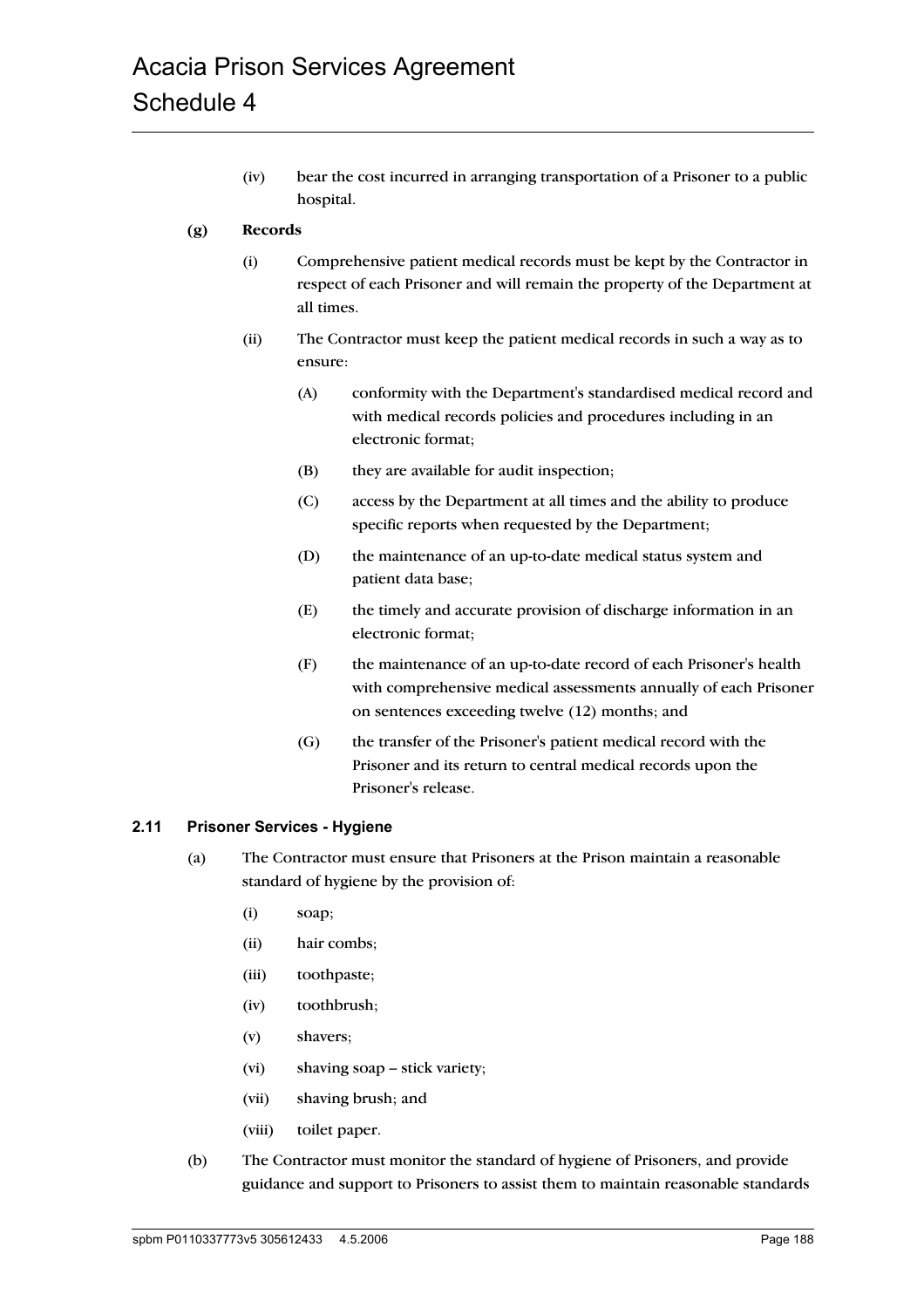of hygiene. The Contractor will give recognition to those Prisoners who maintain a reasonable standard of hygiene.

- (c) The Contractor acknowledges the consequences of poor personal hygiene in a closed environment when many individuals are in close proximity and considers that prevention is most advisable. This is for public health reasons and also to avoid the potential for conflict.
- (d) The Contractor must ensure that Contract Workers tactfully advise Prisoners whose hygiene is unacceptable. This must be handled sensitively and with due regard to the Prisoner's circumstances.
- (e) In particularly serious cases where public health is at risk, the Contractor may consider relocating the Prisoner and/or the withdrawal of privileges, if the Prisoner's hygiene continues to be unacceptable and wilful non-compliance with basic hygiene requirements persists.
- (f) Where poor hygiene results from a lack of understanding of hygiene requirements, the Contractor's focus must be on providing health education with the assistance of healthcare staff. Health education must be the Contractor's preferred strategy to address issues of non-compliance with hygiene requirements.
- (g) The Contractor must maintain an overall hygiene-aware culture and an environment which models good hygienic practices.
- (h) The Contractor acknowledges the different individual preferences and cultural practices with regard to matters of hygiene and will respect and facilitate these as far as is reasonable and practicable.
- (i) The Contractor must comply with Policy Directive 19 (Prisoner Hygiene Personal, Clothing and Bedding), the Standard Guidelines for Corrections in Australia 2004 (Care and Well Being Sections 2.51-2.52) and all other Legislative Requirements applicable to Prisoner hygiene.

# **2.12 Prisoner Services - Prisoner Property**

- (a) The Contractor must ensure:
	- (i) the safety and security of each Prisoner's property, including valuable property such as credit cards;
	- (ii) that records of each Prisoner's property are maintained on TOMS;
	- (iii) that procedures are in place to manage Prisoners' property;
	- (iv) that an annual audit of Prisoners' property is conducted;
	- (v) that effective processes are in place to transfer Prisoners' property as required;
	- (vi) that each Prisoner's property is searched on transfer out of the Prison; and
	- (vii) that all TOMS records in relation to a Prisoner's property are completed after the Prisoner is transferred.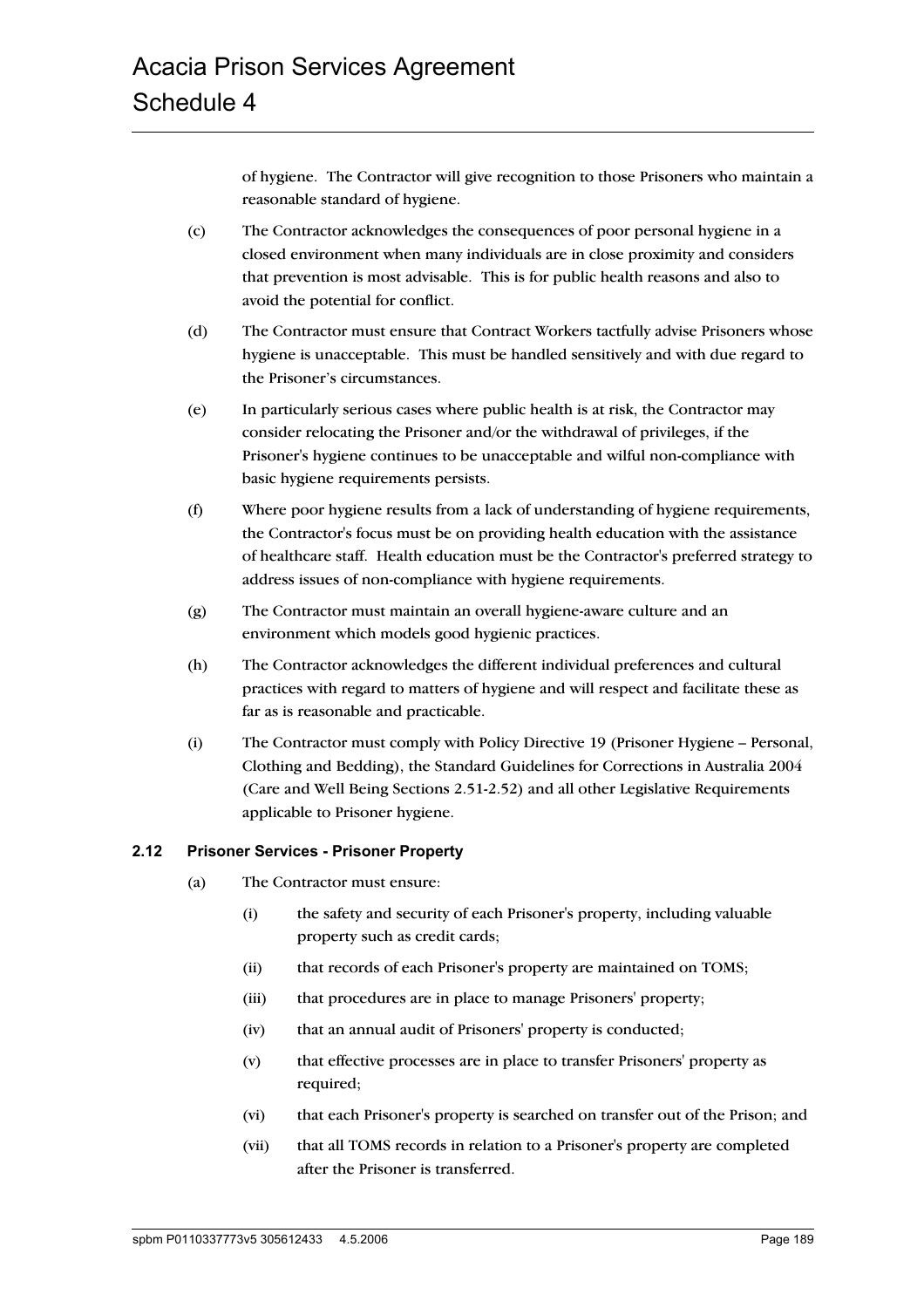- (b) The Contractor will base its property management system on:
	- (i) identification;
	- (ii) classification;
	- (iii) recording;
	- (iv) storage;
	- (v) release;
	- (vi) seizure; and
	- (vii) authorisation.

These elements provide for effective control of Prisoners' property.

- (c) In dealing with Prisoners' possessions the Contractor must ensure that, when handling or otherwise managing items, the Prisoner must sign at appropriate points in the process for propriety reasons.
- (d) Any property of a Prisoner that is retained at the Prison, either in the Prisoner's personal possession or in storage, must be recorded, stored, transferred and controlled in an effective manner and in a way that respects the entitlement of the Prisoner to such property.
- (e) If property of a Prisoner is not to be retained at the Prison, then the Contractor must ensure that the Prisoner signs out that property where appropriate.
- (f) The total volume of property allowed per Prisoner in any cell is the amount that will fit into the standard packing carton  $(40 \times 40 \times 60 \text{cm})$ . This excludes electrical items, doonas and computer systems.
- (g) The Contractor must store a reasonable amount of the Prisoner's property in a holding area separate to the Prisoner's cell. The Contractor may refuse to store purchases or brought in items in the holding area in excess of what the Contractor considers to be a reasonable amount. If a Prisoner arrives with what the Contractor reasonably considers to be excessive property, the mutually agreed excess will be externally stored.
- (h) The Contractor must launder any personal clothing of the Prisoner prior to storing it.
- (i) The Contractor may order that any property, which, in the opinion of the Contractor, is of a perishable, dangerous or unhygienic nature, be destroyed or otherwise dealt with in accordance with applicable Legislative Requirements and must ensure that any such action is taken with the full knowledge of the Prisoner and a record of such order and action is noted on the inventory.
- (j) The Contractor must ensure that each Prisoner's property is searched during the reception process, with particular attention being paid to the integrity of security seals as affixed at sending Prisons.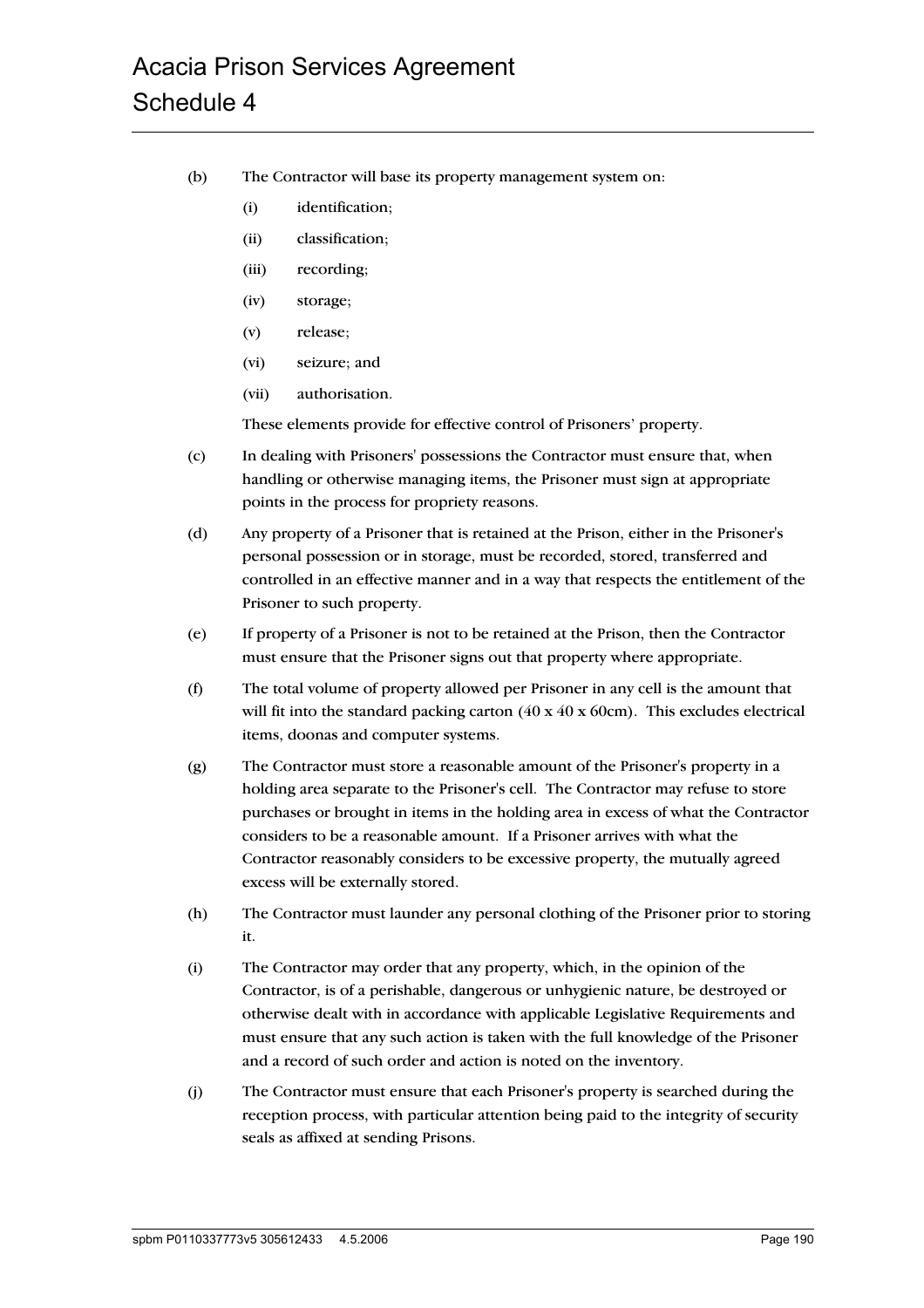- (k) On the release of a Prisoner, all of the Prisoner's property (other than property destroyed or otherwise dealt with under paragraph (g)) and any accumulated unspent money must be returned to the Prisoner.
- (l) The Contractor retains responsibility for the correct management of Prisoners' property and acknowledges the State's insistence on these matters. In these circumstances, claims relating to property remain the responsibility of the Contractor.
- (m) The Contractor must comply with Policy Directive 2 (Use of Computers by Prisoners), Policy Directive 42 (Prisoner Property), Director General's Rule 3 (Privileges), Director General's Rule 8 (Use of Computers by Prisoners), Director General's Rule 11 (Permitted and Prohibited Materials), Operational Instruction 8 (Prisoner's Private Property), Operational Instruction 11 (Prisoner Purchases and Canteen Management), the Prisons Regulations and all other Legislative Requirements applicable to the handling of Prisoner property.

#### **2.13 Prisoner Services - Recreation**

- (a) The Contractor must ensure that:
	- (i) Prisoners can undertake daily exercise and recreation in, or adjacent to, accommodation units;
	- (ii) Prisoners can undertake competitive sports in larger spaces;
	- (iii) sporting and other recreational facilities are available to all Prisoners;
	- (iv) different groups of Prisoners have access to these facilities in appropriate ways;
	- (v) Prisoners have access to open-air for at least one hour a day;
	- (vi) a range of active, passive, individual and group recreation activities are provided at the minimum rate of 10 hours per Prisoner per week;
	- (vii) facilities for team sports are provided and available to all Prisoners at the Prison;
	- (viii) physical education, fitness and sporting activities are supervised by appropriately trained and qualified staff;
	- (ix) Prisoners have access to a well stocked library; and
	- (x) a comprehensive range of arts and crafts is included to provide options for recreational activities.
- (b) Paragraphs (a)(i) to (a)(iii) inclusive, (a)(v) to (a)(vii) inclusive, (a)(ix) and (a)(x) do not apply to Prisoners under disciplinary management in accordance with applicable Legislative Requirements.
- (c) The venues for recreation will be the following areas of the Prison:
	- (i) the oval;
	- (ii) the sports hall;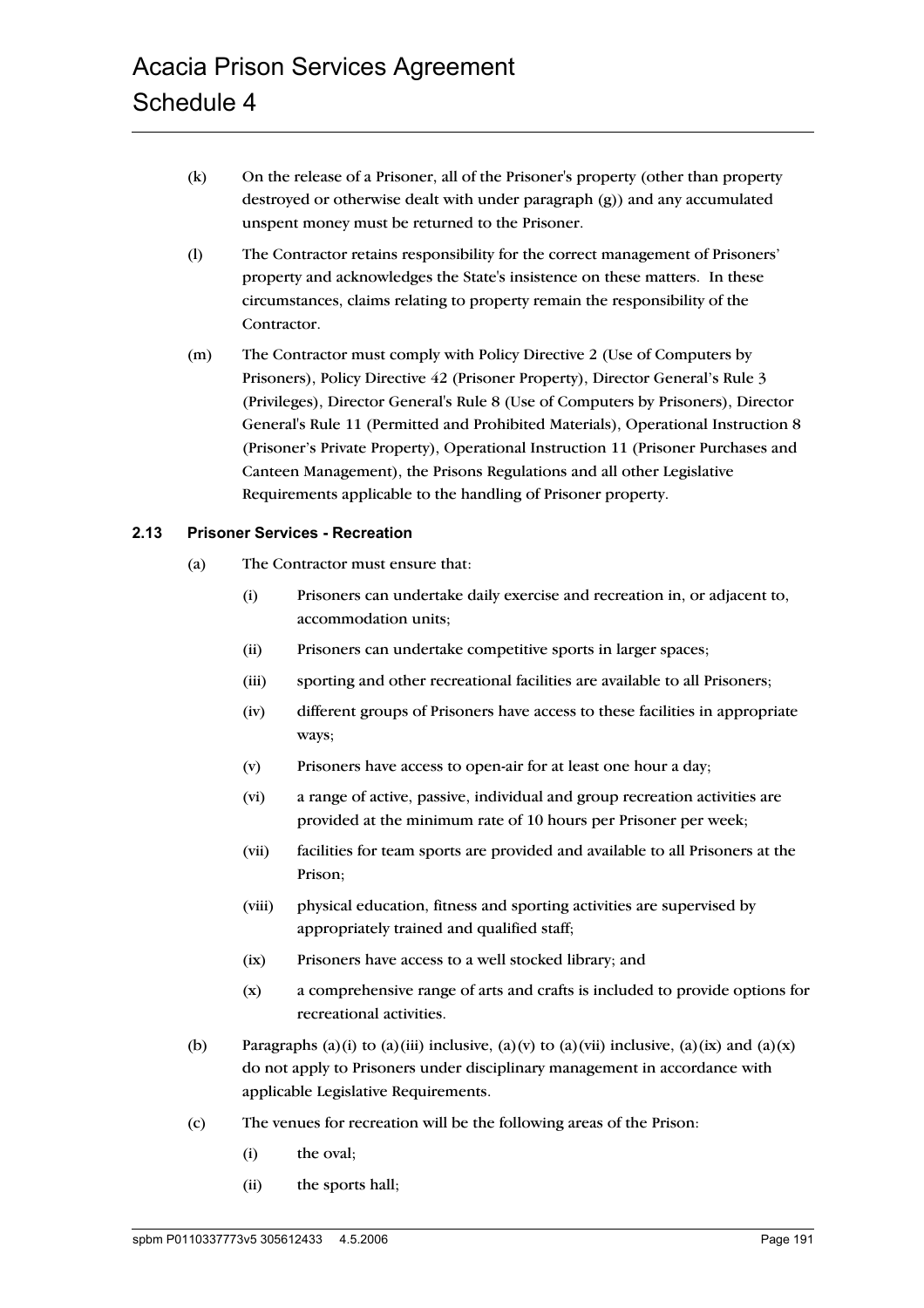- (iii) the residential units (internal);
- (iv) the residential units (external); and
- (v) the basketball court.
- (d) The Contractor must ensure that activities are a mix of activities available in accommodation units and at dedicated sites. Access to recreational activities in accommodation units must be outside the hours during which the Prisoner is engaged in meaningful and constructive activities pursuant to section 2.16 and limited to evenings and weekends.
- (e) Contract Workers must encourage all Prisoners to be involved in informal and more structured recreation and must pay close attention to those that decline the invitation as this may be indicative of underlying issues such as vulnerability, bullying or crisis.
- (f) The Contractor must ensure that equality of access amongst Prisoners is maintained in terms of provision quantity but also in terms of cultural relevance.
- (g) The Contractor must provide a range of hobby and craft equipment to develop skills and increase in-cell activity. The Contractor may also install fixed residential assets with the prior approval of the State.
- (h) As part of recreational activities, Contract Workers must encourage healthy lifestyles and direct Prisoners to advice on smoking cessation, well man clinics, fitness assessments and other linked services.
- (i) The Contractor must procure the delivery of a fitness assessment and taster sessions by physical education staff to market their services to Prisoners as part of the Induction and Assessment Process described in section 2.19.
- (j) As well as informal activities, the Contractor must deliver formal activities which take the form of dedicated groups such as:
	- (i) older man sessions (bowls and keeping active);
	- (ii) health clubs (with individual programmes as directed by Healthcare);
	- (iii) racquet sports (badminton, short tennis);
	- (iv) Prison teams (football, cricket, basketball and the like, playing visiting teams);
	- (v) team-building (supporting the Prisoner Development Unit);
	- (vi) coaching qualifications;
	- (vii) assessments and personal target sessions (including sports awards); and
	- (viii) taster sessions.
- (k) The Contractor must provide Prisoners with an opportunity to volunteer, for example by coaching other Prisoners in a particular activity, when a Prisoner has developed excellence in the activity.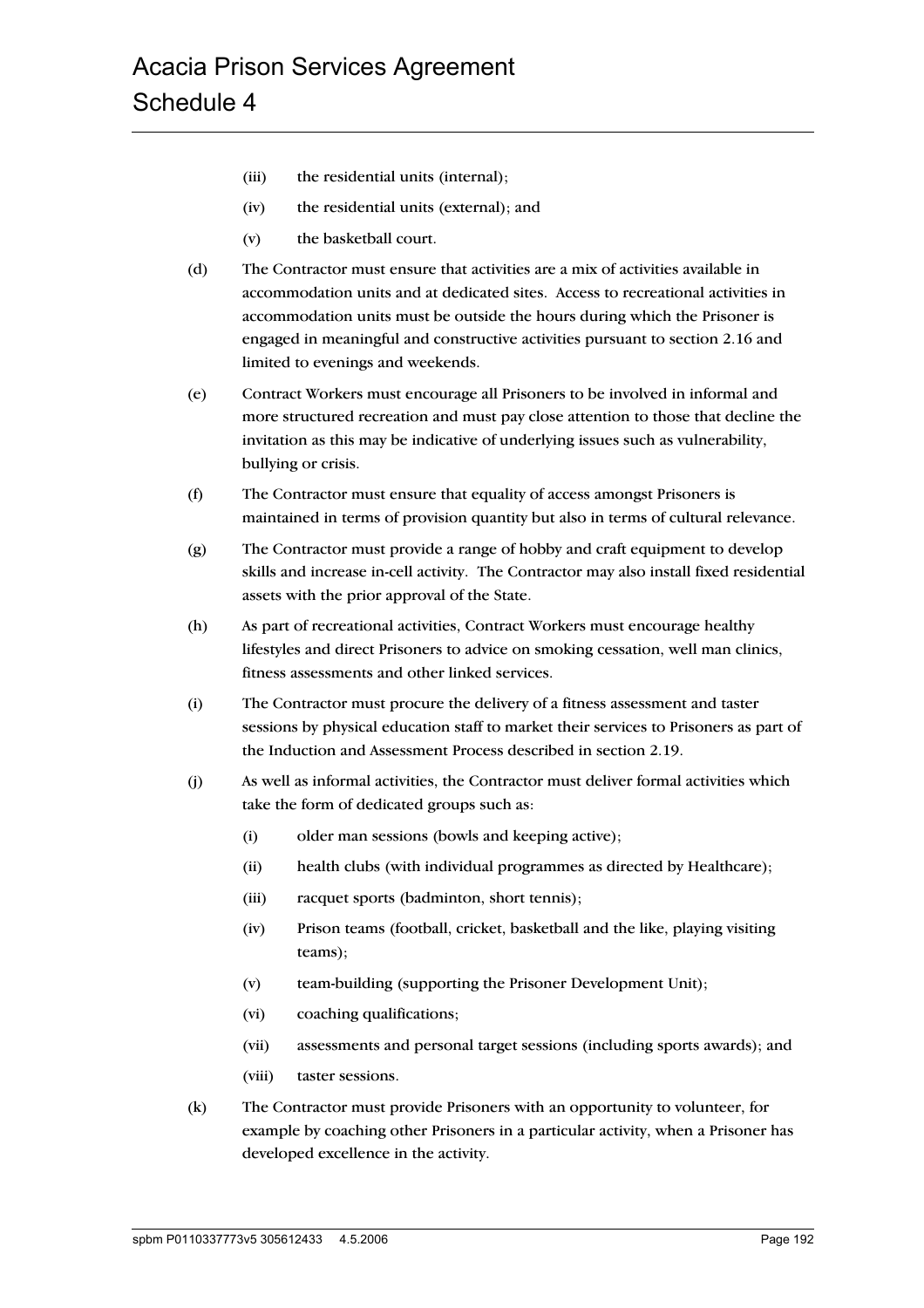(l) The Contractor must comply with the Standard Guidelines for Corrections in Australia 2004 (Sections 2.47 to 2.50, Care and Well Being), the Prisons Act and all other Legislative Requirements applicable to Prisoner recreation.

## **2.14 Prisoner Management - Bullying and Intimidation**

- (a) The Contractor must:
	- (i) develop and implement a Prisoner safety regime (*Violence Reduction Strategy*) at the Prison that prevents bullying and targets perpetrators;
	- (ii) ensure that Prisoners are not exposed to bullying or intimidation whilst in Prison including:
		- (A) psychological pressure, name calling and threats;
		- (B) vandalism of property; and
		- (C) unprovoked physical and verbal attacks,

perpetrated for the purpose of causing fear or harm to the victim, by mental or physical means;

- (iii) ensure the effective management of Prisoners at risk or under threat;
- (iv) ensure that the perpetrator of any bullying is sanctioned, not the victim; and
- (v) ensure that Contract Workers are trained in anti-bullying strategies.
- (b) The Violence Reduction Strategy must apply to all the Prisoners at the Prison, be sensitive to the diversity of Prisoners and be implemented fairly and appropriately.
- (c) The Contractor must address issues of bullying, intimidation, self harm and vandalism, be they direct or indirect, by identifying causations and focussing on prevention rather than cure.
- (d) The Contractor must ensure that Contract Workers behave in an exemplary manner, being careful through their actions not to reinforce any negative behaviours of Prisoners with any such behaviours attracting strict sanction.
- (e) Each Prisoner's behaviour must be directly linked to the EPI Scheme and the Prisoner's performance against his IMP. The former will contain a suite of core basic behaviours required in which an absence of bullying and intimidatory activities will be noted. Those who behave in a responsible and pro social manner will be rewarded through an improved EPI Scheme level, whilst those who do not will be reduced in terms of their EPI Scheme level.
- (f) The Contractor's main forum for gauging the impact of its activities will be the PIAC where the Contractor must seek feedback on its efforts.
- (g) Upon leaving the Prison, the Contractor must ask each Prisoner to complete a short questionnaire on his experiences, based on the 'Healthy Prison' measures used with effect in other jurisdictions by inspectorate bodies. An element of this will be to assess if the Prisoner felt safe and any reasons why not.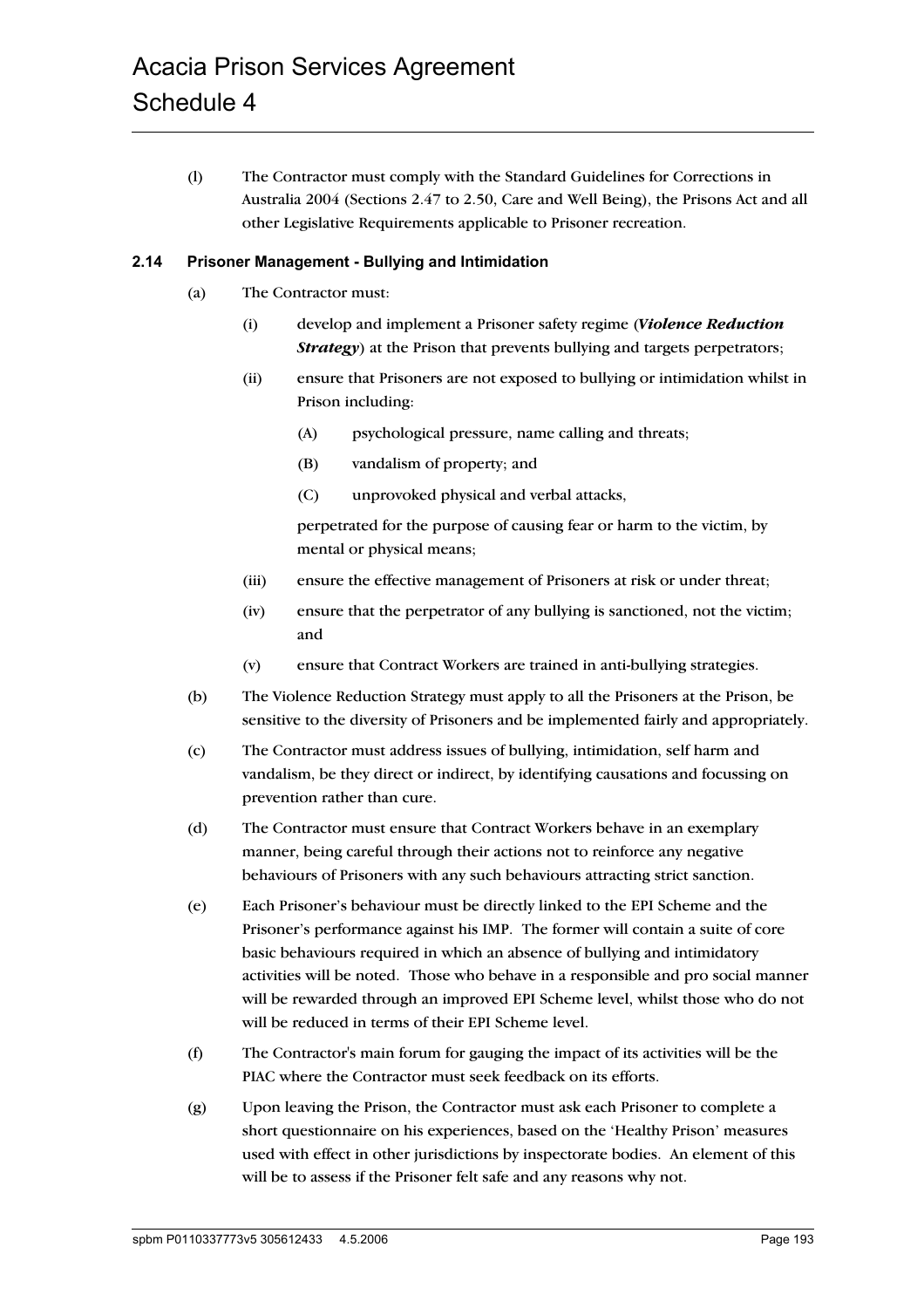(h) The Contractor must comply with Operational Instruction 15 (Anti-Bullying) and all other Legislative Requirements applicable to addressing bullying and intimidation of Prisoners at the Prison.

# **2.15 Prisoner Management - Cell Alarms**

- (a) The Contractor must ensure that cell alarms are answered immediately after being activated, either in person or over the cell call intercom system depending on the nature of the activation. In any event, where a response in person is required, the response must be within 3 minutes after activation of the cell alarm.
- (b) Whether the response to a cell alarm is in person or over the intercom system, the Contractor must ensure that appropriate action is taken to resolve the Prisoner's issue and summon such additional assistance as is necessary.
- (c) The Contractor must maintain a record of all cell alarms and the actions taken to resolve the Prisoner's issue.
- (d) The Contractor must ensure that the cell call intercom systems of all cells being used for:
	- (i) assisted care;
	- (ii) crisis care; and
	- (iii) disciplinary management and Prisoner development,

are tested on a daily basis and that the cell call intercom systems of all other cells are tested at least weekly. In addition, the cell call intercom system of a cell must be tested immediately before a new occupant moves into the cell.

- (e) The Contractor must ensure that Contract Workers are trained in appropriate cell alarm response and recording practices, including the role cell alarm activation and response plays in associated Contingency Plans such as cell fire or suicide/selfharm attempt.
- (f) The Contractor must ensure that, while preservation of life is a priority, Contract Worker training includes awareness of the misuse of cell alarms as a duress lure for Contract Workers and Prison Operating Manuals must address this issue.
- (g) If a Prisoner misuses a cell alarm, or a Contract Worker fails to comply with the procedure in the Prison Operating Manuals for cell alarm responses and recording practices, this will invoke a disciplinary response.

#### **2.16 Prisoner Management - Hours out of Cell**

(a) The Contractor must ensure that each Prisoner at the Prison (other than a Prisoner under disciplinary management in accordance with applicable Legislative Requirements or in crisis care) is out of his cell for a minimum of 12 hours each day. The Contractor must ensure that, during such "out of cell hours", each Prisoner is engaged in meaningful and constructive activities for at least 30 hours per week.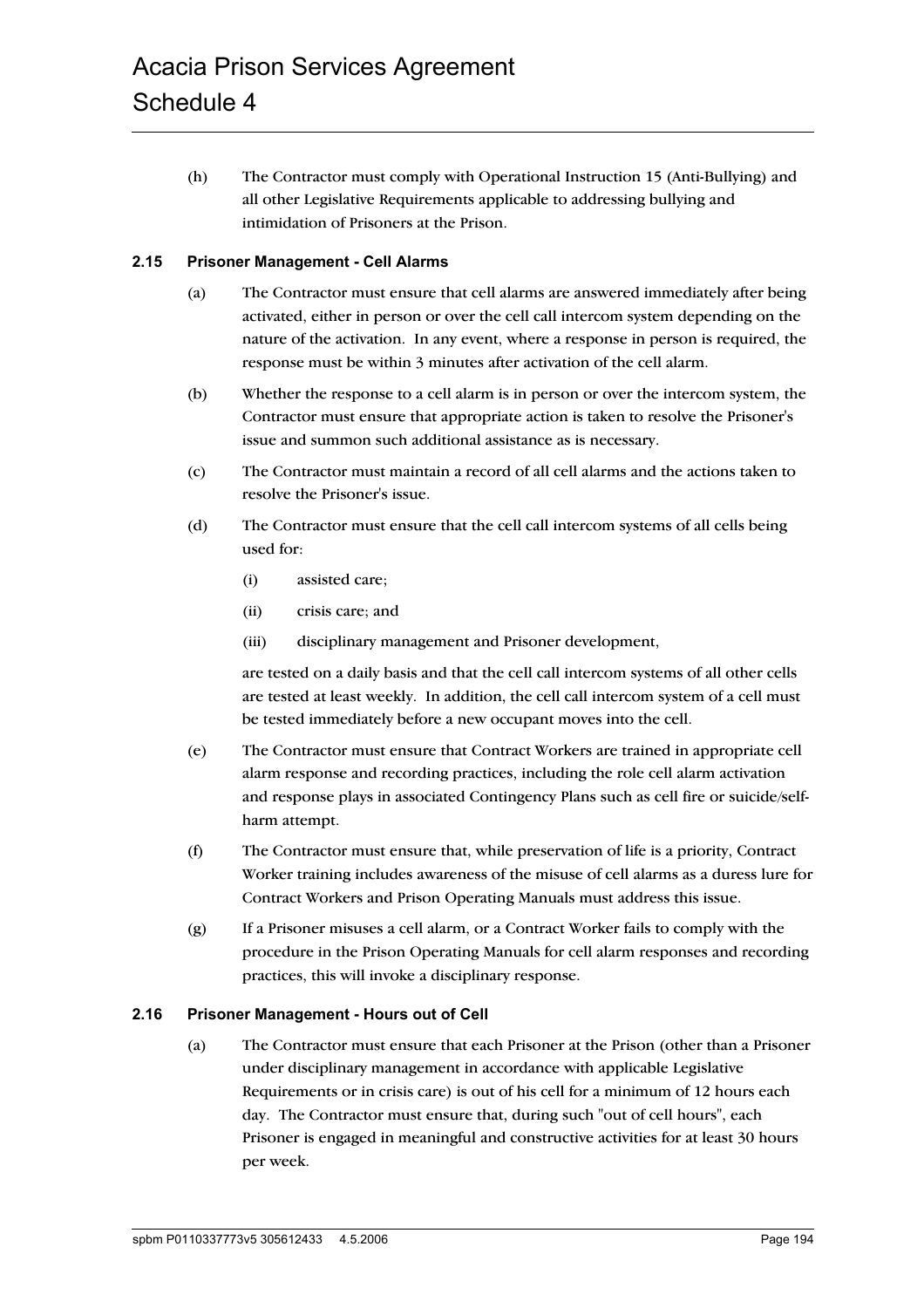- (b) The Contractor must provide a varied range of appropriate and accessible activities that meet each Prisoner's identified needs. The activities must contribute to the development of a pro-social environment at the Prison in which Contract Workers have ample time to interact with Prisoners in guiding and supporting roles that demonstrate, by example, desirable behavioural models.
- (c) The Contractor acknowledges that a meaningful and constructive activity is one that is 'structured, organised and delivered by staff, having defined outcomes, being of demonstrable benefit to the Prisoner, and a fixed and identifiable part of a wider regime' and includes:
	- (i) Prison Industry, education and vocational training and program involvement approved by the State;
	- (ii) recreation;
	- (iii) attending court and other external appointments; and
	- (iv) Social Visits, official visits and other appointments within the Prison such as medical appointments.
- (d) The Contractor must ensure that Prisoners under disciplinary management or in crisis care are subject to specific (and, where appropriate, individualised) regimes which comply with applicable Legislative Requirements whilst adhering to the Contractor's overarching approach of providing a full and purposeful day for Prisoners.

#### **2.17 Prisoner Management - Indigenous Prisoner Strategy**

- (a) The Contractor must ensure that Aboriginal or Torres Strait Islander Prisoners are managed in a culturally sensitive manner by:
	- (i) employing Aboriginal and Torres Strait Islander Contract Workers to perform Custodial Functions and other functions;
	- (ii) training Contract Workers in Aboriginal and Torres Strait Islander issues prior to their commencement at the Prison;
	- (iii) providing shared accommodation for Prisoners if requested;
	- (iv) providing access to information / media in their language;
	- (v) providing such Prisoners with access to Aboriginal and Torres Strait Islander community organisations, Aboriginal and Torres Strait Islander helping professionals and persons of tribal significance;
	- (vi) recognising the special family and kinship obligations of Aboriginal and Torres Strait Islanders which extend beyond the immediate family, with regard to visits to the Prison, and to sick relatives in hospital and attendance at funerals;
	- (vii) facilitating the development of Aboriginal and Torres Strait Islander support groups within the Prison;
	- (viii) facilitating the visitation by community and agency indigenous groups;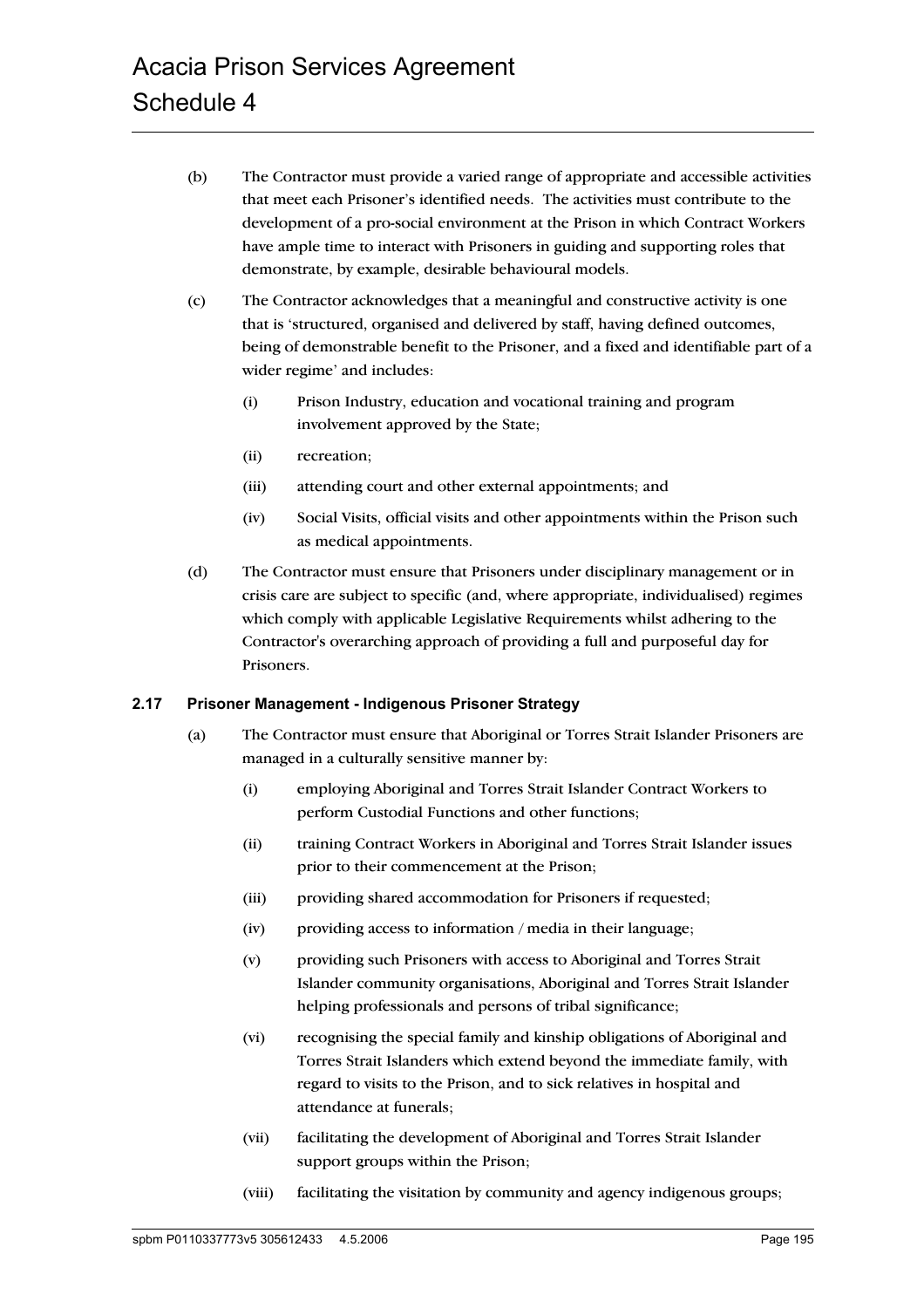- (ix) facilitating the expression by such Prisoners of their Aboriginality with regard to food preferences, customs, spirituality, celebrations, ceremonies, arts and crafts consistent with good management of the Prison; and
- (x) offering educational vocational training and other programs that are specifically developed for Aboriginal and Torres Strait Islander Prisoners and which take account of appropriate teaching methods and learning dispositions of Aboriginal and Torres Strait Islander Prisoners.
- (b) The Contractor must ensure that:
	- (i) Aboriginal and Torres Strait Islander Prisoners at the Prison are engaged in programs that address their particular offence patterns in culturally appropriate ways as identified in their IMPs;
	- (ii) suitable places are set aside where Aboriginal spiritual and cultural needs may be met for Aboriginal and Torres Strait Islander offenders and must consider the development of separate cultural areas for the various traditional groups, the opportunity for them to practice their tribal ceremonies including pre-funeral rites and the provision of outdoor cooking pits for celebratory use through the preparation of appropriate foodstuffs;
	- (iii) it fosters and encourages Aboriginal and Torres Strait Islander Prisoners being placed in the highest level of accommodation; and
	- (iv) it fosters the employment of Aboriginal and Torres Strait Islander Prisoners in the highest position possible with regards to the Prisoner's application, skills and knowledge.
- (c) The Contractor acknowledges its responsibility to provide programs to Aboriginal and Torres Strait Islander Prisoners that address the causes of such Prisoners' offence patterns, provide solutions and achieve outcomes that improve the immediate and long-term future of such Prisoners.
- (d) The Contractor's Aboriginal and Torres Strait Islander Programs must address the following issues:
	- (i) community, culture and spirituality;
	- (ii) health and wellbeing;
	- (iii) indigenous diet;
	- (iv) education;
	- (v) skills training;
	- (vi) work programs; and
	- (vii) post release support.
- (e) The Contractor must, through its programs, take a proactive approach to the management of Aboriginal and Torres Strait Islander Prisoners and to ensuring that this group of Prisoners is able to access the opportunities offered at the Prison. The Contractor must ensure that there is equality of access to programs and,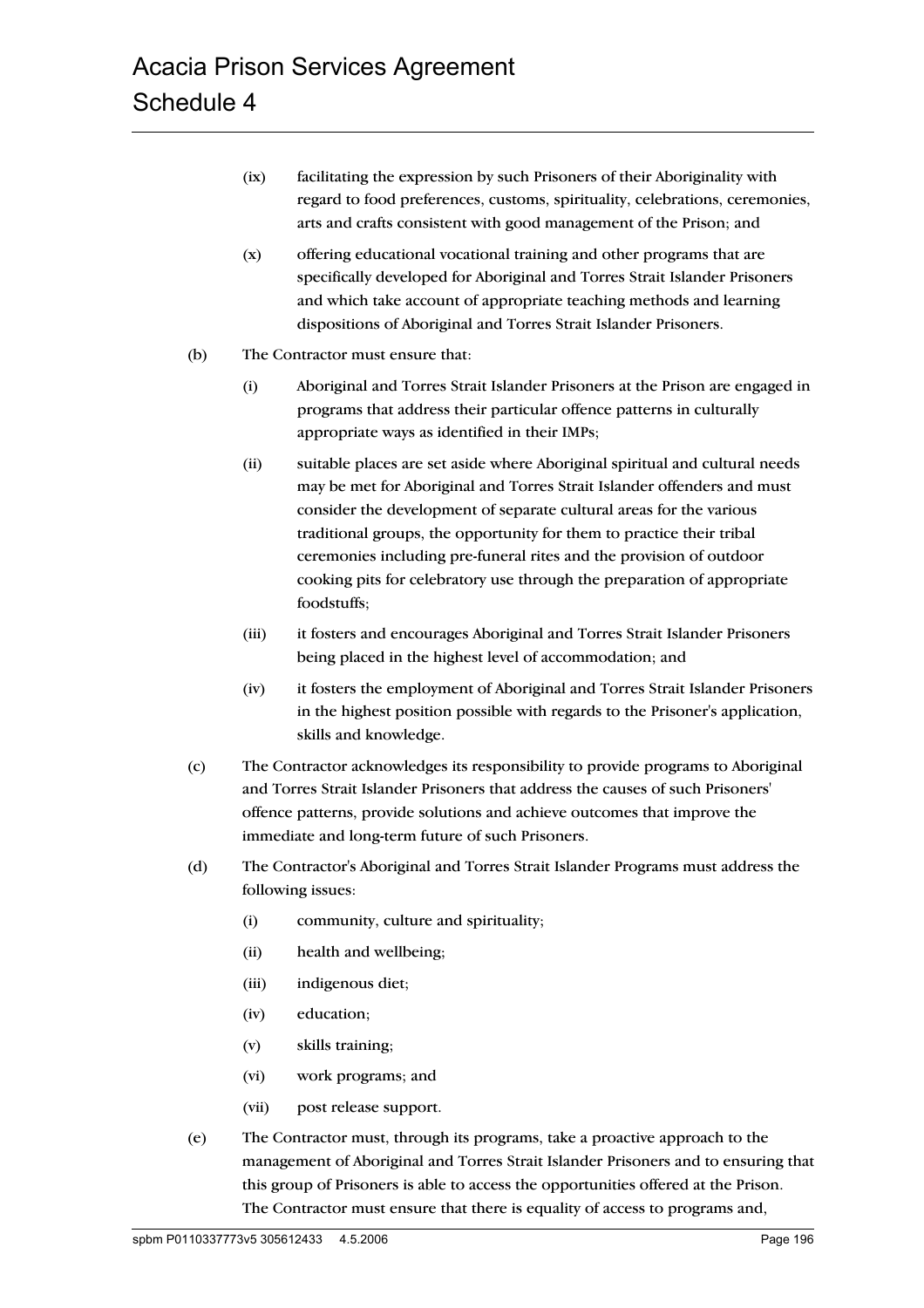through a suitably differentiated provision, that Aboriginal and Torres Strait Islander Prisoners can achieve to the same level as other Prisoners.

- (f) The Contractor acknowledges the need for greater engagement and consultation with Aboriginal and Torres Strait Islander Prisoners and their respective elders in order to ensure that the needs of such Prisoners are understood, and particularly, that appropriate solutions to Aboriginal and Torres Strait Islander Prisoner issues are found and that the method of delivery is culturally appropriate.
- (g) Prior to the Commencement Date, the Contractor consulted with indigenous elders in the Perth area regarding the issues facing indigenous Prisoners and indigenous communities. The Contractor must extend this consultation to remote indigenous cultural groups within the first 100 days after the Commencement Date. After the completion of these consultations, the Contractor must maintain informal ongoing contact with these indigenous elders and cultural groups.
- (h) The representative indigenous organisations expressed interest in providing the Contractor with relevant services that address the needs of indigenous Prisoners at the Prison and advice regarding relevant aspects of the management of the Prison through the formation of an Indigenous Advisory Board.
- (i) The Contractor must use all reasonable endeavours to procure the establishment of the Indigenous Advisory Board and ensure that the broader West Australian indigenous communities and major indigenous cultural groups are represented on the Board.
- (j) Within 12 months after the Commencement Date, the Contractor must (with the support, guidance and advice of the Indigenous Advisory Board, where practicable), host a conference at the Prison and invite key decision-makers and stakeholders to discuss developing practices in the care of indigenous Prisoners, and the issue of the recruitment and retention of indigenous Contract Workers. Where appropriate, the Contractor must also hold conferences in regional areas to obtain the input of remote indigenous cultural groups and organisations.
- (k) The Contractor must ensure that, in developing a thematic response to the management of indigenous Prisoners, the indigenous Prisoners do not become segregated from their non-indigenous peers. In addition the Contractor must ensure that indigenous Prisoners do not receive, and are not perceived to receive, preferential treatment. The Contractor must take a whole-Prison community approach and actively promote cross-cultural activities, interaction and awareness.
- (l) The Contractor must adopt an integrated strategy, with measurable targets, for the management of all aspects of indigenous Prisoner care at the Prison and, in doing so, must liaise with relevant government departments, community groups and organisations, such as the Department of Education and Training, the Department of Indigenous Affairs, the Department of Housing and Works, the Department of Health, regional employers, NAIDOC, and indigenous Prisoners themselves.
- (m) The Contractor must use reasonable endeavours to procure the execution of a Memorandum of Understanding between the Contractor and Derbarl Yerrigan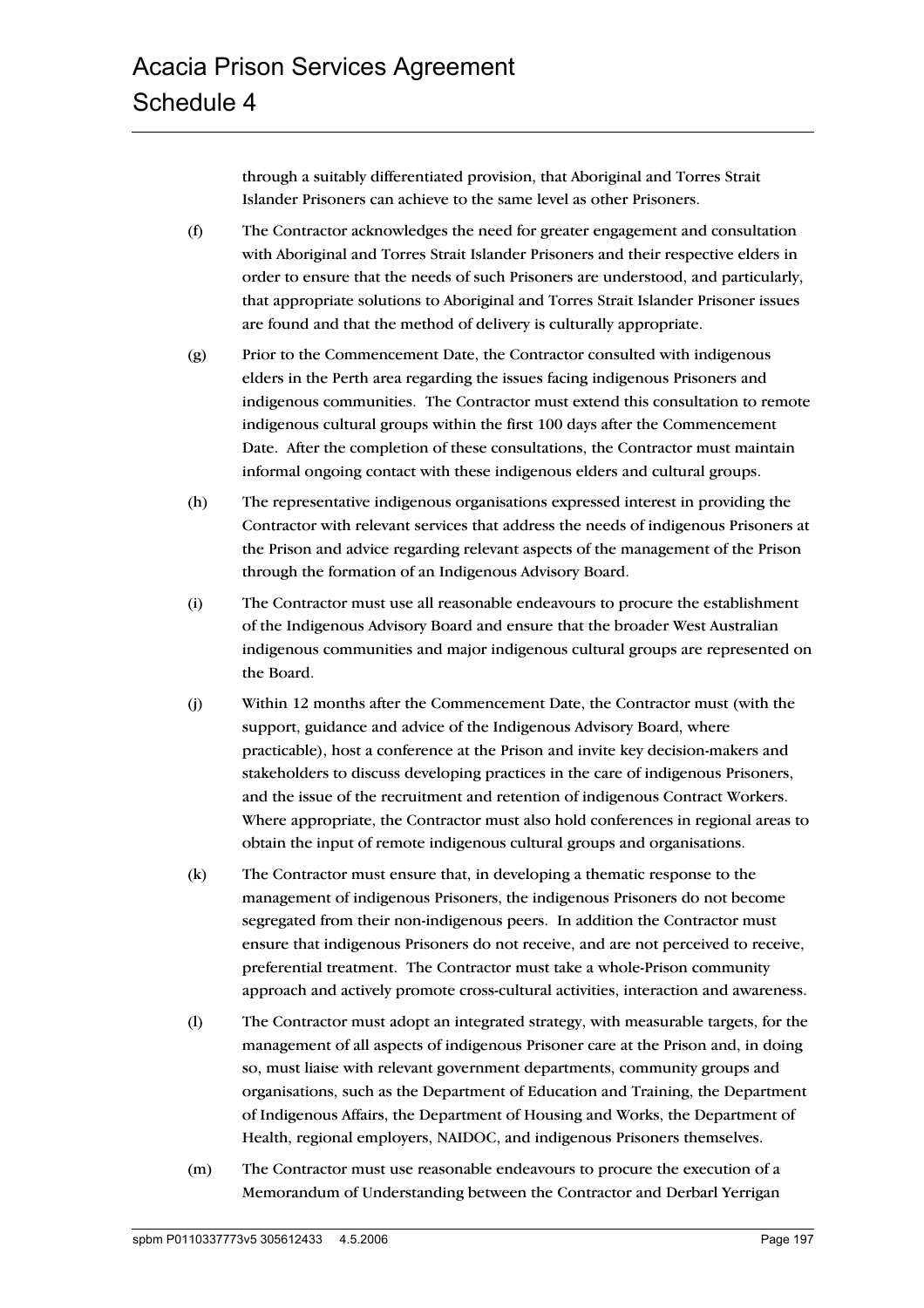Health Services Inc detailing the parties' joint commitment to the integrated delivery of targeted offender programs to indigenous Prisoners at the Prison.

(n) The Contractor must work with the Department of Indigenous Affairs to implement Family History Programs, Management of Heritage Site programs, and other relevant programs that will benefit indigenous Prisoners at the Prison.

## **2.18 Prisoner Management - Reception of Prisoners**

- (a) To facilitate the reception of all Prisoners into the Prison, the Contractor must accept all Prisoners who are directed to the Prison with the proper authority when returning from courts or being transferred from other prisons.
- (b) The Contractor must put in place robust, auditable procedures to ensure that:
	- (i) no person is admitted into the Prison as a Prisoner without a valid commitment order or an approved placement as agreed with IMP or MAP placement approvals; and
	- (ii) the details of the commitment order are entered onto a permanent record as soon as practicable including:
		- (A) the reasons and authority for the commitment;
		- (B) the date of admission of the Prisoner; and
		- (C) details of the identity of the Prisoner, including country of birth and any claimed membership of an ethnic, cultural or racial group.
- (c) The Contractor must provide all Prisoners with the facilities to make a telephone call to inform their families of their imprisonment as soon as practicable after their admission to the Prison, or prior to their transfer to another prison, other than in exceptional circumstances. This telephone call must be provided to the Prisoner free of charge and, pursuant to section 2.5, must be of at least five minutes duration and, in the case of foreign nationals, may be to any location in the world. If, at the time of reception, the person whom the Prisoner wishes to contact is unavailable, the Prisoner may carry this entitlement forward for 24 hours.
- (d) The Contractor must screen all Prisoners upon reception to enable an initial health assessment to be carried out in order to identify and provide appropriate intervention for any pressing medical condition (including drug, alcohol or mental health needs) and welfare concerns.
- (e) The Contractor must provide all Prisoners with appropriate opportunities to make arrangements for the welfare of their children, next of kin or other dependents as soon as practicable after admission. This will usually be carried out as part of the Induction and Assessment Process described in section 2.19 but if the Prisoner's need is pressing, the Contractor must respond flexibly and provide such additional facilities to the Prisoner as are required.
- (f) In order to maximise the understanding of information by Prisoners and to aid the better assessment of Prisoners, a further or extended period of assessment and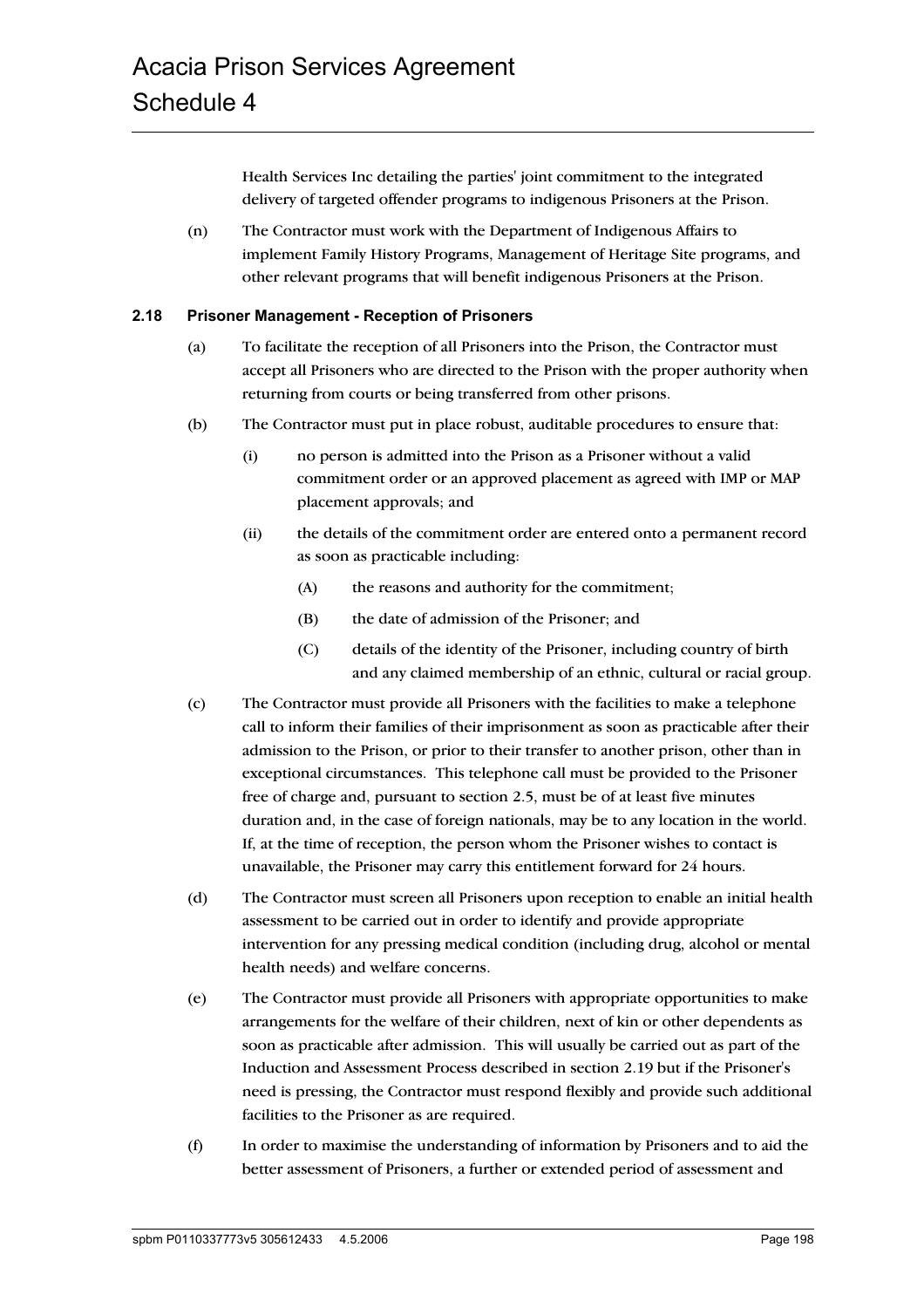orientation, referred to as the Induction and Assessment Process, will be provided to Prisoners.

- (g) The key Contract Workers and others contributing to the reception process are:
	- (i) the Visits Reception Unit Manager (or equivalent) who manages the process;
	- (ii) Reception Officers who deliver the process;
	- (iii) an Induction Counsellor (or equivalent), a member of the Induction and Assessment Process team, who informs of next steps;
	- (iv) an indigenous Contract Worker who attends reception for indigenous Prisoners;
	- (v) a Personal Advisor who has the Prisoner pre-allocated and attends the reception where practicable;
	- (vi) a Nurse Practitioner (or equivalent) who carries out health screening; and
	- (vii) a Buddy who provides peer support, assistance and information as necessary.
- (h) The Contractor must ensure that the reception process is a formal, documented process and that the Prisoner is aware of behavioural parameters from the outset, through a simple and concise Compact which contains:
	- (i) key summary information necessary for the Prisoner to understand the Prison regime and the requirements placed on Prisoners; and
	- (ii) a written code of conduct summarising the behaviour required of the Prisoner including the work conduct requirements referred to in section  $4.1(f)$ .
- (i) The Contractor must ensure that the Prisoner, upon completing the reception process, has all information necessary for him to operate without loss of opportunity or ignorance until the Induction and Assessment Process commences.
- (j) The Contractor must ensure that all information described in this section 2.18 is provided to Prisoners in an understandable format and using translations, easyread documents, the assistance of the persons described in paragraph (g) and a welcome video in various languages. All information must also be conveyed orally and presented in a linguistic and culturally relevant form, using interpreters where necessary.
- (k) The Contractor may provide a Walkman with an audio introduction to the reception process, Induction and Assessment Process and the Prison.
- (l) The reception process must involve the use of a first-night 'suite' given the vulnerability of newly received Prisoners and the statistically proven increase in self-harm ideation and action during this period. The first night 'suite' is an area where Prisoners enter cells that are softened in the décor, have additional facilities and an increased presence of Contract Workers.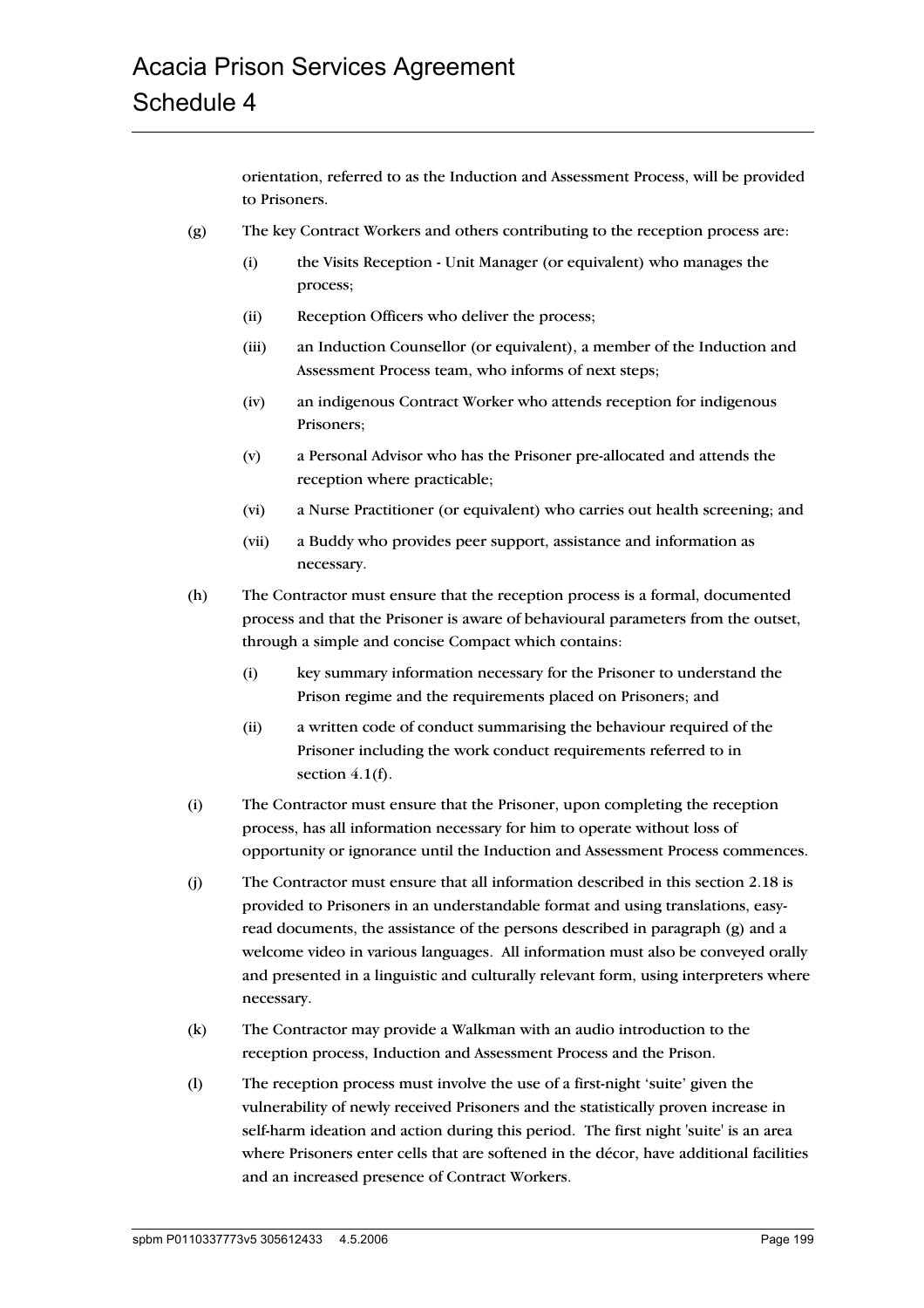- (m) Within 12 months after the Commencement Date the Contractor must develop a complete set of first night procedures for inclusion in the Prison Operating Manuals.
- (n) The Contractor must be careful to demarcate the reception process and the Induction and Assessment Process on the basis that the reception process should ensure the safety and welfare of the Prisoner and provide immediate, necessary knowledge while the Induction and Assessment Process addresses the Prisoner's longer term needs.
- (o) The Contractor must comply with Operational Instruction 8 (Prisoner's Private Property), Operational Instruction 12 (Management of Prisoner's Money), Policy Directive 18 (Orientation), Policy Directive 26 (Searches), Policy Directive 28 (Escorts), Policy Directive 29 (Court Attendance), Policy Directive 42 (Prisoners Property), Policy Directive 47 (Re-entry Release Orders), Policy Directive 52 (High Security Escort Procedures), Director General's Rule 18 (Assessment and Care – Management of Prisoners), the Prisons Act, the Prisons Regulations and all other Legislative Requirements applicable to the reception of Prisoners at the Prison.

#### **2.19 Prisoner Management - Induction**

- (a) The Contractor must provide a formal induction to each Prisoner which must be completed within 2 weeks of the Prisoner being received into the custody of the Contractor at the Prison (*Induction and Assessment Process*). The Induction and Assessment Process will take place in a dedicated unit set aside for the purpose.
- (b) Protection Prisoners must receive the Induction and Assessment Process delivered locally to their residential location.
- (c) The Contractor must ensure that upon completion of the Induction and Assessment Process:
	- (i) the Prisoner is safe;
	- (ii) the Prisoner is apprised of the philosophy of the Prison;
	- (iii) the security status of the Prisoner has been confirmed;
	- (iv) the Prisoner's support network has been apprised as to his location;
	- (v) the Prisoner's needs have been fully assessed;
	- (vi) the Prisoner has an agreed plan to address his needs and a timetable through which to do it;
	- (vii) the Prisoner is aware of the expectations for the Prisoner's behaviour and attitude and has agreed to meet those expectations;
	- (viii) the Prisoner is aware of what is expected of him in terms of effort, application and outcome and has agreed to meet those expectations;
	- (ix) the Prisoner understands the routines of the Prison;
	- (x) the Prisoner has experienced a range of activities;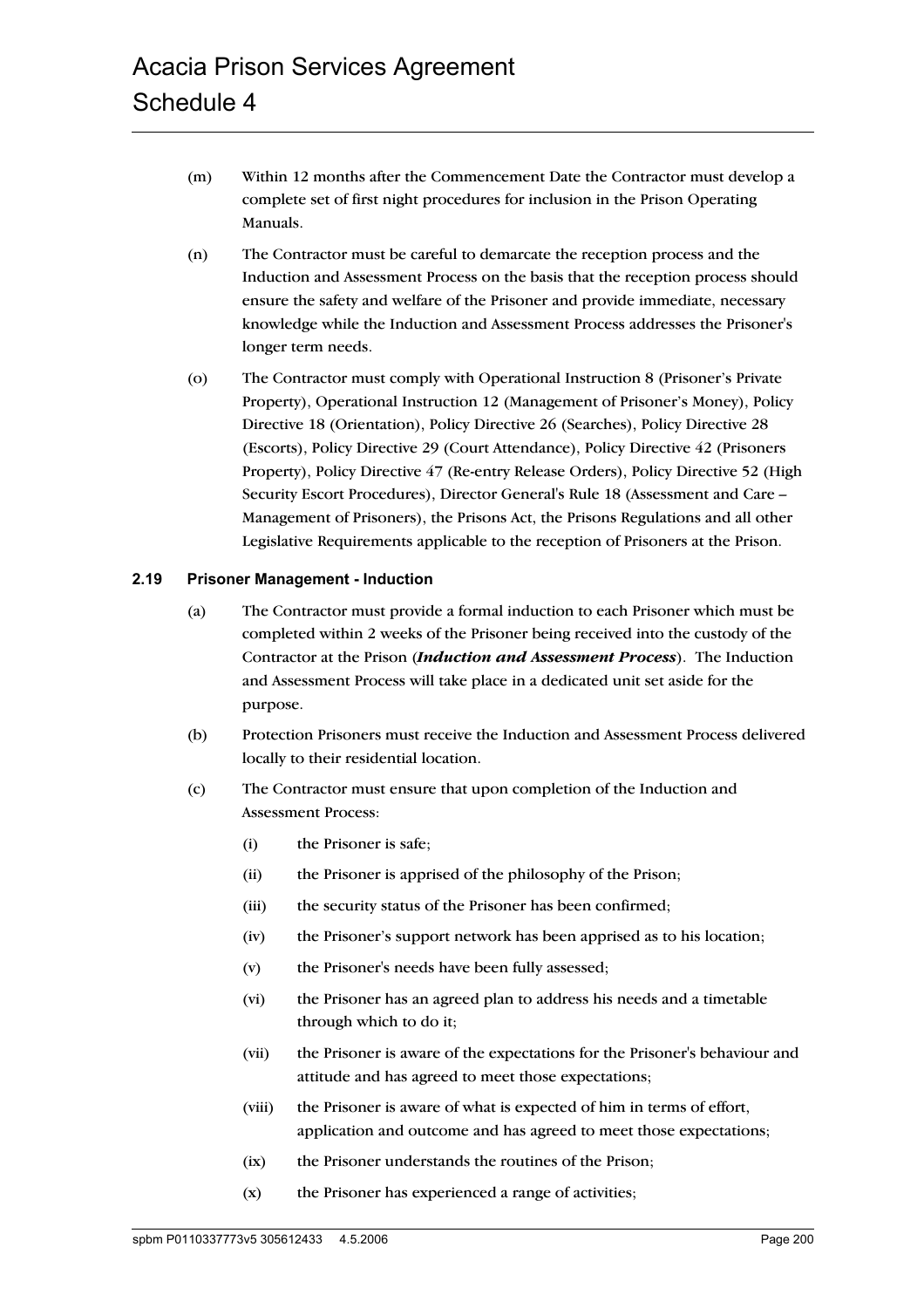- (xi) the Prisoner has started the re-entry process;
- (xii) the Prisoner has started to be forward looking, outward looking and optimistic;
- (xiii) the Prisoner is aware of the different levels comprising the EPI Scheme described in section 1.9 and how they are achieved;
- (xiv) the Prisoner is identified if he is at risk or vulnerable from other Prisoners; and
- (xv) the Prisoner is aware of the various functions of the Prison including the Prison Canteen Service, External Prisoner Purchases, telephones and mail systems and education, work and training opportunities.
- (d) The Contractor must involve Buddies (as that term is defined in section 2.25) in the Induction and Assessment Process.
- (e) The Contractor acknowledges that the Induction and Assessment Process is as much about attitude and dialogue, agreement and opportunity as it is about information.
- (f) The Contractor must make available dedicated Contract Workers to conduct the Induction and Assessment Process for a Prisoner and must ensure that Contract Workers who will be working with the Prisoner on an on-going basis are involved in the process. The Induction and Assessment Process must take place across the Prison and involve the introduction of the Prisoner to other Prisoners and Contract Workers and to areas of operation.
- (g) The Contractor must ensure that Prisoners also undergo an appropriate induction and assessment process prior to progressing or regressing between EPI Scheme levels.
- (h) The Contractor must ensure that all information described in this section 2.19 is provided to Prisoners in an understandable format and using translations and easyread documents. All information must also be conveyed orally and presented in a linguistic and culturally relevant form, using interpreters where necessary.
- (i) The Induction and Assessment Process will be a core Prison function and, as such, provide opportunities for Responsible Prisoners, themselves beneficiaries of the process at an earlier date, to assist.
- (j) As a core Prison function, regular evaluation of the Induction and Assessment Process will be undertaken. The Contractor must request every Prisoner to complete an evaluation form upon completion of the Induction and Assessment Process and, at the same time, ensure that the Prisoner undertakes a final tick-list of the items covered in the process so that he has an opportunity to query any points. The Contractor must perform a formal evaluation of the Induction and Assessment Process on an annual basis.
- (k) The Contractor must comply with Policy Directive 18 (Orientation) and all other Legislative Requirements applicable to the induction of Prisoners.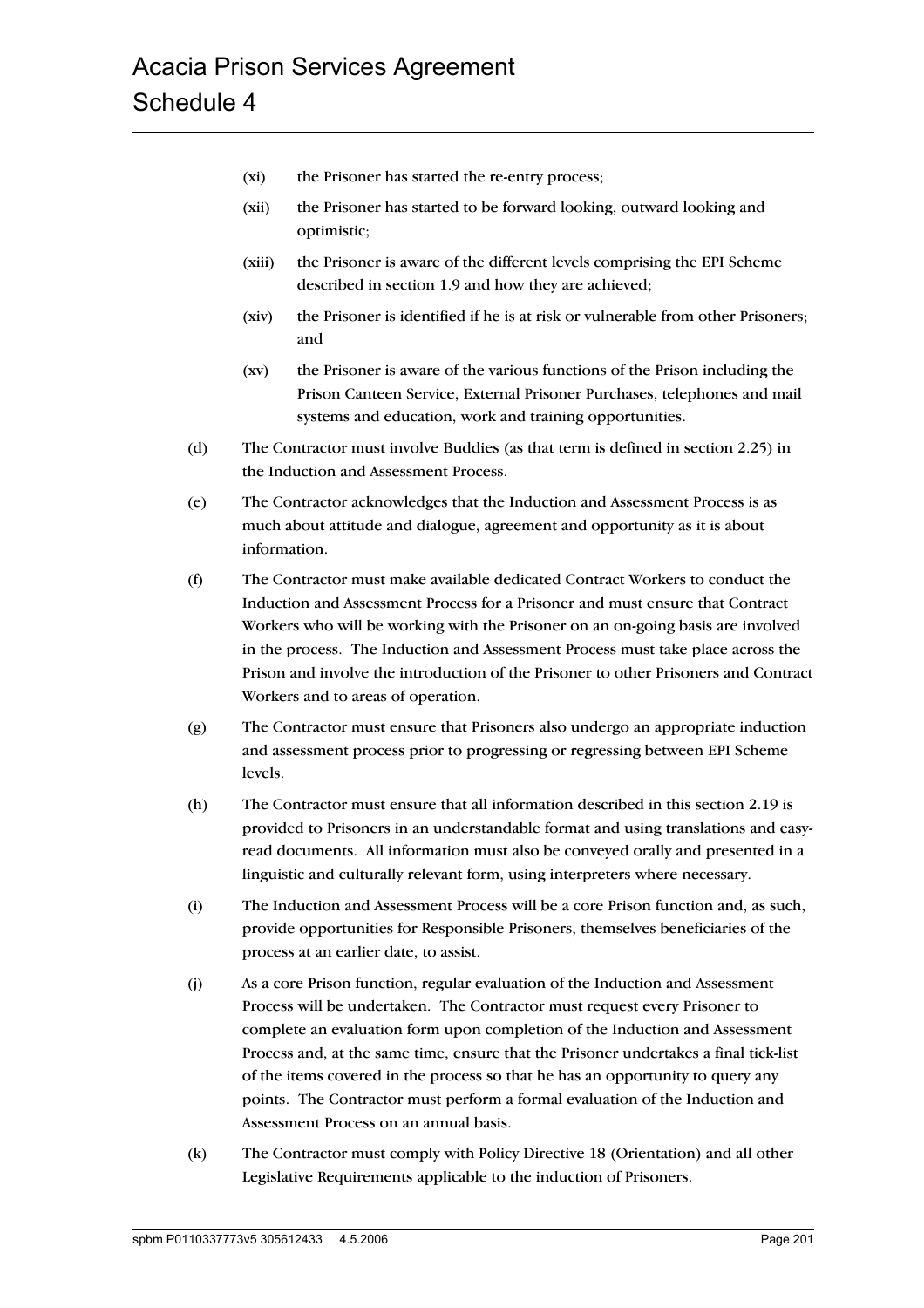## **2.20 Prisoner Management - Management of Illicit Substances**

(a) In this section 2.20:

*Adulterated Sample* means a urine sample provided by a Prisoner which has been adulterated by adding a substance to the sample other than water, for example, soap or bleach; and

*Diluted Sample* means a urine sample provided by a Prisoner which has been diluted by the Prisoner ingesting substantial amounts of water prior to giving the sample or by adding water to the sample after it is taken.

- (b) The Contractor must utilise a number of independent but mutually supportive strategies to identify Prisoners who are engaged in high risk behaviours, including substance abuse, and use appropriate methods to address them.
- (c) The Contractor must put in place effective processes to manage the dispensing of medication to Prisoners and prescription medication is provided on the basis of assessed need pursuant to the Contractor's health care strategy and not on the basis of demand.
- (d) The Contractor must ensure the integrity of all urine samples taken from Prisoners including by preventing the provision of Adulterated Samples and Diluted Samples by Prisoners.
- (e) The Contractor must ensure that
	- (i) urine samples are taken from Prisoners on the RDT List as directed by the State;
	- (ii) urine samples are taken in accordance with the State's testing requirements and Regulation 26;
	- (iii) the urine samples, upon being taken, are tested for the presence of Illicit Substances;
	- (iv) the urine samples are tested at a laboratory approved by the State and the results forwarded to the Prison;
	- (v) the results for all tests are recorded on TOMS;
	- (vi) all Positive Urine Sample Test Results (after taking account of any Mitigation Event) are reported and charged as an offence under section 70 of the Prisons Act; and
	- (vii) copies of the original certificates issued by the laboratory are submitted to the State within 10 Business Days of the tests being conducted.
- (f) The Contractor must ensure that:
	- (i) health services are in place to manage Prisoners under the influence of substances;
	- (ii) targeted testing of Prisoners with identified substance misuse histories is carried out;
	- (iii) random testing is carried out as directed by the Department; and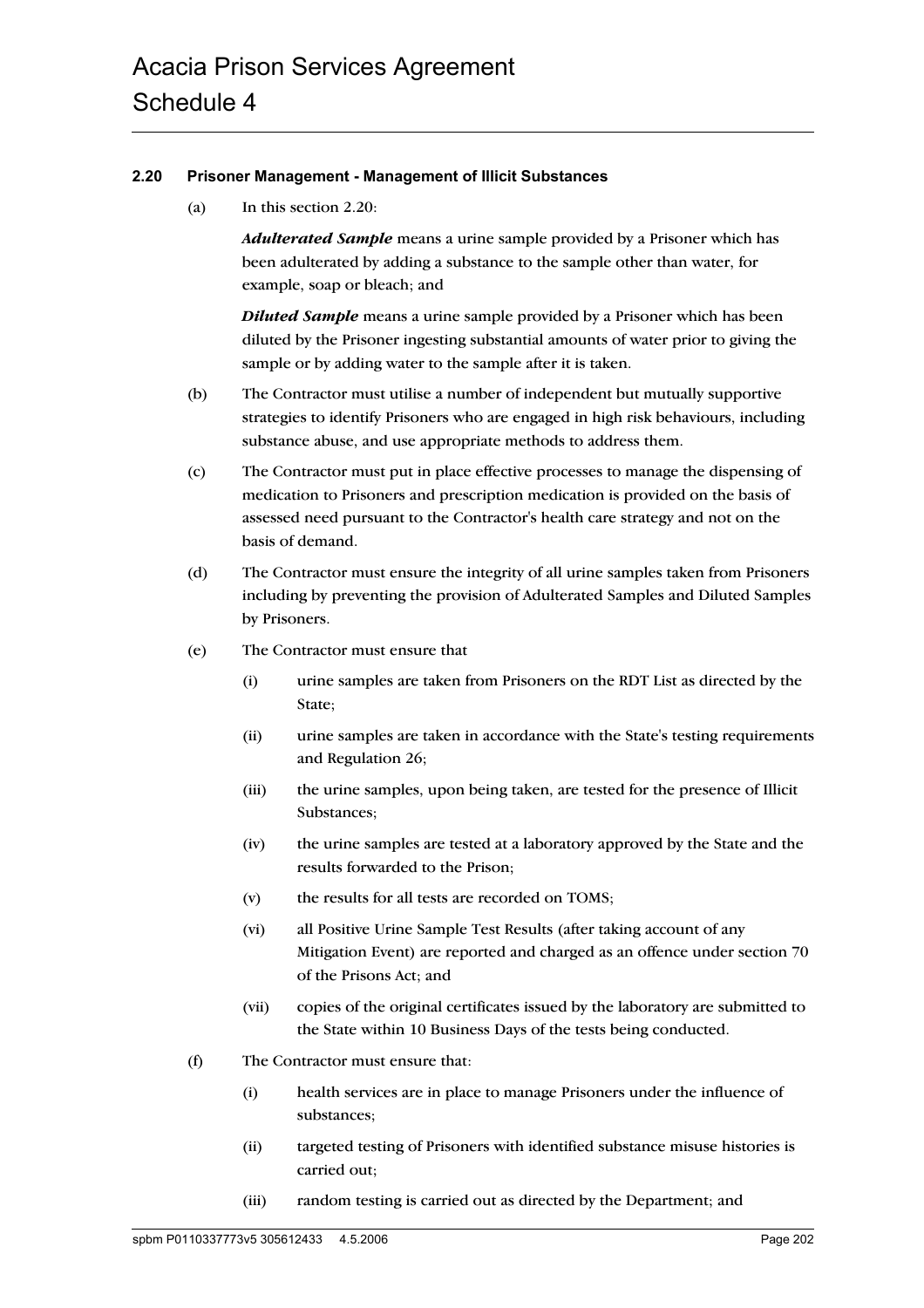- (iv) Prisoners are able to commence on pharmacotherapy treatment programs or continue such programs.
- (g) The Contractor must bear all costs of random and targeted samples. Requests made by the State for specific testing, other than the monthly, random 5% testing and targeted testing, will be paid for by the State.
- (h) The Contractor must:
	- (i) use reasonable endeavours to prevent illicit substances from entering the Prison, the manufacture of alcohol by Prisoners in the Prison and the trade or exchange of prescription medications within the Prison;
	- (ii) ensure that where Prisoners gain access to illicit drugs, appropriate procedures including health management procedures are initiated; and
	- (iii) ensure that if a Prisoner has a history of drug, alcohol or substance abuse, he will be encouraged and facilitated to engage in an appropriate treatment program as soon as practicable.
- (i) The Contractor must take appropriate measures to identify the presence of any illicit substances in the Prison and take all reasonable steps to remove them.
- (j) The Contractor must ensure that each new Prisoner is introduced to the Contractor's illicit substance education program as part of the Induction and Assessment Process.
- (k) The Contractor must operate a Voluntary Testing Unit (with an associated programme) in recognition of the development of the Responsible Prisoner concept that lies at the heart of its vision.
- (l) The Contractor acknowledges that interventions aimed at reducing or eliminating substance misuse patterns amongst Prisoners are likely to feature in many IMP targets.
- (m) The Contractor acknowledges the content of the May 2003 Justice Drug Plan and its strategies including those of reducing supply, reducing demand and reducing harm.
- (n) The Contract must comply with Operational Instruction 3 (Security and Control), Operational Instruction 17 (Searches of Department of Justice Personnel and Service Providers), Operational Instruction 18 (Searches of People Other Than Those Covered in Operational Instruction 17, Seeking to Enter a Prison), Policy Directive 26 (Searches), the Prisons Act and all other Legislative Requirements applicable to the management of illicit substances at the Prison.

# **2.21 Prisoner Management - Assessment and Management of Prisoners Identified as "at risk"**

(a) The Contractor acknowledges that Prisoners may pose a risk to themselves and the reasons for this may be many, complex and enduring. The Contractor acknowledges that the risk drivers may be subtle and hidden, sometimes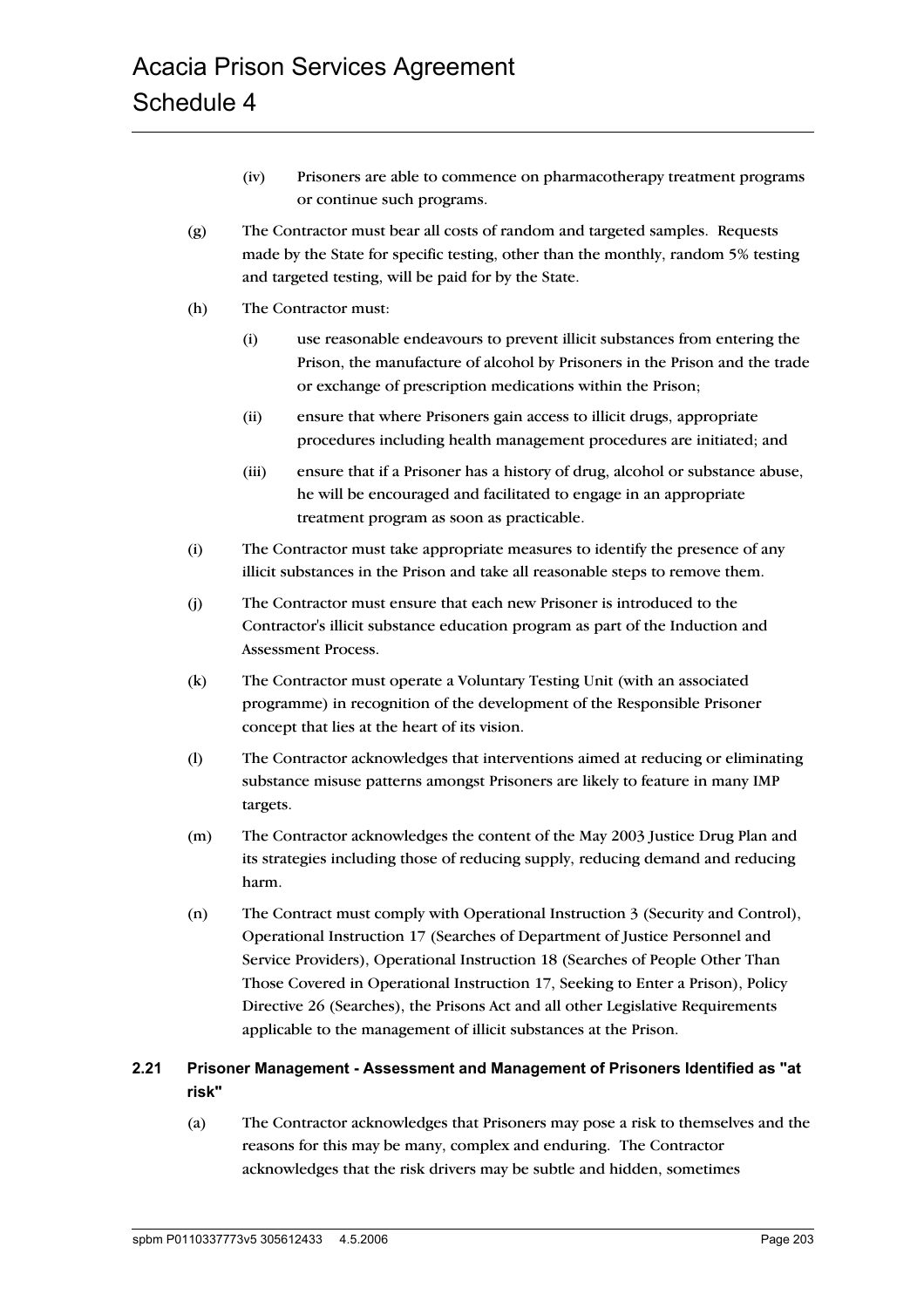intentionally, and that an on-going assessment of each Prisoner's "at risk" status and the Contractor's response posture is required.

- (b) The Contractor must ensure the safety of all Prisoners identified as "at risk" at the Prison by developing and implementing procedures that:
	- (i) enable the location of each Prisoner to be known at all times in accordance with section 1.7;
	- (ii) provide sufficient Contract Workers to deter misconduct, enforce rule compliance and supervise the safety of all Prisoners;
	- (iii) provide an immediate and effective incident response;
	- (iv) prevent Prisoners from being under the control of other Prisoners;
	- (v) enable Prisoners to alert Contract Workers to threats to a Prisoner's safety;
	- (vi) ensure the provision of accommodating "at risk" Prisoners in special cells if they are regarded as in crisis;
	- (vii) ensure that each Prisoner's "at risk" status is taken into account when reviewing IMPs and MAPs; and
	- (viii) enable the reporting of incidents of attempted suicide and self harm to the Department via TOMS.
- (c) The Contractor must ensure that:
	- (i) all Contract Workers are trained to recognise "at risk" indicators, to recognise what action they should take in circumstances where they identify a Prisoner as being at risk, in first aid procedures, and in relevant policies and procedures and reporting requirements;
	- (ii) a Prisoner Risk Assessment Group (*PRAG*) consisting of a member of the Contractor's management team, a member of the Prison Counselling Team, a medical member and at least one unit supervisor is formed;
	- (iii) any Prisoner identified as being at chronic risk by the PRAG is subject to ongoing monitoring in the general Prison population; and
	- (iv) any Prisoner identified as being in crisis or "at risk" of self harm by PRAG is managed by the At Risk Management System (*ARMS*) described in Policy Directives 11 and 32.
- (d) The Contractor must comply with the arrangements in place immediately before the Commencement Date for inter-prison transfers of Prisoners needing acute inpatient psychiatric care from the Prison to Casuarina Prison.
- (e) The Contractor's approach to the assessment and management of Prisoners is to differentiate chronic and acute risk factors and to retain and manage "at risk" Prisoners in general location and accommodation where possible but to separate them when risk assessment so dictates.
- (f) The Contractor's full and active Purposeful Day, delivering a Purposeful Prison, is one which provides constructive distraction and achievement for "at risk"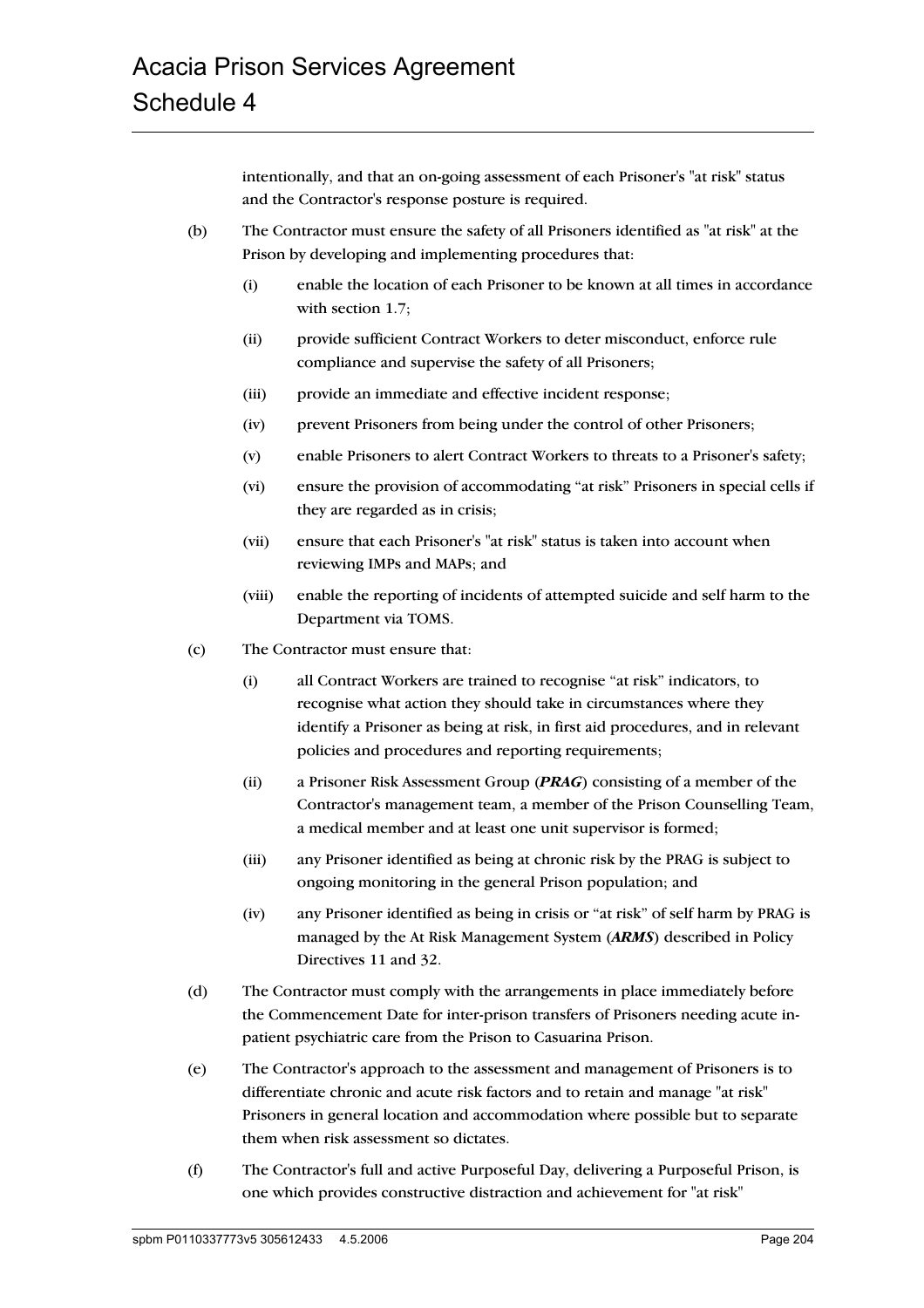Prisoners. The Contractor is aware that risky behaviour and self-harm seldom occurs in group settings and will configure its management of "at risk" Prisoners accordingly.

- (g) The Contractor must investigate possibilities for improving ARMS by using its own assessment and management process Risk Assessment Management Team (*RAMT*), to develop the work already practised by the PRAG including the style of assessments, interventions and case work undertaken.
- (h) The Contractor must individually case manage Prisoners identified as "at risk" through a multi disciplinary team in order to reduce the risk. The Contractor must operate three levels of risk management requiring three levels of intervention:
	- (i) Level 3 checks of the Prisoner to be conducted approximately every 30 minutes;
	- (ii) Level 2 checks of the Prisoner to be conducted approximately every 15 minutes; and
	- (iii) Level 1 checks of the Prisoner to be conducted every 2 minutes (constant check – Crisis Care).

For each of these levels the Contractor will reflect best practice by varying the interval between checks whilst retaining the requisite number of checks per hour.

- (i) If logistics associated with the location of "at risk" Prisoners throughout the Prison complex proves a difficulty, the Contractor must relocate some or all "at risk" Prisoners to Crisis Care.
- (j) The Contractor must involve the "at risk" Prisoner, appropriate groups and agencies and the Prisoner's family in the management of the Prisoner.
- (k) The Contractor must ensure that first aid kits and grab bags are appropriately stocked and located throughout the Prison.
- (l) The Contractor must ensure that the Suicide and Self Harm Prevention Strategy (which is part of the wider Violence Reduction Strategy) is supported by other residential staff, Healthcare staff and Buddies (as that term is defined in section 2.25) and is linked to other strategies including the Personal Adviser Scheme.
- (m) The Contractor must ensure that Contingency Plans identify the role of Contract Workers who attend as 'first on the scene' and further roles in order to manage an appropriate response to deal with the issues presented.
- (n) The Contractor acknowledges that evenings and night periods are periods of high risk as it is usually at these times that Prisoners are less active and have more time to brood on issues. These periods can also increase feelings of isolation which are risk triggers. The Contractor must minimise the risk of self harm during these periods including by increasing the frequency of checks conducted by Contract Workers, a Buddy providing additional support and the provision of in-cell activity.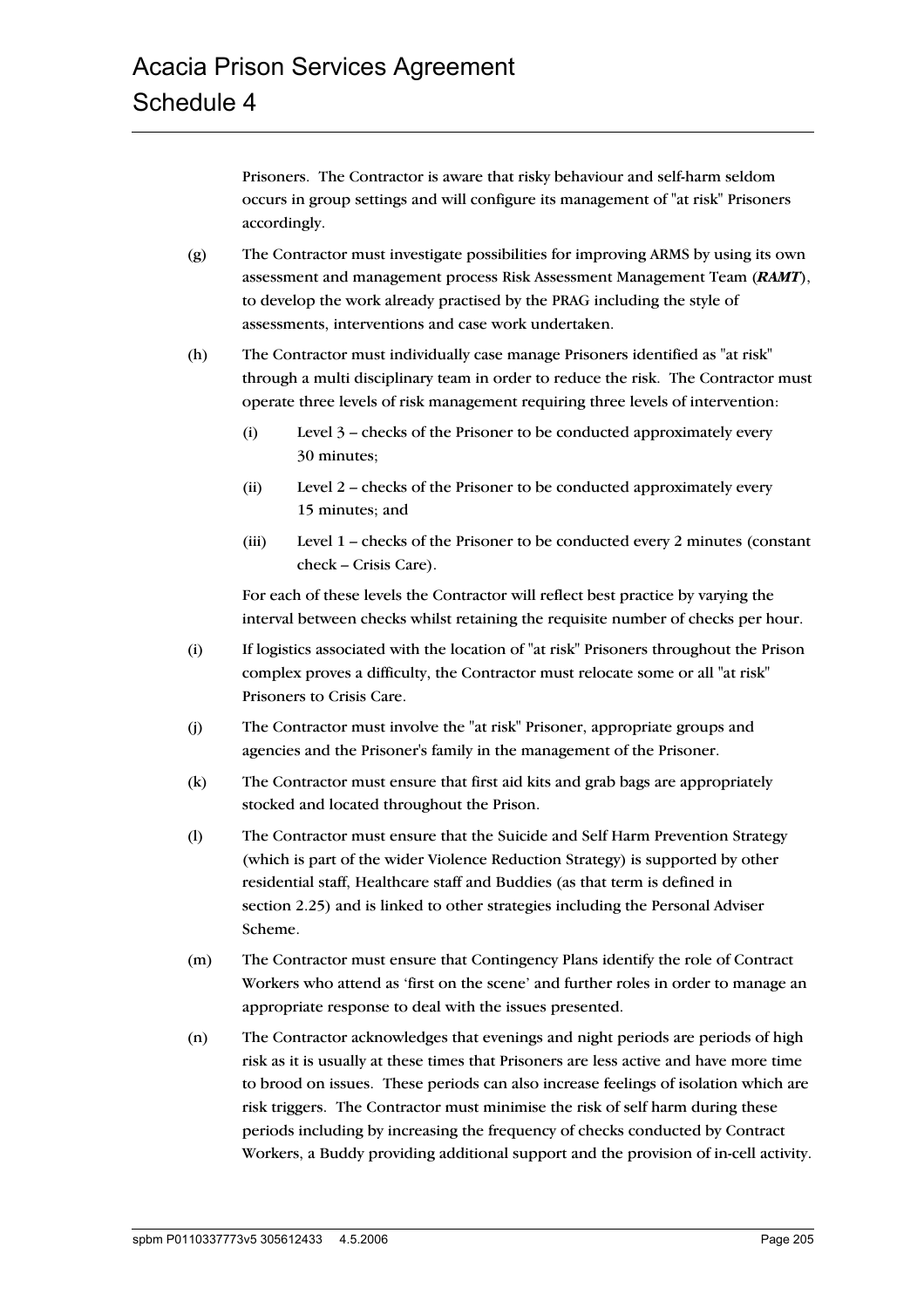- (o) The Contractor must ensure that:
	- (i) the TOMS system is used to manage the recording of alerts for Prisoners "at risk";
	- (ii) records reflect a Prisoner's risk level whenever the Prisoner is transferring to or from the Prison;
	- (iii) incident reports are completed whenever a Prisoner is identified as undergoing an increase in risk level;
	- (iv) any known risk level is identified and reflected in each Prisoner's Sentence Planning Documents; and
	- (v) it complies with the requirements of the prescribed process for treating Prisoners undergoing any risk issue.
- (p) The Contractor must comply with Policy Directive 11 (Prisoners Placed in Observation and Medical Observation Cells), Policy Directive 32 (Prisoners at Risk of Self Harm), Operational Instruction 15 (Anti-Bullying) and all other Legislative Requirements applicable to the assessment and management of "at risk" Prisoners.

# **2.22 Prisoner Management - Management of Prisoners Requiring Protection (from other Prisoners)**

- (a) The Contractor must:
	- (i) prevent Prisoners from being under the control of other Prisoners;
	- (ii) enable Prisoners to alert Contract Workers to threats to Prisoner's safety;
	- (iii) identify Prisoners who are at risk from other Prisoners;
	- (iv) ensure the placement of any Prisoner requiring protection in a safe and secure area;
	- (v) use reasonable endeavours to ensure that any Prisoner requiring protection is afforded the same work, education and vocational training and program opportunities as are afforded to other Prisoners at the Prison; and
	- (vi) ensure that any Prisoner requiring protection can access the same health, recreation and chaplaincy opportunities as are afforded to other Prisoners at the Prison.
- (b) The Contractor must ensure that:
	- (i) the behaviour of "protection Prisoners" is monitored by Contract Workers to ensure that they are protected as necessary and that their need for protection is reviewed at least once fortnightly;
	- (ii) strategies are in place to minimise protection applications by prioritising management options for perpetrators of violence; and
	- (iii) protection Prisoners have an alert to this effect on TOMS.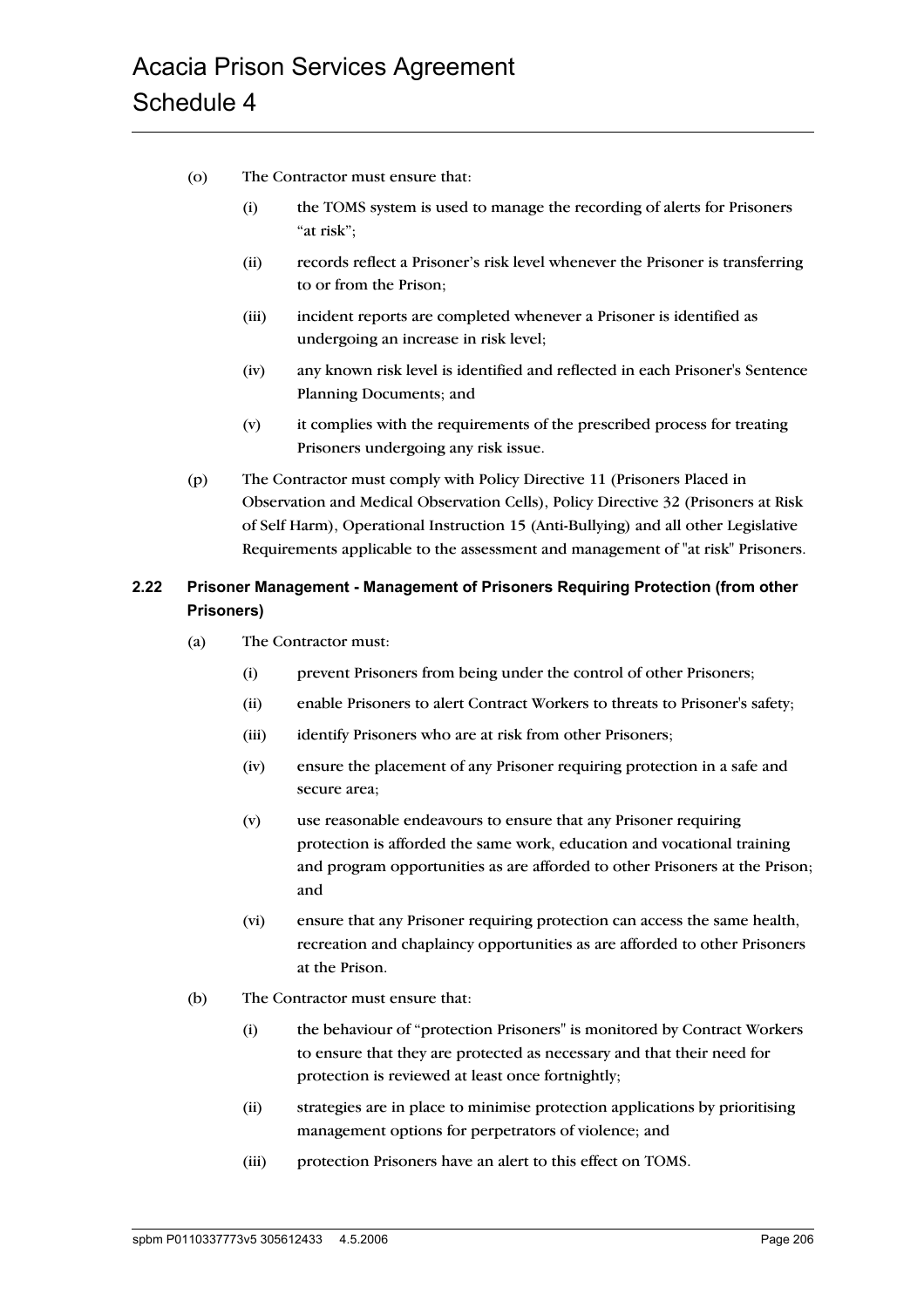- (c) The Contractor must provide escorts to protect Prisoners where appropriate, regularly assess, at least fortnightly, protection arrangements in place to determine whether they should continue or be modified in any way and implement appropriate assessment techniques to process a Prisoner's request for protection.
- (d) The Contractor must ensure that protection Prisoners are:
	- (i) managed fairly and openly without discrimination on the grounds of offence type, race, colour, gender, sexual orientation, marital status, physical or mental impairment, language, religion or other opinion, national or social origin, property, birth or other status, except as necessary in properly meeting the needs of a disadvantaged group; and
	- (ii) managed within a prison system that provides for graduated levels of restriction and security according to the risk posed to the Prisoner and located so as to be as accessible as practicable to the community of interest of the Prisoner.
- (e) The Contractor must ensure that its Contract Workers:
	- (i) are trained to understand issues concerning protection Prisoners and to appropriately assess the risk that protection Prisoners state they are under or that they are under;
	- (ii) in particular, Contract Workers involved in the reception of Prisoners, the provision of healthcare to Prisoners and the Induction and Assessment Process, identify Prisoners they perceive would require protection from other Prisoners; and
	- (iii) balance the need to arrange protection for Prisoners, with the requirement to challenge Prisoners who make erroneous demands to be so located, recognising that this is a constant source of tension and the Contractor's arrangements for management, support and guidance in this regard must be comprehensive.
- (f) The Contractor must ensure that equality of opportunity for protection Prisoners is achieved and maintained within the operational constraints of the Prison environment and augment it with appropriate outreach provision.
- (g) Placement on protection is a reactive strategy and, therefore, one that the Contractor is keen to minimise. The Contractor's focus is on preventative measures and its suite of interventions under the Violence Reduction Strategy, itself an integral demonstrator of the Contractor's operational philosophy and development of the Responsible Prisoner, are intended to effectively manage and minimise the attitudes and behaviours that trigger the initiation of protection.
- (h) The Contractor must comply with Operational Instruction 4 (Management of Prisoners Requiring Protection) and all other Legislative Requirements applicable to the management of Prisoners requiring protection.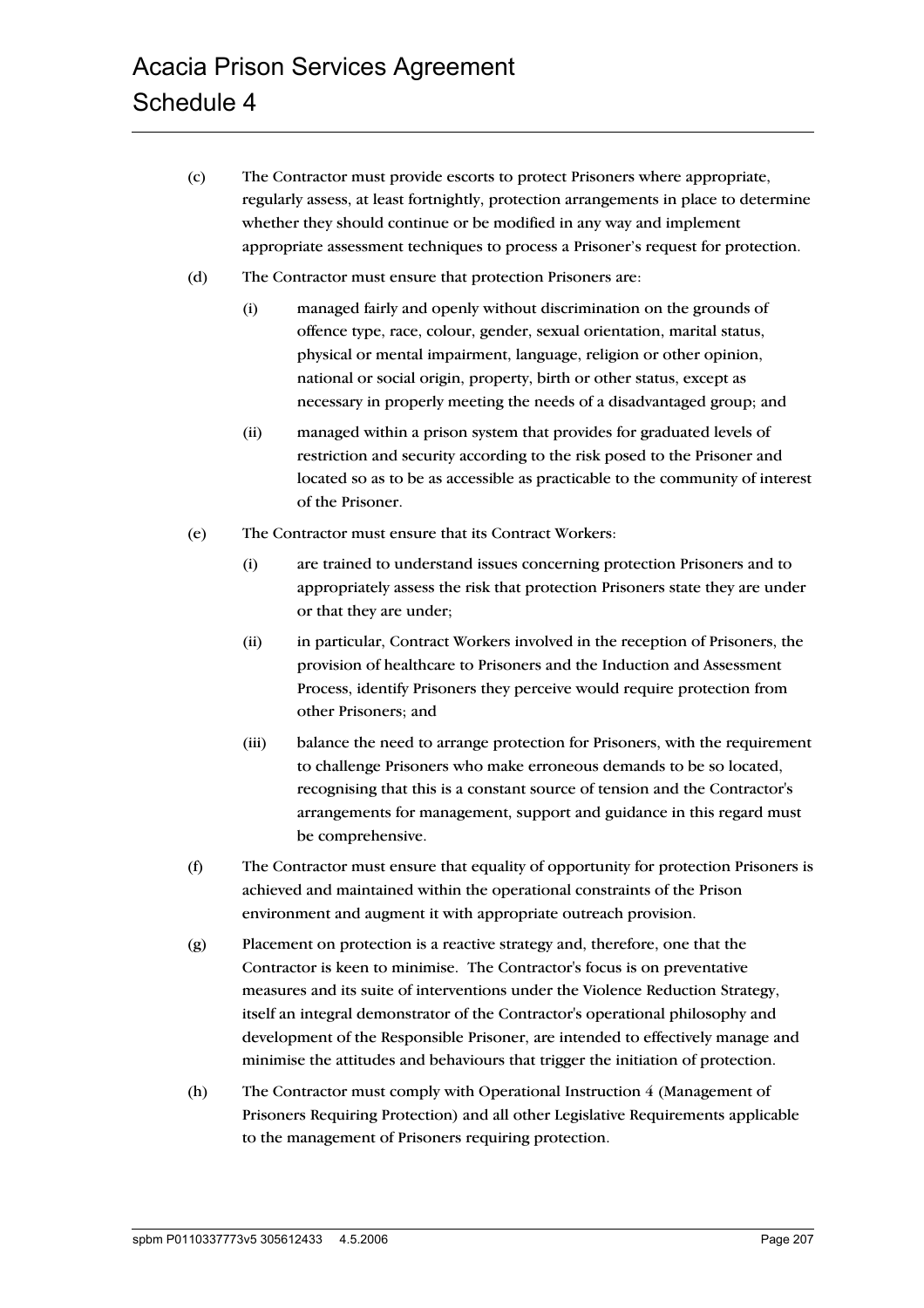#### **2.23 Prisoner Management – Management of Prisoners Posing a Threat to other Persons**

- (a) The Contractor must identify and manage Prisoners who present a risk to other persons at the Prison including Contract Workers, Visitors and other Prisoners and place them in situations which minimise their opportunities to harm others or to be harmed.
- (b) The Contractor must ensure that the fact a Prisoner presents a risk to others is taken into account when reviewing the requirements in the Prisoner's Sentence Planning Documents.

#### **2.24 Prisoner Management - Management of Special Needs Prisoners**

- (a) In addition to any applicable obligations in sections 2.17, 2.18, 2.19 and 2.21, the Contractor must:
	- (i) take account of the special needs of:
		- (A) Aboriginal Prisoners;
		- (B) Prisoners of the CALD group;
		- (C) disabled Prisoners; and
		- (D) geriatric and aged and infirm Prisoners;
	- (ii) ensure that those Prisoners with special needs (including Prisoners with limited literacy skills, Prisoners from remote areas or other countries and Aboriginal Prisoners) have contact with their families maximised; and
	- (iii) manage each group of special needs Prisoners in a pro-social manner.
- (b) The Contractor must ensure that:
	- (i) Prisoners with special needs are effectively linked to relevant support agencies and visits to support agencies are facilitated;
	- (ii) all Prisoners spending more than 12 consecutive months in the custody of the Contractor at the Prison are afforded the opportunity to attain basic literacy skills to a minimum National Reporting System Level 2;
	- (iii) aged and infirm Prisoners (geriatrics) at the Prison are accommodated in a specialist unit that provides an adjacent passive exercise area;
	- (iv) the specific health and service needs of geriatric Prisoners are satisfied including:
		- (A) the involvement of a carer, additional health assessments and the development of IMPs that address their specific requirements; and
		- (B) specific work, education and training programs and the referral, if necessary, to relevant community agencies for specialist assistance;
	- (v) assessment processes exist to identify Prisoners with special needs; and
	- (vi) policies and procedures specify accommodation, management and service provision for Prisoners with special needs.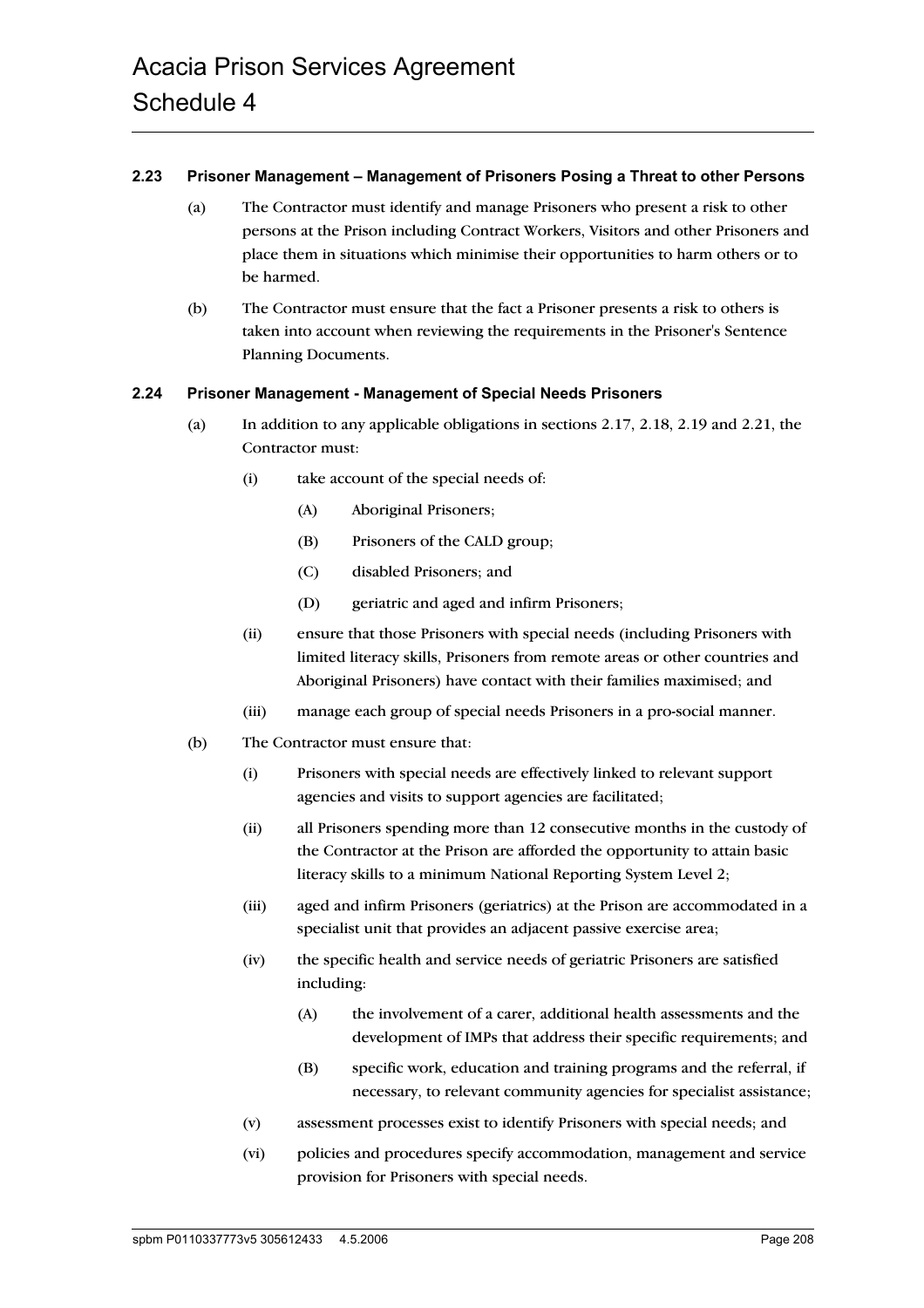- (c) The Contractor must conduct a population profiling exercise of the Prison every two years to clearly understand the nature of the Prison population and its needs.
- (d) The Contractor must conduct a needs assessment of each Prisoner upon his reception into custody to identify any special needs of the Prisoner.
- (e) The Contractor must create and publish a Diversity Strategy, including a disability policy, which explains the Contractor's approach to dealing with special needs Prisoners and the services in place for such Prisoners and must inform Prisoners of the support and services available.
- (f) The Contractor must operate in a flexible manner and address individual Prisoners and their needs on a personal basis. Whilst this approach is more intensive, the Contractor recognises that there is little to be gained from delivering ineffective or poorly focused generic services.
- (g) The Contractor must ensure that Contract Workers who work with Prisoners with disabilities are given access to the range of support services available to them through government and professional non-government agencies throughout Western Australia.
- (h) In terms of educational progression, the Contractor considers that the progress of a Prisoner is more important than the level of education achieved. For example, a low-skilled Prisoner gaining a reasonable level of competency may result in greater social capital than a more able peer gaining even better skills. In these circumstances, the Contractor proposes to use a system where educational improvements of Prisoners are based on the same increase in ability, but from different starting points. Put simply, a very low ability will be developed to an acceptable level, an acceptable level developed to a good level, and a good level developed into an excellent level. Under the Contractor's approach all Prisoners are expected to travel the same distance, albeit from different starting points.
- (i) At the same time, the Contractor must not limit a Prisoner's ambition or progress and must assist the Prisoner to achieve whatever level the Prisoner desires to, or is capable of, achieving.
- (j) The Contractor must monitor Prisoners' progress, and ensure that Prisoners are not faced with a benchmark that is unachievable or insufficiently challenging, through the performance of initial and on-going educational assessments of Prisoners.
- (k) The Contractor must work closely with the Department's Disability Services Unit, the Department's Education and Vocational Training Branch and community groups to ensure service provision to special needs Prisoners is the most effective and relevant possible.
- (l) The Contractor must seek to recognise Prisoners' abilities and set realistic and challenging targets which they can achieve.
- (m) The Contractor must comply with Policy Directive 8 (Prisoners With a Terminal Illness), Policy Directive 16 (Prostheses/Ortheses/Special Equipment and Appliances), Operational Instruction 10 (Prisoners With Disabilities) and all other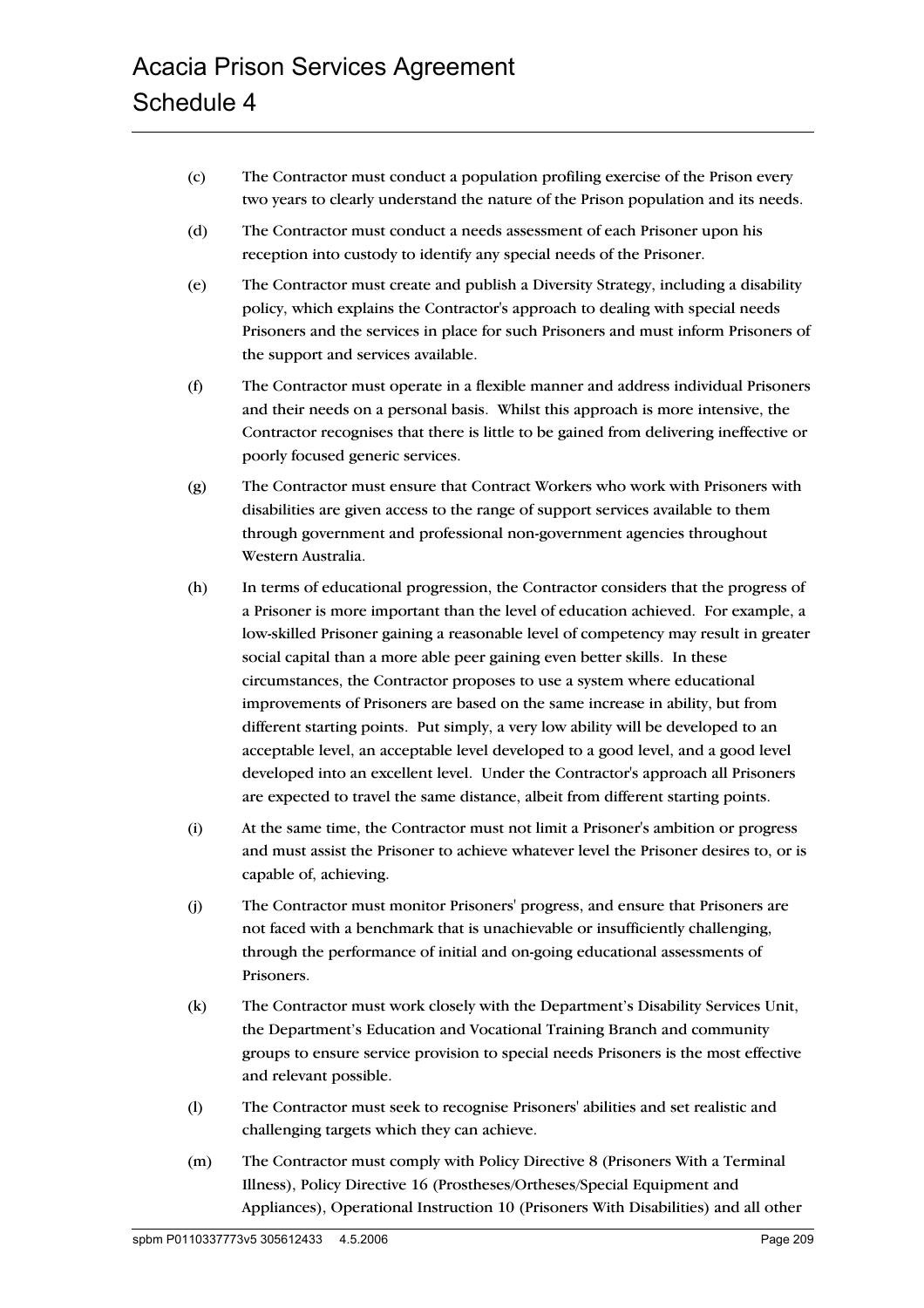Legislative Requirements applicable to the management of Prisoners with special needs.

## **2.25 Prisoner Management - Peer Support Strategy**

- (a) The Contractor must implement a network of Prisoner 'buddies' to offer peer support to Prisoners who are in crisis but not at such a level that formal crisis-care is needed.
- (b) The Contractor must ensure that:
	- (i) there are at least two positions for Buddy Managers filled by Contract Workers who oversee Prisoners participating in peer support (*Buddies*);
	- (ii) Buddies are managed by a member of the Prison Counselling Team;
	- (iii) Buddies receive training which provides them with the necessary skills for their role, an appreciation of the importance of their role and the sensitivity of the situations they may encounter;
	- (iv) Buddies are aware of the limitations of their role and to whom they should report matters;
	- (v) Buddies are never in a position of supervision over any other Prisoner;
	- (vi) Buddies meet at least fortnightly with the Buddy Managers, the Contractor's management team and the member of the Prison Counselling Team who manages them; and
	- (vii) Buddies are able to de-brief to a member of the Prison Counselling Team.
- (c) The Contractor must ensure that:
	- (i) Contract Workers are aware of the value of peer support processes and interact positively with Buddies; and
	- (ii) Buddies' training includes methods of offering support to fellow Prisoners and, in particular, how to identify any change in the risk level of the Prisoner to whom they are offering support.
- (d) The Contractor must consider expanding the Buddy role to encompass resettlement issues including offering advice on issues such as housing and employment. As peripatetic 'members' of the Resettlement Team, they would allow wider and deeper penetration into the Prison of valuable advice and resettlement strategies.
- (e) The Contractor must ensure that the Buddy network is formally managed by the two Buddy Managers and thence by the Prison Counselling Team and the Contractor's Assistant Director – Residential Services (or equivalent).
- (f) The Contractor must provide Buddies with teams in each of Basic, Standard and Enhanced level accommodation and also in key areas such as reception, the Induction and Assessment Unit, and the Disciplinary Management and Prisoner Development Unit (the latter two subject to individual risk assessment by Contract Workers).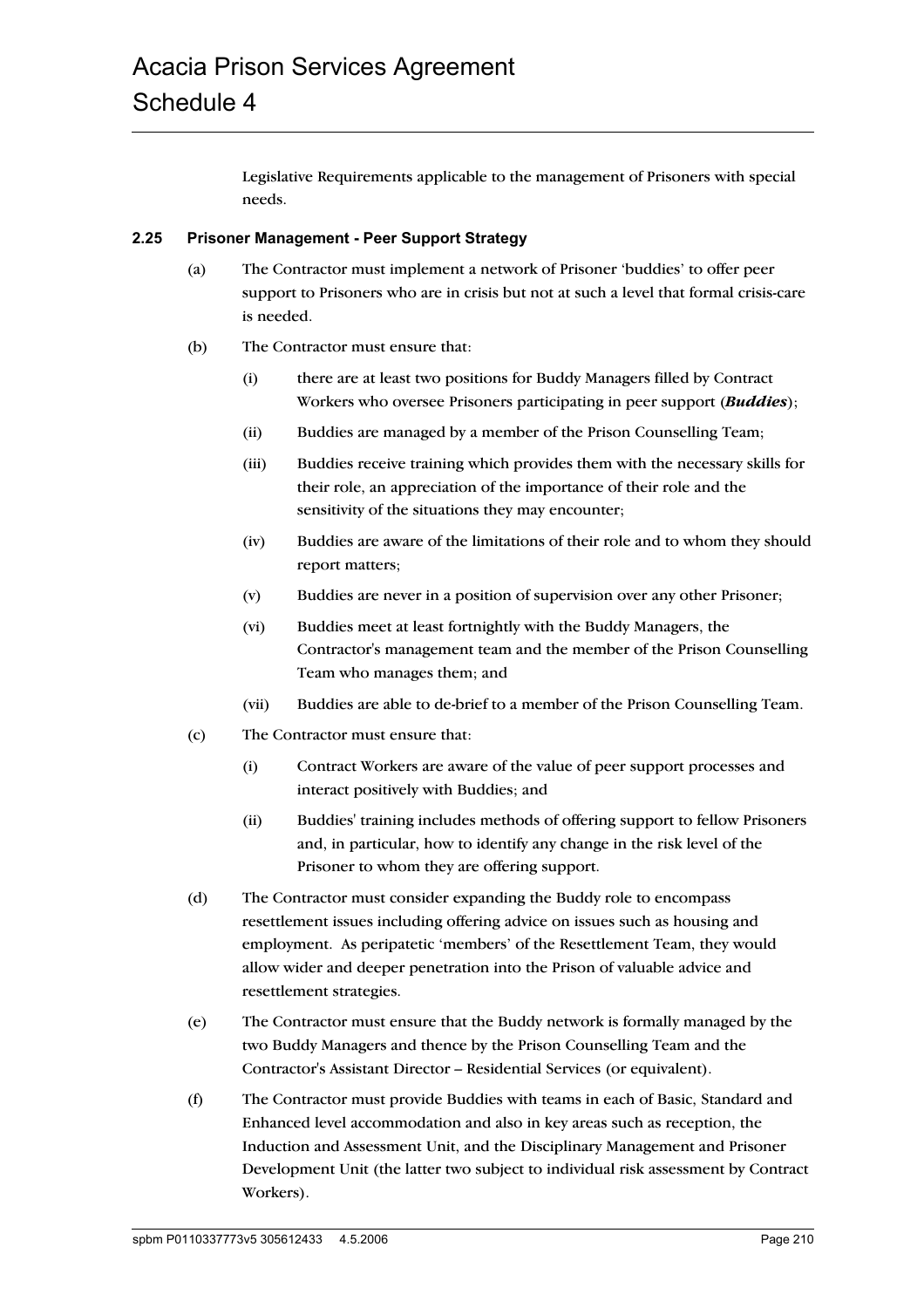(g) The Contractor must ensure that each Buddy completes his training regarding the role of a Buddy before he becomes active as a Buddy. The Contractor must ensure that all Contract Workers are aware of the Buddy network, what a Buddy can do and what they cannot do, and that a Buddy is to add to care in appropriate situations, but not to replace care in any way.

#### **2.26 Prisoner Management - Prisoner Businesses**

- (a) The Contractor must ensure that, in accordance with applicable Legislative Requirements:
	- (i) Prisoners do not carry on a business from Prison;
	- (ii) Prisoners do not operate bank accounts at any external agency.
- (b) The Contractor must ensure that during the reception process described in section 2.18 the Prisoner is asked if there are any business issues to be managed. If so, and at the Prisoner's expense, the Contractor will make available resources, such as communication facilities, through which the Prisoner may arrange for the business interests to be transferred to a third party, wound-up, or temporarily suspended.
- (c) The Contractor acknowledges the CEO's ability to apply to the court for a curator to be appointed to carry on the business of a Prisoner under Chapter LXVIII (68) of the Criminal Code.
- (d) The Contractor acknowledges that these transitional arrangements are the business of the Prisoner, and must ensure that the Prisoner notifies Contract Workers when he is satisfied that he has taken all the actions required. The Contractor may not offer any formal guidance, advice or assistance to the Prisoner and must ensure that it is not, and does not become, involved in any way in any Prisoner's business and is not seen to be involved.
- (e) To ensure that Prisoners do not continue to operate businesses, the Contractor must monitor Prisoner communications in accordance with section 2.5, Prisoner financial details and liaise with partners to identify and stop any attempt by Prisoners to do so.
- (f) The Contractor must ensure that Prisoner access to, and management of, the existing bank accounts is similarly controlled. No access is to be permitted after initial actions are taken by the Prisoner to inform the bank of his circumstances and to put holding arrangements in place.
- (g) The Contractor believes that opening a bank account is a key element of resettlement and reintegration into the community. It is noted that many Prisoners do not hold bank accounts as a symptom of their isolation from 'mainstream' society. As part of resettlement activities the Contractor must assist Prisoners to open bank accounts and lodge the Prisoner's funds in them ready for the Prisoner's release.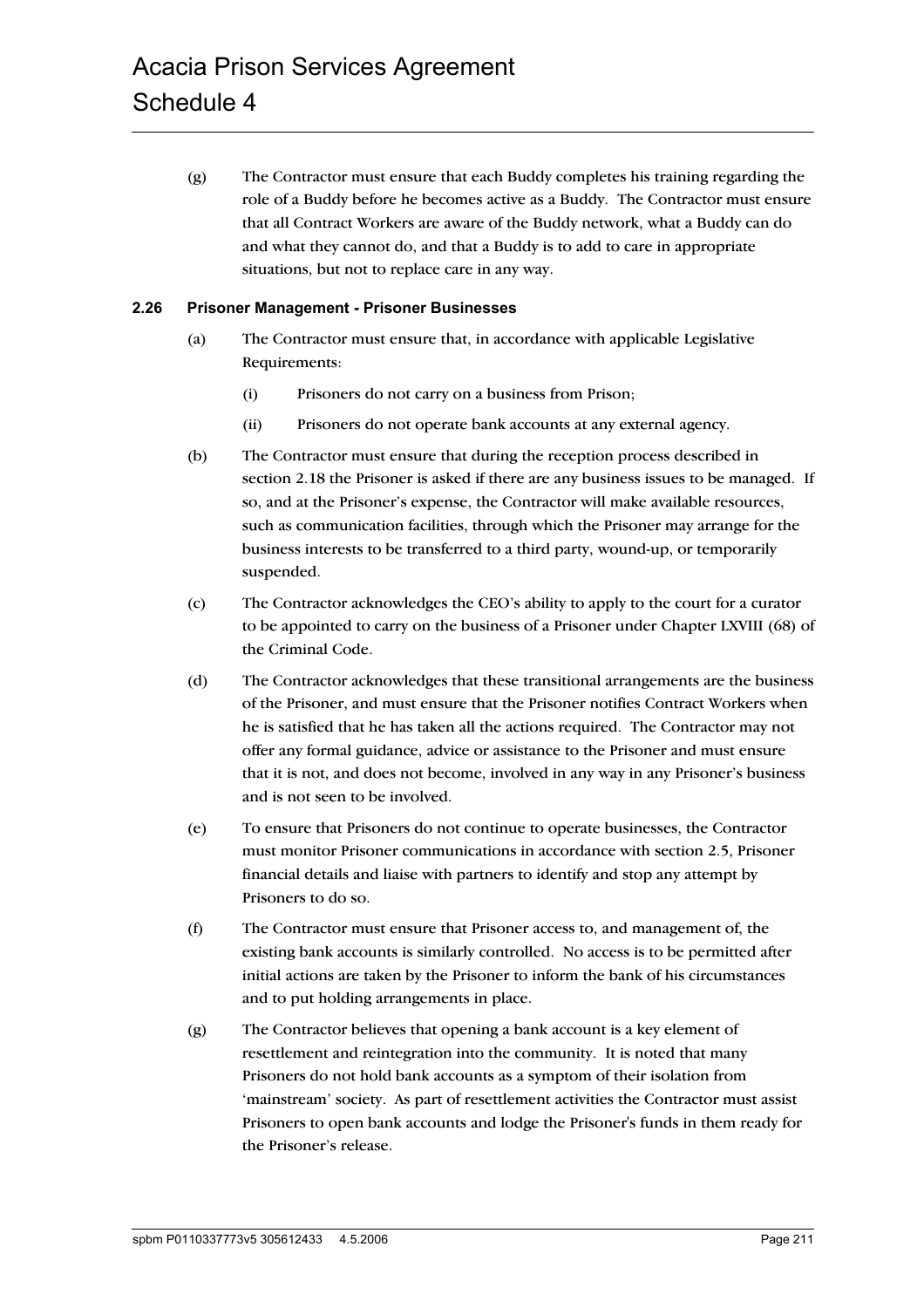(h) The Contractor must comply with Operational Instruction 12 (Management of Prisoners' Money), the Prisons Regulations and all other Legislative Requirements applicable to Prisoners' personal funds and businesses.

# **2.27 Prisoner Management - Prisoner Grievances - Complaint Procedures and Prisoner Dispute Resolution**

- (a) The Contractor must ensure that:
	- (i) an effective Prisoner Grievance process is in place for Prisoners at the Prison;
	- (ii) the process provides a clear, accessible, fair and prompt system for lodging and resolving Grievances and that Prisoners are assisted to express their concerns and seek redress without fear of retribution;
	- (iii) the process provides linkage to the Prisoner Grievance system used by the Department;
	- (iv) Grievances are recorded on TOMS; and
	- (v) Grievances are determined according to a standardised process that:
		- (A) ensures that Prisoners are informed of the outcome of their complaint; and
		- (B) makes provision for appeal in cases where the Grievance is not resolved to the satisfaction of the Prisoner with appeals being dealt with quickly, equitably and credibly.
- (b) Any issue the subject of a Grievance should be raised, and all reasonable efforts made to resolve it, at Unit level first in accordance with Unit Management principles prior to the Prisoner lodging a Grievance.
- (c) Where a Prisoner wishes to lodge a Grievance, the Prisoner Grievance process shall be followed as detailed in the Prisoner Grievance Process Manual.
- (d) A Prisoner may access the Grievance process, regardless of his placement or any regime under which he is placed.
- (e) The Contractor must ensure that the Prisoner Grievance Form A is accessible and freely available to all Prisoners.
- (f) The Contractor's request and complaints procedure must record the initial application made by the Prisoner and identify the individual assigned to deal with it and record the details on TOMS.
- (g) The Contractor must ensure that a response is given to the Prisoner within seven working days of the Prisoner making the initial application. The response may be a verbal or written response and must be recorded in the Prisoner's file.
- (h) The Contractor must provide reasonable assistance required in the resolution of requests or complaints made by a Prisoner to a third party. Should a Prisoner wish to raise a concern which is outside the remit of the Contractor's requests and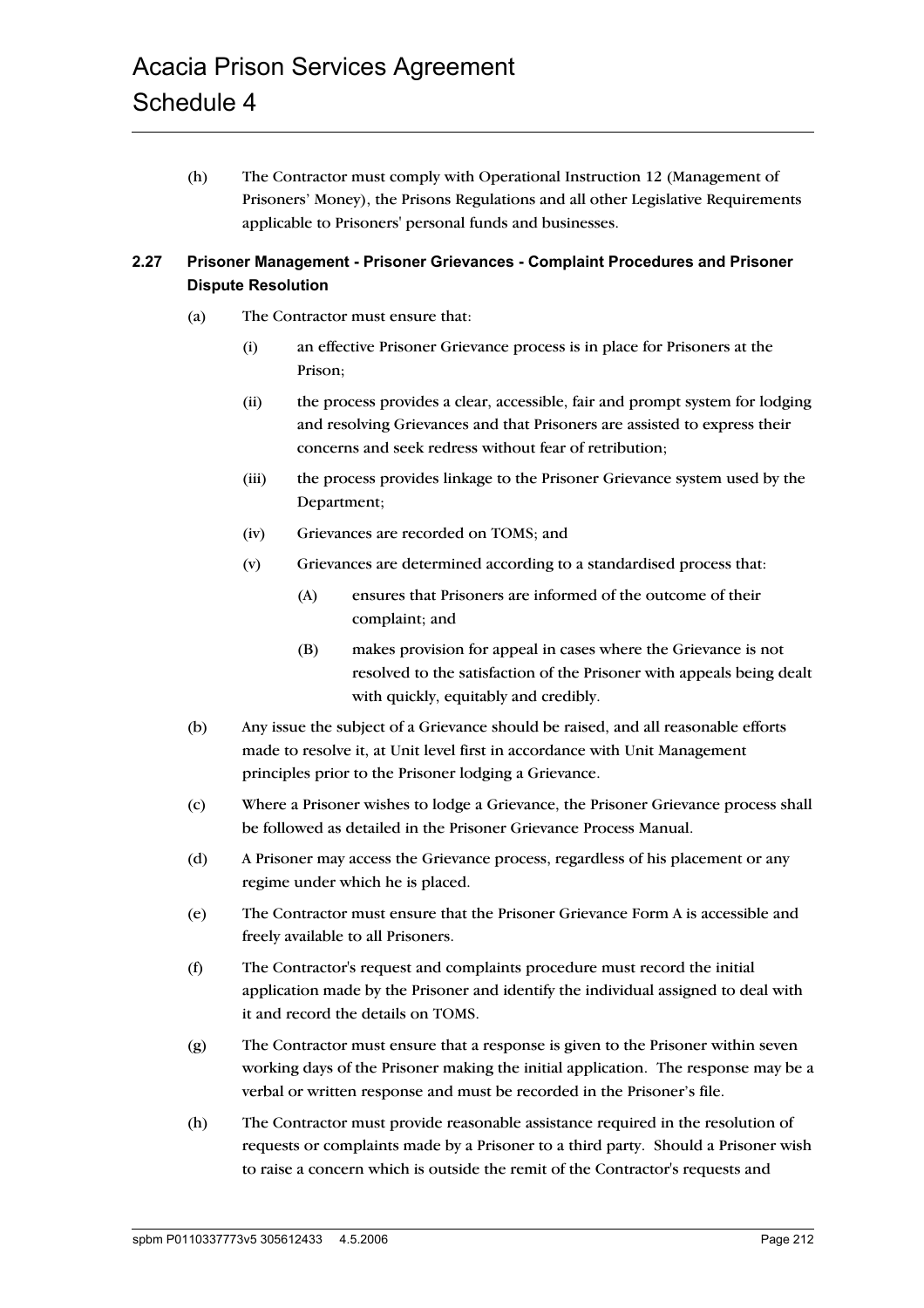complaints procedure, the Contractor must advise the Prisoner of the appropriate process and give further assistance.

- (i) The Contractor must manage a requests and complaints process which allows minor issues and general enquiries to be dealt with quickly by Contract Workers. The Contractor must use all reasonable endeavours to resolve any and all issues before the formal complaints process is instigated, mindful of the absolute right of the Prisoner at any time to invoke it. The Contractor must ensure that Contract Workers are available for Prisoners to discuss their concerns and suggestions.
- (j) The PIAC will also offer Prisoners a forum for discussion and the airing of concerns. A pre-PIAC meeting will be held with the unit managers to discuss minor issues relating to the residential units or individuals located in them. Most issues will be dealt with at this point, however those which cannot be resolved to the mutual satisfaction of both parties will be carried forward to the main PIAC meeting. In addition specialist topics will be covered every four weeks, for example, the Prison Canteen Service, catering, the gym and healthcare.
- (k) Where a Prisoner makes a complaint in relation to a Contract Worker, or an allegation of assault by a fellow Prisoner, the Contractor must utilise its Investigations Officer to conduct a formal investigation and to bring the matter to the attention of the Western Australia Police where necessary or where the Prisoner has so requested. The Investigations Officer must also notify the Manager Internal Investigations pursuant to Prison Directive 41.
- (l) The Contractor must comply with Director General's Rule 5 (Requests and Complaints by Prisoners), Prison Directive 41 and all other Legislative Requirements applicable to Prisoner Grievances.

#### **2.28 Prisoner Management - Privileges for Prisoners**

- (a) The Contractor must provide a system of privileges for Prisoners which may be granted as a reward for behaviour and application or removed as a sanction.
- (b) For the purposes of this section 2.28, *Prisoner Privileges* includes:
	- (i) access to the Prison Canteen Service;
	- (ii) access to External Prisoner Purchases;
	- (iii) access to recreation, hobbies and sporting facilities or equipment;
	- (iv) the retention of television sets, radios, cassette players or other electrical items in the Prisoner's cell;
	- (v) the retention of a computer in the Prisoner's cell;
	- (vi) accommodation of the Prisoner in a self care unit;
	- (vii) the retention of or access to musical instruments;
	- (viii) the retention of approved items of personal property in the Prisoner's cell;
	- (ix) access to the Prison library for recreational purposes; and
	- (x) any other privileges determined by the Contractor.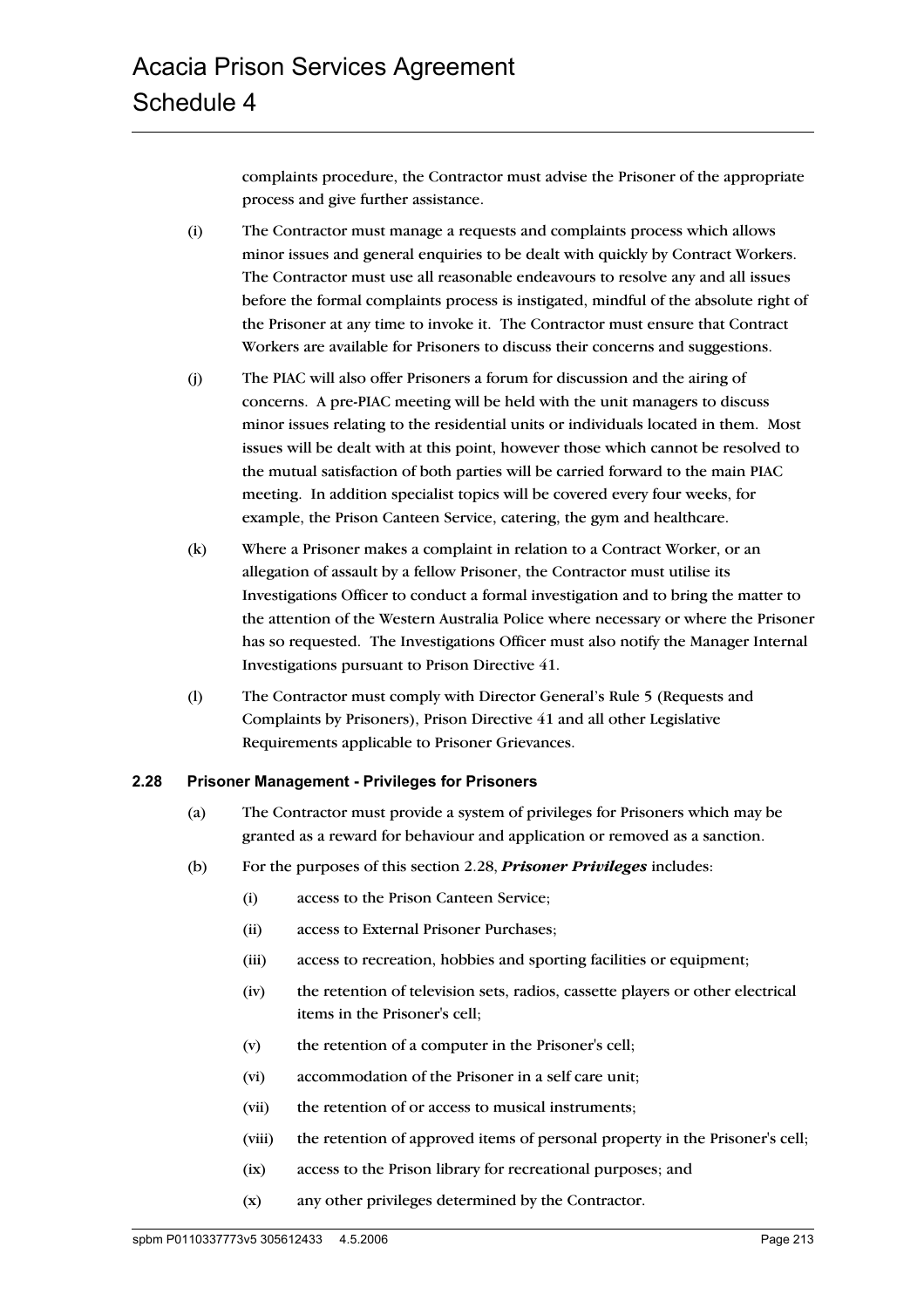- (c) The Contractor must:
	- (i) ensure that all Prisoners have fair and equitable access to Prisoner Privileges;
	- (ii) provide a verbal warning to a Prisoner before removing any Prisoner Privilege, unless the Prisoner's misbehaviour is sufficiently serious;
	- (iii) ensure that Prisoner Privileges are only removed after consultation with the Prisoner;
	- (iv) ensure that Prisoners with special needs are not adversely impacted by the removal of any Prisoner Privileges;
	- (v) use TOMS to record the loss of Prisoner Privileges; and
	- (vi) ensure that there is a transparent audit trail of the reason for the removal of any Prisoner Privileges.
- (d) Subject to paragraphs (d) and (e), the Contractor may withdraw a Prisoner Privilege from a Prisoner if, in its opinion:
	- (i) the Prisoner Privilege is being misused;
	- (ii) there has been a breach of a lawful order issued to the Prisoner;
	- (iii) the Prisoner Privilege constitutes a threat to, or breach of good order and the security of the Prison;
	- (iv) the withdrawal of the Prisoner Privilege constitutes a management option for failing to meet the standard of behaviour required by the Prison; or
	- (v) for any other reason approved by the CEO.
- (e) Before a Prisoner Privilege is withdrawn, the following process must be observed.
	- (i) The Contractor must inform the Prisoner of the facts giving rise to the proposed withdrawal of the Prisoner Privilege.
	- (ii) The Prisoner may make a submission to the Contractor regarding the proposed withdrawal of the Prisoner Privilege.
	- (iii) The Contractor, after due consideration, must inform the Prisoner of his or her decision.
	- (iv) The loss of the Prisoner Privilege and reason for its loss, including any ensuing discussions, must be recorded on the Prisoner's file.
- (f) If a Prisoner Privilege is withdrawn, the Prisoner may request a review of the withdrawal of that Prisoner Privilege in accordance with applicable Legislative Requirements.
- (g) The Contractor proposes to link Prisoner Privileges to each EPI Scheme level with Basic level Prisoners enjoying a base level of Prisoner Privileges, Standard level Prisoners a higher level of Prisoner Privileges and Enhanced level Prisoners the greatest range and amount of Prisoner Privileges.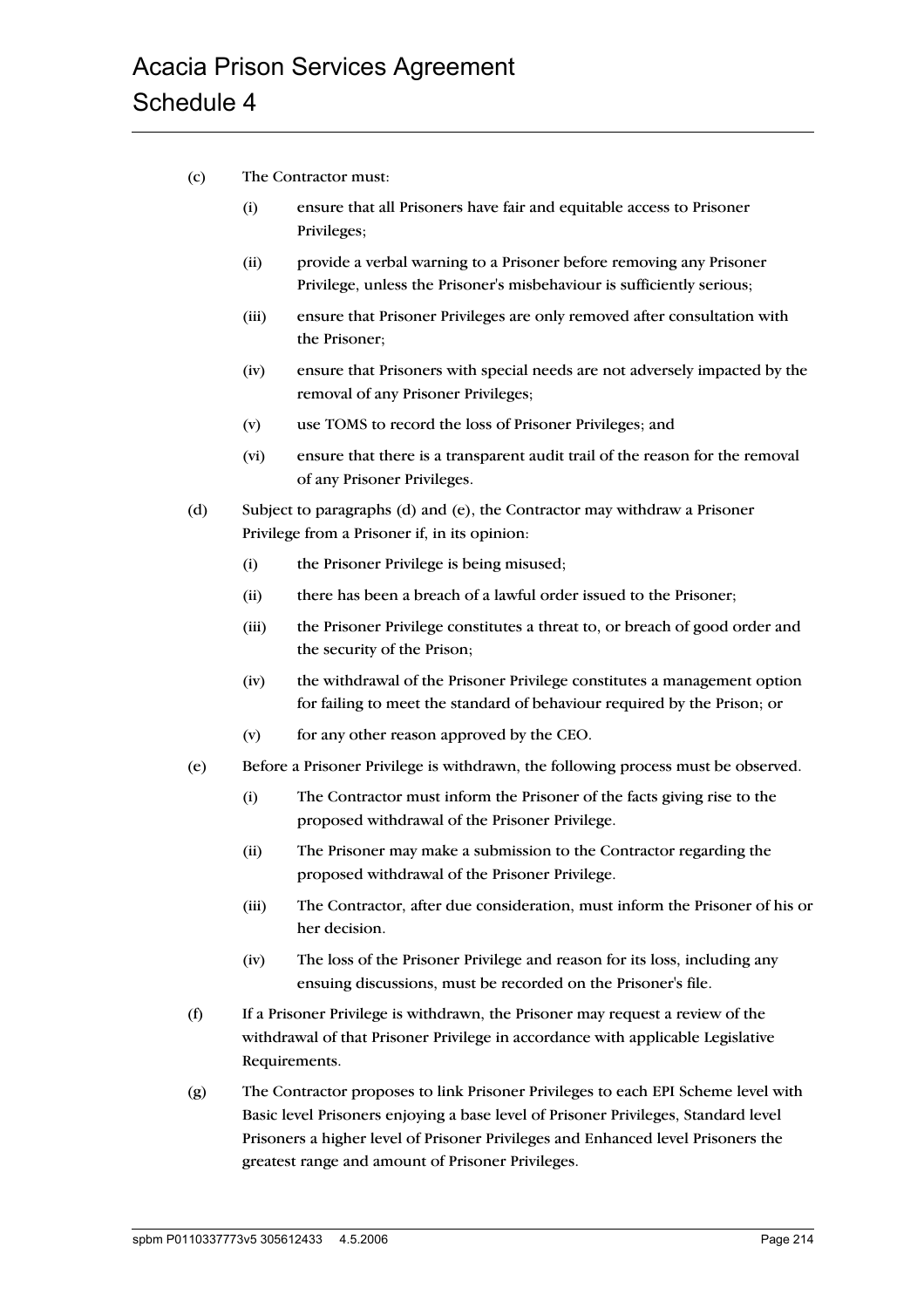- (h) The Contractor must ensure that Prisoners are able to see the advantages to them of EPI Scheme progression in addition to the worth of the activities they are undertaking.
- (i) A Prisoner may lose Prisoner Privileges through an EPI Scheme down-grading, through a Loss of Privilege Order (*LOPO*) which is a specific sanction for an act or failure that, by itself, does not warrant an EPI Scheme review or as a result of a hearing of a proven disciplinary offence.
- (j) Pursuant to section 5.13, this may involve a reduction in the Prisoner's gratuity but may also be a temporary restriction of any or a combination of privileges.
- (k) As soon as practicable after the Commencement Date, the Contractor must develop a facilities list which enables Prisoners and Contract Workers to know, at a glance, what each Prisoner on an EPI Scheme level may have.
- (l) The facilities list must be developed in consultation with Prisoners via the PIAC and must be reviewed annually.
- (m) The Contractor must comply with Policy Directive 3 (Hierarchy of Management (Privilege) Regimes and Close Supervision), Director General's Rule 3 (Privileges), Operational Instruction 1 (Hierarchal Management of Prisoners), Operational Instruction 8 (Prisoners Private Property), Operational Instruction 11 (Prisoner Purchases and Canteen Management), Operational Instruction 12 (Management of Prisoners' Money) and all other Legislative Requirements applicable to Prisoner Privileges.

#### **2.29 Prisoner Management - Pro-Social Environment**

- (a) The Contractor must ensure that a pro-social environment is developed and maintained in the Prison through Contract Worker/Prisoner relations, programs and management routines and by:
	- (i) treating Prisoners with due respect;
	- (ii) maximising/optimising each Prisoner's freedom of movement consistent with the need for order and security;
	- (iii) creating good relationships between Contract Workers and Prisoners; and
	- (iv) minimising physical barriers between Contract Workers and Prisoners and Visitors and Prisoners and making the Prisoner as "open" an establishment as possible within the confines of the perimeter of the Prison, subject to good order, security and safety considerations.
- (b) The Contractor must ensure that all Contract Workers performing Custodial Functions are:
	- (i) trained in conflict resolution and normalisation of the Prison environment;
	- (ii) trained in the use of negotiation and mediation as problem solving procedures;
	- (iii) trained in the special needs of Aboriginal Prisoners from various tribal groups;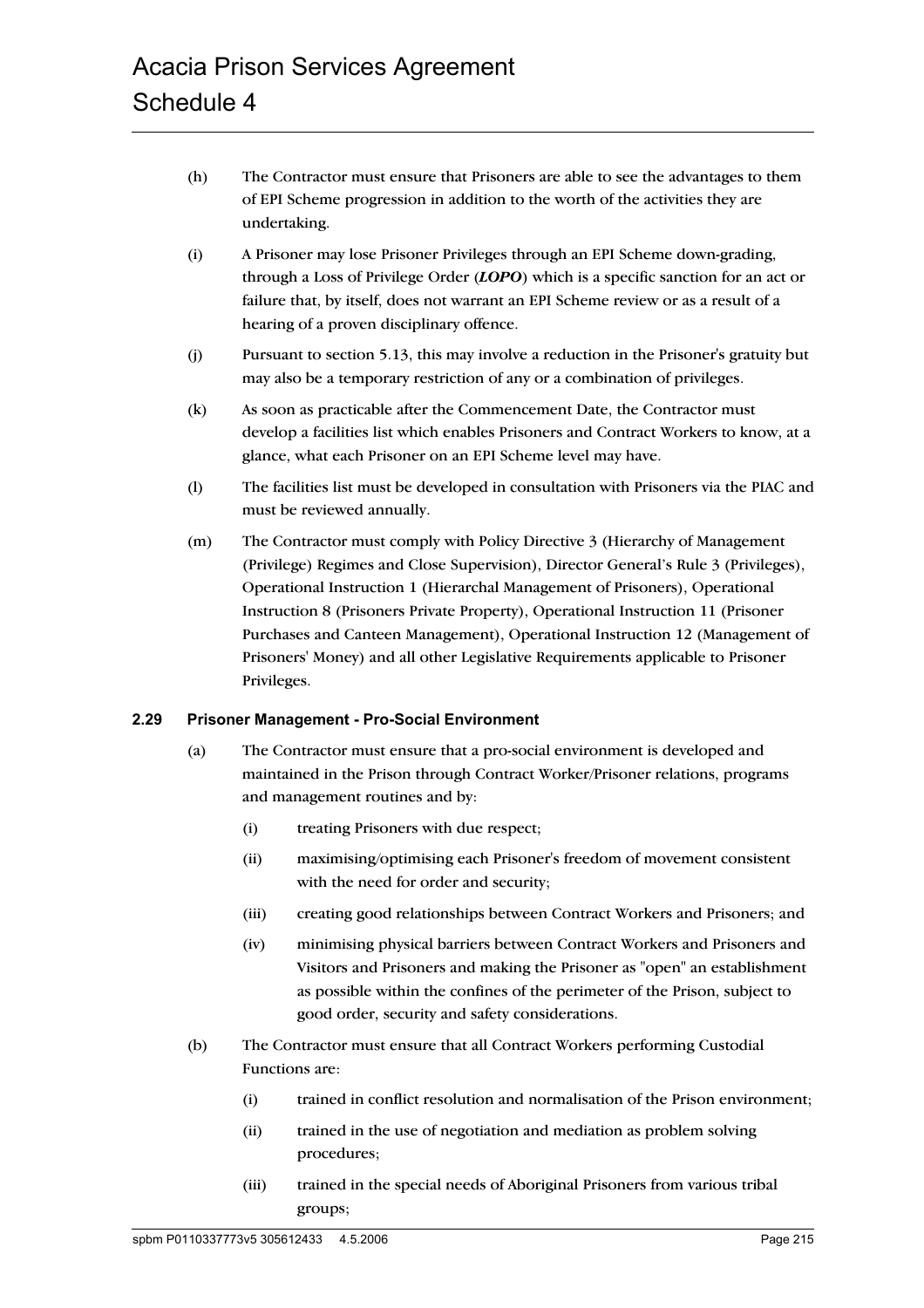- (iv) de-briefed following incidents of Prisoner/Prisoner and Prisoner/Contract Worker conflict; and
- (v) given access to counselling services designed to assist them with work related difficulties.
- (c) The Contractor must ensure that each Prisoner is:
	- (i) managed as an individual consistent with the Department's principles and guidelines for the implementation of unit management, where the negative effects of imprisonment are to be minimised and ensure that the Prisoner is given as much opportunity as possible to manage himself in an appropriate manner and demonstrate his developing learning and skills;
	- (ii) managed without discrimination or harassment on the grounds of race, national origin, colour, sexual orientation, physical or mental impairment, language, religion, political or other opinion except as is necessary in properly meeting the needs of a disadvantaged individual or group;
	- (iii) given the maximum amount of freedom of movement and association consistent with the security of the Prison and the Prisoner's IMP;
	- (iv) classified at the lowest appropriate security level; and
	- (v) managed according to an incentive scheme encouraging good behaviour and compliance with rules.
- (d) The Contractor must ensure that, within the Prison, limitations and removals of freedom are consistent with security requirements and the freedom of Prisoners is not managed by reference to the lowest common denominator. Instead, the Contractor must manage each Prisoner individually to ensure the majority do not pay for his approach.
- (e) The Contractor must seek to provide a solution in which Contract Workers and Prisoners are continually and comfortably in each other's company as there is no substitute for human interaction in terms of communication, security, trust, intelligence and all other facets of Prison operations.
- (f) To the extent that the Contractor uses technology within the Prison, it must ensure that the technology does not form a barrier between pro-social interactions. The Contractor must encourage Contract Workers to deal with Prisoners face-to-face rather than from behind glass or in offices.
- (g) The Contractor must ensure that, in all its considerations, the Contractor's Senior Management Team protects and develops the pro-social environment in the Prison.
- (h) The Contractor acknowledges that Prisons are settings that are highly rule driven. A Prison that demonstrates a plethora of signs that say 'this must be done' or not done is generally indicative of one where Staff/Prisoners interaction may not be as developed as one might wish. The Contractor considers that signs are of limited use when over-relied upon and far better compliance will be achieved through a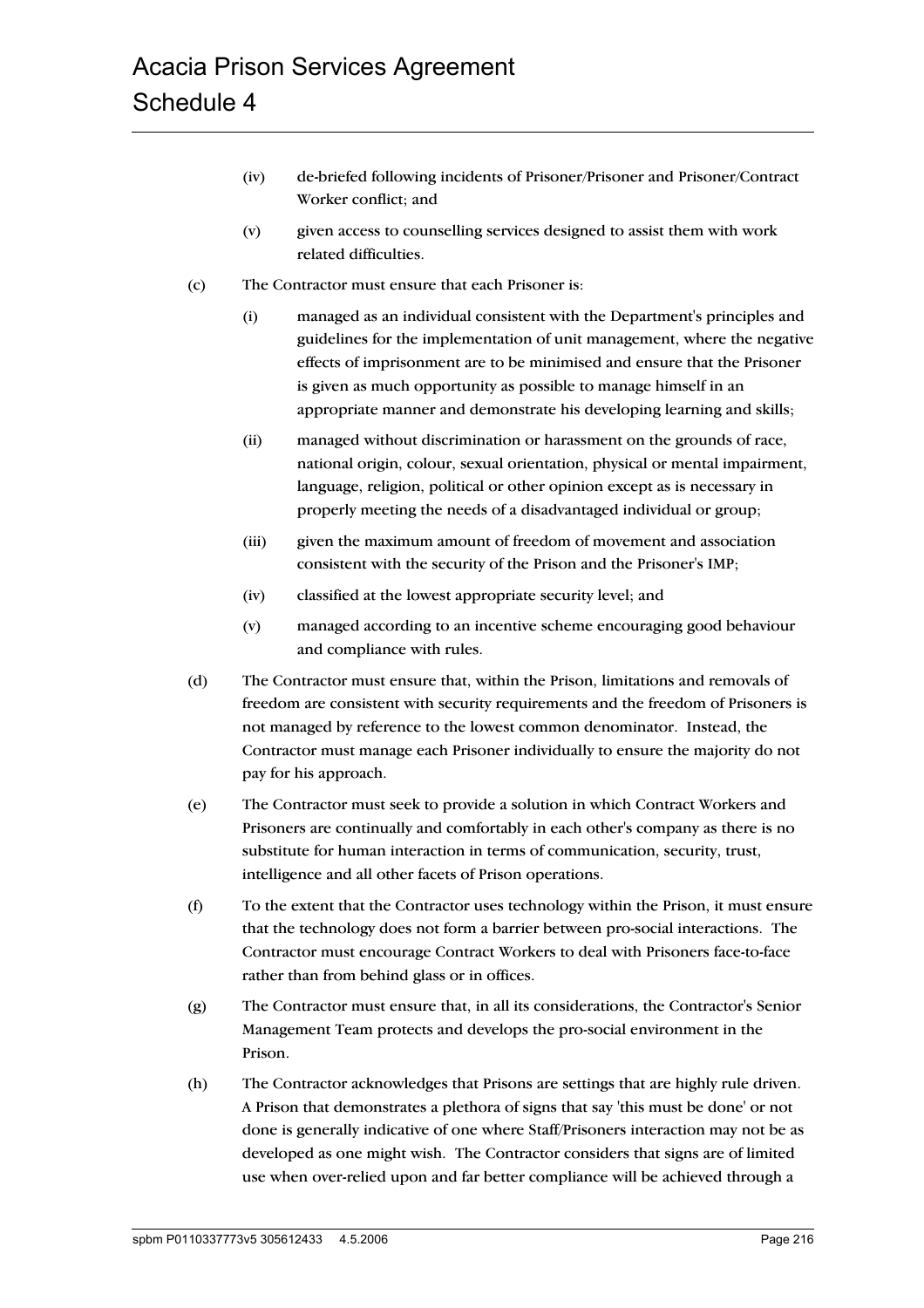comprehensive Induction and Assessment Process and the gentle but insistent pressure of the pro-social environment.

- (i) The Contractor must ensure that Contract Workers at all levels model pro-social behaviour and understand what it means and the value it generates.
- (j) The Contractor must appropriately challenge unacceptable behaviour and practices from both Contract Workers and Prisoners and encourage an expectation of openness and respect. The Contractor must provide forums for discussion, consultation and information sharing and encourage Prisoners to participate in real decision making wherever possible and prudent.
- (k) The Contractor must ensure that key measures are based on the four cornerstones of imprisonment, including the IMP, EPI Scheme and its Operational Philosophy and Regime and Vision.
- (l) The Contractor must play an active role in looking at the wider issues of crime, particularly those seen as 'victim free', and in emphasising a more socially responsible attitude amongst the Prisoners. The Contractor must ensure that Prisoners re-engage with the community through personal reparation targets and volunteering.
- (m) The Contractor must celebrate the variations in culture and expectations in different communities and ensure that the realities of each individual's experience can be translated into an understanding of society and community expectations.

#### **2.30 Prisoner Management - Psychological Services**

- (a) The Contractor must develop a Prison Counselling Team including both forensic and clinical psychologists who will have a range of responsibilities throughout the Prison. Through this team the Contractor must ensure that Contract Workers cover a breadth of issues and that supervision and professional development is appropriately managed.
- (b) The Contractor must ensure that:
	- (i) any Prisoner who is assessed by a Contract Worker as being in crisis receives psychological counselling;
	- (ii) the Prison Counselling Team works closely with the Prison Health Service, particularly the Mental Health Nurse; and
	- (iii) the Prison Counselling Team works closely with its counterparts in the West Australian public prison system.
- (c) In managing psychological services, the Contractor must ensure that it staffs the Prison Counselling Team as required by the State. The Contractor acknowledges the need for one-to-one work with a Prisoner and undertakes to provide this in accordance with the Prisoner's IMP or MAP.
- (d) The Contractor acknowledges that there may be the opportunity to extend the psychological services provided by the Prison Counselling Team by involving external groups and voluntary organisations. The Contractor has experience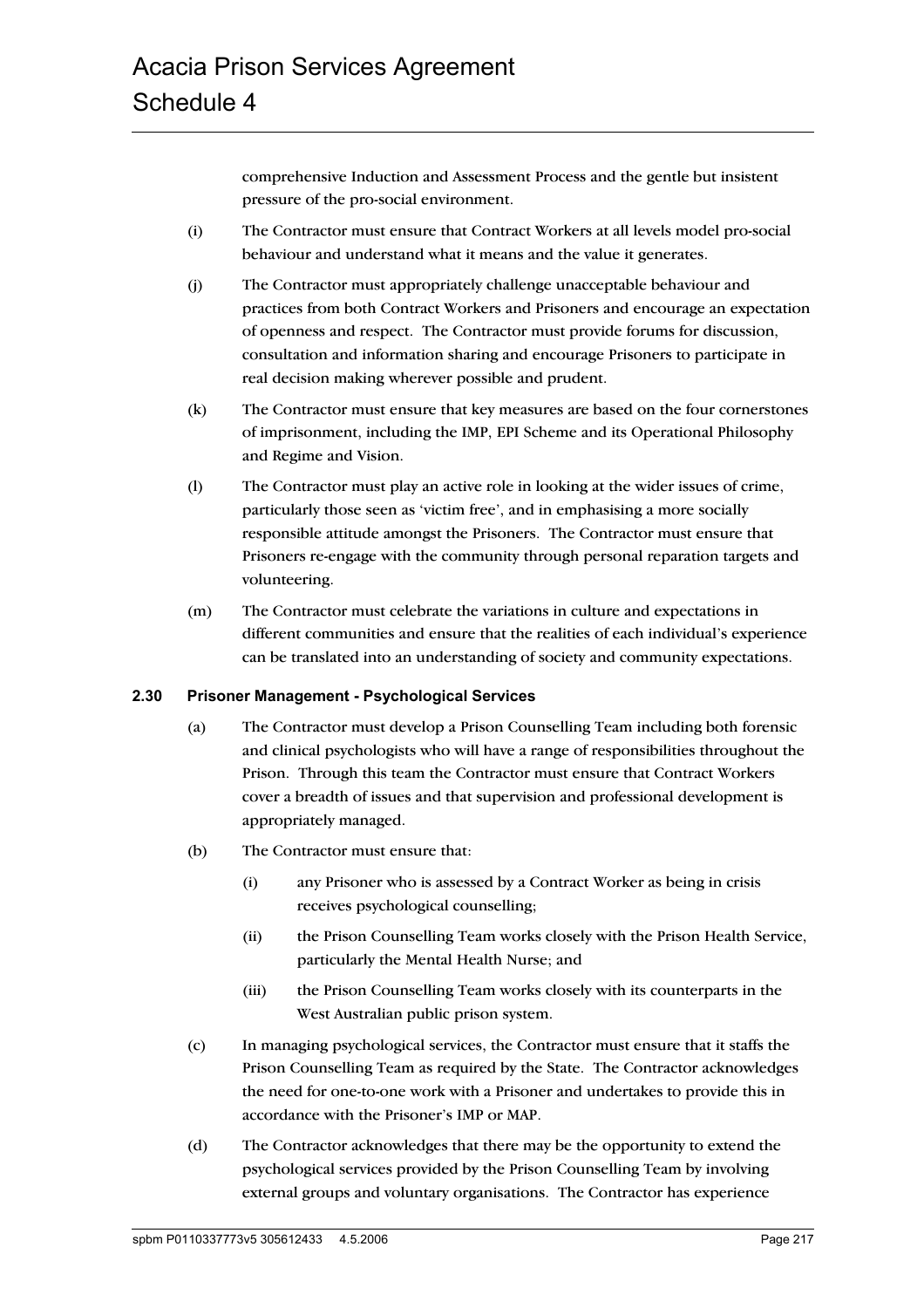working with groups who deliver guidance in the community and who extend this service into custodial settings and considers that this strategy could significantly increase the reach of its services and form part of the seamless transfer of support at release. In these circumstances, the Contractor will seek to develop a relationship with such groups and organisations in order to supplement the work undertaken by the Prison Counselling Team.

- (e) The Contractor acknowledges that good communication and integration are fundamental to the provision of psychological services and must use its reasonable endeavours to make all Contract Workers and other persons who work within the Prison feel part of the team and understand their role and the contribution they make. The Contractor must assist such persons to understand where they fit within the wider Prison estate and justice system and to make appropriate links and to access training to keep up their professional competence and share best practice.
- (f) The Contractor must ensure that its psychological staff liaise effectively with Prisoner counselling services provided in other prisons.

#### **2.31 Prisoner Management - Release of Prisoners**

- (a) The Contractor must:
	- (i) ensure that Prisoners are released on the earliest legal date;
	- (ii) ensure that no Prisoner is detained after his release date, except if he has so requested and that request has been approved in accordance with applicable Legislative Requirements;
	- (iii) maintain timely and accurate reporting and discharge planning to enhance a Prisoner's capacity to be released;
	- (iv) use best endeavours to ensure that where a Prisoner's home is not within the Perth metropolitan area, the Prisoner is transferred to and released from the Prison nearest the Prisoner's home unless the Prisoner requests to be discharged from the Prison in which case he will be treated in accordance with subclause (v) below;
	- (v) where a Prisoner's home is within the Perth metropolitan area, provide the Prisoner with a "fare home" or other means of transport to enable the Prisoner to return to his home; and
	- (vi) ensure that all Prisoner property and any accumulated unspent money is returned to a Prisoner upon his release.
- (b) The Contractor acknowledges that a Prisoner's release marks the end of a significant life period, the one of imprisonment at the Prison, and the start of a new period that is equally significant. These two periods must and will inform each other. The Contractor must place the emphasis of the Operational Philosophy and Regime on assuring this transfer is successful, sustainable and enduring.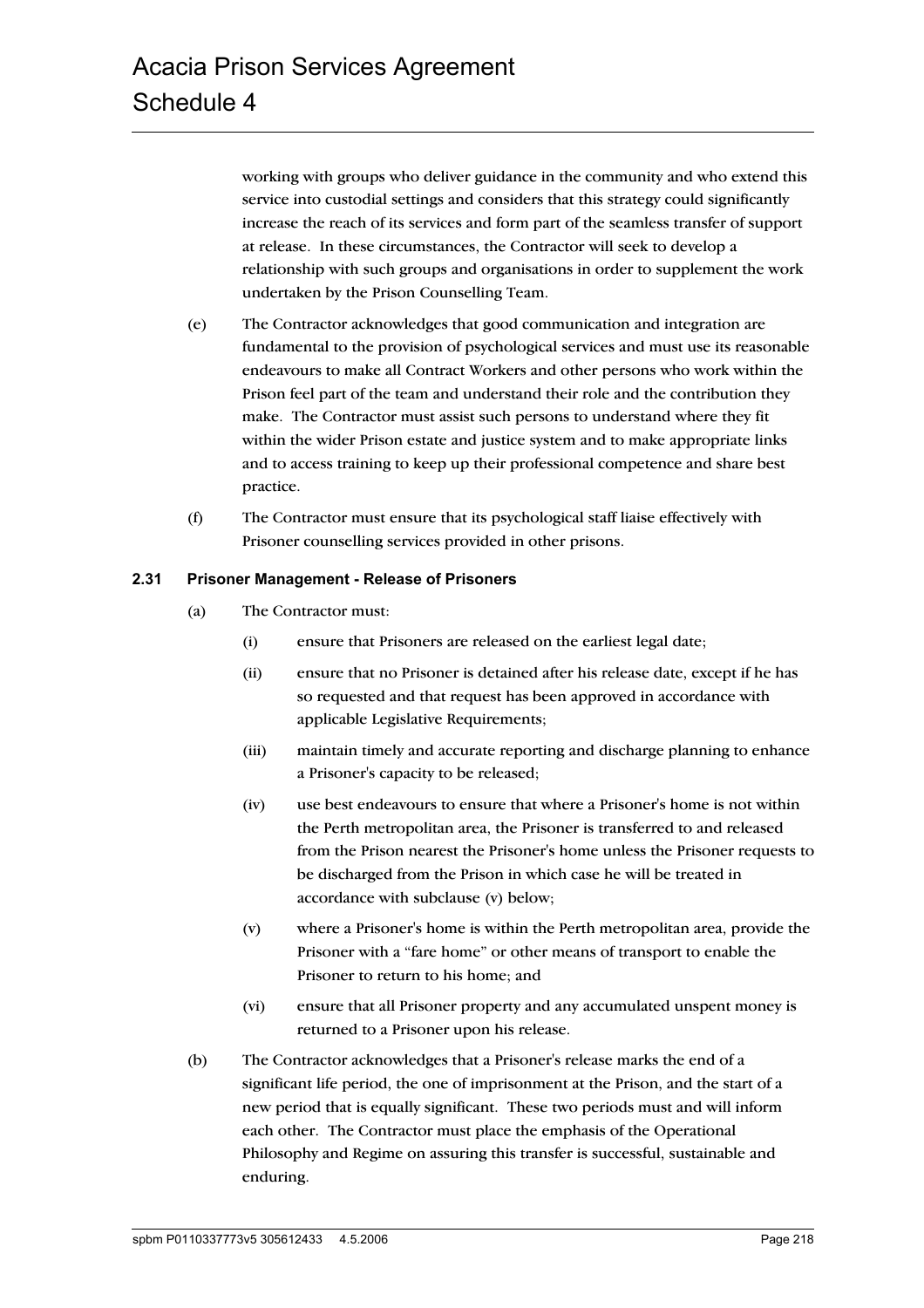- (c) The Contractor considers that 'Gate Gap' is a major threat to the positive work undertaken by Prisoners during their time at the Prison, undermining the efforts of the Contractor and its partner agencies in the community. The Contractor must de-risk this critical juncture through integrated, seamless and over-lapping provision that ensures Prisoners do not face immediate and multiple barriers of an organisational and domestic nature that were entirely avoidable. The released Prisoner is at considerably heightened risk of re-offending, and will have enough of a challenge to avoid these pressures and deal with substantive re-entry issues, and should not be distracted and disheartened by administrative concerns.
- (d) The Contractor acknowledges that a Prisoner's release will be to freedom or to a supervised community order.
- (e) The Contractor must comply with Operational Instruction 8 (Prisoners Private Property), Operational Instruction 12 (Management of Prisoners Money); Policy Directive 18 (Orientation), Policy Directive 26 (Searches), Policy Directive 28 (Escorts), Policy Directive 37 (Discharge of a Prisoner), Policy Directive 42 (Prisoners Property), Policy Directive 47 (Re-entry Release Orders), Policy Directive 52 (High Security Escort Procedures), Director General's Rule 18 (Assessment and Care – Management of Prisoners), the Prisons Act, the Prisons Regulations and all other Legislative Requirements applicable to the release of Prisoners.

## **2.32 Prisoner Management - Remand Prisoners**

- (a) The Contractor must ensure that:
	- (i) remand Prisoners remain at the Prison if they elect to do so and the circumstances allow it;
	- (ii) remand Prisoners have, as a minimum, the same access to services as sentenced Prisoners including the ability to make External Prisoner Purchases;
	- (iii) remand Prisoners are presumed to be innocent until found guilty and are treated without restriction other than those necessary for Prison organisation and the security of the Prison and remand Prisoners;
	- (iv) the treatment of remand Prisoners is not less favourable than that of sentenced Prisoners;
	- (v) where practicable, remand Prisoners are not put in contact with sentenced Prisoners against their will;
	- (vi) remand Prisoners are given the opportunity to wear their own suitable clothing and, if Prison clothing is issued, it is of a type of clothing that is worn in the community and is not designed to humiliate the remand Prisoner;
	- (vii) where work is available, remand Prisoners are offered the opportunity to work, but are not required to work;
	- (viii) remand Prisoners who choose to work are paid as other Prisoners;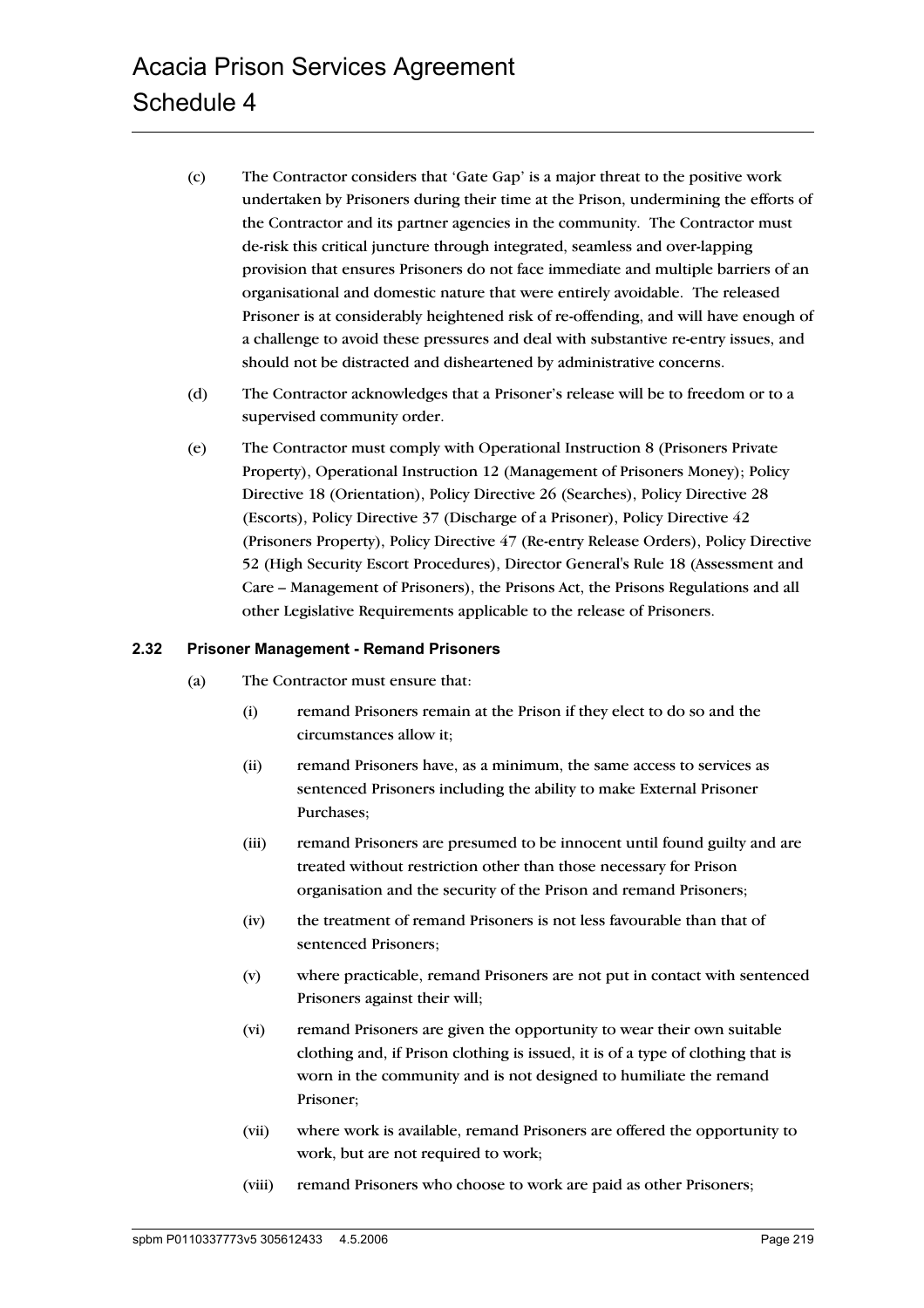- (ix) each remand Prisoner has a Personal Advisor and a MAP or IMP and, if education or vocational training or appropriate programs are available, the remand Prisoner is encouraged to avail himself of these opportunities;
- (x) remand Prisoners are allowed to procure at their own expense or at the expense of a third party, such books, newspapers, writing material and other means of occupation as are compatible with the security and good order of the Prison;
- (xi) remand Prisoners have increased visitor access at the discretion of the Contractor; and
- (xii) remand Prisoners and all Prisoners who have legal matters pending, whether they are on remand or sentenced to a term of imprisonment, are able to meet and have telephone conversations with their lawyers, consistent with security requirements and have access to legal library resources, as far as practicable.
- (b) The Contractor must operate a differentiated regime for remand Prisoners which meets the needs of Prisoners, the Department and the wider justice system. This must be achieved in consultation with the Prisoner, taking into account his individual circumstances. For example, if a Prisoner is close to completing a vocational qualification and his status then changes, but his court appearances can be facilitated from the Prison, it is appropriate to encourage the completion of his training course as it is a key benefit for him.
- (c) The Contractor must ensure that remand Prisoners have increased levels of provision appropriate to their status, including the option to wear their own suitable clothes. The Contractor must balance the needs of remand Prisoners with those of the majority of the sentenced Prisoner population. For example, should a remand Prisoner make unreasonable demands, such as requesting to be held completely separately from all convicted Prisoners and not to come into contact with any such persons, this would greatly restrict the type of regime the Contractor could deliver for that person to the point of effective segregation. Therefore in such a case it would be much more beneficial for such a Prisoner to be held with the majority of the remand population and a management transfer would therefore be considered.
- (d) The Contractor must ensure that any Prisoner who changes in status to straight remand has his position explained to him and written material provided explaining his position and the increased entitlements associated with straight remand status. This will enable the Prisoner to discuss with Contract Workers issues of his management and make appropriate requests.
- (e) The Contractor must train Contract Workers to understand the differences in the status of remand Prisoners as opposed to convicted, un-sentenced and sentenced Prisoners, as the Contractor considers it is critical to understand that external court proceedings often create a considerable amount of additional pressure and stress, both for the Prisoner and his family, in addition to more formal variations in his management.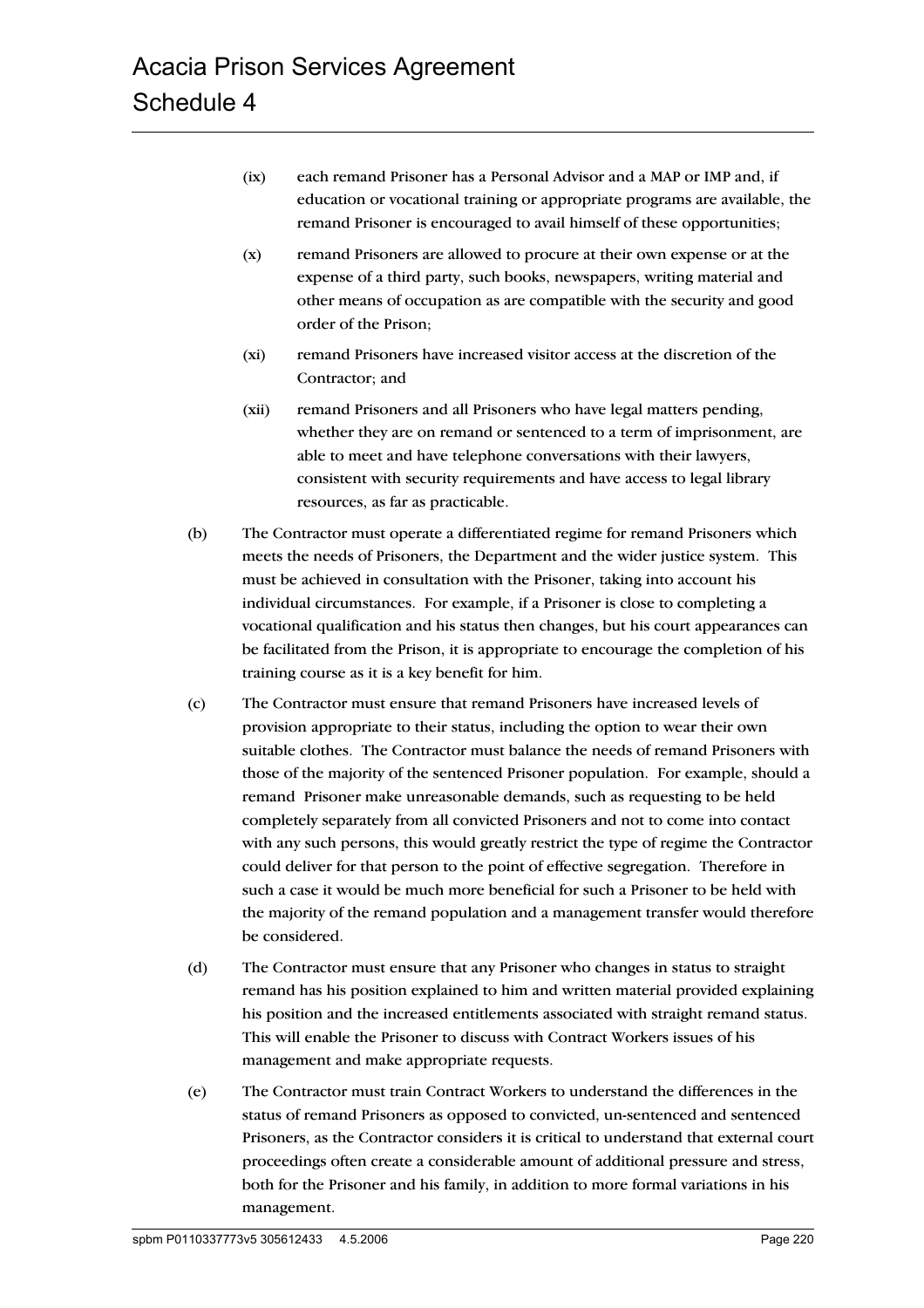(f) The Contractor must comply with the Prisons Act, the Prisons Regulations and all other Legislative Requirements applicable to remand Prisoners.

#### **2.33 Prisoner Management - Separate Confinement**

- (a) In addition to the requirements in section  $1.11(e)$ , the Contractor must ensure that:
	- (i) prolonged separate confinement, corporal punishment, punishment by placement in a dark cell, reduction of diet, sensory deprivation and all cruel, inhumane or degrading sanctions are not used;
	- (ii) the Prisoner is treated with respect and decency at all times and Contract Workers pay due regard to the dignity of the Prisoner;
	- (iii) the Contractor Superintendent does not exercise his or her powers under section 36 of the Prisons Act as a "matter of course";
	- (iv) a record is made of the reason(s) for the separate confinement and the regime under which access to facilities and entitlements is determined;
	- (v) the Prisoner is informed verbally and in writing of the reason(s) for the separate confinement and the period of the separate confinement placement;
	- (vi) every Prisoner who is placed in separate confinement as a punishment is visited daily by:
		- (A) a member of the Contractor's management team;
		- (B) a representative of the medical officer; and
		- (C) a psychologist from the Prison Counselling Team;
	- (vii) such visitation is recorded in the Disciplinary Management Unit Occurrence Book, or similar;
	- (viii) if the medical officer or their representative, or member of the Prisoner counselling team advises the officer in charge of the Prison that they consider the termination or alteration of the separate confinement is necessary on grounds of physical or mental health, the separate confinement is immediately terminated or altered accordingly (unless the Prisoner is undergoing separate confinement as part of a disciplinary management regime, in which case it may not be terminated except at the direction of the Visiting Magistrate); and
	- (ix) the same requirements apply for Prisoners separately confined for management or administrative reasons.
- (b) The Contractor must ensure that, during any period of separate confinement, the Prisoner is held in suitable accommodation that is fit for purpose. This may be either the Prisoner's sleeping quarters (cell) or a disciplinary management cell located in the Disciplinary Management and Prisoner Development Unit.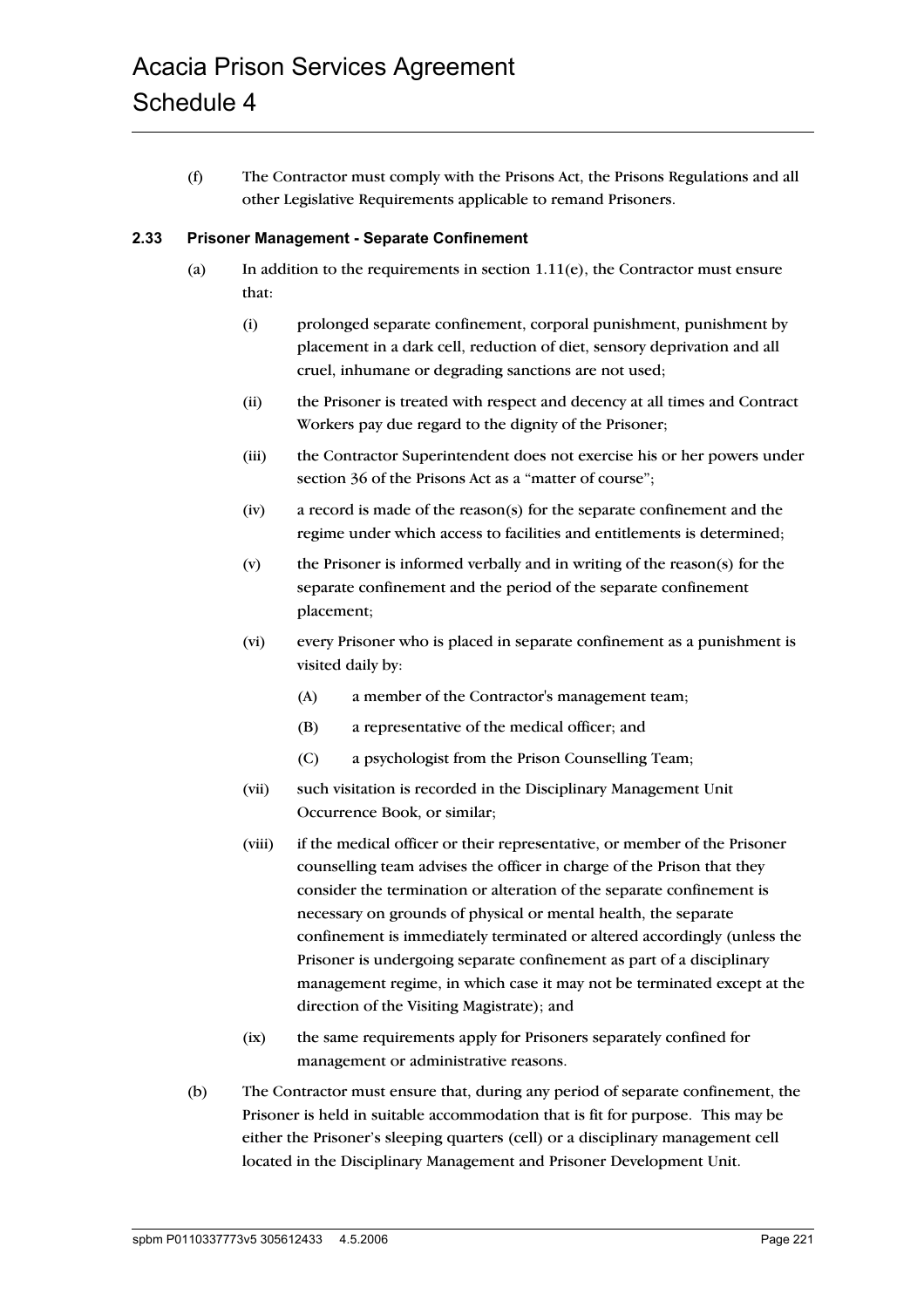- (c) The Contractor must ensure that any decision by it to request an order under section 43 of the Prisons Act is reasonable in the circumstances and justifiable according to the threat the relevant Prisoner poses to the good order of the Prison. The Contractor acknowledges that any resulting order is not a punishment and must act accordingly. Before making such a request to the CEO (or delegate) the Contractor must consider all other options available to it.
- (d) If a Prisoner is subject to separate confinement at the time of his reception at the Prison, the Contractor must maintain the regime in place at that time for the period specified.
- (e) The Contractor must comply with Director General's Rule 1 (Management of Prisoners in Confinement), the Prisons Act, the Prisons Regulations and all other Legislative Requirements applicable to the separate confinement of Prisoners.

# **2.34 Prisoner Management - Throughcare**

- (a) The Contractor must manage each Prisoner at the Prison in accordance with assessment and case management requirements detailed in applicable Legislative Requirements and recommendations detailed in the Prisoner's IMP or MAP.
- (b) The Contractor must facilitate the seamless management of a Prisoner from provider to provider, before, during and after the Prisoner's imprisonment at the Prison.
- (c) The Contractor acknowledges that the Prison both receives and releases Prisoners, the latter either to another prison or to the community. The movement of a Prisoner may impact on the delivery and timing of the Prisoner's IMP if the move allows access to an appropriate intervention to meet a need or the new location requires additional support to be available to the Prisoner (for example, the community).
- (d) The Contractor acknowledges that Prisoners may be serving finite sentences or be eligible for Parole Board consideration and must work closely with the Community Corrections Officers placed in the Prison by the Department to manage the Community Transition Programme.
- (e) The Contractor must develop and implement a Resettlement Strategy that clearly outlines its service provision in the area of throughcare and the aims of the Prison in meeting the Prisoner's throughcare needs.
- (f) The Contractor must seek external support to facilitate this process, including drawing down external funding and create a multi-disciplinary, multi-agency Community Re-entry Team to manage throughcare issues and develop the linkages and partnerships required for a Prisoner to be successfully supported in a seamless manner.
- (g) The Contractor must establish clear protocols and communication structures to ensure the smooth incorporation of external groups and staff, and ensure that its Resettlement Strategy feeds into the wider prison system and supports the aims of the Department.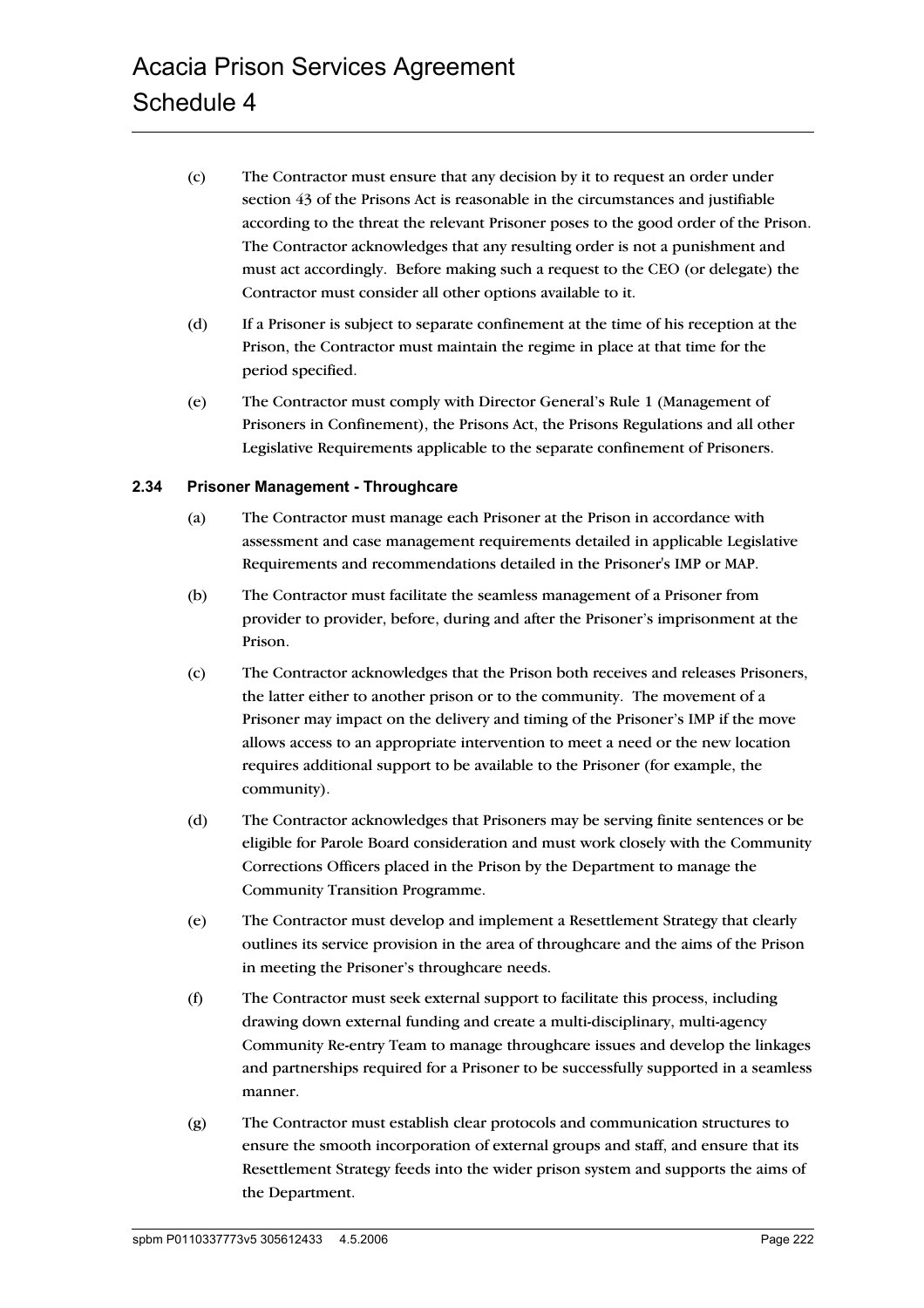# Acacia Prison Services Agreement Schedule 4

- (h) The Contractor must develop throughcare principles for the Contractor's management and use of:
	- (i) prisons that operate as "feeder" or receiving prisons;
	- (ii) the Community Based Corrections Service;
	- (iii) family support networks;
	- (iv) External Accommodation Support networks;
	- (v) employment agencies;
	- (vi) education agencies; and
	- (vii) rehabilitation and development programs.
- (i) The Contractor must comply with Policy Directive 47 (Re-Entry Release Orders), Director General's Rule 18 (Assessment and Case Management of Prisoners) and all other Legislative Requirements applicable to the throughcare of Prisoners.

#### **2.35 Prisoner Management - Voluntary Starvation (Hunger Strike)**

- (a) The Contractor must ensure that, where a Prisoner embarks upon a course of voluntary starvation:
	- (i) all appropriate measures are taken to resolve any grievance(s);
	- (ii) the Prisoner's choice not to eat is respected;
	- (iii) all appropriate measures are taken to maintain the Prisoner's health including through counselling of the Prisoner, peer support, ongoing provision of food, monitoring of food and fluids and regular weighing of the Prisoner; and
	- (iv) the Contract Manager is notified as soon as possible and updated reports are made regularly.
- (b) The Contractor must ensure that voluntary starvation is managed as a health issue and healthcare staff govern decisions relating to the Prisoner during any such episode.
- (c) The Contractor must comply with Policy Directive 31 (Voluntary Starvation) and all other Legislative Requirements applicable to voluntary starvation by Prisoners.

# **3. Rehabilitation and Reintegration**

#### **3.1 Sentence Management and Case Management - General**

#### **(a) Definitions**

*Individual Management Plan* or *IMP* means the plan developed for a Prisoner serving an effective sentence of 6 or more months in consultation with the Prisoner and approved by the State. The IMP spans the Prisoner's sentence through to release, identifies the Prisoner's needs and contains recommendation for prison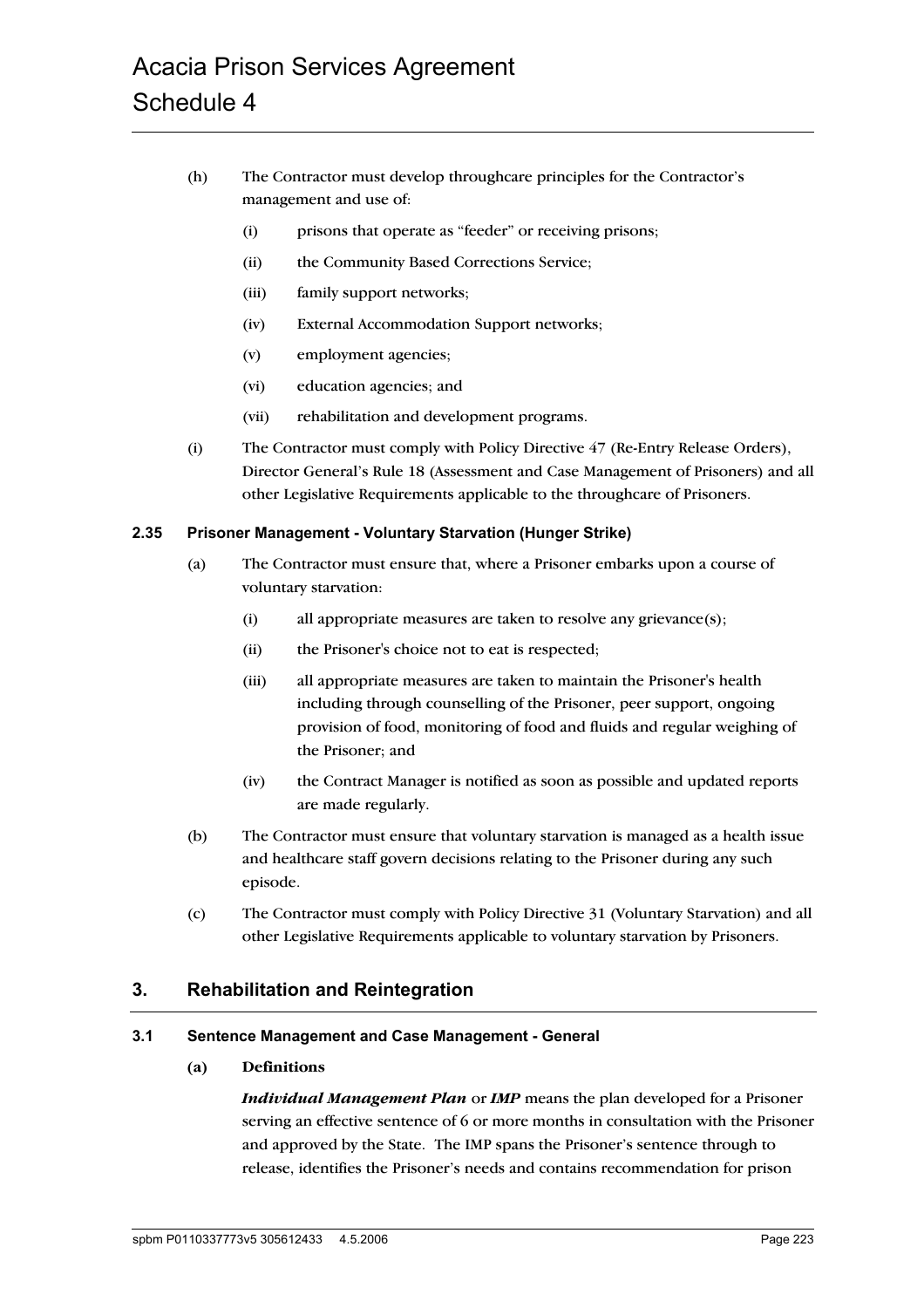placements, security classification and courses that will assist the Prisoner to live a pro-social life upon his release to the community.

*Management and Placement Checklist - Remand* (*MAP-Remand*) means the checklist completed for a Prisoner serving less than 6 months to determine initial security rating and placement for a straight remand Prisoner.

*Management and Placement Checklist - Sentenced* (*MAP-Sentenced*) means the checklist completed for a Prisoner serving less than 6 months to determine security rating and placement for a sentenced Prisoner.

*Case Conference* means a formal meeting convened to discuss a Prisoner's initial IMP and subsequent IMP reviews including the Prisoner's progress against the IMP. Special Case Conferences can also be called when there are particular concerns about a Prisoner's behaviour or circumstances.

#### **(b) General Obligations of Contractor**

The Contractor:

- (i) must work with the Department's sentence management systems and personnel, the Community Justice Services and any other relevant agencies, in the case management and sentence management process for Prisoners at the Prison in accordance with the requirements of this section 3.1 and section 3.2; and
- (ii) must comply with all applicable Legislative Requirements for sentence management and case management of Prisoners, including Director General's Rule 18 (Assessment and Case Management of Prisoners) and the Standard Guidelines for Corrections in Australia 2004.

#### **3.2 Sentence and Case Management - Administration**

#### **(a) Sentence Management**

- (i) The Contractor acknowledges that sentence management requires the administration, by the Contractor, in cooperation with the Department and any other relevant agencies, of the Sentence Planning Documents applicable in respect of each Prisoner, including the Prisoner's IMP or MAP, and that each Prisoner should already have an IMP or a MAP, upon the Prisoner's arrival at the Prison. In the event that a Prisoner does not have a MAP or IMP the Contractor may notify the Department to resolve the matter.
- (ii) Sentence Management is intended to achieve the following aims:
	- (A) to reduce the risk of re-offending by Prisoners by identifying areas of risk and providing IMPs for Prisoners during imprisonment aimed at reducing that risk;
	- (B) to enable Prisoners to make constructive use of their time in prison through structured IMPs;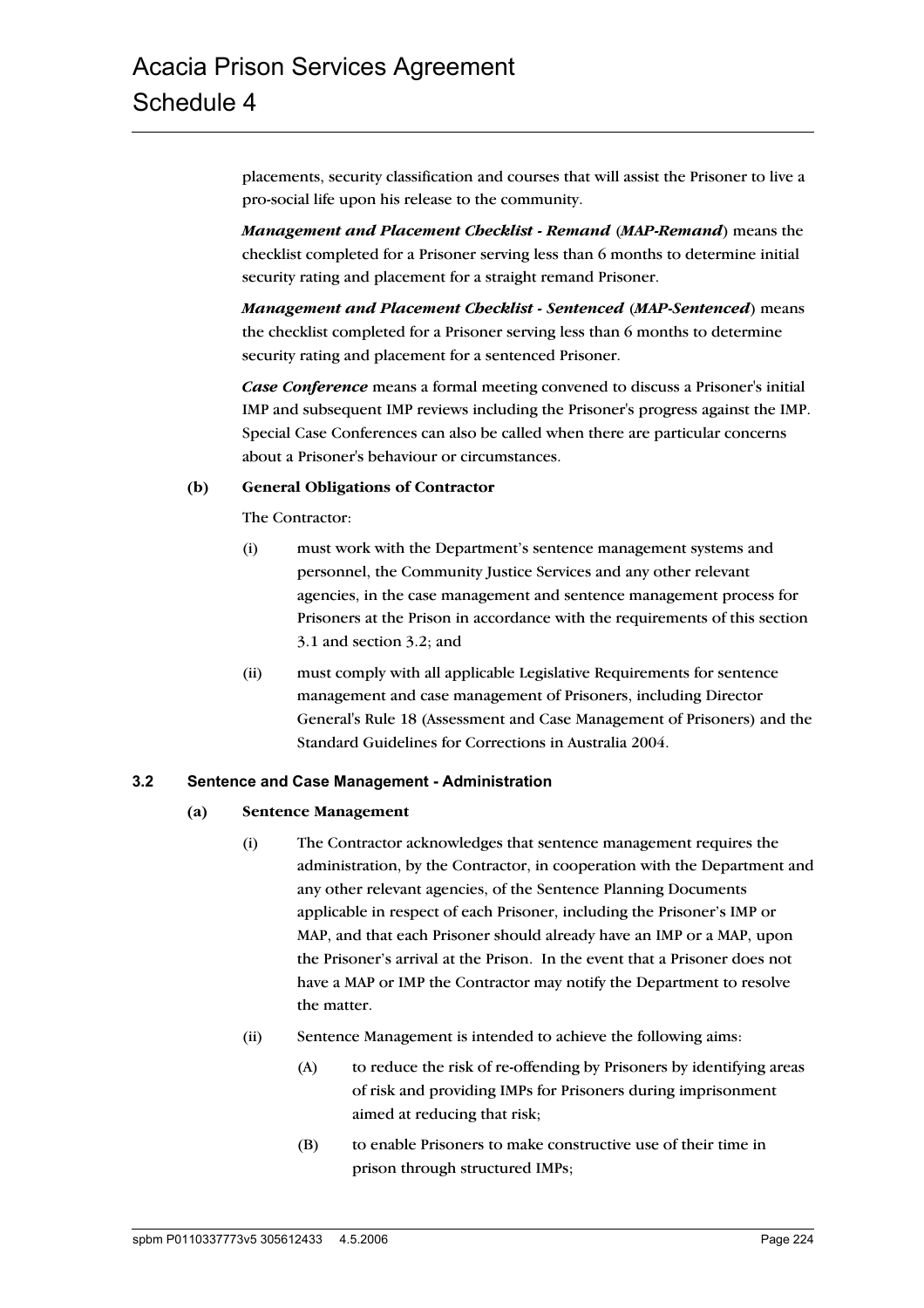- (C) to provide strategies for Prisoners to avoid further offending and consequent further periods of imprisonment through the provision of appropriate programs for Prisoners and to work towards the possibility of the earliest release of Prisoners from custody;
- (D) to provide information to assist administrators to target resources more effectively in order to ensure that prison regimes and services more closely match the identified needs of Prisoners;
- (E) to determine the individual security rating and the appropriate placing of a Prisoner based on risk;
- (F) to place Prisoners in programs based on Prisoner risks, needs and available resources;
- (G) where practicable, to place Prisoners as close as possible to family, friends and/or significant others in order to promote family, community and social support; and
- (H) to schedule regular reviews to assess a Prisoner's progress, placement and security rating.
- (iii) The Contractor's approach to sentence management must be governed by the following fundamentals:
	- (A) to ensure effective sentence management, the Contractor must work closely with its colleagues in other prisons, the Department and other justice stakeholders to provide comprehensive information on the provision of sentence management at the Prison, its capabilities and its expertise;
	- (B) to ensure effective sentence management, the Contractor must carry out a review of all Sentence Planning Documents on the Prisoner's arrival to assess its currency and refine the planning documentation (in liaison with the State and the Prisoner) should this be considered advantageous ('At Arrival – Checking '). The Contractor notes that it is the responsibility of the feeder Prisons to discharge their duties in terms of the preparation of documentation, and if this is not done, and staff at the Prison are required to undertake additional duties as a result, that the Contractor may approach the Department for an appropriate resolution;
	- (C) to ensure effective sentence management, the Contractor must regularly review, on a planned and as-needs basis, sentence planning documentation to ensure continued currency, to respond to developing and changing needs and risks, and to move the hurdles forward to maintain the Prisoner's momentum ('During – Updating'); and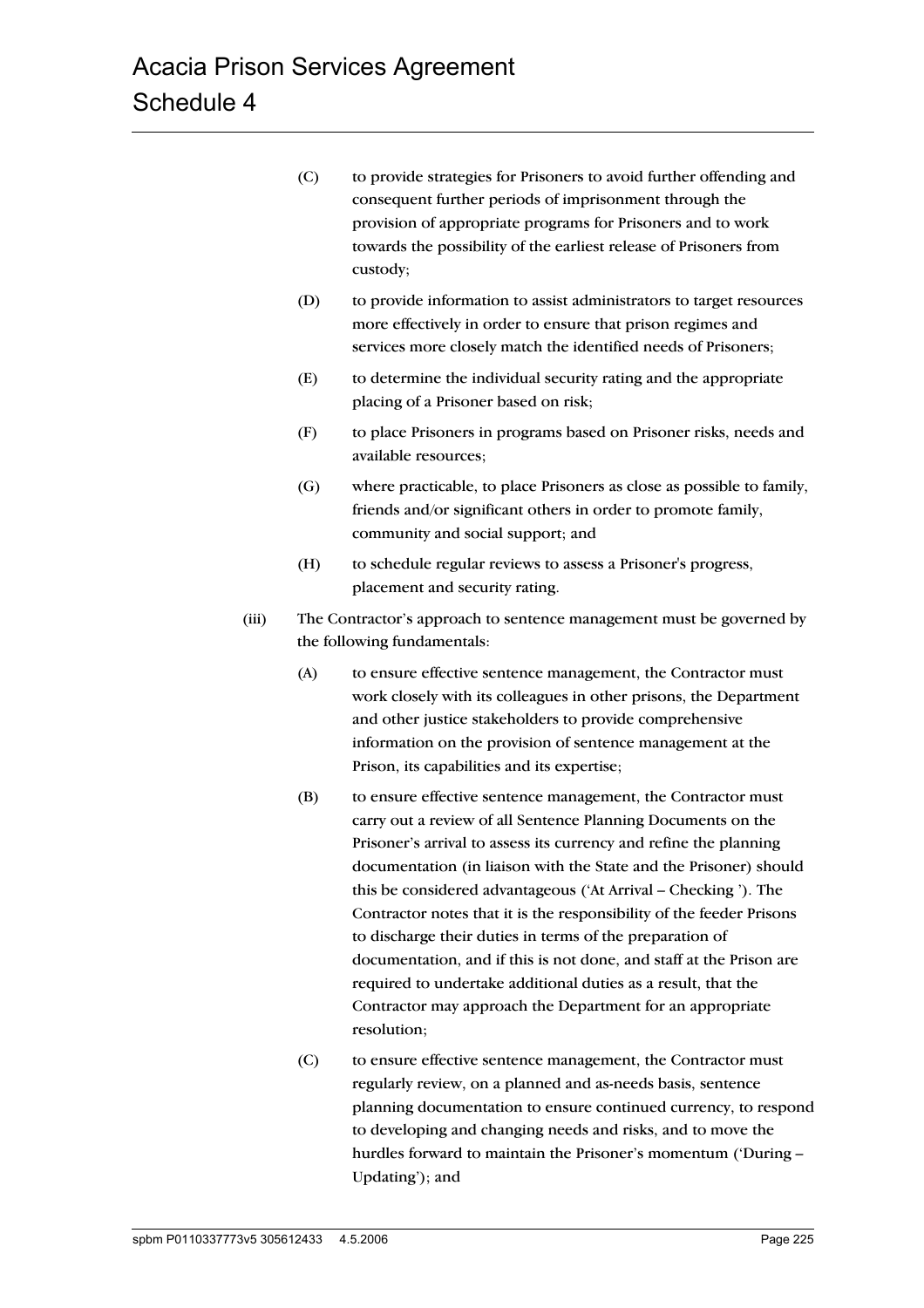- (D) to ensure effective sentence management, the Contractor must work closely with 'next-stage' providers and partners to provide provision that dovetails and overlaps with that provided within the Prison ('Before Leaving – Transferring').
- (iv) The Contractor must promote good communication and record control in sentence management.
- (v) The Contractor must ensure that its sentence management staff have a primary role in coordinating sentence management provision and recording activity.
- (vi) The Contractor must work with the Department's sentence management systems and personnel and the Community Justice Services and any other relevant agencies, to ensure that there is timely provision of information regarding the Prisoner's progress to releasing authorities.
- (vii) The Contractor must ensure that security of the Prison is managed efficiently and effectively by the placement of Prisoners in a range of accommodation options at varying levels of security.

#### **(b) Case management**

- (i) The Contractor acknowledges that case management requires the day-today provision of assistance and support to Prisoners by Case Officers, to assist Prisoners to achieve the goals and outcomes set out in their Sentence Planning Documents. In particular, Case Workers must work with each Prisoner to assess progress in the achievement of their goals and outcomes and sentence management targets, to inform any later sentence management processes.
- (ii) The Contractor:
	- (A) must ensure that its Contract Workers provide a Case Officer role and describe the full responsibilities of Case Officers and the training which they will receive to ensure they have the capacity to perform their role;
	- (B) must describe how Case Officers' functions will be assessed and monitored on an ongoing and regular basis;
	- (C) acknowledges that the role of Case Officers in case management is intrinsic to the sentence management process; and
	- (D) must provide Case Officers with such ongoing training as may be required for their role and manage them in a way that reflects their status.
- (iii) The Contractor must integrate with the Departmental System to ensure comprehensive and accurate record keeping for case management requirements.
- **(c) Individual Management Plans**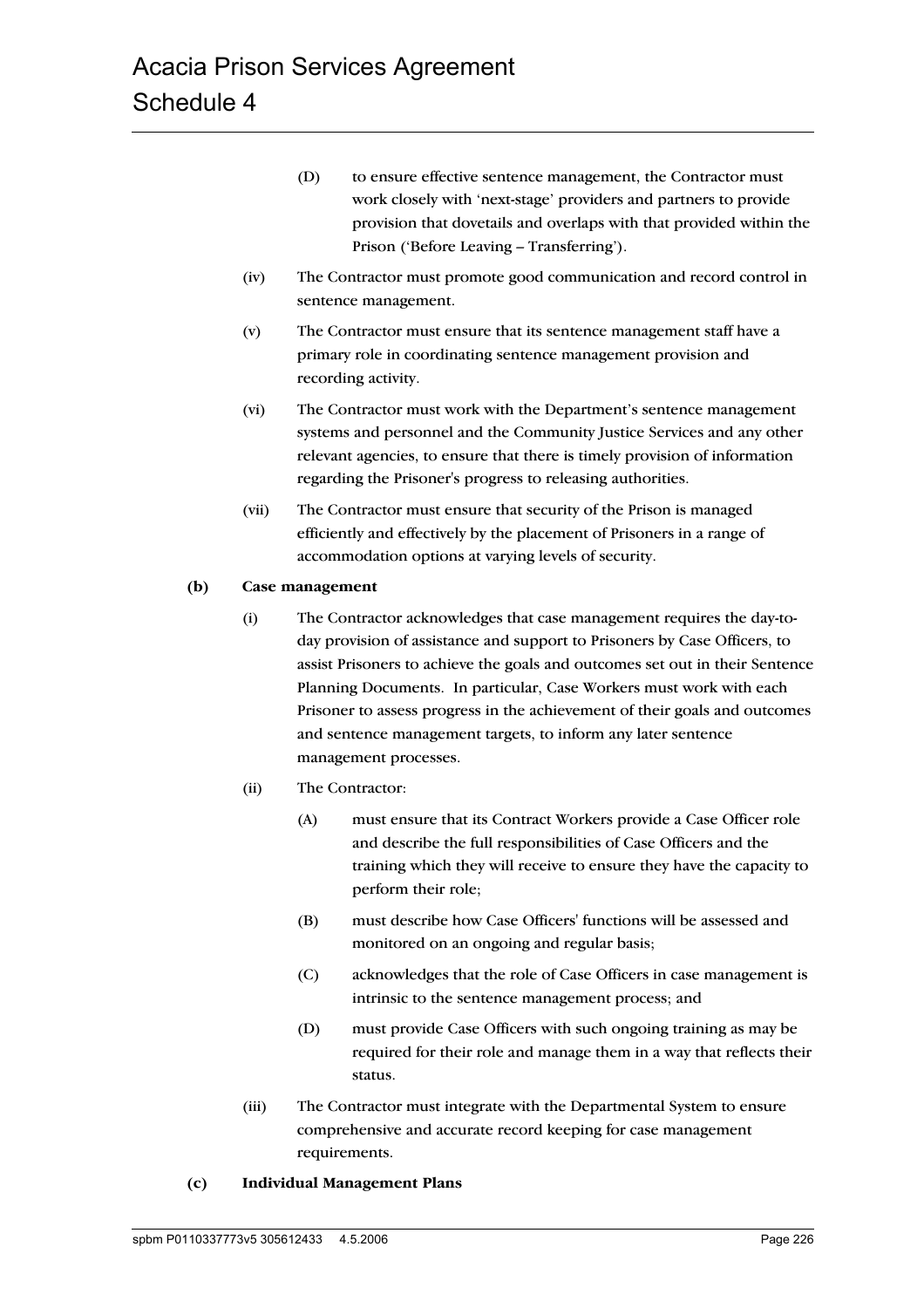- (i) The Contractor must ensure that every Prisoner with an existing IMP has the IMP reviewed as scheduled and otherwise in accordance with applicable Legislative Requirements.
- (ii) The Contractor must ensure that each IMP for a Prisoner is updated as may be required and contains:
	- (A) details of any security concerns regarding the Prisoner (including past and current escape attempts and breaches of discipline);
	- (B) details of any critical incidents which may be relevant to maintaining the Prisoner's well-being and stressors relevant to the Prisoner's mental equilibrium, particularly relating to self-harm or suicide;
	- (C) the Prisoner's "at risk" status as identified pursuant to section 2.21;
	- (D) details of whether the Prisoner poses a threat to other persons as identified pursuant to section 2.23;
	- (E) information regarding the location of the Prisoner's family and visiting and telephone arrangements;
	- (F) details of other Prisoners or groups of Prisoners from whom the Prisoner should be separated;
	- (G) recommendations on sources of professional and informal support and help to the Prisoner;
	- (H) an assessment of the Prisoner's risk of re-offending both within the prison system and in the community;
	- (I) plans and recommendations for the Prisoner's education, employment, vocational skills development and involvement in programs designed to address the Prisoner's offending behaviour, risk of re-offending and maintain his health and well-being (including drug, alcohol and substance abuse programs); and
	- (J) progress against scheduled interventions.
- (iii) The Contractor must:
	- (A) use reasonable endeavours to ensure that each Prisoner sights and signs off his updated IMP following its review under this section; and
	- (B) keep each Prisoner's IMP confidential from other Prisoners.
- (iv) The Contractor must ensure that:
	- (A) programs are delivered to each Prisoner in accordance with the type, date, duration and intensity as scheduled in the Prisoner's IMP;
	- (B) any cancellations or waivers of a program by a Prisoner must be supported by robust evidence; and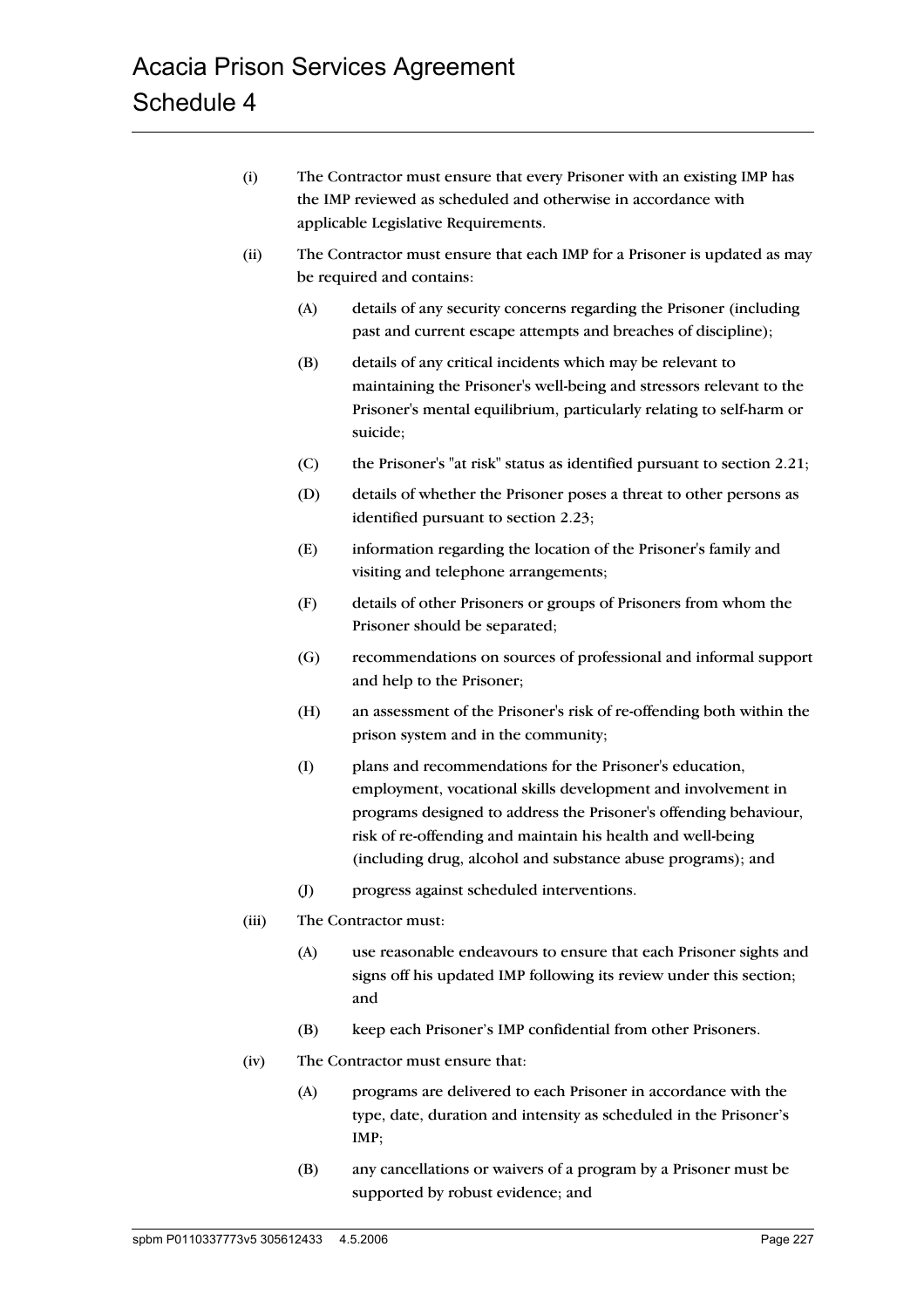- (C) the inclusion of a Prisoner in a program, outside of those Prisoners scheduled to participate, must be supported by a diagnosed need.
- (v) The Contractor must arrange Case Conferences in accordance with each Prisoner's IMP.

#### **(d) Management and Placement Checklists**

(i) The Contractor must ensure that the requirements contained within a Prison's MAP are met or are delivered to that Prisoner (as the case may be).

#### **3.3 Prisoner Programs - Education and Vocational Training**

- (a) (**Overview**) The Contractor acknowledges that:
	- (i) educational studies and traineeships support skills development and the rehabilitation of Prisoners;
	- (ii) as education and traineeships require the ongoing delivery of a service leading to the attainment of a certificate or qualification, a Prisoner's continuance of a course of study or traineeship is considered to be of equal importance to the delivery of the education or traineeship;
	- (iii) while it is expected that some Prisoners may wish to alter their planned education program, the Contractor must ensure that withdrawals are kept to a minimum; and
	- (iv) Prisoners wishing to withdraw from educational studies or traineeships must be counselled as to their actions.
- (b) The Contractor must plan and implement education and training programs at the Prison in accordance with this section 3.3 and applicable Legislative Requirements to facilitate greater employment opportunities for Prisoners upon their release from Prison through:
	- (i) assisting Prisoners to develop skills more relevant to gaining and retaining employment upon release;
	- (ii) increasing Prisoners' literacy and numeracy skills whilst in Prison; and
	- (iii) providing seamless and supported transition from Prison to Prison and from Prison to community educational settings or employment.
- (c) The Department may allocate Prisoner traineeship placements for Prisoners at the Prison where student selection, instructor supervision and industry work facilities at the Prison comply with the Department's traineeship requirements as notified to the Contractor from time to time. The Contractor must use its reasonable endeavours to gain Prisoner traineeship placements from the Department.
- (d) The Contractor must comply with the National Strategy for Vocational Education and Training for Adult Prisoners and Offenders in Australia and any replacement of it.
- (e) As at the Commencement Date, the Contractor has consulted widely with a range of Western Australia education, training, employment, and personnel companies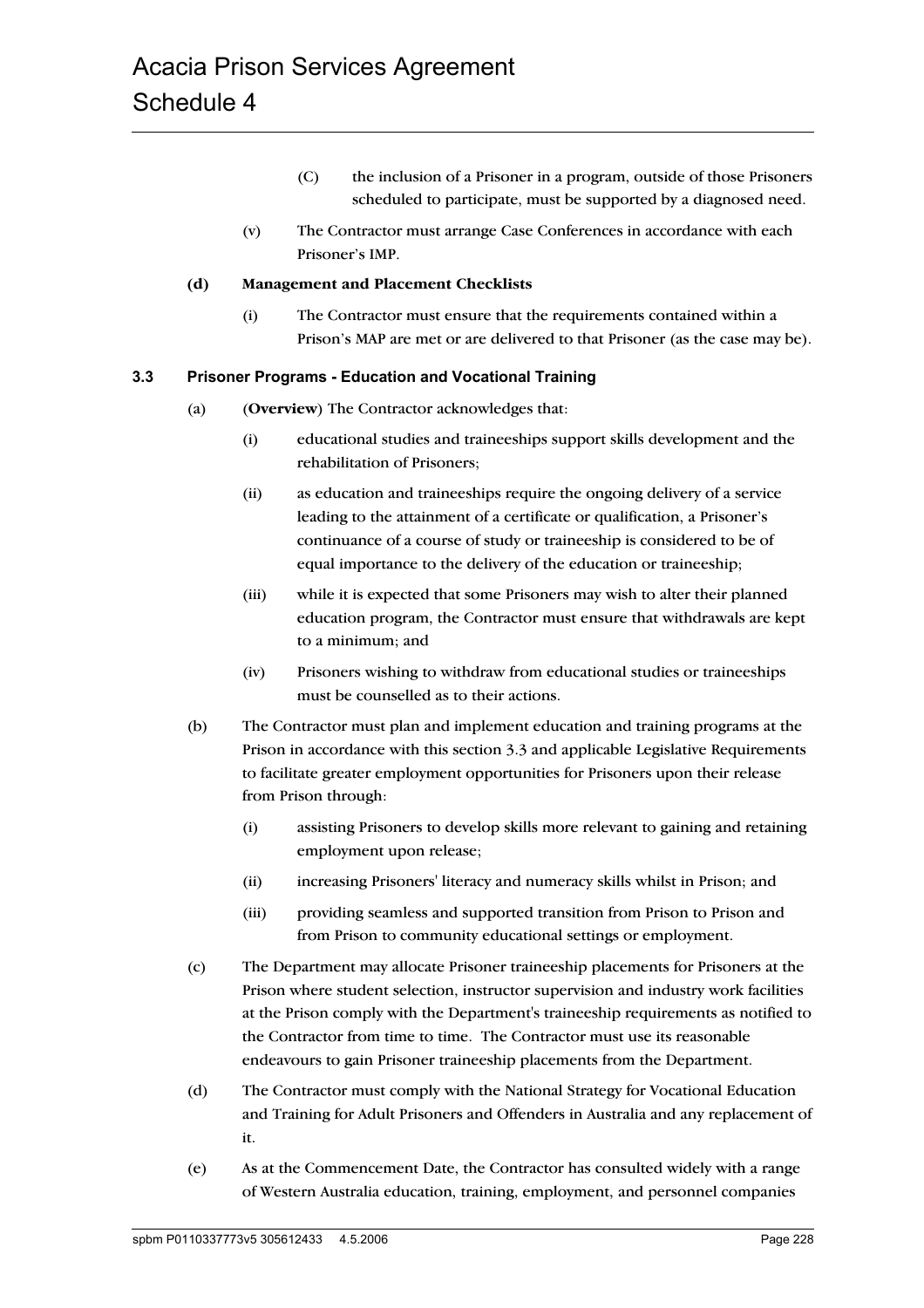and organisations to ensure that it develops an integrated solution to the education and vocational training needs of the Prisoners at the Prison. As soon as practicable after the Commencement Date, the Contractor must develop an Education and Training Strategy for the Prison for inclusion in the Prison Operating Manuals.

- (f) The Education and Training Strategy must be based on the National Strategy for Vocational Education and Training for Adult Prisoners and Offenders in Australia and must seek:
	- (i) to improve access to vocational education and training for Prisoners;
	- (ii) to support successful participation and attainment across a range of fields of study and levels of vocational education and training;
	- (iii) to contribute to the employment and learning pathways which can support the successful re-integration of Prisoners in the community; and
	- (iv) to create an accountable system that provides equitable vocational education and training outcomes for offenders.
- (g) The Contractor must comply with State standards regarding the provision of education and vocational training to Prisoners at the Prison and must ensure that:
	- (i) educational programs are conducted in accordance with the Australian Quality Training Framework – each program must have a standardised course guide document which lists its aims, objectives, modules, accreditation pathway and delivery methods;
	- (ii) service provision covers at least 48 weeks per year service provision must be for 48 weeks for each individual element, but provision will be 52 weeks of the year as an element may close down for a short period while all others remain operational, the shut-down period(s) being used for continuing professional development for Contract Workers;
	- (iii) education coordinators hold, at a minimum, tertiary teaching qualifications, and Certificate IV Training and Assessment qualifications or any replacement of the Certificate IV qualifications – the post holder will either hold this, or achieve it within 12 months after the Commencement Date;
	- (iv) Contract Workers delivering education and vocational training to Prisoners hold the minimum qualifications required by the Australian Quality Training Framework and are provided with on-going professional development opportunities to enable them to have current vocational education training information – the post holders will either hold this, or achieve it within 12 months after the Commencement Date;
	- (v) student/teacher ratios reflect models of best practice for correctional environments (one to one, small group under 10, large group not more than 20). The Contractor will use student/teacher ratios of 1 to 1 and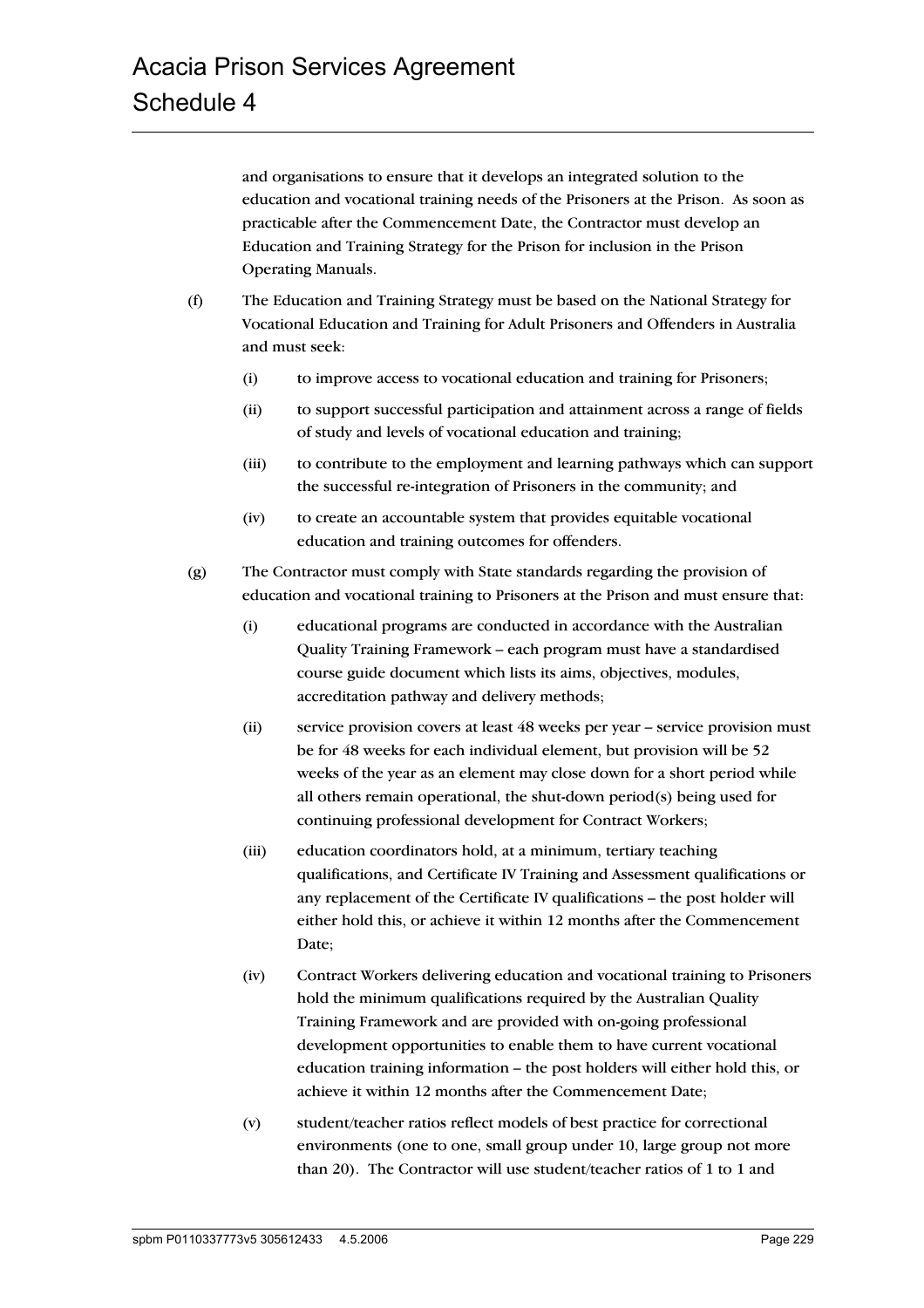groups of 8, 10 and 12 in education and groups of 16 in vocational training;

- (vi) there is a process in place that ensures that vocational training provided to Prisoners at the Prison is consistent with industry identified state skills shortages;
- (vii) it maximises vocational training opportunities in Prison Industry activities – the Contractor's solution provides for six vocational training workshops with an accreditation focus first, and a limited production potential second; its five industries will deliver appropriate accreditation as a secondary element to production whilst Prison operations such as catering, cleaning and maintenance will all be mapped against accreditation criteria;
- (viii) educational incentives are in place to encourage Prisoners' involvement in educational programs – the scale and detail of education provision will inform the IMP and must be based on local and prior assessments, the programs must be actively marketed, be attractive to Prisoners, education must attract pay parity with other activities, and progression and achievements must be recognised and rewarded;
- (ix) educational screening, assessment and evaluation of applications by Prisoners for education/training enrolment are in place and are consistent with the Department's standards – the Contractor must ensure that applicants undergo a full education assessment and interview with senior education staff, the assessment being of an approved type. The Contractor acknowledges that unsolicited applications are unusual as changes in the provision of education are informed by the IMP reviews and based on need. However, applications from Prisoners to participate in additional activities over and above those contained within their IMPs will be welcomed;
- (x) Contract Workers with tertiary teaching qualifications administer appropriate tests to screen, assess, counsel and evaluate Prisoners – as noted an authorised assessment tool will be used and Contract Workers must be qualified to the required level;
- (xi) training products and delivery methods used by Contract Workers delivering education and vocational training to Prisoners accommodate diverse learning styles - each standardised course guide will contain details of differentiation strategies in terms of both delivery and content. Every month a Contract Worker will peer review a session by a colleague and carry out a critical peer review;
- (xii) education records are maintained, recorded on the appropriate part of the Departmental System and provided to the Department within the timeframes specified by the Department – every student must have a personal Record of Achievement which will be portable and detail (in a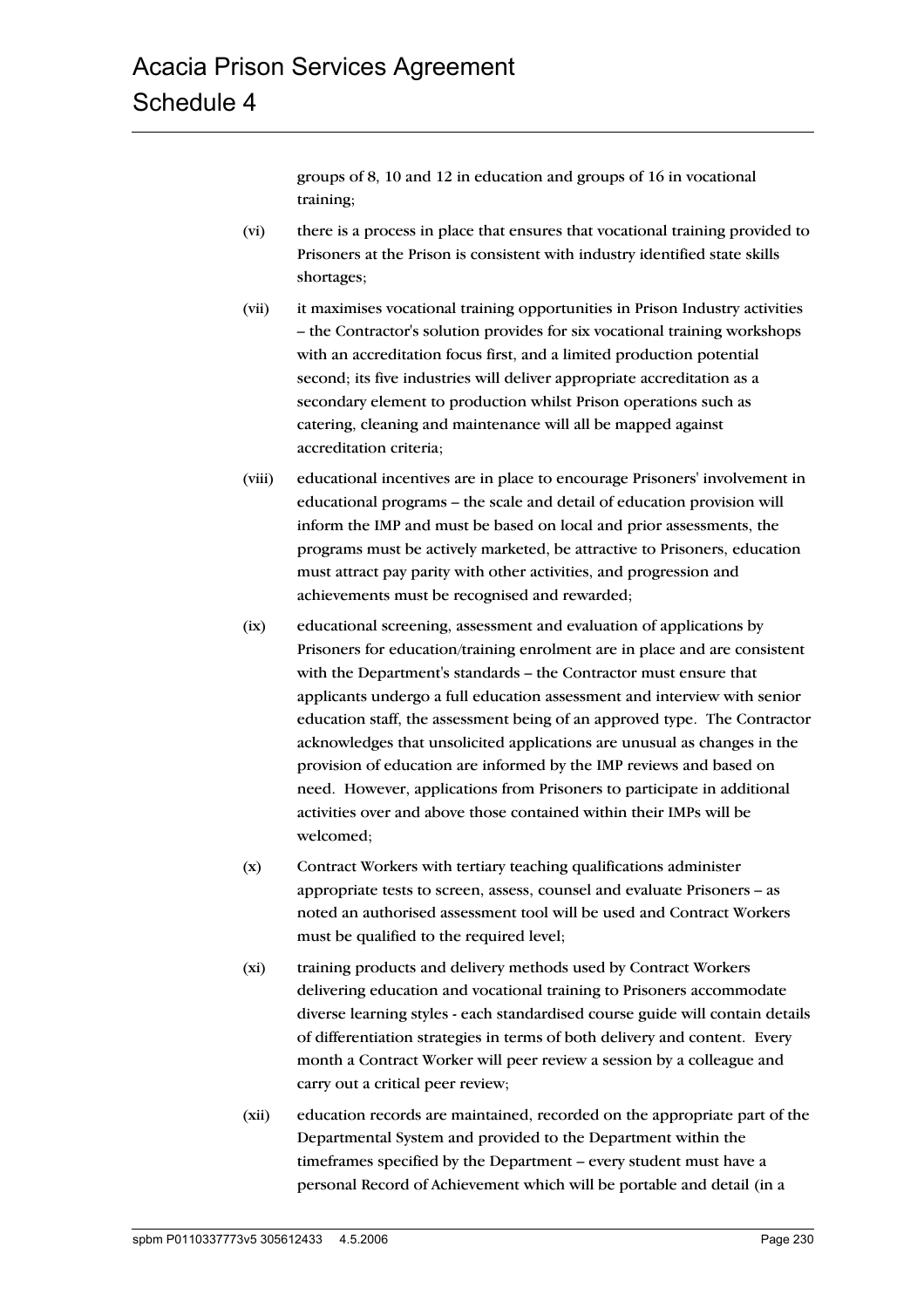Prison-environment free way) his assessments, activities, achievements and plans. Records must be transferred with the Prisoner;

- (xiii) education personnel develop operational plans for the education programs at each site that articulate throughout the system – the Education and Training Strategy must contain a list of action points that provide a task-list for the Department for the coming year, each of which must be tested for potential impact and integration issues with the wider estate;
- (xiv) there is a system-wide policy/procedure(s) for tertiary educational programs and student participation – students must be encouraged to achieve at all levels including tertiary. The Contractor must provide such qualifications via distance learning arrangements but look to formally partner with an external college or university in regards to these and other qualifications;
- (xv) policies and procedures are in place enabling the provision of a comprehensive education program on the system-wide level – the Contractor's developed service must dovetail with provision elsewhere, adhere to process and quality standards and reach beacon status with five years after the Commencement Date.
- (h) The Contractor's Education and Training Department must develop a Quality Assurance system that governs management/leadership, curriculum development, course delivery, accreditation routes, recording progression and links with nextsteps education providers in the community. The system must comply with Departmental, State and National standards. The Contractor must undertake an annual review of the operations of its Education and Training Department.
- (i) A key fundamental basis for the Contractor's service is that Prisoners are not required to achieve at the same level. It is the 'distance travelled' that is the defining and desirable factor.
- (j) The Contractor acknowledges the Department's requirements that National Reporting System Level 2 is a benchmark to which student opportunity is to be focussed and that the social capital gained in an illiterate student reaching functional literacy may be greater than a more able student achieving still more. In these circumstances the Contractor's approach will be:
	- (i) to assess the student to determine the start point;
	- (ii) to consider the entirety of the student's IMP requirements and time constraints;
	- (iii) to set a target achievable within 75% of the time available based on a standard progression rate applicable to all start points; and
	- (iv) to review and if possible re-set the target upwards when achieved.
- (k) The Contractor must comply with Operational Instruction 13 (Education and Vocational Training) and all other Legislative Requirements applicable to the education and vocational training of Prisoners.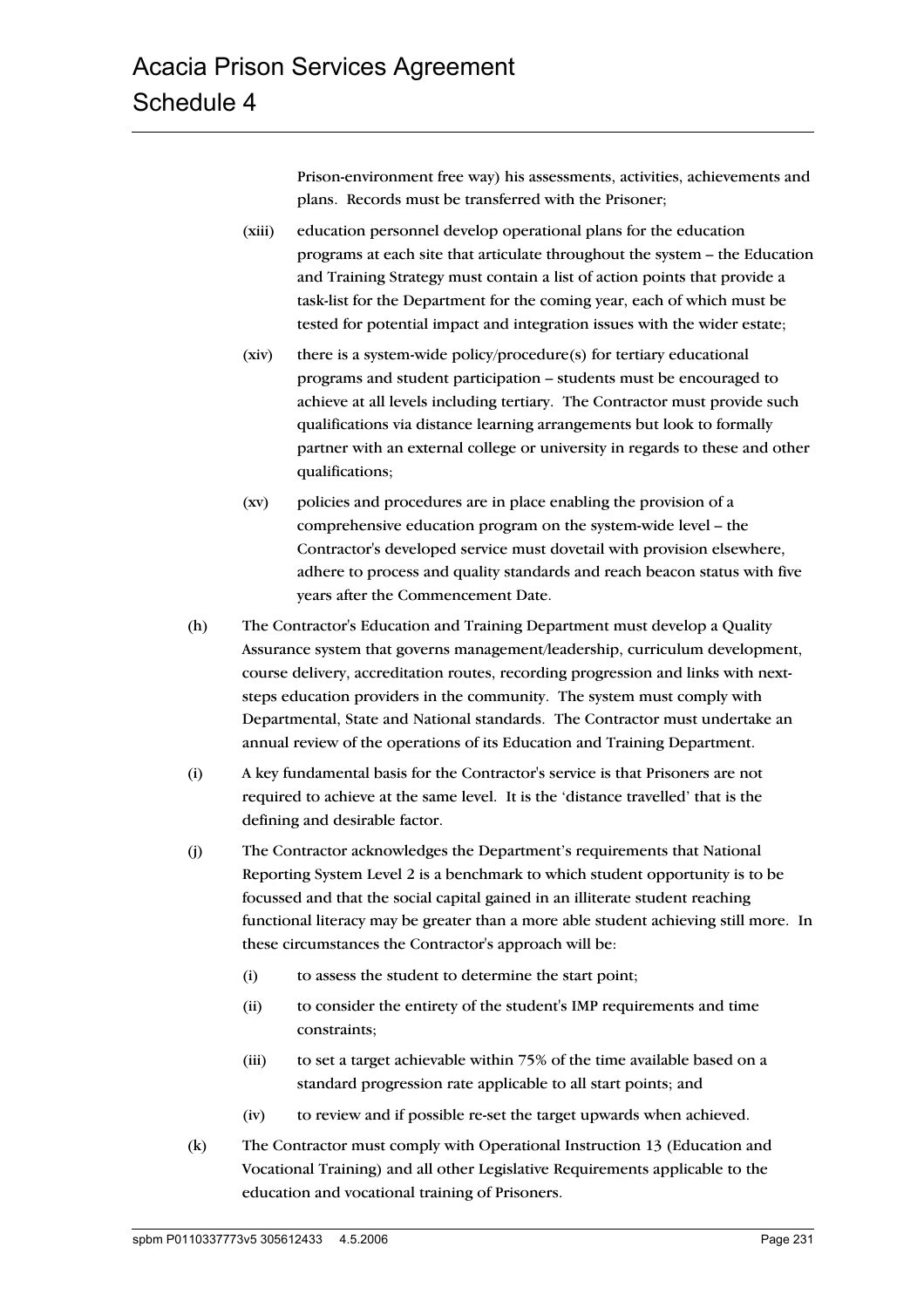#### **3.4 Prisoner Programs - Pharmacotherapy**

- (a) The Contractor must:
	- (i) treat Prisoners for addiction using pharmacotherapy in accordance with the Department of Health's health services policy or any replacement of it;
	- (ii) ensure that the existing iris scanning technology continues to be used for the issue and recording of the issue of medication to Prisoners;
	- (iii) store medications and keep records of them in accordance with applicable Legislative Requirements; and
	- (iv) continue the arrangement of providing a methadone maintenance program and offer other forms of detox where appropriate.
- (b) The Contractor must provide Prisoners access to pharmacotherapy on the basis of identified need and must maintain the premise of equality of opportunity.
- (c) The pharmacotherapy service provided by the Contractor must cover the ranges of need, link into complementary services and operate within the broader context of drug treatment services.
- (d) The Contractor must ensure that Prisoner Addiction Services (*PAS*) nurses manage the pharmacotherapy service.
- (e) The Contractor must integrate substance abuse information across a range of subjects and into a number of courses where appropriate.
- (f) The Contractor must provide information and advice on substance abuse during the regular health checks to promote healthy lifestyles, given pursuant to section 2.10.
- (g) The Contractor must operate drug free units to encourage Prisoners to withdraw and stay clean and monitor the drug test results to assess levels of drug use at the Prison. This must form part of the Contractor's Drug Strategy for the Prison.
- (h) As drug, alcohol and substance abuse issues not only impact a Prisoner but his family too, the family support centre described in section 2.7 must be a focal point to develop a service for families and support them in facing their own issues. This will also support Prisoners with HIV or Hep C, in working through these issues with their families prior to and upon release.

#### **3.5 Prisoner Programs - Psychological Interventions**

- (a) (**Definitions**) In this section 3.5, the following definitions apply.
	- (i) *Offender Program* or *Program* means a structured intervention that addresses the factors directly linked to a Prisoner's offending behaviour.
	- (ii) The *intensity* of an Offender Program means the overall measure of the impact the Program is designed to have on offence related behaviour. The intensity of a Program varies in accordance with its duration, frequency and the complexity of its interventions. High intensity Programs are characterised by a range of interventions including cognitive behavioural.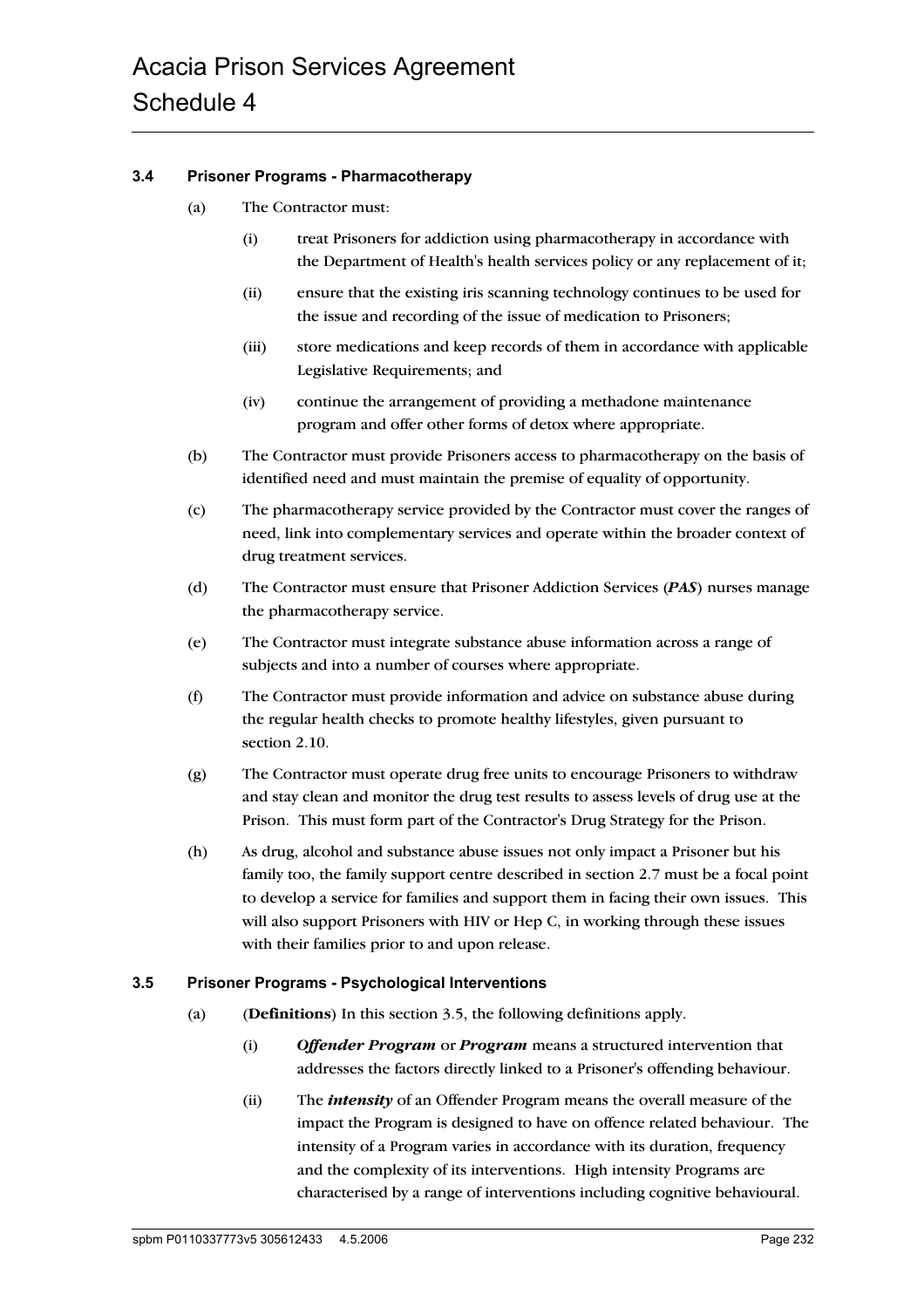They provide information, develop offence-related insights and skills and address entrenched and complex psychological problems that underlie offending behaviour. Typically, low intensity Programs are characterised by information and raise awareness of issues that underlie aspects of offending behaviour.

- (iii) *Re-offence risk* means the risk of further offending.
- (b) (**Provision of Offender Programs**) The Contractor must:
	- (i) provide Offender Programs at the Prison which facilitate greater rehabilitation opportunities for Prisoners through:
		- (A) the delivery of Programs in accordance with Prisoners' IMPs; and
		- (B) the provision of seamless and supported rehabilitative transition from prison to prison and from prison to the community;
	- (ii) ensure that the individual rehabilitative needs of each Prisoner are afforded a high priority and accommodated in the Prisoner's IMP;
	- (iii) ensure that each Prisoner is encouraged to become engaged in one or more Programs directed to reducing re-offending subject to such being appropriate and indicated on his Sentence Planning Documents, including:
		- (A) a drug, alcohol and substance abuse treatment program;
		- (B) a program for anger management and aggression control;
		- (C) a violent offenders treatment program;
		- (D) an Aboriginal violent offenders treatment program, which combines substance abuse and anger management;
		- (E) a domestic violence perpetrators' treatment program; and
		- (F) a sex offender treatment program.
	- (iv) deliver life-skill and other supportive programs for Prisoners, in addition to clinical treatment programs.
- (c) (**Risk/Intensity**) The Contractor must ensure that the intensity of each Offender Program is clearly defined and matches the re-offence risk level of the target group of Prisoners.
- (d) (**Program Documentation**) The Contractor must ensure that documentation comprehensively defines each Offender Program including its purpose, monitoring, design and delivery, and implementation. The documentation must:
	- (i) (**Program Theory**) identify the genesis, empirical evidence and model(s) of change upon which the Program is based;
	- (ii) (**Program Management**) identify the target group of Prisoners, criteria for participant eligibility, assessment process, and exclusion/inclusion factors;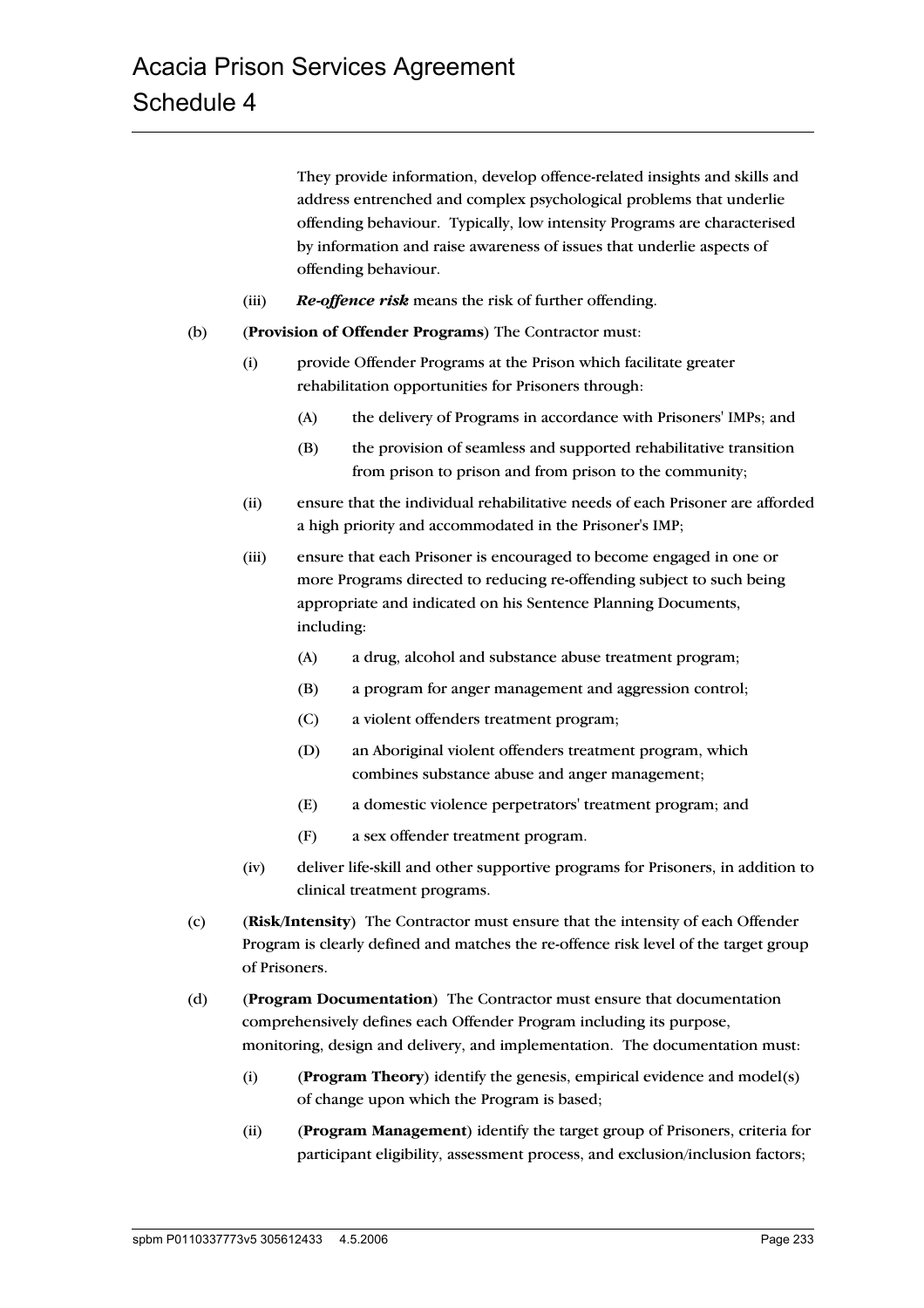- (iii) (**Program Facilitation**) set out the aims of each Program session and how each Program session is to be delivered so that the Program can be delivered in the way it was designed;
- (iv) (**Assessment and Evaluation**) describe the assessment and evaluation tools and guidance on their appropriate administration, to determine the impact of the Program;
- (v) (**Facilitator Requirements**) set out the minimum training, supervision, competencies and other characteristics required to deliver the Program;
- (vi) (**Participant Material**) describe the exercises and handouts required by the target group of Prisoners for the Program to be delivered;
- (vii) (**Organisational Support**) specify the nature and level of organisational support required for effective delivery of the Program; and
- (viii) (**Risk Management**) identify procedures for managing risks to participating Prisoners and Contract Workers.
- (e) (**System Integration**) The Contractor must ensure that:
	- (i) each Program is part of an integrated approach to offender management;
	- (ii) Prisoners are scheduled to participate in a Program as part of their IMPs;
	- (iii) each Program is appropriately linked to other relevant interventions, and participating Prisoners have access to a sequence of Programs (including maintenance and booster sessions, and Prison to community through-care programs) if necessary to meet their treatment needs; and
	- (iv) Contract Workers involved in the delivery of a Program are aware of the Program's objectives.
- (f) (**Organisational Support**) The Contractor must ensure that:
	- (i) responsibility for the effective delivery of each Program is shared with Contract Workers involved in the Program, including at the highest organisational levels; and
	- (ii) the broader system encourages participation in the Program and the Program is not subject to undue disruption due to system and site requirements.
- (g) (**Program Environment**) The Contractor must ensure that:
	- (i) each Program is delivered in a therapeutically appropriate and safe environment that takes into consideration participant and facilitator needs, such as:
		- (A) level of privacy;
		- (B) comfort;
		- (C) cultural sensitivity;
		- (D) accessibility; and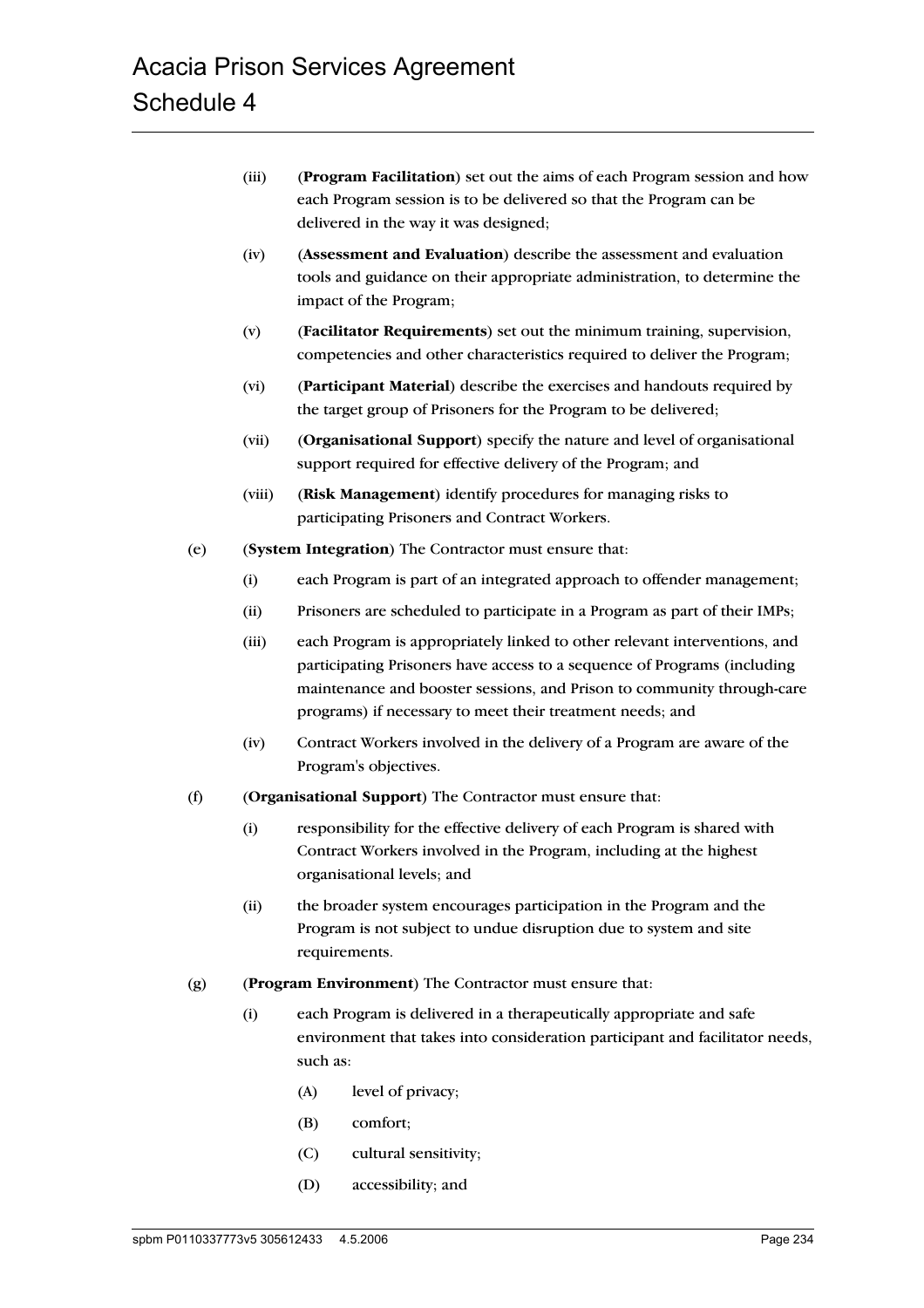- (E) physical resources and equipment.
- (h) (**Program Staffing**) The Contractor must ensure that:
	- (i) Contract Workers involved in the delivery of each Offender Program:
		- (A) have the competencies, training, qualifications and personal qualities required to effectively deliver the Program;
		- (B) receive regular professional supervision by an appropriately qualified and experienced practitioner to monitor and enhance program integrity;
		- (C) receive performance appraisal and professional development; and
		- (D) are managed so as to ensure consistent program delivery; and
	- (ii) Contract Workers involved in conducting assessments for each Program are appropriately qualified, resourced and trained.
- (i) (**Managing Risk/Safety**) Each Offender Program must identify any specific risks to Contract Workers and participating Prisoners inherent in the program and have mechanisms to minimise such risks.
- (j) (**Program Participation**) The Contractor must implement processes to minimise the number of Prisoners who fail to complete Programs and the impact of non-completion on Prisoners.
- (k) (**Facilitation Style**) The Program strategies must reflect best practice in program delivery including group process work which maximises the effectiveness of the Program.
- (l) (**Monitoring and Evaluating Participants**) The Contractor must:
	- (i) provide regular feedback to participants;
	- (ii) ensure that the Program specifies a protocol for reporting of participant progress and outcomes and highlighting changes in criminogenic needs that are based on relevant and verifiable information, empirically justified methods and sound clinical judgement; and
	- (iii) prepare progress and outcome reports which objectively review each Prisoner's progress in a Program and are in a format that assists Contract Workers, other agencies and stakeholders in the subsequent management of each Prisoner.
- (m) (**Monitoring and Evaluation of Program**) The Contractor must ensure that:
	- (i) each Program is routinely monitored and evaluated;
	- (ii) procedures are in place to monitor the progress of each Program and to ensure Program integrity;
	- (iii) each Program has clearly stated objectives and there are procedures in place to evaluate the outcomes of the program; and
	- (iv) evaluation of each Program is conducted within relevant ethical guidelines.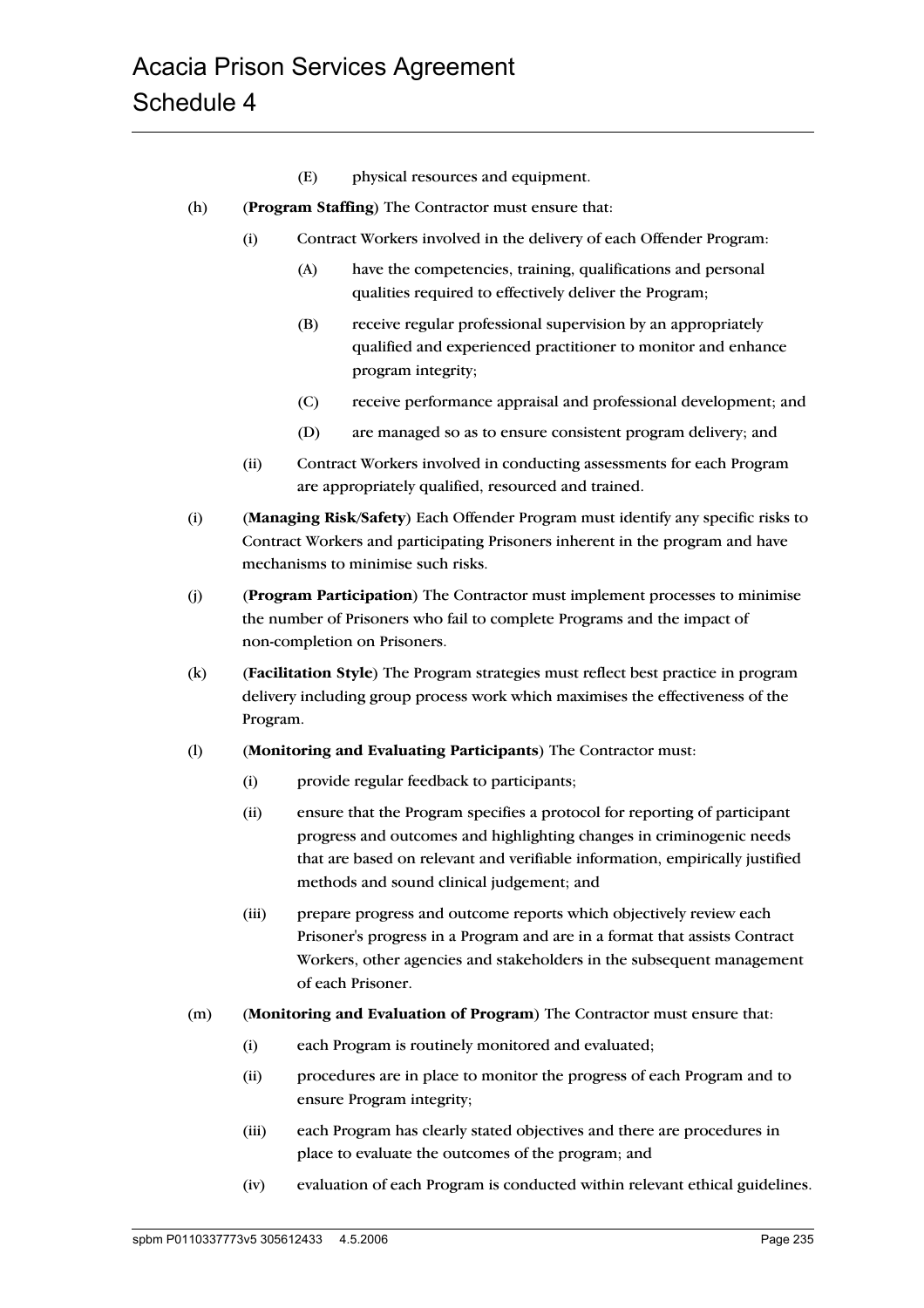- (n) (**Psychological Interventions**) The Contractor must ensure that:
	- (i) Prisoners are given the opportunity to undergo psychological interventions and rehabilitative treatment programs to address offending behaviour, as ordered by the court or as determined during IMP assessments and other assessment points throughout the Prisoner's sentence;
	- (i) program names and content are consistent with those provided by the Department at other prisons and are delivered in accordance with an approved schedule;
	- (ii) program design and content are in accordance with international trends in Prisoner treatment;
	- (iii) any Contractor addition to the program suite, or modification to the current Programs, is reviewed and approved by the State; and
	- (iv) copies of treatment completion reports prepared by Program facilitators are forwarded to the State.
- (o) (**Process Integration Issues**) Subject to negotiated changes with the Department, the Contractor must deliver the Offender Programs in column 3 of the Table during the calendar year ending 31 December 2006, and the Offender Programs in column 4 of the Table in each subsequent calendar year during the Operation Period, at the intensity specified in column 2 of the Table and to the number of Prisoners, and in accordance with the timetable, specified on AIPR.

| <b>ADDICTIONS OFFENDING</b>                             |                  |                                                            |                                                              |  |
|---------------------------------------------------------|------------------|------------------------------------------------------------|--------------------------------------------------------------|--|
| <b>OFFENDER PROGRAM</b>                                 | <b>INTENSITY</b> | <b>PROGRAMS FOR</b><br><b>CALENDAR</b><br><b>YEAR 2006</b> | <b>PROGRAMS FOR</b><br><b>CALENDAR YEARS</b><br>2007 ONWARDS |  |
| Aboriginal Education Preventing and Managing<br>Relapse | Low/medium       | $\overline{4}$                                             | $\overline{4}$                                               |  |
| Moving on From Dependency                               | High             | 4                                                          | 6                                                            |  |
| Managing Anger and Substance Abuse                      | Medium           | $\overline{2}$                                             | 4                                                            |  |
| Preventing and Managing Relapse                         | Low              | 4                                                          |                                                              |  |
| <b>COGNITIVE SKILLS</b>                                 |                  |                                                            |                                                              |  |
| Reasoning and Rehabilitation                            | Medium           | 3                                                          |                                                              |  |
| <b>Think First</b>                                      | Medium           | 9                                                          | 12                                                           |  |
| <b>SEX OFFENDING</b>                                    |                  |                                                            |                                                              |  |
| Medium Program                                          | Medium           | 2                                                          | 3                                                            |  |
| <b>VIOLENT OFFENDING</b>                                |                  |                                                            |                                                              |  |
| Building Better Relationships (DV)                      | Medium           | 2                                                          | 2                                                            |  |
| Violent Intensive Program                               | High             | 1                                                          | 2                                                            |  |
| Skills Training for Aggression                          | Medium           | 3                                                          | ۰                                                            |  |
| Medium Intensive Program                                | Medium           |                                                            | 2                                                            |  |

#### **Table**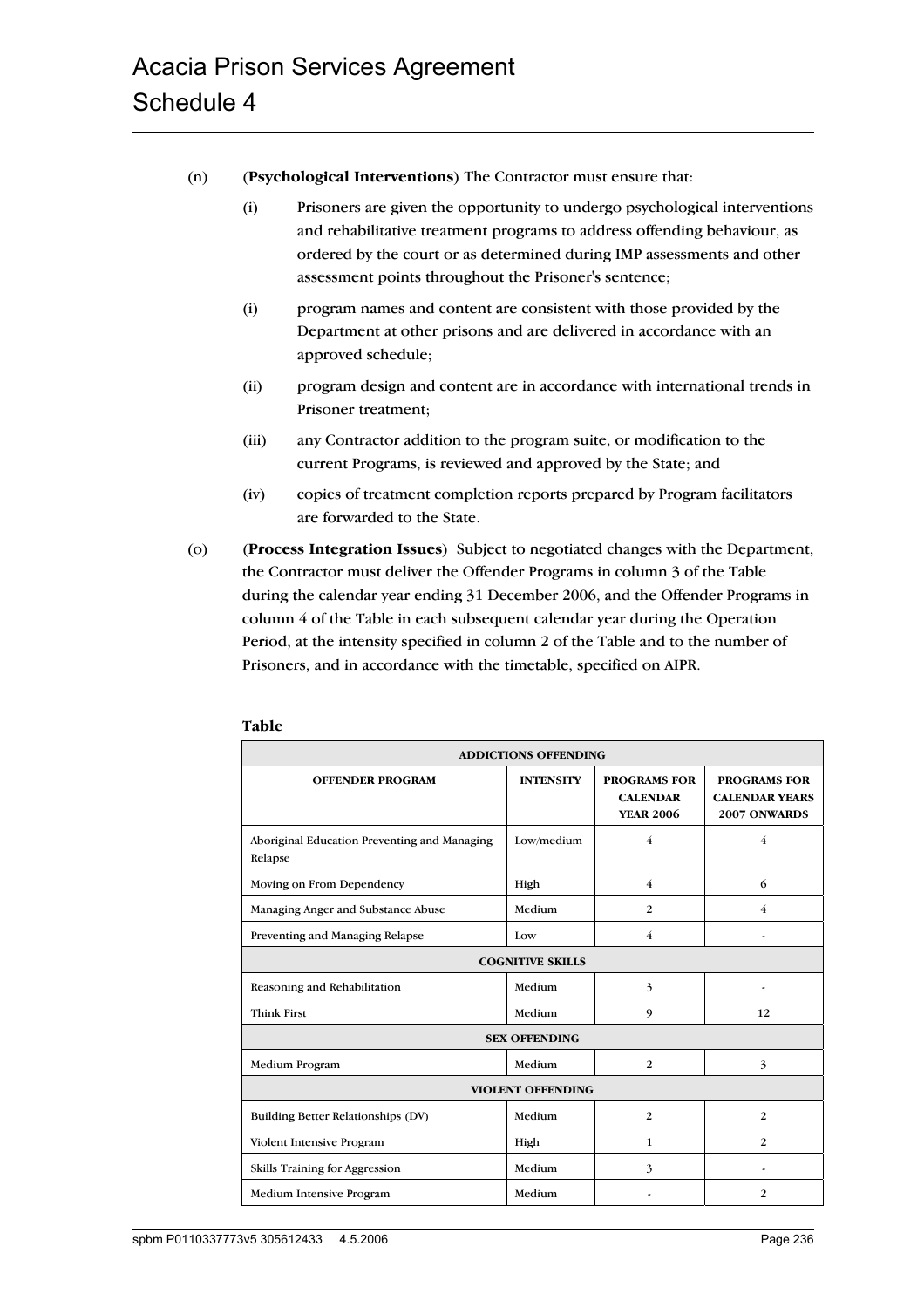| <b>INDIVIDUAL COUNSELLING</b>                                                |  |                                                                                                                              |                                                                                                                           |  |
|------------------------------------------------------------------------------|--|------------------------------------------------------------------------------------------------------------------------------|---------------------------------------------------------------------------------------------------------------------------|--|
| Individual Counselling - includes but is not<br>limited to, counselling for: |  | As necessary                                                                                                                 | As necessary                                                                                                              |  |
| Psychological issues;<br>(a)                                                 |  |                                                                                                                              |                                                                                                                           |  |
| Offending behaviour; and<br>(b)                                              |  |                                                                                                                              |                                                                                                                           |  |
| Suicide and self harm prevention.<br>(c)                                     |  |                                                                                                                              |                                                                                                                           |  |
| <b>SEXUAL ASSAULT COUNSELLING</b>                                            |  |                                                                                                                              |                                                                                                                           |  |
| Specialist Sexual Assault Counselling                                        |  | Specialist<br>individual<br>counselling in<br>accordance with<br>prisoner demand<br>up to maximum<br>of 8 hours per<br>week. | Specialist<br>individual<br>counselling in<br>accordance with<br>prisoner demand<br>up to maximum of<br>8 hours per week. |  |

- (p) (**Life-Skill and Supportive Programs**) The Contractor must develop systems to deliver services in accordance with the requirements of each Prisoner's IMP and the necessary support programs of a personal and social development nature as required.
- (q) The Contractor must create a Programs Team, which delivers a range of packages from high intensity programs to low intensity courses. The team must be multidisciplinary in composition to give Prisoners better access to the interventions, reflect the cross-cutting nature of Prisoners' needs, for example, how a criminogenic factor can affect many facets of a Prisoner's life, make best use of Contract Workers' expertise and energy, widen knowledge about the programs, and be consistent with the Contractor's whole-Prison approach.
- (r) The Contractor must examine each Prisoner's profile, identify needs, identify gaps in delivery and seek to fill those gaps.
- (s) The Contractor must work with the Department to examine alternative options for delivery, particularly where the Contractor has experience in delivering alternative programs.
- (t) The Contractor must ensure Prisoners are given every opportunity, support and encouragement to meet their IMP and MAP targets, and that their success is recognised and celebrated, including with their families where appropriate.
- (u) The Contractor must provide additional support for those Prisoners who require it in order that they may meet their goals, and ensure that programs are prioritised and provided in an equitable manner.
- (v) The Contractor must ensure that a Prisoner with a clear need in these areas is in no way excluded from these valuable interventions due to educational or other deficiencies, and must work with appropriate practitioners to remove barriers to progression.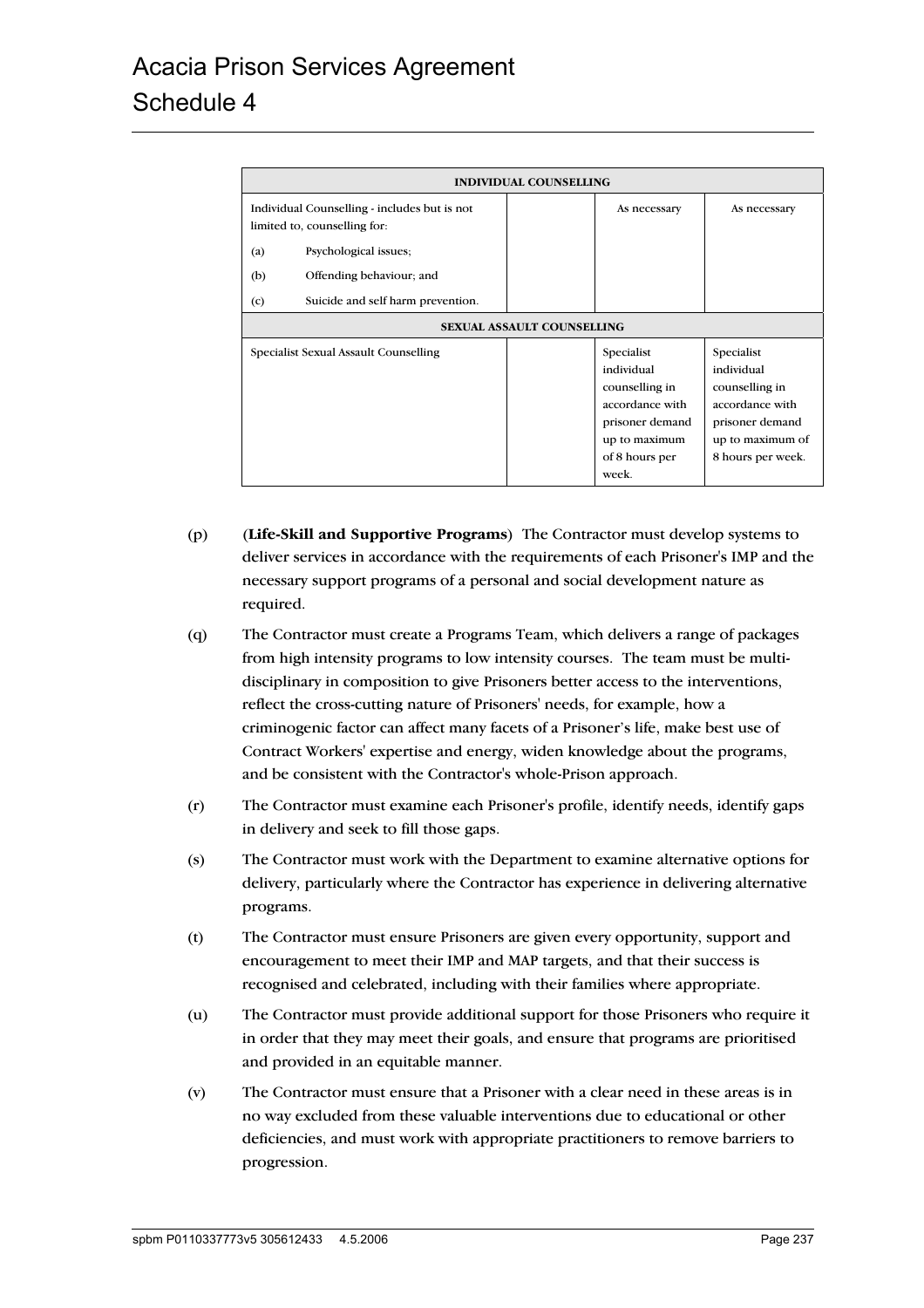- (w) The Contractor must ensure the Contract Workers have the right competencies to undertake the tasks required and that they are appropriately supervised, managed and supported in their role.
- (x) The Contractor must ensure that the Prison plays its full part in meeting the Department's state-wide systems and programs objectives.
- (y) The Contractor must ensure that program delivery is an integral part of the Productive Day.

### **3.6 Prisoner Programs - Re-entry**

- (a) The Contractor must provide Prisoners at the Prison with programs and support services (*Re-entry Program*) to assist them to make a successful transition from custody to community life and must ensure the success of the Re-entry Program by ensuring that:
	- (i) an agreed Life Skills information session has been implemented and is running successfully;
	- (ii) policies reflect procedures that allow for the Re-entry Program to commence at least 3 months prior to the Prisoner's expected date of release;
	- (iii) all aspects of the Re-entry Program are reviewed and amended where necessary;
	- (iv) external service providers' staff are secure in the Prison; and
	- (v) Contract Workers are aware of the function of any external service provider.
- (b) The Contractor must work closely with Community Justice Services (*CJS*) and contracted providers such as Community Re-entry Coordination Service (*CRCS*) and Community Transitional Accommodation and Support Services (*TASS*) in providing the Re-entry Program to Prisoners.
- (c) The Contractor must embed itself in the network of community and Prison-based re-entry organisations and systems, actively market to the Prisoners the many and varied support systems available and encourage Prisoners to avail themselves of these in a supported manner.
- (d) The Contractor supports the approach adopted by the Department in configuring its community services and re-entry networks and in making provision for services beyond the Prison gate.
- (e) The Contractor must liaise with the Department regarding the involvement of the community groups managed by the Department's Contracted Services Directorate.
- (f) The Contractor must ensure that it identifies all Prisoners who are about to reenter the community and manages their release in accordance with applicable Legislative Requirements. The Contractor must provide additional support to lifers about to move into open conditions, as this marks a significant step in their progression and one which needs to be managed appropriately to enable them to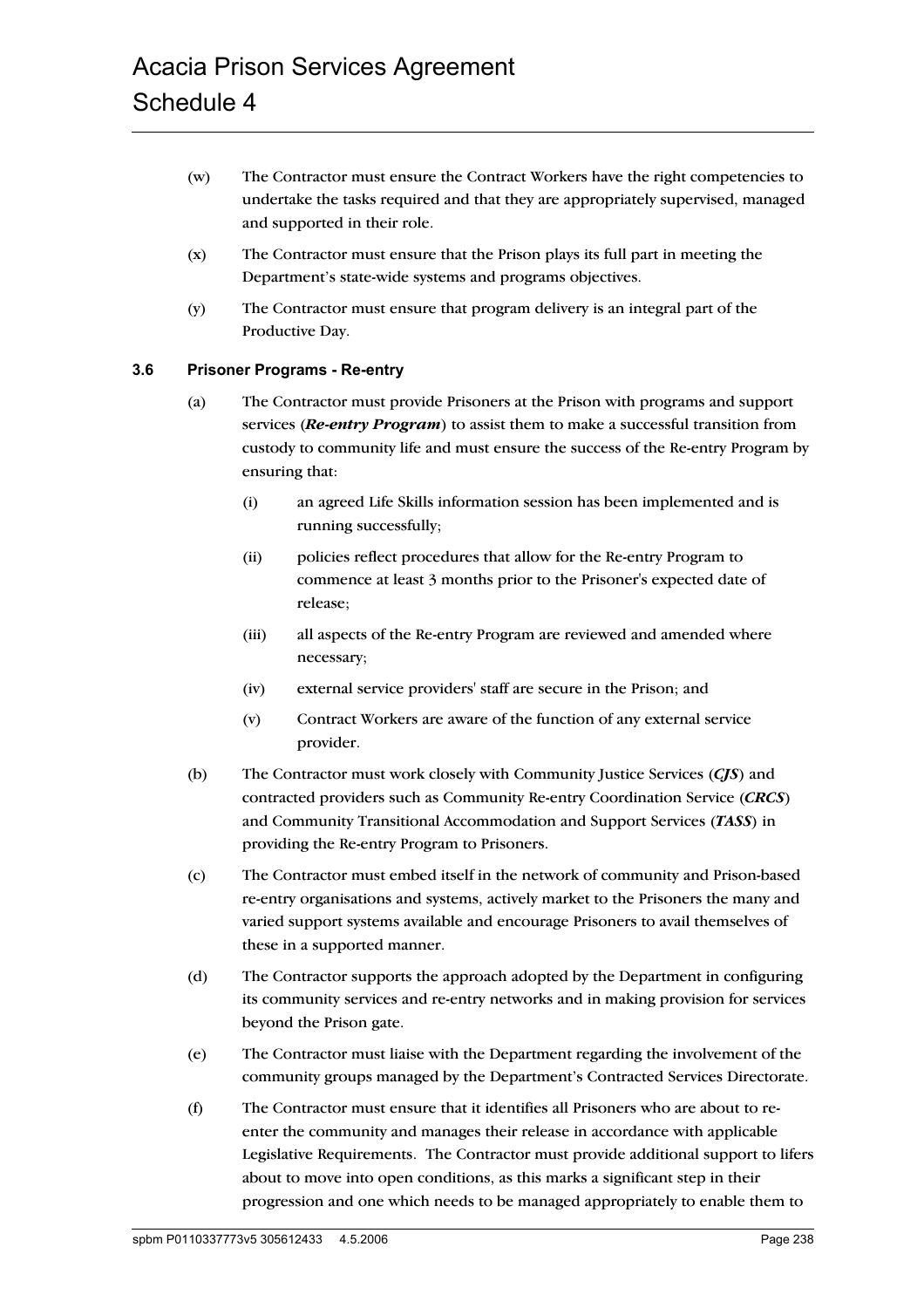adapt to their new environment more successfully. The Contractor must provide additional support to Prisoners facing extradition, who will require greater assistance and a more flexible service to meet their needs.

- (g) The Contractor must create a multi-disciplinary Community Re-entry Team (*CRT*), similar to that currently operating in other jurisdictions, but taking into account local factors such as Prisoner profile, the West Australian context and existing provider networks. The Contractor must use its reasonable endeavours to build on relationships with Outcare and other organisations that offer such support and work with the Departments' Community Corrections Officers to deliver an integrated and supportive service. Together these groups would form under the CRT umbrella.
- (h) The CRT must work with each Prisoner from when he enters the Prison, rather than in the last few months, however the work will increase towards the end of the Prisoner's sentence in order that the appropriate structures are put in place.
- (i) All sentence-related structures within the Prison, including the IMP, MAP and EPI Scheme, have a core re-entry element. This maintains the focus of the Prisoner on this process, is indicative of the Contractor's outward looking, forward looking and optimistic Prison, and threads the Rehabilitation and Reintegration cornerstone throughout the Contractor's service delivery.
- (j) The CRT must assist Prisoners with housing, employment, further education/training, personal issues, necessary support structures (for example drug and alcohol counsellors local to their homes) and other services that reflect the common needs of ex-Prisoners, but also the unique needs of individual Prisoners.
- (k) Any areas that need further work such as social skills or independent living skills will be assessed and appropriate support arranged. In addition the Contractor must consider providing a course designed to assist Prisoners in finding employment if they have not already achieved this.
- (l) The Contractor must build relationships with Government departments in order to influence and involve them in the issues relating to Prisoners' release. By demonstrating the link between social inclusion and successful reintegration, the Contractor may justify the need for additional financial support as, in the long term, it reduces the costs of crime and imprisonment and the price paid by the community.
- (m) The Contractor must build up a portfolio of voluntary sector organisations that can provide further support for Prisoners both within custody and once they have been released. Where possible the Contractor must obtain external funding to improve such working partnerships and therefore enhance the service provision for Prisoners.
- (n) The Contractor must use its reasonable endeavours to build up a portfolio of employers who would be willing to employ Prisoners directly once they are released from Prison and offer facilities for employers to interview Prisoners whilst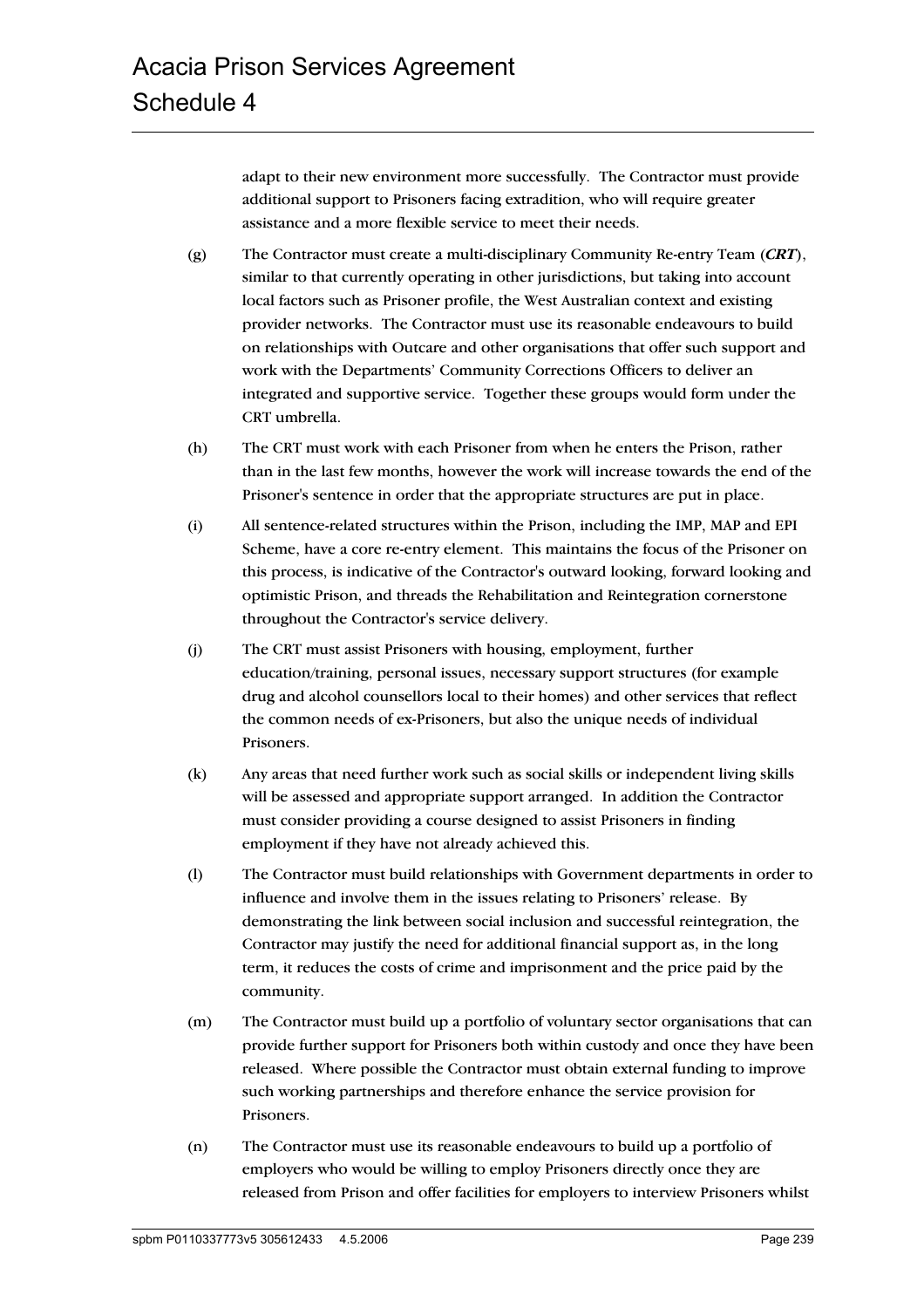in custody or support this process through a video link should the distance be too great. The Contractor may involve its industrial partners in this process.

- (o) The Contractor must use reasonable endeavours to ensure that the appropriate recommendations under the IMP have been met, subject to the efforts of the Prisoner, however where it believes there is more work that could be completed and would contribute towards the reduction in risk the Prisoner poses upon his release, it must liaise with the CCO to assist in this being arranged. The Contractor must also liaise in cases such as Parole where resettlement issues are firmly linked to community work.
- (p) The Contractor acknowledges its experience in managing Prisoners who pose a risk to the public, but have to be released due to their determinate sentence coming to an end. In other jurisdictions the Contractor contributes towards Multi Agency Public Protection Panels and proposes to undertake a similar role at the Prison, working with the other agencies involved to assist in a more regulated release of those high risk Prisoners. Information sharing protocols and involvement in structured release plans are vital to ensuring all the relevant authorities have the necessary information to supervise a high risk offender and to ensure the prevention of the commission of further offences. The Contractor must ensure that reports are produced in a timely and accurate manner ensuring that all relevant and appropriate information is forwarded to the decision making bodies.
- (q) The Contractor must use all reasonable endeavours to secure external funding streams to support a mentoring structure which would operate through the Prison gate and give some support for a specified period within the community for those Prisoners with no identifiable support network.
- (r) The Contractor must use the Links Suite to allow the (closely supervised) Prisoner to liaise directly with community agencies, employers, housing agencies and the organisations noted above. This concept reinforces that it is his release he is planning for, supported, guided and encouraged by the network of agencies available.
- (s) The Contractor must comply with Policy Directive 47 (Re-Entry Release Orders), Director General's Rule 18 (Assessment and Case Management of Prisoners) and all other Legislative Requirements applicable to the re-entry of Prisoners into the community.

#### **3.7 Prisoner Matters - Interpreter Services**

(a) Firstly, the Contractor must ensure that all of its communications and dealings are clear and concise and recognise wider communication deficiencies in the Prison population. The Contractor must use its reasonable endeavours through clear written and pictorial resources to minimise the 'comprehension-gap'. The Contractor must ensure that information regarding the classification and placement system and induction is communicated to Prisoners in a way they can understand, ensuring that CALD Prisoners, for whom English is not their first language, including indigenous Prisoners, are appropriately informed.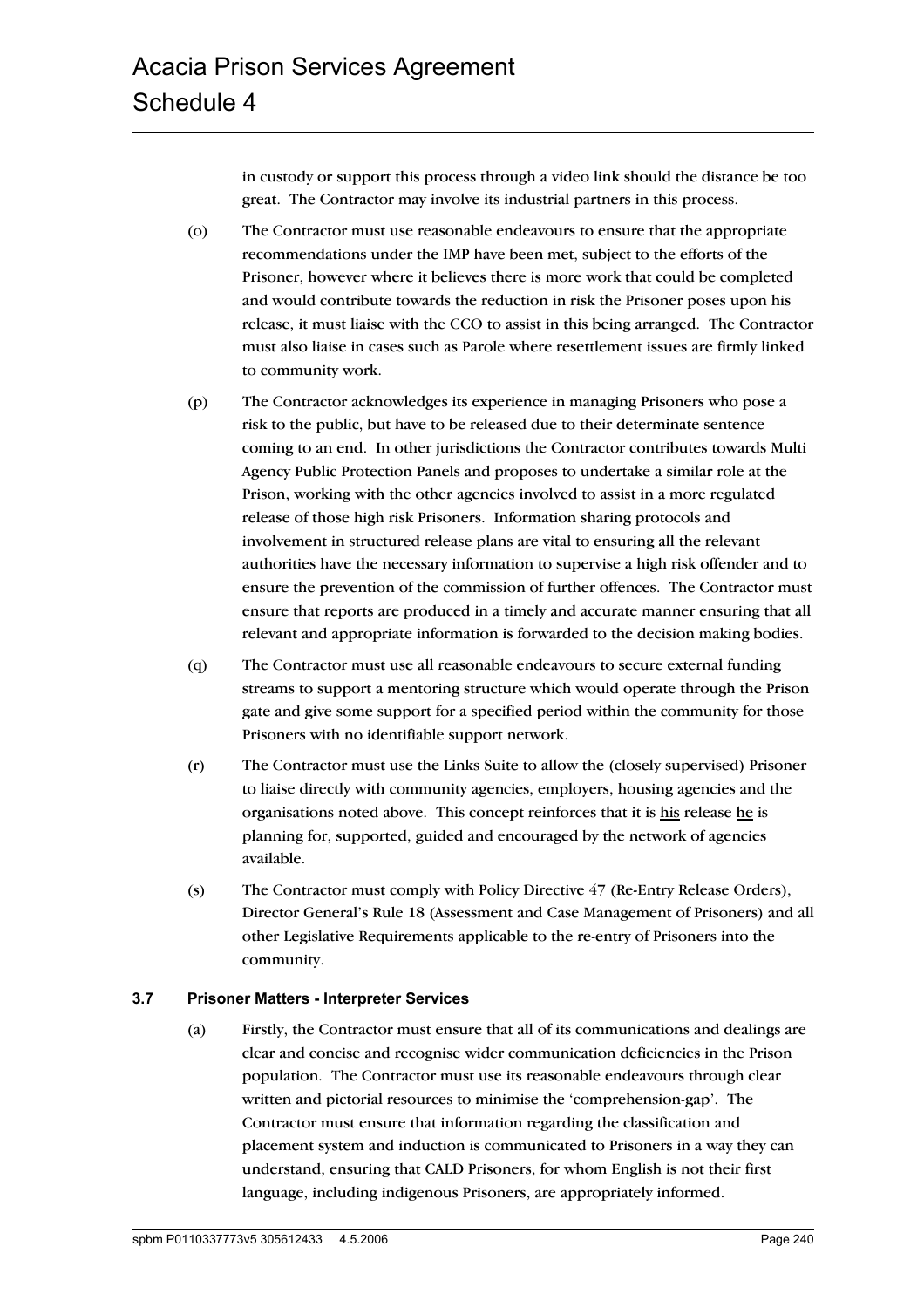- (b) Second, the Contractor is encouraged to use other Prisoners as a resource to assist in communicating with Prisoners, consistent with its vision. The Contractor may use appropriately skilled Prisoners as interpreters for non-sensitive operations throughout the Prison and must keep a log of those able and willing to assist. In demonstrating their responsibility and full and active membership of the Prison's supportive community such Prisoners will receive recognition through the Buddy scheme and the volunteering scheme and progress through the EPI Scheme.
- (c) Third, the Contractor must develop language skills amongst CALD Prisoners as part of its wider up-skilling of Prisoners, utilising appropriate multi-media resources in the Learning Resource Centre as part of educational activities.
- (d) Fourth, the Contractor must prepare appropriate audio-visual resources to service fixed elements of its service such as health assessments, induction, health and safety training.
- (e) Finally, the Contractor must use the services of specialist service providers including external bodies and its indigenous Contract Workers. The Contractor must provide access to, as appropriate, interpreters or elders from indigenous communities and other ethnic groups of the same cultural background as Prisoners to assist in communicating with Prisoners and particularly with regard to critical formal processes such as classification and placement decisions and Prisoner disciplinary hearings.
- (f) At a strategic level the Contractor must develop a Language Services Plan for the Prison, consistent with the Western Australia Language Services Policy and the Department's Language Services Policy and Practical Guidelines 2002.
- (g) The Contractor must undertake regular consultation with the Prisoners and their relevant communities to develop a language service strategy appropriate to their needs.

#### **3.8 Prisoner Matters - Library Services**

- (a) The Contractor must:
	- (i) ensure that Prisoners have equitable access to a library in accordance with the memorandum of understanding existing between the Department and the State Library Board immediately before the Commencement Date and any replacement of it;
	- (ii) ensure that the library is adequately stocked with both recreational and information resources and is operated according to standard library practice;
	- (iii) encourage Prisoners to make full use of the library;
	- (iv) ensure that indigenous Prisoners access and use the library;
	- (v) provide stand alone computers for resource use;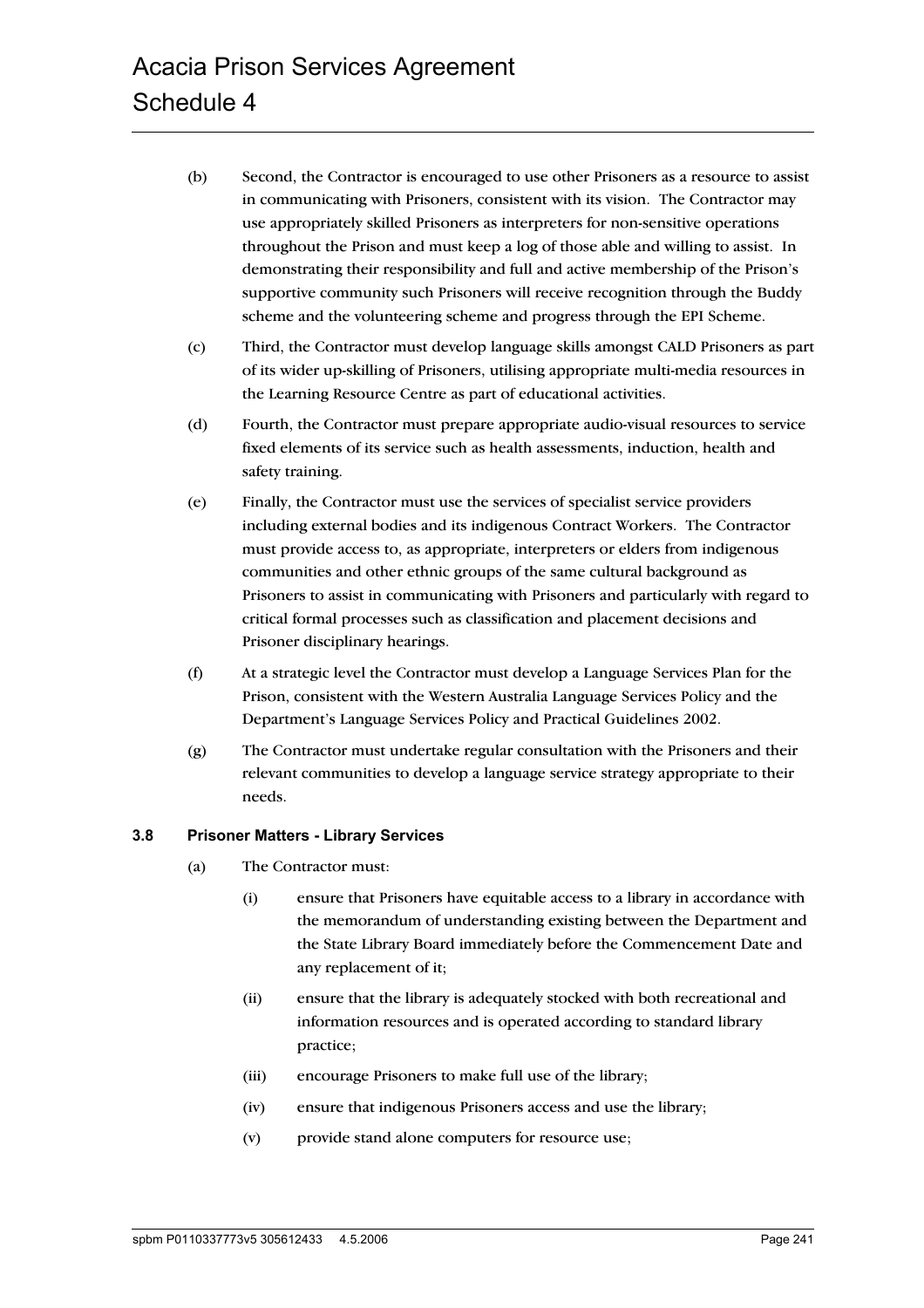- (vi) ensure that Prisoners have adequate access to legal library resources, as recommended in the Sadlier Report, and ensure appeal Prisoners are informed about the library services available to them;
- (vii) ensure that appropriate books and other resources are available for Prisoners with differing cultural and ethnical backgrounds, including books in languages other than English;
- (viii) ensure that Prisoners can access newspapers and appropriate magazines in accordance with applicable Legislative Requirements; and
- (ix) ensure that Prisoners are allowed to procure, at their own expense, or at the expense of a third party, such books, newspapers, writing material and other means of occupation as are compatible with the security and good order of the Prison and in accordance with applicable Legislative Requirements.
- (b) The Contractor must give priority to closing the gaps in the Prison's library services as identified in the Library Services for Prisoners Report and to fulfilling the requirements of Policy Directive 21.
- (c) The Contractor must progressively increase the stock of books to meet the ALIA Standard of ten books per Prisoner and actively encourage Prisoners to make full use of the library.
- (d) The Contractor must offer an inter library loan service to Prisoners on the same terms and conditions as offered to Prisoners immediately before the Commencement Date.
- (e) The Contractor must work in cooperation with the Casuarina Library Officer and the State Library Librarian to participate in the State Library Service inter library loan service, in accordance with the memorandum of understanding referred to in paragraph (a)(i) and to access other benefits of inter Prison cooperation in the provision of library services.
- (f) The Contractor will be responsible for any fees associated with the provision of this service.
- (g) The Contractor considers that a library should not be a passive utility but an integral part of the life of the Prison and must actively engage Prisoner participation in the library through regular library based learning and recreational activities.
- (h) The Contractor must comply with Policy Directive 21 (Provision of Library Services) and all other Legislative Requirements applicable to the provision of library services to Prisoners.

#### **3.9 Prisoner Matters - Meeting Prisoners' Religious or Spiritual Needs**

(a) The Contractor must provide for the spiritual needs of Prisoners through pastoral care and religious observance from approved Prison chaplains, religious leaders and traditional Aboriginal spiritual leaders.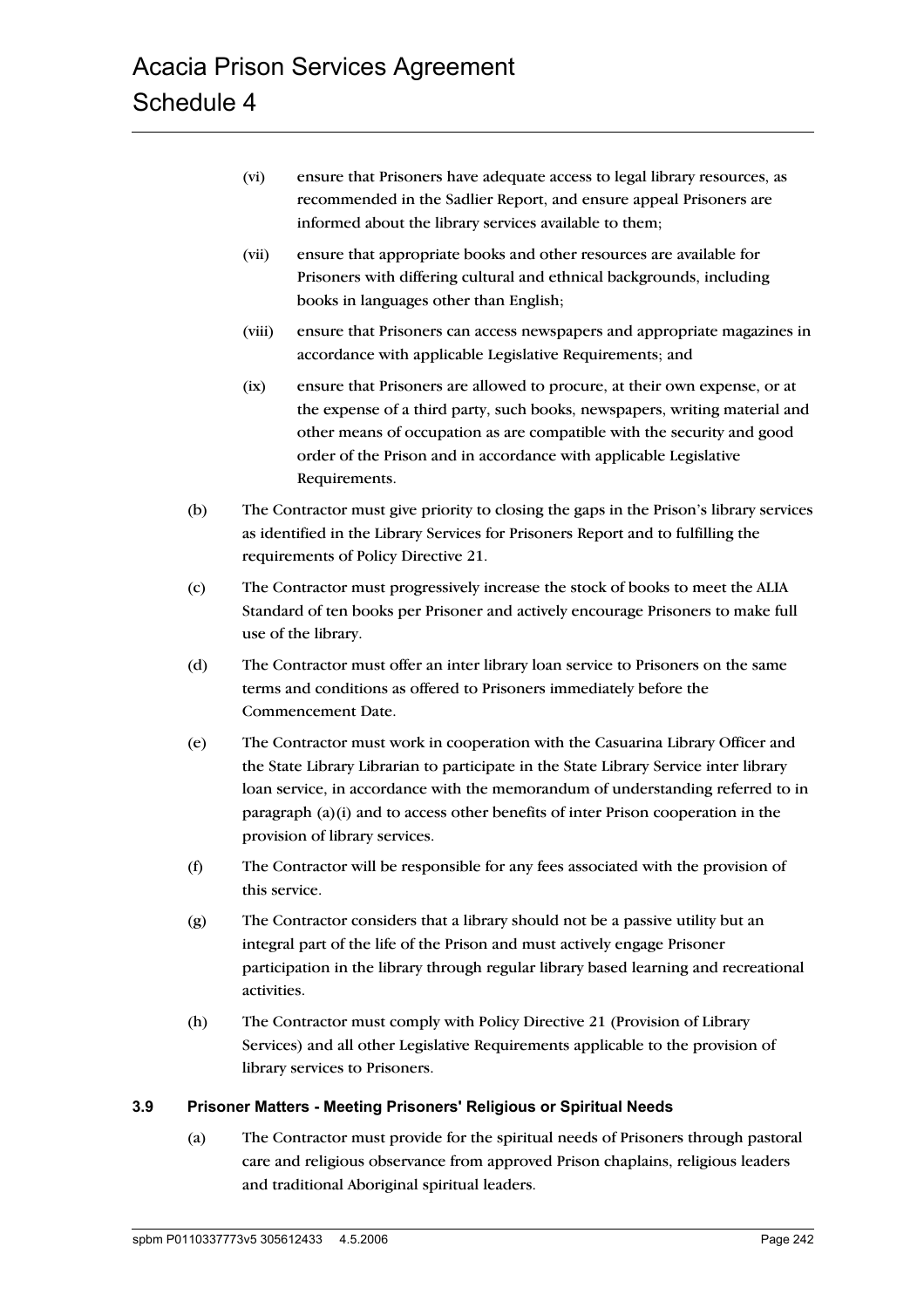- (b) The Contractor must ensure that there is equality of access and opportunity for all Prisoners to practice their recognised faiths subject only to limitations of good order and security.
- (c) The Contractor must work closely with the Prison Chaplains' Association in providing a service that meets the needs of the Prisoners, and seek the support, on an on-going basis of Coordinating Chaplains.
- (d) The Contractor must ensure that, consistent with Prison security and good prison management:
	- (i) all Prisoners have the right to practise the religion of their choice;
	- (ii) all Prisoners are able to join with other persons in practising their religion;
	- (iii) Prisoners are able to possess such articles as are necessary to practise their religion;
	- (iv) Prisoners are able to access spiritual leaders from their chosen faith for services, pastoral visits, religious instruction and private pastoral counselling; and
	- (v) Aboriginal and Torres Strait Islander Prisoners are given access to recognised spiritual leaders or tribal elders and Aboriginal spirituality is encouraged and strengthened through observance of customs related to language, food, death, healing, art, story-telling, rites of passage and tribal traditions.
- (e) The Contractor must arrange for pastoral and religious/spiritual observance services and meet the needs of Prisoners described in paragraph (d). The Contractor must respect and facilitate individual and corporate worship where necessary through the provision of equipment, locations and religious/spiritual requisites.
- (f) The Contractor must ensure that indigenous Prisoners can access spiritual places, commonly known as meeting places, subject to the security and good order of the Prison.
- (g) The Contractor acknowledges the role of the Prison Chaplain in facilitating individual and congregational worship, providing pastoral care, and assisting in the accreditation and accessing of practitioners of faiths for the Prisoners.
- (h) In recognition of the importance of place in religion and spirituality the Contractor must provide areas of worship which are a mixture of dedicated and multi-faith places of worship.
- (i) The Contractor proposes to make use of the chaplaincy network and contracts in place immediately before the Commencement Date. This will offer continuity of service as Prisoners move around the estate whilst receiving a consistent and recognisable provision and will considerably facilitate the access of practitioners who already operate within the secure environment and have cleared accreditation processes.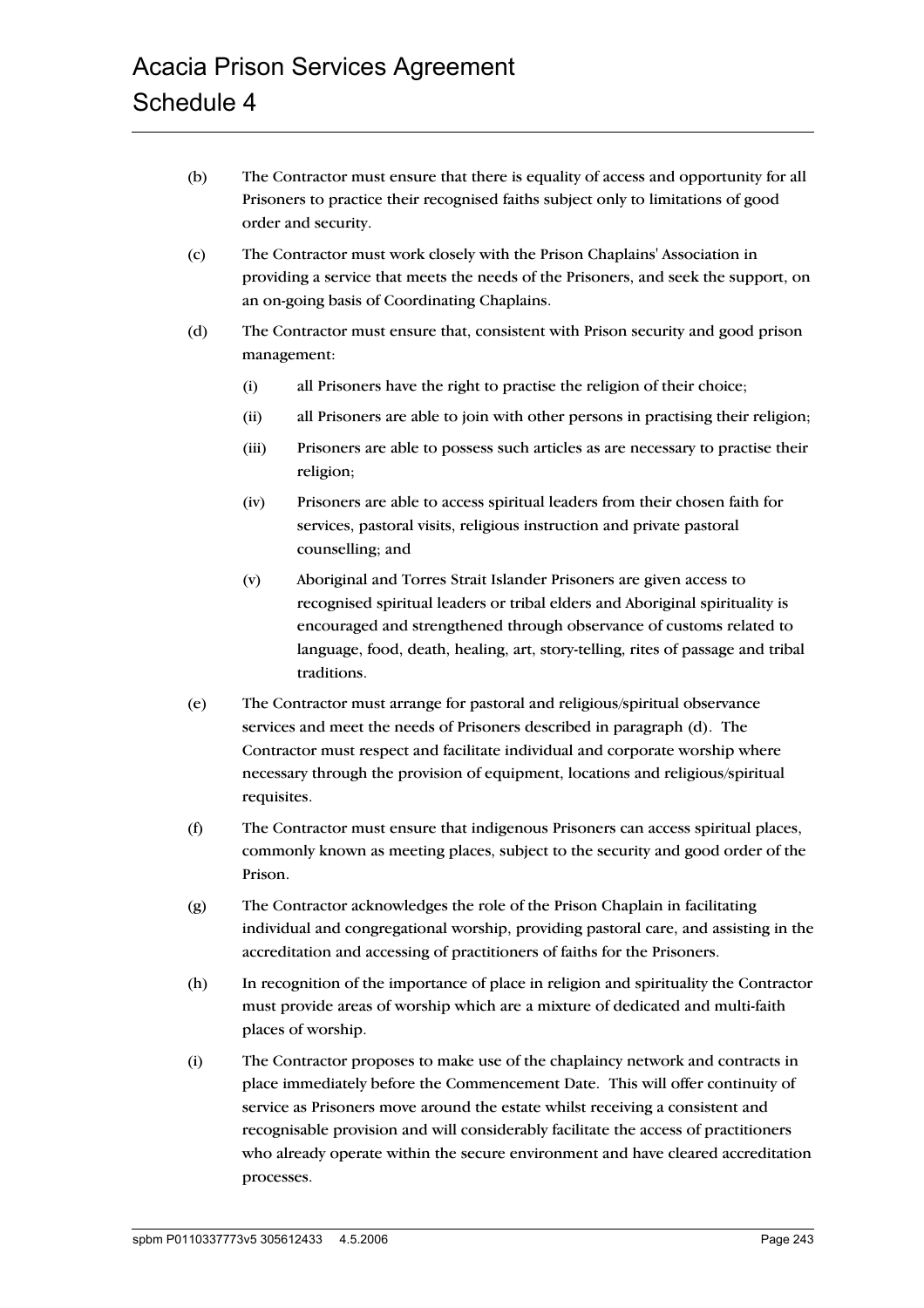- (j) The Contractor must continue maintaining a service level agreement in place immediately before the Commencement Date with the Department, of sufficient flexibility to respond to changes in demand, for the provision of chaplaincy services at the Prison.
- (k) The Contractor must comply with Policy Directive 7 (Religious and Spiritual Programs), the Prisons Act and all other Legislative Requirements applicable to meeting Prisoners' religious and spiritual needs.

## **4. Reparation**

#### **4.1 Prison Industries**

- (a) In arranging for Prisoners to undertake Prison Industry, the Contractor must:
	- (i) aim to achieve 100% practical employment;
	- (ii) promote a positive and practical work habit;
	- (iii) ensure that Prison Industry makes up a significant element but not all of the 30 hours of meaningful and constructive activities which each Prisoner in required to be engaged pursuant to section 2.16;
	- (iv) develop vocational skills traineeships to enhance chances of post-release employment in fields reflecting labour market trends and industry needs although, depending on sentence length, it may only be possible to complete an introductory course with linkage to apprenticeships or related study on release;
	- (v) provide work opportunities for all sentenced Prisoners, including disabled Prisoners, protection Prisoners and geriatric Prisoners and for all remand Prisoners who elect to work;
	- (vi) provide work experiences for Aboriginal Prisoners relevant to the communities into which they will be released. In this regard the Contractor must take advice from specialist advisors to ensure its proposals are both pragmatic and relevant;
	- (vii) ensure that all Prisoners undertaking Prison Industry in the Prison have completed appropriate occupational health and safety training; and
	- (viii) ensure that specialist equipment will only be used by the Prisoners trained fully in its use.
- (b) If the Contractor is unable to develop partnerships with commercial businesses to provide Prison Industry relevant to Prisoners' post-release employment opportunities, the Contractor must undertake this function itself or provide alternative Structured Activity relevant to the Prisoners' post-release employment.
- (c) The Contractor must give Prisoners access to a range of productive employment and facilities that provide them with the opportunity to use their time at the Prison in a constructive and beneficial manner, and maximise their opportunity for post release employment.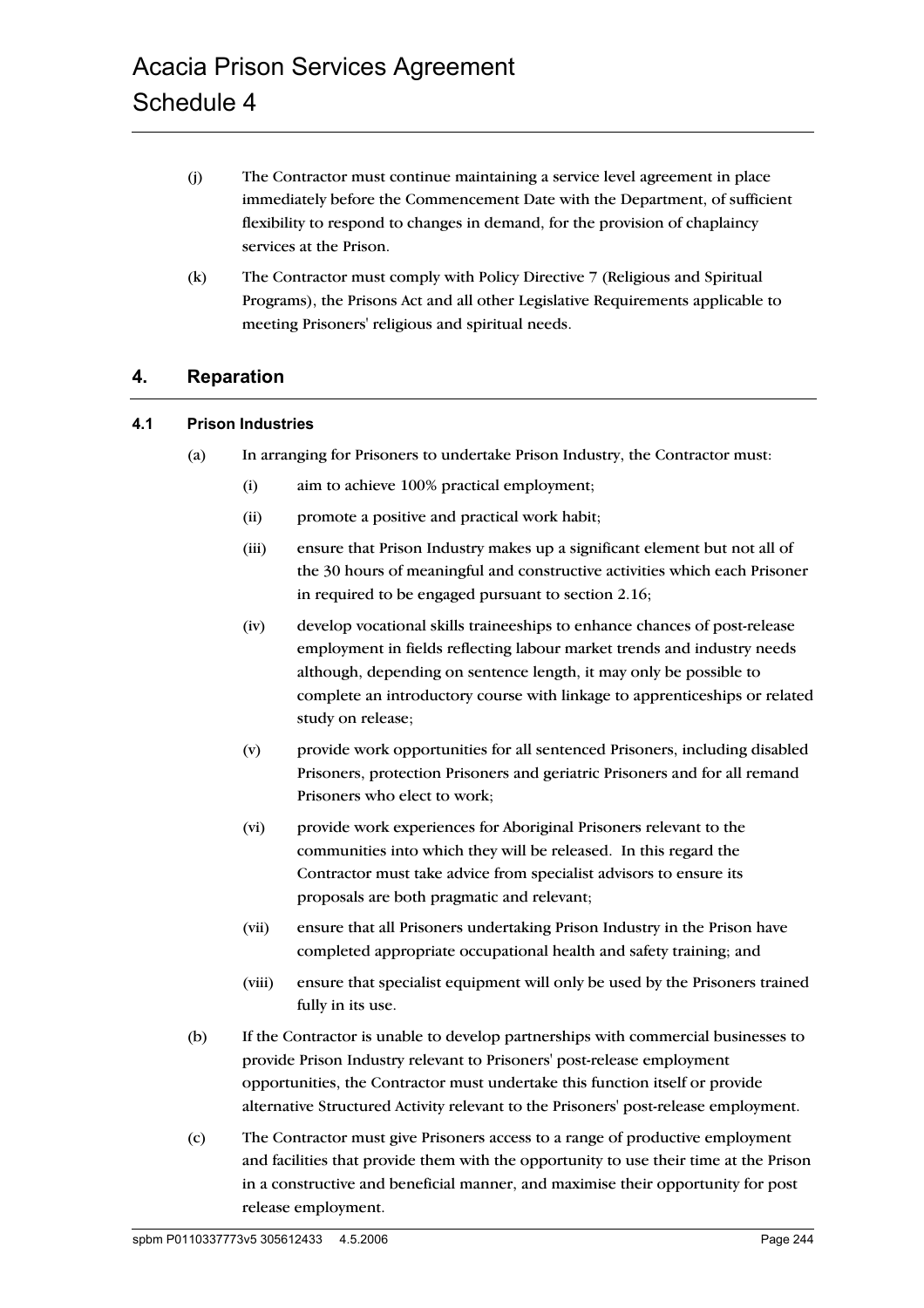- (d) The Contractor must provide Prisoners undertaking Prison Industry with a "Code of Conduct" that prescribes a set of guiding principles and duty of care obligations, which assist them in determining acceptable workplace conduct.
- (e) The Contractor must comply with occupational health and safety standards in all Prison work and insure Prisoners against industrial injury, including industrial disease.
- (f) The Contractor must include work conduct requirements in the Compact provided to Prisoners during the reception process described in section 2.18.
- (g) The Contractor must ensure that Prison Industry is undertaken by Prisoners in accordance with applicable Legislative Requirements and must comply with section 69(b) of the Prisons Act, Part V of the Prisons Regulations and all other Legislative Requirements applicable to Prison Industry.

#### **4.2 Reparation to the Community – Goods and Services**

- (a) The Contractor must make arrangements to assist community groups through Prison Industry by Prisoners or monies raised from such Prison Industry.
- (b) The Contractor must:
	- (i) maximise the use of Prison work and activity programs for the benefit of community groups;
	- (ii) specify the percentage of Prisoner work time to be spent in assisting community groups; and
	- (iii) actively liaise with community groups to promote their use of Prisoner work/activity programs.
- (c) In keeping with its overriding philosophy of the Responsible Prisoner, the Contractor must encourage each Prisoner to consider his debt to the community and assist in developing and meeting a reparation target as part of his IMP. Progress towards the target will be measured through the IMP reviews and the intervening EPI Scheme interviews as the two systems are closely linked.
- (d) The Contractor must ensure that activities are broadly based on minimising the costs of imprisonment, generating income to achieve the same, assisting those in the community less able than himself, and contributing to the community infrastructure and cohesion. These are the main sub-sets into which the reparation target will fall.
- (e) Managers will have personal targets to involve the community in their areas of operation, and thus by default, a wide range of reparation partners will be identified.
- (f) The Contractor must challenge Prisoners to contribute proposals for reparative activity and suggest innovations as to how they can make a positive difference. They must also be given opportunities to nominate community groups to benefit from some reparative activities.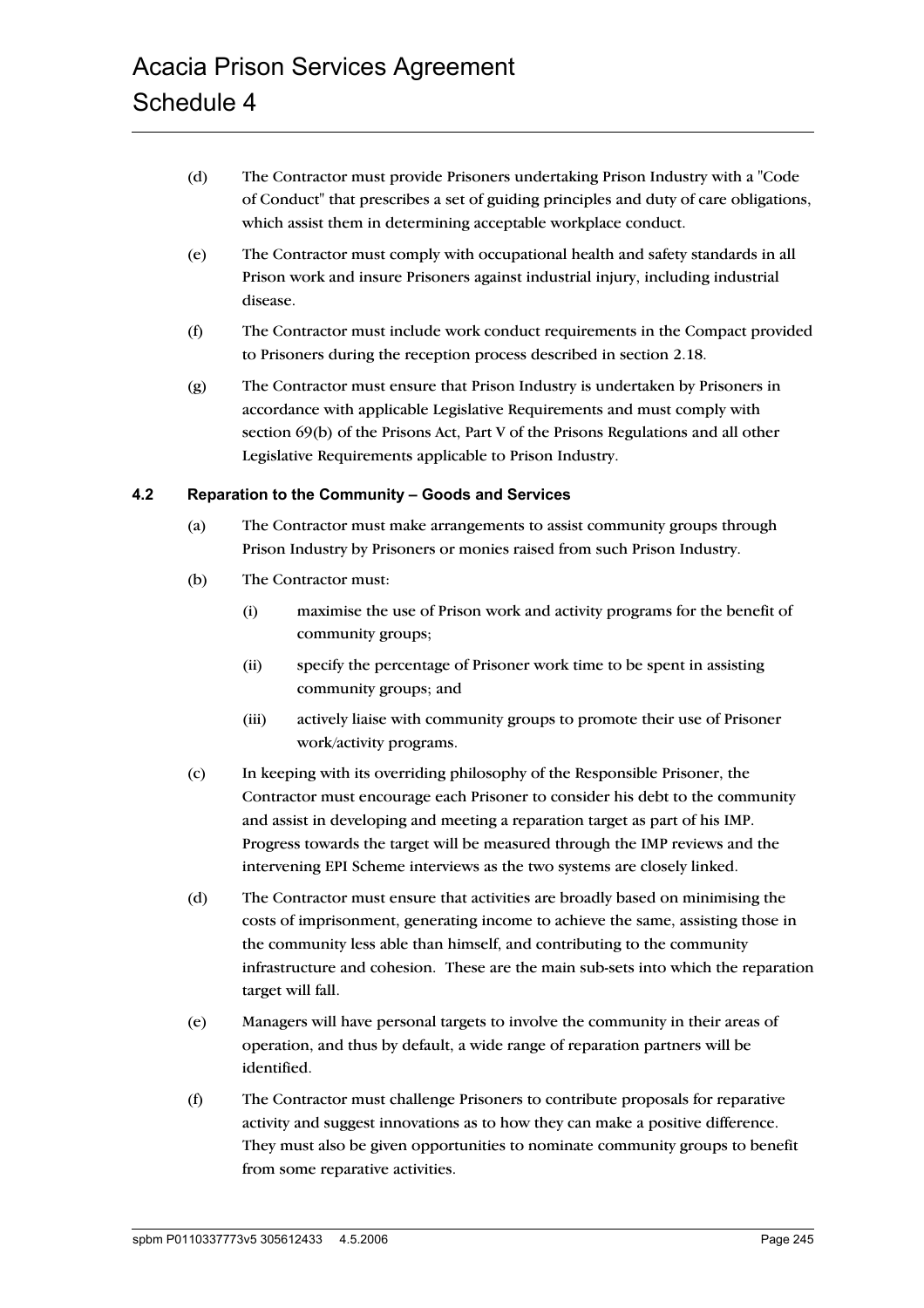- (g) The Contractor must seek innovative ways to maximise the use of Prison work and activity for the benefit of community groups.
- (h) Prisoner peer support such as Buddies and volunteering will not normally be regarded as reparative unless the latter has a direct benefit to the wider community.
- (i) The Contractor must use its reasonable endeavours to retain and build upon existing links in place immediately before the Commencement Date.

# **5. Business Systems**

### **5.1 Information Management – Access to and Management of Electronic Information**

- (a) In addition to its general obligation under clause  $13.8(a)(v)$ , the Contractor must:
	- (i) ensure the collection and maintenance of comprehensive, adequate and accurate records on each Prisoner for custody, care and well-being, rehabilitation and reintegration and reparation, the Prison and the Services; and
	- (ii) ensure the collection, keeping, up-dating and availability of information on each Prisoner covering:
		- (A) IMPs or MAPs;
		- (B) in-Prison behaviour;
		- (C) offences and convictions;
		- (D) test results from medical, psychological, aptitude and other testing; and
		- (E) other matters relevant to the Prisoner's management.
- (b) The Contractor must record all data and information regarding Prisoners, the Prison and the Services in a format that:
	- (i) allows the data and information to be made available to the State and the Parole Board, on request, in a timely and uniform manner on the appropriate part of the Departmental System; and
	- (ii) maximises the usability of the data and information from a reporting, an identification of needs and an operational perspective.
- (c) In addition to its obligations under clause  $13.10(b)$ , the Contractor must keep prescribed statistical data which:
	- (i) is compatible with TOMS;
	- (ii) uses the range of types of data and frequency of data entry on TOMS; and
	- (iii) is entered directly on to TOMS, and

the Contractor must maintain the currency and confidential nature of such data.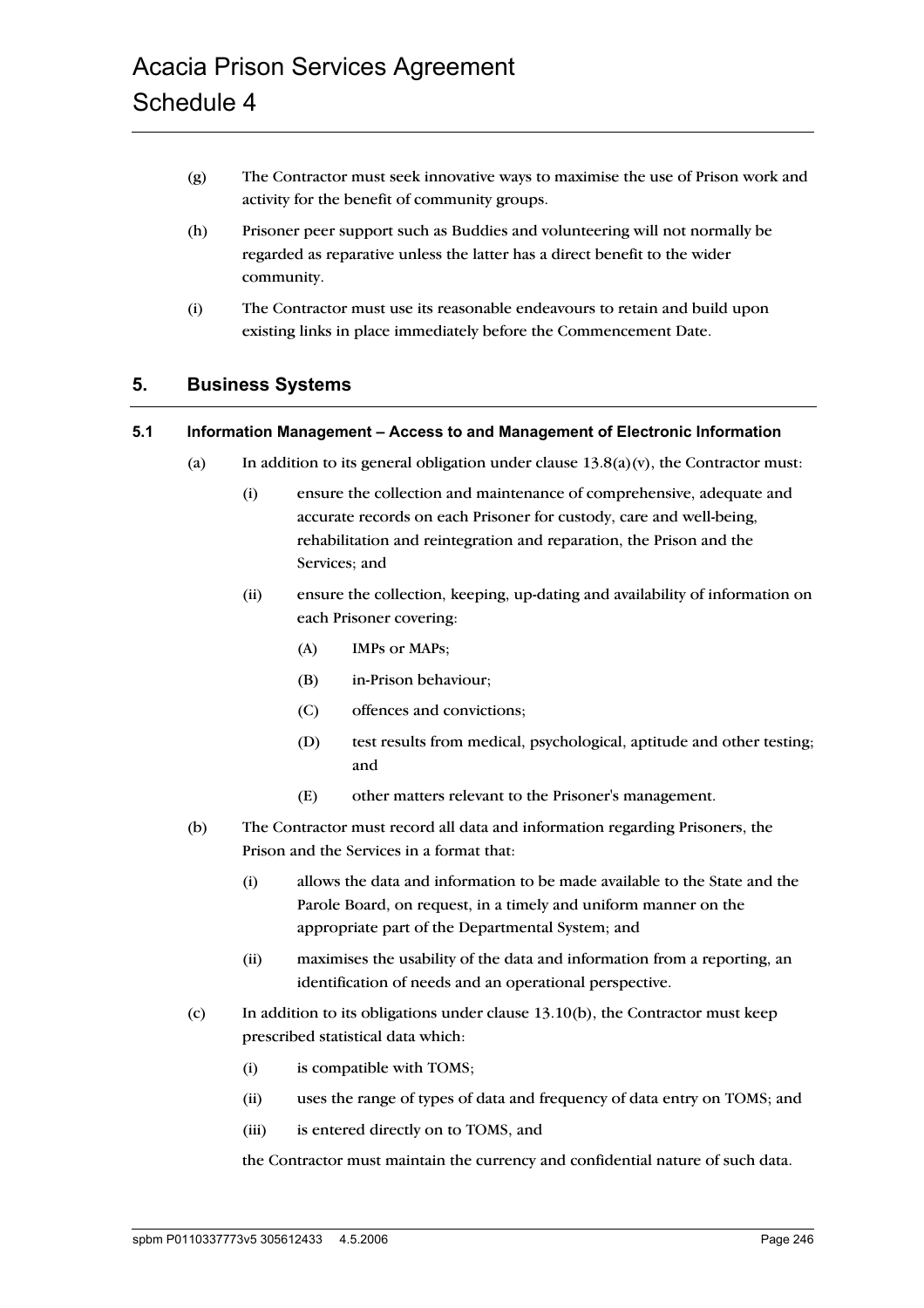- (d) The Contractor must:
	- (i) maintain the security and integrity of the Departmental System;
	- (ii) maintain information about the Prison, Prisoners, Contract Workers and Visitors in a secure manner;
	- (iii) maintain Prisoner and administrative records in an electronic form that integrates with the Departmental System; and
	- (iv) ensure that Prisoners do not electronically access information pertinent to themselves or other Prisoners or Contract Workers.
- (e) The Contractor must employ best practices for service management based on the globally recognised IT Infrastructure Library (ITIL) methodology to ensure service and support delivery of information technology solutions and processes are maintained at the highest levels. The ITIL methodology covers:
	- (i) service management;
	- (ii) IT financial management;
	- (iii) capacity and availability management;
	- (iv) continuity management;
	- (v) incident and problem management;
	- (vi) configuration management;
	- (vii) change and release management; and
	- (viii) security.
- (f) Where appropriate, the Contractor must maintain or exceed security management processes and practices in accordance with international standard ISO17799.
- (g) The Contractor must put in place robust, auditable procedures to ensure that Prisoner admission and management processes capture all relevant data required by the Department, the data is entered onto the Departmental System as soon as practicable, and that completeness, accuracy and integrity of the data is achieved.
- (h) The Contractor must manage and provide systems that require all users to be authenticated before being able to access any resources or data, ensure access to systems and data is controlled based on a needs basis and ensure approval for access to systems is documented so an audit trail is maintained.
- (i) The Contractor must implement, actively monitor and maintain all systems to ensure that the risk of unauthorised access to data is minimised and integrity and completeness is maximised.
- (j) The Contractor must conduct its own internal audits of security and assist fully in any external audits.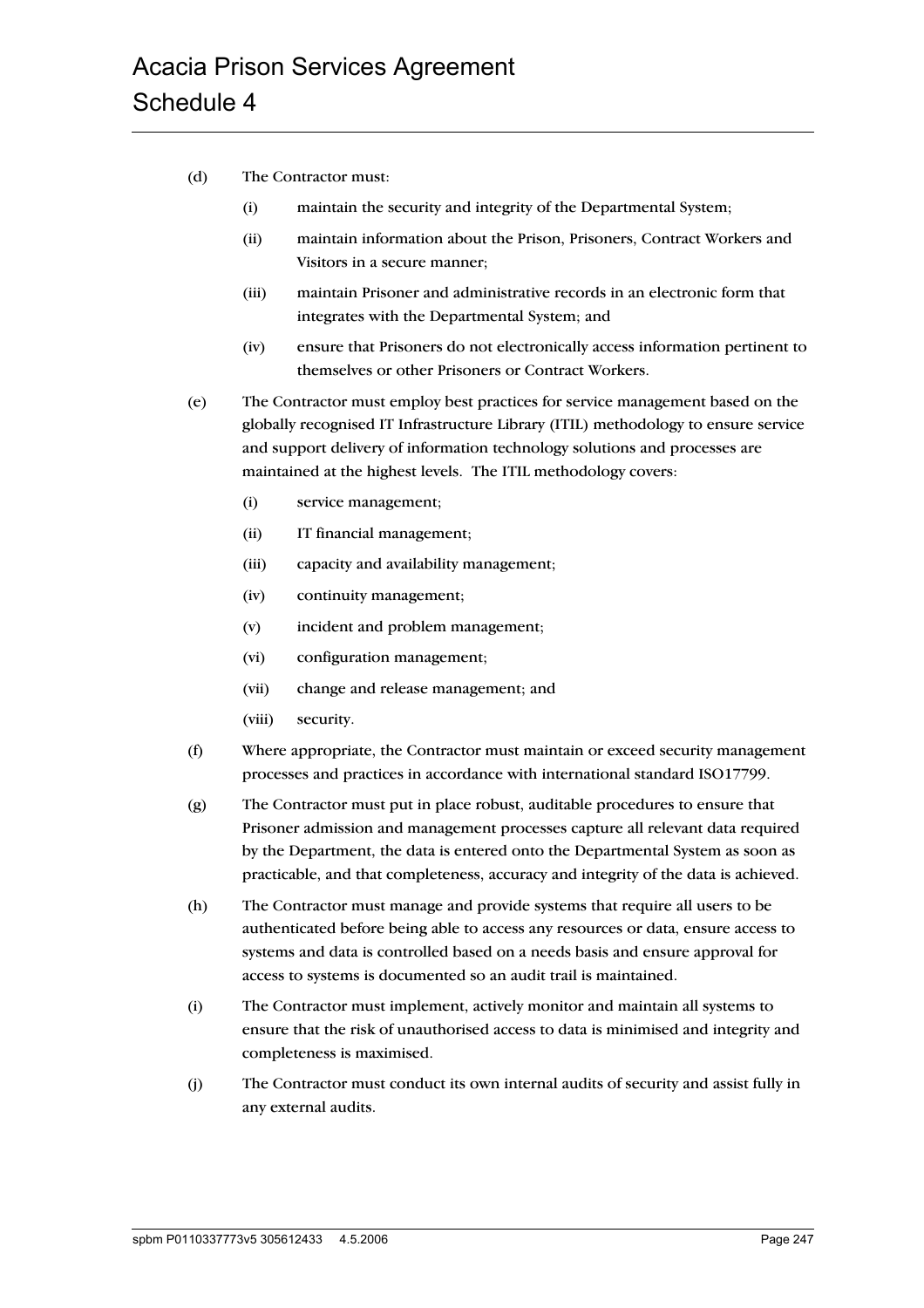#### **5.2 Information Management - Data Quality**

- (a) The Contractor must ensure that Contract Workers, where necessary, are able to access information from TOMS.
- (b) The Contractor must review incident reports to determine useful sources of trend information and use trend information to inform the CEO of any matter that may jeopardise the security of the Prison or the welfare of Prisoners.
- (c) The Contractor acknowledges that data quality is a product of both the data entered and the number of potential variables in entry method. This includes the number of ways individuals might enter the data. The Contractor must manage access to systems and applications based on business requirements to ensure only personnel required to have access to data will be granted access, thereby limiting the possibility for variations in entry method.
- (d) The Contractor must provide data entry systems at locations as close as practicable to the point of data collection to reduce the latency of the data, maintain Prisoner records to the greatest accuracy at any given point in time and minimise the possibility of data loss.
- (e) The Contractor must maintain a data backup strategy to ensure that recovery from any data corruption is possible with the minimal amount of data loss and requirement for re-entry and possible error.
- (f) In addition to its obligations under clause  $13.10(c)$ , the Contractor must ensure that the interface between the Contractor Computer and the Departmental System operates securely, professionally and effectively.
- (g) The Contractor Computer must provide access and information to the right people at the right time and provide authorised users with the systems needed to record and manage information in appropriate software packages.

#### **5.3 Information Management – Security and Privacy**

- (a) The Contractor must:
	- (i) keep any documentation under its control secure;
	- (ii) respect the privacy of Contract Workers' information;
	- (iii) respect the privacy of citizen and community information by maintaining files in strict confidence;
	- (iv) ensure that Contract Workers access information only in the proper course of their duties;
	- (v) ensure that Contract Workers report information or documentation received that may result in personal gain or perceived favour, knowing that safeguards are in place to prevent their employment status being prejudiced as a result; and
	- (vi) use internal systems, including performance indicators, to monitor and evaluate its own performance and compliance with the strategies and practices proposed.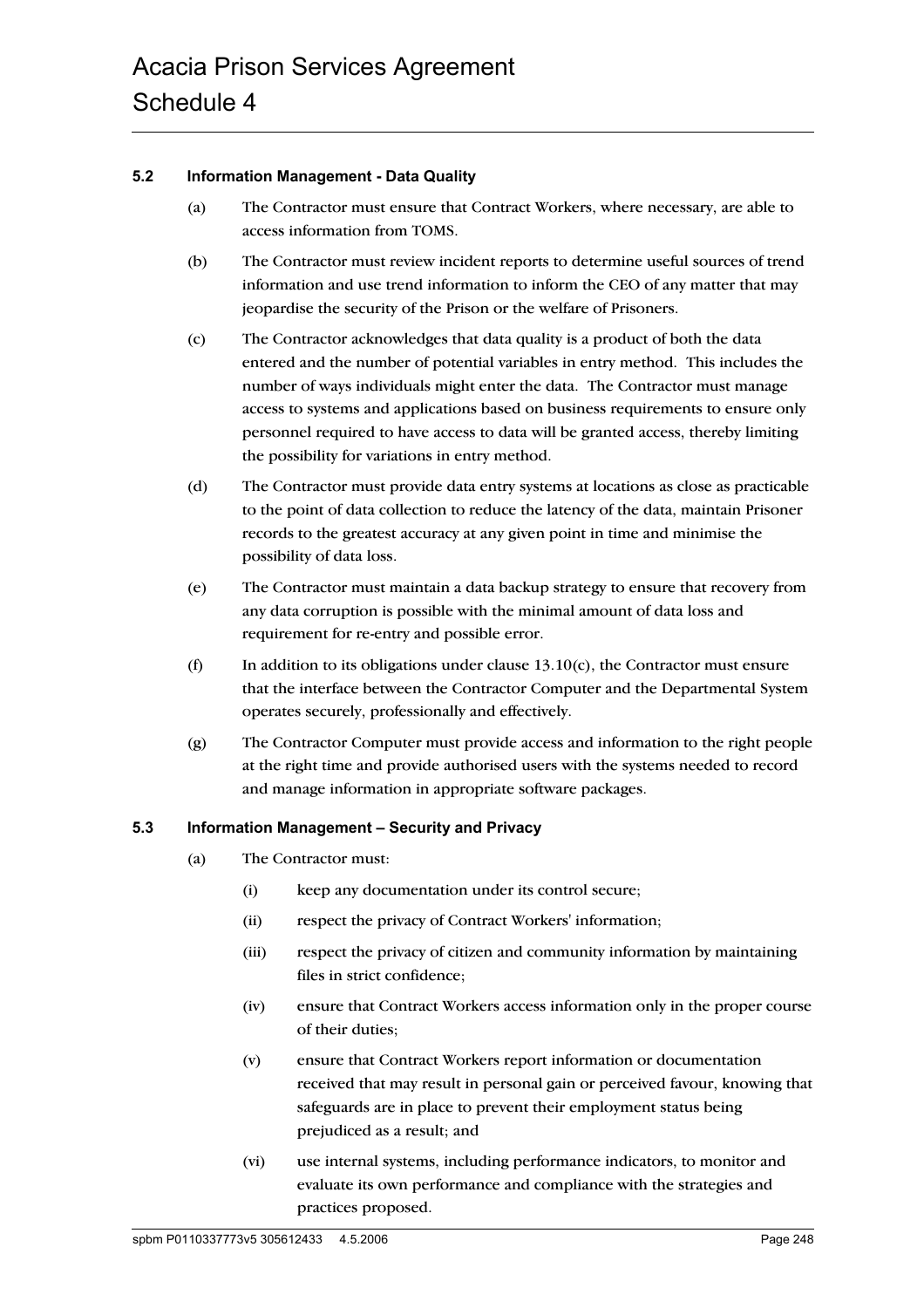(b) The Contractor acknowledges that the requirements of this section 5.3 apply in addition to the requirements of clause 13.11.

#### **5.4 Information Management - Incident Reporting**

- (a) The Contractor must ensure that:
	- (i) all reporting of incidents is managed in a timely and accurate manner; and
	- (ii) all reporting of Notifiable Incidents is completed in accordance with clause 13.1.
- (b) The Contractor must ensure that all incidents are reported via TOMS within 12 hours after they occur by all Contract Workers involved, including witnesses. Each Contract Worker completing a report in relation to an incident must complete it independently of any other Contract Worker who may be preparing a report on the same incident.
- (c) The Contractor acknowledges that incident reports are an integral part of Prison operations and that the Department places considerable emphasis on the need for accuracy and clarity in their preparation.
- (d) In accordance with the Department's requirements, the Contractor must ensure that incident reports are written by Contract Workers in the format required by the Departmental System which, as at the Signature Date, is:
	- (i) incident type (minor, serious, major);
	- (ii) the date and time of the incident;
	- (iii) the Contract Worker's name and rostered position;
	- (iv) the names of witnesses to the incident (if any);
	- (v) the place of the incident (be precise); and
	- (vi) the facts in sequence.
- (e) Through training and monitoring the Contractor must ensure that Contract Workers:
	- (i) state all essential facts in a chronological order and ensure that the report is complete and accurate;
	- (ii) include the names of all people involved (Contract Workers and Prisoners) in the incident, what happened and how it happened, any quotations of what was said during the incident will, wherever possible, identify the speaker;
	- (iii) include details of anything that occurred prior to or immediately after the incident if it is relevant to the actual incident and the report writer has first hand knowledge of such an event. This will, for example, include an order given by a senior Contract Worker to the report writer to assist other Contract Workers in managing a Prisoner; and
	- (iv) state what action was taken to control or manage the situation or incident. If mechanical restraints or chemical agent was used during the incident,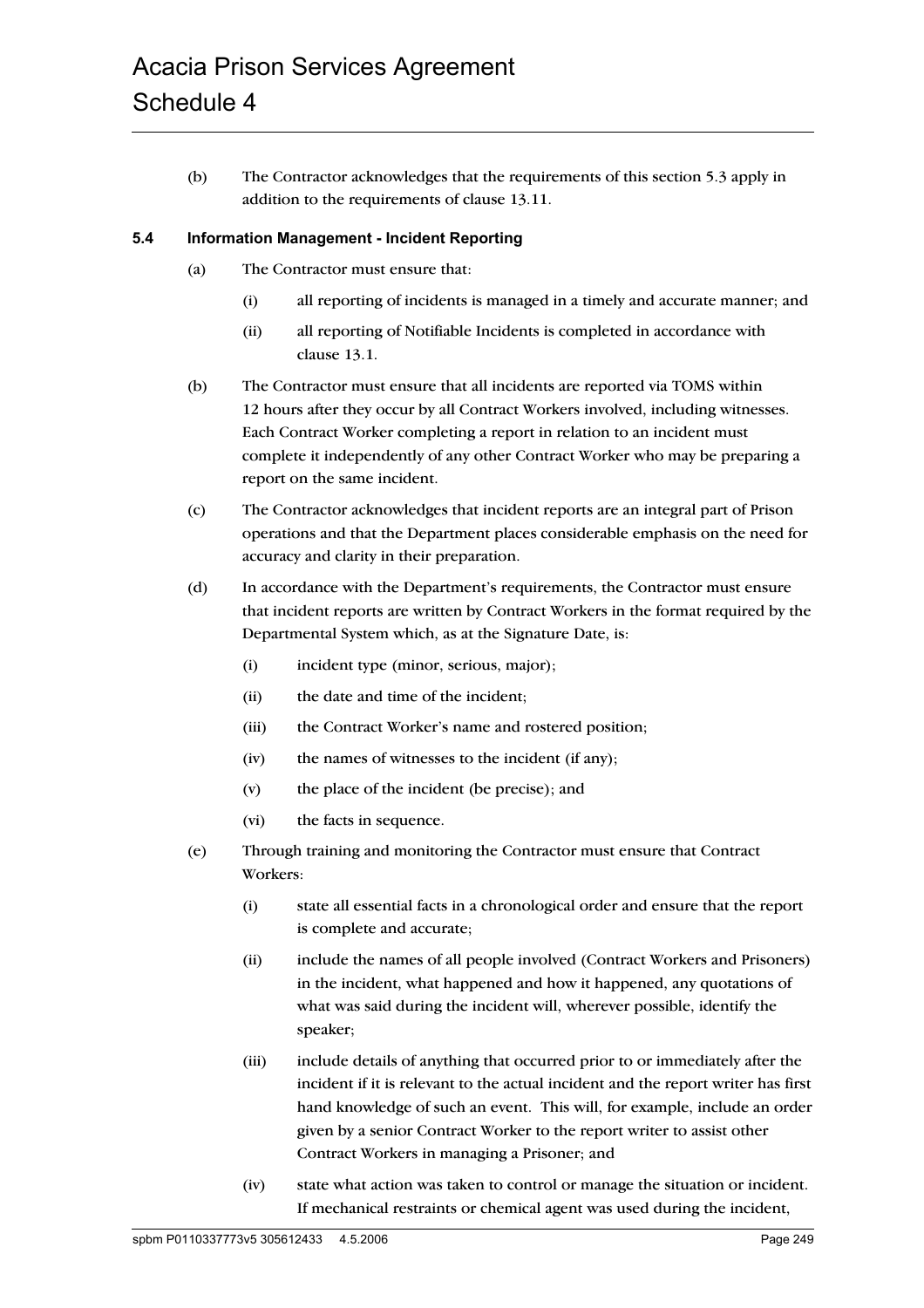this will be reported including, where relevant, any decontamination procedures with which the report writer was involved.

- (f) In all reports the Contract Worker must:
	- (i) be concise, clear and truthful;
	- (ii) be objective and use words that are easily understood and descriptive; and
	- (iii) make recommendations (e.g. for information, forward to prosecutor, loss of privileges etc).
- (g) The Contractor must ensure that all reports by Contract Workers are checked by the person's supervisor to ensure that the minimum requirements for an incident report have been met before the report is submitted, although this check will not be able to attest to the accuracy or truthfulness of the report.
- (h) The Contractor must comply with Policy Directive 35 (Custodial Business Processes), Policy Directive 40 (Internal Investigations), Policy Directive 41 (Reporting of Incidents and Other Matters), the Prisons Act and all other Legislative Requirements applicable to incident reporting.

### **5.5 Information Management - Records Management**

- (a) The Contractor must maintain records in accordance with this section 5.5 or as otherwise notified by the State from time to time.
- (b) The Contractor must maintain all records required to be maintained under clause 13 and this section 5 in whatever form, including electronic form, paper registers, reports, journals and log books to the highest order.
- (c) The Contractor must create and maintain records in accordance with, and otherwise comply with, the Department's Records Keeping Policy (which applies to all records created, or received, by any of the parties listed in paragraph (f) regardless of physical format, storage location or date created), the Department's Record Keeping Plan and the Department's Records Management Procedures.
- (d) The Contractor acknowledges the Department's obligations with regard to record keeping as a Government Agency.
- (e) The Contractor acknowledges that the Department has adopted the Australian Standard for Records Management AS ISO 15489 as the model for its records management program and will comply with the policies, standards and guidelines of the State Records Office and State Records Commission.
- (f) The Department's Policy applies to:
	- (i) its employees, contractors and consultants;
	- (ii) organisations performing outsourced services on behalf of the Department; and
	- (iii) its metropolitan and regional offices.
- (g) The Contractor must manage medical records in accordance with applicable Legislative Requirements.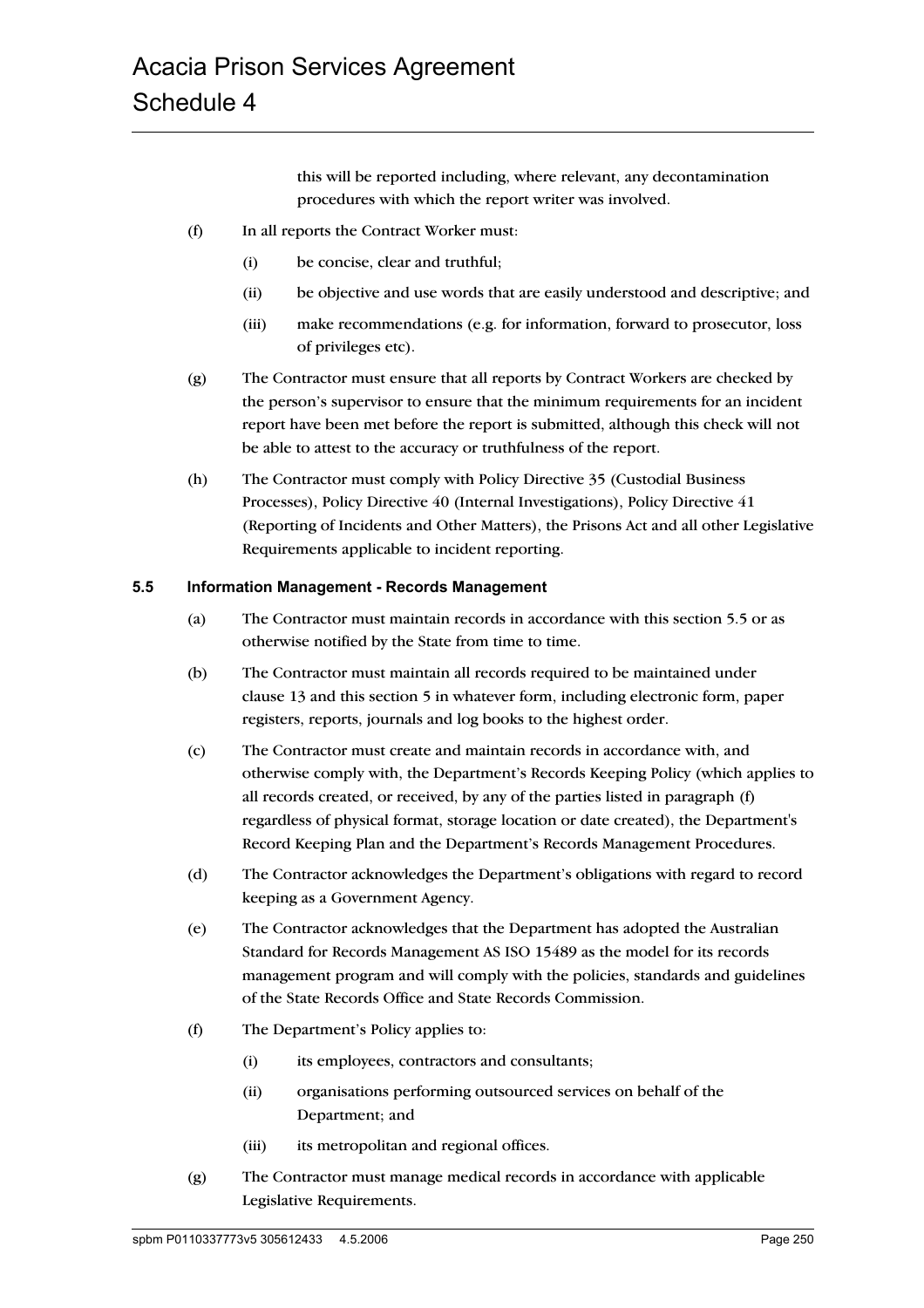- (h) In respect of medical records the Contractor must:
	- (i) retain a confidential medical file that forms a record of all significant contacts between each Prisoner and Health Services staff;
	- (ii) comply with ethical and legal standards of documentation and Departmental standards recognising that all patient records are legal documents;
	- (iii) ensure that documentation is accurate and contemporaneous;
	- (iv) use the common integrated medical record that is maintained and used by all professional staff;
	- (v) recognise that medical records are the property of the Department and release them in accordance with applicable Legislative Requirements and to authorised personnel;
	- (vi) recognise that State Records Office subject to the Prison health services Retention and Disposal Schedule RD200001 manage medical records in July 2000;
	- (vii) recognise that medical records are deemed confidential information;
	- (viii) note that Prisoners transferred to the Prison will be accompanied by their medical records file;
	- (ix) ensure that the medical records of Prisoners transferred from one prison to another are placed in a sealed envelope with a 'Private & Confidential - Medical in Confidence' denotation and that the envelope is taken to Prisoner reception and accompanies the Prisoner to his destination;
	- (x) ensure that when a Prisoner is released to freedom, all loose documentation is to be filed in the medical record, placed in a sealed bag and returned immediately to Central Medical Records;
	- (xi) ensure that the medical record of 'death in custody' Prisoners will be seized by the Director and held in a secure place until handed over to the Western Australia Police and that no other entry is permitted to be made in the record, following death being declared other than the doctor recording 'life extinct';
	- (xii) ensure that the health centre returning the record updates the tracking system accordingly; and
	- (xiii) ensure that all attending health professionals clearly and accurately document medical history, assessment and treatment to facilitate continuity of care.
- (i) The Contractor must comply with Policy Directive 17 (Medical Records Documentation) and all other Legislative Requirements applicable to records management.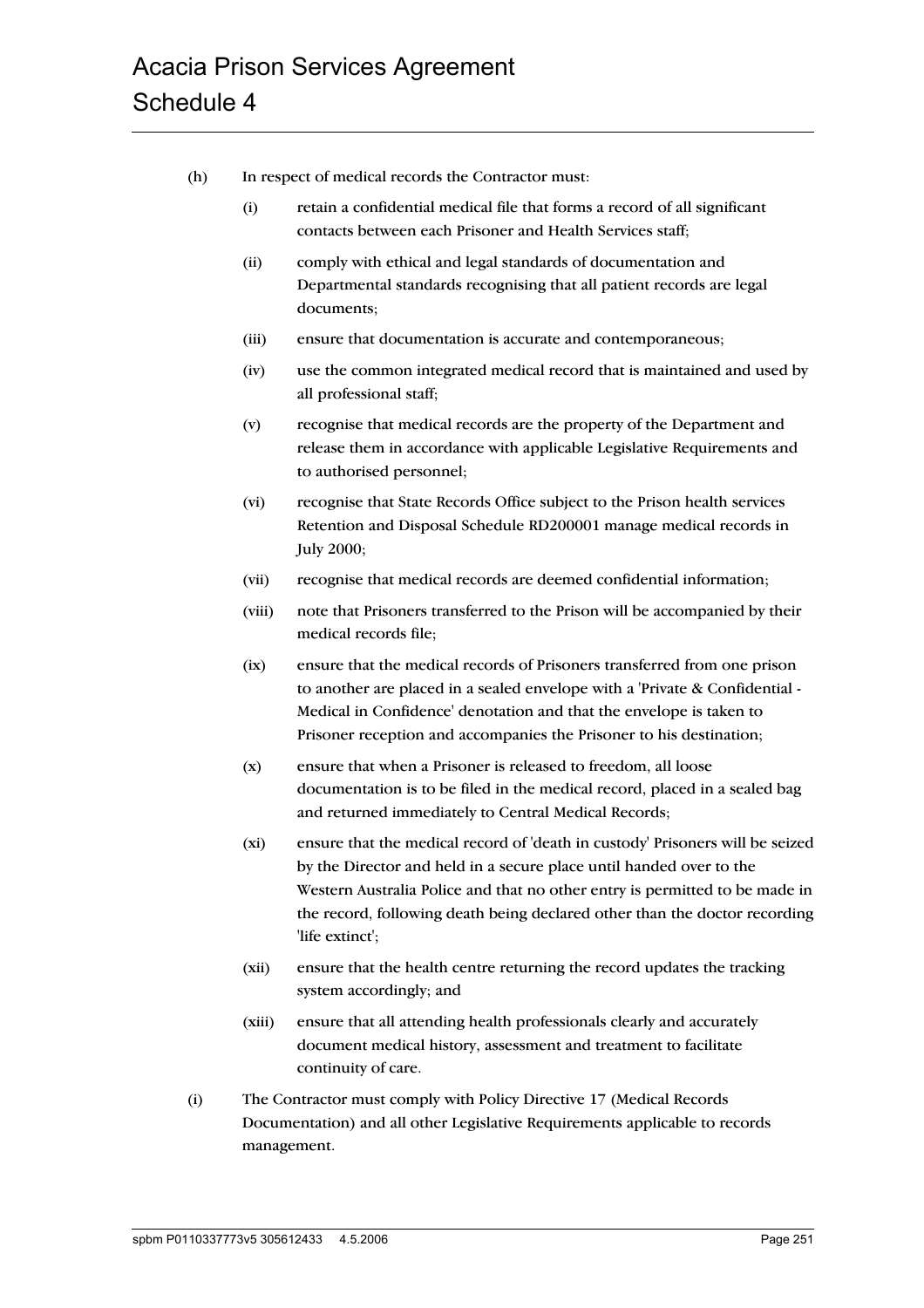#### **5.6 Information Management - Prisoner Information**

- (a) The Contractor must ensure that:
	- (i) Prisoners can readily and easily access Prison procedures that pertain to them;
	- (ii) Prisoners can readily book social visits in accordance with their visits status; and
	- (iii) Prisoners can readily make transactions against their personal funds.
- (b) The Contractor must assist Prisoners to access the information required by them and in the most suitable formats. The Contractor must develop packages of information to suit Prisoner requirements and to ensure Prisoners are both aware of them and have access to them.
- (c) The Contractor must review the information provided on a regular basis, identifying when the last review was completed, in order to ensure that no changes have occurred which would necessitate the information being altered. If alteration is required, this will be undertaken quickly.
- (d) The Contractor must continue to develop its information processes and packages and to seek Prisoner involvement and feedback where appropriate.
- (e) The Contractor must comply with Policy Directive 6 (Access to Information), the Prisons Regulations and all other Legislative Requirements applicable to the management of Prisoner information.
- (f) The Contractor acknowledges that the requirements of this section 5.6 apply in addition to the requirements of clause 13.13(a).

#### **5.7 Operational Matters - Hazardous Materials Management**

- (a) The Contractor must ensure the safety of Contract Workers and the community, and the safety and security of Prisoners by correct management of hazardous materials, including by ensuring that:
	- (i) hazardous materials when used in workshops are only issued to the extent that they will be used in a day's work in the workshop;
	- (ii) appropriate and significant signage is used to warn of the presence of any hazardous materials; and
	- (iii) qualified workshop instructors train Prisoners in the use and storage of hazardous materials.
- (b) The Contractor must comply with applicable Legislative Requirements regarding the management of hazardous materials.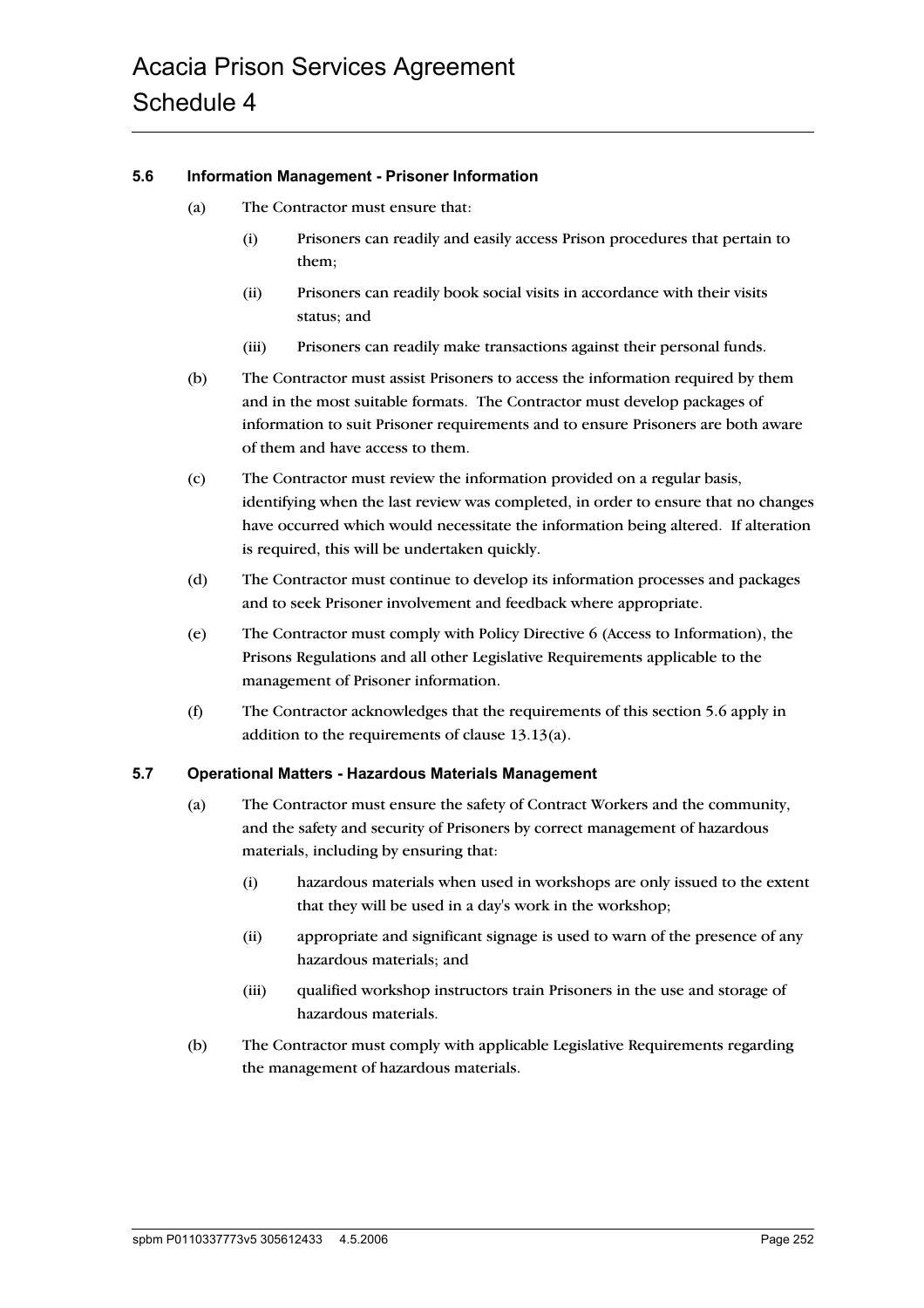#### **5.8 Operational Matters - Official Correspondence**

- (a) The Contractor must ensure that information requested by any external agency specified in applicable Legislative Requirements is provided in a timely and accurate manner and in the form required by the external agency.
- (b) The Contractor must operate a system by which such requests are recorded, their validity checked, the information collated, and the response dispatched, with the process subject to agreed timings.
- (c) The Contractor must comply with Policy Directive 6 (Access to Information), Policy Directive 13 (Medical Confidentiality and the Release of Information), Policy Directive 43 (Inspector of Custodial Services), the Prisons Act, the Prisons Regulations and all other Legislative Requirements applicable to the provision of information to external agencies.

#### **5.9 Operational Matters - Western Australia Police**

The Contractor must:

- (a) ensure the continuation of the liaison that currently exists with the Western Australia Police and seek to improve that liaison in consultation with the Western Australia Police to explore all potential avenues for mutual cooperation and the sharing of intelligence;
- (b) develop procedures which provide that where an offence (not covered by the Prisons Act) is committed at the Prison, the Western Australia Police are requested to investigate the crime;
- (c) establish procedures to notify the Western Australia Police promptly of complaints from Prisoners which they have requested be referred to the Western Australia Police;
- (d) ensure Contract Workers are aware of the requirements of the Western Australia Police;
- (e) establish procedures to ensure that the Western Australia Police are notified promptly in the event of an assault, or other crime that may constitute an indictable offence;
- (f) establish procedures to ensure that the Western Australia Police are notified promptly in the event of an Escape;
- (g) establish procedures to enable the exchange of information with the Western Australia Police with respect to any person introducing, or attempting to introduce, drugs, weapons or other contraband into the Prison or planning to commit an offence either within the Prison or in the community and information which may assist the Western Australia Police in solving a crime;
- (h) cooperate with and assist the Western Australia Police or other Police Officers in the investigation of offences committed outside the Prison where interviews with Prisoners or other prison based inquiries are required;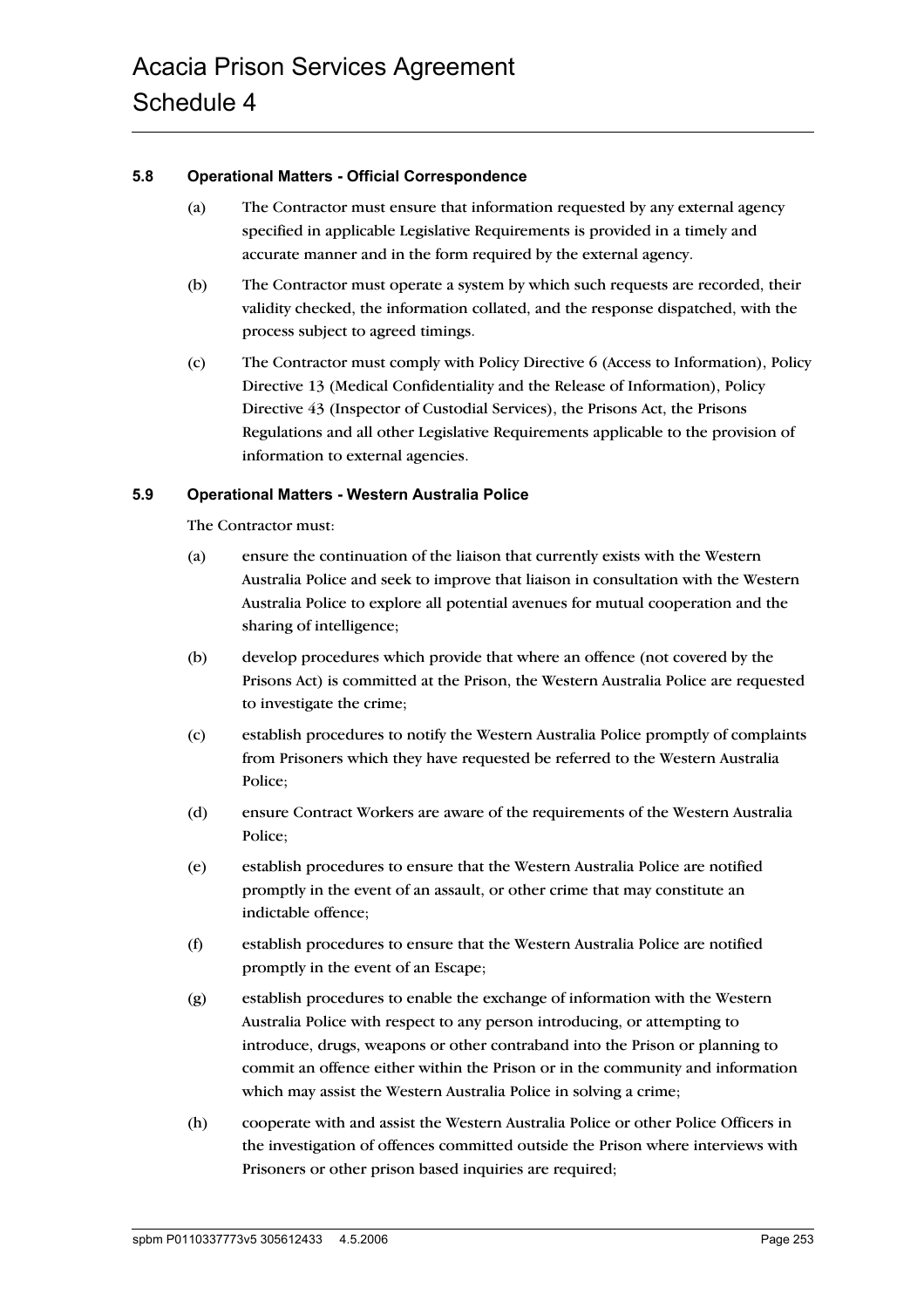- (i) work closely with the Western Australia Police in the areas of managing trafficking of contraband, Escapes, assaults by, or on Prisoners, and other matters that might normally be referred to the Western Australia Police;
- (j) cooperate fully with the Department in terms of its relationship with the Western Australia Police and consult with the Department regarding the Contractor's reciprocal arrangements with the Western Australia Police to ensure that these comply with Departmental requirements; and
- (k) ensure that Contract Workers receive training regarding the role of, and contact details of the Western Australia Police.

#### **5.10 Operational Matters – Prison Operating Manuals**

The Contractor must:

- (a) ensure that the Prison Operating Manuals prepared and approved under clause 6.7 are certified to ISO 9001;
- (b) review the Prison Operating Manuals annually on a rolling basis unless otherwise agreed with the Department;
- (c) ensure that the Prison Operating Manuals are linked to external operations where appropriate and are the subject of a high degree of staff awareness and knowledge indicative of their importance; and
- (d) ensure that the Prison Operating Manuals are subject to external quality assurance auditing and compliance.

#### **5.11 Operational Matters - Prison as Part of the Community**

- (a) The Contractor must:
	- (i) deal with enquiries from the community promptly and courteously while respecting the entitlement of Prisoners to privacy; and
	- (ii) ensure that the local community is aware of the role and function of the Prison and volunteer groups are encouraged to participate in service delivery where appropriate.
- (b) The Contractor must ensure that it engages organisations from the functional community of which the Prison is a part as a member of the corrections family.
- (c) The Contractor must actively engage community and volunteer organisations in the life of the Prison both on a sub-contractual and informal basis. In particular the formation of constructive community linkages through this input will be a key facet in the resettlement process assisting in complementary, seamless and overlapping delivery of community re-entry strategies for Prisoners.
- (d) The Contractor must place priority on engaging with the local community and maintaining constructive relationships with local government and community organisations. Where possible the Contractor must contribute to the work of local organisations and do its business locally in accord with its Industry Participation Plan.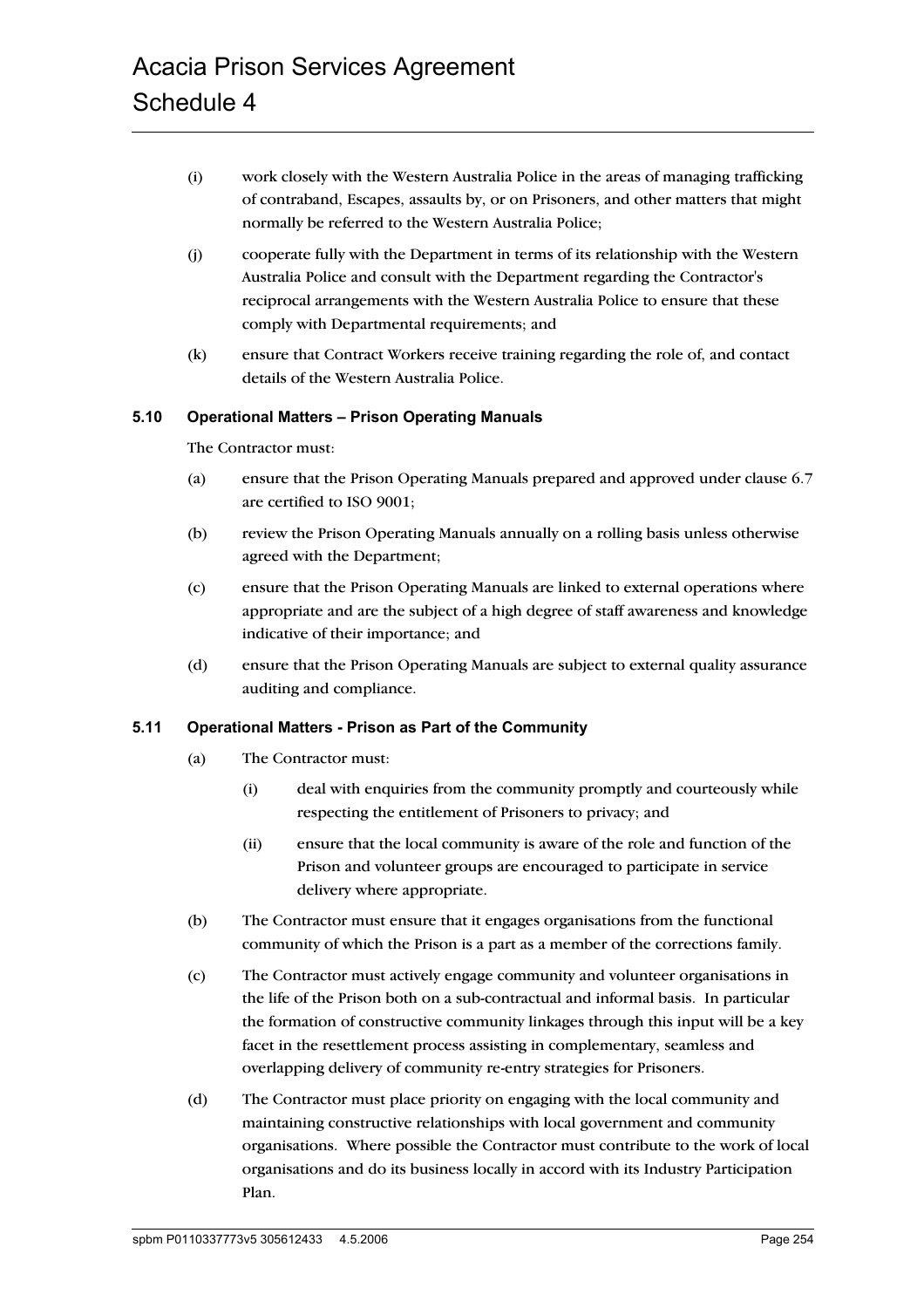- (e) Community and volunteer representatives' input must be carefully coordinated and focussed so that maximum value is gained from their commitment.
- (f) The Contractor must provide individuals entering the Prison with all necessary training and support to enable them to operate safely at the Prison.
- (g) The Contractor must actively encourage the participation of community and volunteer organisations in contributing to Prisoner rehabilitation, physical, emotional and spiritual wellbeing, and recreational activities within the context of sensible security considerations. All individuals participating in activities within the Prison must be provided with a comprehensive orientation security and safety briefing.
- (h) The Contractor acknowledges that the requirements of this section 5.11 apply in addition to the requirements of clauses 6.9 and 6.10.

#### **5.12 Operational Matters - Prisoner Computers**

- (a) The Contractor must:
	- (i) ensure the security of all Prisoner computers;
	- (ii) ensure that Prisoners do not access any form of external communication via the computer;
	- (iii) ensure that only approved hardware and software, as described in applicable Legislative Requirements, is used on Prisoner computers; and
	- (iv) allow the Department to conduct audits of Prisoners' personal computers and augment these audits with its own internal systems and inspection regime.
- (b) The Contractor must ensure Prisoners do not have access to the Contractor Computer, the Departmental System or any external system.
- (c) The Contractor must provide personal computers and software applications to Prisoners in accordance with Departmental specifications and applicable Legislative Requirements, procure all computer hardware and software and manage equipment and warranty repairs through the Department and/or approved suppliers.
- (d) The Contractor must ensure that each Prisoner who has a personal computer is the subject of increased search activity and this is communicated to, and understood by, the Prisoner as being a pre-requisite of having a computer in his possession.
- (e) Any Prisoner whose activities cause concern may have his personal computer removed on a precautionary basis, for subsequent investigation. Any contravention of rules will result in removal of the personal computer. The Contractor must ensure that the Prisoner is mindful of the breach of trust involved and the possibility that his actions may result in the facility being withdrawn in its entirety.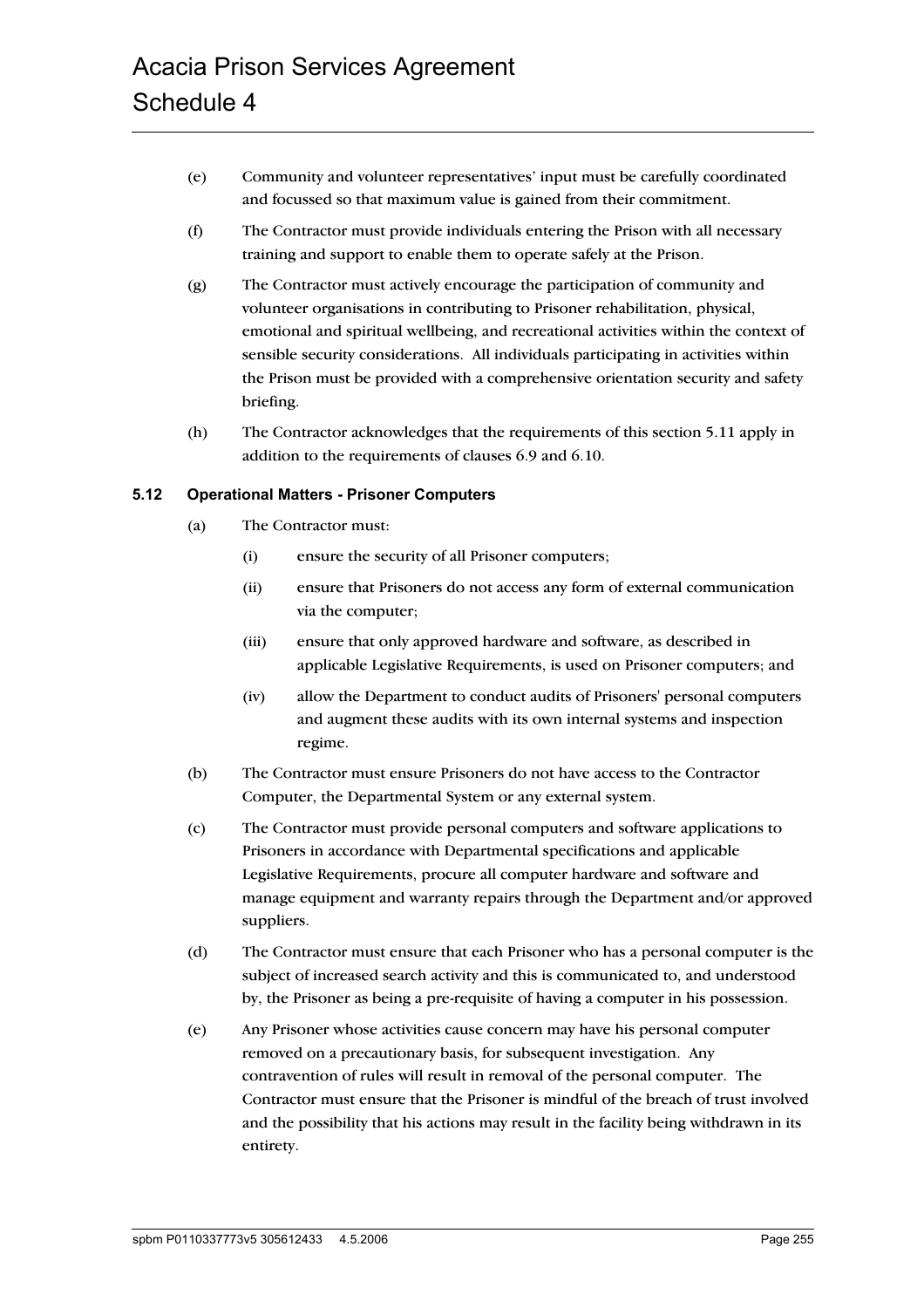- (f) Contract Workers must contact the Contractor's Security Manager if a Prisoner requests a variation to their personal computer and software applications prior to the variation being made.
- (g) The Contractor must prevent the use of wireless technologies by Prisoners and ensure that no transmitting or receiving device of any form or function is allowed in the possession of any Prisoner.
- (h) The Contractor must comply with Policy Directive 2 (Use of Computers by Prisoners), Director General's Rule 8 (Use of Computers by Prisoners) and all other Legislative Requirements applicable to Prisoners' computers.

#### **5.13 Operational Matters - Prisoner Personal Funds, Gratuities and Purchases**

- (a) The Contractor must manage Prisoner gratuities, personal funds and purchases in accordance with applicable Legislative Requirements.
- (b) The Contractor acknowledges that the Prison Canteen Service is not exempt from Commonwealth and State taxes and the price of Canteen Goods must include the amount of such taxes.
- (c) The Contractor must inform Prisoners of the items available through External Prisoner Purchases and any limitations that may apply.
- (d) The Contractor must:
	- (i) set out procedures and times for access to the Prison Canteen Service (including after hours access for late receivals) in written local policies;
	- (ii) ensure that eligible Prisoners receive access to the Prison Canteen Service including after hours if necessary;
	- (iii) develop procedures for special purchases and requests and make those procedures available to Prisoners;
	- (iv) ensure that information regarding the scope and availability of the Prison Canteen Service is made available to all Prisoners upon reception at the Prison;
	- (v) ensure that each Prisoner's induction contains information pertaining to the Prisoner Canteen Service and External Prisoner Purchases; and
	- (vi) ensure that all monies spent on the Prison Canteen Service and External Prisoner Purchases are recorded on TOMS.
- (e) Beyond that the Contractor must investigate the possibility of introducing a new gratuity structure that aligns with the EPI Scheme and its Operational Philosophy and Regime. Each activity will assign to itself internal activities that attract the differing bands of pay. This will in effect be a continuation of the existing system, pursuant to Departmental policies in place immediately before the Commencement Date.
- (f) To minimise Prisoner discontent the Contractor will signal its intentions in advance, communicate fully throughout the process and move to the new system over a weekend.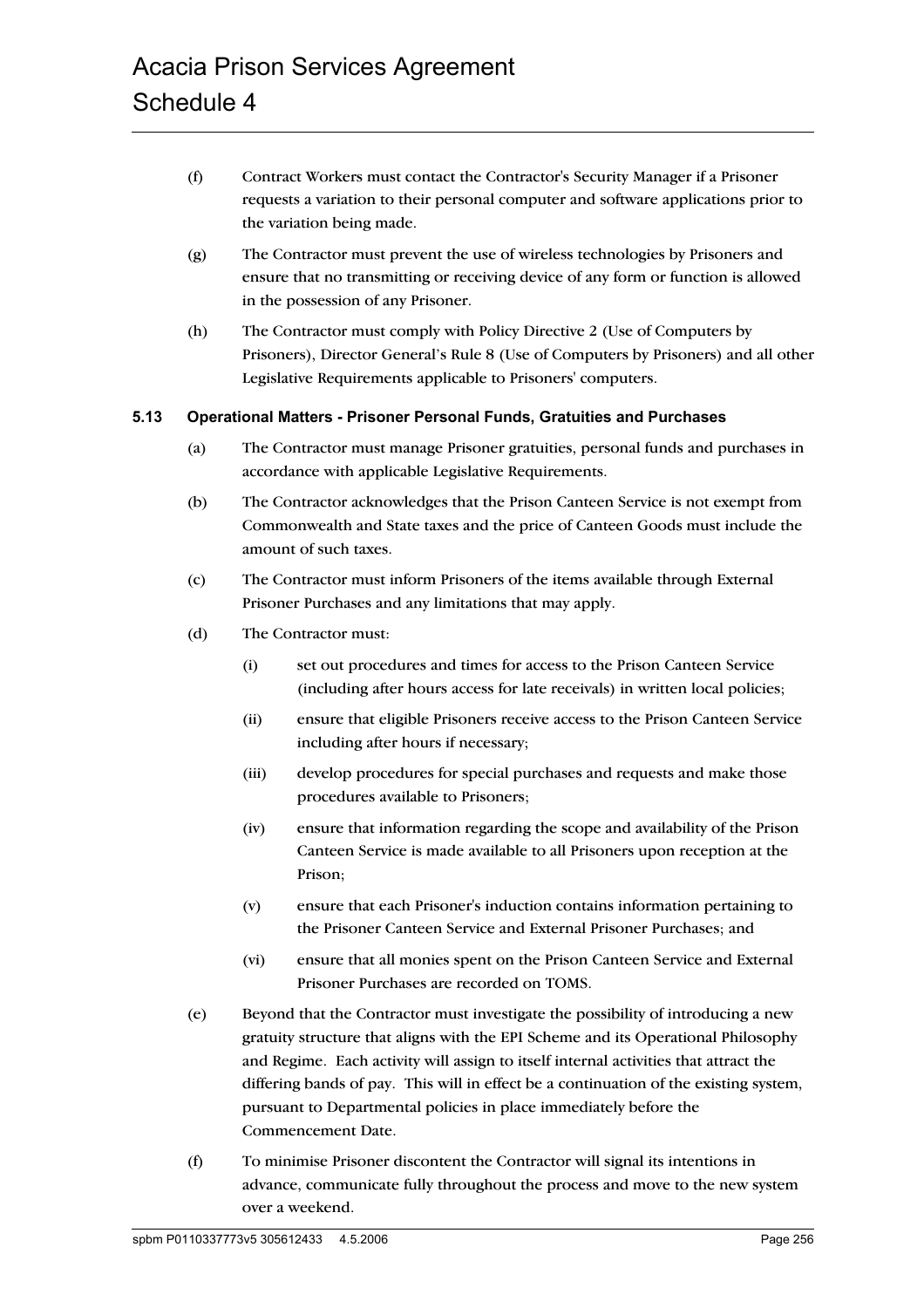- (g) The Contractor may replace the system in place immediately before the Commencement Date with a simpler one based on EPI Scheme level and achievement after careful consideration and in the light of operational experience.
- (h) The Contractor's Operational Philosophy and Regime is centred on the Responsible Prisoner. The Responsible Prisoner works towards his IMP targets as the basis for his whole activity and intervention programme. The IMP is based on the four cornerstones of imprisonment. The Contractor wishes to recognise these efforts.
- (i) Also, the EPI Scheme, again based on the four cornerstones of imprisonment, is predicated on the Responsible Prisoner meeting his IMP targets and achieving across the whole range of his Prison life, mapped against the four cornerstones of imprisonment. The Contractor wishes to recognise these efforts.
- (j) Through meeting his IMP the Responsible Prisoner is duly recognised within the EPI Scheme.
- (k) The IMP is about the Responsible Prisoner addressing his needs (which are intrinsically advantageous) whilst the EPI Scheme is about rewarding him for it (which is demonstrably advantageous).
- (l) The Prison is all about Prisoners meeting their IMP (or MAP).
- (m) In these circumstances, the Contractor's proposal is that gratuities are correlated against the three EPI Scheme levels.
- (n) Exact calculations would have to be made but the system would basically replace the lower gratuity bands with a 'Basic' grade, the middle gratuity bands with a 'Standard' grade, and the upper gratuity bands with an 'Enhanced' grade.
- (o) The Contractor's concern with the system in place immediately prior to the Commencement Date is that it links pay to skills and this may disadvantage the committed Prisoner who is working extremely well to meet his IMP, but because of his skills limitations, cannot attain a high-skill, high gratuity post.
- (p) The Contractor's proposal also effectively deals with the high productivity, high skilled Prisoner who is a valuable team member in an industry workshop, but a poor performer in his residential unit. In the Contractor's model, EPI Scheme progress and gratuity level are linked and higher rewards require application across all areas).
- (q) The Contractor considers that its structure has the following advantages:
	- (i) it is very simple to operate, administer, and for Prisoners to understand;
	- (ii) it provides a direct link back to the EPI Scheme, through that the IMP, through that the four cornerstones of imprisonment, and through that the vision of successful and law-abiding life after release;
	- (iii) it has a low vulnerability to manipulation;
	- (iv) it retains Prison focus on its core vision and core documents; and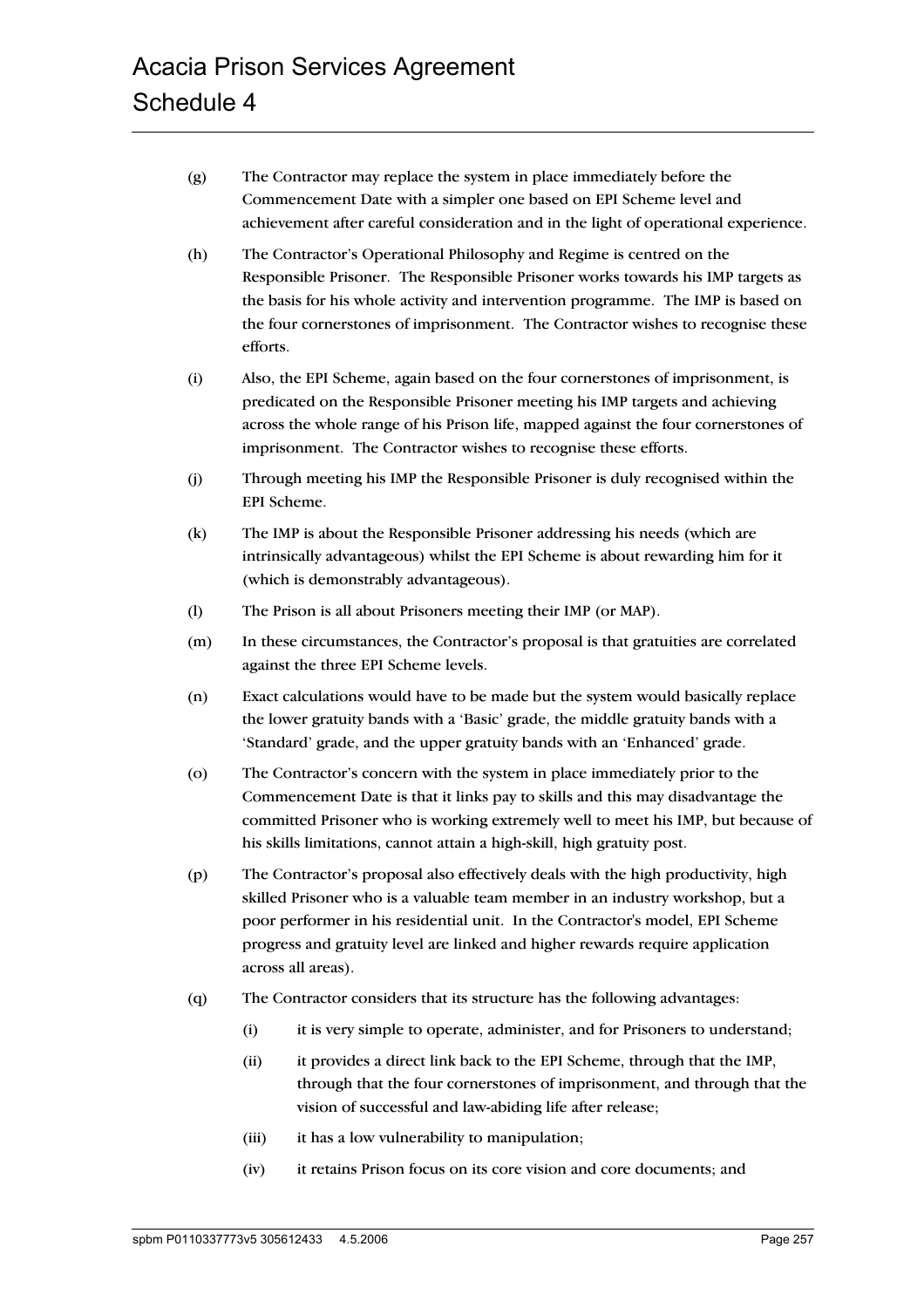- (v) it requires compliance, application and achievement across the whole of the Prison.
- (r) Gratuities may be lost through two avenues, the first within any scheme, the latter only if the Contractor adopts its new structure:
	- (i) through financial penalties assigned through loss of privileges that may be applied; and
	- (ii) through reclassification of EPI Scheme level.
- (s) Prisoners engaged in volunteering will not be paid for their efforts.
- (t) From the Commencement Date, the Contractor must implement a scheme (*Saving Scheme*) in which it encourages each Prisoner to place a maximum of \$2.50 each week in an inaccessible release grant account, from his earnings within the Prison during the period in question, which forms part of the Prisoner Trust Account, during the last ten weeks before the Prisoner's release. Unless there is an emergency access need, the Contractor must ensure that these monies remain inaccessible to the Prisoner. The Contractor must match the funds placed by a Prisoner in the release grant account up to a maximum contribution of \$25 by the Contractor for the Prisoner. The Contractor's total annual contribution to the Saving Scheme will not exceed \$25,000 (*Saving Scheme Cap*). The Contractor must:
	- (i) pay all funds accumulated by a Prisoner under the Saving Scheme to the Prisoner immediately upon his release; or
	- (ii) if the Prisoner is transferred to another prison prior to his release, ensure that the funds are transferred with the Prisoner.
- (u) On each Review Date the Saving Scheme Cap will be adjusted according to the following formula:

 $SSCN = SSCO \times CPI$  Adjustment

where:

*SSCN* means the Saving Scheme Cap to apply from and after the Review Date; and

*SSCO* means the Saving Scheme Cap as set out in paragraph (t).

- (v) If, after the Commencement Date, the State introduces a scheme providing equivalent or better benefits for Prisoners than the Saving Scheme implemented by the Contractor under paragraph (t), the Contractor may cease to operate the Saving Scheme upon the provision of reasonable notice to the State and the Prisoners.
- (w) On the release of a Prisoner, all Prisoner property and any accumulated unspent money must be returned to the Prisoner.
- (x) The Contractor must use the PIAC as a forum for the development of the Prison Canteen Service and External Prisoner Purchases.
- (y) The Contractor must comply with Policy Directive 25 (Prisoner Employment), Policy Directive 52 (Prisoner Taxation Returns), Operational Instruction 11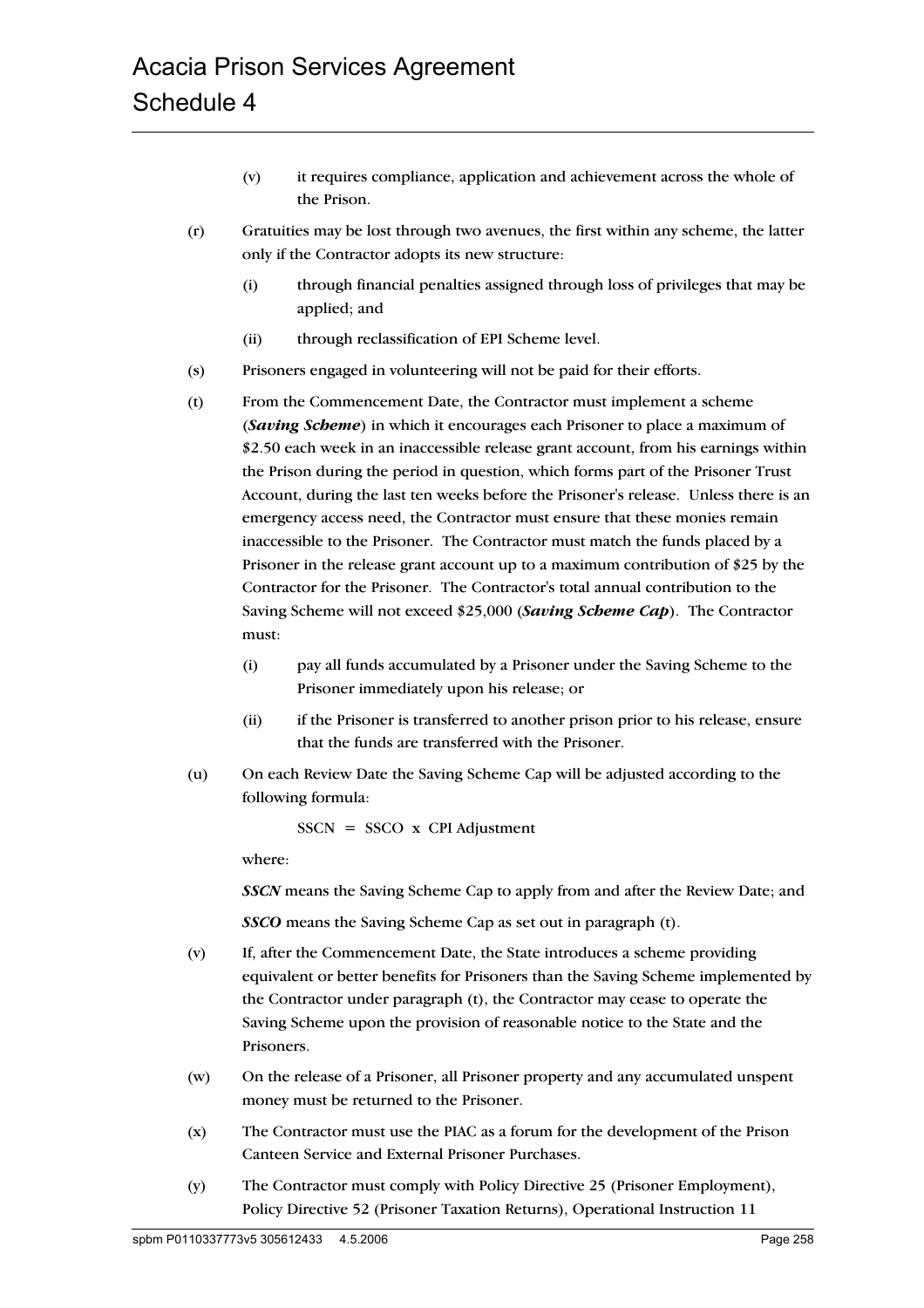(Prisoner Purchases and Canteen Management), Occupational Instruction 12 (Management of Prisoners' Money), the Prisons Regulations and all other Legislative Requirements applicable to the Management of Prisoner personal funds, gratuities and purchases.

### **5.14 Operational Matters - Contractors Performance Management Systems**

- (a) The Contractor must implement performance improvement systems to enable it to self monitor compliance effectively, evaluate the quality of its performance in all areas and identify self-improvement strategies. These systems must incorporate strategies to evaluate performance on all aspects including areas such as correctional culture and correctional philosophy. The Contractor must advise the Department as required of the outcomes of the self monitoring and evaluation processes.
- (b) The Contractor's systems must demonstrate organisational and cultural fit with those used by the Department, ensuring that key metrics are easily accessible and require no translation from one system to the other.
- (c) The Contractor's systems must provide an audit trail by which independent evaluation, inspection and audit can provide assurance that results and conclusions are accurate, complete and confident.
- (d) The Contractor's performance management systems must be intrinsically linked to quality assurance processes and accreditation.
- (e) The Contractor considers that quality assurance systems and performance management systems acting in concert are of most benefit when the learning from them is applied to avoid performance failures, rectify deficiencies if they occur and support development. Critically, the responsibility for quality and performance should be shared by all rather than a small number of Contract Workers.

#### **5.15 Operational Matters - Risk Management**

- (a) The Contractor must implement risk management systems to enable it to self monitor compliance and evaluate its performance in all areas. These systems must incorporate strategies to evaluate performance on all aspects including areas such as correctional culture and correctional philosophy. The Contractor must advise the Department as required of the outcomes of the self monitoring and evaluation processes.
- (b) The Contractor must provide an accessible and applicable risk management system that manages all risks under a common umbrella including compliance, community safety, Contract Worker safety and Prisoner security.
- (c) The Contractor's system must complement those used by the Department and other key partners, in terms of both systems and strategies and enable an effective interchange of information to the mutual benefit of all partners.
- (d) In terms of ensuring and demonstrating compliance with all functions of the Prison, the Contractor's risk management system is applied during the planning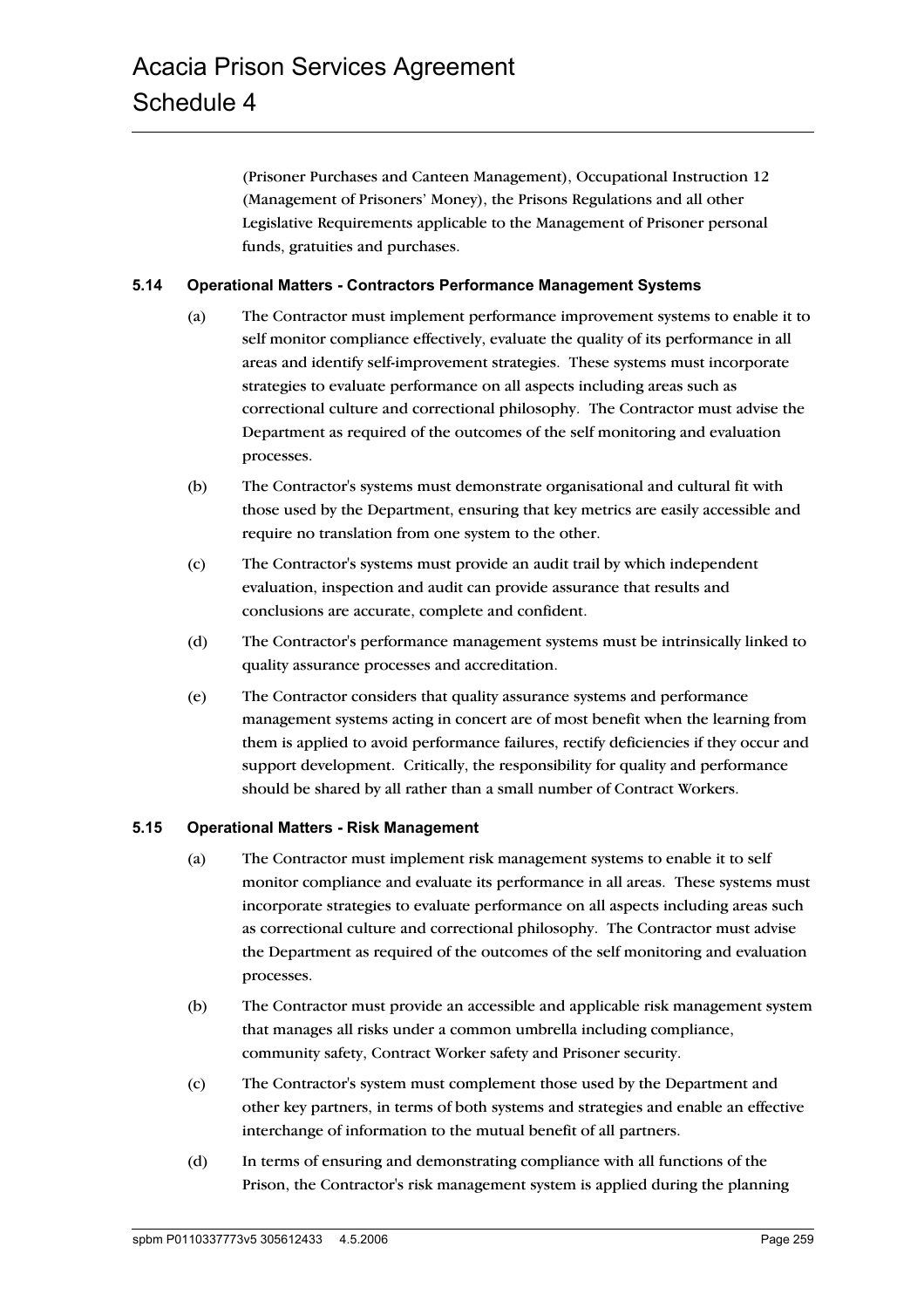process and later through monitoring of operations in accordance with the Contractor's internal process.

(e) The Contractor must ensure that each Prison function resulting from the need to comply with contractual obligations, deliver the Operational Philosophy and Regime, operate safely and securely, or to develop the service will be risk assessed as an initial task, and appropriate mitigations identified. These must be integrated into the Contractor's multi-level governing documentation, modifying the initial planned function as is necessary to minimise risk. This provides an on-going risk management system. The result is the Prison function as delivered, which is monitored and risk assessed both formally and in the light of operational experience.

### **5.16 General – Maintaining Effective Relationships With The Department**

- (a) The Contractor must maintain effective relationships at all levels with the Department and participate actively in processes to establish and maintain effective relationships.
- (b) The Contractor must work collaboratively with the Department and through them, and directly, build collaborative links with all elements of the Western Australian justice system.
- (c) The Contractor must, wherever possible, inform, involve and integrate the Department and relevant stakeholders in its work. These actions will include collaborative working, joint strategies, shared knowledge, joint projects, bi-lateral meetings, workshops, information provision, reporting, developmental activities and mutual assistance.

# **5.17 General – Resources**

The Contractor must:

- (a) maximise the effective and efficient use of all the facilities available at the Prison;
- (b) ensure that sufficient furniture and equipment is available at the Prison to enable the simultaneous delivery of several programs without diminution of service quality or quantity; and
- (c) ensure that the furniture and equipment in all activity areas are available and functional to allow delivery of activities to take place.

#### **5.18 General – Subcontractors**

- (a) The Contractor must ensure that:
	- (i) all Subcontractors are appropriately chosen for their capacity to perform the work;
	- (ii) all Subcontractors are able to operate with the Department's interests in mind; and
	- (iii) all Subcontractors are able to integrate with the Department's functions by attending and participating in meetings and workshops.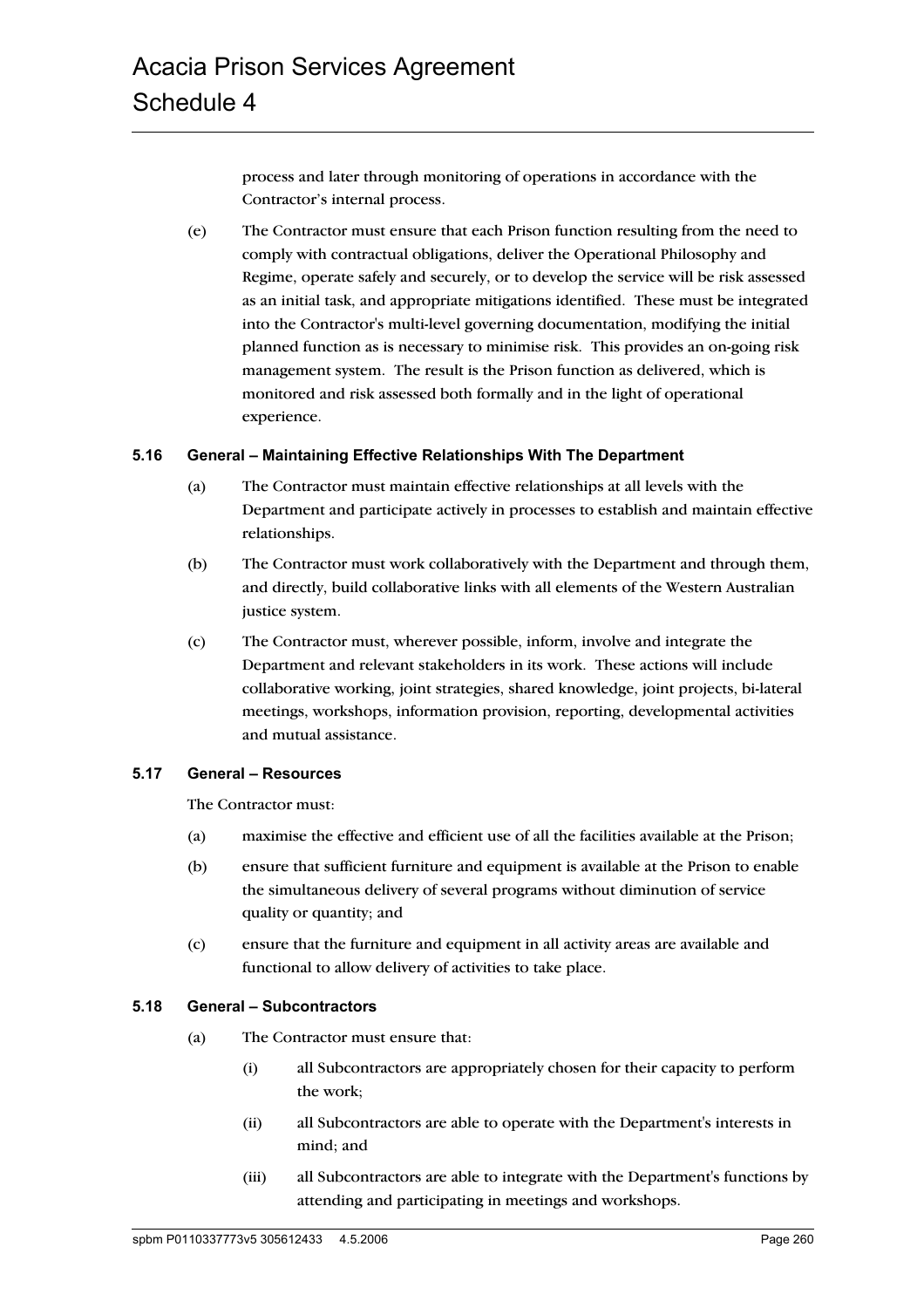- (b) The Contractor may only subcontract a function of the Prison's operation where this will add to the value and quality of the Services, rather than as a means to offset cost.
- (c) The Contractor must also take into account the following characteristics in order to determine whether the proposed Subcontractor demonstrates the necessary cultural fit in terms of processes and ethical stance:
	- (i) its equal opportunities policies;
	- (ii) its environmental policies;
	- (iii) its accredited quality assurance status;
	- (iv) its written commitment to the Contractor's operational philosophy; and
	- (v) if held, its Priority Access Employer status.
- (d) The Contractor must ensure that any proposed Subcontractor has the appropriate financial capacity to perform its obligations under the proposed Subcontract.
- (e) The Contractor acknowledges that the requirements of this section 5.18 apply in addition to the requirements of clause 28.

#### **5.19 General – Video Conferencing**

The Contractor must provide video conferencing facilities for Prisoner court appearances and to facilitate communication for Prisoners from remote areas of the State and overseas. The Contractor must advise the State how the video conferencing facilities will be managed and the uses envisaged for it. The video conferencing facilities must be capable of integration with the Department's existing video conferencing facilities.

# **6. Human Resources and Occupational Health and Safety**

#### **6.1 Processes - Human Resources Systems**

- (a) The Contractor must develop, and submit to the State for its approval, within 3 months after the Commencement Date, a code of conduct for the behaviour of Contract Workers, while they are working and off duty (*Code of Conduct*). The Code of Conduct will be included in the Prison Operating Manuals developed pursuant to clause 6.7 and will be a code for the purpose of clause 9.3(b).
- (b) The Contractor must ensure that human resource systems are in place:
	- (i) to enable effective appraisals of the performance of Contract Workers;
	- (ii) to ensure that the behaviour of Contract Workers is of the highest standard even when off duty and is in accordance with the Code of Conduct;
	- (iii) to provide mentoring for new Contract Workers;
	- (iv) to enable the Prison to operate safely, securely and with extensive support networking for Contract Workers; and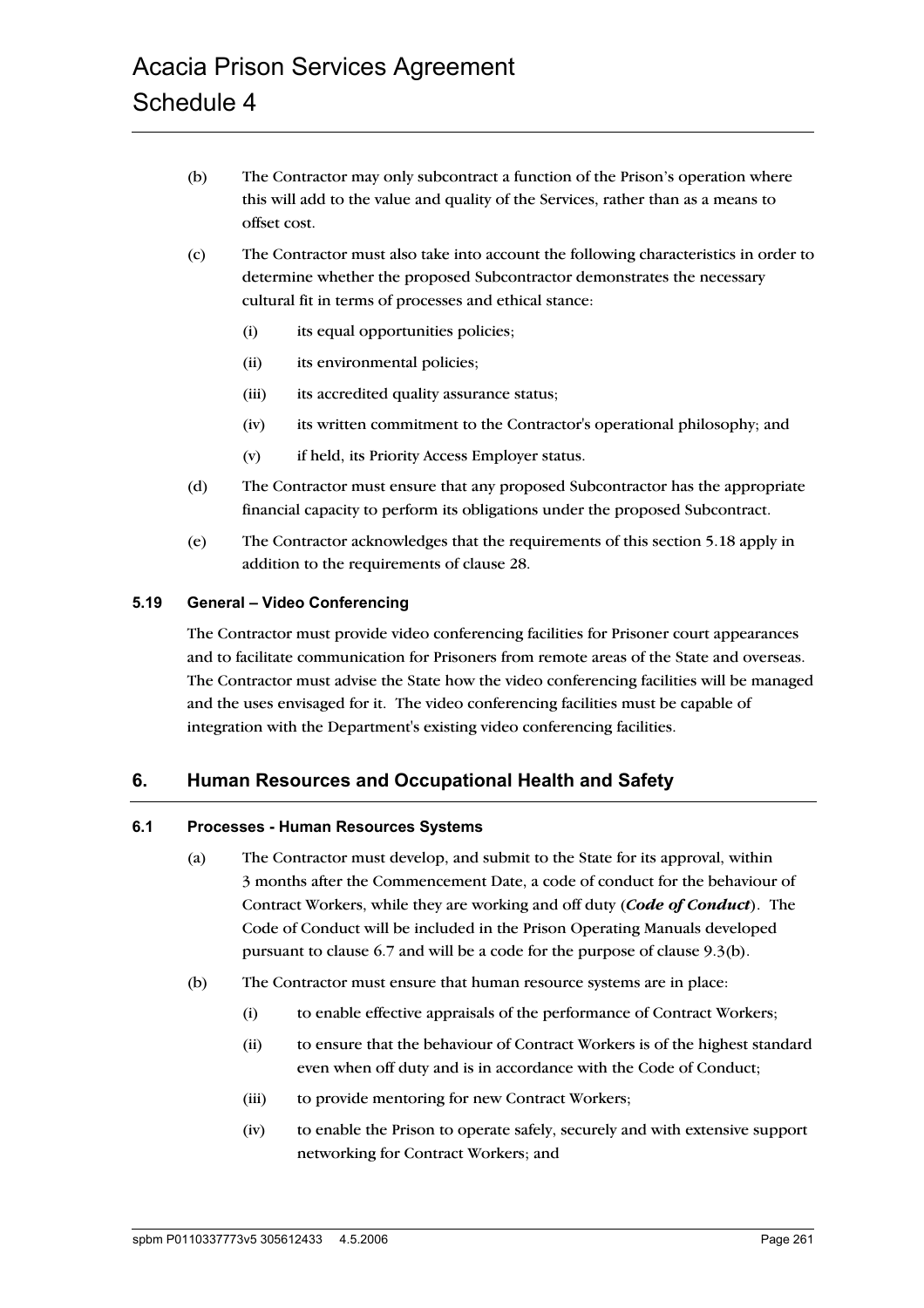- (v) subject to clauses 9.2(d) and (e), to foster and support gender and ethnicity mix, reflecting the community and, where appropriate, the Prison population.
- (c) The Contractor must ensure that Contract Workers are afforded support, guidance and assistance by the use of comprehensive and fair human resources strategies.
- (d) The Contractor must implement and maintain effective occupational health and safety standards and ensure that all Contract Workers comply with them.
- (e) In addition to the requirements set out in clause 9.5, the Contractor must formulate and disseminate a comprehensive suite of human resource management policies to all Contract Workers that supports the operational strategy for the Prison. This will include policies dealing with performance management, occupational health, safety and rehabilitation, security, equal opportunity, antidiscrimination, victimisation, bullying, employee support and assistance. The Contractor must ensure that management and supervisory staff are well versed in human resource policy and trained in carrying out all human resource management processes.
- (f) The Contractor must ensure that roles are clearly defined and agreed with employees and that effective performance appraisals are conducted consistent with the Contractor's Performance Management System.
- (g) The Contractor must provide, as part of its Training Programs, comprehensive personal safety and security training for all Contract Workers pertinent to undertaking a role within a secure working environment.

#### **6.2 Processes - Facilities and Services for External Contractors**

The Contractor must ensure that accommodation and security is provided for staff from external contractors who work at or visit the Prison.

#### **6.3 Processes - Local Industrial Relations**

- (a) The Contractor must:
	- (i) work closely with employee organisations, and with workplace representatives, to address operational matters in a proactive and co-operative environment, to minimise the number of disputes and work together toward a timely and satisfactory resolution;
	- (ii) maintain accurate records of meetings with employee organisations; and
	- (iii) manage industrial issues in a proactive manner.
- (b) The Contractor must work pro-actively and with vigour to avoid and, as necessary, to resolve any industrial disputes, mindful of the importance of Prison operations as a key public service.
- (c) The Contractor must establish appropriate consultative mechanisms, including a formal consultative committee, the membership of which will include elected employee representatives and management representatives.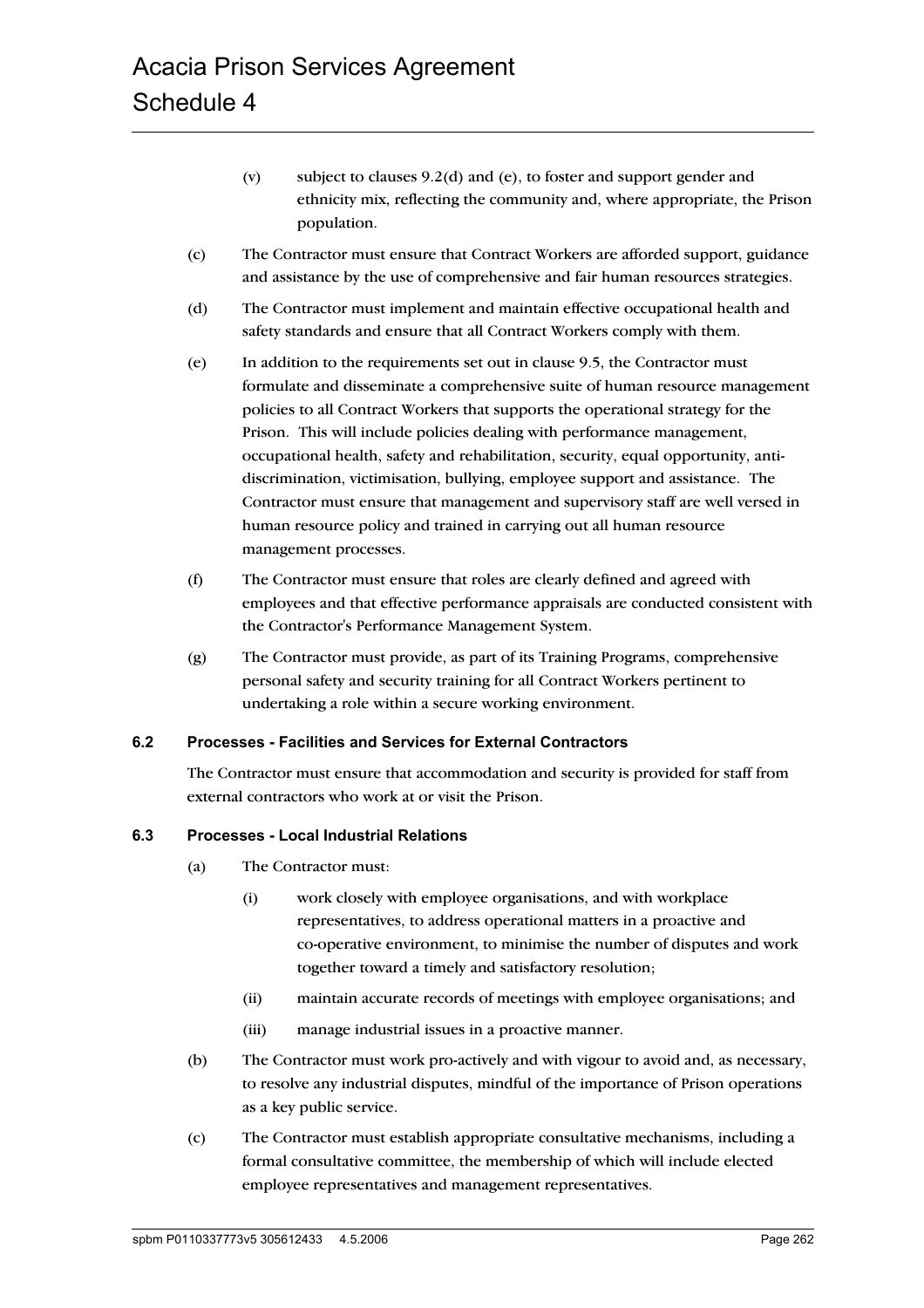- (d) The Contractor must hold regular (likely quarterly) meetings with union officials to keep lines of communication well maintained so that potential problems may be dealt with at an early stage and that opportunities to work together may be realised. Accurate records must be kept of consultative committee meetings and meetings with union officials and made available to all parties.
- (e) The Contractor must ensure that managers and supervisors at various levels establish and maintain fair and open relationships with their direct reports and deal promptly with employee grievances.
- (f) To strengthen its commitment to the responsible management of industrial and employee relations, the Contractor will appoint an experienced Assistant Director Human Resources (or equivalent) who will report to the Prison Director and who will also be a member of the Contractor's Senior Management Team and leadership group. The person appointed and his/her direct reports will be located at the Prison and will work exclusively for the Prison. Amongst other things the human resources function will play a central role in sponsoring an equitable and collaborative work environment.
- (g) With respect to the industrial arrangements to be applied on site, for custodial and related operations employees, the Contractor must use reasonable endeavours to negotiate a collective agreement with the union parties that currently represent the industrial interests of employees at the Prison.
- (h) The terms and conditions of such an agreement in aggregate must be no less favourable to employees than the agreement in place immediately before the Commencement Date. The scope of the agreement will include the majority of custodial, operations, administration and other employees up to and including the first level of supervision but the parties acknowledge that there may be appropriate changes to the scope of such collective agreements to facilitate a different emphasis in management structure and culture.
- (i) The Contractor acknowledges that the requirements of this section 6.3 apply in addition to the requirements of clause 10.

#### **6.4 Processes - Management Systems and Practices**

The Contractor must demonstrate:

- (a) what management systems and practices it will use that will contribute to the philosophy of the Prison; and
- (b) what practices it will use to ensure the efficient management and operation of the Prison.

#### **6.5 Processes - Organisation Structure**

- (a) The Contractor must provide management personnel who:
	- (i) are strong, responsible, accountable and transparent;
	- (ii) are prepared to maintain the safety of the community, the safety and security of Contract Workers and the security of the Prison; and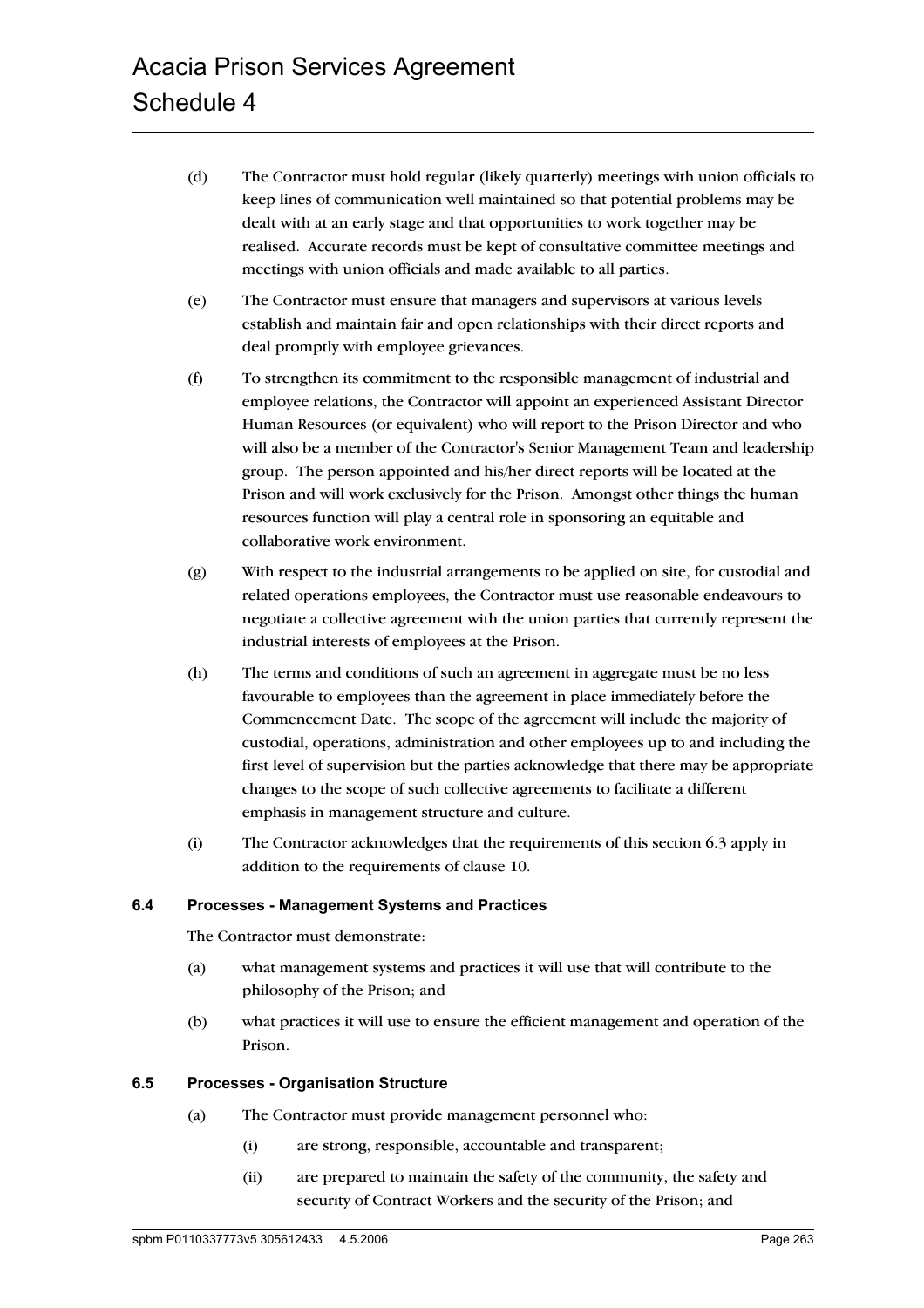- (iii) provide a sound and responsible management structure.
- (b) The Contractor must establish and communicate an organisation structure that illustrates line-reporting relationships for the Prison.
- (c) For employees who are not subject to collectively negotiated agreements or other industrial instruments:
	- (i) individual position descriptions and key performance targets will be agreed between managers and their direct reports; and
	- (ii) the Contractor must introduce six monthly performance reviews.
- (d) For employees subject to collectively negotiated agreements or other industrial instruments, generic job descriptions and key performance indicators must be established.
- (e) The Contractor must establish and disseminate written policies dealing with authority and responsibility to make commercial transactions, media comments, public statements and employment related decisions.

# **6.6 Personnel - Recruitment**

- (a) The Contractor must fully and appropriately resource the delivery of the Services and the performance of the Contractor's Obligations by developing and implementing comprehensive and robust strategies:
	- (i) in respect of the recruitment of Contract Workers, to ensure that any vacant position is filled by an appropriate person in a timely manner and to timescales agreed with the Department; and
	- (ii) in respect of the retention of Contractor Workers, including by providing incentive schemes for Contract Workers and workplace practices that inspire loyalty.
- (b) The Contractor must plan for the recruitment of Contract Workers against the background of operational requirements, projected organisation structure, and the future direction of the Prison.
- (c) The Contractor must ensure that its human resources function carries primary responsibility for developing and maintaining reliable channels for sourcing candidates in all areas of employment, for the timely management of recruitment, and for verifying the quality of candidates for selection in accordance with clause 9.2.
- (d) The Contractor's recruitment and retention strategies must focus on attracting and retaining appropriate people and giving them the appropriate training, support and developmental opportunities to enable them to excel, including by:
	- (i) implementing an attractive and competitive salary package to facilitate the recruitment and retention of capable people;
	- (ii) complementing salary with other entitlements such as flexible working patterns, including part time work, bonuses and access to the Contractor's share plan;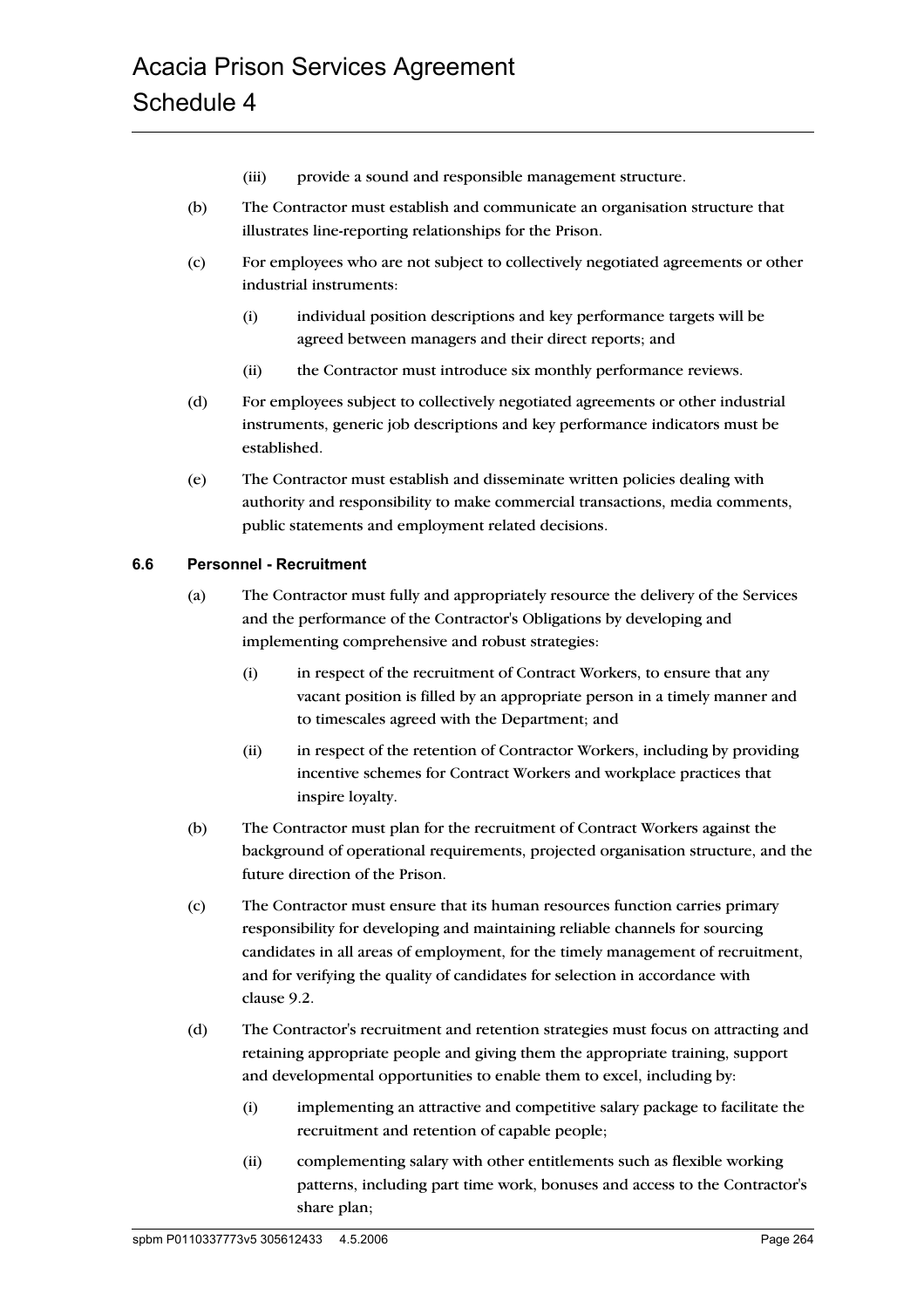- (iii) careful selection of people using competency and behavioural interviewing practice;
- (iv) comprehensive training delivered by experienced operational people, supplemented by mentoring and a program of "shadowing" experienced officers in carrying out their duties;
- (v) developmental training throughout employment, including indigenous Prisoner management, enabling Contract Workers to develop their skills across a broader base, offering advancement opportunities, making candidates aware that future employment opportunities are not restricted to positions at the Prison, but include other roles within the Contractor and Serco Group internationally;
- (vi) rostering that will enable Contract Workers to car pool; and
- (vii) considering greater use of the mini bus for staff transport.
- (e) The Contractor's recruitment strategy must focus on recruiting locally where possible but the Contractor must use the Serco Group intranet job posting system to enable candidates to be matched against vacancies on a worldwide basis.
- (f) The Contractor must use additional strategies to attract and retain scarce professional employees (e.g. health care professionals, teachers) including:
	- (i) university and college recruitment;
	- (ii) university and college post graduate placements; and
	- (iii) sessional and part time employment.

#### **6.7 Personnel - Induction and Orientation**

- (a) The Contractor's Pre-Service Induction Program must provide comprehensive induction and orientation strategies for all new Contract Workers entering the Prison. For Contract Workers performing Custodial Functions, the Pre-Service Induction Program must incorporate modules of Certificate III training course, as may be appropriate, which will occur on site. Relevant modules of the Certificate III training course will also be adapted as part of the Pre-Service Induction Program for non-custodial staff employed in the Prison.
- (b) The Contractor must develop and document a standard safety and awareness orientation package for subcontractor staff and volunteer workers working at the Prison.

#### **6.8 Personnel - Deployment**

- (a) The Contractor must ensure that:
	- (i) a workforce model detailing numbers of Contract Workers and their qualifications, at all locations in the Prison, is developed;
	- (ii) rostering is managed in an effective manner and management processes are developed to manage short term vacancies such as those resulting from short term sick leave, and also to compensate for longer term vacancies, to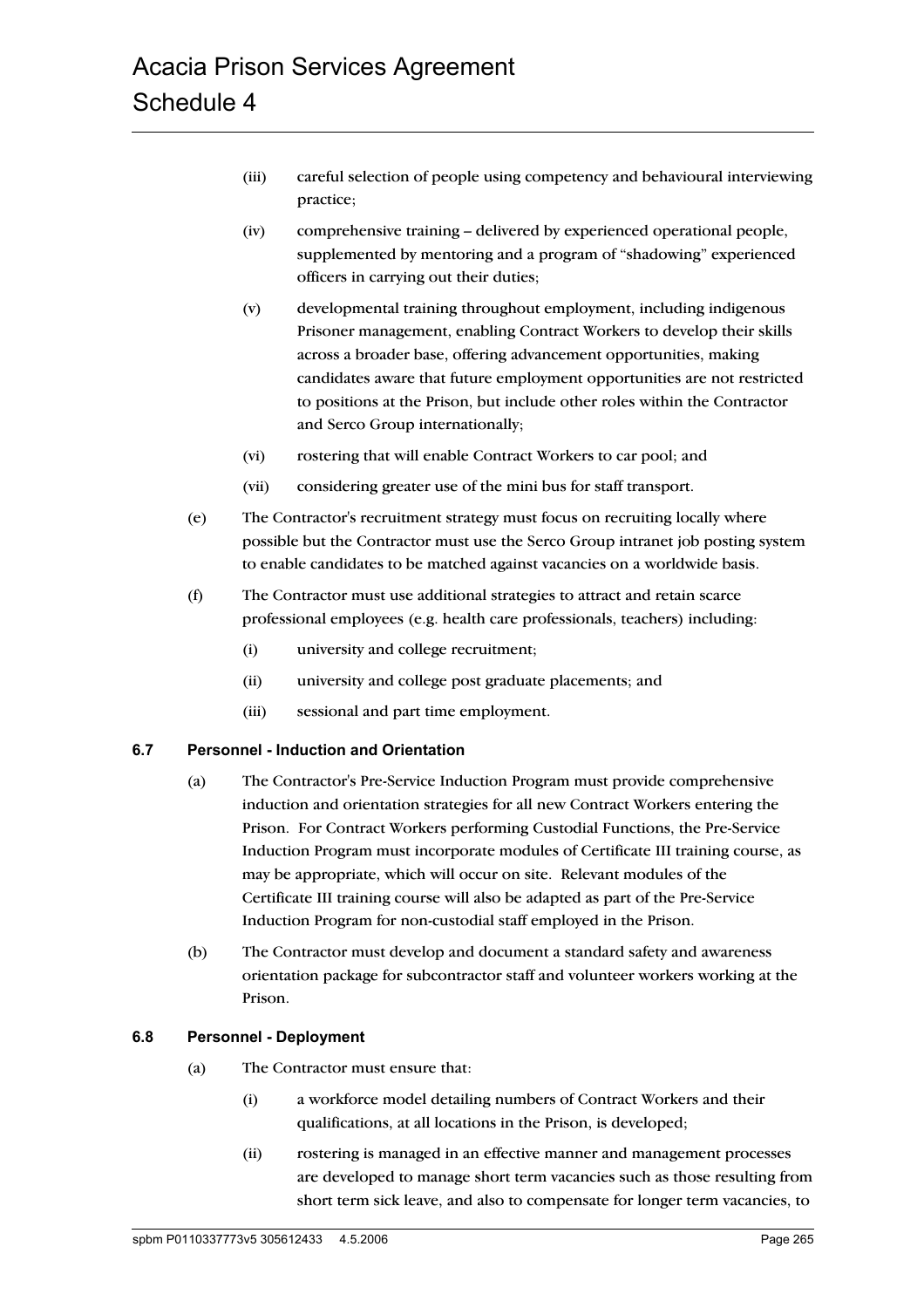ensure from 1 January 2007 the daily attendance of sufficient numbers of Contract Workers which constitute at least 90% of the agreed staff numbers set out in Annexure C;

- (iii) without derogating from the Contractor's staffing obligations, "stepped closures" planning will be used to ensure the safety of the community and Contract Workers, and the security of the Prison during any shortages of Contract Workers.
- (b) The Contractor must effectively manage Contract Workers on a fair and open basis and consult with staff groups in the preparation or alteration of shift patterns. The Contractor must seek to accommodate work-life balance issues where operational needs allow. Management systems in relation to Contract Workers must be accessible and all new members of staff must receive an HR element in their induction.
- (c) The Contractor must ensure that it has a clear strategy for staff deployment, which includes the policies and processes being operated. These will be regularly reviewed to ensure they are up to date and of use.
- (d) The Contractor must develop detailed Post Orders for Contract Workers performing Custodial Functions. The Post Orders must be consistent with the Prison Operating Manuals and, in particular, the Prison Operating Manuals relating to security. The Post Orders must be made available to the State to enable it to audit them if required.

#### **6.9 Personnel - Training and Development**

(a) In this section 6.9:

*Certificate III* means the training and qualification to the minimum Australian industry qualification applicable in respect of work involving Custodial Functions from the National Training Package for Correctional Services, which at the Signature Date is CSC30201 Certificate III in Correctional Practice (Custodial); and

*Certificate IV* means the training and qualification to the Australian industry qualification for custodial staff at AQF IV level which at the Signature Date is CSC40201 Certificate IV in Correctional Practice (Custodial).

- (b) The Contractor must not permit any Contract Worker to:
	- (i) perform Custodial Functions without a Certificate III:
		- (A) for more than six months after the Commencement Date in the case of a Contract Worker who was engaged by the Original Contractor (or its subcontractor) to perform Custodial Functions at the Prison for a period of 3 months or longer; or
		- $(B)$  for more than 9 months in any other case;
	- (ii) perform the functions of a supervisor of other Contract Workers performing Custodial Functions:
		- (A) without a Certificate III; and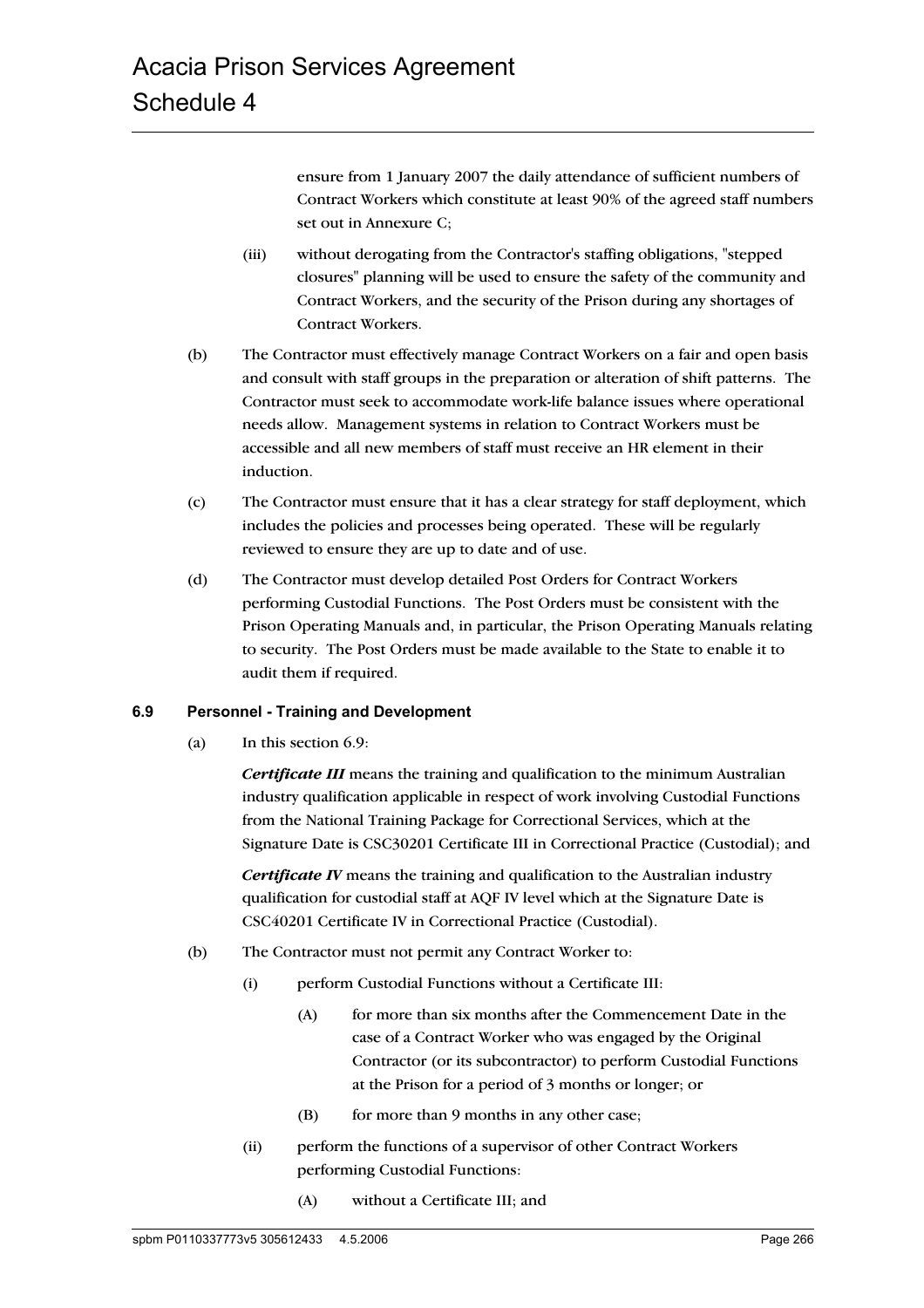- $(B)$  for more than 24 months in aggregate without a Certificate IV; or
- (iii) perform the functions of a supervisor of other Contract Workers performing administrative functions for more than 24 months after the Commencement Date without the Australian industry qualification for correctional services at AQF IV level which, at the Signature Date is CSC40101 Certificate IV in Correctional Practice.
- (c) In designing the Pre-Service Induction Programme for Contract Workers performing Custodial Functions the Contractor must comply with the National Training Package, and provide additional emphasis on:
	- (i) the philosophical and conceptual framework described in the Operational Philosophy and Regime;
	- (ii) highly developed interpersonal skills, linked to the pro-social model of interaction;
	- (iii) understanding of the principles and practice of dynamic security;
	- (iv) cross cultural training with a particular focus on indigenous cultural issues;
	- (v) suicide prevention, response, and "listening" skills; and
	- (vi) case management and the role of Contract Workers performing Custodial Functions in supporting the achievement of IMP goals.
- (d) The Contractor must encourage Contract Workers to participate in the Department's Prison Leaders' Programme and assist Contract Workers in examining career path opportunities within the Prison and more widely in the Contractor's corporate group, and in the provision of training and development opportunities to achieve their chosen path. The Contractor must also examine with the Department opportunities for secondment or staff exchange, to enable its staff to gain experience and knowledge of the wider Prisons/corrections system.
- (e) The Contractor must provide targeted development for its 'rising stars' to facilitate succession planning for key positions.

#### **6.10 Personnel - Staff Performance Management Systems**

- (a) The Contractor's performance management system must be structured around the following five components:
	- (i) Clear lines of responsibility and reporting The Contractor must ensure that there are clear lines of responsibility for the outcomes of each section and division and the Contractor as a whole and must avoid complex structures and the potential risks of unclear reporting lines.
	- (ii) Role Definition The Contractor must implement clearly articulated position descriptions that set out reporting relationships, accountabilities/responsibilities and the competencies required for satisfactory performance in the position.
	- (iii) Key Performance Indicators The Contractor must establish a process for the agreement between a manager his/her direct reports to prospective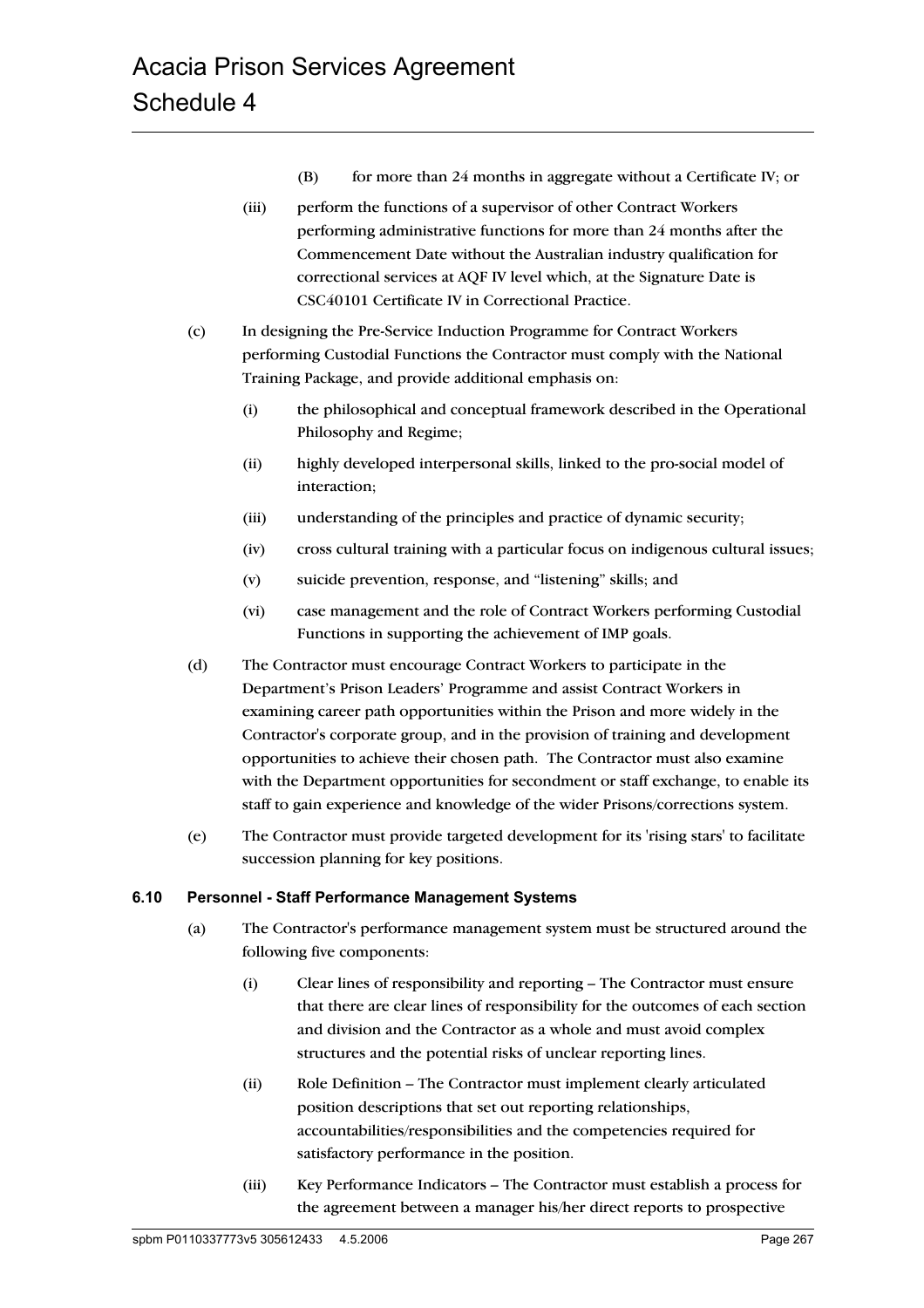corporate targets, business unit specific targets/KPI's and a personal objectives and development plan. The process should be participative and allow employees to monitor their own performance against agreed objectives as the performance management year progresses.

- (iv) Performance Reviews The Contractor must conduct a major annual performance review in March of each Operation Year and an interim performance review taking place in September. Performance reviews must:
	- (A) provide a formal opportunity for two-way communication between a manager and his/her direct reports about immediate past performance against agreed targets, the content of the position and the employee's future development; and
	- (B) involve the refining of objectives, setting new objectives and adjustment of the accountabilities and responsibilities expected of the position.
- (v) Performance reviews must be noted in writing and available to employees who have the opportunity to record their agreement (or otherwise) to their reviewing manager's conclusions.
- (vi) N+1 Review The Contractor must implement a system which requires the reviewing manager's next-up manager to oversee individual reviews, and be responsible for ensuring the process has been conducted fairly, transparently and in accordance with the Contractor's principles. The next-up manager is also available for discussion with employees who are unable to reach agreement with their direct supervisor/manager on any aspect of the performance management process.
- (vii) Performance Grading The Contractor must assign and communicate to each Contract Worker an indicative performance grading following the major annual performance review.
- (b) The Contractor must use performance management data as a key reference point in determining individual remuneration reviews, development plans, promotion/transfer decisions and succession plan recommendations.
- (c) The Contractor agrees to implement the performance management system described in this section 6.10 for all employees who are not subject to collectively negotiated agreements or other industrial instruments by the end of the second Operation Year and a modified version progressively implemented for all other employees by the end of the fourth Operation Year.
- (d) The Contractor acknowledges that the implementation of a performance management system for employees who are subject to collectively negotiated terms and conditions of employment will require an extensive period of consultation with employees, employee representatives and union officials and that it may be necessary to run with a trial period in order establish employee and union confidence in any proposed system.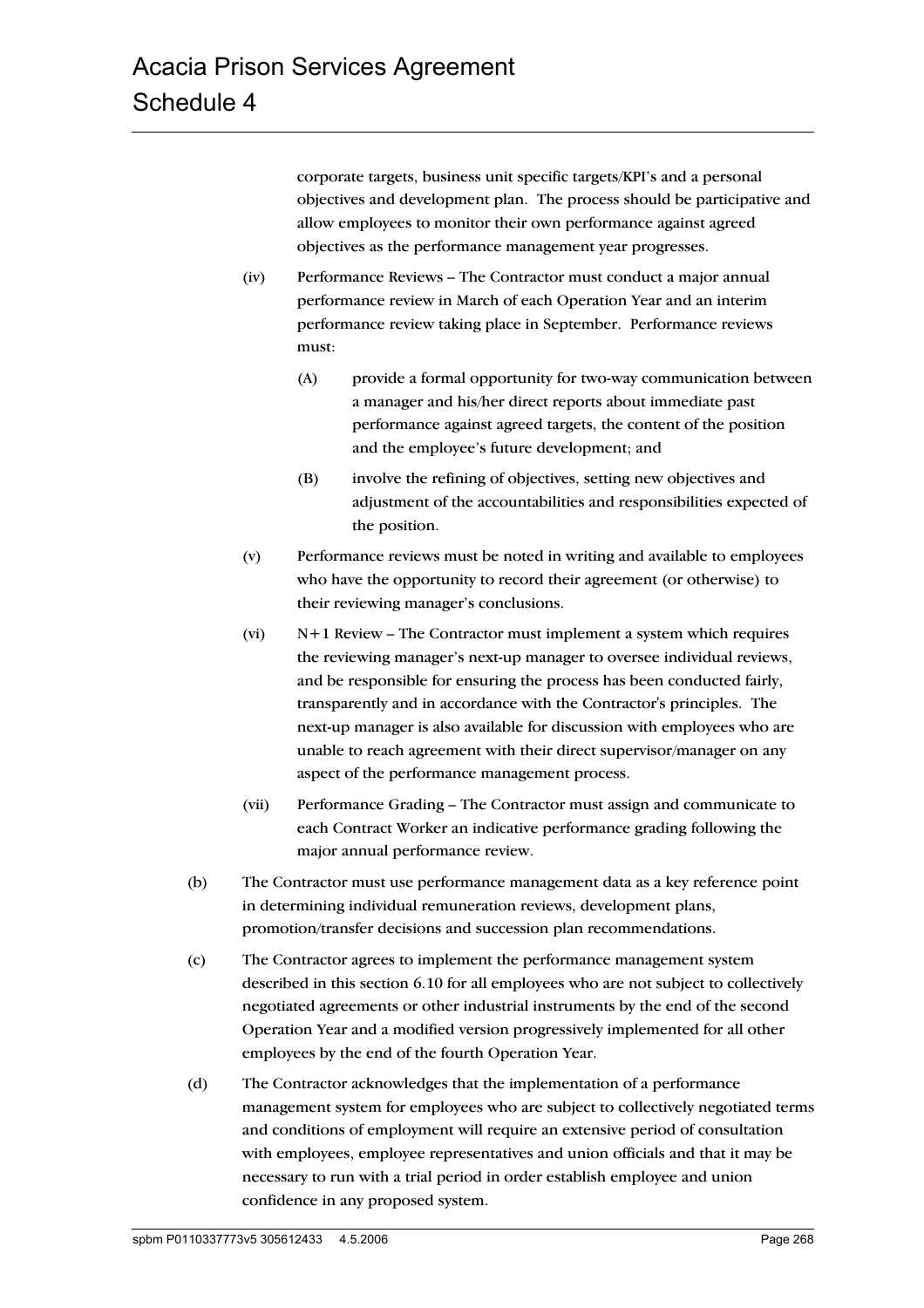- (e) The Contractor agrees that its rewards system for Contract Workers will have the following characteristics:
	- (i) it will encompass both remuneration and non remuneration (recognition) factors;
	- (ii) its objectives will be to attract and retain capable employees who will contribute to the success of the business and participate in the opportunity for an enhanced career;
	- (iii) in respect of employees subject to collectively negotiated terms and conditions of employment at the Prison, it will include:
		- (A) competitive base pay;
		- (B) annual adjustment of pay structures negotiated in the certified agreement;
		- (C) competitive general terms and conditions of employment;
		- (D) access to the Serco Group Share Acquisition Plan;
		- (E) access to company provided transportation arrangements;
		- (F) participation in formal and informal employee recognition schemes;
		- (G) progressive introduction of performance management; and
		- (H) career development and promotion based on merit; and
	- (iv) in respect of employees who are not subject to collectively negotiated terms, it will include the following practices:
		- (A) objective assessment of various pay markets in which the company operates;
		- (B) the internal value relationship between positions;
		- (C) the periodic (usually annual) revision of pay structures in accordance with movements in pay markets;
		- (D) adjustment of individual remuneration based on performance;
		- (E) competitive base salaries;
		- (F) competitive general terms and conditions of employment;
		- (G) access to the Serco Group Share Acquisition Plan;
		- (H) access to company provided transportation arrangements;
		- (I) participation in formal and informal employee recognition schemes; and
		- (J) promotion and advancement based on merit.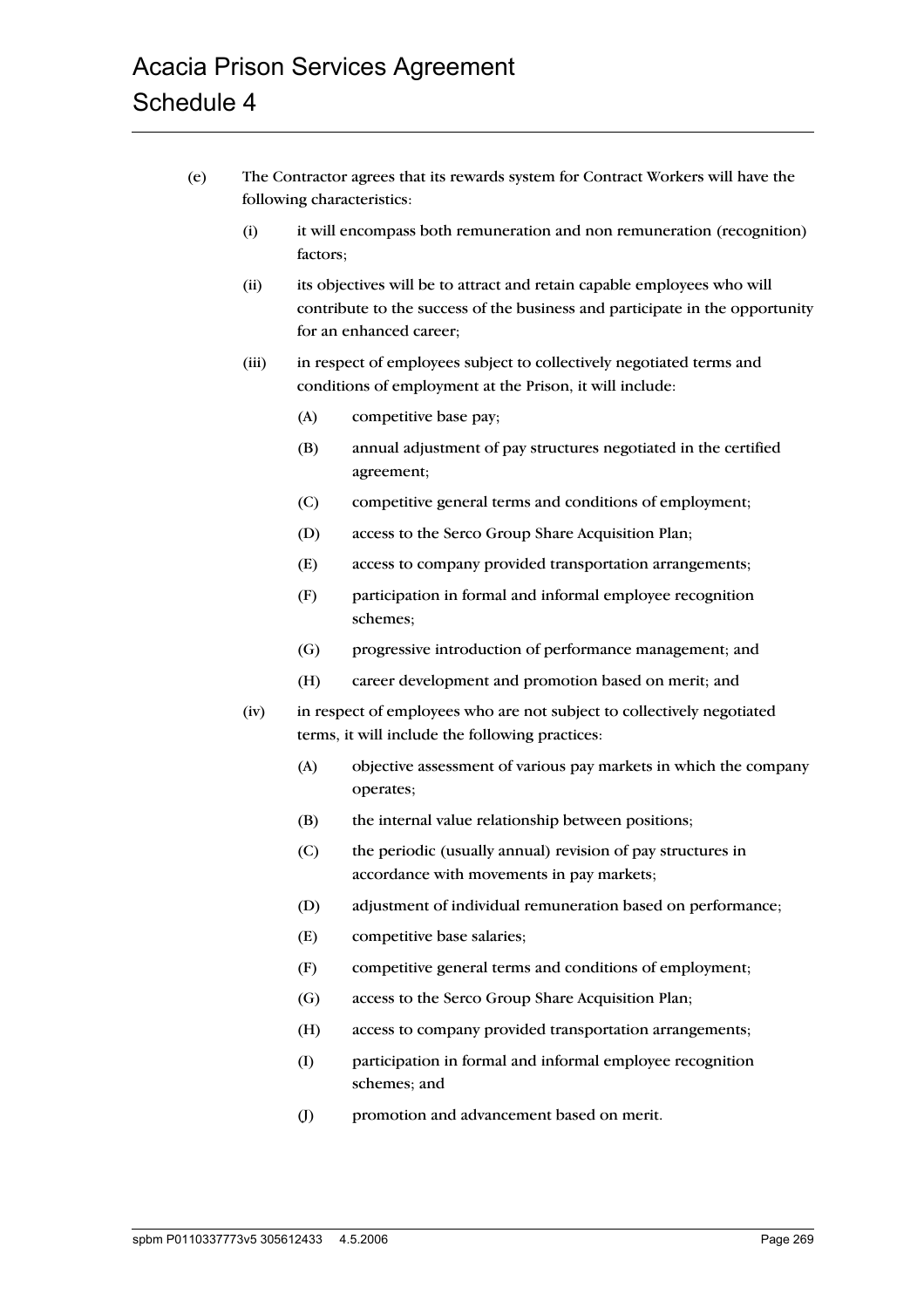#### **6.11 Personnel – interface with State**

- (a) The Contractor must ensure that the Contract Manager and Monitors have open access to the Prison, all Records and activities in the Prison including meeting with staff and committees etc.
- (b) The Contractor must keep the Contract Manager fully informed of all significant developments and progress on issues with staff and meetings.
- (c) The Contractor must adopt an open, inclusive and communicative process to ensure that staff issues are dealt with as required.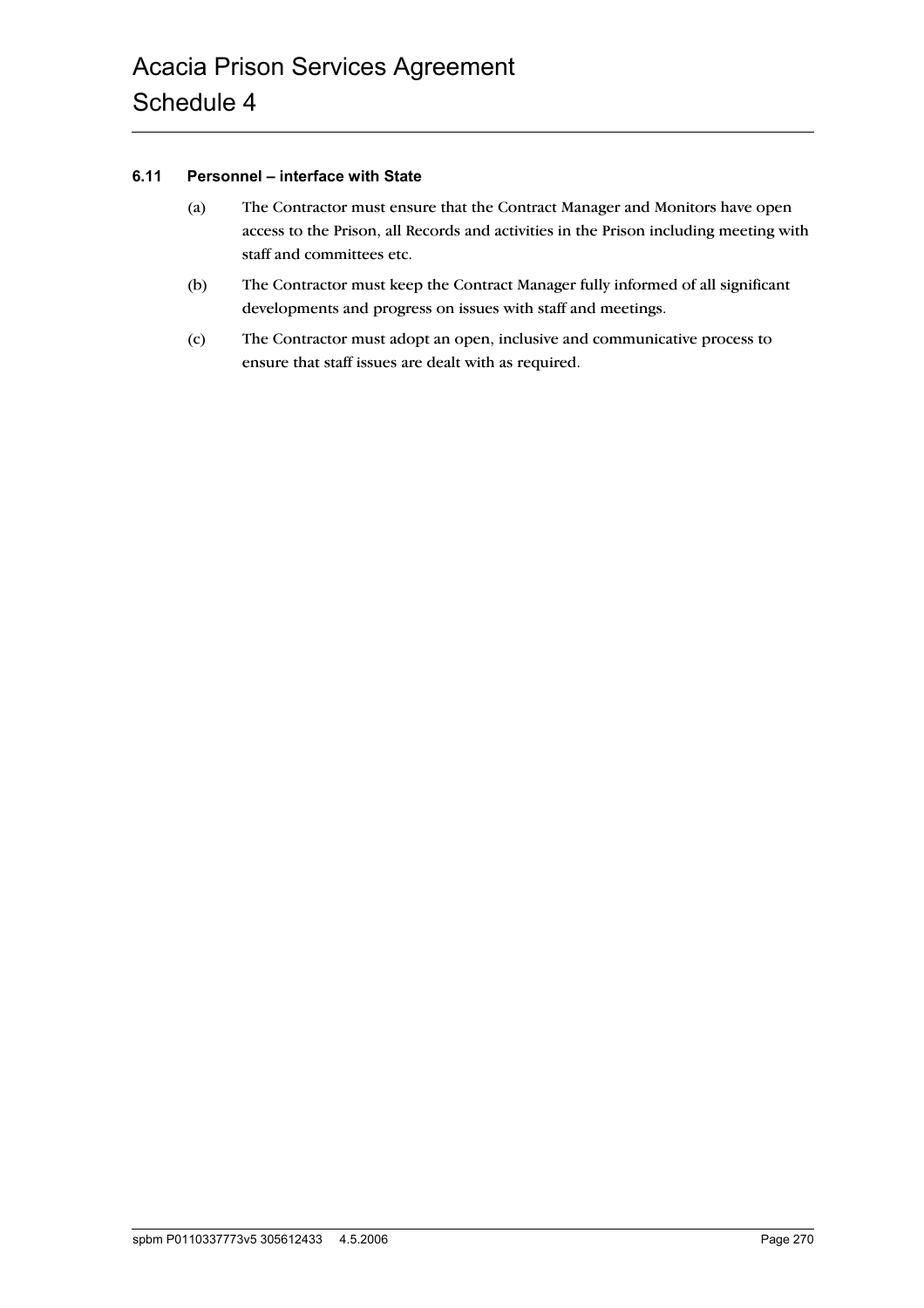# **Schedule 5**

# **Performance Measures and Performance Linked Fee Percentages**

# **1. Definitions and Interpretation**

#### **1.1 Definitions**

The following definitions apply in this Schedule 5 unless the context requires otherwise.

*Baseline* means, with respect to a Performance Measure, the annual level of service provision as at the Signature Date, determined using historical performance data and as set out in column 4 of the Performance Measurement Table in respect of that Performance Measure.

*Cornerstones of Imprisonment* means the major objectives of contemporary corrections identified by the State, being: custody and containment; care and well-being; rehabilitation and reintegration; and reparation.

*Performance Measure* means each of the performance measures identified in the Performance Measurement Table.

*Performance Measurement Table* means the table set out in section 6 of this schedule.

*PPMS* means the electronic data collation system known as the Prison Performance Measurement System owned and operated by the State which extracts data from TOMS and aggregates that data against each of the Performance Measures.

*Progressive Target* means, with respect to a Performance Measure, each of the target levels of service provision for that Performance Measure as set out in column 5 of the Performance Measurement Table.

# **2. Performance Measurement Objectives**

The Performance Linked Fee is a fee payable to the Contractor by reference to its performance against a number of specific Performance Measures which have been developed by reference to the Cornerstones of Imprisonment. This schedule sets out the basis for assessing the Contractor's performance and calculating the Performance Linked Fee.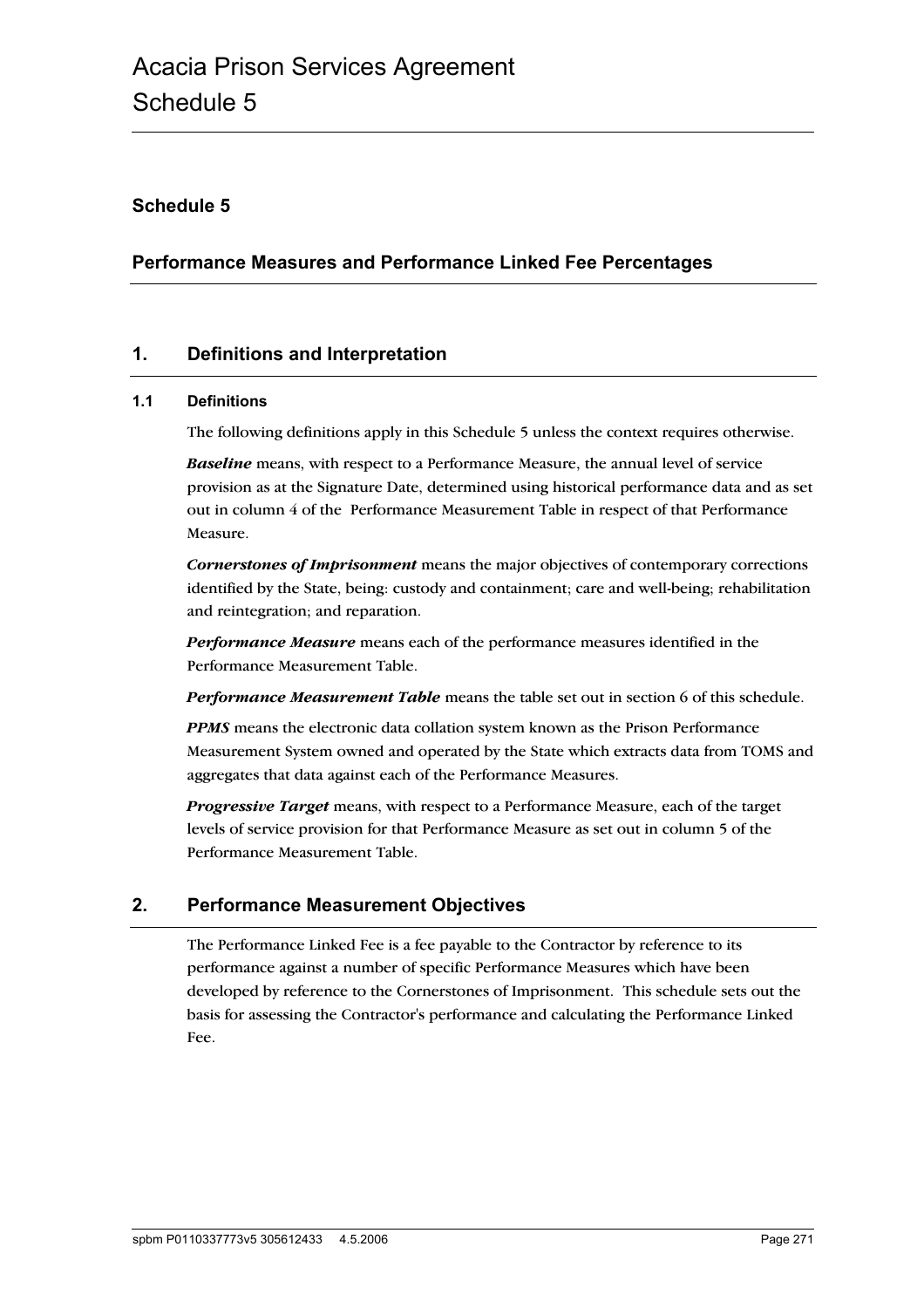# **3. Performance Linked Fee**

#### **3.1 Performance Linked Fee**

A Performance Linked Fee will be calculated and payable for each Operation Year by reference to the Contractor's performance against the Progressive Targets during that Operation Year.

#### **3.2 Formula for Calculation of Performance Linked Fee**

- (a) The Performance Linked Fee for an Operation Year will be calculated by aggregating the Individual Performance Linked Fees for each Performance Measure for that Operation Year.
- (b) In the case of each of Performance Measures 1, 2 and 4, the Contractor's performance against the Performance Measure will be monitored at the end of each Operation Month but the Individual Performance Linked Fee for that Performance Measure will be calculated at the end of the Operation Year.
- (c) In the case of each of the other Performance Measures, the Contractor's performance against the Performance Measure will be monitored, and the Individual Performance Linked Fee for that Performance Measure will be calculated at the end of each Operation Month. The Individual Performance Linked Fees for each Operation Month in an Operation Year will then be aggregated to determine the Performance Linked Fee for the Operation Year.
- (d) The Individual Performance Linked Fee for a Performance Measure for an Operation Year or Operation Month (as applicable) will be calculated in accordance with the following formula:

$$
IPLF = MPLFxFPxPBP
$$

where:

*IPLF* is the Individual Performance Linked Fee for that Performance Measure for the Operation Year or Operation Month (as applicable);

*MPLF* is the Maximum Performance Linked Fee that may be payable for that Operation Year, as determined in accordance with paragraph 3.3;

*FP* is the Fixed Percentage applicable to the Performance Measure as set out in column 3 of the Performance Measurement Table.

**PBP** is the applicable Performance Based Percentage set out in column 6 of the Performance Measurement Table determined by reference to the Contractor's performance during that Operation Year or Operation Month (as applicable) against the Progressive Targets for that Performance Measure.

#### **3.3 Calculation of Maximum Performance Linked Fee**

- (a) A Maximum Performance Linked Fee will be calculated for each Operation Year by:
	- (i) aggregating the Performance and Innovation Adjustments for each Operation Month in that Operation Year as calculated in accordance with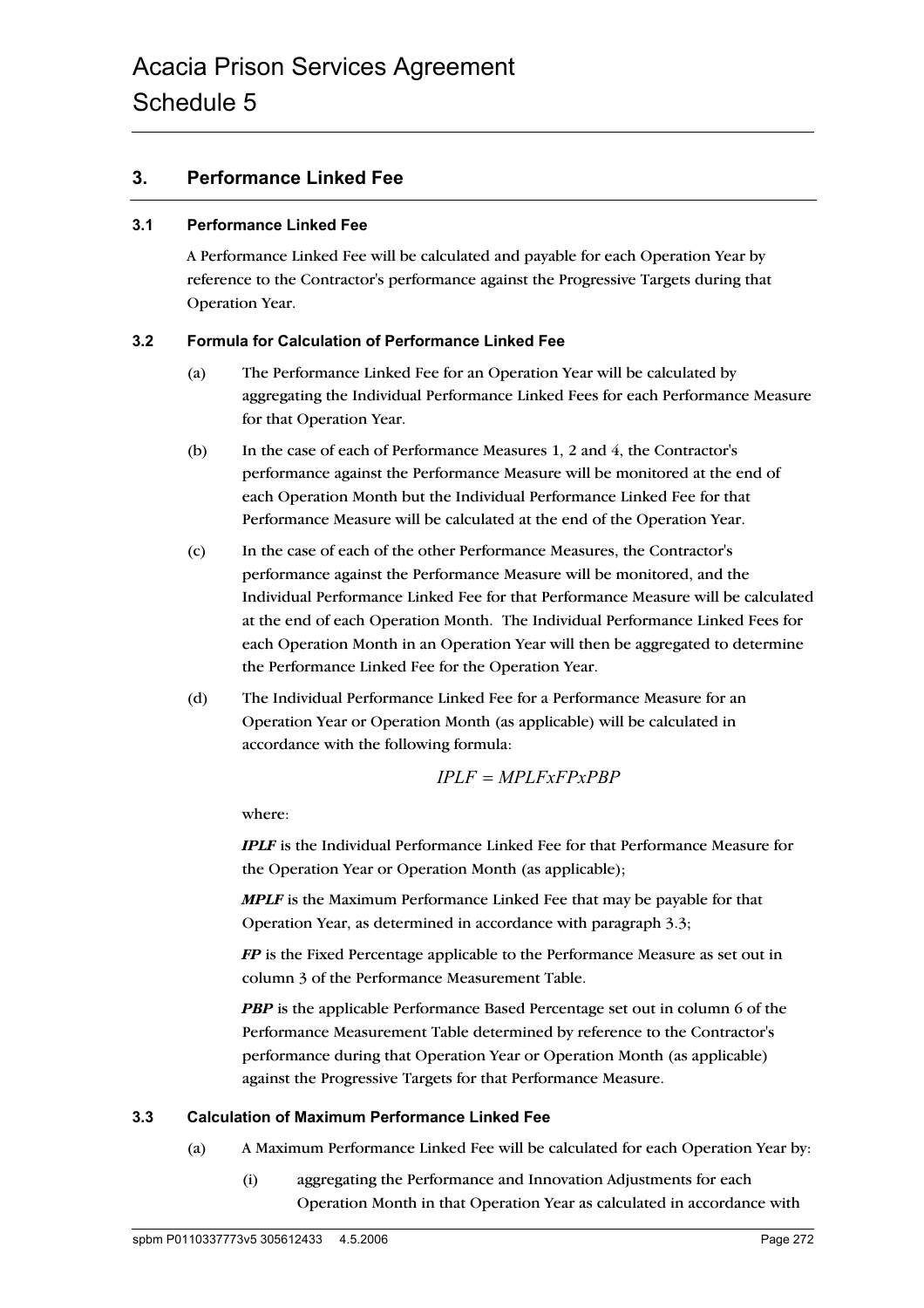section 3 of Schedule 2 and as deducted from the Base Operating Sum in accordance with section 1 of Schedule 2; and

- (ii) deducting from that sum the amount of \$250,000 representing the maximum Innovation Bonus which may be payable in respect of an Operation Year under clause 15.2.
- (b) A Maximum Performance Linked Fee will be calculated for each Operation Month by:
	- (i) determining the Performance and Innovation Adjustment for that Operation Month as calculated in accordance with section 3 of Schedule 2 and as deducted from the Base Operating Sum as calculated in accordance with section 1 of Schedule 2; and
	- (ii) deducting from the sum calculated under paragraph (i) above the amount of \$20,833, representing one twelfth of the maximum Innovation Bonus which may be payable in respect of an Operation Year under clause 15.2.

#### **3.4 Determination and Payment of Performance Linked Fee**

Within one month after the end of each Operation Year, the State must:

- (a) calculate the Performance Linked Fee in accordance with paragraph 3.2; and
- (b) give notice to the Contractor of the amount of the Performance Linked Fee, setting out in reasonable detail the calculation of the Performance Linked Fee.

Within 14 days of the giving of the notice under subclause (b) the State must pay the Performance Linked Fee to the Contractor.

#### **3.5 Calculation for the First Operation Year**

The first Operation Year (ending 30 June 2006) and the second Operation Year (ending 30 June 2007) will be combined for the purpose of calculation of the Performance Linked Fee. The Performance Linked Fee for those Operation Years will be calculated, notified and paid after the end of the second Operation Year.

#### **3.6 No Performance Linked Fee on termination for a Termination Event**

If this Agreement is terminated due to a Termination Event, no Performance Linked Fee will be payable in respect of the last Operation Year.

# **4. Systems and Records**

#### **4.1 Systems for Performance Assessment**

The State and the Contractor agree that the Performance Linked Fee will be determined applying the processes, procedures and counting rules set out in this Schedule and by reference to:

- (a) data collected and recorded in TOMS and collated in the PPMS;
- (b) any other Departmental Systems;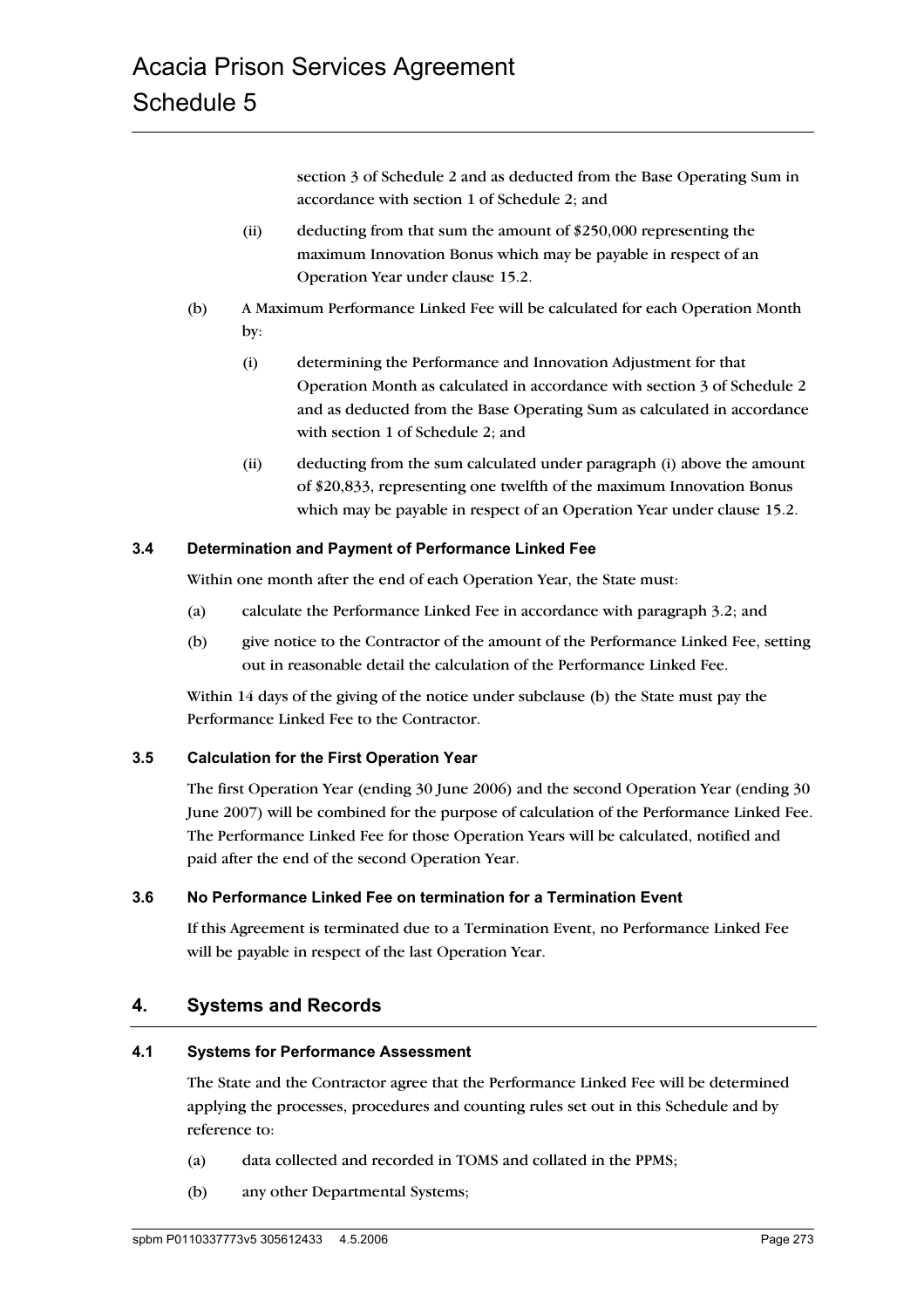- (c) on-site monitoring; and
- (d) any other processes, information, data, records and reports available to the State, or which the State may reasonably require the Contractor to provide, from time to time.

#### **4.2 Records and data integrity**

- (a) The Contractor must collect, and record in TOMS, accurate and reliable data in a format which corresponds with the categorisations and definitions of PPMS and in accordance with processes prescribed by the State to enable the State to assess the Contractor's performance against the Performance Measures and to calculate the Performance Linked Fee.
- (b) The Contractor must use its own internal measures and audit processes to ensure achievement of the Progressive Targets. Such processes should include the analysis of event data so that incident levels and types are monitored, analysed and managed effectively.

#### **4.3 Cooperation**

The Contractor must cooperate with the State, and provide any information reasonably requested by the State, to assist the State in calculating the Performance Linked Fee.

#### **4.4 Access for verification**

The Contractor must ensure that the State has access to the Contractor's data, records, systems and Contract Workers to enable the State to verify the accuracy and integrity of the Contractor's recording and reporting of data for the purposes of assessment of the Contractor's performance and the calculation of the Performance Linked Fee.

#### **4.5 System Failure**

If as a result of any fault in TOMS or the PPMS or a failure to accurately record any relevant information, the Performance Linked Fee cannot be determined, the State may determine the Performance Linked Fee on the basis of any recorded manual information and other available sources.

# **5. Mitigation**

#### **5.1 Mitigation Claim**

The Contractor may seek adjustment to the Performance Linked Fee payable for any Operation Year on the basis that its performance during that Operation Year was adversely affected by circumstances beyond the control of the Contractor and the Contractor's Associates (a *Mitigation Claim*).

#### **5.2 Timing and content of Mitigation Claim**

A Mitigation Claim must be notified to the State as soon as the Contractor becomes aware that its performance has been adversely affected by circumstances beyond its control, and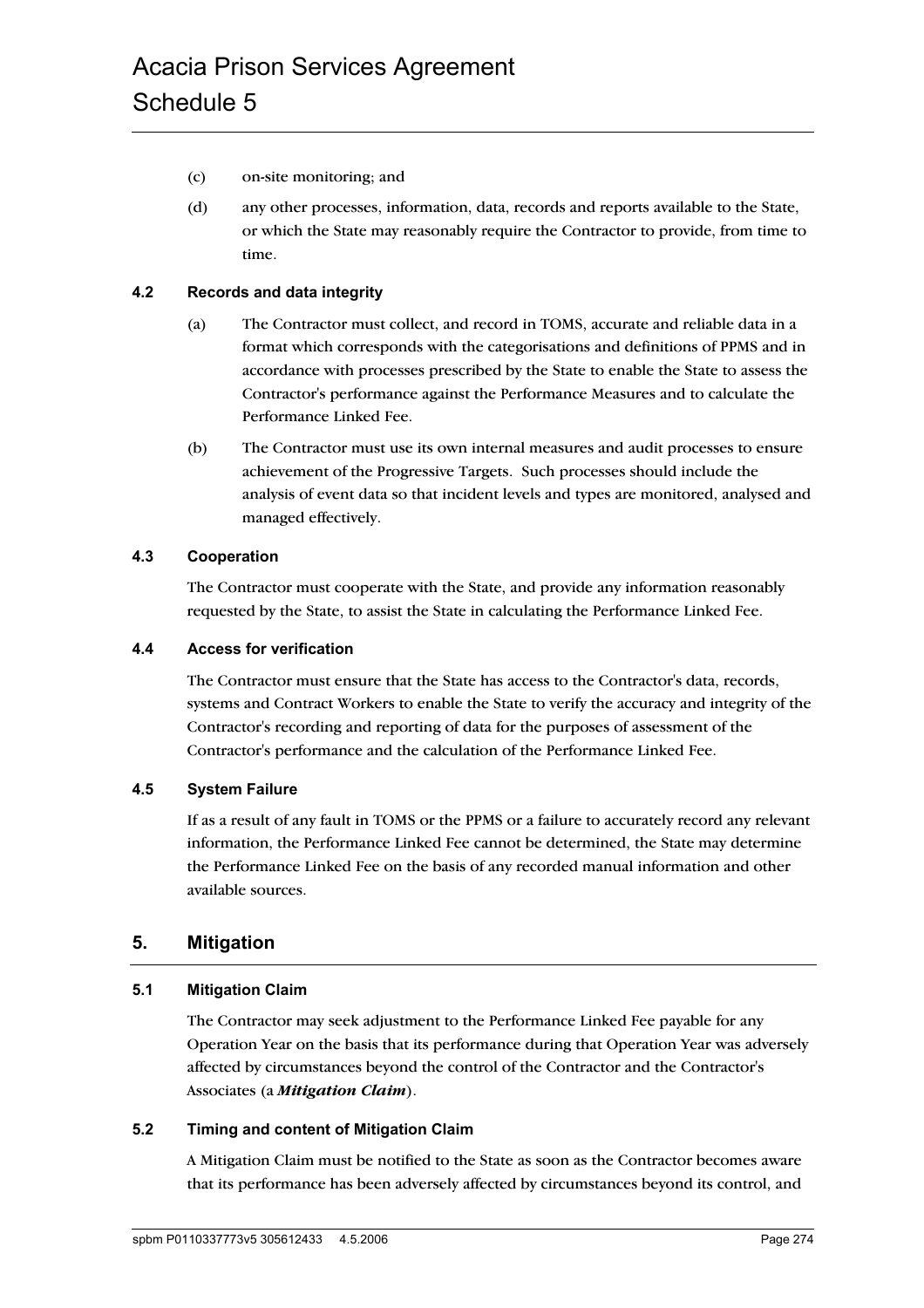in any event, no later than 10 Business Days after the end of the Operation Month in which the Contractor's performance was affected. The Mitigation Claim must be accompanied by:

- (a) evidence of the circumstances which have adversely effected the Contractor's performance during that Operation Month;
- (b) an explanation as to why those circumstances were outside the Contractor's reasonable control, and
- (c) a description of the steps taken by the Contractor to mitigate the effect of those circumstances on its performance.

#### **5.3 Consideration of Mitigation Claim**

The State must consider the Mitigation Claim and any evidence which accompanies it and may request any additional information to consider the merits of the Mitigation Claim. All Mitigation Claims will be discussed at the quarterly meetings referred to in clause 13.4(b).

#### **5.4 Determination**

The State must, acting reasonably, decide whether or not to adjust the Performance Linked Fee in response to the Contractor's Mitigation Claim and must notify the Contractor of its decision as soon as practicable and, in any event, within 1 month after the quarterly meeting referred to in paragraph 5.3. The State's notice must state the amount of the adjustment (if any) which it will apply to the Performance Linked Fee.

#### **5.5 Payment of Performance Linked Fee pending determination**

Pending determination of a Mitigation Claim by the State, the Performance Linked Fee for that Operation Year will be paid without adjustment in accordance with paragraph 3.4 of this Schedule. The amount of the adjustment will then be paid independently within one month after notification of the State's determination under paragraph 5.4.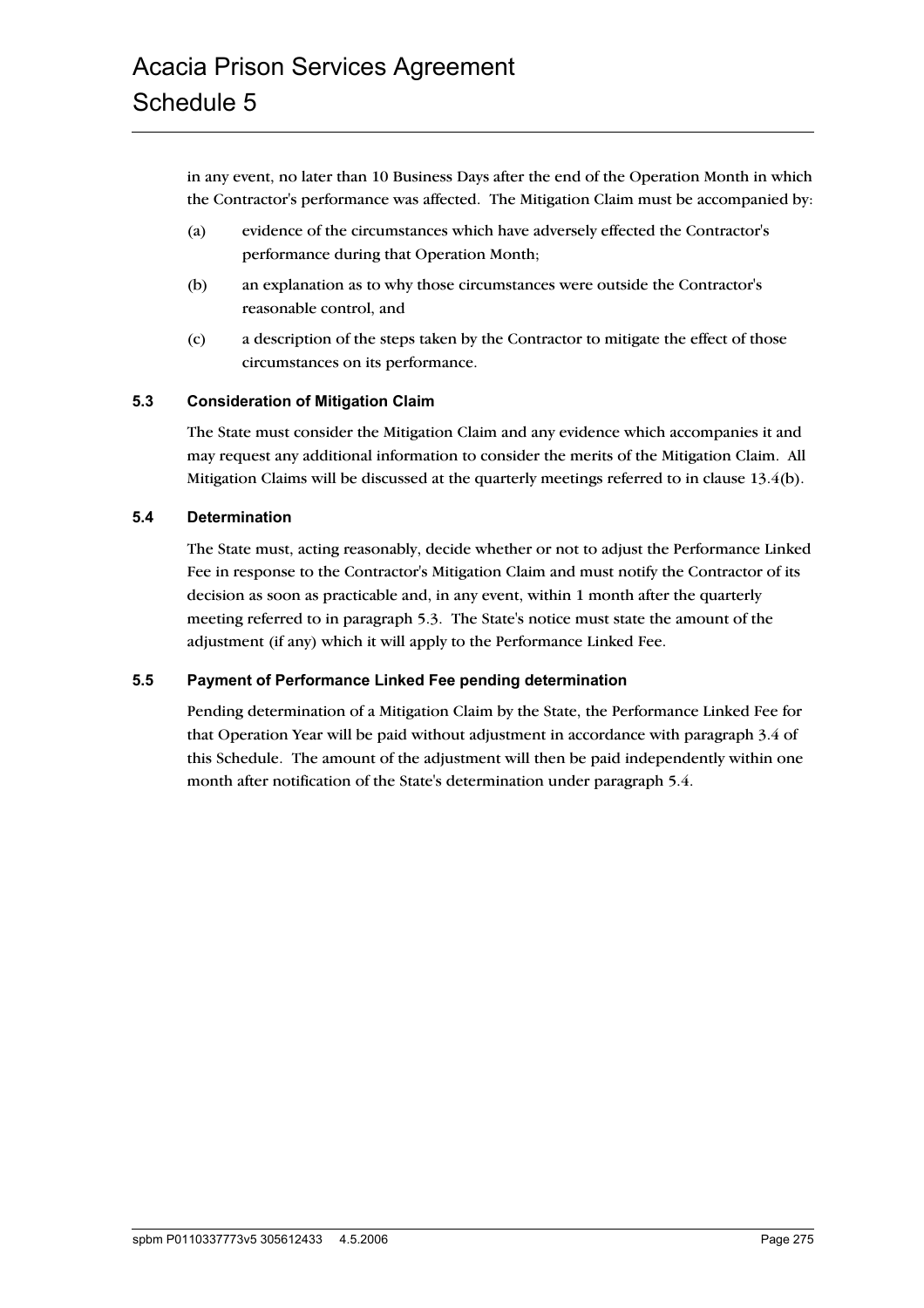# **6. Performance Measures**

The Performance Measurement Table below sets out each Performance Measure, the Baseline and the Progressive Targets for each Performance Measure and the effective date for commencement of monitoring against the Performance Measure. Column 3 of the Table shows the Fixed Percentage of the Maximum Performance Linked Fee that applies to each Performance Measure and column 6 of the Table shows the Performance Based Percentage which applies if the Contractor's performance meets a Progressive Target set out in column 5 of the Table. Provisions explaining the terminology, assessment processes and counting rules in respect of each of the Performance Measures and the Progressive Targets are set out in paragraphs 6.1 to 6.12 below.

| ۰,<br>×<br>۰,<br>×<br>۰, |  |
|--------------------------|--|
|--------------------------|--|

| No.            | <b>Performance Measure</b>                 | <b>Fixed</b><br><b>Percentage</b> | <b>Baseline</b> | <b>Progressive</b><br><b>Targets</b> | <b>Performance</b><br><b>Based</b><br><b>Percentage</b> | <b>Effective Date</b>    |
|----------------|--------------------------------------------|-----------------------------------|-----------------|--------------------------------------|---------------------------------------------------------|--------------------------|
| 1              | The number of Serious Assaults each        | 10                                | 12              | Greater than 12                      | 0%                                                      | Commencement Date        |
|                | Operation Year.                            |                                   |                 | $9 - 12$                             | 60%                                                     |                          |
|                |                                            |                                   |                 | $6 - 8$                              | 80%                                                     |                          |
|                |                                            |                                   |                 | $4 - 5$                              | 90%                                                     |                          |
|                |                                            |                                   |                 | Less than 4                          | 100%                                                    |                          |
| $\overline{2}$ | The number of Prisoners each               | 10                                | 12              | Greater than 12                      | 0%                                                      | <b>Commencement Date</b> |
|                | committing one or more acts of             |                                   |                 | $9 - 12$                             | 60%                                                     |                          |
|                | Serious Self- harm each Operation<br>Year. |                                   |                 | $6 - 8$                              | 80%                                                     |                          |
|                |                                            |                                   |                 | $4 - 5$                              | 90%                                                     |                          |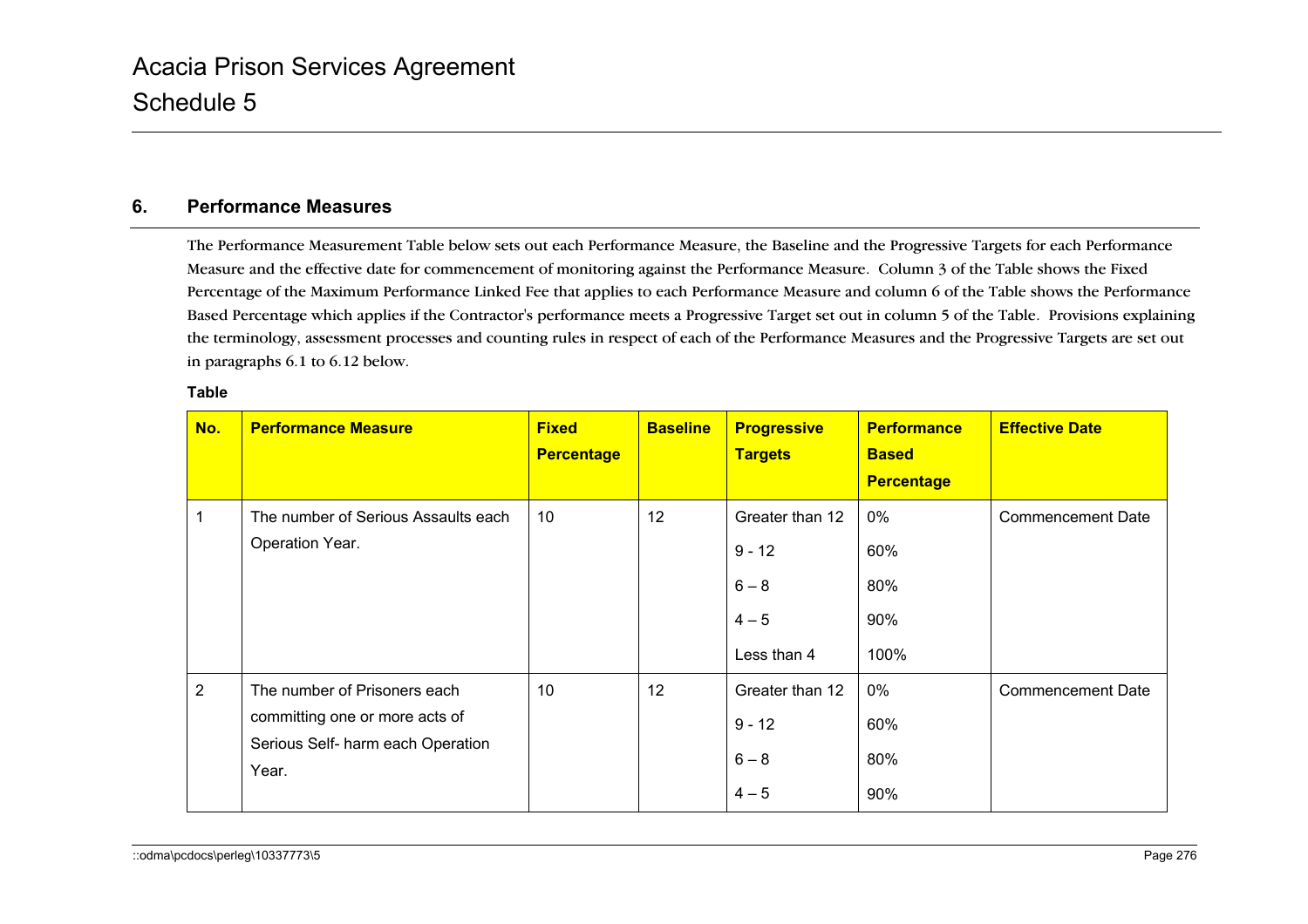| No.                     | <b>Performance Measure</b>                                                                         | <b>Fixed</b><br><b>Percentage</b> | <b>Baseline</b> | <b>Progressive</b><br><b>Targets</b>                                                                          | <b>Performance</b><br><b>Based</b><br><b>Percentage</b> | <b>Effective Date</b>    |
|-------------------------|----------------------------------------------------------------------------------------------------|-----------------------------------|-----------------|---------------------------------------------------------------------------------------------------------------|---------------------------------------------------------|--------------------------|
|                         |                                                                                                    |                                   |                 | Less than 4                                                                                                   | 100%                                                    |                          |
| 3                       | The percentage of incident reports<br>completed accurately in accordance<br>with requirements.     | 10                                | 90%             | Less than 90%<br>$90 - 95%$<br>Greater than<br>95%                                                            | $0\%$<br>90%<br>100%                                    | 1 October 2006           |
| $\overline{\mathbf{4}}$ | The percentage of random urine<br>sample tests identifying a Positive<br>Urine Sample Test Result. | 10                                | 13%             | More than 13%<br>$10 - 13%$<br>Less than 10%                                                                  | $0\%$<br>60%<br>100%                                    | <b>Commencement Date</b> |
| 5                       | Percentage of agreed staffing levels.                                                              | 10                                | 90%             | Less than 90%<br>$90 - 95%$<br>Greater than<br>95% and less<br>than or equal to<br>98%<br>Greater than<br>98% | 0%<br>85%<br>90%<br>100%                                | 1 January 2007           |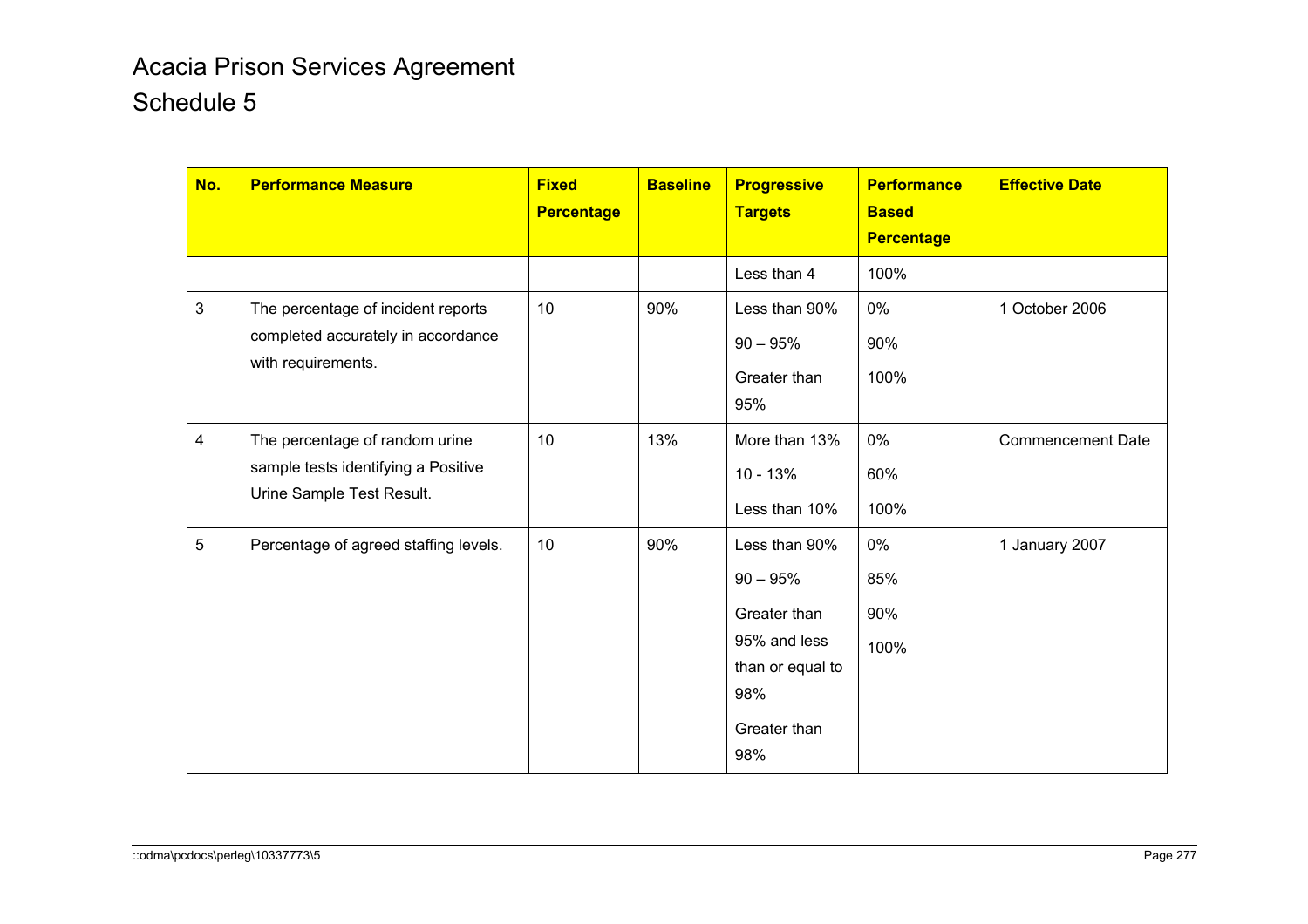| No.             | <b>Performance Measure</b>                                                                                                                                                          | <b>Fixed</b><br><b>Percentage</b> | <b>Baseline</b> | <b>Progressive</b><br><b>Targets</b>               | <b>Performance</b><br><b>Based</b><br><b>Percentage</b> | <b>Effective Date</b>    |
|-----------------|-------------------------------------------------------------------------------------------------------------------------------------------------------------------------------------|-----------------------------------|-----------------|----------------------------------------------------|---------------------------------------------------------|--------------------------|
| 6               | Percentage of Prisoners' Sentence<br>Planning Documents reviewed in<br>accordance with their scheduled<br>review date, and in accordance with<br>Director General's Rule 18.        | 8                                 | 90%             | Less than 90%<br>$90 - 95%$<br>Greater than<br>95% | $0\%$<br>75%<br>100%                                    | <b>Commencement Date</b> |
| $\overline{7}$  | Percentage of Prisoners whose<br>program requirements as approved in<br>the Prisoners' Individual Management<br>Plans (IMPs) are delivered as<br>scheduled.                         | $\overline{7}$                    | 100%            | Less than 100%<br>100%                             | 0%<br>100%                                              | <b>Commencement Date</b> |
| 8               | Percentage of Prisoners to whom<br>education and traineeships<br>requirements as approved in the<br>Prisoners' Individual Management<br>Plans (IMPs) are delivered as<br>scheduled. | $\overline{7}$                    | 100%            | Less than 100%<br>100%                             | $0\%$<br>100%                                           | 1 January 2007           |
| 9               | Management of Social Visits in<br>accordance with the requirements of<br>Director General's Rule 7.                                                                                 | $\overline{7}$                    | 100%            | Less than 100%<br>100%                             | 0%<br>100%                                              | <b>Commencement Date</b> |
| 10 <sup>1</sup> | Percentage of Prisoner Grievances                                                                                                                                                   | $\overline{7}$                    | 90%             | Less than 90%                                      | 0%                                                      | <b>Commencement Date</b> |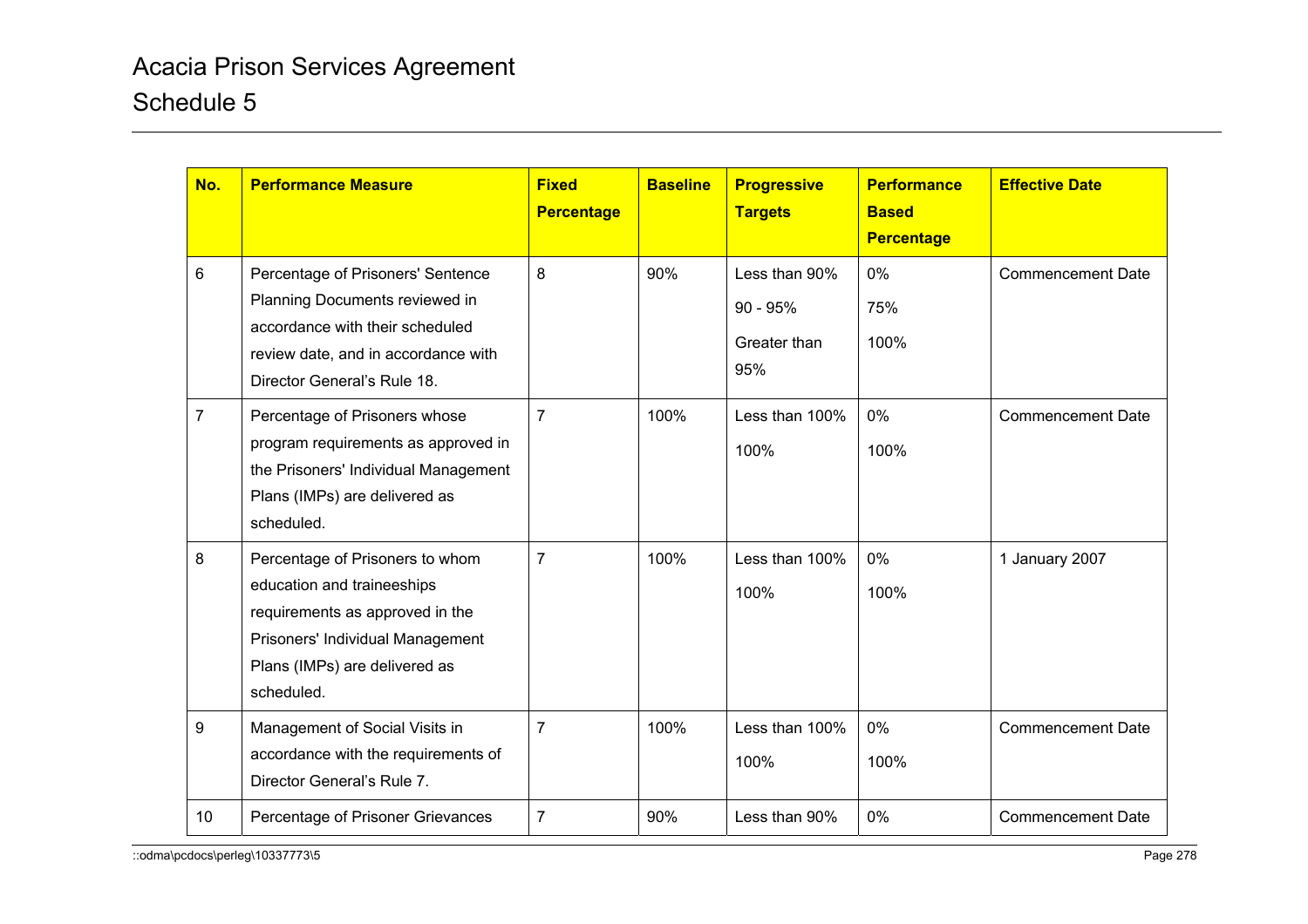| No. | <b>Performance Measure</b>                                                                                                           | <b>Fixed</b><br><b>Percentage</b> | <b>Baseline</b> | <b>Progressive</b><br><b>Targets</b> | <b>Performance</b><br><b>Based</b><br><b>Percentage</b> | <b>Effective Date</b> |
|-----|--------------------------------------------------------------------------------------------------------------------------------------|-----------------------------------|-----------------|--------------------------------------|---------------------------------------------------------|-----------------------|
|     | managed in accordance with the<br>approved process.                                                                                  |                                   |                 | $90 - 95%$<br>Greater than<br>95%    | 75%<br>100%                                             |                       |
| 11  | The percentage of Prisoners in a<br>Structured Activity for no less than<br>30 hours a week.                                         | 7                                 | 90%             | Less than 90%<br>90% or greater      | 0%<br>100%                                              | 1 January 2007        |
| 12  | The percentage of the population of<br>Aboriginal Prisoners accommodated in<br><b>Standard and Enhanced</b><br>Accommodation Levels. | 7                                 | 30%             | Less than 30%<br>30%                 | 0%<br>100%                                              | 1 January 2007        |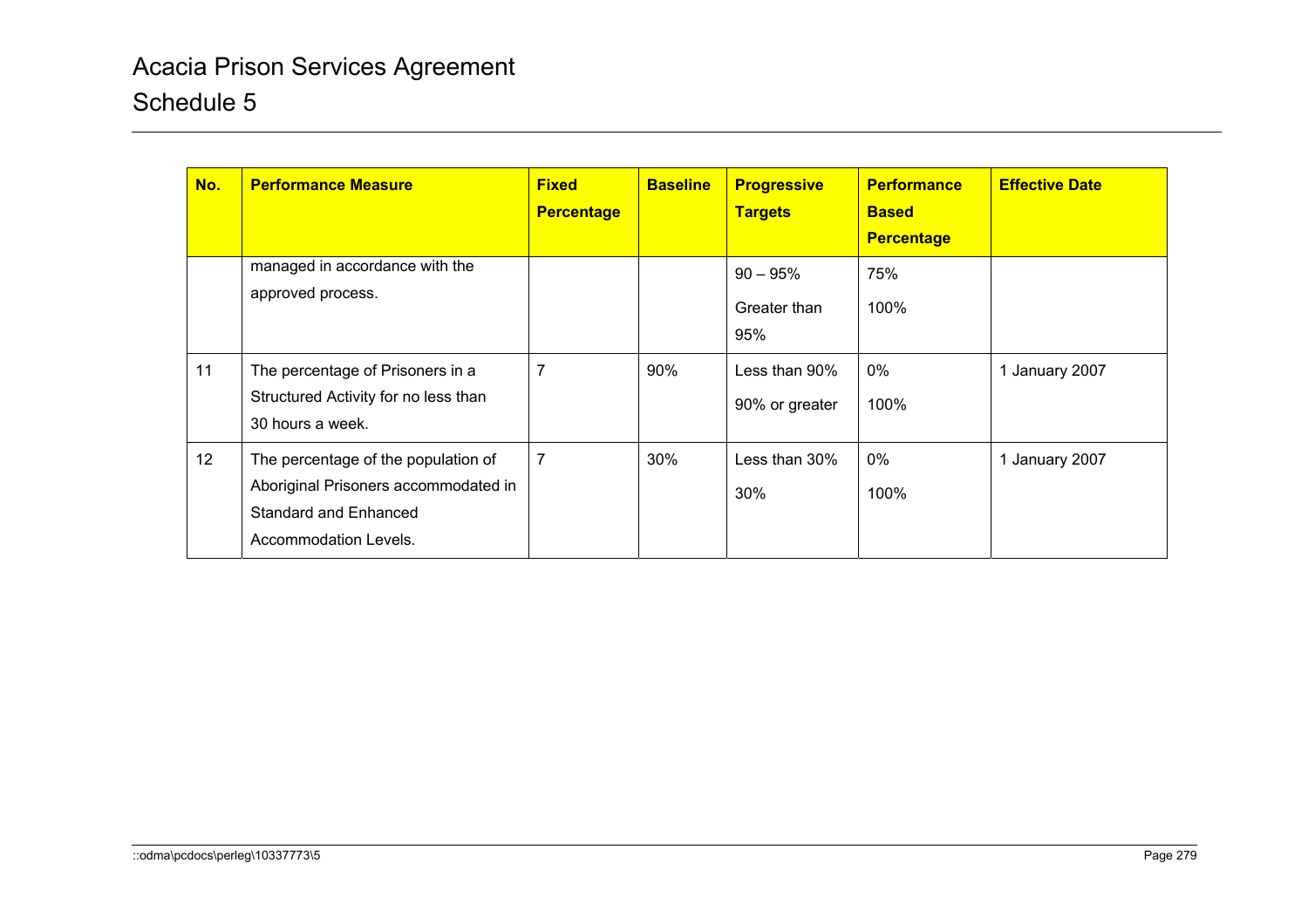#### **6.1 Performance Measure 1**

*The number of Serious Assaults in each Operation Year.*

#### **Assessment Process**

- (a) The State will obtain a monthly report from PPMS on the number of Serious Assaults during the previous Operation Month.
- (b) Upon receiving each PPMS report, the State will assess the PPMS report and ascertain if the correct classification has been applied to each incident in terms of "Serious Assault" and "Assault" and that the incident has actually been reported as a Serious Assault if so warranted.
- (c) The State will assess reports and all other data available to it to ensure all incidents that constitute a Serious Assault have been accurately reported in the PPMS report as a Serious Assault.
- (d) The Contractor must, at the request of the State, re-work all PPMS reports that do not correctly record the number of Assaults and Serious Assaults that occurred during the previous Operation Month.

#### **6.2 Performance Measure 2**

*The number of Prisoners each committing one or more acts of Serious Self-harm each Operation Year.*

#### **Assessment Process**

- (a) The State will obtain a monthly report from PPMS on the number of acts of Serious Self-harm during the previous Operation Month.
- (b) Upon receiving each PPMS report, the State will assess the PPMS report and ascertain if the correct classification has been applied to each incident in terms of "Serious Self-harm " and "Self-harm" and that the incident has been reported as an act of Serious Self-harm if so warranted.
- (c) The State will assess reports and all other data available to it to ensure that all incidents that constitute an act of Serious Self-harm have been reported in the PPMS report as an act of Serious Self-harm.
- (d) The Contractor must, at the request of the State, re-work all PPMS reports that do not correctly record the number of acts of Self-harm and Serious Self-harm that occurred during the previous Operation Month and produce an amended report.

#### **6.3 Performance Measure 3**

*The percentage of incident reports completed accurately and in accordance with the prescribed process in Policy Directive 41.*

#### **(a) Definitions**

The following definition applies in this section 6.3.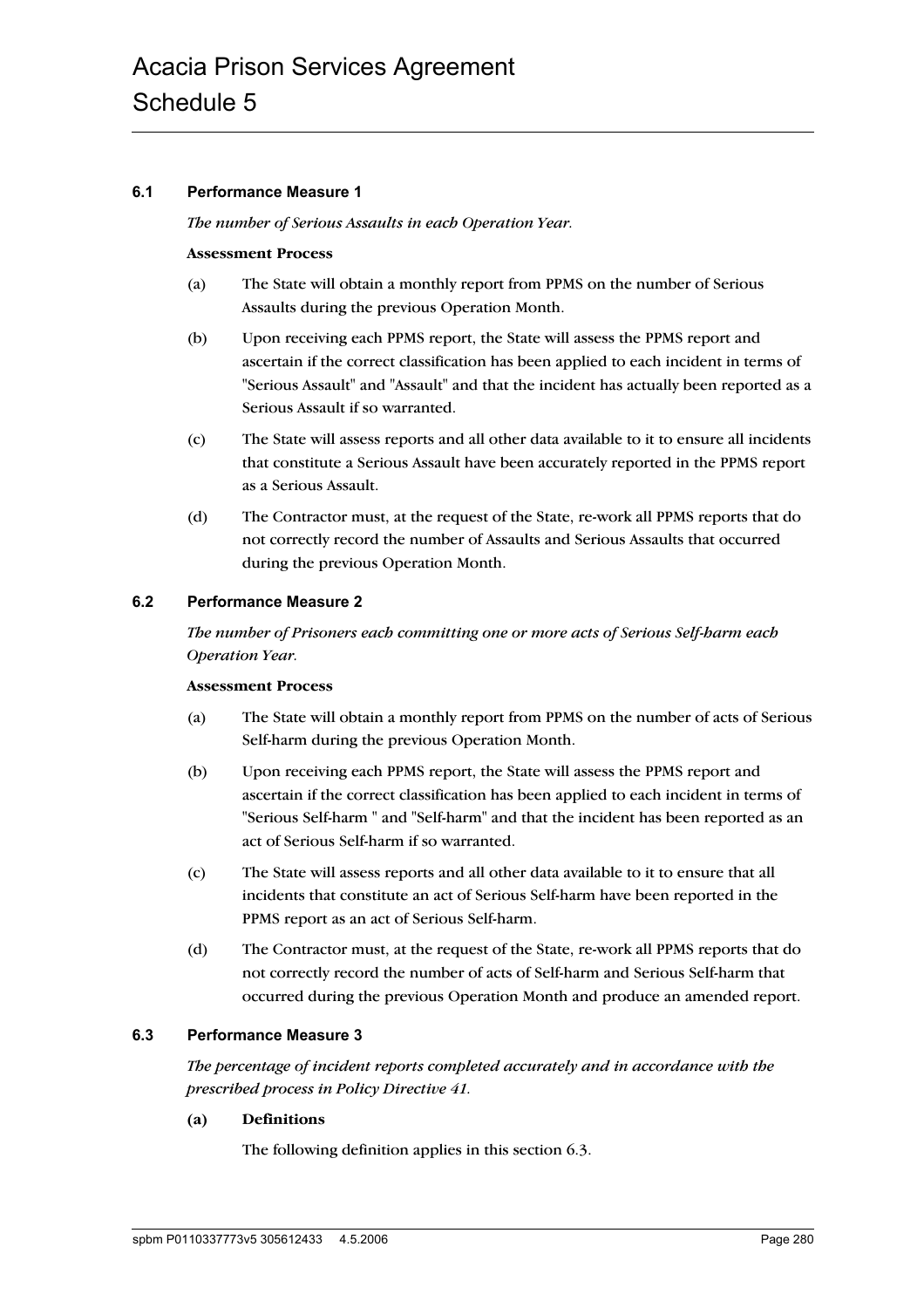*Complying Incident Reports* means incident reports which:

- (i) are accurate;
- (ii) have been completed and reported in accordance with Policy Directive 41 and other prescribed processes and applying prescribed classifications; and
- (iii) which are reliable and complete.

#### **(b) Assessment Process**

- (i) A sample of incident reports will be assessed by the State during each Operation Month to identify which incident reports are Complying Incident Reports and which incident reports are not.
- (ii) The State will refer all deficient reports back to the Contractor for reworking and re-submitting.
- (iii) The Contractor must note the deficiencies identified by the State and ensure the reports are re-worked and re-submitted as Complying Incident Reports within the specified time. However re-worked and re-submitted Complying Incident Reports will not be treated as Complying Incident Reports for the purpose of measuring the Contractor's performance against this Performance Measure.
- (iv) A failure to lodge an incident report when one should have been lodged will be deemed to be the lodgement of an incident report which is not a Complying Incident Report.

#### **6.4 Performance Measure 4**

*The percentage of random urine sample tests identifying a Positive Urine Sample Test Result.*

#### **Assessment Process**

- (a) The State will issue a monthly RDT List and the test results of urine samples taken from Prisoners on the RDT List will form the basis of the assessment against this Performance Measure.
- (b) The State will assess the urine sample test report for each Prisoner on the RDT List to determine compliance with the prescribed process for taking urine samples from Prisoners and to assess the accuracy of results entered into TOMS.
- (c) The State may determine that a test report is deemed to be a Positive Urine Sample Test Result for the purpose of calculating the Performance Linked Fee where that test report was inaccurate, inaccurately reported or results from a test which was not taken in accordance with the prescribed processes.
- (d) The State will take account of any Mitigation Events which may have impacted the Positive Urine Sample Test Result.

#### **6.5 Performance Measure 5**

*Percentage of agreed staffing levels.*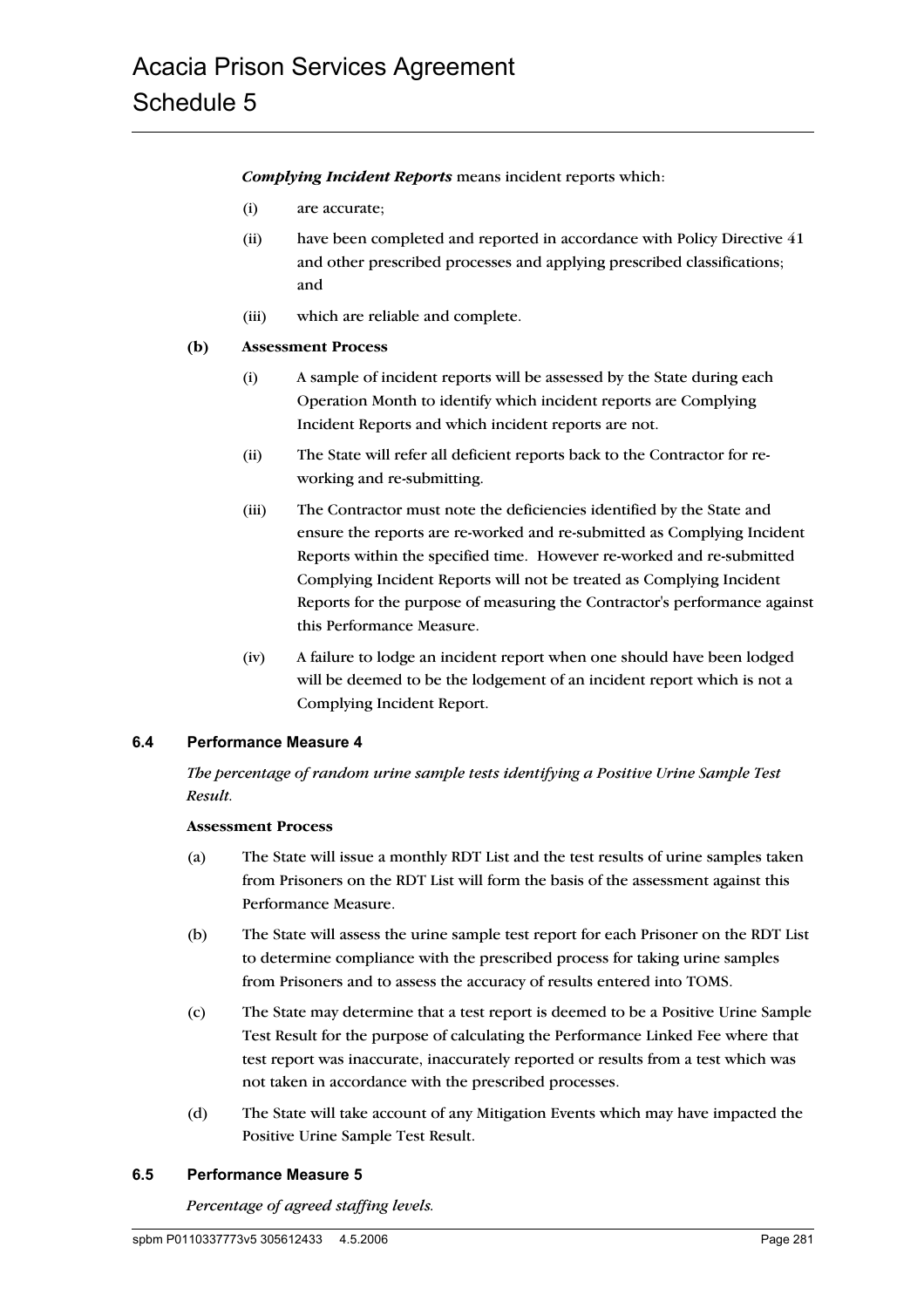#### **Assessment Process**

- (a) The Contractor must provide staffing numbers to the State, as required by the State, for the purpose of assessing the Contractor's performance against this Performance Measure
- (b) For the purpose of calculating the Performance Linked Fee for this Performance Measure, the State will calculate the number of staff attending at the Prison on a sample of days during each Operation Month. The State will calculate the average daily staff attendance over the sampled days in each Operation Month and express that number as a percentage of the agreed staff numbers set out in Annexure C.

#### **6.6 Performance Measure 6**

*Percentage of Prisoners' Sentence Planning Documents reviewed in accordance with their scheduled review date, and in accordance with Director General's Rule 18.*

#### **Assessment Process**

At the end of each Operation Month the State will:

- (a) use the Departmental Systems (and any other sources referred to in paragraph 4.1) to determine the Sentence Planning Documents reviews due for an Operation Month; and
- (b) assess the Sentence Planning Documents reviews performed during the Operation Month to determine what percentage of Prisoners' Sentence Planning Documents required to be reviewed during that Operation Month were reviewed by the scheduled review date.

#### **6.7 Performance Measure 7**

*Percentage of Prisoners to whom program requirements as approved in the Prisoners' Individual Management Plans (IMPs) are delivered as scheduled.*

#### **Assessment Process**

At the end of each Operation Month the State will:

- (a) use the Departmental Systems (and any other sources referred to in paragraph 4.1) to determine the programs required to be delivered to Prisoners during an Operation Month; and
- (b) assess the delivery of programs to Prisoners during the Operation Month to determine what percentage of Prisoners were delivered programs in that Operation Month as prescribed in their IMP.

#### **6.8 Performance Measure 8**

*Percentage of Prisoners to whom education and traineeships requirements as approved in the Prisoners' Individual Management Plans (IMPs) are delivered as scheduled.*

#### **Assessment Process**

At the end of each Operation Month, the State will:

(a) select a sample of Prisoners;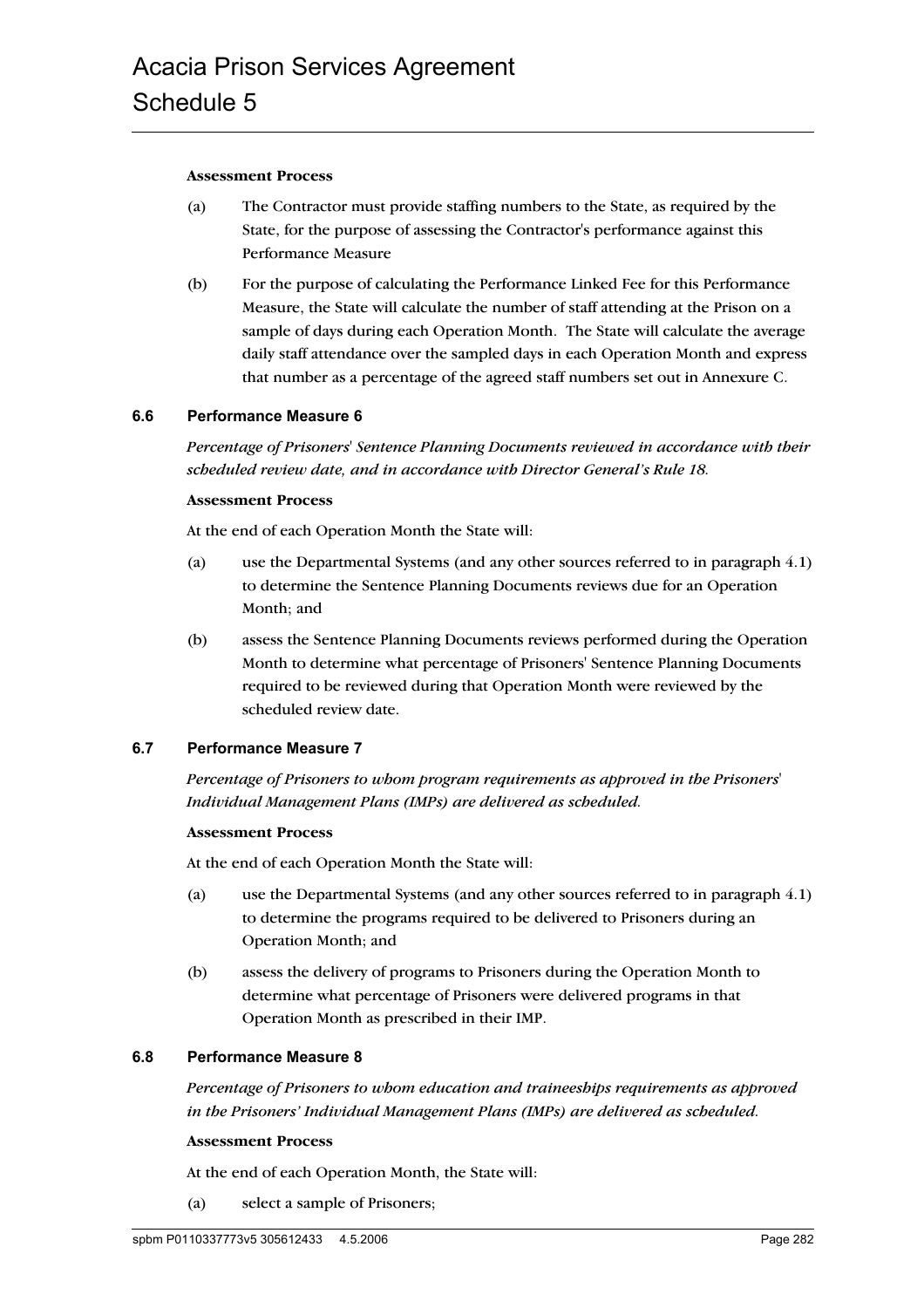- (b) assess reports from the Departmental Systems and Registrar (and any other sources referred to in paragraph 4.1) on the delivery of educational studies and traineeships to the sample Prisoners; and
- (c) determine the percentage of Prisoners to whom education and traineeships are delivered as scheduled in that Operation Month as approved in their IMP.

#### **6.9 Performance Measure 9**

*Management of Social Visits in accordance with the requirements of the Director General's Rule 7.*

#### **Assessment Process**

The State will assess the Contractor's compliance with the requirements of Director-General's Rule 7 in respect of Social Visits in each Operation Month. Complete compliance over the Operation Month will be considered to be a 100% performance result against the Performance Measure.

#### **6.10 Performance Measure 10**

*Percentage of Prisoner Grievances managed in accordance with the approved process.*

#### **Assessment Process**

- (a) The State will count the number of Grievances lodged in each Operation Month using the Grievances By Facility from the Departmental Systems.
- (b) The State will determine the percentage of Grievances resolved in accordance with the approved process during the Operation Month.

#### **6.11 Performance Measure 11**

*The percentage of Prisoners involved in a structured activity for no less than 30 hours a week.*

#### **Assessment Process**

At the end of each Operation Month, the State will:

- (a) select a sample of Prisoners;
- (b) use Departmental Systems and other sources referred to in paragraph 4.1 to assess the involvement of the sample of Prisoners in Structured Activity during the Operation Month; and
- (c) determine the percentage of the sample Prisoners who were involved in Structured Activity for not less than 30 hours a week during that Operation Month.

#### **6.12 Performance Measure 12**

*The percentage of the population of Aboriginal Prisoners accommodated in Standard and Enhanced Accommodation Levels.*

#### **(a) Definitions**

The following definitions apply in respect of this section 6.12.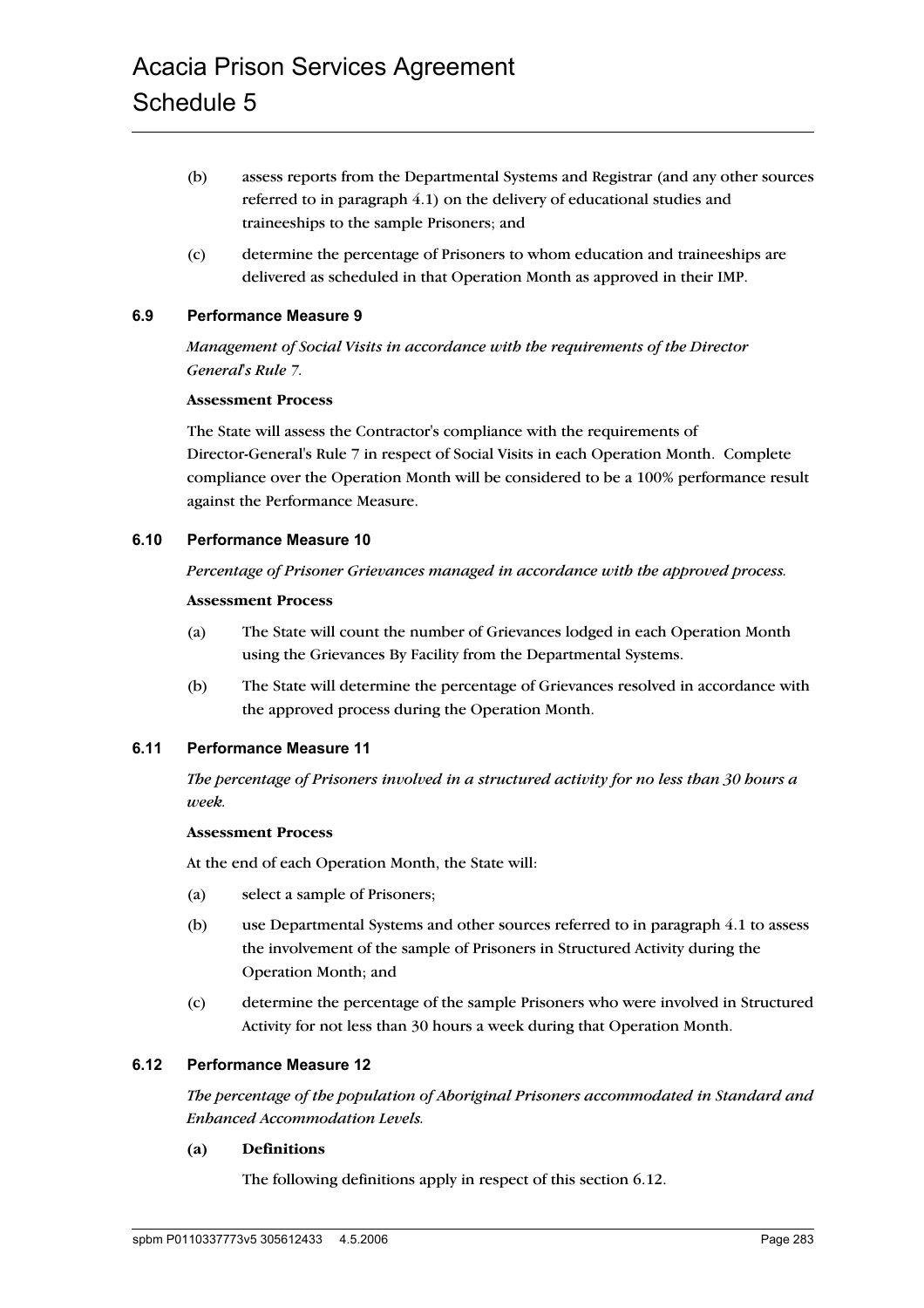*Aboriginal Prisoner* means a Prisoner at the Prison who is classified as Aboriginal on the Departmental Systems.

*Accommodation Level* means the level of accommodation in which a Prisoner is housed at the Prison. Standard and Enhanced Accommodation Levels are both "earned privilege" accommodation levels and reflect a Prisoner's commitment to appropriate behaviour.

#### **(b) Assessment Process**

- (i) At the end of each Operation Month the State will count from TOMS (and any other sources referred to in paragraph 4.1), on each day of an Operation Month, the number of Aboriginal Prisoners accommodated in Standard and Enhanced Accommodation Levels.
- (ii) The State will express the result as a percentage of the total population of Aboriginal Prisoners at midnight on that day.
- (iii) The State will determine the daily average percentage by aggregating each daily percentage and dividing the total by the number of days in respect of which the calculation was made.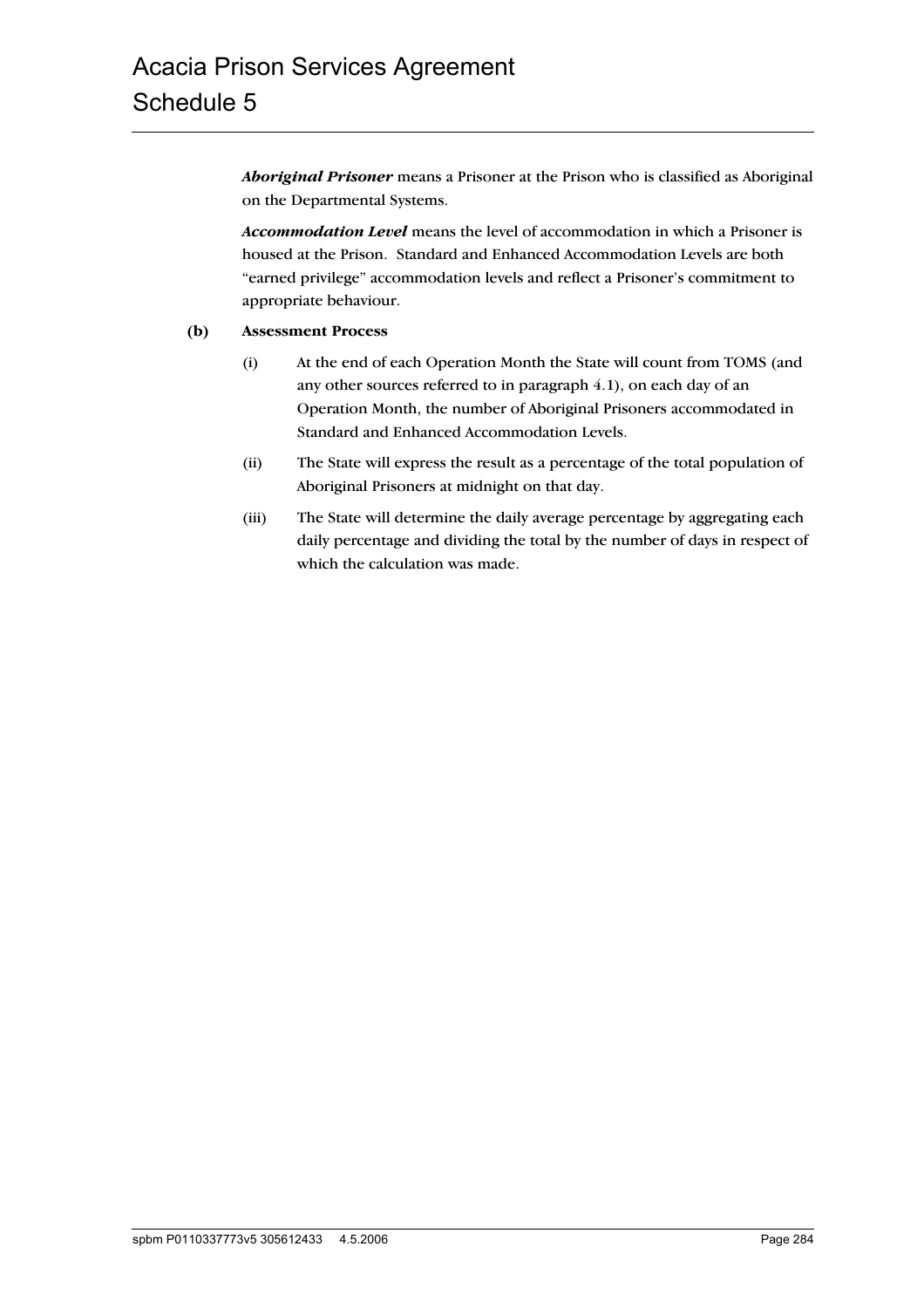**Annexure A**

**Site Plan**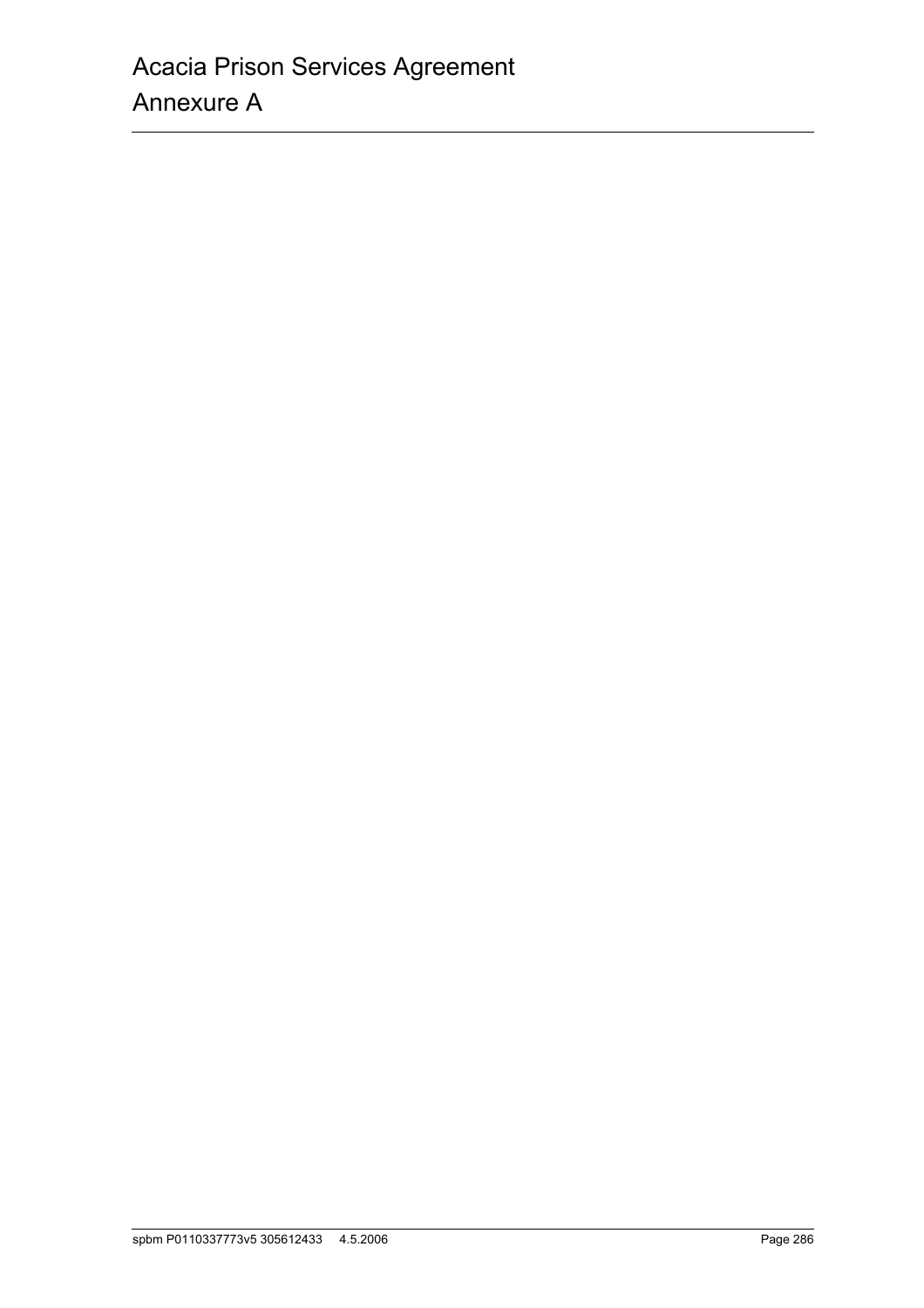**Annexure B**

**Parent Guarantee**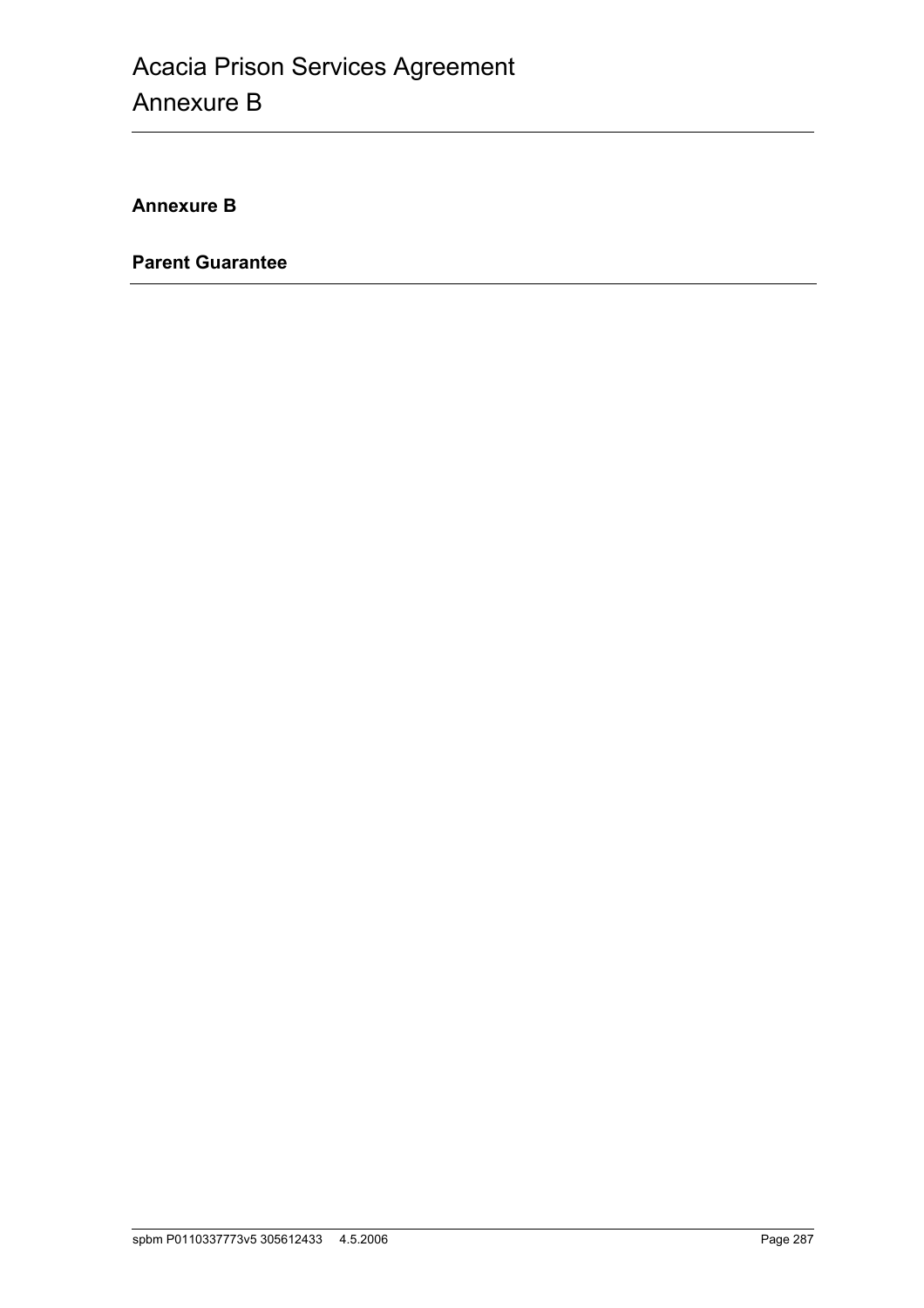# Parent Company Guarantee (Acacia Prison Services Agreement)

State of Western Australia Serco Group plc

Allens Arthur Robinson Level 37 QV.1 Building 250 St Georges Terrace Perth WA 6000 Tel 61 8 9488 3700 Fax 61 8 9488 3701 www.aar.com.au

© Copyright Allens Arthur Robinson 2006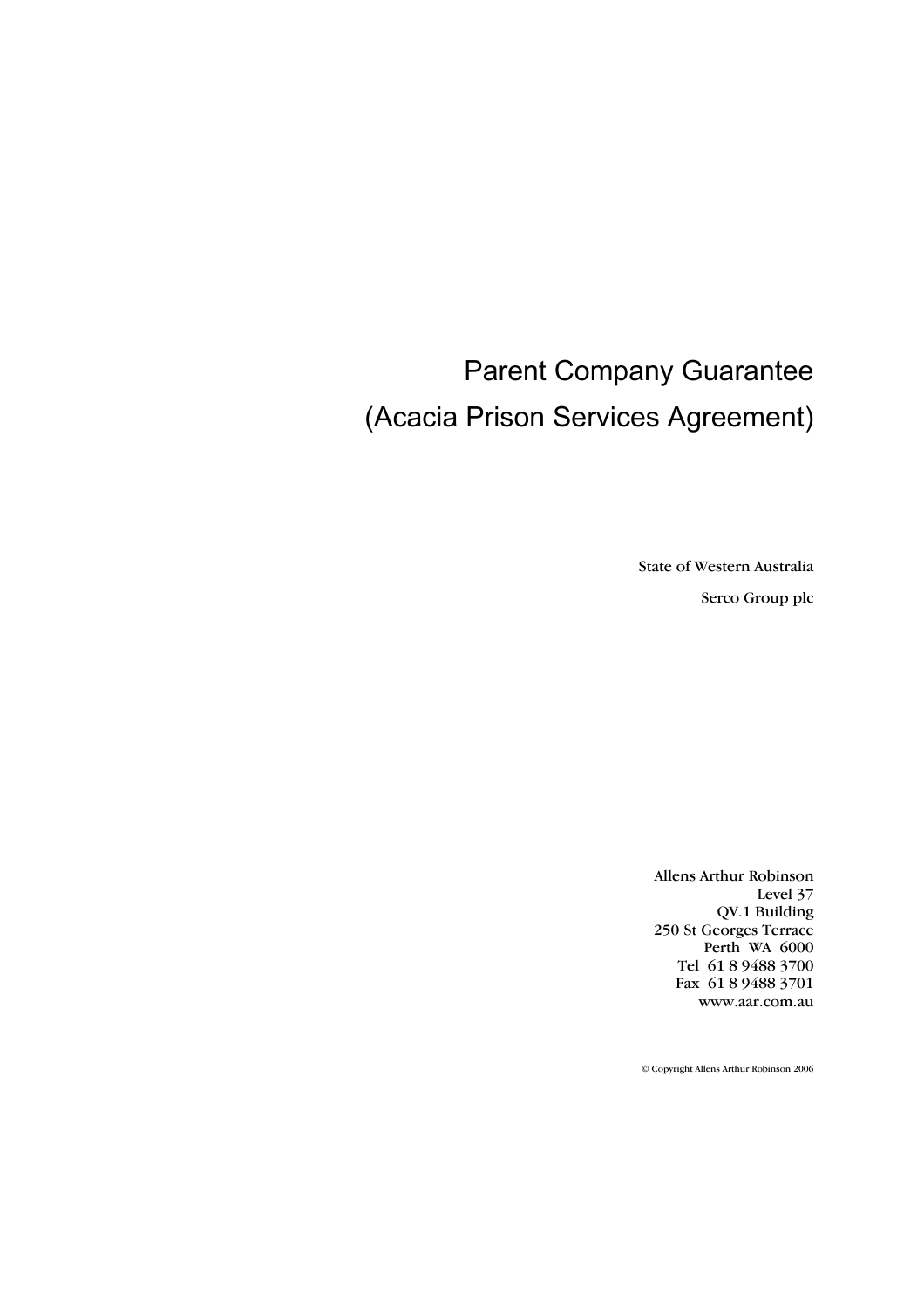# **Table of Contents**

| $\mathbf 1$ . | Interpretation                                           | 1                            |  |  |  |
|---------------|----------------------------------------------------------|------------------------------|--|--|--|
|               | Definitions<br>1.1                                       | $\mathbf{1}$                 |  |  |  |
|               | 1.2<br>Interpretation                                    | $\boldsymbol{2}$             |  |  |  |
|               | 1.3<br>Consents or approvals                             | $\mathsf 3$                  |  |  |  |
|               | 1.4<br>Capacity<br><b>GST</b><br>1.5                     | $\ensuremath{\mathsf{3}}$    |  |  |  |
|               |                                                          | 3                            |  |  |  |
| 2.            | <b>Guarantee</b><br>2.1                                  | 4                            |  |  |  |
|               | Guarantee<br>2.2<br>Liability unaffected by other events | 4<br>$\overline{\mathbf{4}}$ |  |  |  |
|               | 2.3<br>Principal and independent obligation              | $\sqrt{5}$                   |  |  |  |
|               | 2.4<br>Continuing guarantee                              | 5                            |  |  |  |
| 3.            | Indemnity                                                | 5                            |  |  |  |
| 4.            | <b>Claims and expiry</b>                                 | 5                            |  |  |  |
|               | 4.1<br>Making of claims                                  | 5                            |  |  |  |
|               | 4.2<br>Expiry                                            | $6\phantom{a}$               |  |  |  |
| 5.            | <b>Ongoing support by Guarantor</b>                      | 6                            |  |  |  |
| 6.            | <b>Variation</b>                                         | 6                            |  |  |  |
| 7.            | <b>Representations and warranties</b>                    |                              |  |  |  |
| 8.            | <b>Assignment by State</b>                               | 6                            |  |  |  |
| 9.            | <b>Notices</b>                                           | $\overline{7}$               |  |  |  |
| 10.           | <b>Entire agreement</b>                                  | 8                            |  |  |  |
| 11.           | No waiver                                                |                              |  |  |  |
| 12.           | <b>Rights cumulative</b>                                 |                              |  |  |  |
| 13.           | <b>Amendment</b>                                         |                              |  |  |  |
| 14.           | <b>Further assurances</b>                                |                              |  |  |  |
| 15.           | <b>Costs and stamp duty</b>                              |                              |  |  |  |
| 16.           | <b>Severability of provisions</b>                        |                              |  |  |  |
| 17.           | Governing law and jurisdiction                           |                              |  |  |  |
| 18.           | <b>Counterparts</b>                                      |                              |  |  |  |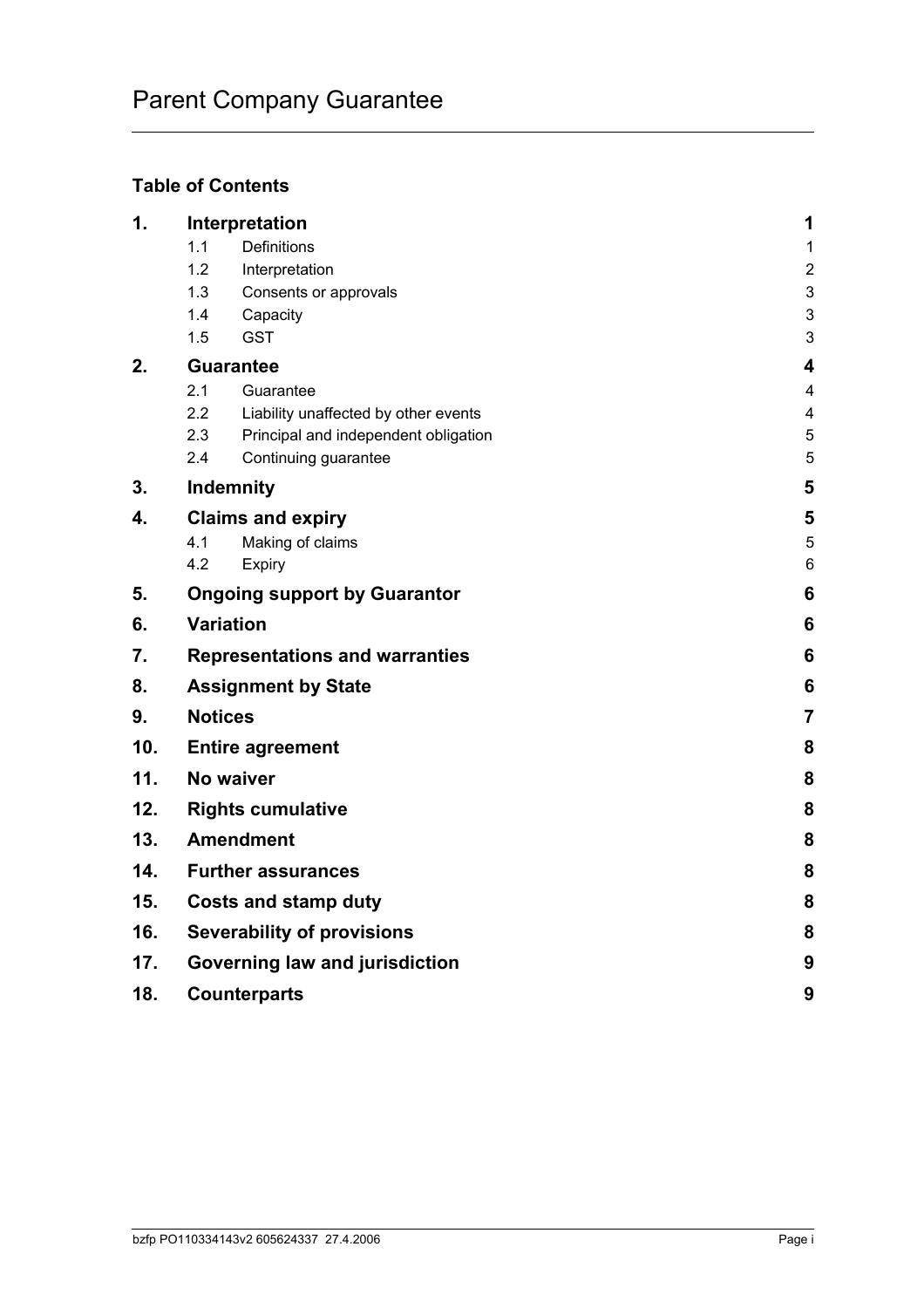| <b>Date</b>     | 2006                                                                                                                                                                                                                              |
|-----------------|-----------------------------------------------------------------------------------------------------------------------------------------------------------------------------------------------------------------------------------|
| <b>Parties</b>  |                                                                                                                                                                                                                                   |
| 1.              | <b>Ian Johnson</b> in his capacity as Chief Executive Officer of the Department of Justice,<br>of 141 St Georges Terrace, Perth, Western Australia, Australia, for and on behalf of<br>the State of Western Australia (the State) |
| 2.              | <b>Serco Group plc</b> of Serco House, 16 Bartley Way, Bartley Wood Business Park,<br>Hook, Hampshire, United Kingdom (the <i>Guarantor</i> )                                                                                     |
| <b>Recitals</b> |                                                                                                                                                                                                                                   |
| A               | The State requires the Guarantor to enter into this Deed as a condition to the State<br>entering into the Acacia Prison Services Agreement with the Contractor.                                                                   |

# **It is agreed** as follows.

# **1. Interpretation**

#### **1.1 Definitions**

The following definitions apply unless the context requires otherwise:

*Acacia Prison Services Agreement* means the Acacia Prison Services Agreement dated on or about the date of this Deed between the State and the Contractor.

*Adjustment Note* has the meaning given by the GST Law.

*Business Day* means a weekday on which trading banks are open for the transaction of banking business in Perth.

*CEO* means the Chief Executive Officer as defined in the *Prisons Act 1981* (WA) and includes, where the context permits, any person exercising delegated Power of the CEO.

*Consideration* has the meaning given by the GST Law.

*Contractor* means Serco Australia Pty Limited.

*Corporations Act* means the *Corporations Act 2001* (Cth).

*GST* has the meaning given by the GST Law.

*GST Amount* means, in relation to a Taxable Supply, the amount of GST payable in respect of that Taxable Supply.

*GST Group* has the meaning given by the GST Law.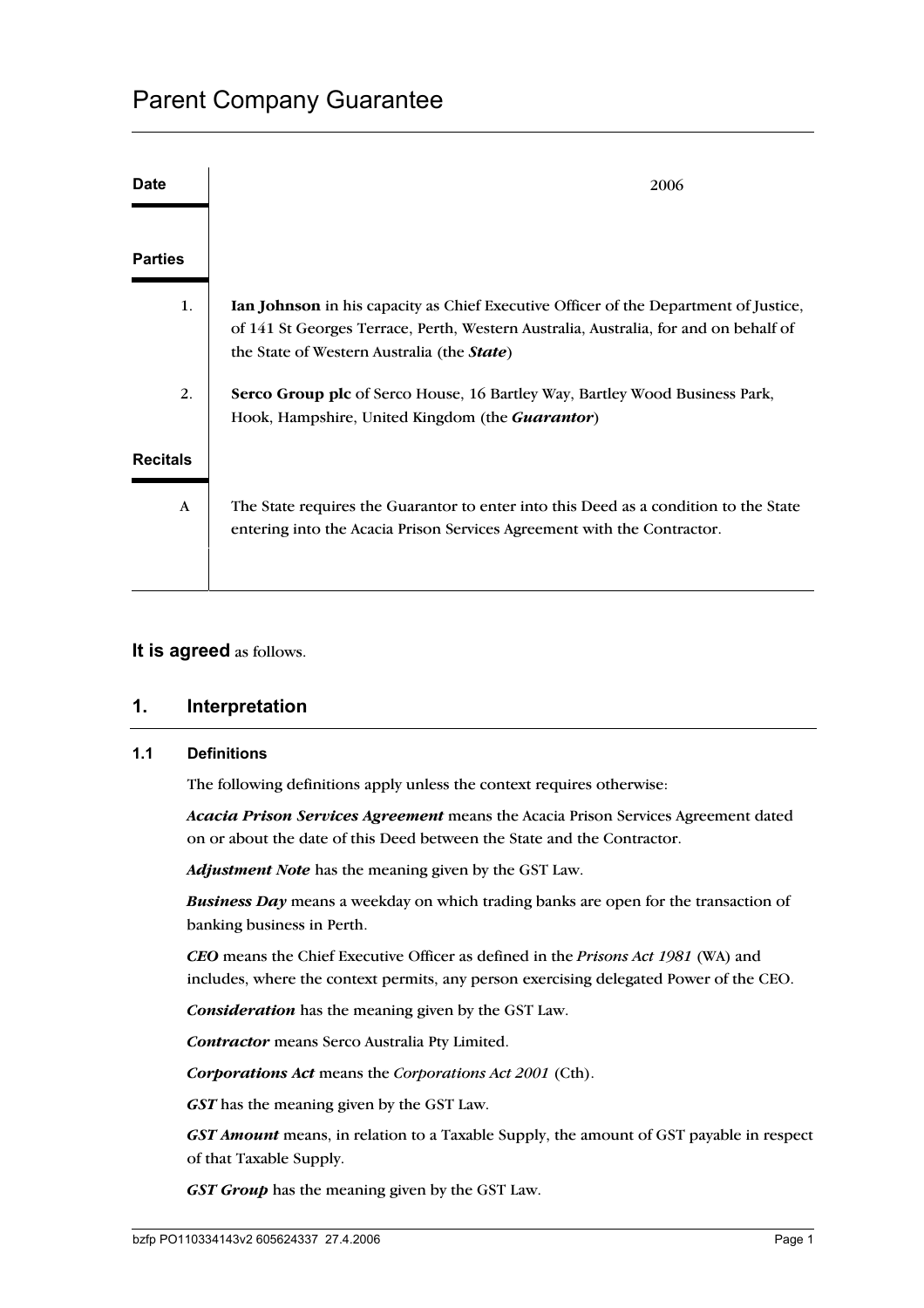*GST Law* has the meaning given by the *A New Tax System (Goods and Services Tax) Act 1999* (Cth), or, if that Act does not exist means any Act imposing or relating to the imposition or administration of a goods and services tax in Australia and any regulation made under that Act.

*Input Tax Credit* has the meaning given by the GST Law and a reference to an Input Tax Credit entitlement of a party includes an Input Tax Credit for an acquisition made by that party but to which another member of the same GST Group is entitled under the GST Law.

*Power* means any power, right, authority, discretion or remedy, whether express or implied.

*Taxable Supply* has the meaning given by the GST Law excluding the reference to section 84-5 of the *A New Tax System (Goods and Services Tax) Act 1999* (Cth).

*Tax Invoice* has the meaning given by the GST Law.

#### **1.2 Interpretation**

Headings are for convenience only and do not affect interpretation. The following rules apply unless the context requires otherwise.

- (a) The singular includes the plural and conversely.
- (b) A gender includes all genders.
- (c) If a word or phrase is defined, its other grammatical forms have a corresponding meaning.
- (d) A reference to a person, corporation, trust, partnership, unincorporated body or other entity includes any of them.
- (e) A reference to a Clause, Annexure or Schedule is to a clause of, or annexure or schedule to, this Deed.
- (f) A reference to an agreement or document (including a reference to this Deed) is to the agreement or document as amended, varied, supplemented, novated or replaced, except to the extent prohibited by this Deed or that other agreement or document.
- (g) A reference to a party to this Deed or another agreement or document includes the party's successors, permitted substitutes and permitted assigns (and, where applicable, the party's legal personal representatives).
- (h) A reference to legislation or to a provision of legislation includes a modification or re-enactment of it, a legislative provision substituted for it and a regulation or statutory instrument issued under it.
- (i) A reference to conduct includes an omission, statement or undertaking, whether or not in writing.
- (j) A reference to an agreement includes an undertaking, deed, agreement or legally enforceable arrangement, whether or not in writing, and a reference to a document includes an agreement (as so defined) in writing and any certificate, notice, instrument or document of any kind.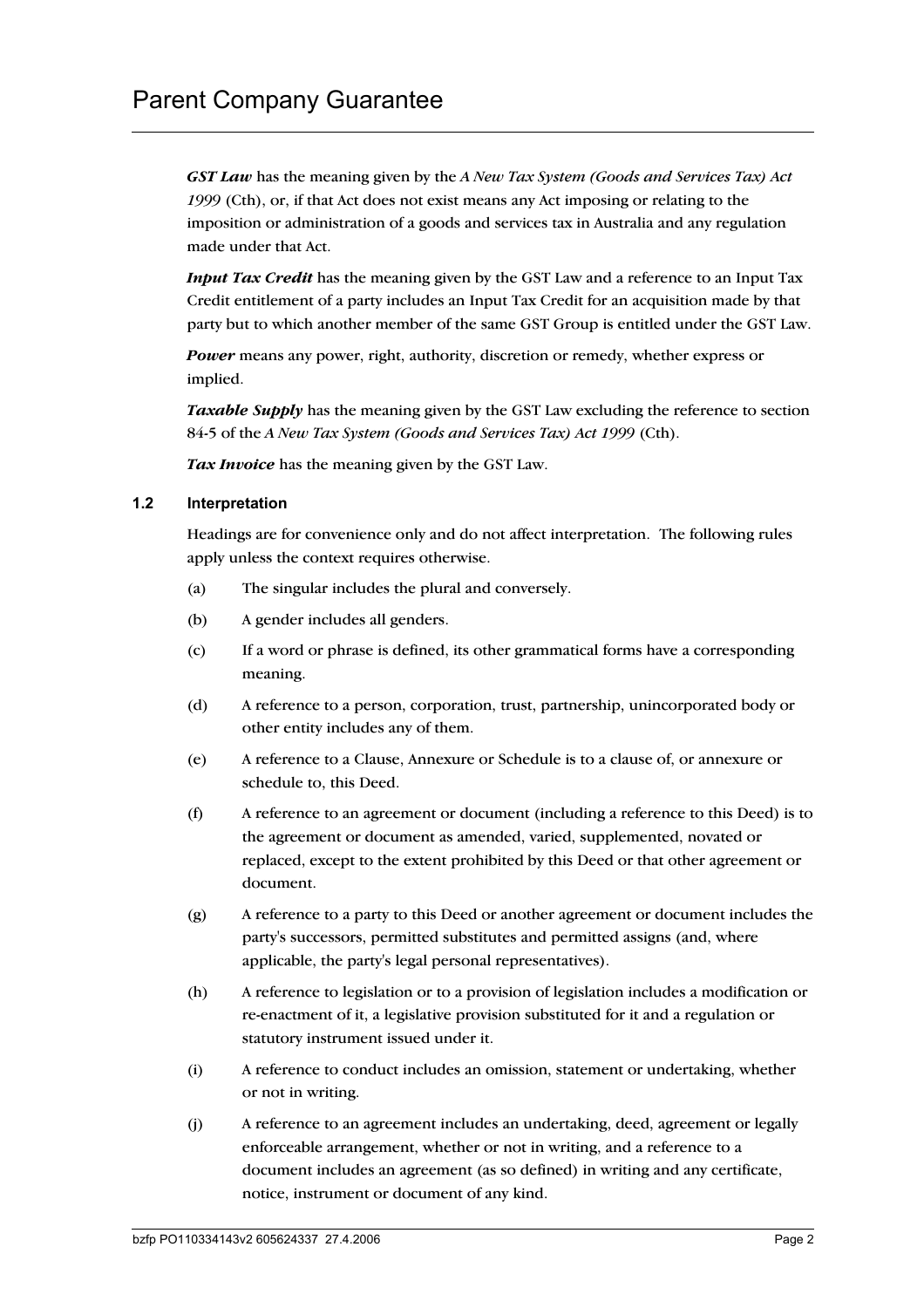- (k) A reference to a right or obligation of any two or more persons confers that right, or imposes that obligation, as the case may be, jointly and severally.
- (l) A reference to writing includes a facsimile transmission and any means of reproducing words in a tangible and permanently visible form.
- (m) A reference to an asset includes any real or personal, present or future, tangible or intangible, property or asset (including intellectual property) and any right, interest, revenue or benefit in, under or derived from the property or asset.
- (n) A reference to any governmental department, professional body, committee, council or other body includes the successors to that body or any relevant activity or function of that body.
- (o) A reference to a liability includes any obligation whether present or future or actual or contingent or as a principal, surety or otherwise.
- (p) A reference to includes or including is to be construed without limitation.
- (q) A reference to a party is a reference to a party to this Deed.

#### **1.3 Consents or approvals**

If the doing of any act, matter or thing under this Deed is dependent on the consent or approval of a party or is within the discretion of a party, the consent or approval may be given or the discretion may be exercised conditionally or unconditionally or withheld by the party in its absolute discretion unless express provision to the contrary is made.

#### **1.4 Capacity**

The CEO enters into this Deed on behalf of the Crown in right of the State of Western Australia and an obligation or Power of the CEO under this Deed is an obligation or Power of the CEO in that capacity.

#### **1.5 GST**

- (a) If GST is payable on a Taxable Supply made under, by reference to or in connection with this Deed, the party providing the Consideration for that Taxable Supply must also pay the GST Amount as additional Consideration. This Clause 1.5 does not apply to the extent that the Consideration for the Taxable Supply is expressly stated to be GST inclusive.
- (b) Any reference in the calculation of Consideration or of any indemnity, reimbursement or similar amount to a cost, expense or other liability incurred by a party must exclude the amount of any Input Tax Credit entitlement of that party in relation to the relevant cost, expense or other liability. A party will be assumed to have an entitlement to a full Input Tax Credit unless it demonstrates otherwise prior to the date on which the Consideration must be provided.
- (c) Any reference in this Deed to price, value, sales, revenue or a similar amount (*Revenue*), is a reference to that Revenue exclusive of GST.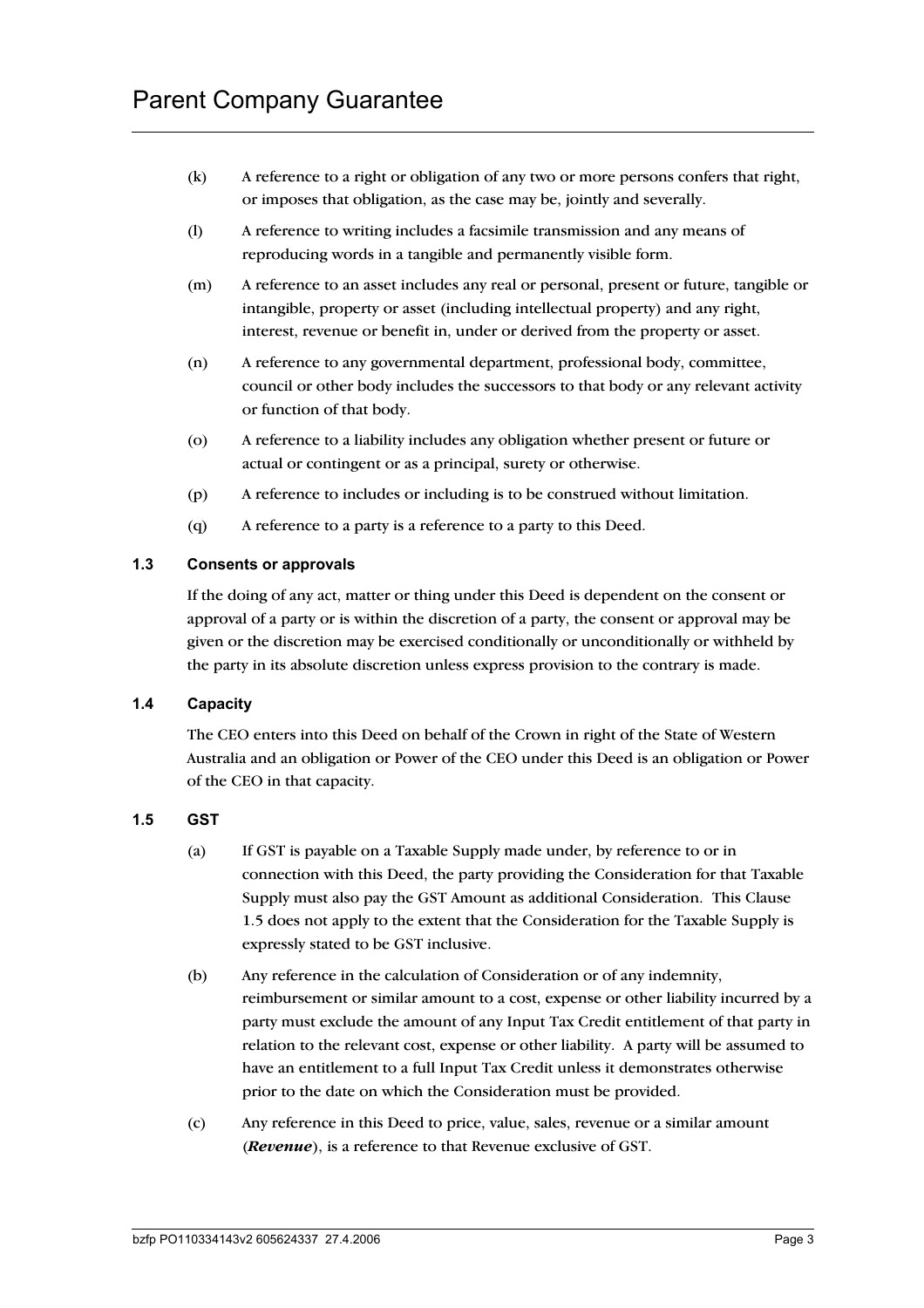- (d) Any reference in this Deed (other than in the calculation of Consideration or of any indemnity, reimbursement or similar amount) to cost, expense or other similar amount (*Cost*), is a reference to that Cost exclusive of GST.
- (e) No payment of any amount pursuant to Clause 1.5(a), and no payment of the GST Amount where the Consideration for a Taxable Supply is expressly agreed to be GST inclusive, is required until the supplier has provided a Tax Invoice or Adjustment Note (as the case may be) to the recipient.

# **2. Guarantee**

#### **2.1 Guarantee**

The Guarantor unconditionally and irrevocably guarantees to the State the performance and observance by the Contractor of its obligations under or arising out of the Acacia Prison Services Agreement.

#### **2.2 Liability unaffected by other events**

The liability of the Guarantor is not affected by anything which, but for this provision, might release, prejudicially affect or discharge it or in any way relieve the Guarantor from any obligation including any of the following (whether with or without the consent of the Guarantor):

- (a) the grant to the Contractor or any other person of any time, waiver or other indulgence, or the discharge or release of them;
- (b) any transaction or arrangement that may take place between the State and the Contractor or any other person;
- (c) the insolvency of the Contractor or any other person;
- (d) any change in the direct or indirect legal or beneficial ownership of the Contractor or any other person;
- (e) the State becoming a party to or bound by any compromise, moratorium, assignment of property, scheme of arrangement, composition of debts or scheme of reconstruction by or relating to the Contractor or any other person;
- (f) the State exercising or delaying or refraining from exercising any right, power or remedy given to it under the Acacia Prison Services Agreement or any other document or agreement with the Contractor or any other person;
- (g) the amendment, variation, novation, replacement, rescission, invalidity, extinguishment, repudiation, avoidance, unenforceability, frustration, failure, expiry, termination, loss, release, discharge, abandonment, assignment or transfer in whole or in part, and either with or without consideration, of the Acacia Prison Services Agreement at any time or of any right, obligation, power or remedy;
- (h) the failure by the Contractor or any other person to notify the Guarantor of any default by the Contractor or any other person under the Acacia Prison Services Agreement or any other document or agreement;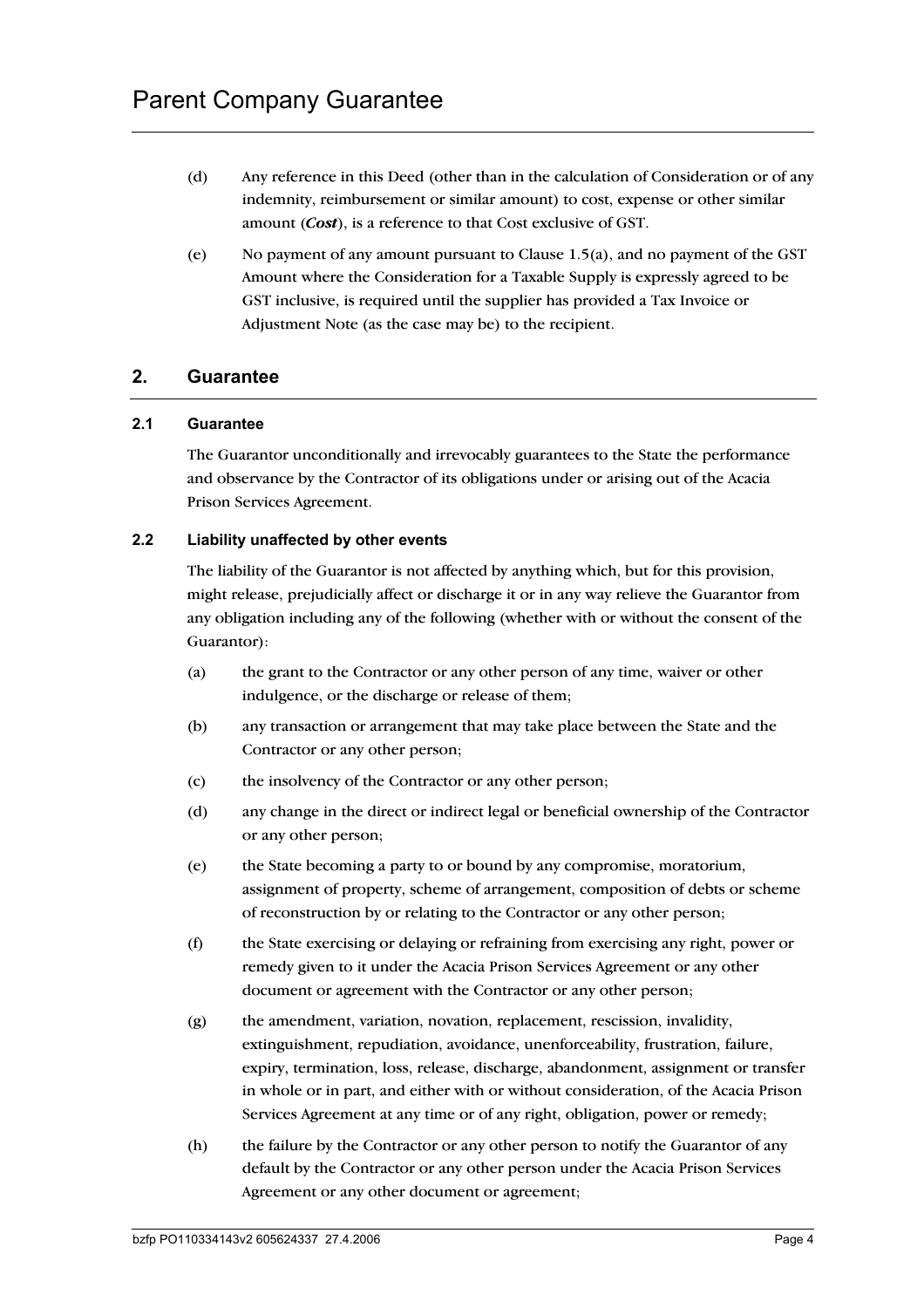- (i) the State obtaining a judgment against the Contractor or any other person for the payment of money payable under the Acacia Prison Services Agreement or any other document or agreement;
- (j) any legal limitation, disability, incapacity or other circumstance relating to the Contractor, the Guarantor or any other person; and
- (k) this Deed not being valid or executed by, or binding on, any person.

#### **2.3 Principal and independent obligation**

This Deed is a principal and independent obligation. Except for stamp duty purposes, it is not ancillary or secondary to another right or obligation.

#### **2.4 Continuing guarantee**

Subject to clause 4.2, this Deed is a continuing guarantee and indemnity despite any settlement of account, intervening payment or anything else until all the Contractor's obligations under the Acacia Prison Services Agreement have been performed and observed.

# **3. Indemnity**

As a separate and additional liability, the Guarantor indemnifies the State in respect of all liability, including all actions, proceedings, judgments, damages, losses, costs and expenses of any nature, which may be incurred by, brought, made or recovered against the State consequent on or arising directly or indirectly out of any default or delay by the Contractor in the performance and observance of its obligations under or arising out of the Acacia Prison Services Agreement.

# **4. Claims and expiry**

#### **4.1 Making of claims**

- (a) If the State wishes to make a claim under this Deed it must provide written notice to the Guarantor setting out the basis of the claim.
- (b) The liability of the Guarantor under this Deed to perform an obligation of or make a payment due by the Contractor under the Acacia Prison Services Agreement shall not arise until the expiry of any applicable cure period for the performance of the obligation or the making of the payment under the Acacia Prison Services Agreement.
- (c) The Guarantor's liability in respect of a failure by the Contractor to perform an obligation or make a payment under the Acacia Prison Services Agreement shall be determined on the same basis as the liability of the Contractor under the Acacia Prison Services Agreement.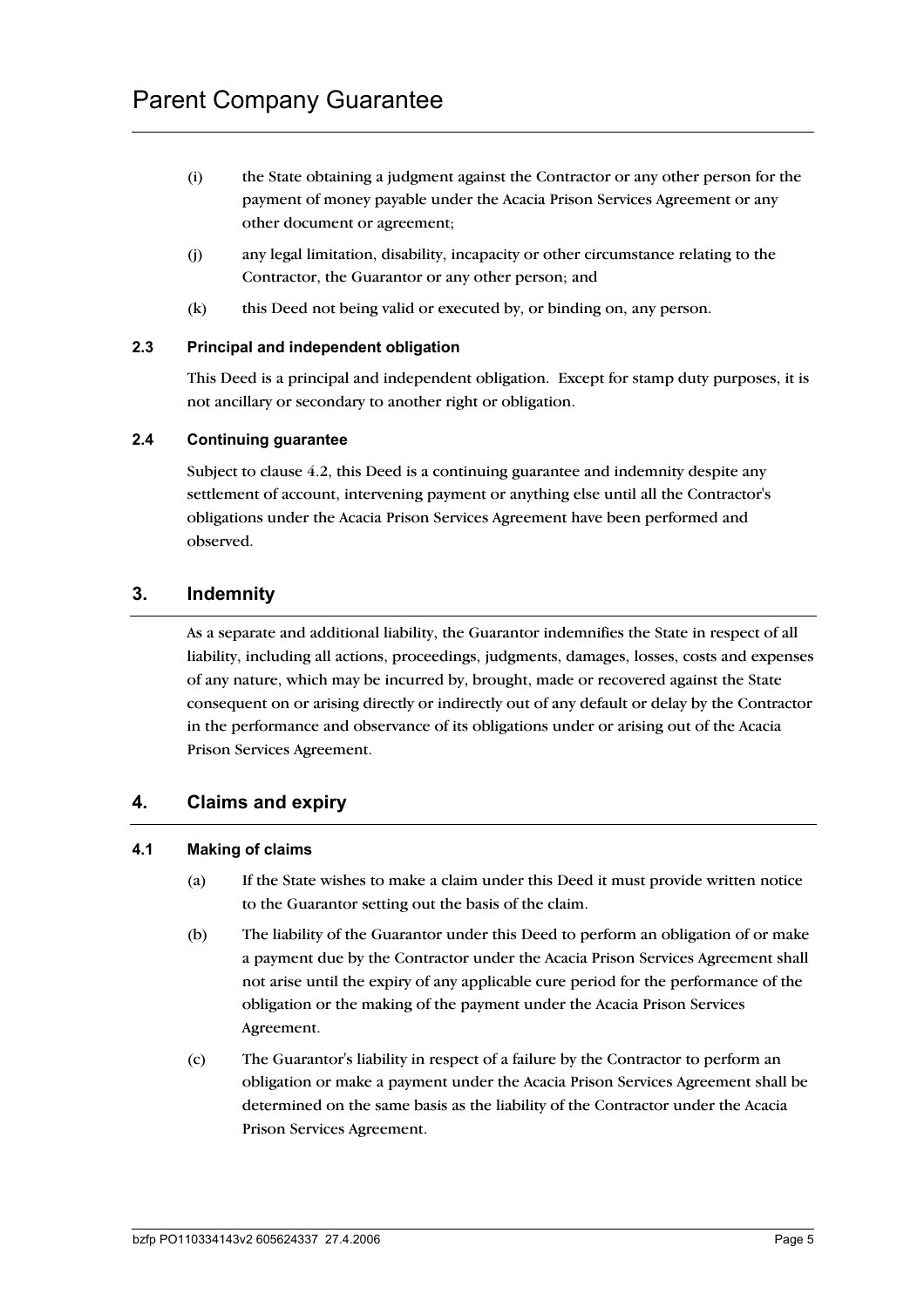# **4.2 Expiry**

This Deed will terminate on the date which is 12 months after the expiry of the Operation Period under the Acacia Prison Services Agreement (including any extension of the Operation Period under clause 4.2 of the Acacia Prison Services Agreement) or any Informal Further Period under clause 4.3 of the Acacia Prison Services Agreement, except that such termination will not affect the operation of this Deed in respect of any claim made by the State under this Deed prior to the date of termination

# **5. Ongoing support by Guarantor**

Without limiting the Guarantor's other obligations under this Deed, the Guarantor undertakes to provide such corporate, administrative, technical and operational assistance, resources and support to the Contractor as the Contractor may require to enable it to performs its obligations in accordance with and to the standards contemplated by the Acacia Prison Services Agreement.

#### **6. Variation**

This Deed covers the Acacia Prison Services Agreement as amended, varied or replaced from time to time, whether or not with the consent of or notice to the Guarantor.

# **7. Representations and warranties**

The Guarantor represents and warrants to the State that:

- (a) it has the power to enter into and perform its obligations under this Deed;
- (b) it has taken all necessary corporate action to authorise its entry into and performance of this Deed;
- (c) this Deed constitutes a valid and binding obligation of the Guarantor and is enforceable in accordance with its terms, subject to any necessary stamping and registration; and
- (d) the execution and performance by the Guarantor of this Deed did not and will not violate in any respect a provision of:
	- (i) a law or treaty or a judgment binding on it;
	- (ii) its constitution or other constituent documents; or
	- (iii) any other document or agreement that is binding on it or its assets.

# **8. Assignment by State**

The State may assign or transfer all or any of its rights or obligations under this Deed at any time to a Western Australian governmental, statutory or public entity or authority.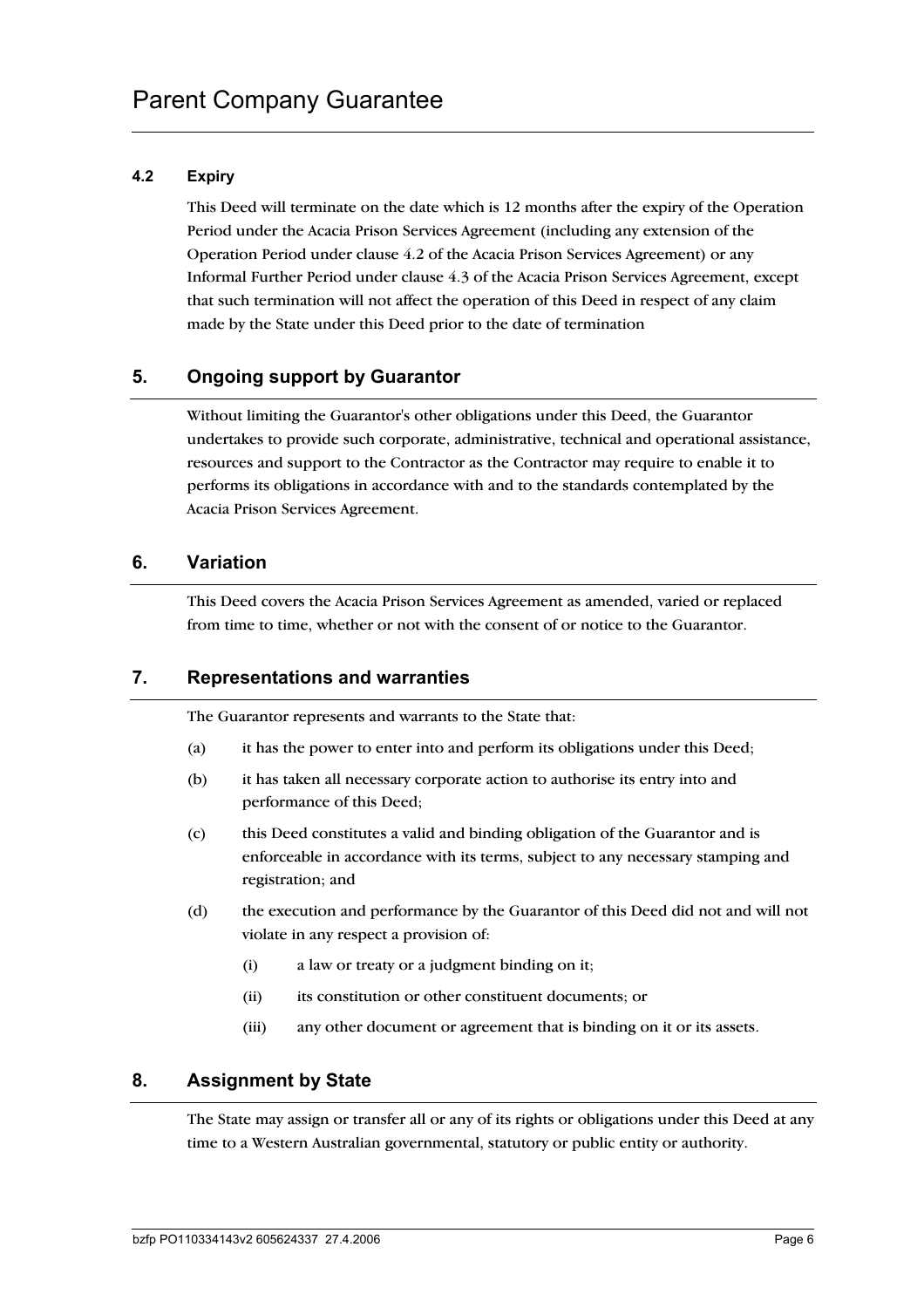# **9. Notices**

Any notice, demand, consent or other communication (a *Notice*) given under this Deed:

- (a) must be in writing and signed by a person duly authorised by the sender;
- (b) must be delivered to the intended recipient by prepaid post (where posted to an address in another country, by registered airmail) or by hand or fax to the address or fax number set out in this Deed or the address or fax number last notified by the intended recipient to the sender:
	- (i) to the State: Department of Justice Level 16, Westralia Square 141 St Georges Terrace Perth WA 6000 Attention: CEO Fax No: 61 8 9264 1121
	- (ii) to the Guarantor:

Serco House 16 Bartley Way Bartley Wood Business Park Hook, Hampshire United Kingdom Attention: Company Secretary Fax No: 44 1256 744 112

- (c) will be taken to be duly given or made:
	- (i) in the case of delivery in person, when delivered;
	- (ii) in the case of delivery by post, two Business Days after the date of posting (where posted to an address in the same country) or seven Business Days after the date of posting (where posted to an address in another country); and
	- (iii) in the case of fax, on receipt by the sender of a transmission control report from the despatching machine showing the relevant number of pages and the correct destination fax machine number or name of recipient and indicating that the transmission has been made without error,

but if the result of the foregoing is that a Notice would be taken to be given or made on a day that is not a business day in the place to which the Notice is sent or is later than 4.00pm (local time) it will be taken to have been duly given or made at the commencement of business on the next business day in that place.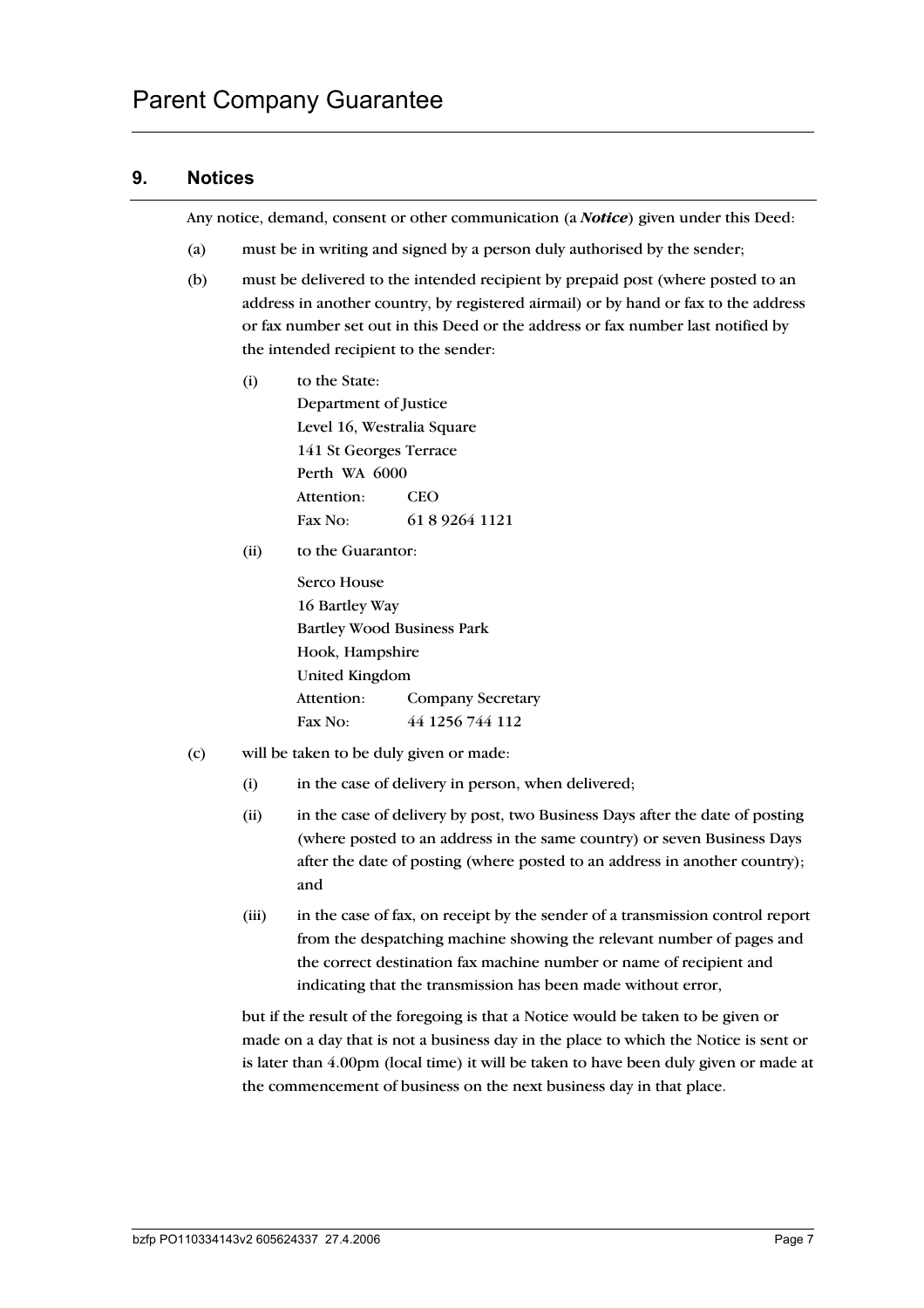## **10. Entire agreement**

This Deed contains the entire agreement between the Guarantor and the State with respect to its subject matter and supersedes all prior agreements and understandings between the parties in connection with it.

### **11. No waiver**

No failure to exercise nor any delay in exercising any right, power or remedy by a party operates as a waiver. A single or partial exercise of any right, power or remedy does not preclude any other or further exercise of that or any other right, power or remedy. A waiver is not valid or binding on the party granting that waiver unless made in writing.

### **12. Rights cumulative**

Subject to any express provision in this Deed to the contrary, the rights of a party under this Deed are cumulative and are in addition to any other rights of that party.

### **13. Amendment**

No amendment or variation of this Deed is valid or binding on a party unless made in writing executed by all parties.

### **14. Further assurances**

Each party agrees to do all things and execute all deeds, instruments, transfers or other documents as may be necessary or desirable to give full effect to the provisions of this Deed.

## **15. Costs and stamp duty**

Subject to any express provision in this Deed to the contrary, each party must bear its own costs and expenses relating directly or indirectly to the negotiation, preparation, execution of and performance of its obligations under this Deed. All stamp duty (including fines, penalties and interest) that may be payable on or in connection with this Deed or any instrument executed under this Deed must be borne by the Guarantor. The Guarantor must indemnify the State on demand against any liability for that stamp duty.

## **16. Severability of provisions**

Any provision of this Deed that is prohibited or unenforceable in any jurisdiction is ineffective as to that jurisdiction to the extent of the prohibition or unenforceability. That does not invalidate the remaining provisions of this Deed nor affect the validity or enforceability of that provision in any other jurisdiction.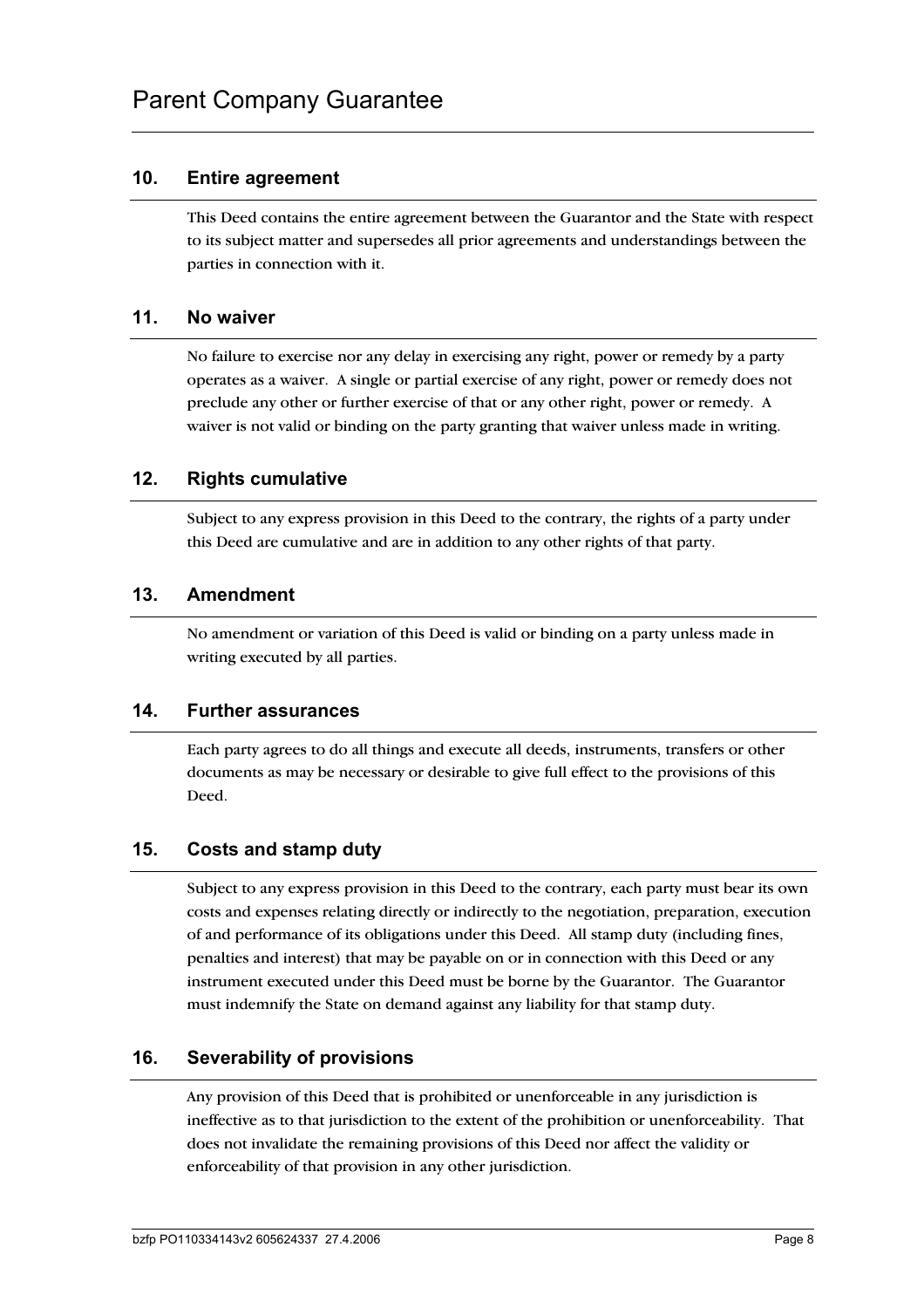## **17. Governing law and jurisdiction**

This Deed is governed by the laws of Western Australia. Each party submits to the nonexclusive jurisdiction of courts exercising jurisdiction there in connection with matters concerning this Deed.

## **18. Counterparts**

This Deed may be executed in any number of counterparts. All counterparts together will be taken to constitute one instrument.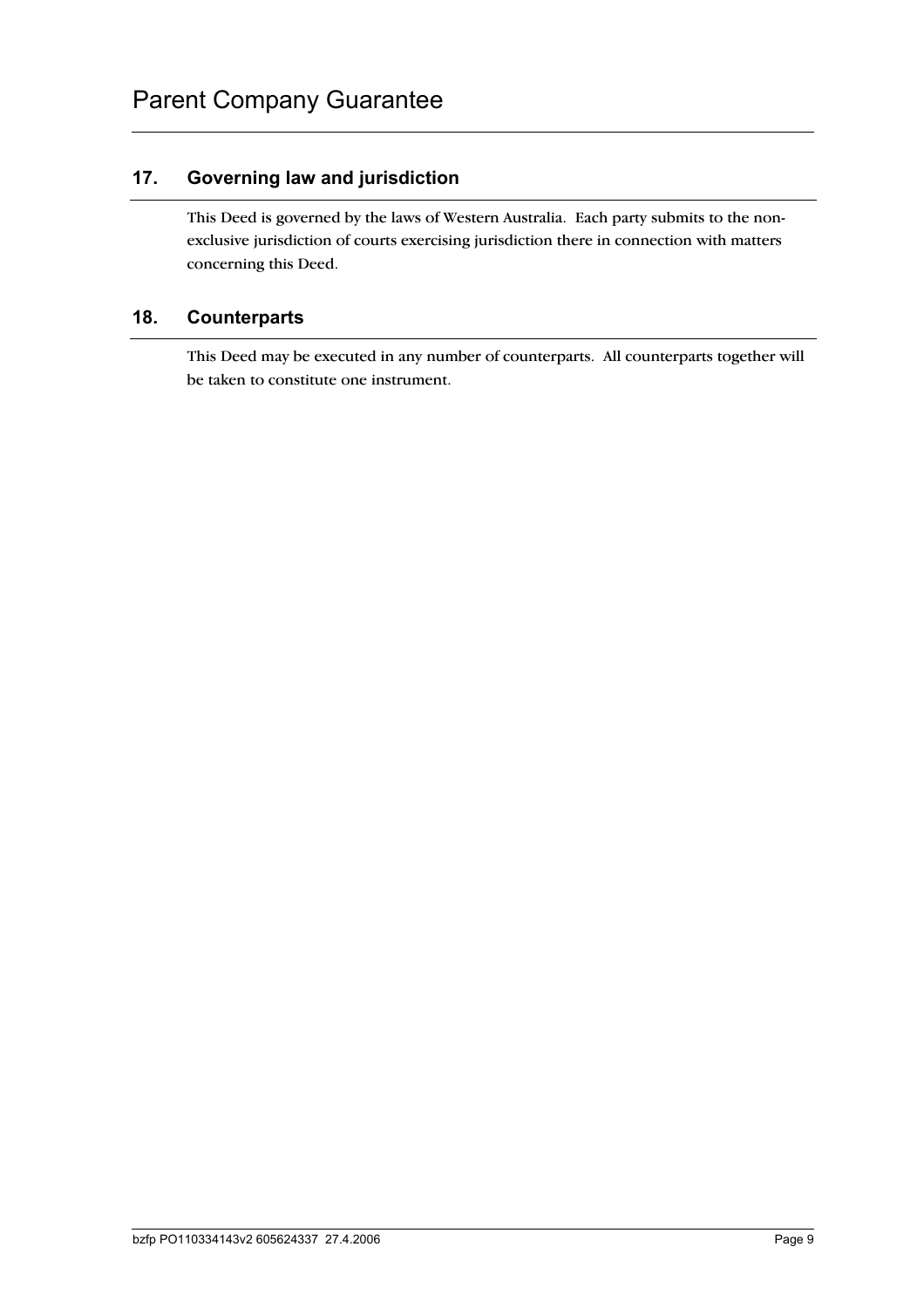# Parent Company Guarantee

Each attorney executing this Deed states that he or she has no notice of the revocation or suspension of his or her power of attorney.

**Executed** as a Deed in Perth.

**THE STATE**

**SIGNED SEALED AND DELIVERED** by **IAN JOHNSON** for and on behalf of the **CROWN IN RIGHT OF THE STATE OF WESTERN AUSTRALIA** in the presence of:

Signature of Witness Signature of the CEO

Print Name Print Name

**THE GUARANTOR**

**SIGNED SEALED AND DELIVERED** for and on behalf of **SERCO GROUP PLC** by its attorney in the presence of:

Print Name Print Name

Signature of Witness Signature of the Attorney